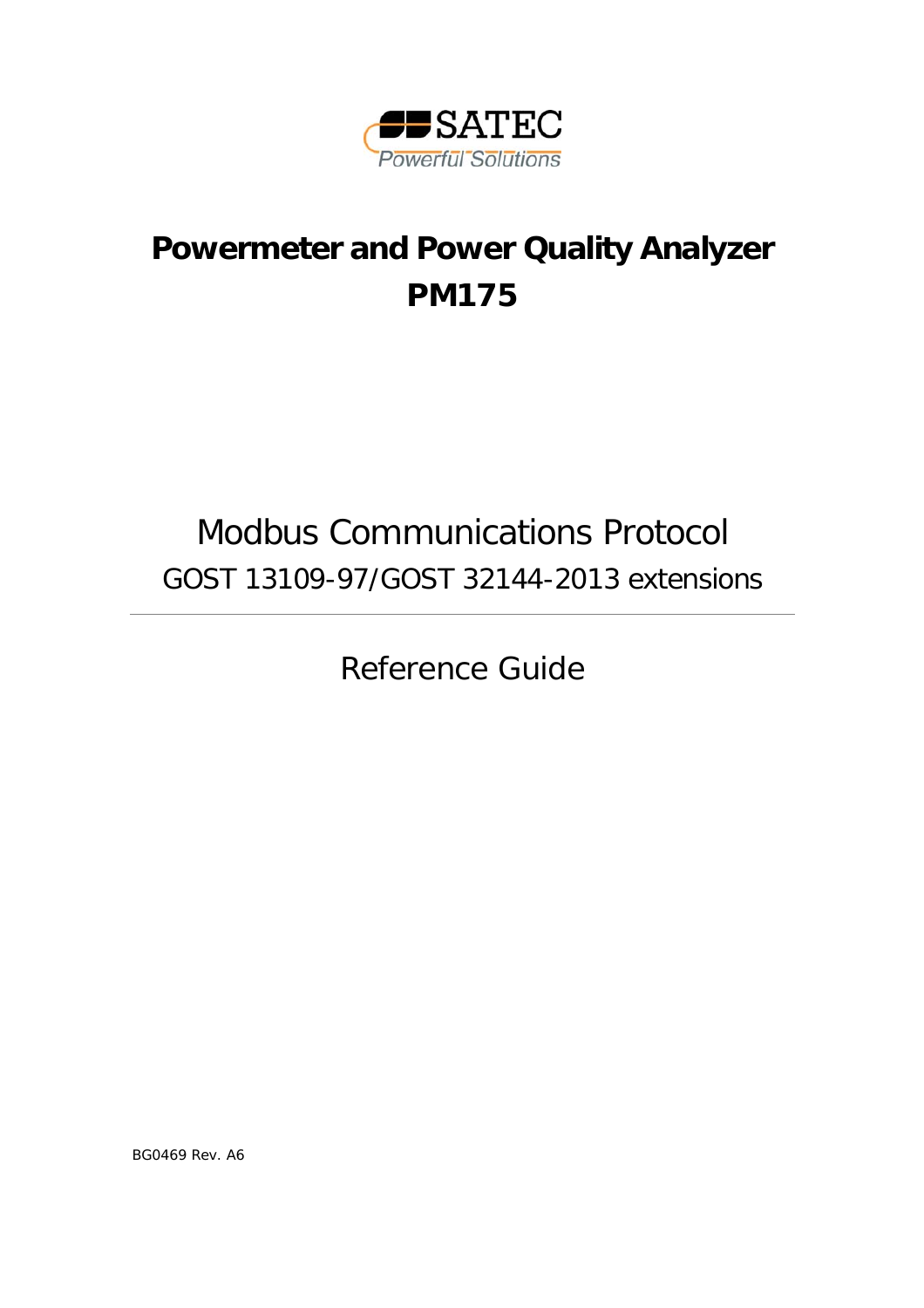Every effort has been made to ensure that the material herein is complete and accurate. However, the manufacturer is not responsible for any mistakes in printing or faulty instructions contained in this book. Notification of any errors or misprints will be received with appreciation.

For further information regarding a particular installation, operation or maintenance of equipment, contact the manufacturer or your local representative or distributor.

### REVISION HISTORY

| A <sub>1</sub> | Mar 2009         | Initial release. Applicable to F/W versions 25.10.XX.                                                                  |
|----------------|------------------|------------------------------------------------------------------------------------------------------------------------|
| A2             | <b>July 2009</b> | Added high and low permissible limits for voltage and frequency variations                                             |
| A <sub>3</sub> | Nov 2009         | F/W version 25.10.5 or higher.<br>Added TCP event notification client.<br>Added GPRS setup and communication counters. |
| A <sub>4</sub> | Jan 2011         | F/W version 25.10.8 or higher.<br>Added present PQ values registers.                                                   |
| A5             | Aug 2014         | F/W versions 25.8.XX.<br>Added GOST 54149-2010 setup and compliance statistics.                                        |
| A6             | July 2015        | GOST 54149-2010 is replaced with GOST 32144-2013.<br>Added 3-second power and power factor readings.                   |

Modbus is a trademark of Schneider Electric.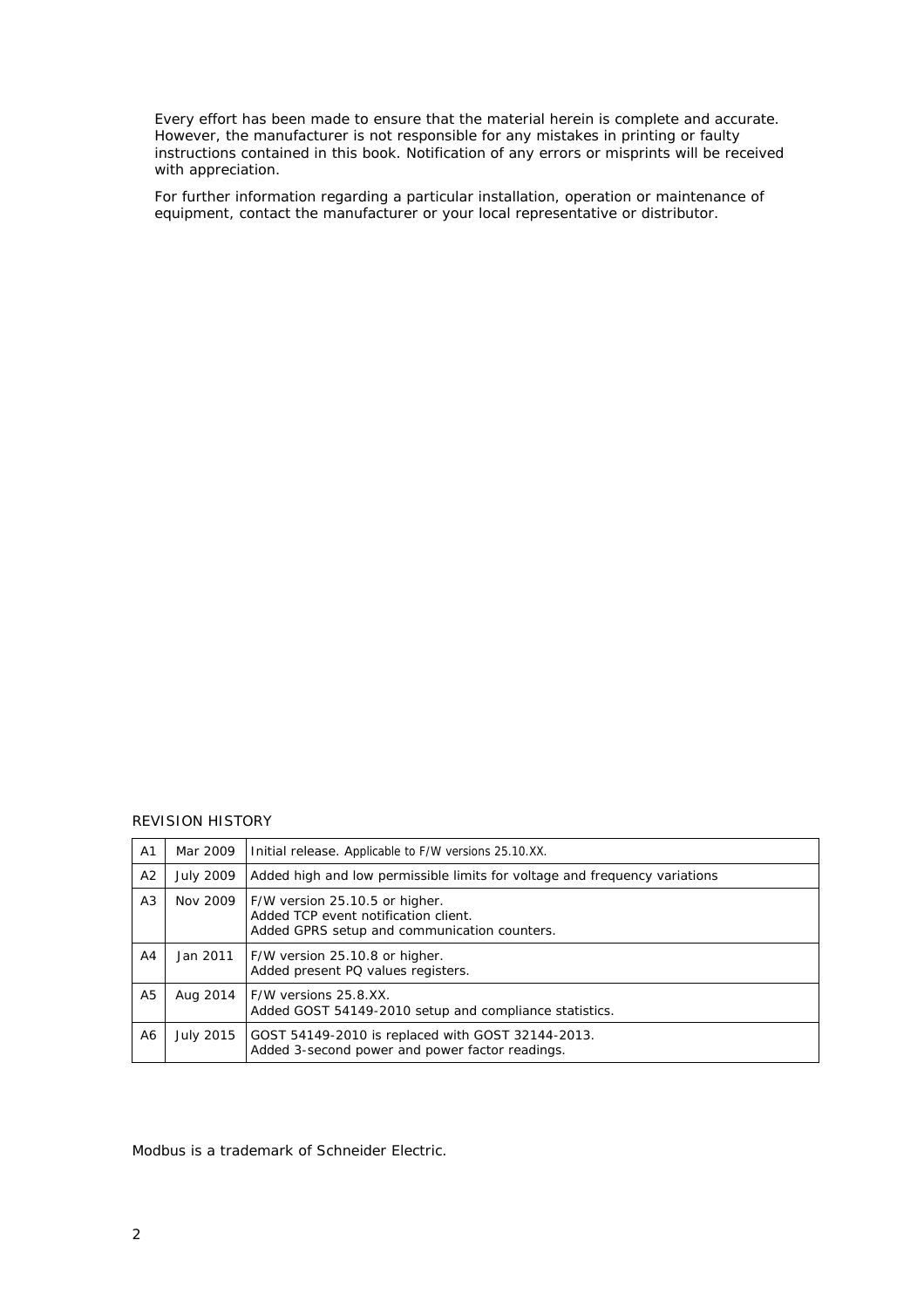## **Table of Contents**

| 1. |     |                                                                            |  |
|----|-----|----------------------------------------------------------------------------|--|
|    |     |                                                                            |  |
|    | 2.1 |                                                                            |  |
|    | 2.2 |                                                                            |  |
|    | 2.3 |                                                                            |  |
|    | 2.4 |                                                                            |  |
|    | 2.5 |                                                                            |  |
|    | 2.6 |                                                                            |  |
|    |     |                                                                            |  |
|    |     |                                                                            |  |
|    |     |                                                                            |  |
|    | 2.7 |                                                                            |  |
|    | 2.8 |                                                                            |  |
|    | 2.9 |                                                                            |  |
|    |     |                                                                            |  |
|    |     |                                                                            |  |
|    |     |                                                                            |  |
|    |     |                                                                            |  |
|    |     |                                                                            |  |
|    |     |                                                                            |  |
|    |     |                                                                            |  |
|    |     |                                                                            |  |
|    |     |                                                                            |  |
|    |     |                                                                            |  |
|    |     |                                                                            |  |
|    |     |                                                                            |  |
|    |     |                                                                            |  |
|    |     |                                                                            |  |
|    | 3.1 |                                                                            |  |
|    |     |                                                                            |  |
|    |     |                                                                            |  |
|    |     |                                                                            |  |
|    |     |                                                                            |  |
|    | 3.2 | 16-bit Scaled Analog Registers and Energy Counters - Basic Register Set 20 |  |
|    | 3.3 | 16-bit Scaled Analog Registers, Binary Registers and Counters  22          |  |
|    |     |                                                                            |  |
|    |     |                                                                            |  |
|    |     |                                                                            |  |
|    |     |                                                                            |  |
|    |     |                                                                            |  |
|    |     |                                                                            |  |
|    |     |                                                                            |  |
|    |     |                                                                            |  |
|    |     |                                                                            |  |
|    |     |                                                                            |  |
|    |     |                                                                            |  |
|    |     |                                                                            |  |
|    |     |                                                                            |  |
|    |     |                                                                            |  |
|    |     |                                                                            |  |
|    |     |                                                                            |  |
|    |     |                                                                            |  |
|    |     |                                                                            |  |
|    |     |                                                                            |  |
|    |     |                                                                            |  |
|    |     |                                                                            |  |
|    |     |                                                                            |  |
|    |     |                                                                            |  |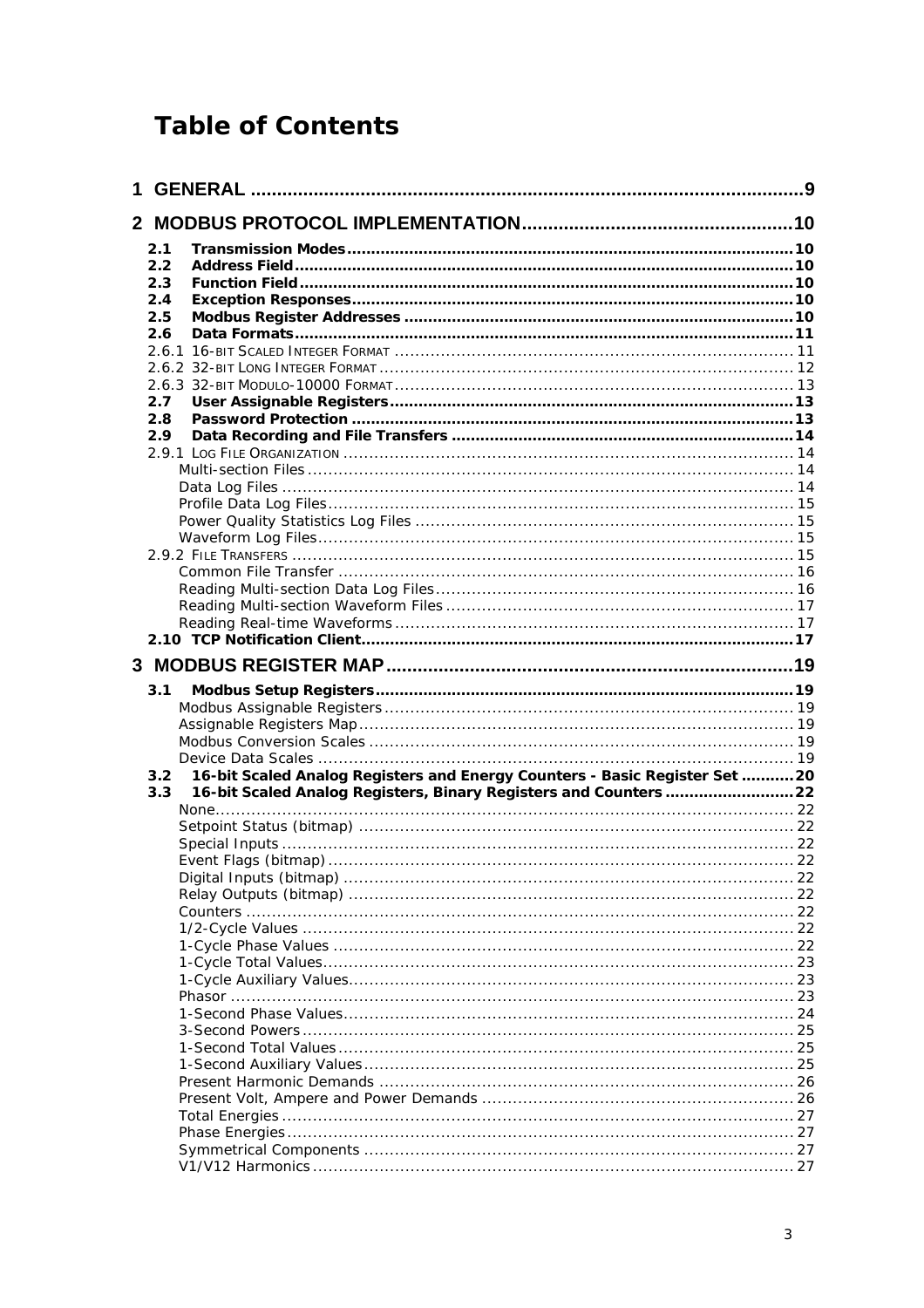| 3.4 |  |
|-----|--|
|     |  |
|     |  |
|     |  |
|     |  |
|     |  |
|     |  |
|     |  |
|     |  |
|     |  |
|     |  |
|     |  |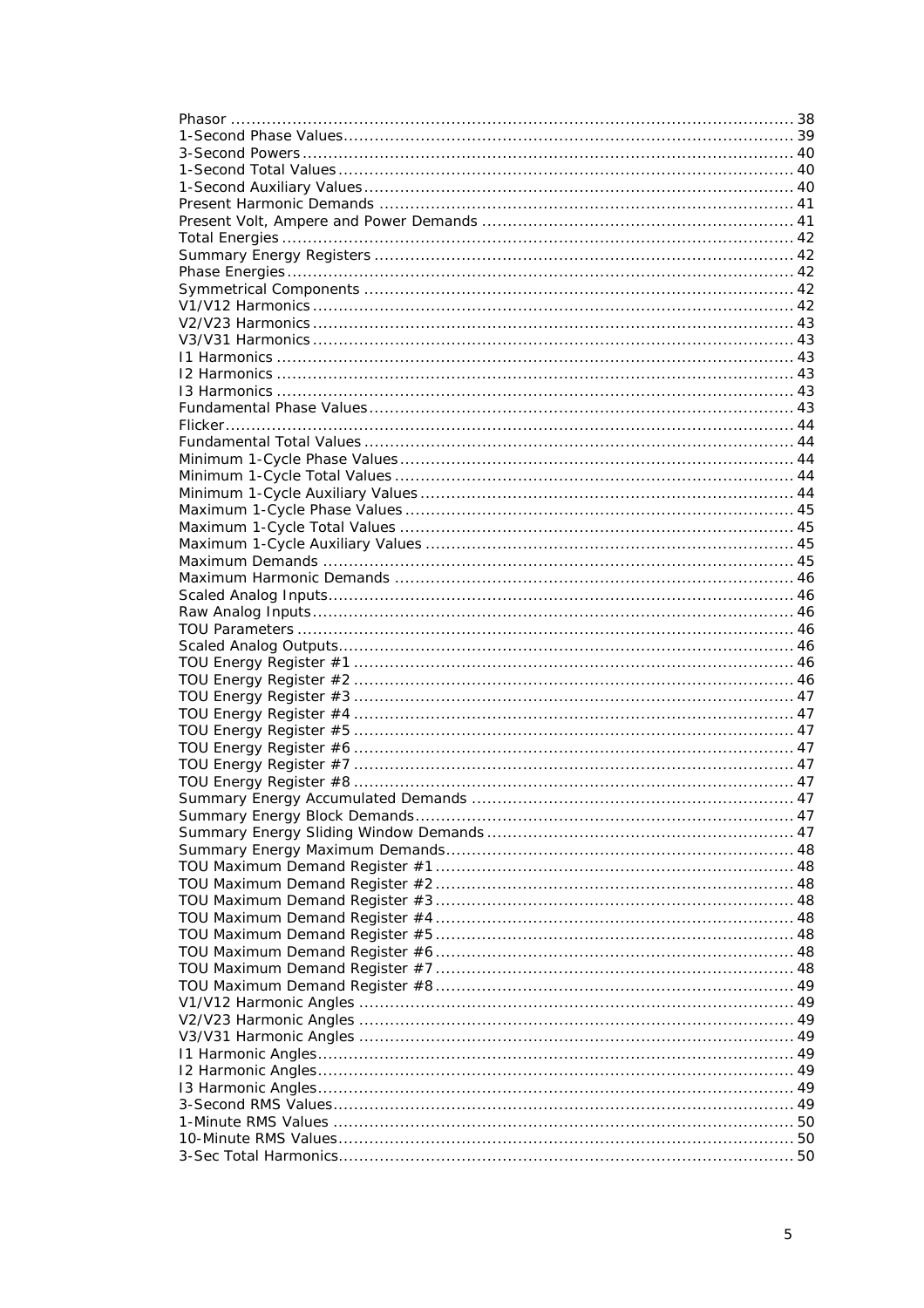| 3.5 |  |
|-----|--|
|     |  |
|     |  |
|     |  |
|     |  |
|     |  |
|     |  |
|     |  |
|     |  |
|     |  |
|     |  |
|     |  |
|     |  |
|     |  |
|     |  |
|     |  |
|     |  |
|     |  |
|     |  |
|     |  |
|     |  |
|     |  |
|     |  |
|     |  |
|     |  |
|     |  |
|     |  |
|     |  |
|     |  |
|     |  |
|     |  |
|     |  |
|     |  |
|     |  |
|     |  |
|     |  |
| 3.7 |  |
|     |  |
|     |  |
|     |  |
|     |  |
|     |  |
|     |  |
|     |  |
|     |  |
|     |  |
|     |  |
|     |  |
|     |  |
|     |  |
|     |  |
|     |  |
|     |  |
|     |  |
|     |  |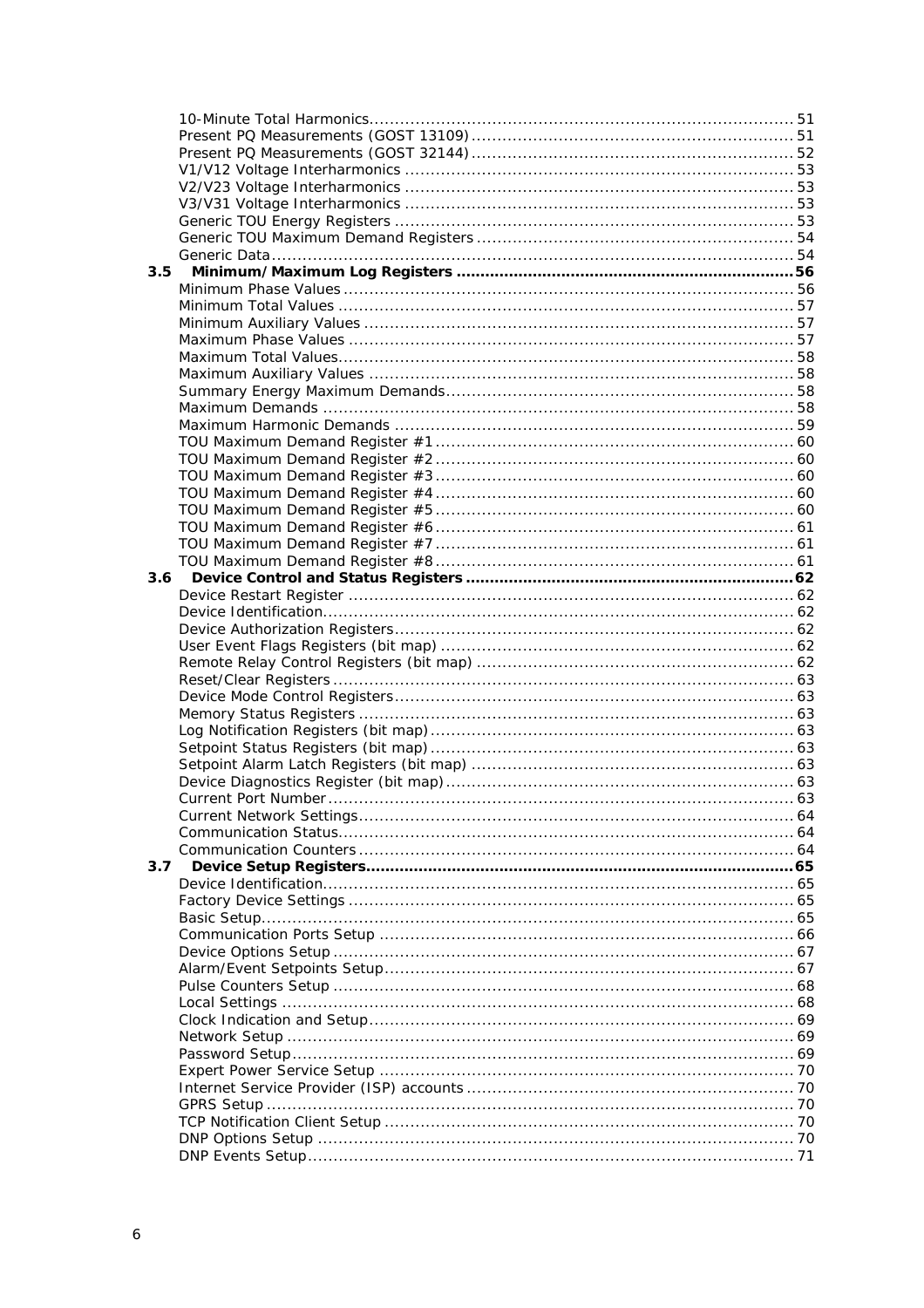|    | 3.8                                                                   |  |
|----|-----------------------------------------------------------------------|--|
|    |                                                                       |  |
|    |                                                                       |  |
|    |                                                                       |  |
|    |                                                                       |  |
|    |                                                                       |  |
|    |                                                                       |  |
|    | File Info Response Block (Variation 2 - Data log record structure) 85 |  |
|    |                                                                       |  |
|    |                                                                       |  |
|    |                                                                       |  |
|    |                                                                       |  |
|    |                                                                       |  |
|    |                                                                       |  |
|    |                                                                       |  |
|    |                                                                       |  |
|    |                                                                       |  |
|    |                                                                       |  |
|    |                                                                       |  |
|    |                                                                       |  |
|    |                                                                       |  |
|    |                                                                       |  |
| 5. |                                                                       |  |
|    |                                                                       |  |
|    |                                                                       |  |
|    |                                                                       |  |
|    |                                                                       |  |
|    |                                                                       |  |
|    |                                                                       |  |
|    |                                                                       |  |
|    |                                                                       |  |
|    |                                                                       |  |
|    |                                                                       |  |
|    |                                                                       |  |
|    |                                                                       |  |
|    |                                                                       |  |
|    |                                                                       |  |
|    |                                                                       |  |
|    |                                                                       |  |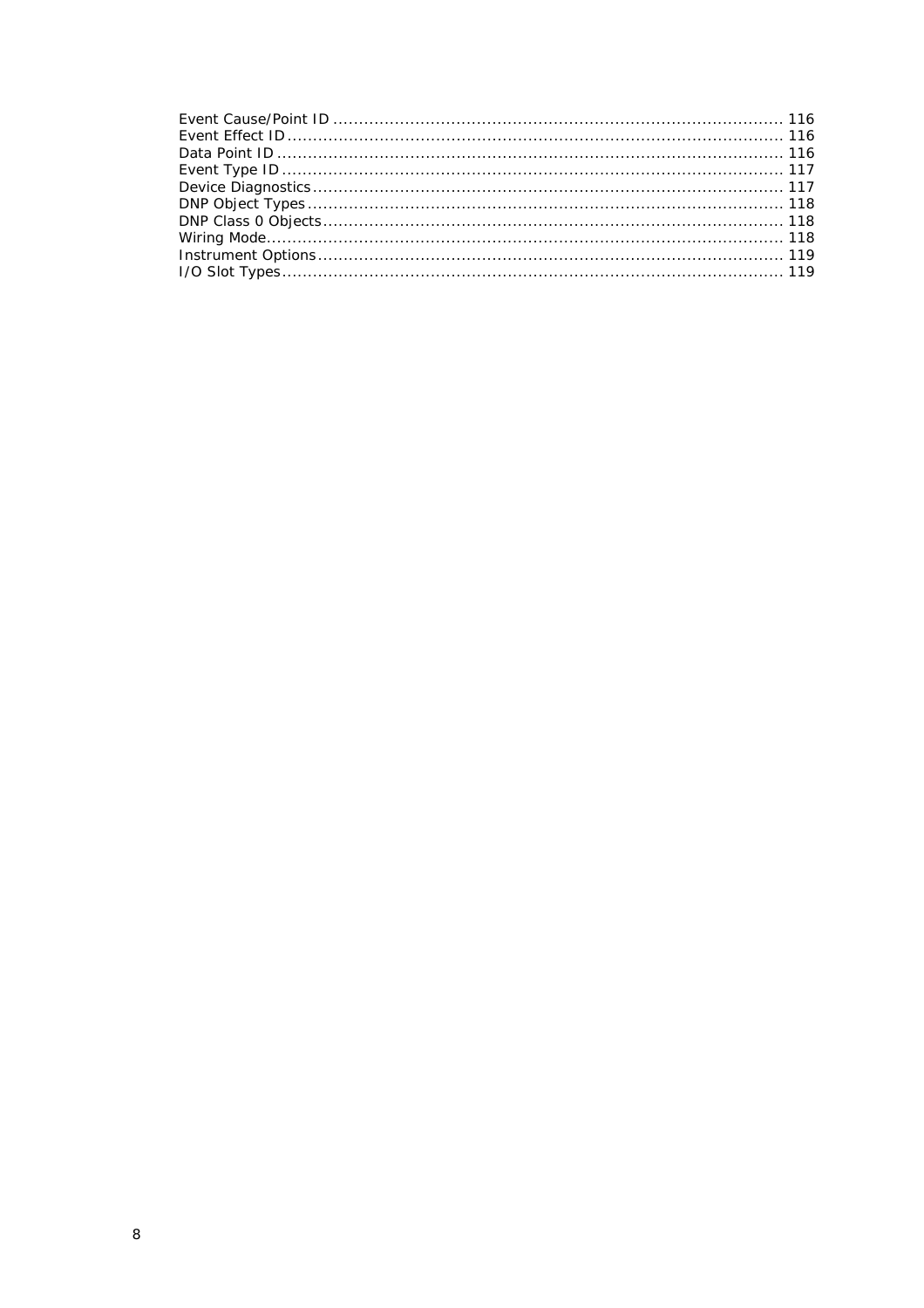## <span id="page-8-0"></span>1 General

This document specifies a subset of the Modbus communications protocol used to transfer data between a master computer station and the PM175. The document provides the complete information necessary to develop third-party communications software capable of communication with the PM175. Refer to the PM175 Installation and Operation Manual for more information on communication connections and configuring communication parameters in your device.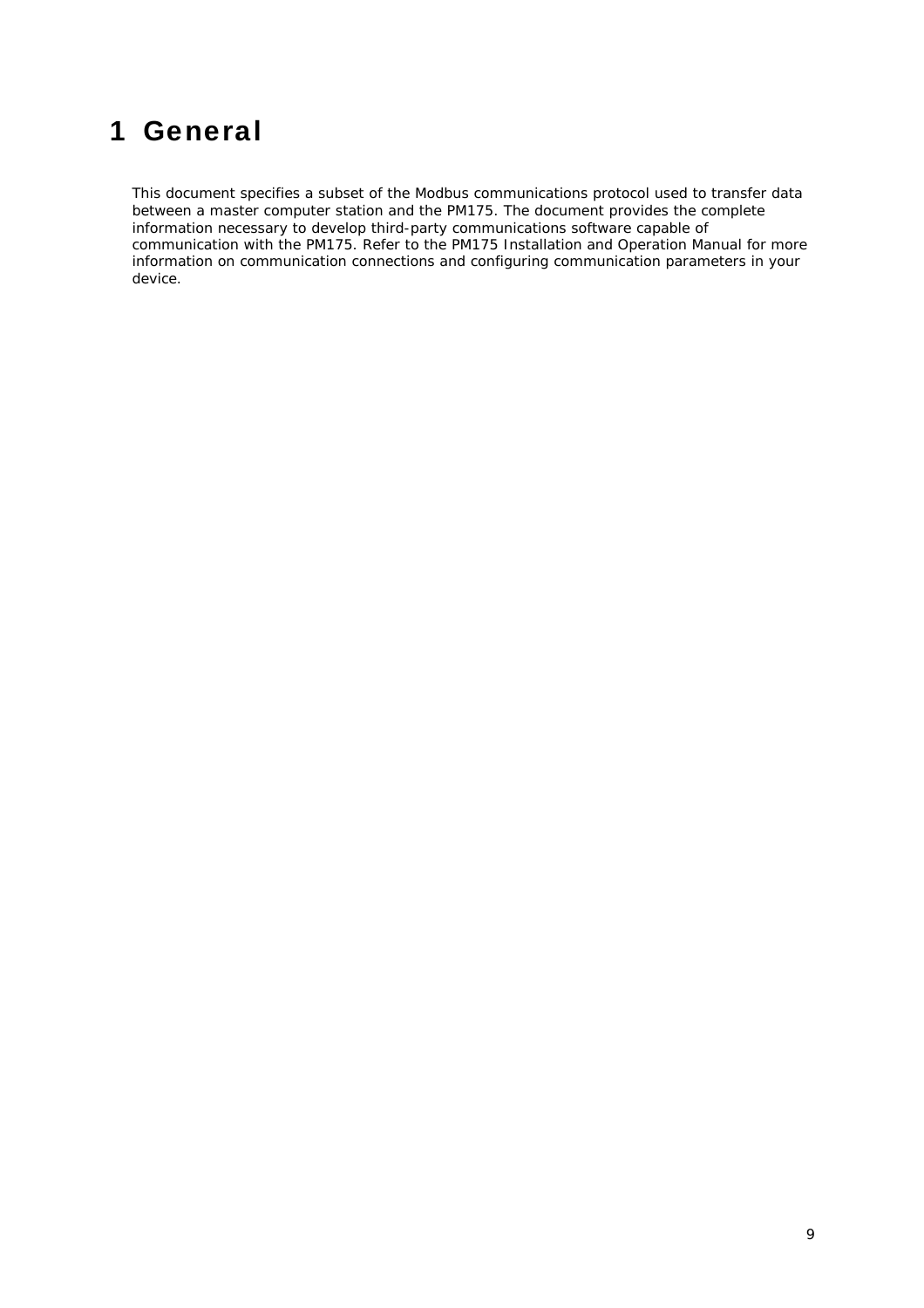## <span id="page-9-0"></span>2 Modbus Protocol Implementation

For detailed information on the Modbus protocol, message framing and error checking, refer to the Modbus Protocol Reference Guide. It can be downloaded from the [www.modbus.org](http://www.modbus.org/) Website. The following paragraphs outline some issues concerning the implementation of the Modbus protocol in the PM175.

## 2.1 Transmission Modes

<span id="page-9-1"></span>The PM175 can be set up to communicate on a serial Modbus network using either RTU, or ASCII serial transmission mode, and via the Internet using Modbus/TCP mode. Refer to the PM175 Installation and Operation Manual for information on selecting the transmission mode in your meter.

## 2.2 Address Field

<span id="page-9-2"></span>The address field contains a user assigned address of the instrument (1-247) on a Modbus network. Broadcast mode using address 0 is not supported.

When communicating via the Internet, the address field is not checked and is returned in the response message header.

## 2.3 Function Field

<span id="page-9-3"></span>The Modbus functions implemented in the PM175 are shown in Table 2-1. Function 04 can be used in the same context as function 03.

**Table 2-1 Modbus Function Codes** 

| Code (decimal)               | <b>Meaning in Modbus</b>  | <b>Action</b>            |
|------------------------------|---------------------------|--------------------------|
| 03                           | Read holding registers    | Read multiple registers  |
| 04                           | Read input registers      | Read multiple registers  |
| 06                           | Preset single register    | Write single register    |
| 16                           | Preset multiple registers | Write multiple registers |
| $\overline{0}8$ <sup>1</sup> | Loop-back test            | Communications test      |

<sup>1</sup> The PM175 supports only diagnostic code  $0$  - return query data.

## 2.4 Exception Responses

<span id="page-9-4"></span>The instrument sends an exception response when an error is detected in the received message. To indicate that the response is notification of an error, the high order bit of the function code is set to 1.

Implemented exception response codes:

- **01**  Illegal function
- **02**  Illegal data address
- **03**  Illegal data value
- **04**  Device failure

When the character framing, parity, or redundancy check detects a communication error, processing of the master's request stops. The instrument will not act on or respond to the message.

## 2.5 Modbus Register Addresses

<span id="page-9-5"></span>The PM175 Modbus registers are numbered in the range of 0 to 65535. From the Modbus applications, the PM175 Modbus registers can be accessed by simulating holding registers of the Modicon 584, 884 or 984 Programmable Controller, using a 5-digit "4XXXX" or 6-digit "4XXXXX" addressing scheme.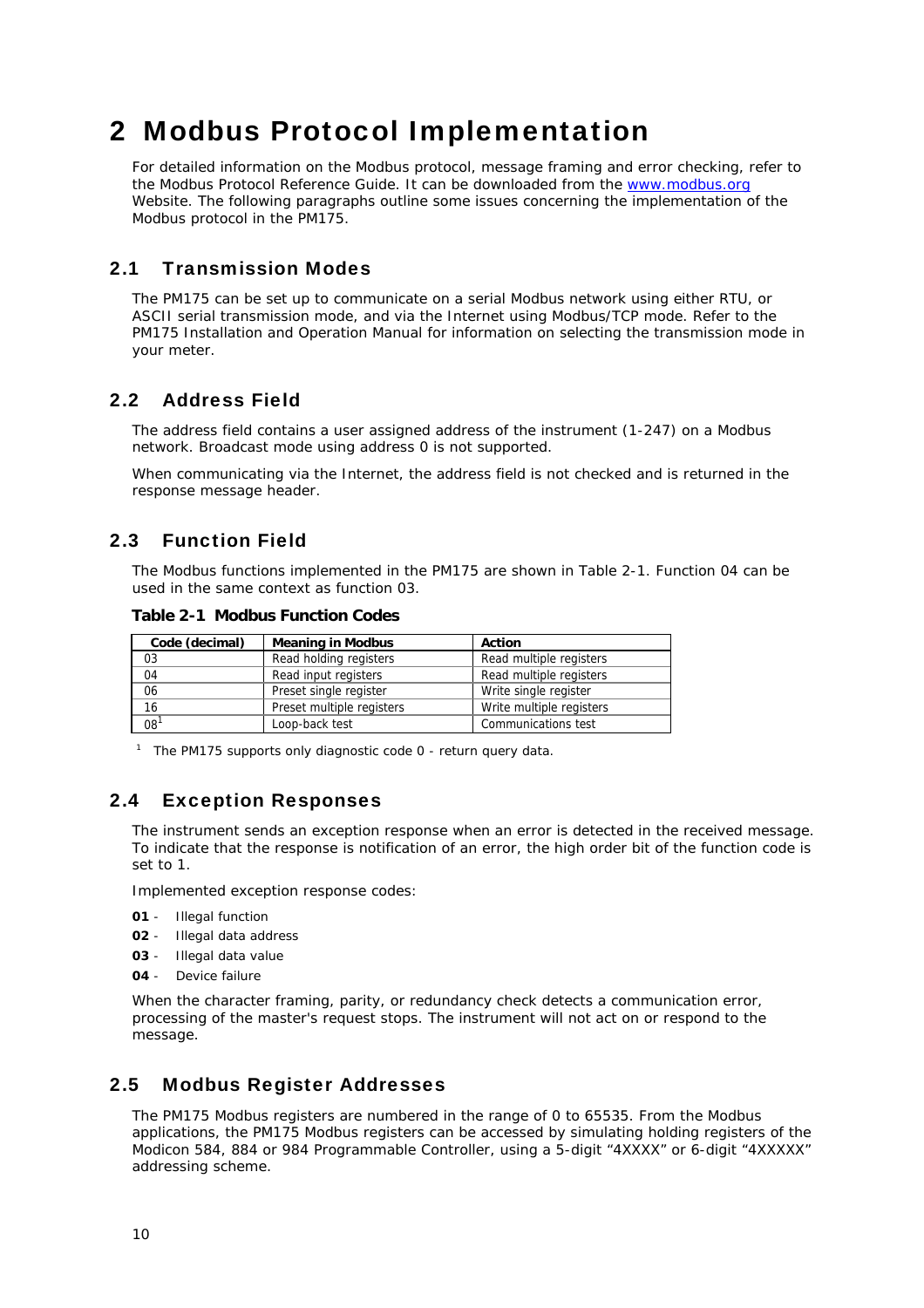To map the PM175 register address to the range of the Modbus holding registers, add a value of 40001 to the PM175 register address. When a register address exceeds 9999, use a 6-digit addressing scheme by adding 400001 to the PM175 register address.

## 2.6 Data Formats

<span id="page-10-0"></span>The PM175 uses three data formats to pass data between a master application and the instrument: 16-bit short integer, 32-bit long integer and 32-bit modulo-10000 formats. Binary values and counters are always transmitted in 32-bit registers, while analog values can be read both in 32-bit and in 16-bit scaled registers.

<span id="page-10-1"></span>Analog registers 256 through 308 and 6656 through 10935 contain scaled 16-bit values.

## 2.6.1 16-bit Scaled Integer Format

16-bit scaled analog data is transmitted in a single 16-bit Modbus register being scaled to the range of 0 to 9999. To get a true reading, a reverse conversion should be done using the following formula:

$$
Y = \frac{X \times (HI - LO)}{9999} + LO
$$

where:

|           | true reading in engineering units             |
|-----------|-----------------------------------------------|
| x         | raw input data in the range of 0 to 9999      |
| LO and HI | data low and high scales in engineering units |

The engineering scales are indicated for every scaled 16-bit register. Refer to Section 4 "Data Scales and Units" for applicable data scales and measurement units.

The default voltage scale in the device is 144V (120V+20%). It can be changed through register 242 (see Section 3.1, Device Data Scales), or via the supplemental PAS software.

The recommended voltage scale is  $120V+20\% = 144V$  for using with external PT's, and  $690V+20\% = 828V$  for a direct connection to power line.

## **CONVERSION EXAMPLES**

#### **1. Voltage readings**

a) Assume device settings (direct wiring): PT ratio = 1; Voltage scale =  $828V$  (690V + 20%).

Voltage engineering scales (see Section 4):

HI\_ENG = Vmax =  $828.0 \times PT$  ratio =  $828.0 \times 1 = 828.0V$ LO  $ENG = OV$ 

If the raw data reading is 1449 then the voltage reading in engineering units will be as follows:

Volts reading =  $1449 \times (828.0 - 0)/(9999 - 0) + 0 = 120.0V$ 

b) Assume device settings (wiring via PT): PT ratio =  $14,400V$  :  $120V$  =  $120$ ; Voltage scale =  $144V$ .

Voltage engineering scales (see Section 4):

HI ENG = Vmax = 144.0 × PT ratio = 144 × 120 = 17,280V LO  $ENG = OV$ 

If the raw data reading is 8314 then the voltage reading in engineering units will be as follows:

Volts reading =  $8314 \times (17,280 - 0)/9999 + 0 = 14,368V$ 

#### **2. Current readings**

Assume device settings: CT primary current = 200A.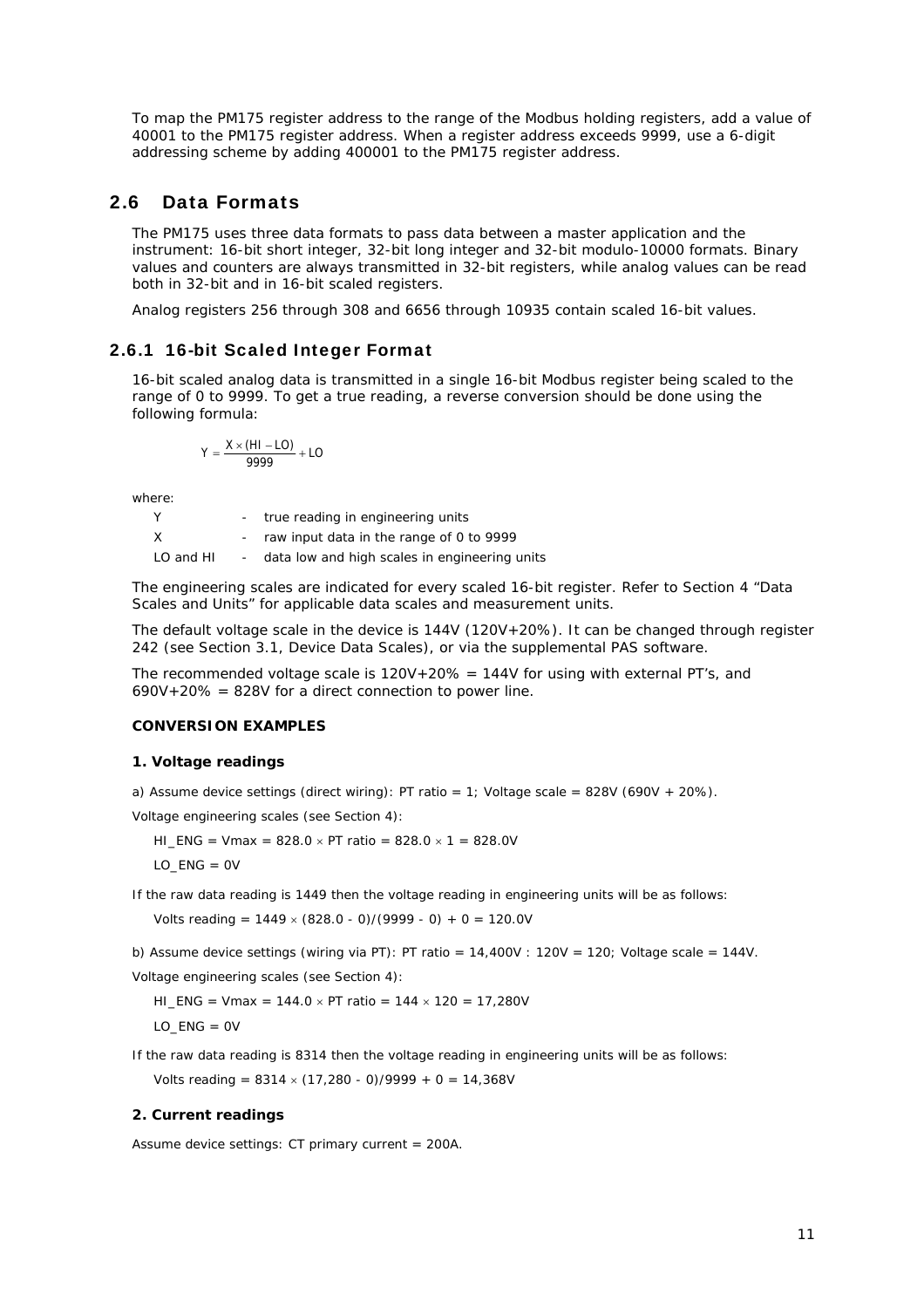Current engineering scales (see Section 4):

HI\_ENG = Imax = CT primary current  $\times$  2 = 200.00  $\times$  2 = 400.00A

LO  $ENG = OA$ 

If the raw data reading is 250 then the current reading in engineering units will be as follows: Amps reading =  $250 \times (400.00 - 0)/(9999 - 0) + 0 = 10.00A$ 

#### **3. Power readings**

a) Assume device settings (direct wiring): Wiring 4LL3;  $PT = 1$ ; CT primary current = 200A; Voltage scale = 828V.

Active Power engineering scales (see Section 4):

HI\_ENG = Pmax = Vmax × Imax × 2 =  $(828.0 \times 1) \times (200.00 \times 2) \times 2 = 662,400W = 662,400kW$ LO  $ENG = -Pmax = -662.400kW$ 

If the raw data reading is 5500 then the power reading in engineering units will be as follows: Watts reading =  $5500 \times (662.400 - (-662.400)) / (9999 - 0) + (-662.400) = 66.313 \text{kW}$ 

If the raw data reading is 500 then the power reading in engineering units will be as follows: Watts reading =  $500 \times (662.400 - (-662.400))/(9999 - 0) + (-662.400) = -596.153kW$ 

b) Assume device settings (wiring via PT): Wiring 4LN3;  $PT = 120$ ; CT primary current = 200A. Active Power engineering scales (see Section 4):

HI\_ENG = Pmax = Vmax × Imax × 3 =  $(828 \times 120) \times (200.00 \times 2) \times 3/1000 = 119,232kW$ LO\_ENG = -Pmax = -119,232kW

If the raw data reading is 5500 then the power reading in engineering units will be as follows: Watts reading =  $5500 \times (119,232 - (-119,232)) / (9999 - 0) + (-119,232) = 11,936kW$ 

If the raw data reading is 500 then the power reading in engineering units will be as follows: Watts reading =  $500 \times (119,232 - (-119,232))/(9999 - 0) + (-119,232) = -107,307kW$ 

#### **4. Power Factor readings**

Power factor engineering scales (see Section 3.3):

 $HI$  ENG = 1.000.

LO  $ENG = -1.000$ .

If the raw data reading is 8900 then the power factor in engineering units will be as follows:

<span id="page-11-0"></span>Power factor reading =  $8900 \times (1.000 - (-1.000)) / (9999 - 0) + (-1.000) = 0.78$ 

### 2.6.2 32-bit Long Integer Format

32-bit long integer data is transmitted in two adjacent 16-bit Modbus registers as unsigned (UINT32) or signed (INT32) whole numbers. The first register contains the low-order word (lower 16 bits) and the second register contains the high order word (higher 16 bits). The loworder word always starts at an even Modbus address. The value range for unsigned data is 0 to 4,294,967,295; for signed data the range is -2,147,483,648 to 2,147,483,647.

If your Modbus driver does not support a 32-bit long integer format, you can read the two 16 bit registers separately, and then convert them into a 32-bit value as follows (using C notation):

32-bit value = (signed short) high\_order\_register × 65536L + (unsigned short) low\_order\_register

#### **Examples**

#### **1. Unsigned 32-bit Values**

If you read unsigned Voltage V1 of 69,000V from registers 13952-13953, then the register readings will be as follows: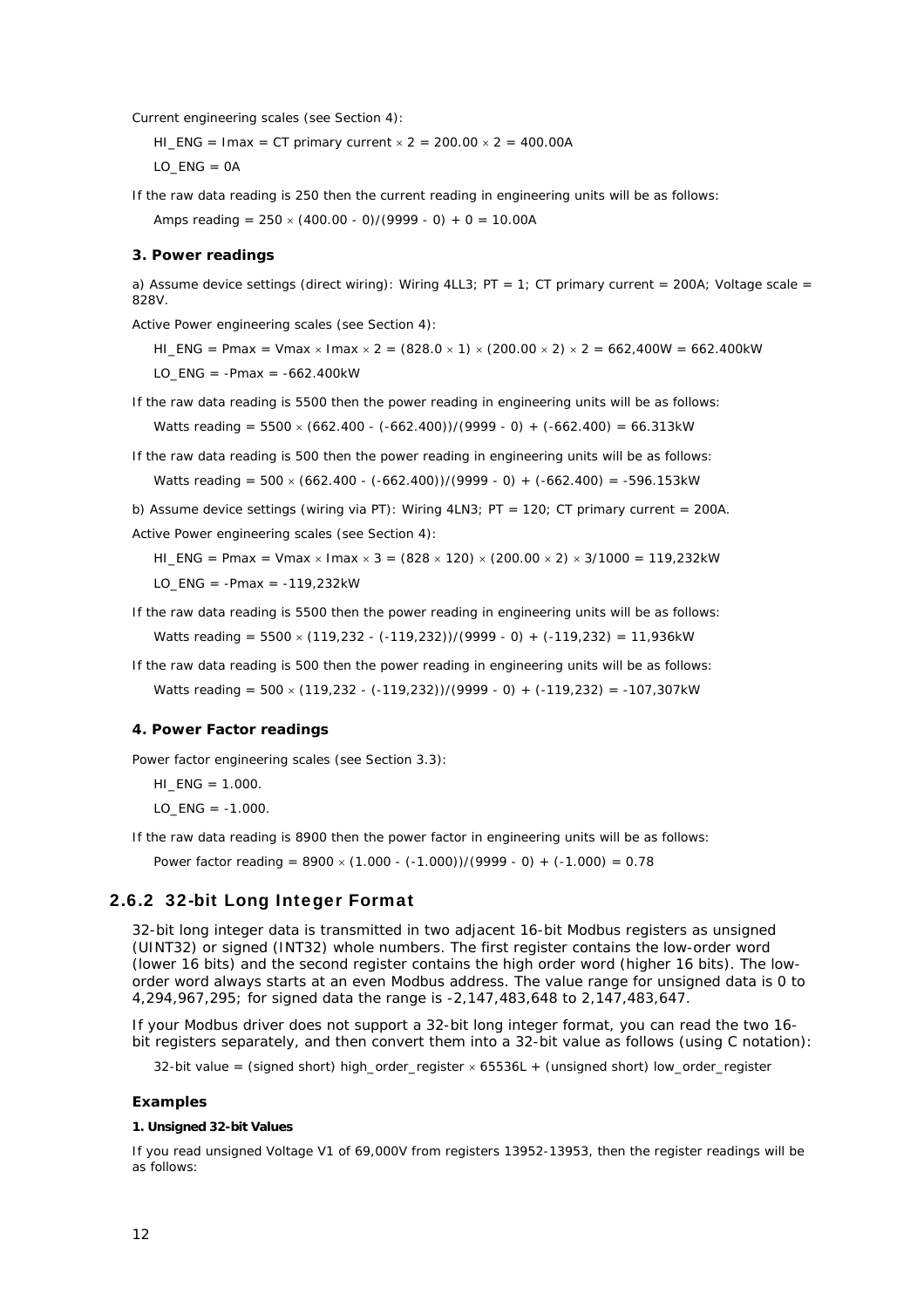$(13952) = 3464$  $(13953) = 1$ 

The 32-bit value is  $(1 \times 65536 + 3464) = 69000V$ .

#### **2. Signed 32-bit Values**

If you read signed kW of -789kW from registers 14336-14337, then the register readings will be:

 $(14336) = 64747$  (unsigned)

 $(14337) = 65535$  (unsigned) or -1(signed value).

To take the high order register as a signed value, compare it with 32767. If the value is less or equal to 32767, use it as is. If it is greater than 32767, then this is a negative number in a two's complement code (like in our example) - just subtract it from 65536 to get the original negative value.

The 32-bit reading is  $(-1 \times 65536 + 64747) = -789$ kW.

Fractional 32-bit data is transmitted using a decimal pre-multiplier to pass fractional numbers in an integer format. Fractional numbers are pre-multiplied by 10 to the power N, where N is the number of digits in the fractional part. For example, the frequency reading of 50.01 Hz is transmitted as 5001, having been pre-multiplied by 100. Whenever a data register contains a fractional number, the register measurement unit is given with a multiplier  $\times$ 0.1,  $\times$ 0.01 or ×0.001, showing the weight of the least significant decimal digit. To get an actual fractional number with specified precision, multiply the register value by the given multiplier. To write a fractional number into the register, divide the number by the given multiplier.

## 2.6.3 32-bit Modulo-10000 Format

<span id="page-12-0"></span>Energy counters 287-294 and 301-302 are read in two contiguous 16-bit registers in a modulo-10000 format. The first (low order) register contains the value mod 10000, and the second (high order) register contains the value/10000. To get the true energy reading, the high order register value should be multiplied by 10,000 and added to the low order register.

## 2.7 User Assignable Registers

<span id="page-12-1"></span>The PM175 contains 120 user assignable registers in the address range of 0 to 119, any of which you can map to any register address accessible in the instrument. Registers that reside in different locations may be accessed by a single request by re-mapping them to adjacent addresses in the user assignable registers area.

The actual addresses of the assignable registers, which are accessed via addresses 0 through 119, are specified in the register map (registers 120 through 239), where register 120 contains the actual address of the register accessed via register 0, register 121 contains the actual address of the register accessed via register 1, and so on. The assignable registers and the map registers themselves may not be re-mapped.

To build your own register map, write to map registers 120 to 239 the actual addresses you want to read from or write to via the assignable area (registers 0 to 119). 32-bit long registers should always be aligned at even addresses*.* For example, if you want to read registers 7136 (1 second V1 voltage, scaled short integer) and 14720-14721 (kWh Import, long integer) via registers 0-2, do the following:

- write 14720 to register 120
- write 14721 to register 121
- write 7136 to register 122

Reading from registers 0-2 will return the kWh reading in registers 0 (low 16 bits) and 1 (high 16 bits), and the voltage reading in register 2.

## 2.8 Password Protection

<span id="page-12-2"></span>The PM175 has a password protection option allowing you to protect your setups, cumulative registers and logs from being changed or cleared through communications. You can disable or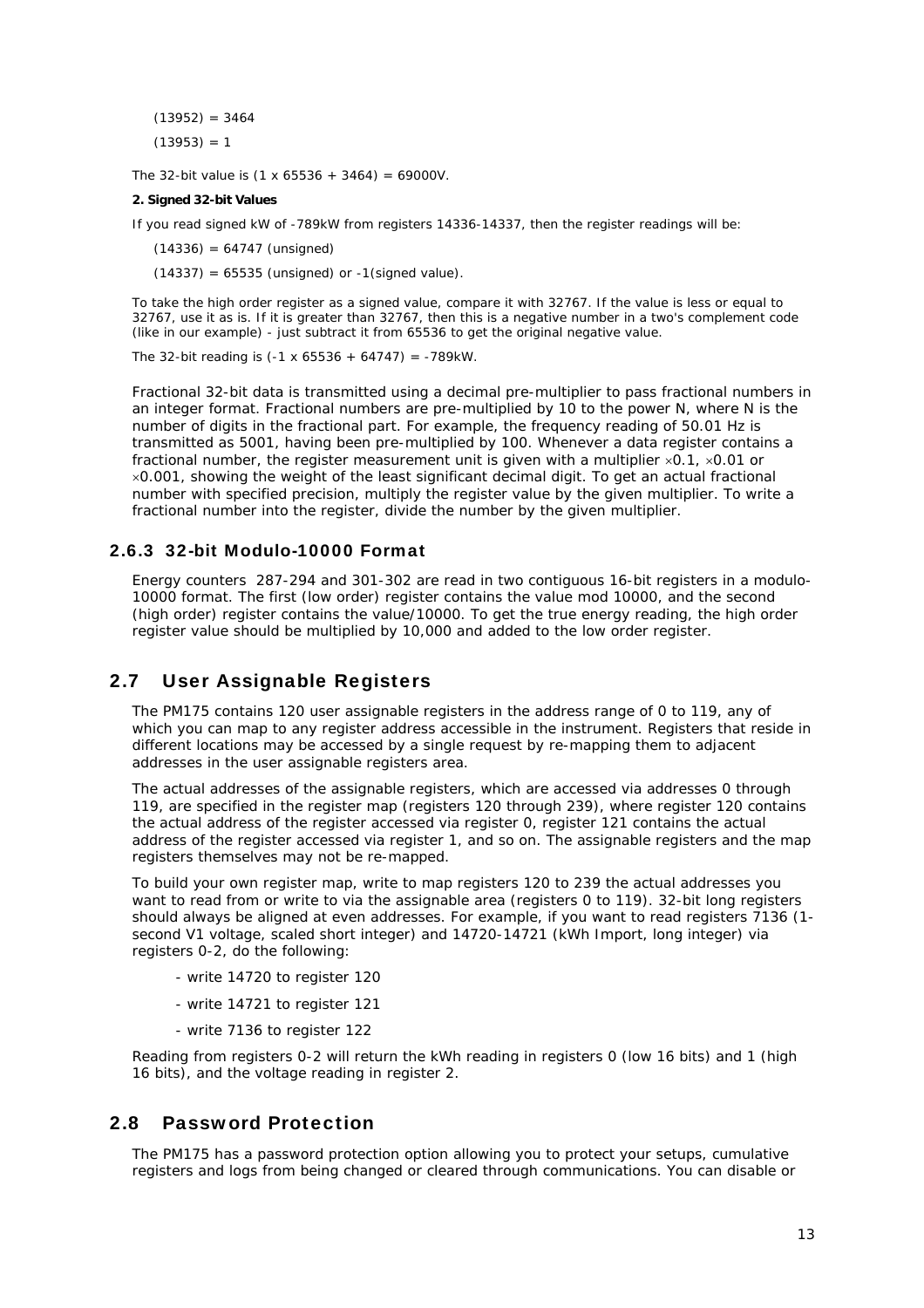enable password protection through communications or via the front display. For details, refer to your instrument Installation and Operation Manual.

When password protection is enabled, the user password you set in your instrument should be written into the device authorization register (2575) before another write request is issued. If the correct password is not supplied while password protection is enabled, the instrument will respond to all write requests with the exception code 01 (illegal operation). It is recommended to clear the password register after you have completed your changes in order to activate password protection.

## <span id="page-13-0"></span>2.9 Data Recording and File Transfers

## 2.9.1 Log File Organization

<span id="page-13-1"></span>Historical files are stored to the non-volatile memory with a battery backup. Memory is allocated for each file statically when you set up your files and will not change unless you re-organize the files. The PM175 automatically performs de-fragmentation of the memory each time you reorganize your files. This helps keep all free memory in one continuous chunk and thus prevents possible leakage of memory caused by fragmentation.

Data records in a file are arranged in the order of their recording. Each record has a unique 16 bit sequence number that is incremented modulo 65536 with each new record. The sequence number can be used to point to a particular record in the file, or to check the sequence of records when uploading files from the device.

Each file has a write position pointer that indicates the place where the next record will be recorded, and a read position pointer that indicates the place from where the current record will be read. Both pointers show sequence numbers of the records they point to rather than record offsets in the file.

After acknowledging a record you have read, the read pointer automatically advances to the next record in the file. When the read pointer gets to the record to which the file write pointer points, the end-of-file (EOF) flag is set. It is automatically cleared when a new record is added to the file, or when you explicitly move the read pointer to any record within a file.

If a file has a wrap-around attribute (circular file), the most recent records can overwrite the oldest records. When this happens at the current read position, the read pointer automatically advances forward in order to point to the oldest record in the file.

The PM175 keeps a separate read pointer for each communication port so that access to the same file through a different port will not affect current active sessions for other ports.

### <span id="page-13-2"></span>**Multi-section Files**

Log files can have one or more (up to 16) sections for multi-channel recording. An ordinal file consists of a single section. Some files, such as daily profile log files and waveform log files, are arranged as multi-section files.

A multi-section file is subdivided into multiple sections of the same structure, one section per recording channel. The number of sections in each file is defined at the time you set up your files and may not change unless you re-organize the file. Each section within a multi-section file can be addressed by a section number, or by a section channel ID.

A multi-section file has a single write position pointer for all sections and stores data in all sections simultaneously. This means that records with the same sequence number in all sections are associated with the same event. A multi-section file has also a single read position pointer for all sections.

### <span id="page-13-3"></span>**Data Log Files**

Data log files can store up to 16 measured parameters per a record. Any data measured by the device can be stored in the log file. The number of parameters that each record will hold and the list of parameters you want to be recorded in the file can be selected through the Data log setup registers for a particular file.

Recording data to the data log files can be triggered through the setpoints, either on a time basis using the meter clock or periodic timers, or upon any event detected by the setpoints.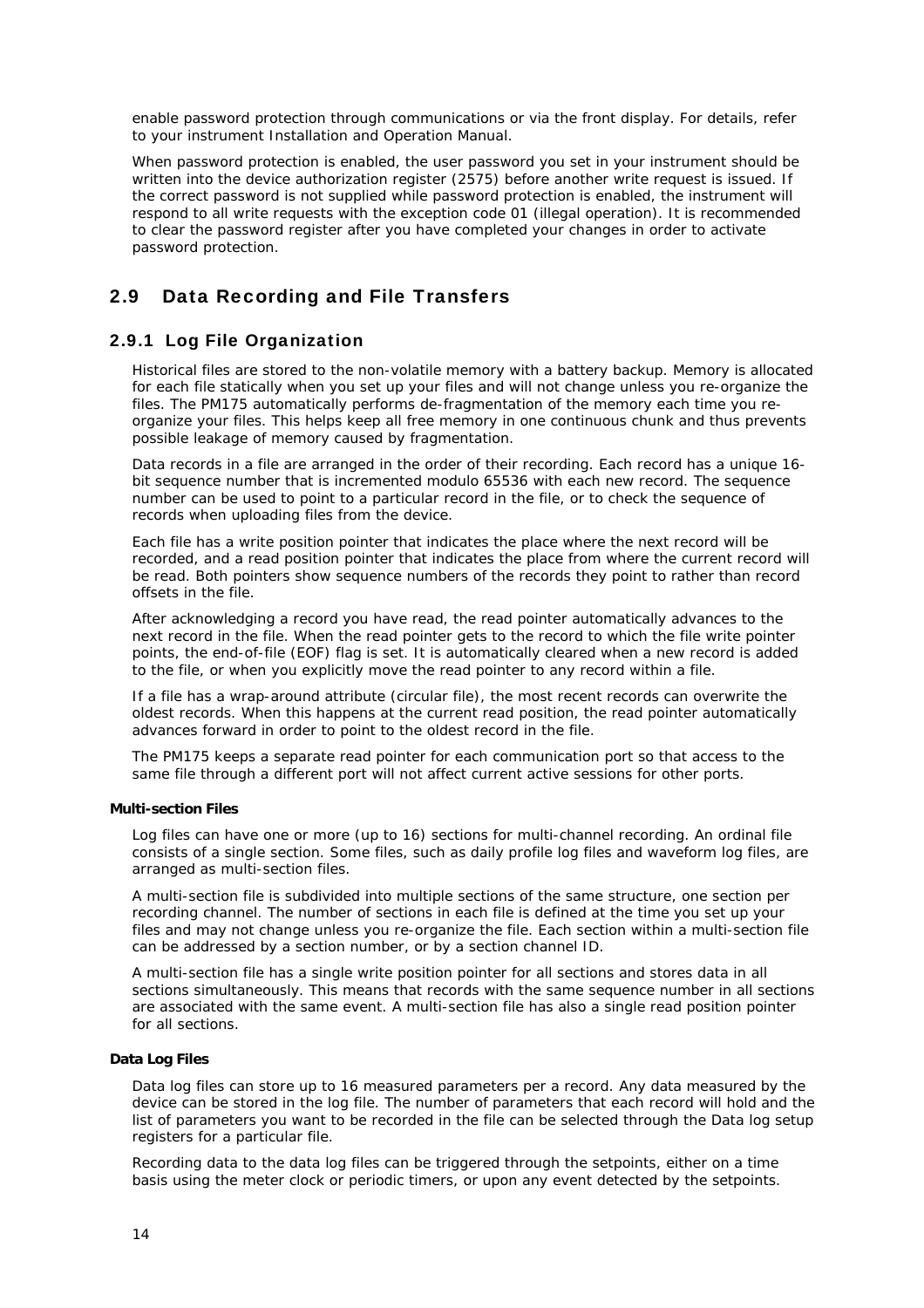### <span id="page-14-0"></span>**Profile Data Log Files**

Data log file #16 can be configured for a daily profile log of the energy usage and maximum demand registers. A profile log file is organized as a multi-section file that has a separate section for each energy and maximum demand register. A file record stores the summary data (total of all tariffs) and all tariff data for each configured Billing/TOU register. See Section 3.14 for information on the file record structure.

The number of sections is taken automatically from the Billing/TOU Registers setup. Since each Billing/TOU energy register has a shadow maximum demand register, the number of sections in the file can be twice the number of the allocated Billing/TOU registers. Always configure the Billing/TOU registers before you allocate memory for your profile log file.

New records are added to the file automatically every day at midnight. You can review the list of parameters recorded to the file through the file info request/response blocks using info requests with variation 2 (see Section 3.9), or through the Data log #16 setup - it shows the list of parameters for the first file section, which represents the first configured energy usage register.

#### <span id="page-14-1"></span>**Power Quality Statistics Log Files**

Data log files #9 and #10 are configured to store the power quality statistics data on a daily or weekly basis. They are organized as multi-section files. See Sections 3.10-3.13 for more information on the file record structure. You can review the list of parameters recorded to the files through the file info request/response blocks using info requests with variation 2 (see Section 3.9).

### <span id="page-14-2"></span>**Waveform Log Files**

Waveform log files are organized as multi-section files that store data for each recording channel in a separate section. A waveform log file can record up to six AC channels simultaneously: three voltage and three current waveforms. The number of sections in a file, or channels that a file can store, is defined when you set up the file. The channels that a file will record are selected in the waveform log setup. All selected channels are recorded in successive file sections.

A waveform file has a single read pointer for all sections, so that data from all channels of a single record can be read together without repositioning the file pointer. When you point to a particular file record, data from all sections related to the same event are all available for a read. Moreover, the PM175 takes all channel data for the currently accessed record to a separate buffer, so that even when the record is overwritten at the time of reading, you are still prevented from receiving partially updated data.

A single waveform record for a channel can contain up to 512 points of the sampled input signal. Refer to the line frequency field in the channel header record to correctly set up the time scale for the waveforms.

If a waveform log is configured to record more samples per event than a single record can hold, the waveform recorder will store as many records per event as required to record the entire event. All waveform records related to the event are merged in a series and have the same series number, so that they can be plotted together. Each record within a series has a unique serial number that allows tracking the sequence of records in a series. A single waveform series can hold up to 81,920 points (2,560 cycles at a rate of 32 samples per cycle) of a sampled AC signal.

## 2.9.2 File Transfers

<span id="page-14-3"></span>File transfer protocol provides both data transfer and information services. File transfer is performed through two blocks of registers: a 32-word master request block and a 648-word read-only file response block. After a master application has written the request into the file request block, the requested data is available for a read through the file response block registers. File transfer functions allow changing the file or section position in order to point to the desired record.

The information services use separate 8-word file info request and 200-word file info response blocks. The extended file information is available including current file pointers' positions, file contents, the number of records in the file, allocated file size, time of the last file update, and more.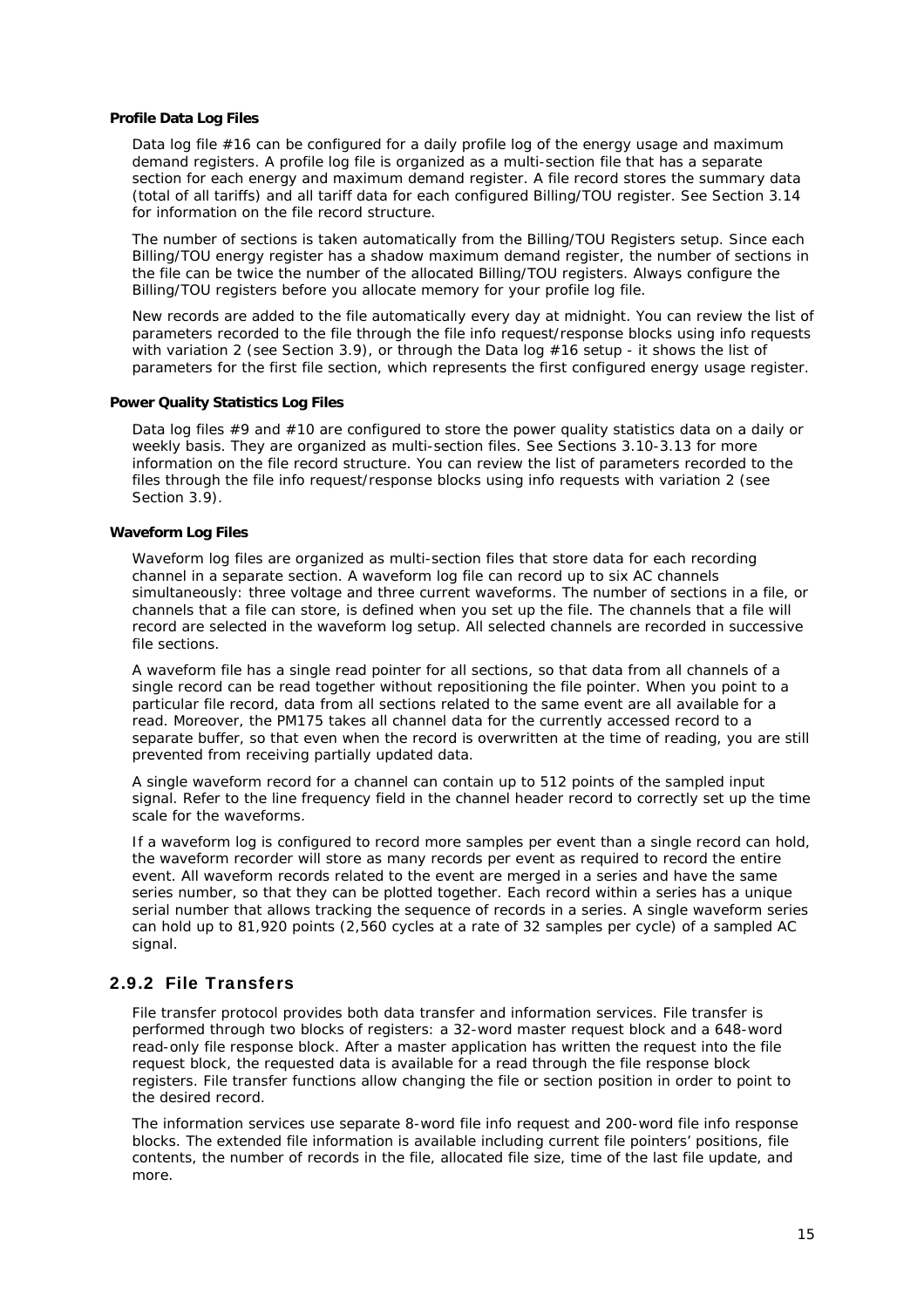See Section 3.9 File Transfer Registers for information on register locations.

### <span id="page-15-0"></span>**Common File Transfer**

Log files can be read either in a sequence record-by-record, or in a random order. Each Read-File request fills the file response block with the data of the record pointed to by the file (or section) read pointer. If you want to begin reading a file from a particular record, which sequence number is known, you can change the pointer position by issuing the Set-File-Position request with the desired sequence number. If you want to read a file from the beginning, send the Reset-File-Position request that moves the pointer to the oldest file record. If you do not change the file position, then you will continue reading the file from the record following the one you have read the last time you accessed the file.

You need not explicitly move the file position to the following record if you want to continue reading a file in sequence after you have uploaded the current record. Instead, issue an acknowledgment request that automatically advances the file pointer to the next record, and then read the record data through the file response block.

The file response block can contain more than one record. The number of records available in the block and the file record size in words are always reported in the block heading. There are no special rules on how to read records from the file transfer block. You can read a single record or all records together, or begin reading from the last record and end with the first record. However, you should remember: 1) after an acknowledgment, the file position moves to the record following the last one you have accessed in the file transfer block; and 2) data in the file transfer block does not change until you either issue an acknowledgment, or explicitly change the file position by the Set-File-Position or Reset-File-Position requests.

The file transfer is completed after you have read the last record of the file. Before storing a file record to your database, always check bit 9 in the record status word, which contains the endof-file (EOF) flag. This bit set to 1 indicates that the file read pointer does not point to any record within the file, and you should not store any record that has this bit set. The EOF flag is set only after you have acknowledged the last record of the file, so that testing for end-of-file requires one extra read. If you wish to stop the transfer just after storing the last file record, acknowledge the record and check bit 0 in the record status word. Bit 0 is set to 1 only once when you read the last record of the file.

The following gives a summary of steps you should do to read an ordinal log file:

- 1) If you wish to begin reading a file from a particular record or from the first record, use either the Set-File-Position request with the desired record sequence number, or the Reset-File-Position request. Preset a section number and channel ID to zero.
- 2) Write the Read-File request with a section number and channel ID set to zero.
- 3) Read the record data from the file response block.
- 4) Write an acknowledgment for the file. You need not fill all the request fields: only the file function is required. The file pointer will be moved to the next file record.
- 5) Repeat steps 3-4 until all the file records are read.

#### <span id="page-15-1"></span>**Reading Multi-section Data Log Files**

In a multi-section data log file, all user requests including an acknowledgment, the Read-File, Set-File-Position and Reset-File-Position requests, relate to a particular file section rather than to the file itself. The only request that affects the entire file is the Erase-File that clears all the file sections together.

A file section can be requested either by a section number, or by a section channel ID. If you use a channel ID, preset the section number field to 0xFFFF. If a section number is specified, the channel ID field will not be checked. The device returns both fields in the response block heading, so you can always identify what channel data is being read from the present file section. If you want to know which channels are recorded to the file sections, check the file channel mask in the file info block. This is a bitmap that contains one in a bit position if a channel with an ID equal to the bit number is recorded to the file, and contains zero if it is not.

The following gives a summary of steps for reading a multi-section data log file:

1) If you wish to begin reading a file section from a particular record or from the first record, use either the Set-File-Position request with the desired record sequence number, or the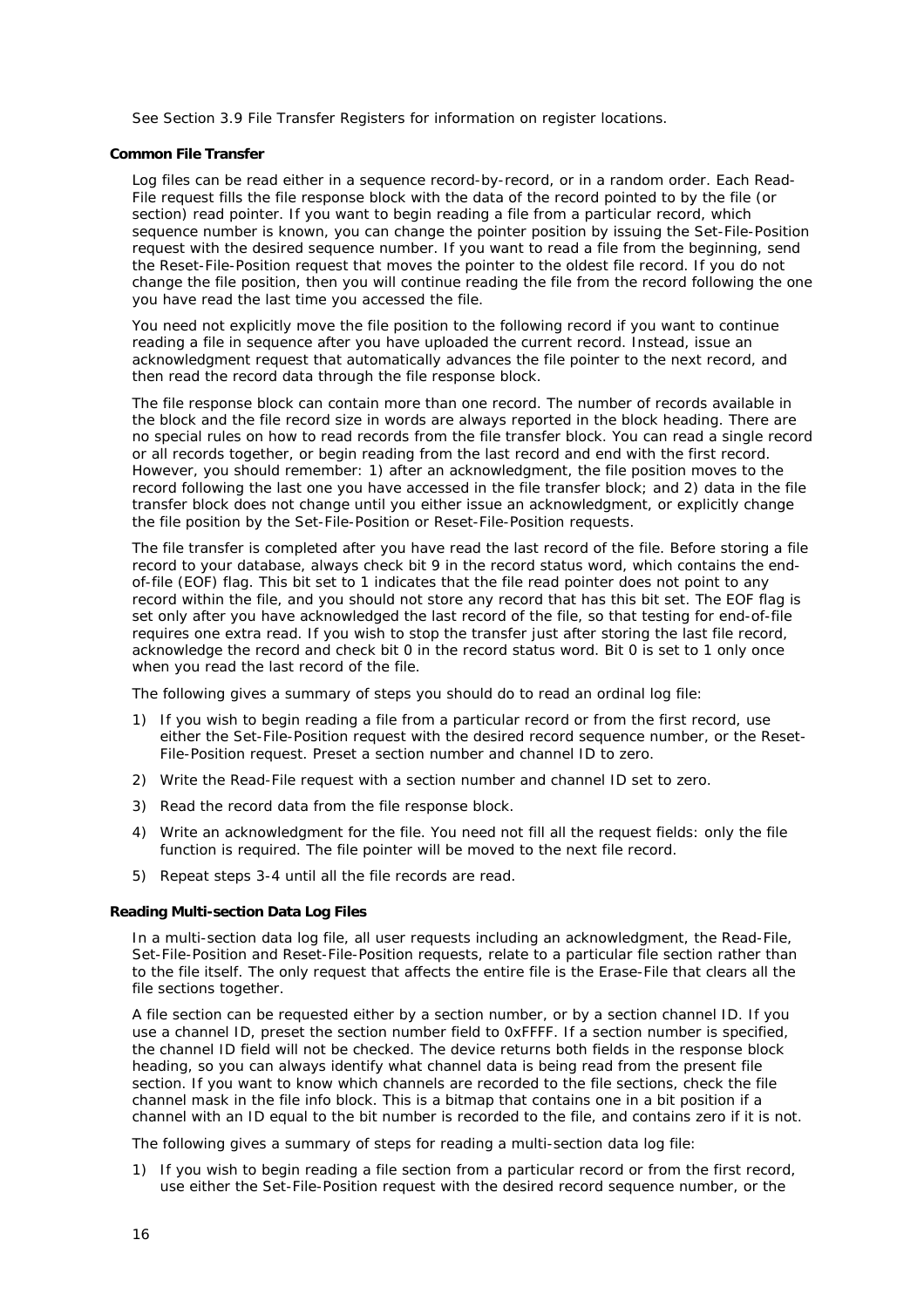Reset-File-Position request. Specify either a section number, or the channel ID for the section from where you want to read data. If you use a channel ID, preset the section number field to 0xFFFF.

- 2) Write the Read-File request with the section number and channel ID as shown in the previous step.
- 3) Read the record data from the file response block.
- 4) Write an acknowledgment for the file. The file section pointer will be moved to the next record.
- 5) Repeat steps 3-4 until all the section records are read.

#### <span id="page-16-0"></span>**Reading Multi-section Waveform Files**

Waveform files can be read as conventional multi-section files in the order described above. Another way is to take advantage of the fact that waveform files have a single read pointer for all file sections, so you can read records of all the channels related to the same event at once without repositioning the file pointer. The following gives a summary of steps for reading waveform files:

- 1) If you want to begin reading a file from a particular record or from the first record, use either the Set-File-Position request with the desired record sequence number, or the Reset-File-Position request. Preset the section field to zero.
- 2) Write the Read-File request. Address you request to the first file section (its number is always zero), or to the first file channel (if you know channel's ID). If you use a channel ID, preset the section number field to 0xFFFF.
- 3) Read the channel's data from the file response block. Store the received record's sequence number.
- 4) Write the Read-File request for the next file section or channel using the stored record sequence number. The file response block will be refilled with the data for the requested channel that is related to the record with the same sequence number.
- 5) Repeat steps 3, 4 until all the channel records with the current sequence number are read.
- 6) Write an acknowledgment. The file pointer will be moved to the next record.

Repeat steps 2-6 until all the file records are read.

#### <span id="page-16-1"></span>**Reading Real-time Waveforms**

Real-time waveforms are accessed through the same transfer blocks just like the waveform log files by addressing file 128. Writing the Read-File request for file 128 provides a simultaneous capture of 6 real-time waveform records – three voltage and three current waveforms – into a communication buffer that can be read through the common file response block. The following gives a summary of steps for reading real-time waveforms:

- 1) Write the Read-File request for file 128. Address you request to the first file section (its number is always zero), or to the first file channel (if you know channel's ID). If you use a channel ID, preset the section number field to 0xFFFF.
- 2) Read the channel's data from the file response block.
- 3) Write the Read-File request for the next file section or channel. The file response block will be refilled with the data for the requested channel.
- 4) Repeat steps 3, 4 until all the channel records are read.
- 5) Write an acknowledgment to release the buffer.

## 2.10 TCP Notification Client

<span id="page-16-2"></span>The TCP notification client can establish connections with a remote Modbus/TCP server and send notification messages either on events, or periodically on a time basis.

Notification messages are sent via a block of 16 Modbus registers using write function 16. The following table shows the message exchange structure.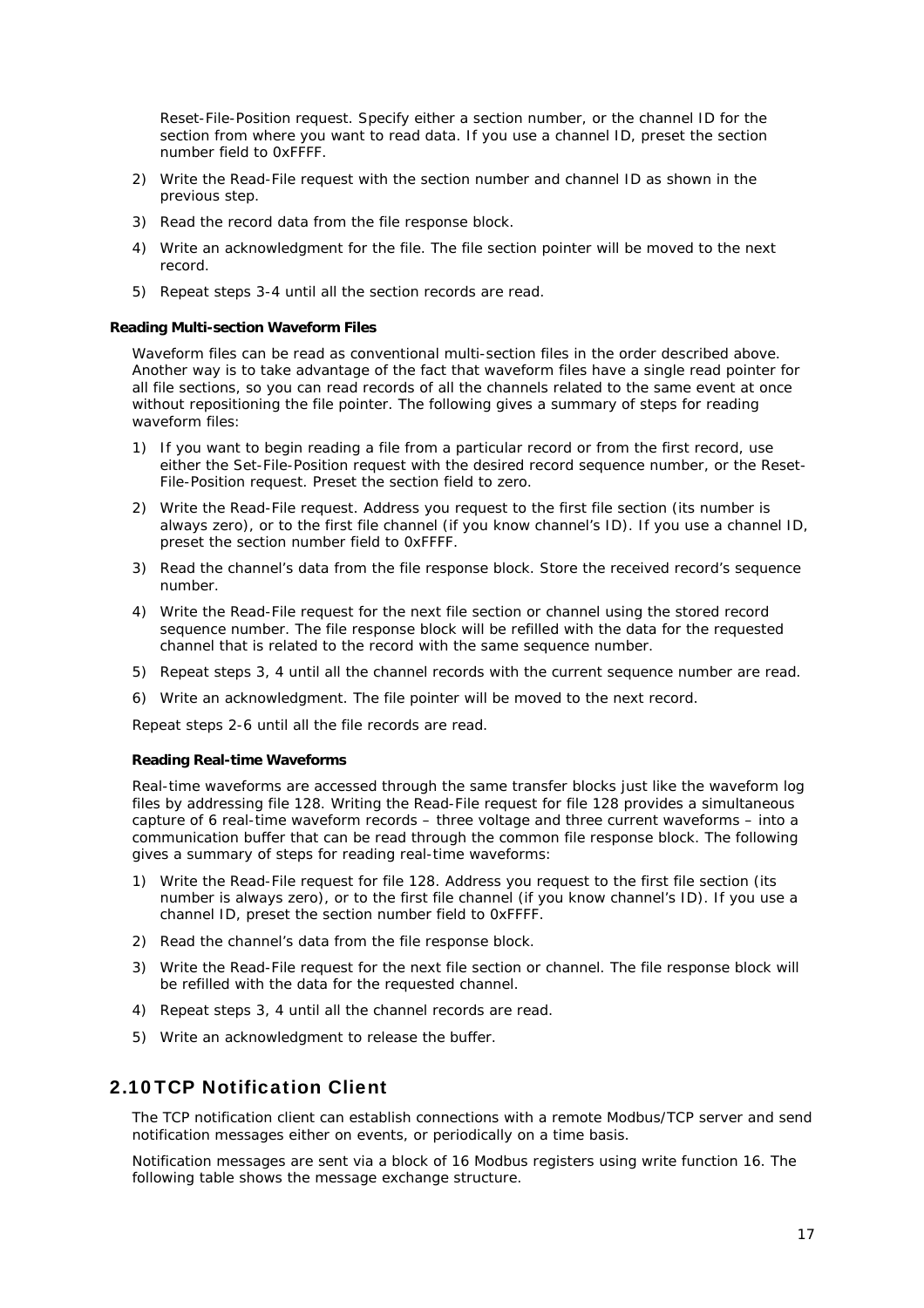| <b>Modbus</b><br>Register    | <b>Description</b>                                 | Type               | Comment                      |
|------------------------------|----------------------------------------------------|--------------------|------------------------------|
| $+0-1$                       | UINT32<br>Device serial number                     |                    |                              |
| Device MAC address<br>$+2-4$ |                                                    | CHAR6              |                              |
| Device address<br>$+5$       |                                                    | UINT <sub>16</sub> | Device port address          |
| $+6-7$                       | Device IP address                                  | <b>UINT32</b>      | Network byte order           |
| $+8$                         | Event type                                         | UINT <sub>16</sub> | See F22 in Section 5         |
| $+9$                         | Event sequence number                              | UINT <sub>16</sub> |                              |
| $+10-11$                     | Event timestamp, seconds                           | UINT32             | Local time since Jan 1, 1970 |
| $+12-13$                     | Event timestamp, seconds fraction, in microseconds | UINT32             |                              |
| $+14-15$                     | Reserved                                           | UINT32             | Written as 0                 |

After receiving a write acknowledgement from a server, a TCP connection is still open for 10 seconds (20 seconds via GPRS) to give the server an opportunity to access meter registers through an open socket. It may help you access the meter from outside your local network when the server is located on another network, or when using wireless GPRS communications. The notification client will respond to all server requests as if it were a regular incoming connection.

If the server does not close a connection, it will be closed in 20 seconds if there is no activity on the socket. In the event a connection attempt was unsuccessful, the notification client retries two more times before announcing a connection failure.

The server's IP address, port number and starting Modbus register address are programmable in the meter. See "TCP Notification Client Setup" for more information on the client setup. To configure and enable the notification client in your meter via PAS, select Communication Setup in the Meter Setup menu, and click on the TCP Notification Client Setup tab.

Client connections are triggered via programmable setpoints. To send event notifications to a server, configure a setpoint to respond to desired triggers or to periodic time events and add the "Send notification" action to the end of the setpoint actions list.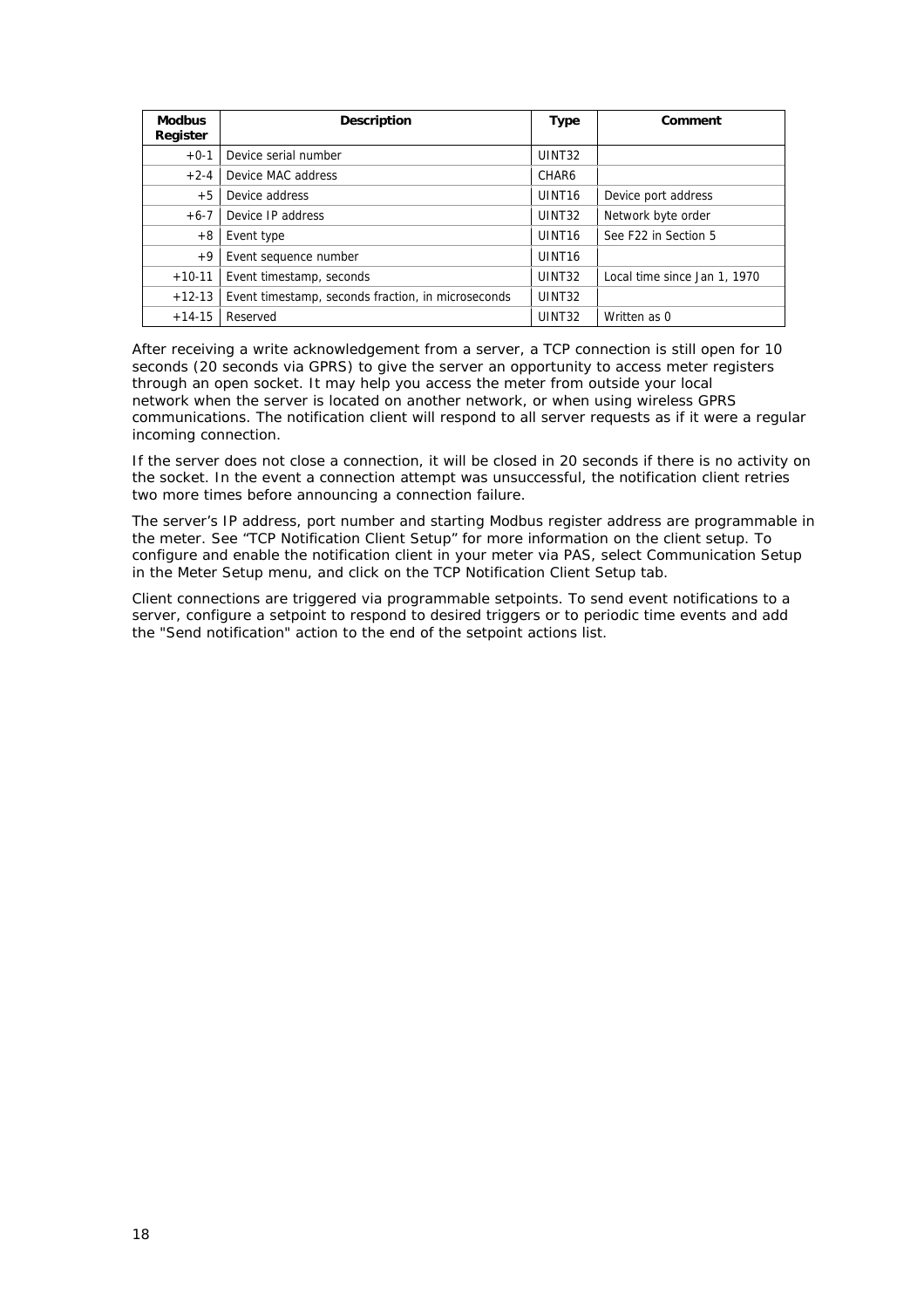## 3 Modbus Register Map

## 3.1 Modbus Setup Registers

<span id="page-18-5"></span><span id="page-18-4"></span><span id="page-18-3"></span><span id="page-18-2"></span><span id="page-18-1"></span><span id="page-18-0"></span>

| <b>Address</b>                     | Point ID Description                                                                          | Options/Range         | <b>Units</b>   | <b>Type</b>        | R/W | <b>Notes</b> |
|------------------------------------|-----------------------------------------------------------------------------------------------|-----------------------|----------------|--------------------|-----|--------------|
| <b>Modbus Assignable Registers</b> |                                                                                               |                       |                |                    |     |              |
| $0 - 119$                          |                                                                                               |                       |                |                    |     |              |
| $+0$                               | Register 0 contents                                                                           | 0-65535               |                | UINT <sub>16</sub> | R/W |              |
| $+1$                               | Register 1 contents                                                                           | 0-65535               |                | UINT <sub>16</sub> | R/W |              |
|                                    |                                                                                               |                       |                |                    |     |              |
| $+119$                             | Register 119 contents                                                                         | 0-65535               |                | UINT <sub>16</sub> | R/W |              |
| Assignable Registers Map           |                                                                                               |                       |                |                    |     |              |
| 120-239                            |                                                                                               |                       |                |                    |     |              |
| $+0$                               | Mapped register 0 address                                                                     | 0-65535               |                | UINT <sub>16</sub> | R/W |              |
| $+1$                               | Mapped register 1 address                                                                     | 0-65535               |                | UINT <sub>16</sub> | R/W |              |
|                                    |                                                                                               |                       |                |                    |     |              |
| $+119$                             | Mapped register 119 address                                                                   | 0-65535               |                | UINT <sub>16</sub> | R/W |              |
| <b>Modbus Conversion Scales</b>    |                                                                                               |                       |                |                    |     |              |
| 240                                | Low raw scale                                                                                 | 0                     |                | UINT <sub>16</sub> | R   |              |
| 241                                | High raw scale                                                                                | 9999                  |                | UINT <sub>16</sub> | R   |              |
| <b>Device Data Scales</b>          |                                                                                               |                       |                |                    |     |              |
| 242                                | Voltage scale, in secondary volts                                                             | 60-828 (default 144V) | 1 <sub>V</sub> | UINT <sub>16</sub> | R/W |              |
| 243                                | Current scale, in secondary amps = CT secondary<br>current (1A, 5A) $\times$ Current overload | 20, 100 (2.0A, 10.0A) | $\times 0.1A$  | UINT <sub>16</sub> | R   |              |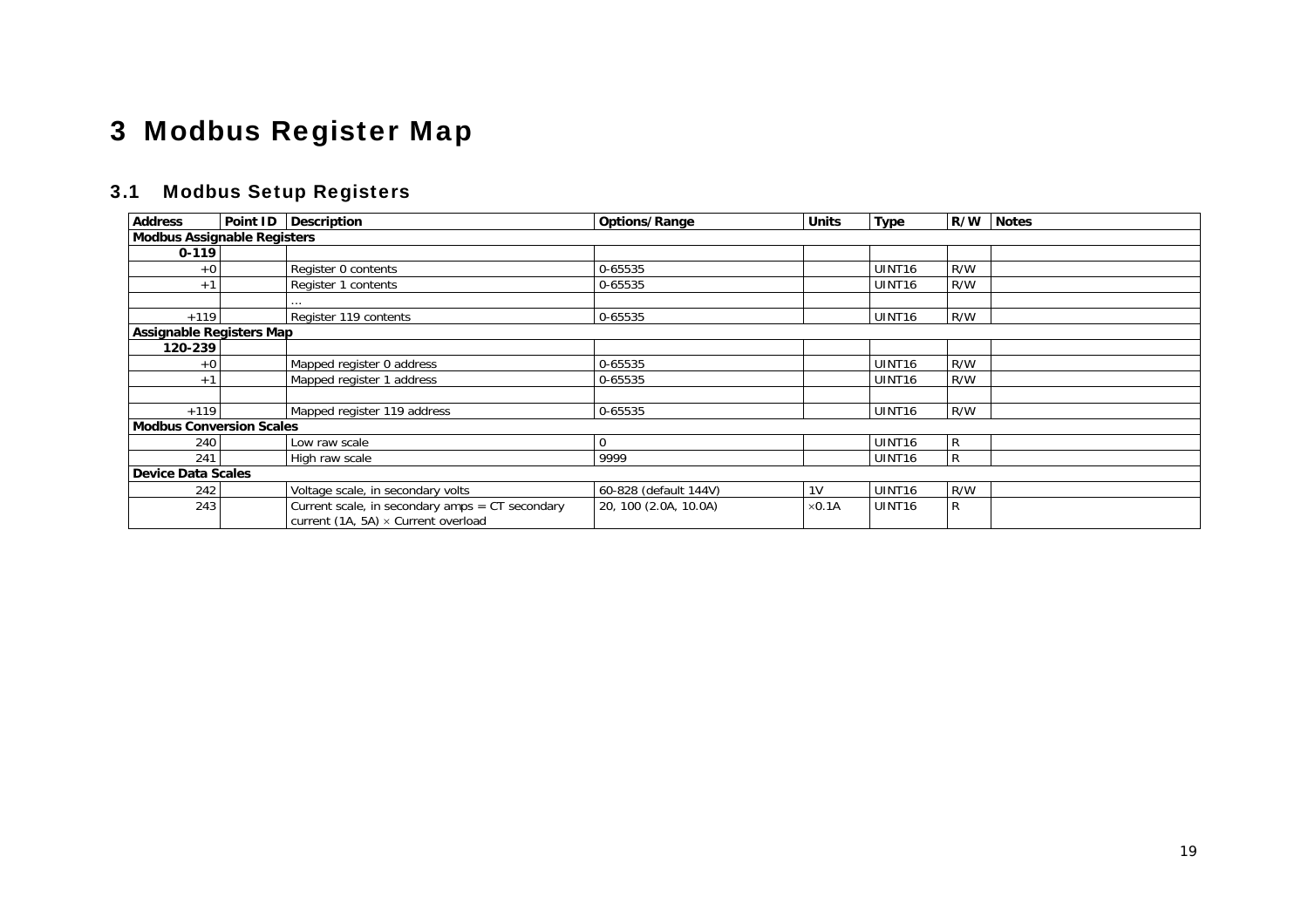<span id="page-19-0"></span>

| <b>Address</b> |              | Point ID   Description                  | Low and High Scales <sup>2</sup> | Units $^2$       | <b>Type</b>         | R/W            | <b>Notes</b> |
|----------------|--------------|-----------------------------------------|----------------------------------|------------------|---------------------|----------------|--------------|
| 256-308        |              |                                         |                                  |                  |                     |                |              |
|                | $+0$ 0x1100  | V1/V12 Voltage                          | 0-Vmax                           | U1               | UINT16              | $\mathsf{R}$   |              |
| $+1$           | 0x1101       | V2/V23 Voltage                          | 0-Vmax                           | U1               | UINT <sub>16</sub>  | ${\sf R}$      | $\mathbf{1}$ |
|                | $+2$ 0x1102  | V3/V31 Voltage                          | 0-Vmax                           | $\overline{U}$ 1 | <b>UINT16</b>       | ${\sf R}$      |              |
|                | $+3$ 0x1103  | <b>11 Current</b>                       | 0-Imax                           | U <sub>2</sub>   | UINT16              | $\mathsf{R}$   |              |
|                | $+4$ 0x1104  | <b>I2 Current</b>                       | $0$ -Imax                        | U <sub>2</sub>   | UINT16              | $\overline{R}$ |              |
|                | $+5$ 0x1105  | 13 Current                              | $0$ - $l$ max                    | U <sub>2</sub>   | UINT16              | $\overline{R}$ |              |
|                | $+6$ 0x1106  | kW <sub>L1</sub>                        | -Pmax-Pmax                       | $\overline{U}$ 3 | <b>INT16</b>        | $\overline{R}$ |              |
|                | $+7$ 0x1107  | kW <sub>L2</sub>                        | -Pmax-Pmax                       | U3               | <b>INT16</b>        | $\overline{R}$ |              |
|                | $+8$ 0x1108  | kW <sub>L3</sub>                        | -Pmax-Pmax                       | U3               | <b>INT16</b>        | $\overline{R}$ |              |
|                | +9 0x1109    | kvar L1                                 | -Pmax-Pmax                       | U3               | <b>INT16</b>        | $\overline{R}$ |              |
|                | $+10$ 0x110A | kvar L2                                 | -Pmax-Pmax                       | $\overline{U}$ 3 | <b>INT16</b>        | $\overline{R}$ |              |
|                | $+11$ 0x110B | kvar L3                                 | -Pmax-Pmax                       | $\overline{U}$ 3 | <b>INT16</b>        | $\mathsf{R}$   |              |
|                | $+12$ 0x110C | kVAL1                                   | -Pmax-Pmax                       | U3               | $\overline{UINT16}$ | $\mathsf{R}$   |              |
|                | $+13$ 0x110D | kVA L2                                  | -Pmax-Pmax                       | $\overline{U}$ 3 | UINT16              | ${\sf R}$      |              |
|                | $+14$ 0x110E | kVAL3                                   | -Pmax-Pmax                       | U3               | UINT16              | $\mathsf{R}$   |              |
|                | $+15$ 0x110F | Power factor L1                         | $-1.000 - 1.000$                 | 0.001            | <b>INT16</b>        | $\mathsf{R}$   |              |
|                | $+16$ 0x1110 | Power factor L2                         | $-1.000 - 1.000$                 | 0.001            | INT16               | $\overline{R}$ |              |
|                | $+17$ 0x1111 | Power factor L3                         | $-1.000 - 1.000$                 | 0.001            | <b>INT16</b>        | ${\sf R}$      |              |
|                | $+18$ 0x1403 | <b>Total PF</b>                         | $-1.000 - 1.000$                 | 0.001            | <b>INT16</b>        | $\overline{R}$ |              |
|                | $+19$ 0x1400 | <b>Total kW</b>                         | -Pmax-Pmax                       | U <sub>3</sub>   | <b>INT16</b>        | $\overline{R}$ |              |
|                | $+20$ 0x1401 | Total kvar                              | -Pmax-Pmax                       | $\overline{U}$ 3 | <b>INT16</b>        | $\overline{R}$ |              |
|                | $+21$ 0x1402 | <b>Total kVA</b>                        | -Pmax-Pmax                       | U3               | UINT16              | $\overline{R}$ |              |
|                | $+22$ 0x1501 | In (neutral) Current                    | $0$ -Imax                        | U <sub>2</sub>   | <b>UINT16</b>       | $\overline{R}$ |              |
|                | $+23$ 0x1502 | Frequency                               | 45.00-65.00                      | $0.01$ Hz        | <b>UINT16</b>       | $\mathsf{R}$   |              |
|                | $+24$ 0x3709 | Maximum kW import sliding window demand | -Pmax-Pmax                       | U3               | <b>UINT16</b>       | $\overline{R}$ |              |
|                | $+25$ 0x160F | kW import accumulated demand            | -Pmax-Pmax                       | U3               | <b>UINT16</b>       | $\mathsf{R}$   |              |
|                | $+26$ 0x370B | Maximum kVA sliding window demand       | -Pmax-Pmax                       | U3               | UINT16              | $\mathsf{R}$   |              |
|                | $+27$ 0x1611 | kVA accumulated demand                  | -Pmax-Pmax                       | U3               | UINT16              | $\overline{R}$ |              |
|                | $+28$ 0x3703 | 11 Maximum ampere demand                | 0-Imax                           | U <sub>2</sub>   | <b>UINT16</b>       | $\overline{R}$ |              |
|                | $+29$ 0x3704 | 12 Maximum ampere demand                | $0$ -Imax                        | U <sub>2</sub>   | <b>UINT16</b>       | $\overline{R}$ |              |
|                | $+30$ 0x3705 | 13 Maximum ampere demand                | 0-Imax                           | U <sub>2</sub>   | UINT16              | $\overline{R}$ |              |
| $+31$          |              | kWh import (low)                        | 0-9999                           | 1kWh             | UINT16              | $\overline{R}$ | 6            |
| $+32$          |              | kWh import (high)                       | 0-9999                           | $\times10$ MWh   | <b>UINT16</b>       | $\overline{R}$ | 6            |
| $+33$          |              | kWh export (low)                        | 0-9999                           | 1kWh             | UINT16              | $\overline{R}$ | 6            |
| $+34$          |              | kWh export (high)                       | 0-9999                           | $\times$ 10MWh   | <b>UINT16</b>       | $\mathsf{R}$   | 6            |
| $+35$          |              | +kvarh net (low)                        | 0-9999                           | 1kvarh           | <b>UINT16</b>       | ${\sf R}$      | 4, 6         |
| $+36$          |              | +kvarh net (high)                       | 0-9999                           | ×10Mvarh         | <b>UINT16</b>       | $\mathsf{R}$   | 4, 6         |
| $+37$          |              | -kvarh net (low)                        | 0-9999                           | 1kvarh           | <b>UINT16</b>       | $\mathsf{R}$   | 5, 6         |
| $+38$          |              | -kvarh net (high)                       | 0-9999                           | ×10Mvarh         | UINT16              | ${\sf R}$      | 5, 6         |

## 3.2 16-bit Scaled Analog Registers and Energy Counters - Basic Register Set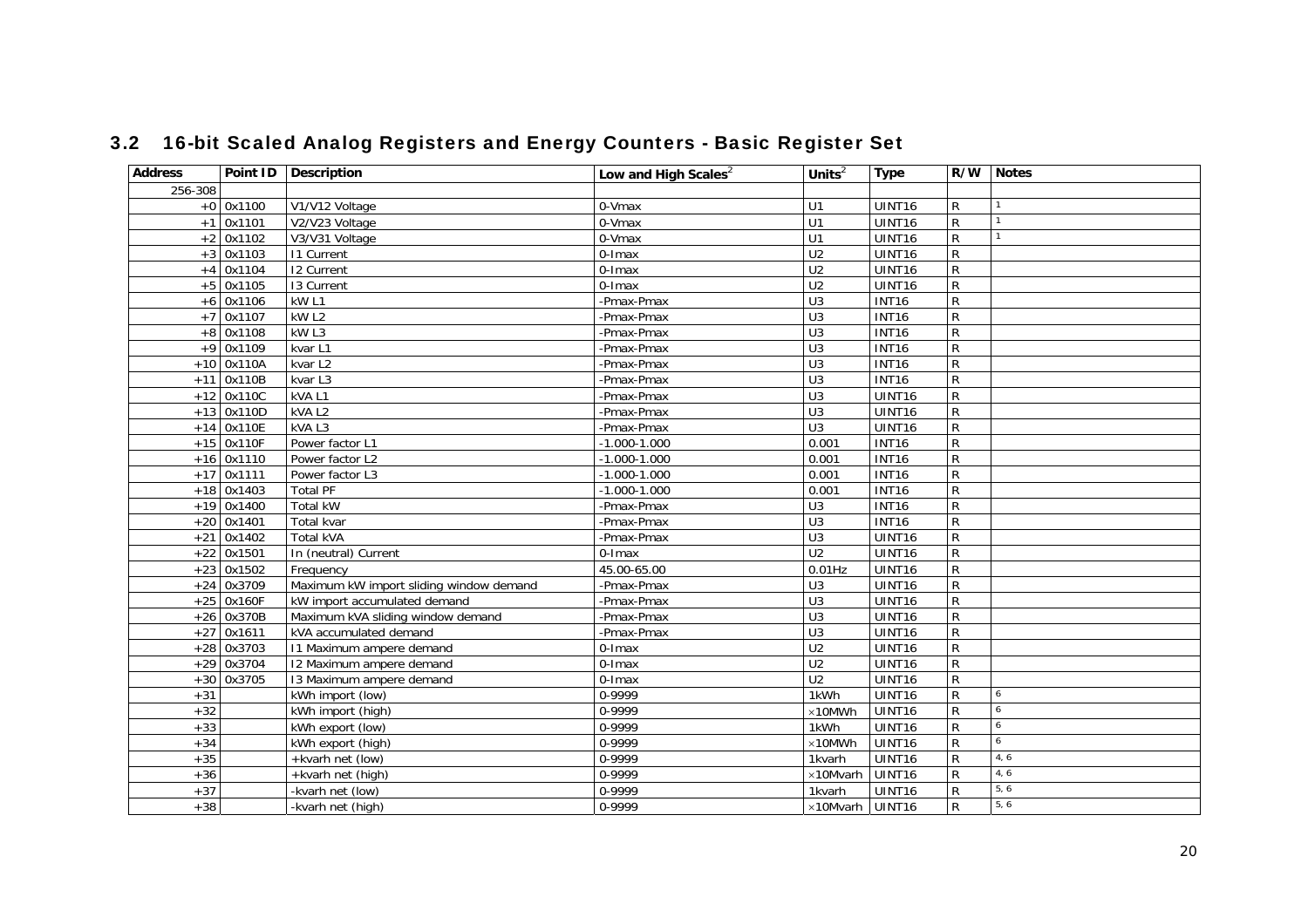| <b>Address</b> | Point ID     | <b>Description</b>                            | Low and High Scales <sup>2</sup> | Units <sup>2</sup> | <b>Type</b>        | R/W | <b>Notes</b> |
|----------------|--------------|-----------------------------------------------|----------------------------------|--------------------|--------------------|-----|--------------|
|                | $+39$ 0x1112 | V1/V12 Voltage THD                            | 0-999.9                          | 0.1%               | UINT <sub>16</sub> | R   |              |
|                | $+40$ 0x1113 | V2/V23 Voltage THD                            | 0-999.9                          | 0.1%               | UINT <sub>16</sub> | R   |              |
|                | $+41$ 0x1114 | V3/V31 Voltage THD                            | 0-999.9                          | 0.1%               | UINT <sub>16</sub> | R   |              |
|                | $+42$ 0x1115 | 11 Current THD                                | 0-999.9                          | 0.1%               | UINT <sub>16</sub> | R   |              |
|                | $+43$ 0x1116 | 12 Current THD                                | 0-999.9                          | 0.1%               | UINT <sub>16</sub> | R   |              |
|                | $+44$ 0x1117 | 13 Current THD                                | 0-999.9                          | 0.1%               | UINT <sub>16</sub> | R   |              |
| $+45$          |              | kVAh (low)                                    | 0-9999                           | 1kVAh              | UINT16             | R   |              |
| $+46$          |              | kVAh (high)                                   | 0-9999                           | 10MVAh             | UINT <sub>16</sub> | R   |              |
|                | $+47$ 0x1609 | Present kW import sliding window demand       | -Pmax-Pmax                       | U3                 | UINT <sub>16</sub> | R   |              |
|                | $+48$ 0x160B | Present kVA sliding window demand             | -Pmax-Pmax                       | U <sub>3</sub>     | UINT <sub>16</sub> | R   |              |
|                | $+49$ 0x1615 | PF (import) at Max. kVA sliding window demand | $0 - 1.000$                      | 0.001              | UINT <sub>16</sub> | R   |              |
|                | $+50$ 0x111B | 11 Current TDD                                | $0 - 100.0$                      | 0.1%               | UINT <sub>16</sub> | R   |              |
|                | $+51$ 0x111C | 12 Current TDD                                | $0-100.0$                        | 0.1%               | UINT16             | R   |              |
|                | $+52$ 0x111D | 13 Current TDD                                | $0-100.0$                        | 0.1%               | UINT <sub>16</sub> | R   |              |

#### **NOTES:**

<sup>1</sup> When the 4LN3, 3LN3 or 3BLN3 wiring mode is selected, the voltages will be line-to-neutral; for any other wiring mode, they will be line-to-line voltages.

<sup>2</sup> All analog registers except of harmonics are 1-second average values. For volts, amps and power scales and units, refer to Section 4 "Data Scales and Units". For analog data scaling formulas and examples, see Section 2.6.1, "16-bit Scaled Integer Format".

- 3 On a 3-s interval.
- 4 Positive readings of kvarh net.
- 5 Negative readings of kvarh net.

6 If you use these energy registers instead of 32-bit registers, limit the energy roll value to 8 digits (see Device Options Setup) to avoid overflow.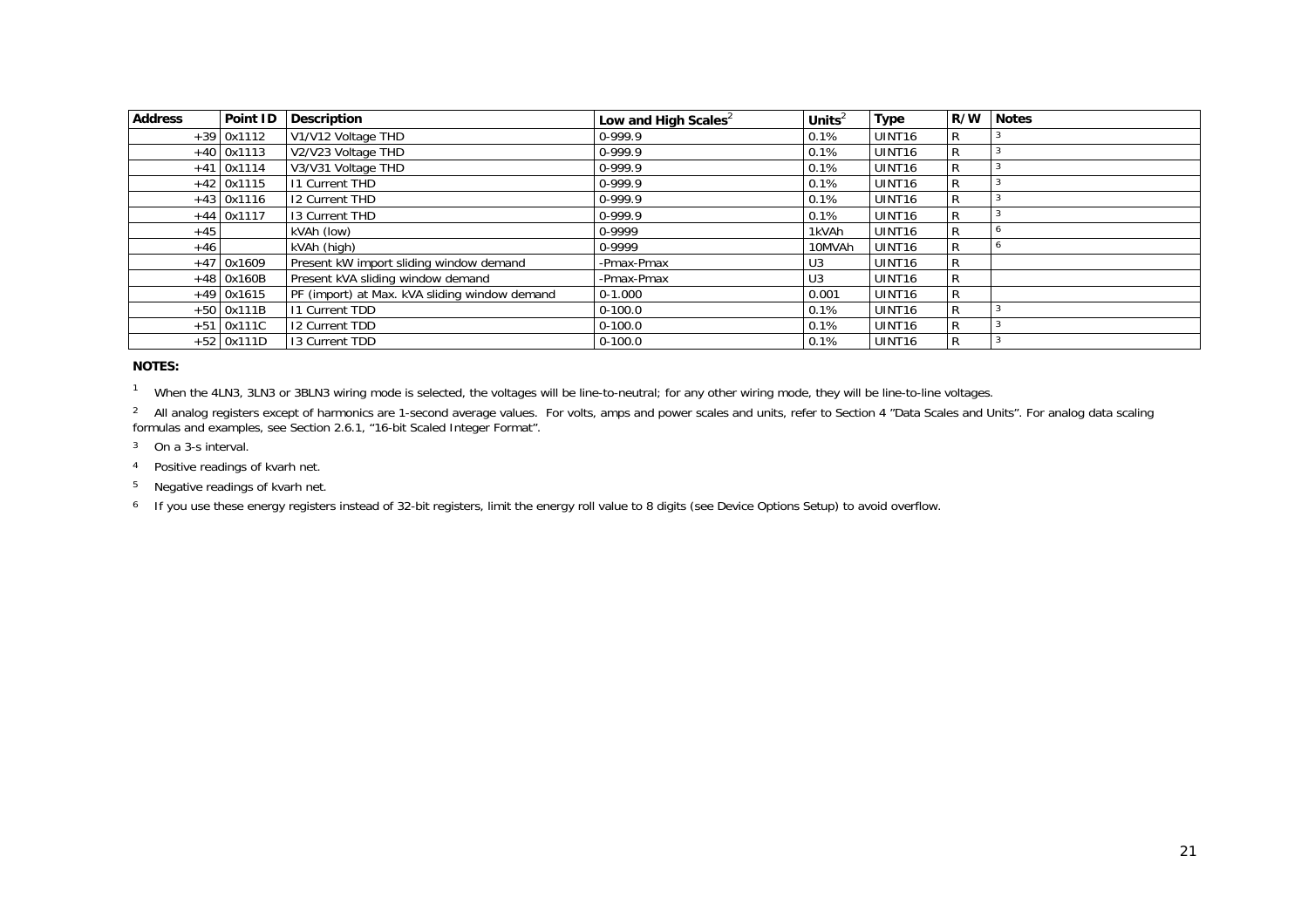<span id="page-21-9"></span><span id="page-21-8"></span><span id="page-21-7"></span><span id="page-21-6"></span><span id="page-21-5"></span><span id="page-21-4"></span><span id="page-21-3"></span><span id="page-21-2"></span><span id="page-21-1"></span><span id="page-21-0"></span>

| <b>Address</b> | Point ID      | Description                   | Low and High Scales $3$                                 | Units $3$        | <b>Type</b>   |                | R/W Notes |
|----------------|---------------|-------------------------------|---------------------------------------------------------|------------------|---------------|----------------|-----------|
|                | 3584 0x0000   | <b>None</b>                   |                                                         |                  | <b>UINT16</b> | R              |           |
|                | 3616 0x0080   | Setpoint Status (bitmap)      | 0x0000-0xFFFF                                           |                  | UINT16        | R              |           |
| 3648-3649      |               | <b>Special Inputs</b>         |                                                         |                  |               |                |           |
|                | $+0$ 0x0100   | Not used                      | $\Omega$                                                |                  | UINT16        | R              |           |
|                | $+1$ 0x0101   | Phase rotation order          | 0=error, $1 = positive (ABC)$ ,<br>$2 =$ negative (CBA) |                  | UINT16        | $\mathsf{R}$   |           |
|                | 3776 0x0300   | Event Flags (bitmap)          | 0x0000-0x00FF                                           |                  | UINT16        | R              |           |
|                | 3968 0x0600   | Digital Inputs (bitmap)       | 0x0000-0x000F                                           |                  | UINT16        | R              |           |
|                | 4096 0x0800   | <b>Relay Outputs (bitmap)</b> | 0x0000-0x000F                                           |                  | UINT16        | R              |           |
| 4224-4231      |               | <b>Counters</b>               |                                                         |                  |               |                |           |
|                | $+0,1$ 0x0A00 | Counter #1                    | 0-999.999                                               |                  | UINT32        | R/W            |           |
|                | $+2,3$ 0x0A01 | Counter #2                    | 0-999,999                                               |                  | UINT32        | R/W            |           |
|                | $+4,5$ 0x0A02 | Counter #3                    | 0-999,999                                               |                  | UINT32        | R/W            |           |
|                | $+6,7$ 0x0A03 | Counter $#4$                  | 0-999.999                                               |                  | UINT32        | R/W            |           |
| 4320-4331      |               | 1/2-Cycle Values              |                                                         |                  |               |                |           |
|                | $+0$ 0x0B80   | V1 Voltage                    | $\overline{0}$ -Vmax                                    | U1               | UINT16        | $\mathsf{R}$   |           |
|                | $+1$ 0x0B81   | V2 Voltage                    | 0-Vmax                                                  | U1               | UINT16        | R              |           |
|                | $+2$ 0x0B82   | V3 Voltage                    | 0-Vmax                                                  | U1               | UINT16        | R              |           |
|                | $+3$ 0x0B83   | Not used                      | $\Omega$                                                |                  | UINT16        | R              |           |
|                | $+4$ 0x0B84   | V12 Voltage                   | $0-Vmax$                                                | U1               | UINT16        | R              |           |
|                | $+5$ 0x0B85   | V23 Voltage                   | 0-Vmax                                                  | U1               | <b>UINT16</b> | R              |           |
|                | $+5$ 0x0B86   | V31 Voltage                   | $0-Vmax$                                                | U1               | UINT16        | R              |           |
|                | $+7$ 0x0B87   | <b>11 Current</b>             | 0-Imax                                                  | U <sub>2</sub>   | UINT16        | R              |           |
|                | +8 0x0B88     | <b>I2 Current</b>             | 0-Imax                                                  | U <sub>2</sub>   | UINT16        | R              |           |
|                | +9 0x0B89     | 13 Current                    | 0-Imax                                                  | U <sub>2</sub>   | UINT16        | $\mathsf{R}$   |           |
|                | $+10$ 0x0B8A  | Not used                      | $\Omega$                                                |                  | UINT16        | R              |           |
|                | $+11$ 0x0B8B  | In Current                    | 0-Imax                                                  | U <sub>2</sub>   | UINT16        | $\mathsf{R}$   |           |
| 4352-4384      |               | 1-Cycle Phase Values          |                                                         |                  |               |                |           |
|                | $+0$ 0x0C00   | V1/V12 Voltage                | $0-Vmax$                                                | U1               | UINT16        | R              |           |
|                | $+1$ 0x0C01   | V2/V23 Voltage                | $0-Vmax$                                                | U1               | UINT16        | R              |           |
|                | $+2$ 0x0C02   | V3/V31 Voltage                | $0-Vmax$                                                | $\overline{U}$ 1 | UINT16        | $\mathsf{R}$   |           |
|                | $+3$ 0x0C03   | <b>11 Current</b>             | 0-Imax                                                  | U <sub>2</sub>   | UINT16        | R              |           |
|                | $+4$ 0x0C04   | <b>12 Current</b>             | 0-Imax                                                  | U <sub>2</sub>   | UINT16        | R              |           |
|                | $+5$ 0x0C05   | 13 Current                    | $\overline{0}$ -Imax                                    | U <sub>2</sub>   | UINT16        | $\overline{R}$ |           |
|                | $+6$ 0x0C06   | kW L1                         | -Pmax-Pmax                                              | U <sub>3</sub>   | <b>INT16</b>  | R              |           |
|                | +7 0x0C07     | kW L2                         | -Pmax-Pmax                                              | $\overline{U}$   | <b>INT16</b>  | $\overline{R}$ |           |
|                | $+8$ 0x0C08   | kWL3                          | -Pmax-Pmax                                              | U3               | <b>INT16</b>  | $\overline{R}$ |           |
|                | $+9$ 0x0C09   | kvar L1                       | -Pmax-Pmax                                              | U <sub>3</sub>   | <b>INT16</b>  | $\overline{R}$ |           |
|                | $+10$ 0x0C0A  | kvar L2                       | -Pmax-Pmax                                              | U <sub>3</sub>   | <b>INT16</b>  | R              |           |
|                | $+11$ 0x0C0B  | kvar L3                       | -Pmax-Pmax                                              | U3               | <b>INT16</b>  | $\mathsf{R}$   |           |

## 3.3 16-bit Scaled Analog Registers, Binary Registers and Counters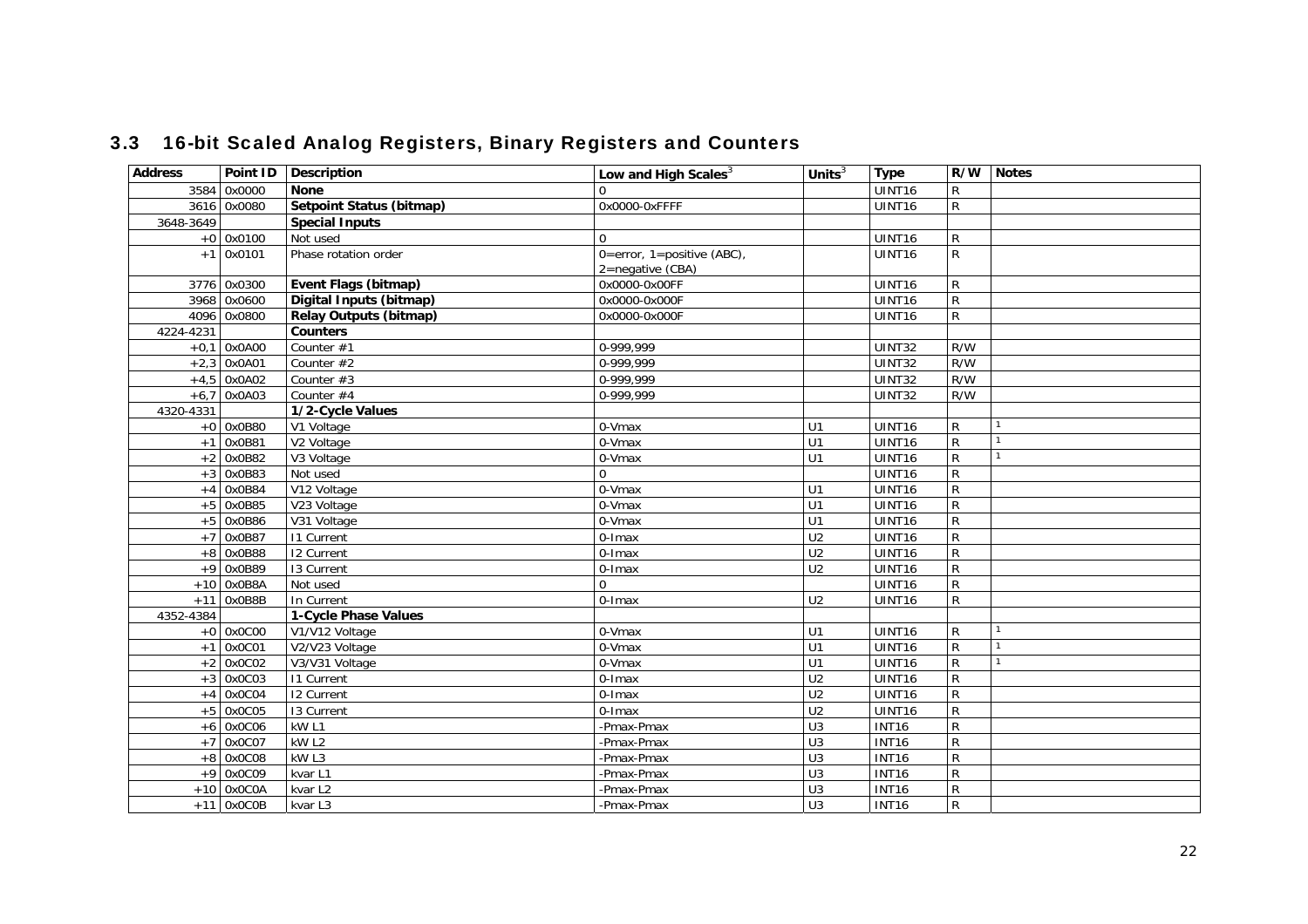<span id="page-22-2"></span><span id="page-22-1"></span><span id="page-22-0"></span>

| <b>Address</b> |              | Point ID   Description          | Low and High Scales $3$ | Units $3$        | Type               |                | R/W Notes       |
|----------------|--------------|---------------------------------|-------------------------|------------------|--------------------|----------------|-----------------|
|                | $+12$ 0x0C0C | kVAL1                           | 0-Pmax                  | $\overline{U}$ 3 | UINT <sub>16</sub> | R              |                 |
|                | $+13$ 0x0C0D | kVA L2                          | 0-Pmax                  | U3               | UINT16             | $\mathsf{R}$   |                 |
|                | $+14$ OxOCOE | kVAL3                           | $0$ -Pmax               | U3               | UINT16             | $\mathsf{R}$   |                 |
|                | $+15$ 0x0C0F | Power factor L1                 | $-1.000 - 1.000$        | 0.001            | <b>INT16</b>       | R              |                 |
|                | $+16$ 0x0C10 | Power factor L2                 | $-1.000 - 1.000$        | 0.001            | <b>INT16</b>       | R              |                 |
| $+17$          | 0x0C11       | Power factor L3                 | $-1.000 - 1.000$        | 0.001            | <b>INT16</b>       | R              |                 |
|                | $+18$ 0x0C12 | V1/V12 Voltage THD              | 0-999.9                 | 0.1%             | UINT16             | $\overline{R}$ | 2, 5            |
|                | $+19$ 0x0C13 | V2/V23 Voltage THD              | $0-999.9$               | 0.1%             | UINT16             | R              | 2, 5            |
|                | $+20$ 0x0C14 | V3/V31 Voltage THD              | $0-999.9$               | 0.1%             | UINT16             | ${\sf R}$      | 2, 5            |
| $+21$          | 0x0C15       | <b>11 Current THD</b>           | $0-999.9$               | 0.1%             | UINT16             | R              | 5               |
| $+22$          | 0x0C16       | <b>12 Current THD</b>           | 0-999.9                 | 0.1%             | UINT16             | R              | 5               |
| $+23$          | 0x0C17       | 13 Current THD                  | 0-999.9                 | 0.1%             | UINT16             | R              | 5               |
|                | $+24$ 0x0C18 | 11 K-Factor                     | 1.0-999.9               | 0.1              | UINT16             | $\mathsf{R}$   | $5\phantom{.0}$ |
| $+25$          | 0x0C19       | I2 K-Factor                     | 1.0-999.9               | 0.1              | UINT16             | R              | 5               |
|                | $+26$ OxOC1A | 13 K-Factor                     | 1.0-999.9               | 0.1              | UINT16             | $\mathsf{R}$   | 5               |
| $+27$          | 0x0C1B       | 11 Current TDD                  | $0-100.0$               | 0.1%             | UINT16             | R              | 5               |
| $+28$          | 0x0C1C       | 12 Current TDD                  | $0 - 100.0$             | 0.1%             | UINT16             | R              | 5               |
|                | $+29$ 0x0C1D | 13 Current TDD                  | $0 - 100.0$             | 0.1%             | UINT16             | R              | 5               |
|                | $+30$ 0x0C1E | V12 Voltage                     | 0-Vmax                  | U1               | UINT16             | R              |                 |
| $+31$          | 0x0C1F       | V23 Voltage                     | 0-Vmax                  | U1               | UINT16             | R              |                 |
|                | $+32$ 0x0C20 | V31 Voltage                     | 0-Vmax                  | U1               | UINT16             | R              |                 |
| 4544-4556      |              | 1-Cycle Total Values            |                         |                  |                    |                |                 |
|                | $+0$ 0x0F00  | Total kW                        | -Pmax-Pmax              | U <sub>3</sub>   | <b>INT16</b>       | $\mathsf{R}$   |                 |
| $+1$           | 0x0F01       | Total kvar                      | -Pmax-Pmax              | U3               | <b>INT16</b>       | R              |                 |
| $+2$           | 0x0F02       | Total kVA                       | 0-Pmax                  | U3               | UINT16             | $\mathsf{R}$   |                 |
| $+3$           | 0x0F03       | <b>Total PF</b>                 | $-1.000 - 1.000$        | 0.001            | <b>INT16</b>       | $\mathsf{R}$   |                 |
| $+4$           | 0x0F04       | <b>Total PF lag</b>             | $0-1.000$               | 0.001            | UINT16             | ${\sf R}$      |                 |
|                | $+5$ 0x0F05  | <b>Total PF lead</b>            | $0-1.000$               | 0.001            | UINT16             | $\overline{R}$ |                 |
|                | $+5$ 0x0F06  | Total kW import                 | 0-Pmax                  | $\overline{U}$   | UINT32             | $\overline{R}$ |                 |
| $+7$           | 0x0F07       | Total kW export                 | 0-Pmax                  | $\overline{U}$   | UINT32             | $\mathsf{R}$   |                 |
|                | $+8$ 0x0F08  | Total kvar import               | 0-Pmax                  | U <sub>3</sub>   | UINT32             | R              |                 |
|                | $+9$ 0x0F09  | Total kvar export               | 0-Pmax                  | $\overline{U}$ 3 | UINT32             | ${\sf R}$      |                 |
|                | $+10$ 0x0F0A | 3-phase average L-N/L-L voltage | 0-Vmax                  | U1               | UINT32             | R              |                 |
|                | $+11$ OxOFOB | 3-phase average L-L voltage     | 0-Vmax                  | U1               | UINT32             | R              |                 |
|                | $+12$ 0x0F0C | 3-phase average current         | 0-Imax                  | U <sub>2</sub>   | UINT32             | $\mathsf{R}$   |                 |
| 4608-4612      |              | 1-Cycle Auxiliary Values        |                         |                  |                    |                |                 |
|                | $+0$ 0x1000  | Not used                        |                         |                  | UINT16             | R              |                 |
| $+1$           | 0x1001       | In (neutral) Current            | 0-Imax                  | U <sub>2</sub>   | UINT16             | $\mathsf{R}$   |                 |
|                | $+2$ 0x1002  | Frequency                       | 0-Fmax                  | $0.01$ Hz        | UINT16             | $\mathsf{R}$   |                 |
|                | $+3$ 0x1003  | Voltage unbalance               | $0 - 300.0$             | 0.1%             | UINT16             | R              |                 |
|                | $+4$ 0x1004  | Current unbalance               | $0 - 300.0$             | 0.1%             | UINT16             | R              |                 |
| 4640-4655      |              | Phasor                          |                         |                  |                    |                |                 |
|                | $+0$ 0x1080  | V1/V12 Voltage magnitude        | 0-Vmax                  | U1               | UINT16             | R              | $\overline{2}$  |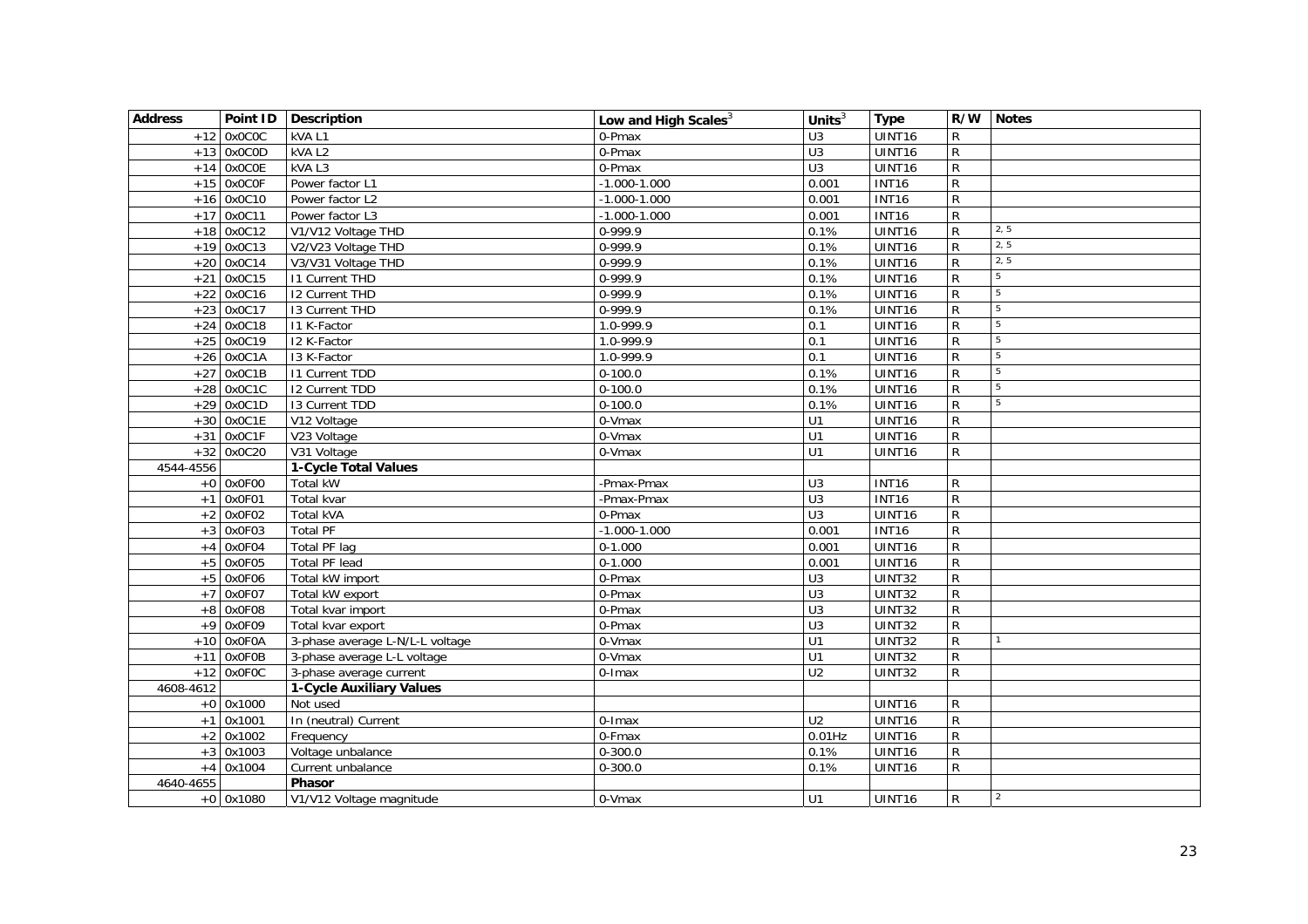<span id="page-23-0"></span>

| <b>Address</b> |              | Point ID   Description   | Low and High Scales <sup>3</sup> | Units $3$        | <b>Type</b>        |                | R/W Notes      |
|----------------|--------------|--------------------------|----------------------------------|------------------|--------------------|----------------|----------------|
| $+1$           | 0x1081       | V2/V23 Voltage magnitude | 0-Vmax                           | $\overline{U}$ 1 | <b>UINT16</b>      | R              | $\overline{2}$ |
|                | $+2$ 0x1082  | V3/V31 Voltage magnitude | 0-Vmax                           | U1               | UINT16             | $\mathsf{R}$   | $\overline{2}$ |
| $+3$           | 0x1083       | Not used                 |                                  |                  | UINT16             | $\mathsf{R}$   |                |
| $+4$           | 0x1084       | 11 Current magnitude     | 0-Imax                           | U <sub>2</sub>   | UINT16             | R              |                |
| $+5$           | 0x1085       | 12 Current magnitude     | $0$ -Imax                        | U <sub>2</sub>   | UINT16             | R              |                |
|                | $+5$ 0x1086  | 13 Current magnitude     | 0-Imax                           | U <sub>2</sub>   | UINT <sub>16</sub> | R              |                |
| $+7$           | 0x1087       | Not used                 |                                  |                  | UINT16             | R.             |                |
| $+8$           | 0x1088       | V1/V12 Voltage angle     | $-180.0 - 180.0$                 | $0.1^\circ$      | <b>INT16</b>       | R              | $\overline{2}$ |
| $+9$           | 0x1089       | V2/V23 Voltage angle     | $-180.0 - 180.0$                 | $0.1^\circ$      | <b>INT16</b>       | R              | $\overline{2}$ |
| $+10$          | 0x108A       | V3/V31 Voltage angle     | $-180.0 - 180.0$                 | $0.1^\circ$      | <b>INT16</b>       | R              | 2              |
|                | $+11$ 0x108B | Not used                 |                                  |                  | <b>INT16</b>       | R              |                |
|                | $+12$ 0x108C | 11 Current angle         | $-180.0 - 180.0$                 | $0.1^\circ$      | <b>INT16</b>       | R              |                |
|                | $+13$ 0x108D | 12 Current angle         | $-180.0 - 180.0$                 | $0.1^\circ$      | <b>INT16</b>       | R              |                |
|                | $+14$ 0x108E | 13 Current angle         | $-180.0 - 180.0$                 | $0.1^\circ$      | <b>INT16</b>       | R              |                |
|                | $+15$ 0x108F | Not used                 |                                  |                  | <b>INT16</b>       | R.             |                |
| 4672-4704      |              | 1-Second Phase Values    |                                  |                  |                    |                |                |
|                | $+0$ 0x1100  | V1/V12 Voltage           | 0-Vmax                           | U1               | UINT16             | R              |                |
|                | $+1$ 0x1101  | V2/V23 Voltage           | 0-Vmax                           | U1               | UINT16             | R              |                |
| $+2$           | 0x1102       | V3/V31 Voltage           | 0-Vmax                           | U1               | UINT16             | R              |                |
|                | $+3$ 0x1103  | <b>11 Current</b>        | 0-Imax                           | U <sub>2</sub>   | UINT16             | R              |                |
| $+4$           | 0x1104       | 12 Current               | 0-Imax                           | $\overline{U2}$  | UINT16             | R              |                |
|                | $+5$ 0x1105  | 13 Current               | $0$ -Imax                        | U <sub>2</sub>   | UINT16             | R              |                |
| $+6$           | 0x1106       | kW L1                    | -Pmax-Pmax                       | $\overline{U}$ 3 | <b>INT16</b>       | R              |                |
| $+7$           | 0x1107       | kW <sub>L2</sub>         | -Pmax-Pmax                       | U3               | <b>INT16</b>       | R.             |                |
|                | $+8$ 0x1108  | kWL3                     | -Pmax-Pmax                       | U3               | <b>INT16</b>       | R              |                |
|                | +9 0x1109    | kvar L1                  | -Pmax-Pmax                       | U3               | <b>INT16</b>       | $\mathsf{R}$   |                |
|                | $+10$ 0x110A | kvar L2                  | -Pmax-Pmax                       | U3               | <b>INT16</b>       | R              |                |
|                | $+11$ 0x110B | kvar L3                  | -Pmax-Pmax                       | $\overline{U}$ 3 | <b>INT16</b>       | $\overline{R}$ |                |
|                | $+12$ 0x110C | kVAL1                    | 0-Pmax                           | U3               | UINT16             | R              |                |
|                | $+13$ 0x110D | kVAL2                    | 0-Pmax                           | $\overline{U}$   | UINT16             | R              |                |
|                | $+14$ Ox110E | kVAL3                    | 0-Pmax                           | U <sub>3</sub>   | UINT16             | R              |                |
|                | $+15$ 0x110F | Power factor L1          | $-1.000 - 1.000$                 | 0.001            | <b>INT16</b>       | R              |                |
|                | $+16$ 0x1110 | Power factor L2          | $-1.000 - 1.000$                 | 0.001            | <b>INT16</b>       | R              |                |
|                | $+17$ 0x1111 | Power factor L3          | $-1.000 - 1.000$                 | 0.001            | <b>INT16</b>       | R              |                |
|                | $+18$ 0x1112 | V1/V12 Voltage THD       | 0-999.9                          | 0.1%             | UINT16             | R              | 2, 6           |
|                | $+19$ 0x1113 | V2/V23 Voltage THD       | 0-999.9                          | 0.1%             | UINT16             | R.             | 2, 6           |
|                | $+20$ 0x1114 | V3/V31 Voltage THD       | 0-999.9                          | 0.1%             | UINT16             | R              | 2, 6           |
| $+21$          | 0x1115       | <b>11 Current THD</b>    | 0-999.9                          | 0.1%             | UINT16             | R              | 6              |
|                | $+22$ 0x1116 | <b>12 Current THD</b>    | 0-999.9                          | 0.1%             | UINT16             | R              | 6              |
|                | $+23$ 0x1117 | 13 Current THD           | $0-999.9$                        | 0.1%             | UINT16             | R              | 6              |
|                | $+24$ 0x1118 | 11 K-Factor              | 1.0-999.9                        | 0.1              | UINT16             | R              | 6              |
|                | $+25$ 0x1119 | 12 K-Factor              | 1.0-999.9                        | 0.1              | UINT16             | R              | 6              |
|                | $+26$ 0x111A | 13 K-Factor              | 1.0-999.9                        | 0.1              | UINT16             | R              | 6              |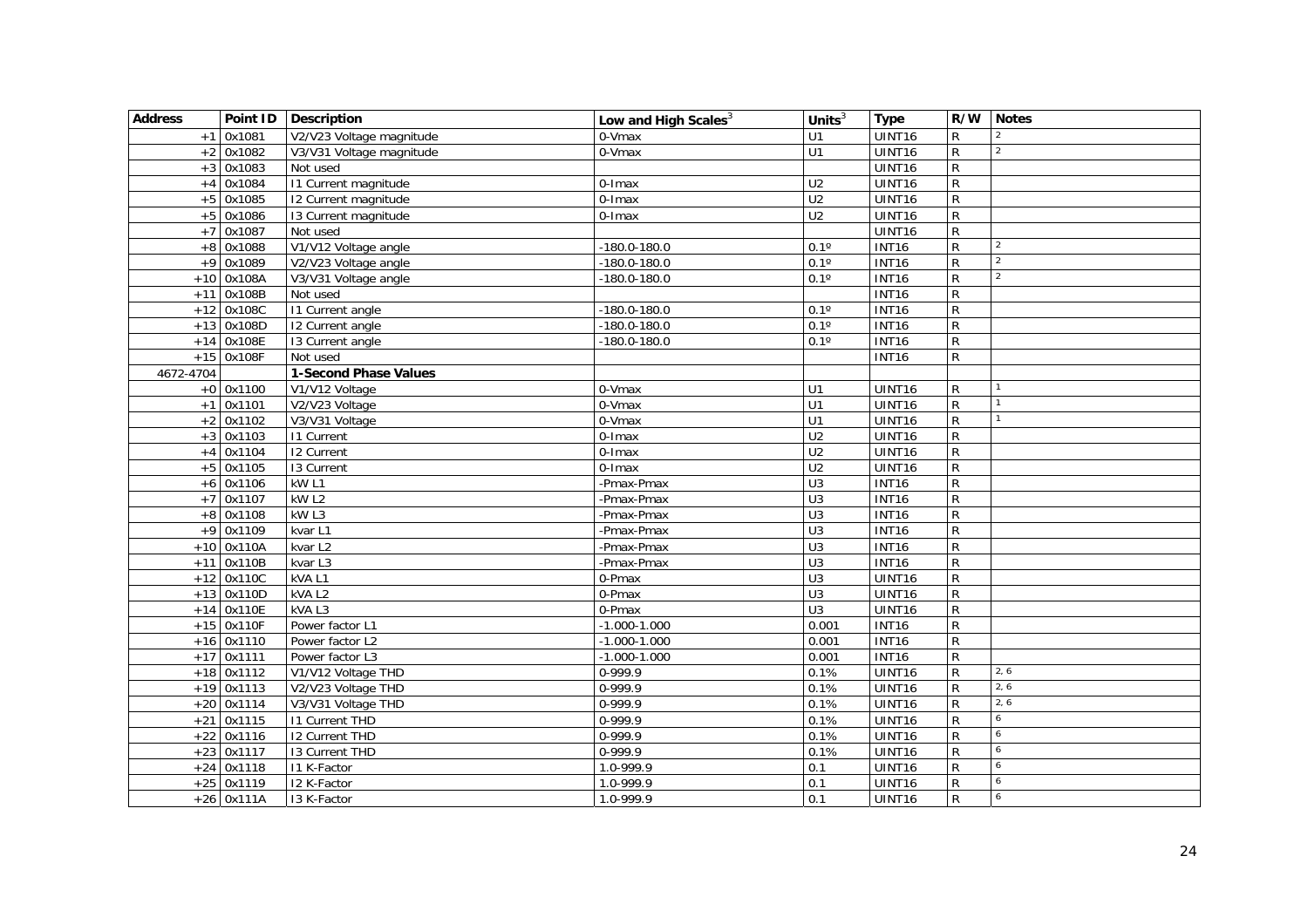<span id="page-24-2"></span><span id="page-24-1"></span><span id="page-24-0"></span>

| <b>Address</b> |              | Point ID   Description           | Low and High Scales <sup>3</sup> | Units $3$        | <b>Type</b>   |                | R/W Notes |
|----------------|--------------|----------------------------------|----------------------------------|------------------|---------------|----------------|-----------|
|                | $+27$ 0x111B | <b>11 Current TDD</b>            | $0-100.0$                        | 0.1%             | UINT16        | R              | 6         |
|                | $+28$ 0x111C | <b>I2 Current TDD</b>            | $0-100.0$                        | 0.1%             | UINT16        | R.             | 6         |
|                | $+29$ 0x111D | 13 Current TDD                   | $0-100.0$                        | 0.1%             | UINT16        | R              | 6         |
|                | $+30$ 0x111E | V12 Voltage                      | 0-Vmax                           | U1               | UINT16        | ${\sf R}$      |           |
| $+31$          | 0x111F       | V23 Voltage                      | 0-Vmax                           | U1               | UINT16        | ${\sf R}$      |           |
|                | $+32$ 0x1120 | V31 Voltage                      | 0-Vmax                           | U1               | UINT16        | R              |           |
| 4768-4783      |              | 3-Second Powers                  |                                  |                  |               |                |           |
|                | $+0$ 0x1280  | kW L1                            | -Pmax-Pmax                       | U <sub>3</sub>   | <b>INT16</b>  | $\mathsf{R}$   |           |
|                | $+1$ 0x1281  | kW L2                            | -Pmax-Pmax                       | U3               | <b>INT16</b>  | ${\sf R}$      |           |
|                | $+2$ 0x1282  | kW L3                            | -Pmax-Pmax                       | U3               | <b>INT16</b>  | R              |           |
|                | $+3$ 0x1283  | kvar L1                          | -Pmax-Pmax                       | $\overline{U}$ 3 | <b>INT16</b>  | R              |           |
|                | $+4$ 0x1284  | kvar L2                          | -Pmax-Pmax                       | U3               | <b>INT16</b>  | R              |           |
|                | $+5$ 0x1285  | kvar L3                          | -Pmax-Pmax                       | U3               | <b>INT16</b>  | $\mathsf{R}$   |           |
|                | $+6$ 0x1286  | kVAL1                            | 0-Pmax                           | U3               | UINT16        | R              |           |
|                | $+7$ 0x1287  | kVAL2                            | 0-Pmax                           | U3               | UINT16        | $\mathsf{R}$   |           |
|                | $+8$ 0x1288  | kVAL3                            | 0-Pmax                           | U3               | UINT16        | $\mathsf{R}$   |           |
|                | $+9$ 0x1289  | Power factor L1                  | $-1.000 - 1.000$                 | 0.001            | <b>INT16</b>  | R              |           |
|                | $+10$ 0x128A | Power factor L2                  | $-1.000 - 1.000$                 | 0.001            | <b>INT16</b>  | R              |           |
|                | $+11$ 0x128B | Power factor L3                  | $-1.000 - 1.000$                 | 0.001            | <b>INT16</b>  | ${\sf R}$      |           |
|                | $+12$ 0x128C | Total kW                         | -Pmax-Pmax                       | U3               | <b>INT16</b>  | R              |           |
|                | $+13$ 0x128D | Total kvar                       | -Pmax-Pmax                       | U3               | <b>INT16</b>  | $\mathsf{R}$   |           |
|                | $+14$ 0x128E | Total kVA                        | $\overline{0}$ -Pmax             | U3               | UINT16        | ${\sf R}$      |           |
|                | $+15$ 0x128F | <b>Total PF</b>                  | $-1.000 - 1.000$                 | 0.001            | <b>INT16</b>  | R              |           |
| 4864-4876      |              | 1-Second Total Values            |                                  |                  |               |                |           |
|                | $+0$ 0x1400  | Total kW                         | -Pmax-Pmax                       | $\overline{U}$ 3 | <b>INT16</b>  | R              |           |
|                | $+1$ 0x1401  | Total kvar                       | -Pmax-Pmax                       | U3               | <b>INT16</b>  | $\mathsf{R}$   |           |
|                | $+2$ 0x1402  | <b>Total kVA</b>                 | 0-Pmax                           | U3               | UINT16        | $\overline{R}$ |           |
|                | $+3$ 0x1403  | <b>Total PF</b>                  | $-1.000 - 1.000$                 | 0.001            | <b>INT16</b>  | $\mathsf{R}$   |           |
|                | $+4$ 0x1404  | Total PF lag                     | $0 - 1.000$                      | 0.001            | UINT16        | ${\sf R}$      |           |
| $+5$           | 0x1405       | <b>Total PF lead</b>             | $0-1.000$                        | 0.001            | UINT16        | ${\sf R}$      |           |
|                | $+5$ 0x1406  | Total kW import                  | 0-Pmax                           | $\overline{U}$ 3 | <b>UINT32</b> | $\mathsf{R}$   |           |
| $+7$           | 0x1407       | Total kW export                  | 0-Pmax                           | U3               | UINT32        | $\mathsf{R}$   |           |
|                | $+8$ 0x1408  | Total kvar import                | 0-Pmax                           | U3               | <b>UINT32</b> | $\overline{R}$ |           |
|                | $+9$ 0x1409  | Total kvar export                | 0-Pmax                           | U <sub>3</sub>   | <b>UINT32</b> | $\overline{R}$ |           |
|                | $+10$ 0x140A | 3-phase average L-N/L-L voltage  | 0-Vmax                           | U1               | <b>UINT32</b> | $\mathsf{R}$   |           |
| $+11$          | 0x140B       | 3-phase average L-L voltage      | 0-Vmax                           | U1               | <b>UINT32</b> | R.             |           |
|                | $+12$ 0x140C | 3-phase average current          | 0-Imax                           | U <sub>2</sub>   | <b>UINT32</b> | $\mathsf{R}$   |           |
| 4928-4932      |              | <b>1-Second Auxiliary Values</b> |                                  |                  |               |                |           |
|                | $+0$ 0x1500  | Not used                         |                                  |                  | UINT16        | R              |           |
|                | $+1$ 0x1501  | In (neutral) Current             | $0$ -Imax                        | U <sub>2</sub>   | UINT16        | ${\sf R}$      |           |
|                | $+2$ 0x1502  | Frequency                        | 0-Fmax                           | $0.01$ Hz        | UINT16        | $\overline{R}$ |           |
|                | $+3$ 0x1503  | Voltage unbalance                | $0 - 300.0$                      | 0.1%             | UINT16        | $\mathsf{R}$   |           |
|                | $+4$ 0x1504  | Current unbalance                | $0 - 300.0$                      | 0.1%             | UINT16        | $\mathsf{R}$   |           |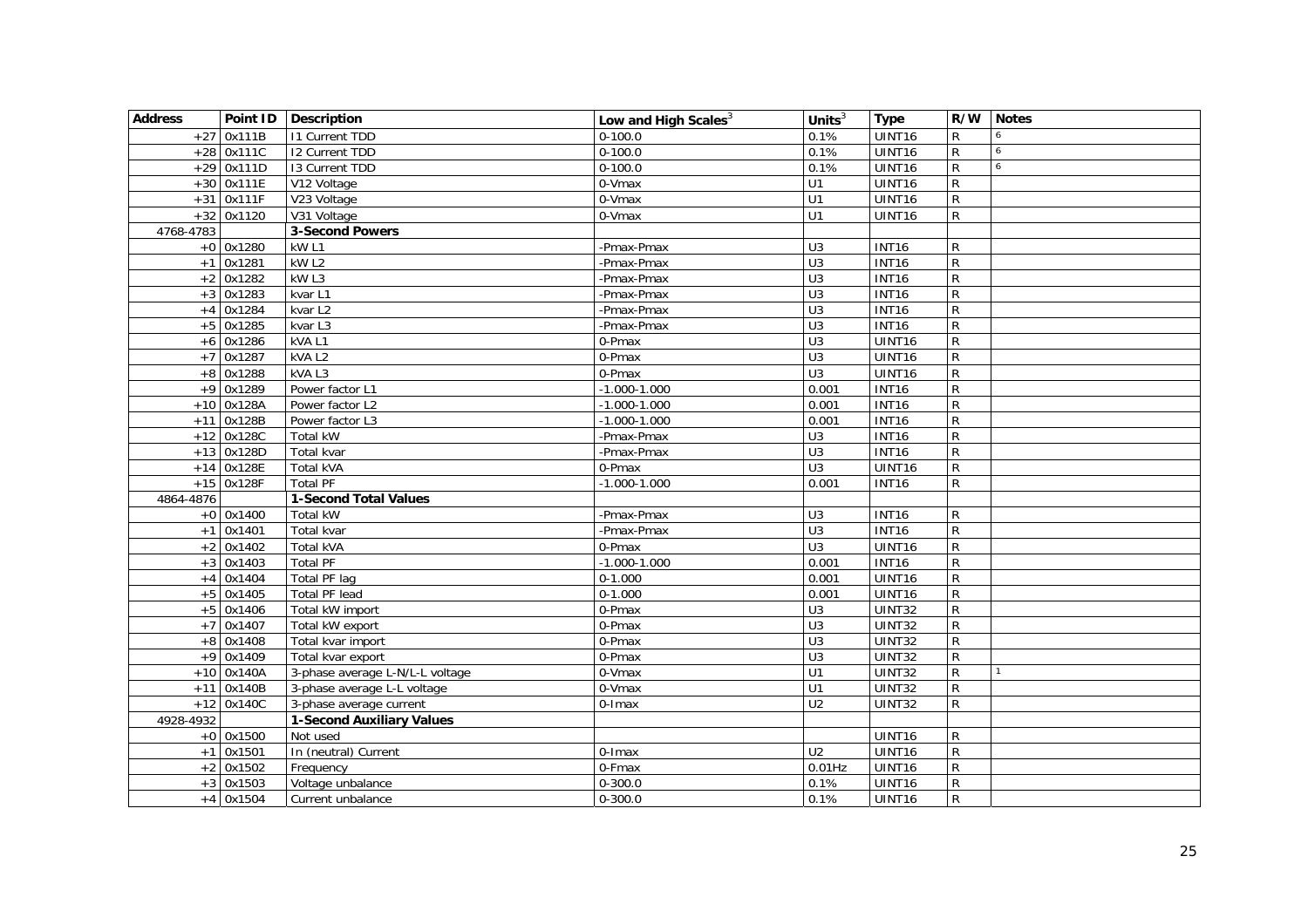<span id="page-25-1"></span><span id="page-25-0"></span>

| <b>Address</b> |              | Point ID   Description                        | Low and High Scales <sup>3</sup> | Units $3$        | <b>Type</b>        |              | R/W Notes      |
|----------------|--------------|-----------------------------------------------|----------------------------------|------------------|--------------------|--------------|----------------|
| 4960-4971      |              | <b>Present Harmonic Demands</b>               |                                  |                  |                    |              |                |
|                | $+0$ 0x1580  | V1/V12 THD demand                             | 0-999.9                          | 0.1%             | UINT16             | R            | $\overline{2}$ |
| $+1$           | 0x1581       | V2/V23 THD demand                             | 0-999.9                          | 0.1%             | UINT16             | R            | $\overline{2}$ |
| $+2$           | 0x1582       | V3/V31 THD demand                             | 0-999.9                          | 0.1%             | UINT16             | R            | $\overline{2}$ |
| $+3$           | 0x1583       | Not used                                      |                                  |                  | UINT16             | R            |                |
| $+4$           | 0x1584       | I1 THD demand                                 | 0-999.9                          | 0.1%             | UINT16             | $\mathsf{R}$ |                |
| $+5$           | 0x1585       | <b>I2 THD demand</b>                          | 0-999.9                          | 0.1%             | UINT16             | R            |                |
| $+5$           | 0x1586       | 13 THD demand                                 | 0-999.9                          | 0.1%             | UINT16             | R            |                |
| $+7$           | 0x1587       | Not used                                      |                                  |                  | UINT16             | R            |                |
| $+8$           | 0x1588       | <b>I1 TDD demand</b>                          | $0 - 100.0$                      | 0.1%             | UINT16             | R            |                |
| $+9$           | 0x1589       | <b>I2 TDD demand</b>                          | $0 - 100.0$                      | 0.1%             | UINT16             | R            |                |
|                | $+10$ 0x158A | 13 TDD demand                                 | $0 - 100.0$                      | 0.1%             | UINT16             | R            |                |
|                | $+11$ 0x158B | Not used                                      |                                  |                  | UINT16             | $\mathsf{R}$ |                |
| 4992-5021      |              | Present Volt, Ampere and Power Demands        |                                  |                  |                    |              |                |
|                | $+0$ 0x1600  | V1/V12 Volt demand                            | 0-Vmax                           | U1               | UINT16             | R            | $\overline{2}$ |
| $+1$           | 0x1601       | V2/V23 Volt demand                            | 0-Vmax                           | U1               | UINT <sub>16</sub> | R            | $\overline{2}$ |
| $+2$           | 0x1602       | V3/V31 Volt demand                            | 0-Vmax                           | U1               | UINT16             | R            | $\overline{2}$ |
| $+3$           | 0x1603       | 11 Ampere demand                              | 0-Imax                           | $\overline{U2}$  | UINT <sub>16</sub> | R            |                |
| $+4$           | 0x1604       | 12 Ampere demand                              | 0-Imax                           | $\overline{U2}$  | UINT16             | R            |                |
| $+5$           | 0x1605       | 13 Ampere demand                              | 0-Imax                           | $\overline{U2}$  | UINT16             | R            |                |
| $+6$           | 0x1606       | kW import block demand                        | 0-Pmax                           | $\overline{U}$   | UINT16             | R            |                |
| $+7$           | 0x1607       | kvar import block demand                      | 0-Pmax                           | $\overline{U}$ 3 | UINT16             | R            |                |
| $+8$           | 0x1608       | kVA block demand                              | $0$ -Pmax                        | $\overline{U}$   | UINT16             | R            |                |
| $+9$           | 0x1609       | kW import sliding window demand               | 0-Pmax                           | $\overline{U}$ 3 | UINT16             | R            |                |
| $+10$          | 0x160A       | kvar import sliding window demand             | 0-Pmax                           | $\overline{U}$ 3 | UINT16             | R            |                |
|                | $+11$ 0x160B | kVA sliding window demand                     | 0-Pmax                           | U <sub>3</sub>   | UINT16             | R            |                |
|                | $+12$ 0x160C | Not used                                      |                                  |                  | UINT16             | R            |                |
|                | $+13$ 0x160D | Not used                                      |                                  |                  | UINT16             | R            |                |
| $+14$          | 0x160E       | Not used                                      |                                  |                  | UINT16             | R            |                |
|                | $+15$ 0x160F | kW import accumulated demand                  | 0-Pmax                           | U <sub>3</sub>   | UINT16             | R            |                |
|                | $+16$ 0x1610 | kvar import accumulated demand                | 0-Pmax                           | $\overline{U}$ 3 | UINT16             | R            |                |
|                | $+17$ 0x1611 | kVA accumulated demand                        | 0-Pmax                           | $\overline{U}$ 3 | UINT16             | R            |                |
|                | $+18$ 0x1612 | kW import predicted sliding window demand     | 0-Pmax                           | U <sub>3</sub>   | UINT16             | R            |                |
|                | $+19$ 0x1613 | kvar import predicted sliding window demand   | 0-Pmax                           | $\overline{U}$   | UINT16             | R            |                |
|                | $+20$ 0x1614 | kVA predicted sliding window demand           | 0-Pmax                           | $\overline{U}$ 3 | UINT16             | R            |                |
| $+21$          | 0x1615       | PF (import) at Max. kVA sliding window demand | $0 - 1.000$                      | 0.001            | UINT16             | R            |                |
| $+22$          | 0x1616       | kW export block demand                        | 0-Pmax                           | U <sub>3</sub>   | UINT16             | R            |                |
| $+23$          | 0x1617       | kvar export block demand                      | 0-Pmax                           | $\overline{U}$ 3 | UINT16             | R            |                |
| $+24$          | 0x1618       | kW export sliding window demand               | 0-Pmax                           | $\overline{U}$ 3 | UINT16             | R            |                |
| $+25$          | 0x1619       | kvar export sliding window demand             | 0-Pmax                           | $\overline{U}$ 3 | UINT16             | R            |                |
|                | $+26$ 0x161A | kW export accumulated demand                  | 0-Pmax                           | $\overline{U}$ 3 | UINT16             | R            |                |
| $+27$          | 0x161B       | kvar export accumulated demand                | 0-Pmax                           | U3               | UINT16             | R            |                |
|                | $+28$ 0x161C | kW export predicted sliding window demand     | 0-Pmax                           | U <sub>3</sub>   | UINT16             | R            |                |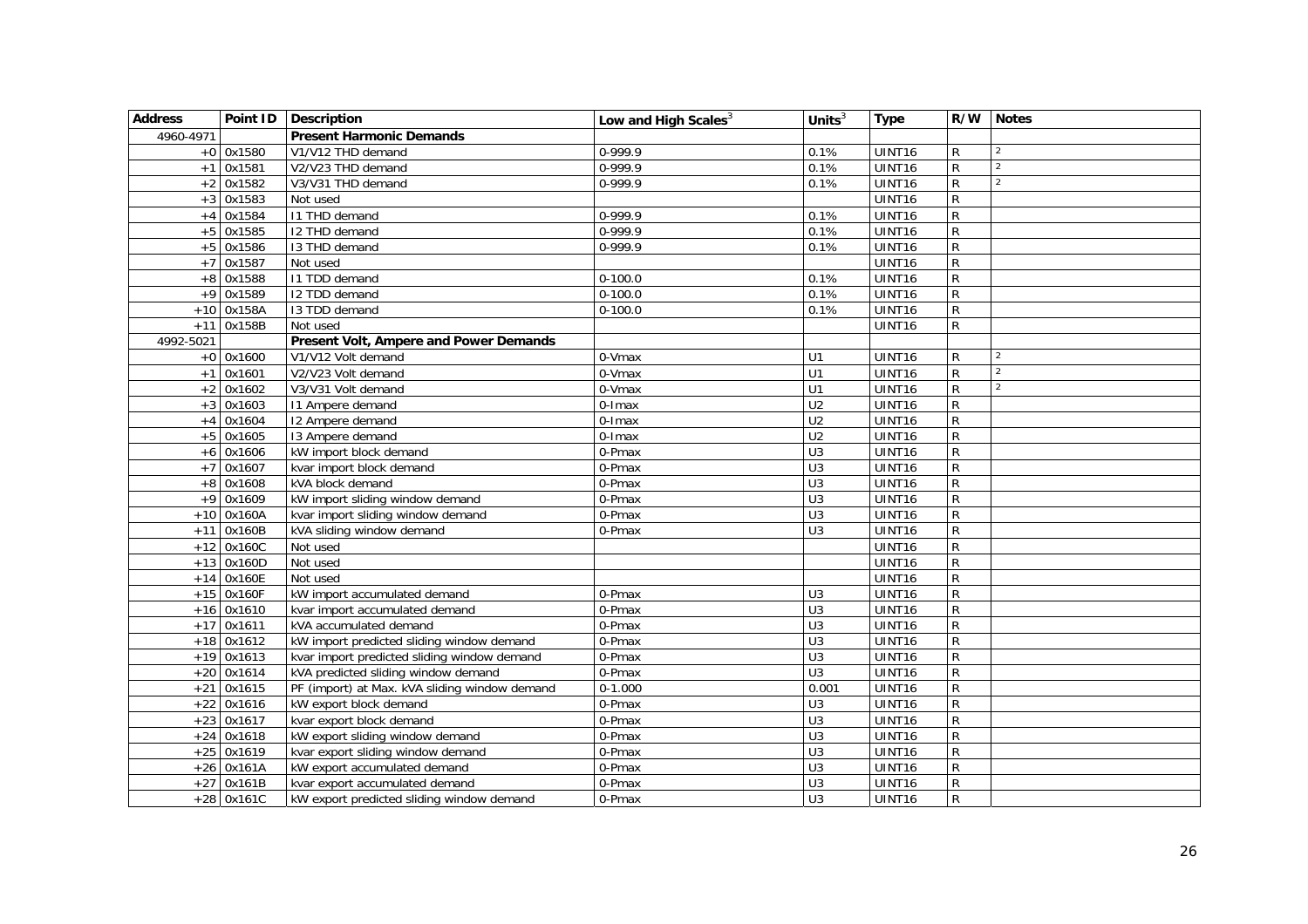<span id="page-26-4"></span><span id="page-26-3"></span><span id="page-26-2"></span><span id="page-26-1"></span><span id="page-26-0"></span>

| <b>Address</b> |                 | Point ID   Description                      | Low and High Scales <sup>3</sup> | Units $3$      | <b>Type</b>        |                | R/W Notes |
|----------------|-----------------|---------------------------------------------|----------------------------------|----------------|--------------------|----------------|-----------|
| $+29$          | 0x161D          | kvar export predicted sliding window demand | 0-Pmax                           | U <sub>3</sub> | UINT16             | R.             |           |
| 5056-5073      |                 | <b>Total Energies</b>                       |                                  |                |                    |                |           |
|                | $+0,1$ 0x1700   | kWh import                                  | 0-999.999.999                    | 1 kWh          | UINT32             | R              |           |
|                | $+2,3$ 0x1701   | kWh export                                  | 0-999,999,999                    | 1 kWh          | UINT32             | R              |           |
|                | $+4,5$ 0x1702   | Not used                                    |                                  |                | <b>INT32</b>       | R              |           |
| $+6,7$         | 0x1703          | Not used                                    |                                  |                | UINT32             | R              |           |
|                | $+8,9$ 0x1704   | kvarh import                                | 0-999,999,999                    | 1 kvarh        | UINT32             | $\mathsf R$    |           |
|                | $+10,11$ 0x1705 | kvarh export                                | 0-999,999,999                    | 1 kvarh        | UINT32             | $\overline{R}$ |           |
|                | $+12,13$ 0x1706 | Not used                                    |                                  |                | <b>INT32</b>       | R              |           |
|                | $+14,15$ 0x1707 | Not used                                    |                                  |                | <b>UINT32</b>      | $\overline{R}$ |           |
|                | $+16,17$ 0x1708 | kVAh total                                  | 0-999,999,999                    | 1 kVAh         | UINT32             | R              |           |
| 5120-5137      |                 | <b>Phase Energies</b>                       |                                  |                |                    |                |           |
|                | $+0,1$ 0x1800   | kWh import L1                               | 0-999,999,999                    | 1 kWh          | UINT32             | R              |           |
|                | $+2,3$ 0x1801   | kWh import L2                               | 0-999,999,999                    | 1 kWh          | UINT32             | $\mathsf{R}$   |           |
|                | $+4,5$ 0x1802   | kWh import L3                               | 0-999,999,999                    | 1 kWh          | UINT32             | R              |           |
| $+6.7$         | 0x1803          | kvarh import L1                             | 0-999,999,999                    | 1 kvarh        | UINT32             | R              |           |
|                | $+8,9$ 0x1804   | kvarh import L2                             | 0-999,999,999                    | 1 kvarh        | UINT32             | R              |           |
|                | $+10,11$ 0x1805 | kvarh import L3                             | 0-999,999,999                    | 1 kvarh        | <b>UINT32</b>      | R              |           |
|                | $+12,13$ 0x1806 | kVAh total L1                               | 0-999,999,999                    | 1 kVAh         | UINT32             | R              |           |
|                | $+14,15$ 0x1807 | kVAh total L2                               | 0-999,999,999                    | 1 kVAh         | UINT32             | R              |           |
|                | $+16,17$ 0x1808 | kVAh total L3                               | 0-999,999,999                    | 1 kVAh         | UINT32             | R.             |           |
| 5152-5161      |                 | <b>Symmetrical Components</b>               |                                  |                |                    |                |           |
|                | $+0$ 0x1880     | Positive-sequence voltage                   | 0-Vmax                           | U1             | UINT16             | R              |           |
| $+1$           | 0x1881          | Negative-sequence voltage                   | 0-Vmax                           | U1             | UINT16             | R              |           |
| $+2$           | 0x1882          | Zero-sequence voltage                       | 0-Vmax                           | U1             | UINT16             | R              |           |
| $+3$           | 0x1883          | Negative-sequence voltage unbalance         | $0 - 300.0$                      | 0.1%           | UINT <sub>16</sub> | $\mathsf{R}$   |           |
| $+4$           | 0x1884          | Zero-sequence voltage unbalance             | $0 - 300.0$                      | 0.1%           | UINT16             | R              |           |
| $+5$           | 0x1885          | Positive-sequence current                   | 0-Imax                           | U <sub>2</sub> | UINT16             | $\overline{R}$ |           |
| $+6$           | 0x1886          | Negative-sequence current                   | $0$ -Imax                        | U <sub>2</sub> | UINT16             | R              |           |
| $+7$           | 0x1887          | Zero-sequence current                       | 0-Imax                           | U <sub>2</sub> | UINT16             | ${\sf R}$      |           |
|                | $+8$ 0x1888     | Negative-sequence current unbalance         | $0 - 300.0$                      | 0.1%           | UINT16             | R              |           |
|                | $+9$ 0x1889     | Zero-sequence current unbalance             | $0 - 300.0$                      | 0.1%           | UINT16             | R              |           |
| 5184-5233      |                 | V1/V12 Harmonics                            |                                  |                |                    |                | 2,7       |
|                | $+0$ 0x1900     | H01 Harmonic magnitude                      | $0-100.00$                       | 0.01%          | UINT16             | R              |           |
| $+1$           | 0x1901          | H02 Harmonic magnitude                      | $0-100.00$                       | 0.01%          | UINT16             | R              |           |
|                |                 |                                             |                                  |                |                    |                |           |
|                | $+49$ 0x1931    | H50 Harmonic magnitude                      | $0-100.00$                       | 0.01%          | UINT16             | R              |           |
| 5248-5297      |                 | V2/V23 Harmonics                            |                                  |                |                    |                | 2,7       |
|                | $+0$ 0x1A00     | H01 Harmonic magnitude                      | $0-100.00$                       | 0.01%          | UINT <sub>16</sub> | R              |           |
|                | $+1$ 0x1A01     | H02 Harmonic magnitude                      | $0-100.00$                       | 0.01%          | UINT16             | R.             |           |
|                |                 |                                             |                                  |                |                    |                |           |
|                | $+49$ 0x1A31    | H50 Harmonic magnitude                      | $0-100.00$                       | 0.01%          | UINT16             | R              |           |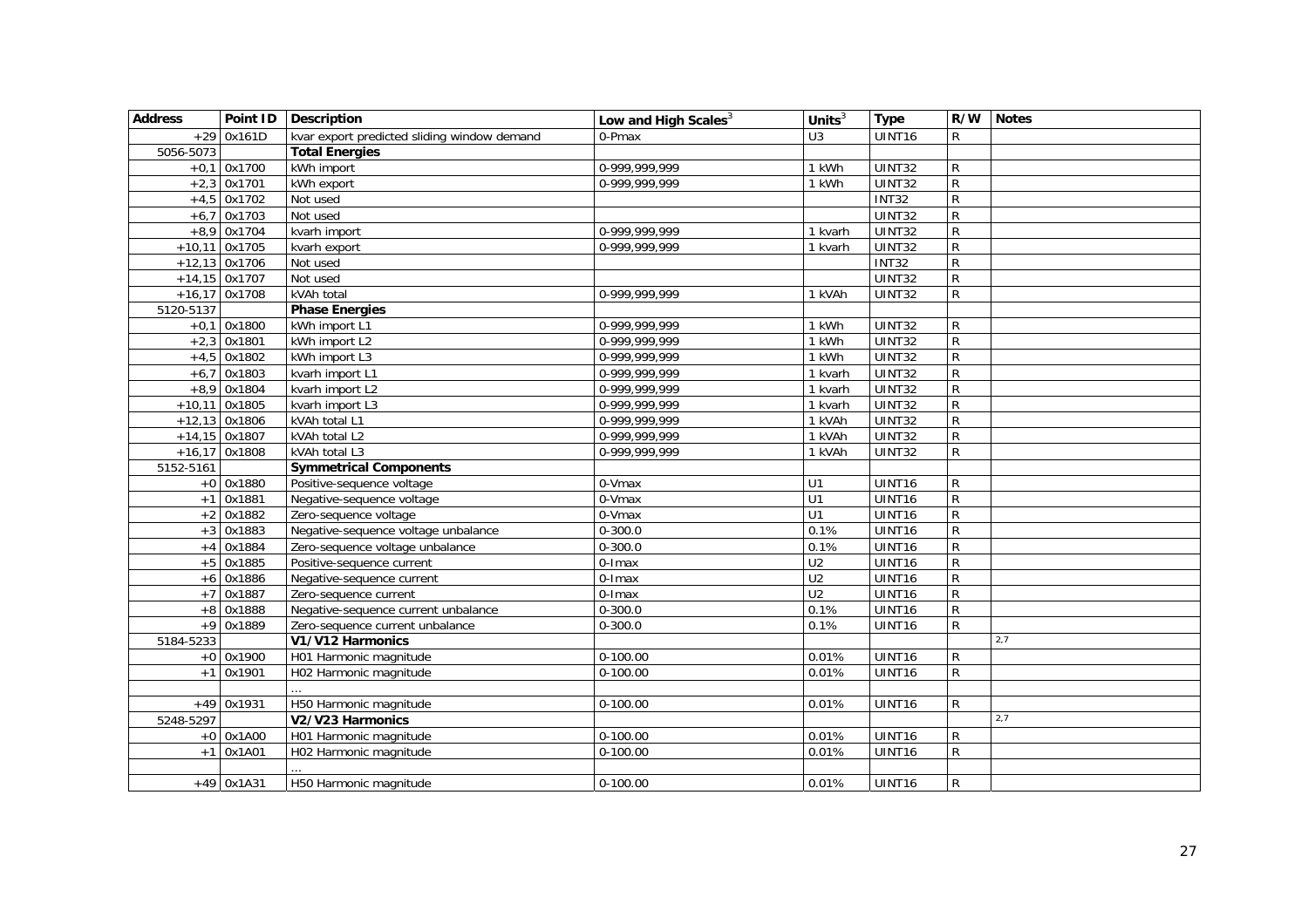<span id="page-27-5"></span><span id="page-27-4"></span><span id="page-27-3"></span><span id="page-27-2"></span><span id="page-27-1"></span><span id="page-27-0"></span>

| <b>Address</b> |              | Point ID   Description          | Low and High Scales <sup>3</sup> | Units $3$        | <b>Type</b>  |              | R/W Notes      |
|----------------|--------------|---------------------------------|----------------------------------|------------------|--------------|--------------|----------------|
| 5312-5361      |              | V3/V31 Harmonics                |                                  |                  |              |              | 2,7            |
|                | $+0$ 0x1B00  | H01 Harmonic magnitude          | $0-100.00$                       | 0.01%            | UINT16       | R            |                |
| $+1$           | 0x1B01       | H02 Harmonic magnitude          | $0-100.00$                       | 0.01%            | UINT16       | R            |                |
|                |              |                                 |                                  |                  |              |              |                |
|                | $+49$ 0x1B31 | H50 Harmonic magnitude          | $0-100.00$                       | 0.01%            | UINT16       | R            |                |
| 5376-5425      |              | <b>11 Harmonics</b>             |                                  |                  |              |              |                |
|                | $+0$ 0x1C00  | H01 Harmonic magnitude          | $0-100.00$                       | 0.01%            | UINT16       | R            |                |
|                | $+1$ 0x1C01  | H02 Harmonic magnitude          | $0-100.00$                       | 0.01%            | UINT16       | R            |                |
|                |              |                                 |                                  |                  |              |              |                |
|                | +49 0x1C31   | H50 Harmonic magnitude          | $0-100.00$                       | 0.01%            | UINT16       | R            |                |
| 5440-5489      |              | <b>12 Harmonics</b>             |                                  |                  |              |              |                |
|                | $+0$ 0x1D00  | H01 Harmonic magnitude          | $0-100.00$                       | 0.01%            | UINT16       | R            |                |
|                | $+1$ 0x1D01  | H02 Harmonic magnitude          | $0-100.00$                       | 0.01%            | UINT16       | R            |                |
|                |              |                                 |                                  |                  |              |              |                |
|                | $+49$ 0x1D31 | H50 Harmonic magnitude          | $0 - 100.00$                     | 0.01%            | UINT16       | R            |                |
| 5504-5553      |              | <b>13 Harmonics</b>             |                                  |                  |              |              |                |
|                | $+0$ 0x1E00  | H01 Harmonic magnitude          | $0-100.00$                       | 0.01%            | UINT16       | R            |                |
|                | $+1$ 0x1E01  | H02 Harmonic magnitude          | $0 - 100.00$                     | 0.01%            | UINT16       | R            |                |
|                |              |                                 |                                  |                  |              |              |                |
|                | $+49$ 0x1E31 | H50 Harmonic magnitude          | $0-100.00$                       | 0.01%            | UINT16       | R            |                |
| 6208-6225      |              | <b>Fundamental Phase Values</b> |                                  |                  |              |              | 5              |
|                | $+0$ 0x2900  | V1/V12 Voltage                  | 0-Vmax                           | U1               | UINT16       | R            | $\overline{2}$ |
|                | $+1$ 0x2901  | V2/V23 Voltage                  | 0-Vmax                           | U1               | UINT16       | ${\sf R}$    | $\overline{2}$ |
|                | $+2$ 0x2902  | V3/V31 Voltage                  | 0-Vmax                           | U1               | UINT16       | R            | $\overline{2}$ |
|                | $+3$ 0x2903  | <b>11 Current</b>               | 0-Imax                           | U <sub>2</sub>   | UINT16       | ${\sf R}$    |                |
| $+4$           | 0x2904       | <b>12 Current</b>               | $0$ -Imax                        | U <sub>2</sub>   | UINT16       | ${\sf R}$    |                |
| $+5$           | 0x2905       | 13 Current                      | 0-Imax                           | U <sub>2</sub>   | UINT16       | R            |                |
| $+6$           | 0x2906       | kW L1                           | -Pmax-Pmax                       | U3               | <b>INT16</b> | R            |                |
|                | $+7$ 0x2907  | kW L2                           | -Pmax-Pmax                       | U3               | <b>INT16</b> | R            |                |
| $+8$           | 0x2908       | kW L3                           | -Pmax-Pmax                       | $\overline{U}$   | <b>INT16</b> | R            |                |
|                | $+9$ 0x2909  | kvar L1                         | -Pmax-Pmax                       | $\overline{U}$   | <b>INT16</b> | R            |                |
|                | $+10$ 0x290A | kvar L2                         | -Pmax-Pmax                       | U3               | <b>INT16</b> | ${\sf R}$    |                |
| $+11$          | 0x290B       | kvar L3                         | -Pmax-Pmax                       | U3               | <b>INT16</b> | R            |                |
|                | $+12$ 0x290C | kVA L1                          | 0-Pmax                           | $\overline{U}$ 3 | UINT16       | R            |                |
|                | $+13$ 0x290D | kVA L2                          | 0-Pmax                           | $\overline{U}$   | UINT16       | ${\sf R}$    |                |
|                | $+14$ 0x290E | kVAL3                           | 0-Pmax                           | $\overline{U}$   | UINT16       | ${\sf R}$    |                |
|                | $+15$ 0x290F | Power factor L1                 | $-1.000 - 1.000$                 | 0.001            | <b>INT16</b> | R            |                |
|                | $+16$ 0x2910 | Power factor L2                 | $-1.000 - 1.000$                 | 0.001            | <b>INT16</b> | ${\sf R}$    |                |
|                | $+17$ 0x2911 | Power factor L3                 | $-1.000 - 1.000$                 | 0.001            | <b>INT16</b> | R            |                |
| 6240-6251      |              | <b>Flicker</b>                  |                                  |                  |              |              | $\overline{2}$ |
|                | $+0$ 0x2980  | V1 Pst                          | $0 - 100.00$                     | 0.01             | UINT16       | R            |                |
| $+1$           | 0x2981       | V <sub>2</sub> Pst              | $0-100.00$                       | 0.01             | UINT16       | $\mathsf{R}$ |                |
|                | $+2$ 0x2982  | V3 Pst                          | $0 - 100.00$                     | 0.01             | UINT16       | ${\sf R}$    |                |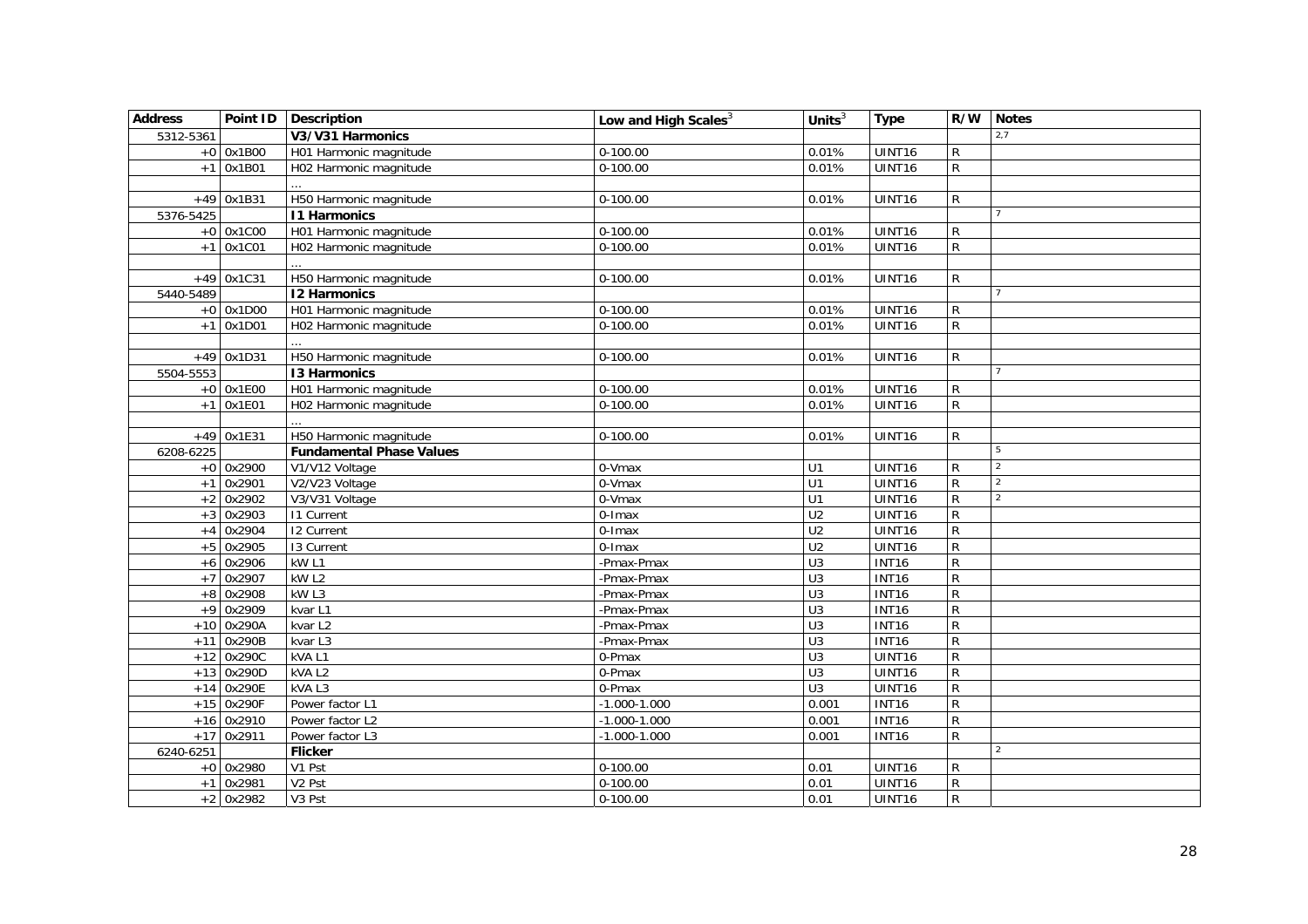<span id="page-28-4"></span><span id="page-28-3"></span><span id="page-28-2"></span><span id="page-28-1"></span><span id="page-28-0"></span>

| <b>Address</b> |                 | Point ID   Description           | Low and High Scales $3$ | Units $3$        | Type               |                | R/W Notes      |
|----------------|-----------------|----------------------------------|-------------------------|------------------|--------------------|----------------|----------------|
|                | $+3$ 0x2983     | V1 Plt                           | $0-100.00$              | 0.01             | UINT16             | $\mathsf{R}$   |                |
|                | $+4$ 0x2984     | V <sub>2</sub> Plt               | $0-100.00$              | 0.01             | <b>UINT16</b>      | $\overline{R}$ |                |
|                | $+5$ 0x2985     | V <sub>3</sub> Plt               | $0-100.00$              | 0.01             | UINT16             | $\overline{R}$ |                |
| 6272-6275      |                 | <b>Fundamental Total Values</b>  |                         |                  |                    |                | $5^{\circ}$    |
|                | $+0$ 0x2A00     | Total fundamental kW             | -Pmax-Pmax              | $\overline{U}$ 3 | <b>INT16</b>       | $\mathsf{R}$   |                |
|                | $+1$ 0x2A01     | Total fundamental kvar           | -Pmax-Pmax              | $\overline{U}$   | <b>INT16</b>       | $\mathsf{R}$   |                |
|                | $+2$ 0x2A02     | Total fundamental kVA            | 0-Pmax                  | U3               | UINT16             | $\overline{R}$ |                |
|                | $+3$ 0x2A03     | Total fundamental PF             | $-1.000 - 1.000$        | 0.001            | <b>INT16</b>       | $\mathsf{R}$   |                |
| 6400-6429      |                 | Minimum 1-Cycle Phase Values     |                         |                  |                    |                |                |
|                | $+0$ 0x2C00     | V1/V12 Voltage                   | 0-Vmax                  | U1               | UINT16             | R              |                |
|                | $+1$ 0x2C01     | V2/V23 Voltage                   | 0-Vmax                  | U1               | UINT16             | $\mathsf{R}$   | $\overline{2}$ |
| $+2$           | 0x2C02          | V3/V31 Voltage                   | 0-Vmax                  | U1               | UINT16             | $\mathsf{R}$   | 2              |
|                | $+3$ 0x2C03     | <b>11 Current</b>                | 0-Imax                  | $\overline{U2}$  | UINT16             | $\mathsf{R}$   |                |
| $+4$           | 0x2C04          | <b>12 Current</b>                | $0$ -Imax               | $\overline{U2}$  | UINT16             | ${\sf R}$      |                |
|                | $+5$ 0x2C05     | $\overline{13}$ Current          | 0-Imax                  | U <sub>2</sub>   | UINT16             | $\overline{R}$ |                |
|                | $+6-17$ 0x2C06- | Not used                         | $\Omega$                |                  | <b>INT16</b>       | $\overline{R}$ |                |
|                | 0x2C11          |                                  |                         |                  |                    |                |                |
|                | $+18$ 0x2C12    | V1/V12 Voltage THD               | 0-9999                  | 0.1%             | UINT16             | $\mathsf{R}$   | 2, 5           |
|                | $+19$ 0x2C13    | V2/V23 Voltage THD               | 0-9999                  | 0.1%             | UINT16             | $\mathsf{R}$   | 2, 5           |
|                | $+20$ 0x2C14    | V3/V31 Voltage THD               | $0-999.9$               | 0.1%             | UINT16             | ${\sf R}$      | 2, 5           |
|                | $+21$ 0x2C15    | <b>11 Current THD</b>            | $0-999.9$               | 0.1%             | UINT16             | ${\sf R}$      | 5              |
|                | $+22$ 0x2C16    | <b>I2 Current THD</b>            | $0-999.9$               | 0.1%             | UINT <sub>16</sub> | $\overline{R}$ | $\overline{5}$ |
|                | $+23$ 0x2C17    | 13 Current THD                   | $0-999.9$               | 0.1%             | UINT16             | $\overline{R}$ | 5              |
|                | $+24$ 0x2C18    | I1 K-Factor                      | 1.0-999.9               | 0.1              | UINT16             | $\mathsf{R}$   | $\overline{5}$ |
|                | $+25$ 0x2C19    | I2 K-Factor                      | 1.0-999.9               | 0.1              | UINT16             | $\overline{R}$ | 5              |
|                | $+26$ 0x2C1A    | 13 K-Factor                      | $1.0 - 999.9$           | 0.1              | UINT16             | $\overline{R}$ | 5              |
|                | $+27$ 0x2C1B    | <b>11 Current TDD</b>            | $0 - 100.0$             | 0.1%             | UINT16             | $\overline{R}$ | $\overline{5}$ |
|                | $+28$ 0x2C1C    | <b>12 Current TDD</b>            | $0-100.0$               | 0.1%             | UINT16             | $\overline{R}$ | 5              |
|                | $+29$ 0x2C1D    | <b>I3 Current TDD</b>            | $0-100.0$               | 0.1%             | UINT16             | $\mathsf{R}$   | 5              |
| 6464-6467      |                 | Minimum 1-Cycle Total Values     |                         |                  |                    |                |                |
|                | $+0$ 0x2D00     | Total kW                         | -Pmax-Pmax              | $\overline{U}$ 3 | <b>INT16</b>       | R              |                |
|                | $+1$ 0x2D01     | Total kvar                       | -Pmax-Pmax              | $\overline{U}$ 3 | <b>INT16</b>       | $\mathsf{R}$   |                |
|                | $+2$ 0x2D02     | <b>Total kVA</b>                 | 0-Pmax                  | $\overline{U}3$  | UINT16             | $\overline{R}$ |                |
|                | $+3$ 0x2D03     | <b>Total PF</b>                  | $0-1.000$               | 0.001            | UINT16             | $\mathsf{R}$   | Absolute value |
| 6528-6530      |                 | Minimum 1-Cycle Auxiliary Values |                         |                  |                    |                |                |
|                | $+0$ 0x2E00     | Not used                         |                         | U <sub>2</sub>   | UINT16             | R              |                |
|                | $+1$ 0x2E01     | In Current                       | 0-Imax                  | U <sub>2</sub>   | UINT16             | $\overline{R}$ |                |
|                | $+2$ 0x2E02     | Frequency                        | 0-Fmax                  | $0.01$ Hz        | UINT16             | $\mathsf{R}$   |                |
| 6912-6941      |                 | Maximum 1-Cycle Phase Values     |                         |                  |                    |                |                |
|                | $+0$ 0x3400     | V1/V12 Voltage                   | 0-Vmax                  | U1               | UINT16             | ${\sf R}$      | $\overline{2}$ |
|                | $+1$ 0x3401     | V2/V23 Voltage                   | 0-Vmax                  | U1               | UINT16             | ${\sf R}$      | $\overline{2}$ |
| $+2$           | 0x3402          | V3/V31 Voltage                   | 0-Vmax                  | U1               | UINT16             | $\mathsf{R}$   | $\overline{2}$ |
|                | $+3$ 0x3403     | <b>11 Current</b>                | 0-Imax                  | U <sub>2</sub>   | UINT16             | $\mathsf{R}$   |                |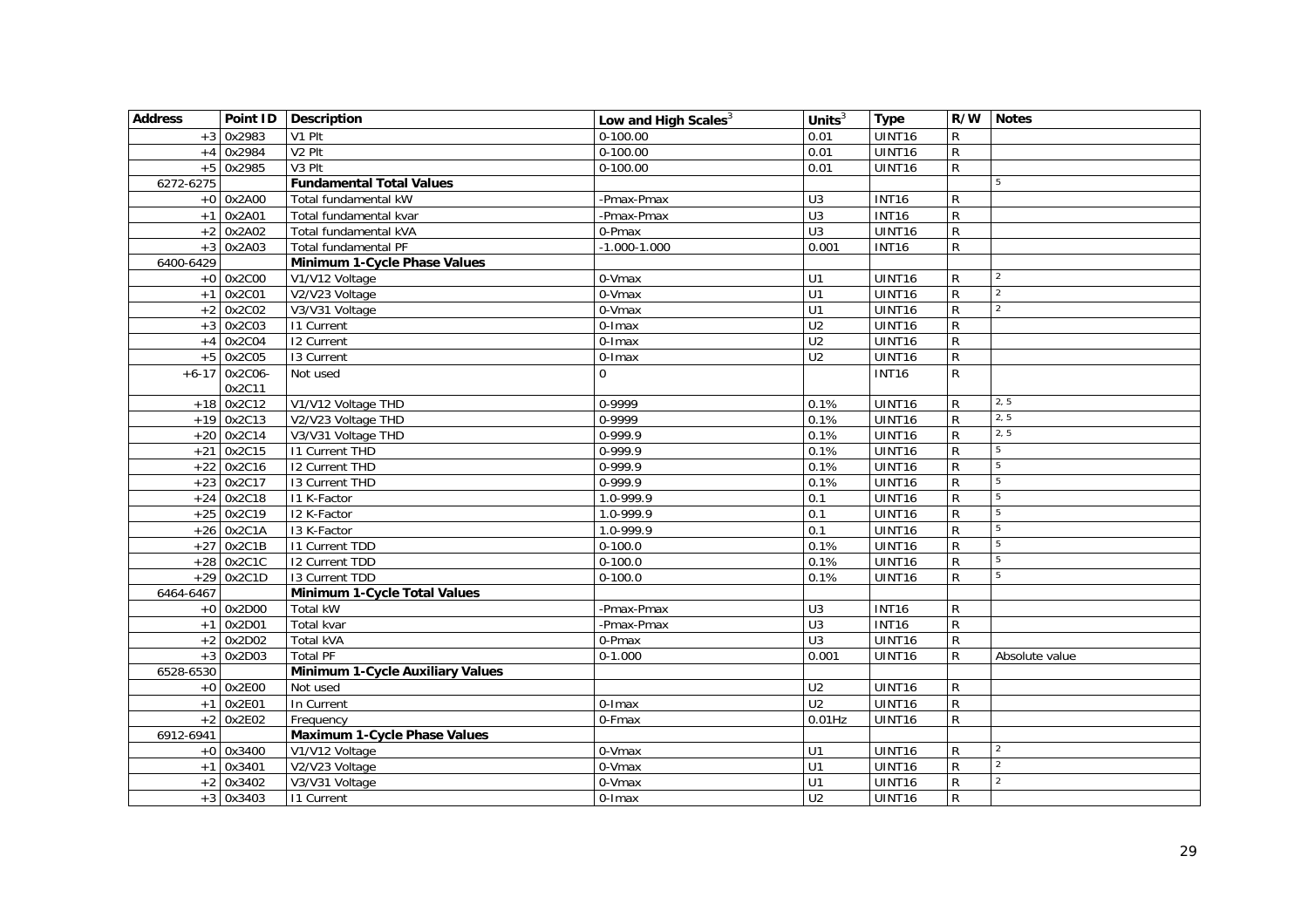<span id="page-29-2"></span><span id="page-29-1"></span><span id="page-29-0"></span>

| <b>Address</b> |                 | Point ID   Description                    | Low and High Scales $3$ | Units $3$        | <b>Type</b>  |                | R/W Notes       |
|----------------|-----------------|-------------------------------------------|-------------------------|------------------|--------------|----------------|-----------------|
| $+4$           | 0x3404          | <b>12 Current</b>                         | 0-Imax                  | $\overline{U2}$  | UINT16       | R              |                 |
|                | $+5$ 0x3405     | 13 Current                                | 0-Imax                  | U <sub>2</sub>   | UINT16       | R              |                 |
|                | $+6-17$ 0x3406- | Not used                                  | $\Omega$                |                  | <b>INT16</b> | $\mathsf{R}$   |                 |
|                | 0x3411          |                                           |                         |                  |              |                |                 |
| $+18$          | 0x3412          | V1 Voltage THD                            | 0-999.9                 | 0.1%             | UINT16       | R              | 2, 5            |
|                | $+19$ 0x3413    | V2 Voltage THD                            | 0-999.9                 | 0.1%             | UINT16       | R              | 2, 5            |
|                | $+20$ 0x3414    | V3 Voltage THD                            | $0-999.9$               | 0.1%             | UINT16       | R              | 2, 5            |
| $+21$          | 0x3415          | <b>11 Current THD</b>                     | 0-999.9                 | 0.1%             | UINT16       | $\mathsf{R}$   | $5\phantom{.0}$ |
|                | $+22$ 0x3416    | <b>12 Current THD</b>                     | 0-999.9                 | 0.1%             | UINT16       | $\mathsf{R}$   | 5               |
| $+23$          | 0x3417          | 13 Current THD                            | 0-999.9                 | 0.1%             | UINT16       | R              | 5               |
| $+24$          | 0x3418          | I1 K-Factor                               | $1.0 - 999.9$           | 0.1              | UINT16       | R              | 5               |
|                | $+25$ 0x3419    | I2 K-Factor                               | 1.0-999.9               | 0.1              | UINT16       | ${\sf R}$      | 5               |
| $+26$          | 0x341A          | 13 K-Factor                               | 1.0-999.9               | 0.1              | UINT16       | $\mathsf{R}$   | 5               |
| $+27$          | 0x341B          | 11 Current TDD                            | $0-100.0$               | 0.1%             | UINT16       | R              | 5               |
|                | $+28$ 0x341C    | 12 Current TDD                            | $0 - 100.0$             | 0.1%             | UINT16       | ${\sf R}$      | 5               |
|                | $+29$ 0x341D    | 13 Current TDD                            | $0 - 100.0$             | 0.1%             | UINT16       | R              | 5               |
| 6976-6979      |                 | <b>Maximum 1-Cycle Total Values</b>       |                         |                  |              |                |                 |
|                | $+0$ 0x3500     | Total kW                                  | -Pmax-Pmax              | U <sub>3</sub>   | <b>INT16</b> | R              |                 |
| $+1$           | 0x3501          | Total kvar                                | -Pmax-Pmax              | $\overline{U}$ 3 | <b>INT16</b> | $\mathsf{R}$   |                 |
| $+2$           | 0x3502          | Total kVA                                 | 0-Pmax                  | U3               | UINT16       | ${\sf R}$      |                 |
| $+3$           | 0x3503          | <b>Total PF</b>                           | $0-1.000$               | 0.001            | UINT16       | $\mathsf{R}$   | Absolute value  |
| 7040-7042      |                 | <b>Maximum 1-Cycle Auxiliary Values</b>   |                         |                  |              |                |                 |
|                | $+0$ 0x3600     | Not used                                  |                         | U <sub>2</sub>   | UINT16       | R              |                 |
|                | $+1$ 0x3601     | In Current                                | 0-Imax                  | U <sub>2</sub>   | UINT16       | $\mathsf{R}$   |                 |
|                | $+2$ 0x3602     | Frequency                                 | 0-Fmax                  | $0.01$ Hz        | UINT16       | ${\sf R}$      |                 |
| 7104-7120      |                 | <b>Maximum Demands</b>                    |                         |                  |              |                |                 |
|                | $+0$ 0x3700     | V1/V12 Maximum volt demand                | 0-Vmax                  | U1               | UINT16       | R              | $\overline{2}$  |
| $+1$           | 0x3701          | V2/V23 Maximum volt demand                | 0-Vmax                  | U1               | UINT16       | R              | $\overline{2}$  |
| $+2$           | 0x3702          | V3/V31 Maximum volt demand                | 0-Vmax                  | U1               | UINT16       | R              | $\overline{2}$  |
| $+3$           | 0x3703          | 11 Maximum ampere demand                  | 0-Imax                  | $\overline{U2}$  | UINT16       | R              |                 |
| $+4$           | 0x3704          | 12 Maximum ampere demand                  | 0-Imax                  | $\overline{U2}$  | UINT16       | R              |                 |
|                | $+5$ 0x3705     | 13 Maximum ampere demand                  | $0$ -Imax               | U <sub>2</sub>   | UINT16       | ${\sf R}$      |                 |
|                | $+6$ 0x3706     | Not used                                  |                         |                  | UINT16       | $\overline{R}$ |                 |
| $+7$           | 0x3707          | Not used                                  |                         |                  | UINT16       | R              |                 |
|                | +8 0x3708       | Not used                                  |                         |                  | UINT16       | R              |                 |
| $+9$           | 0x3709          | Maximum kW import sliding window demand   | 0-Pmax                  | U <sub>3</sub>   | UINT16       | R              |                 |
|                | $+10$ 0x370A    | Maximum kvar import sliding window demand | $0$ -Pmax               | U <sub>3</sub>   | UINT16       | R              |                 |
| $+11$          | 0x370B          | Maximum kVA sliding window demand         | 0-Pmax                  | U <sub>3</sub>   | UINT16       | R              |                 |
|                | $+12$ 0x370C    | Not used                                  |                         |                  | UINT16       | R              |                 |
|                | $+13$ 0x370D    | Not used                                  |                         |                  | UINT16       | R              |                 |
|                | $+14$ 0x370E    | Not used                                  |                         |                  | UINT16       | ${\sf R}$      |                 |
|                | $+15$ 0x370F    | Maximum kW export sliding window demand   | 0-Pmax                  | U <sub>3</sub>   | UINT16       | R              |                 |
|                | $+16$ 0x3710    | Maximum kvar export sliding window demand | 0-Pmax                  | U <sub>3</sub>   | UINT16       | R              |                 |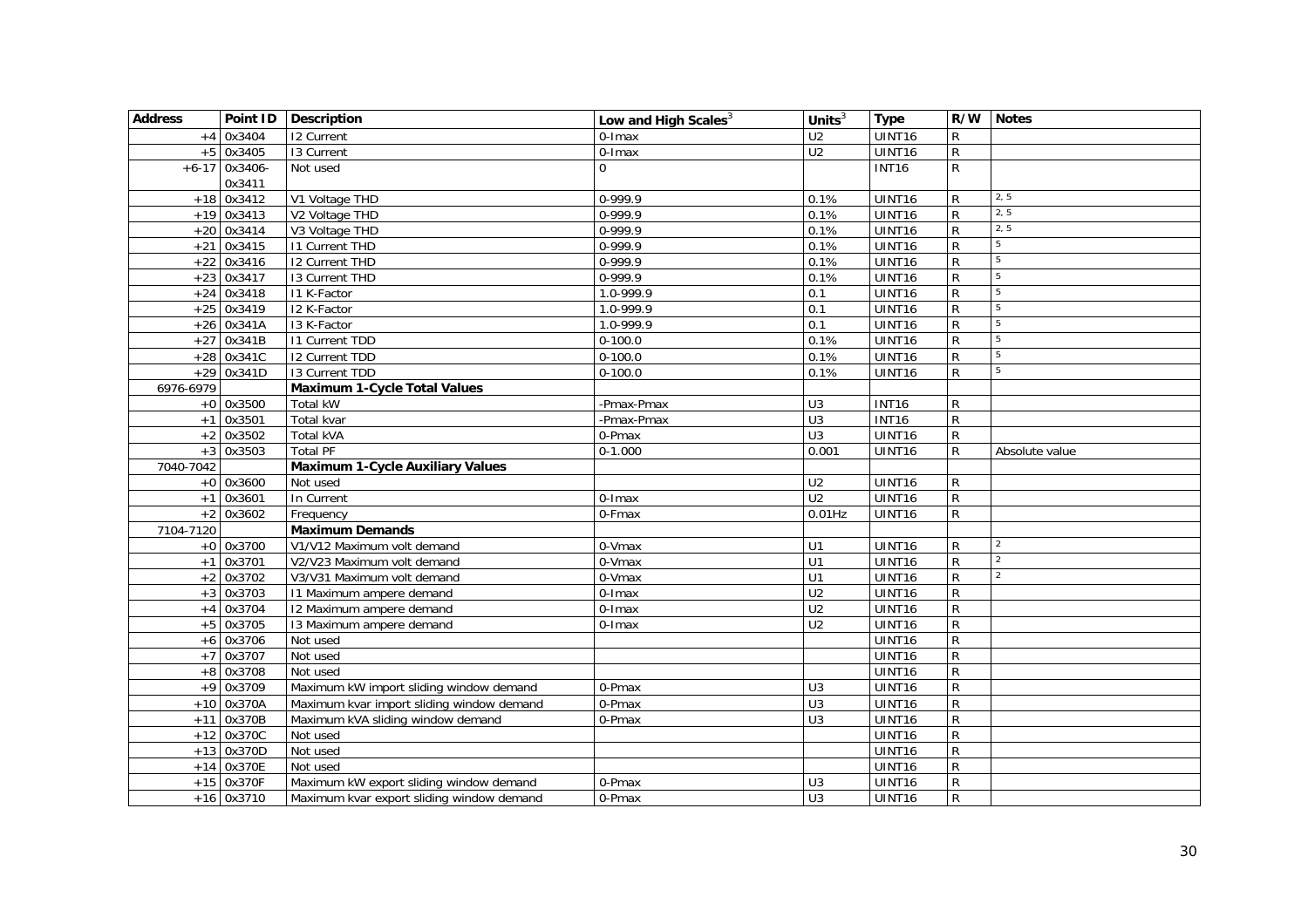<span id="page-30-7"></span><span id="page-30-6"></span><span id="page-30-5"></span><span id="page-30-4"></span><span id="page-30-3"></span><span id="page-30-2"></span><span id="page-30-1"></span><span id="page-30-0"></span>

| <b>Address</b> |                 | Point ID Description            | Low and High Scales $^3$         | Units $3$ | <b>Type</b>        | R/W            | <b>Notes</b>   |
|----------------|-----------------|---------------------------------|----------------------------------|-----------|--------------------|----------------|----------------|
| 7200-7211      |                 | <b>Maximum Harmonic Demands</b> |                                  |           |                    |                |                |
|                | $+0$ 0x3880     | V1/V12 THD demand               | $0-999.9$                        | 0.1%      | UINT16             | $\mathsf{R}$   | $\overline{2}$ |
|                | $+1$ 0x3881     | V2/V23 THD demand               | $0-999.9$                        | 0.1%      | UINT16             | $\mathsf{R}$   | $\overline{2}$ |
| $+2$           | 0x3882          | V3/V31 THD demand               | $0-999.9$                        | 0.1%      | UINT16             | $\overline{R}$ | $\overline{2}$ |
| $+3$           | 0x3883          | Not used                        |                                  |           | UINT <sub>16</sub> | $\overline{R}$ |                |
| $+4$           | 0x3884          | I1 THD demand                   | 0-999.9                          | 0.1%      | UINT16             | $\overline{R}$ |                |
| $+5$           | 0x3885          | I2 THD demand                   | $0-999.9$                        | 0.1%      | UINT16             | $\overline{R}$ |                |
| $+6$           | 0x3886          | 13 THD demand                   | 0-999.9                          | 0.1%      | UINT16             | $\overline{R}$ |                |
| $+7$           | 0x3887          | Not used                        |                                  |           | UINT16             | $\overline{R}$ |                |
|                | +8 0x3888       | I1 TDD demand                   | $0-100.0$                        | 0.1%      | UINT16             | $\overline{R}$ |                |
| $+9$           | 0x3889          | I2 TDD demand                   | $0-100.0$                        | 0.1%      | UINT16             | $\overline{R}$ |                |
|                | $+10$ 0x388A    | 13 TDD demand                   | $0-100.0$                        | 0.1%      | UINT16             | $\overline{R}$ |                |
|                | $+11$ 0x388B    | Not used                        |                                  |           | UINT16             | $\mathsf{R}$   |                |
| 7360-7361      |                 | <b>Scaled Analog Inputs</b>     |                                  |           |                    |                |                |
|                | $+0$ 0x3B00     | Analog input AI1                | Al1min-Al1Max                    |           | UINT16             | R              |                |
|                | $+1$ 0x3B01     | Analog input AI2                | AI2min-AI2Max                    |           | UINT16             | $\mathsf{R}$   |                |
| 7392-7393      |                 | <b>Raw Analog Inputs</b>        |                                  |           |                    |                |                |
|                | $+0$ 0x3B80     | Analog input AI1                | 0-4095                           |           | UINT16             | R              |                |
|                | $+1$ 0x3B81     | Analog input AI2                | 0-4095                           |           | UINT16             | $\mathsf{R}$   |                |
| 7424-7425      |                 | <b>TOU Parameters</b>           |                                  |           |                    |                |                |
|                | $+0$ 0x3C00     | Active tariff                   | $0 - 7$                          |           | UINT16             | R/W            |                |
|                | $+1$ 0x3C01     | Active profile                  | $0-15:$                          |           | UINT16             | R/W            |                |
|                |                 |                                 | $0-3 =$ Season 1 Profile #1-4,   |           |                    |                |                |
|                |                 |                                 | $4-7$ = Season 2 Profile #1-4,   |           |                    |                |                |
|                |                 |                                 | 8-11 = Season 3 Profile $#1-4$ , |           |                    |                |                |
|                |                 |                                 | 12-15 = Season 4 Profile $#1-4$  |           |                    |                |                |
| 7456-7457      |                 | <b>Scaled Analog Outputs</b>    |                                  |           |                    |                |                |
|                | $+0$ 0x3C80     | Analog output AO1               | $0 - 4095$                       |           | UINT16             | R/W            |                |
|                | $+1$ 0x3C81     | Analog output AO2               | 0-4095                           |           | UINT16             | R/W            |                |
| 7488-7503      |                 | TOU Energy Register #1          |                                  |           |                    |                |                |
| $+0,1$         | 0x3D00          | Tariff #1 register              | 0-999,999,999                    | 1 kWh     | UINT32             | $\mathsf{R}$   |                |
|                | $+2,3$ 0x3D01   | Tariff #2 register              | 0-999,999,999                    | 1 kWh     | UINT32             | $\overline{R}$ |                |
|                |                 |                                 |                                  |           |                    | $\overline{R}$ |                |
|                | $+14,15$ 0x3D07 | Tariff #8 register              | 0-999.999.999                    | 1 kWh     | UINT32             | $\overline{R}$ |                |
| 7552-7567      |                 | TOU Energy Register #2          |                                  |           |                    |                |                |
|                | $+0,1$ 0x3E00   | Tariff #1 register              | 0-999,999,999                    | 1 kWh     | UINT32             | R              |                |
|                | $+2,3$ 0x3E01   | Tariff #2 register              | 0-999,999,999                    | 1 kWh     | UINT32             | $\overline{R}$ |                |
|                |                 |                                 |                                  |           |                    | R              |                |
|                | $+14,15$ 0x3E07 | Tariff #8 register              | 0-999,999,999                    | 1 kWh     | UINT32             | R              |                |
| 7616-7631      |                 | TOU Energy Register #3          |                                  |           |                    |                |                |
|                | $+0,1$ 0x3F00   | Tariff #1 register              | 0-999,999,999                    | 1 kWh     | UINT32             | R              |                |
|                | $+2,3$ 0x3F01   | Tariff #2 register              | 0-999,999,999                    | 1 kWh     | UINT32             | $\mathsf R$    |                |
|                |                 |                                 |                                  |           |                    | R              |                |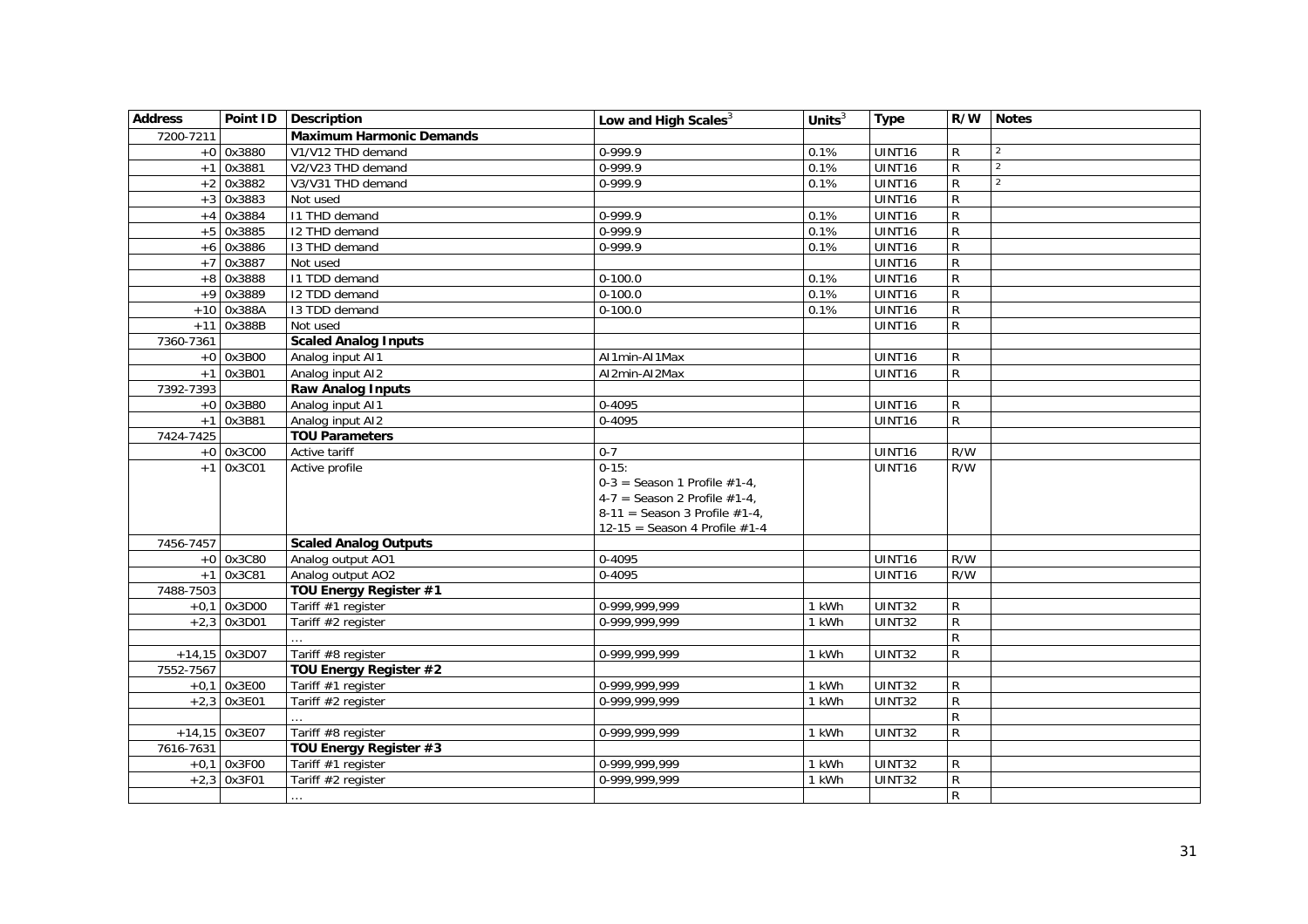<span id="page-31-8"></span><span id="page-31-7"></span><span id="page-31-6"></span><span id="page-31-5"></span><span id="page-31-4"></span><span id="page-31-3"></span><span id="page-31-2"></span><span id="page-31-1"></span><span id="page-31-0"></span>

| <b>Address</b> |                 | Point ID Description                         | Low and High Scales <sup>3</sup> | Units $3$        | <b>Type</b> |                | R/W Notes |
|----------------|-----------------|----------------------------------------------|----------------------------------|------------------|-------------|----------------|-----------|
|                | $+14,15$ 0x3F07 | Tariff #8 register                           | 0-999,999,999                    | 1 kWh            | UINT32      | R              |           |
| 7680-7695      |                 | TOU Energy Register #4                       |                                  |                  |             |                |           |
|                | $+0,1$ 0x4000   | Tariff #1 register                           | 0-999, 999, 999                  | 1 kWh            | UINT32      | $\mathsf{R}$   |           |
|                | $+2,3$ 0x4001   | Tariff #2 register                           | 0-999, 999, 999                  | 1 kWh            | UINT32      | $\overline{R}$ |           |
|                |                 |                                              |                                  |                  |             | $\overline{R}$ |           |
|                | $+14,15$ 0x4007 | Tariff #8 register                           | 0-999,999,999                    | 1 kWh            | UINT32      | $\overline{R}$ |           |
| 7744-7759      |                 | TOU Energy Register #5                       |                                  |                  |             |                |           |
|                | $+0,1$ 0x4100   | Tariff #1 register                           | 0-999, 999, 999                  | 1 kWh            | UINT32      | $\mathsf{R}$   |           |
|                | $+2,3$ 0x4101   | Tariff #2 register                           | 0-999,999,999                    | 1 kWh            | UINT32      | $\overline{R}$ |           |
|                |                 |                                              |                                  |                  |             | $\overline{R}$ |           |
|                | $+14,15$ 0x4107 | Tariff #8 register                           | 0-999,999,999                    | 1 kWh            | UINT32      | $\overline{R}$ |           |
| 7808-7823      |                 | TOU Energy Register #6                       |                                  |                  |             |                |           |
|                | $+0,1$ 0x4200   | Tariff #1 register                           | 0-999,999,999                    | 1 kWh            | UINT32      | R              |           |
|                | $+2,3$ 0x4201   | Tariff #2 register                           | 0-999, 999, 999                  | 1 kWh            | UINT32      | $\overline{R}$ |           |
|                |                 |                                              |                                  |                  |             | $\overline{R}$ |           |
|                | $+14,15$ 0x4207 | Tariff #8 register                           | 0-999,999,999                    | 1 kWh            | UINT32      | $\mathsf{R}$   |           |
| 7872-7887      |                 | TOU Energy Register #7                       |                                  |                  |             |                |           |
|                | $+0,1$ 0x4300   | Tariff #1 register                           | 0-999,999,999                    | 1 kWh            | UINT32      | $\mathsf{R}$   |           |
|                | $+2,3$ 0x4301   | Tariff #2 register                           | 0-999, 999, 999                  | 1 kWh            | UINT32      | $\overline{R}$ |           |
|                |                 |                                              |                                  |                  |             | $\overline{R}$ |           |
|                | $+14,15$ 0x4307 | Tariff #8 register                           | 0-999,999,999                    | 1 kWh            | UINT32      | ${\sf R}$      |           |
| 7936-7951      |                 | TOU Energy Register #8                       |                                  |                  |             |                |           |
|                | $+0,1$ 0x4400   | Tariff #1 register                           | 0-999,999,999                    | 1 kWh            | UINT32      | R              |           |
|                | $+2,3$ 0x4401   | Tariff #2 register                           | 0-999,999,999                    | 1 kWh            | UINT32      | $\overline{R}$ |           |
|                |                 |                                              |                                  |                  |             | $\overline{R}$ |           |
|                | $+14,15$ 0x4407 | Tariff #8 register                           | 0-999,999,999                    | 1 kWh            | UINT32      | $\mathsf{R}$   |           |
| 8000-8007      |                 | <b>Summary Energy Accumulated Demands</b>    |                                  |                  |             |                |           |
|                | $+0$ 0x4500     | Summary register #1 demand                   | 0-Pmax                           | U <sub>3</sub>   | UINT16      | ${\sf R}$      |           |
|                | $+1$ 0x4501     | Summary register #2 demand                   | 0-Pmax                           | $\overline{U}$ 3 | UINT16      | $\overline{R}$ |           |
|                |                 |                                              |                                  |                  |             | $\mathsf{R}$   |           |
|                | $+7$ 0x4507     | Summary register #8 demand                   | 0-Pmax                           | U3               | UINT16      | ${\sf R}$      |           |
| 8032-8039      |                 | <b>Summary Energy Block Demands</b>          |                                  |                  |             |                |           |
|                | $+0$ 0x4580     | Summary register #1 demand                   | 0-Pmax                           | U <sub>3</sub>   | UINT16      | $\mathsf{R}$   |           |
|                | $+1$ 0x4581     | Summary register #2 demand                   | 0-Pmax                           | $\overline{U}$ 3 | UINT16      | $\overline{R}$ |           |
|                |                 |                                              |                                  |                  |             | ${\sf R}$      |           |
|                | $+7$ 0x4587     | Summary register #8 demand                   | $0$ -Pmax                        | U3               | UINT16      | $\overline{R}$ |           |
| 8064-8071      |                 | <b>Summary Energy Sliding Window Demands</b> |                                  |                  |             |                |           |
|                | $+0$ 0x4600     | Summary register #1 demand                   | 0-Pmax                           | U3               | UINT16      | $\mathsf{R}$   |           |
|                | $+1$ 0x4601     | Summary register #2 demand                   | 0-Pmax                           | U <sub>3</sub>   | UINT16      | ${\sf R}$      |           |
|                |                 |                                              |                                  |                  |             | $\overline{R}$ |           |
|                | $+7$ 0x4607     | Summary register #8 demand                   | 0-Pmax                           | U3               | UINT16      | $\overline{R}$ |           |
| 8160-8167      |                 | <b>Summary Energy Maximum Demands</b>        |                                  |                  |             |                |           |
|                | $+0$ 0x4780     | Summary register #1 maximum demand           | 0-Pmax                           | U <sub>3</sub>   | UINT16      | $\mathsf{R}$   |           |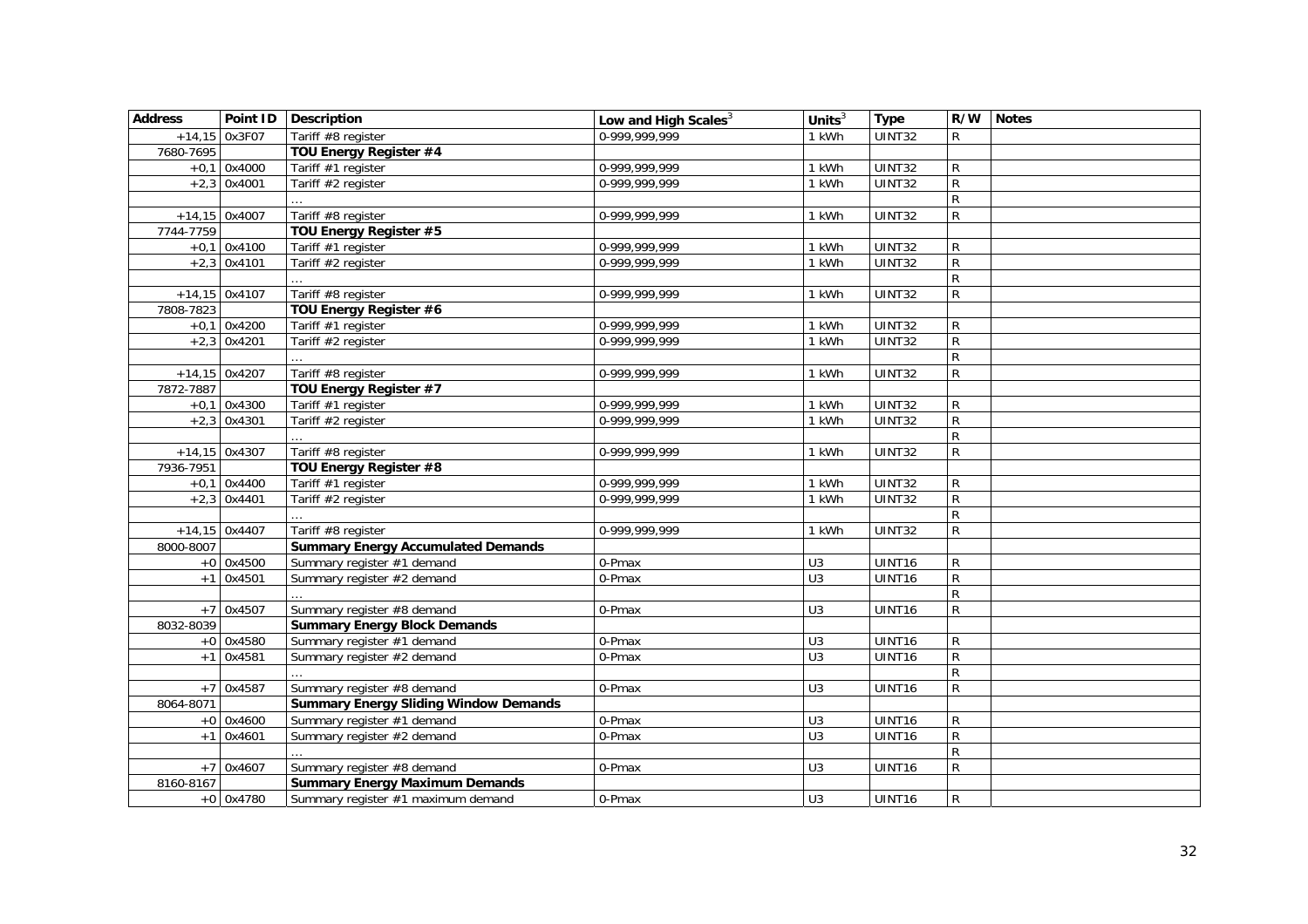<span id="page-32-7"></span><span id="page-32-6"></span><span id="page-32-5"></span><span id="page-32-4"></span><span id="page-32-3"></span><span id="page-32-2"></span><span id="page-32-1"></span><span id="page-32-0"></span>

| <b>Address</b> |             | Point ID   Description             | Low and High Scales $3$ | Units $3$        | <b>Type</b> |                | R/W Notes |
|----------------|-------------|------------------------------------|-------------------------|------------------|-------------|----------------|-----------|
| $+1$           | 0x4781      | Summary register #2 maximum demand | 0-Pmax                  | U3               | UINT16      | $\mathsf{R}$   |           |
|                |             |                                    |                         |                  |             | $\mathsf{R}$   |           |
|                | $+7$ 0x4787 | Summary register #8 maximum demand | 0-Pmax                  | U <sub>3</sub>   | UINT16      | $\mathsf{R}$   |           |
| 8192-8199      |             | TOU Maximum Demand Register #1     |                         |                  |             |                |           |
|                | $+0$ 0x4800 | Tariff #1 maximum demand           | 0-Pmax                  | $\overline{U}$ 3 | UINT16      | $\mathsf{R}$   |           |
|                | $+1$ 0x4801 | Tariff #2 maximum demand           | 0-Pmax                  | $\overline{U}$ 3 | UINT16      | $\overline{R}$ |           |
|                |             |                                    |                         |                  |             | $\overline{R}$ |           |
| $+7$           | 0x4807      | Tariff #8 maximum demand           | 0-Pmax                  | U <sub>3</sub>   | UINT16      | ${\sf R}$      |           |
| 8256-8263      |             | TOU Maximum Demand Register #2     |                         |                  |             |                |           |
|                | $+0$ 0x4900 | Tariff #1 maximum demand           | 0-Pmax                  | U <sub>3</sub>   | UINT16      | R              |           |
|                | $+1$ 0x4901 | Tariff #2 maximum demand           | 0-Pmax                  | U3               | UINT16      | $\overline{R}$ |           |
|                |             |                                    |                         |                  |             | $\overline{R}$ |           |
|                | $+7$ 0x4907 | Tariff #8 maximum demand           | 0-Pmax                  | U3               | UINT16      | $\mathsf{R}$   |           |
| 8320-8327      |             | TOU Maximum Demand Register #3     |                         |                  |             |                |           |
|                | $+0$ 0x4A00 | Tariff #1 maximum demand           | 0-Pmax                  | U3               | UINT16      | ${\sf R}$      |           |
|                | $+1$ 0x4A01 | Tariff #2 maximum demand           | 0-Pmax                  | U3               | UINT16      | ${\sf R}$      |           |
|                |             |                                    |                         |                  |             | $\overline{R}$ |           |
|                | $+7$ 0x4A07 | Tariff #8 maximum demand           | 0-Pmax                  | U3               | UINT16      | ${\sf R}$      |           |
| 8224-8231      |             | TOU Maximum Demand Register #4     |                         |                  |             |                |           |
|                | $+0$ 0x4880 | Tariff #1 maximum demand           | 0-Pmax                  | U3               | UINT16      | $\mathsf{R}$   |           |
|                | $+1$ 0x4881 | Tariff #2 maximum demand           | 0-Pmax                  | $\overline{U}$ 3 | UINT16      | $\overline{R}$ |           |
|                |             |                                    |                         |                  |             | $\mathsf{R}$   |           |
|                | $+7$ 0x4887 | Tariff #8 maximum demand           | 0-Pmax                  | U <sub>3</sub>   | UINT16      | $\mathsf{R}$   |           |
| 8288-8295      |             | TOU Maximum Demand Register #5     |                         |                  |             |                |           |
|                | $+0$ 0x4980 | Tariff #1 maximum demand           | 0-Pmax                  | $\overline{U}$ 3 | UINT16      | $\mathsf{R}$   |           |
|                | $+1$ 0x4981 | Tariff #2 maximum demand           | $0$ -Pmax               | $\overline{U}$ 3 | UINT16      | $\overline{R}$ |           |
|                |             |                                    |                         |                  |             | $\overline{R}$ |           |
|                | $+7$ 0x4987 | Tariff #8 maximum demand           | 0-Pmax                  | $\overline{U}$ 3 | UINT16      | ${\sf R}$      |           |
| 8352-8359      |             | TOU Maximum Demand Register #6     |                         |                  |             |                |           |
|                | $+0$ 0x4A80 | Tariff #1 maximum demand           | 0-Pmax                  | U3               | UINT16      | $\mathsf{R}$   |           |
|                | $+1$ 0x4A81 | Tariff #2 maximum demand           | 0-Pmax                  | $\overline{U}$ 3 | UINT16      | $\overline{R}$ |           |
|                |             |                                    |                         |                  |             | $\overline{R}$ |           |
|                | $+7$ 0x4A87 | Tariff #8 maximum demand           | 0-Pmax                  | U3               | UINT16      | $\mathsf{R}$   |           |
| 8896-8903      |             | TOU Maximum Demand Register #7     |                         |                  |             |                |           |
|                | $+0$ 0x5300 | Tariff #1 maximum demand           | 0-Pmax                  | U <sub>3</sub>   | UINT16      | $\mathsf{R}$   |           |
| $+1$           | 0x5301      | Tariff #2 maximum demand           | 0-Pmax                  | $\overline{U}$   | UINT16      | ${\sf R}$      |           |
|                |             |                                    |                         |                  |             | $\overline{R}$ |           |
|                | $+7$ 0x5307 | Tariff #8 maximum demand           | 0-Pmax                  | U <sub>3</sub>   | UINT16      | $\overline{R}$ |           |
| 8928-8935      |             | TOU Maximum Demand Register #8     |                         |                  |             |                |           |
|                | $+0$ 0x5380 | Tariff #1 maximum demand           | 0-Pmax                  | U3               | UINT16      | $\mathsf{R}$   |           |
|                | $+1$ 0x5381 | Tariff #2 maximum demand           | 0-Pmax                  | U <sub>3</sub>   | UINT16      | ${\sf R}$      |           |
|                |             |                                    |                         |                  |             | $\overline{R}$ |           |
|                | $+7$ 0x5387 | Tariff #8 maximum demand           | 0-Pmax                  | U <sub>3</sub>   | UINT16      | $\mathsf{R}$   |           |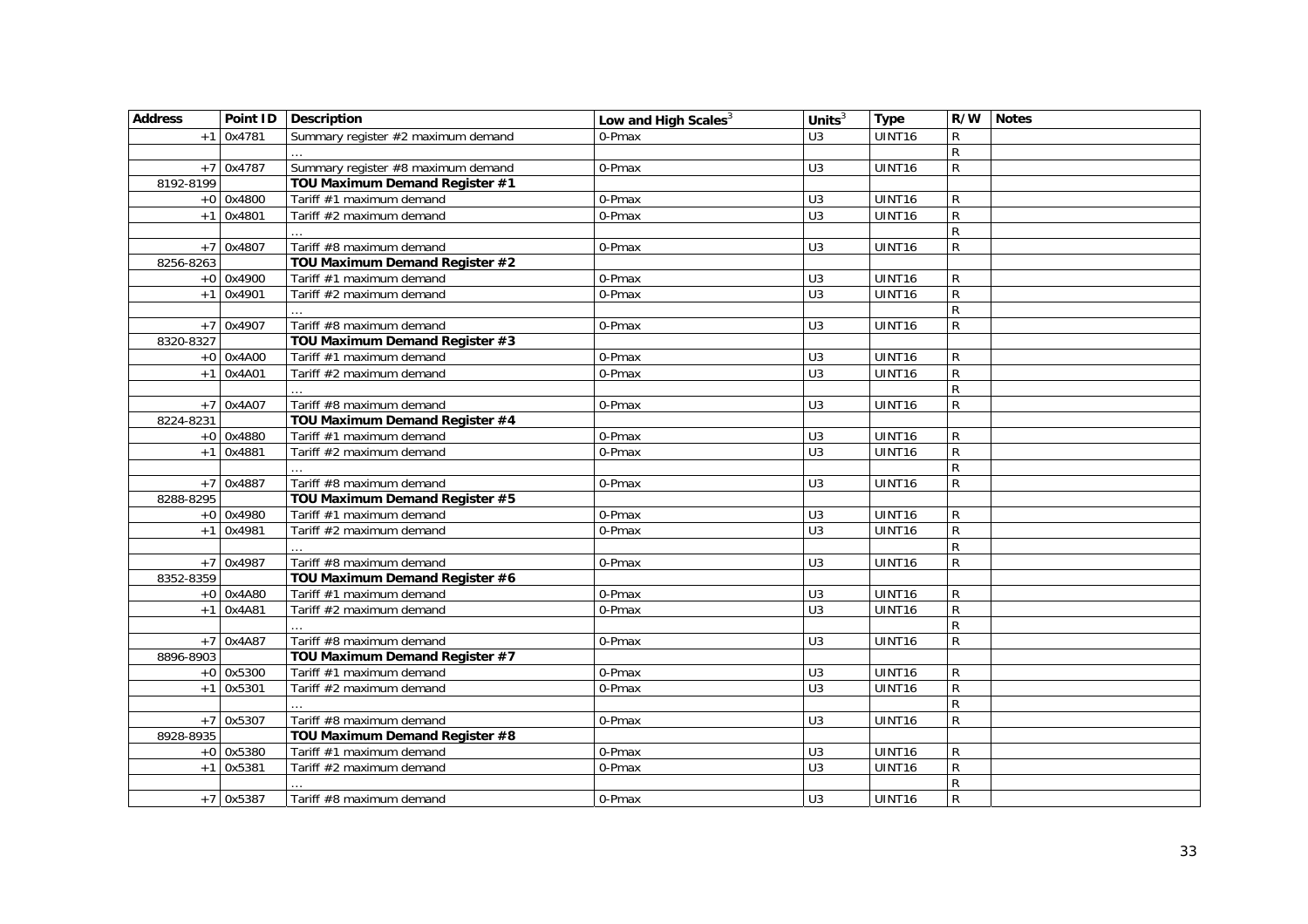<span id="page-33-6"></span><span id="page-33-5"></span><span id="page-33-4"></span><span id="page-33-3"></span><span id="page-33-2"></span><span id="page-33-1"></span><span id="page-33-0"></span>

| <b>Address</b> |                 | Point ID   Description              | Low and High Scales $^3$ | Units $3$      | <b>Type</b>  | R/W            | <b>Notes</b> |
|----------------|-----------------|-------------------------------------|--------------------------|----------------|--------------|----------------|--------------|
| 9984-10033     |                 | V1/V12 Harmonic Angles              |                          |                |              |                | 2, 4         |
|                | $+0$ 0x6400     | H01 Harmonic angle                  | $-180.0 - 180.0$         | $0.1^\circ$    | <b>INT16</b> | $\mathsf{R}$   |              |
|                | $+1$ 0x6401     | H02 Harmonic angle                  | $-180.0 - 180.0$         | $0.1^\circ$    | <b>INT16</b> | $\mathsf{R}$   |              |
|                |                 |                                     |                          |                |              |                |              |
|                | $+49$ 0x6431    | H50 Harmonic angle                  | $-180.0 - 180.0$         | $0.1^\circ$    | <b>INT16</b> | R              |              |
| 10048-10097    |                 | V2/V23 Harmonic Angles              |                          |                |              |                | 2, 4         |
|                | $+0$ 0x6500     | H01 Harmonic angle                  | $-180.0 - 180.0$         | $0.1^\circ$    | <b>INT16</b> | R              |              |
|                | $+1$ 0x6501     | H02 Harmonic angle                  | $-180.0 - 180.0$         | $0.1^\circ$    | <b>INT16</b> | $\mathsf{R}$   |              |
|                |                 |                                     |                          |                |              |                |              |
|                | $+49$ 0x6531    | H50 Harmonic angle                  | $-180.0 - 180.0$         | $0.1^\circ$    | <b>INT16</b> | R              |              |
| 10112-10161    |                 | V3/V31 Harmonic Angles              |                          |                |              |                | 2, 4         |
|                | $+0$ 0x6600     | H01 Harmonic angle                  | $-180.0 - 180.0$         | $0.1^\circ$    | <b>INT16</b> | $\mathsf{R}$   |              |
|                | $+1$ 0x6601     | H02 Harmonic angle                  | $-180.0 - 180.0$         | $0.1^\circ$    | <b>INT16</b> | $\mathsf{R}$   |              |
|                |                 |                                     |                          |                |              |                |              |
|                | $+49$ 0x6631    | H50 Harmonic angle                  | $-180.0 - 180.0$         | $0.1^\circ$    | <b>INT16</b> | $\mathsf{R}$   |              |
| 10240-10289    |                 | <b>11 Harmonic Angles</b>           |                          |                |              |                |              |
|                | $+0$ 0x6800     | H01 Harmonic angle                  | $-180.0 - 180.0$         | $0.1^\circ$    | <b>INT16</b> | R              |              |
|                | $+1$ 0x6801     | H02 Harmonic angle                  | $-180.0 - 180.0$         | $0.1^\circ$    | <b>INT16</b> | $\overline{R}$ |              |
|                |                 |                                     |                          |                |              |                |              |
|                | $+49$ 0x6831    | H50 Harmonic angle                  | $-180.0 - 180.0$         | $0.1^\circ$    | <b>INT16</b> | R              |              |
| 10304-10353    |                 | <b>12 Harmonic Angles</b>           |                          |                |              |                |              |
|                | $+0$ 0x6900     | H01 Harmonic angle                  | $-180.0 - 180.0$         | $0.1^\circ$    | <b>INT16</b> | $\overline{R}$ |              |
|                | $+1$ 0x6901     | H02 Harmonic angle                  | $-180.0 - 180.0$         | $0.1^\circ$    | <b>INT16</b> | $\mathsf{R}$   |              |
|                |                 |                                     |                          |                |              |                |              |
|                | $+49$ 0x6931    | H50 Harmonic angle                  | $-180.0 - 180.0$         | $0.1^\circ$    | <b>INT16</b> | $\mathsf{R}$   |              |
| 10368-10417    |                 | <b>13 Harmonic Angles</b>           |                          |                |              |                |              |
|                | $+0$ 0x6A00     | H01 Harmonic angle                  | $-180.0 - 180.0$         | $0.1^\circ$    | <b>INT16</b> | $\mathsf{R}$   |              |
|                | $+1$ 0x6A01     | H02 Harmonic angle                  | $-180.0 - 180.0$         | $0.1^\circ$    | <b>INT16</b> | $\overline{R}$ |              |
|                |                 |                                     |                          |                |              |                |              |
|                | $+49$ 0x6A31    | H50 Harmonic angle                  | -180.0-180.0             | $0.1^\circ$    | <b>INT16</b> | R              |              |
| 10528-10554    |                 | <b>3-Second RMS Values</b>          |                          |                |              |                |              |
|                | $+0$ 0x6C80     | V1 voltage                          | 0-Vmax                   | U1             | UINT16       | $\mathsf{R}$   | 2            |
|                | $+1$ 0x6C81     | V2 voltage                          | 0-Vmax                   | $\overline{U}$ | UINT16       | $\overline{R}$ | 2            |
|                | $+2$ 0x6C82     | V3 voltage                          | 0-Vmax                   | $\overline{U}$ | UINT16       | $\overline{R}$ | 2            |
|                | $+3-16$ 0x6C83- | Not used                            | $\Omega$                 |                | UINT16       | $\mathsf{R}$   |              |
|                | 0x6C90          |                                     |                          |                |              |                |              |
|                | $+17$ 0x6C91    | Zero-sequence voltage               | 0-Vmax                   | U1             | UINT16       | ${\sf R}$      |              |
|                | $+18$ 0x6C92    | Zero-sequence current               | 0-Imax                   | U <sub>2</sub> | UINT16       | $\overline{R}$ |              |
|                | $+19$ 0x6C93    | Not used                            | $\Omega$                 |                | UINT16       | $\overline{R}$ |              |
|                | $+20$ 0x6C94    | Negative-sequence voltage unbalance | $0 - 300.0$              | 0.1%           | UINT16       | $\overline{R}$ |              |
| $+21$          | 0x6C95          | Negative-sequence current unbalance | $0 - 300.0$              | 0.1%           | UINT16       | $\overline{R}$ |              |
| $+22-23$       | 0x6C96-         | Not used                            | $\Omega$                 |                | UINT16       | $\overline{R}$ |              |
|                | 0x6C97          |                                     |                          |                |              |                |              |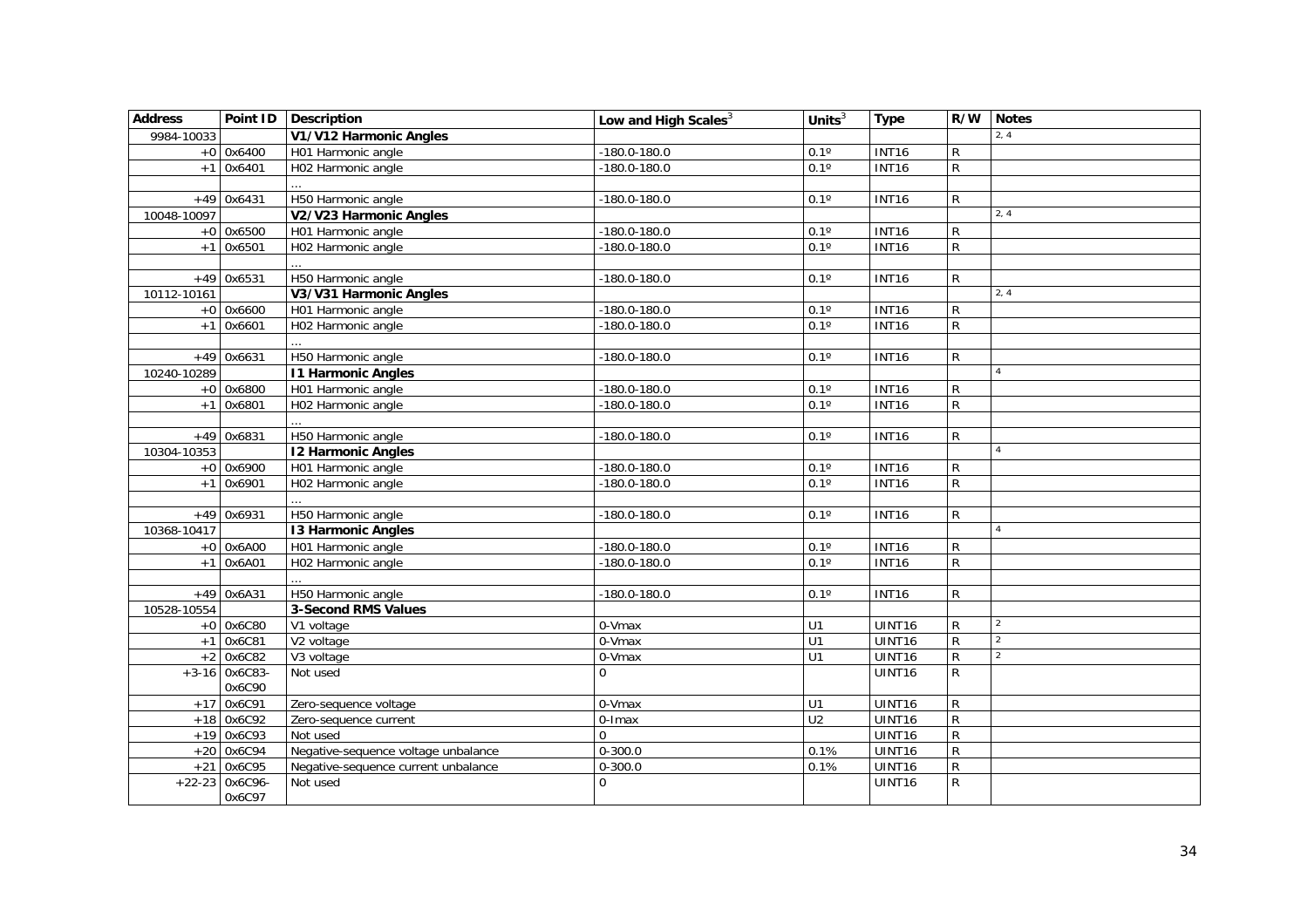<span id="page-34-2"></span><span id="page-34-1"></span><span id="page-34-0"></span>

| <b>Address</b> |                 | Point ID   Description              | Low and High Scales <sup>3</sup> | Units $3$       | <b>Type</b>   | R/W            | <b>Notes</b>                     |
|----------------|-----------------|-------------------------------------|----------------------------------|-----------------|---------------|----------------|----------------------------------|
|                | $+24$ 0x6C98    | Frequency                           | $0-100.00$                       | $0.01$ Hz       | UINT16        | R              | 10-sec value GOST 514149, 20-sec |
|                |                 |                                     |                                  |                 |               |                | value GOST 13109                 |
|                | $+25$ 0x6C99    | Positive-sequence voltage           | 0-Vmax                           | U1              | UINT16        | $\mathsf{R}$   |                                  |
|                | $+26$ 0x6C9A    | Zero-sequence voltage unbalance     | $0 - 300.0$                      | 0.1%            | UINT16        | $\overline{R}$ |                                  |
| 11136-11162    |                 | 1-Minute RMS Values                 |                                  |                 |               |                | GOST 13109 only                  |
|                | $+0$ 0x7600     | V1 Voltage                          | 0-Vmax                           | U1              | UINT16        | R              |                                  |
|                | $+1$ 0x7601     | V2 Voltage                          | 0-Vmax                           | U1              | UINT16        | ${\sf R}$      | $\overline{2}$                   |
|                | $+2$ 0x7602     | V3 Voltage                          | 0-Vmax                           | $\overline{U}$  | UINT16        | $\overline{R}$ | 2                                |
|                | $+3-16$ 0x7603- | Not used                            | $\Omega$                         |                 | UINT16        | $\overline{R}$ |                                  |
|                | 0x7610          |                                     |                                  |                 |               |                |                                  |
|                | $+17$ 0x7611    | Zero-sequence voltage               | 0-Vmax                           | U1              | UINT16        | ${\sf R}$      |                                  |
|                | $+18$ 0x7612    | Zero-sequence current               | 0-Imax                           | $\overline{U2}$ | UINT16        | $\overline{R}$ |                                  |
|                | $+19$ 0x7613    | Not used                            | $\Omega$                         |                 | UINT16        | $\overline{R}$ |                                  |
|                | $+20$ 0x7614    | Negative-sequence voltage unbalance | $0 - 300.0$                      | 0.1%            | UINT16        | $\overline{R}$ |                                  |
| $+21$          | 0x7615          | Negative-sequence current unbalance | $0 - 300.0$                      | 0.1%            | UINT16        | $\overline{R}$ |                                  |
| $+22-24$       | 0x7616-         | Not used                            | $\Omega$                         |                 | UINT16        | $\mathsf{R}$   |                                  |
|                | 0x7618          |                                     |                                  |                 |               |                |                                  |
|                | $+25$ 0x7619    | Positive-sequence voltage           | 0-Vmax                           | U1              | UINT16        | $\overline{R}$ |                                  |
|                | $+26$ 0x761A    | Zero-sequence voltage unbalance     | $0 - 300.0$                      | 0.1%            | UINT16        | $\mathsf{R}$   |                                  |
| 10560-10586    |                 | 10-Minute RMS Values                |                                  |                 |               |                |                                  |
|                | $+0$ 0x6D00     | V1 Voltage                          | 0-Vmax                           | U1              | UINT16        | $\mathsf{R}$   |                                  |
| $+1$           | 0x6D01          | V2 Voltage                          | 0-Vmax                           | U1              | UINT16        | $\overline{R}$ | $\overline{2}$                   |
| $+2$           | 0x6D02          | V3 Voltage                          | 0-Vmax                           | U1              | UINT16        | $\overline{R}$ | $\overline{2}$                   |
|                | $+3-16$ 0x6D03- | Not used                            | $\Omega$                         |                 | UINT16        | $\mathsf{R}$   |                                  |
|                | 0x6D10          |                                     |                                  |                 |               |                |                                  |
|                | $+17$ 0x6D11    | Zero-sequence voltage               | 0-Vmax                           | U1              | UINT16        | $\mathsf{R}$   |                                  |
|                | $+18$ 0x6D12    | Zero-sequence current               | 0-Imax                           | U <sub>2</sub>  | UINT16        | $\mathsf{R}$   |                                  |
|                | $+19$ 0x6D13    | Not used                            | $\Omega$                         |                 | UINT16        | $\overline{R}$ |                                  |
| $+20$          | 0x6D14          | Negative-sequence voltage unbalance | $0 - 300.0$                      | 0.1%            | UINT16        | $\overline{R}$ |                                  |
| $+21$          | 0x6D15          | Negative-sequence current unbalance | $0 - 300.0$                      | 0.1%            | UINT16        | $\overline{R}$ |                                  |
| $+22-24$       | 0x6D16-         | Not used                            | $\Omega$                         |                 | <b>UINT16</b> | $\overline{R}$ |                                  |
|                | 0x6D18          |                                     |                                  |                 |               |                |                                  |
|                | $+25$ 0x6D19    | Positive-sequence voltage           | 0-Vmax                           | $\overline{U}$  | UINT16        | ${\sf R}$      |                                  |
|                | $+26$ 0x6D1A    | Zero-sequence voltage unbalance     | $0 - 300.0$                      | 0.1%            | UINT16        | $\overline{R}$ |                                  |
| 10656-10674    |                 | <b>3-Second Total Harmonics</b>     |                                  |                 |               |                |                                  |
|                | $+0$ 0x6E80     | V1 THD                              | $0-999.9$                        | 0.1%            | UINT16        | $\mathsf{R}$   |                                  |
| $+1$           | 0x6E81          | V <sub>2</sub> THD                  | $0-999.9$                        | 0.1%            | UINT16        | $\overline{R}$ | $\overline{2}$                   |
| $+2$           | 0x6E82          | V <sub>3</sub> THD                  | $0-999.9$                        | 0.1%            | UINT16        | $\overline{R}$ |                                  |
| $+3$           | 0x6E03          | Not used                            | $\Omega$                         |                 | UINT16        | $\overline{R}$ |                                  |
| $+4$           | 0x6E84          | <b>I1 THD</b>                       | 0-999.9                          | 0.1%            | UINT16        | $\overline{R}$ |                                  |
| $+5$           | 0x6E85          | <b>I2 THD</b>                       | 0-999.9                          | 0.1%            | UINT16        | $\overline{R}$ |                                  |
| $+6$           | 0x6E86          | <b>I3 THD</b>                       | 0-999.9                          | 0.1%            | UINT16        | ${\sf R}$      |                                  |
| $+7$           | 0x6E03          | Not used                            | 0                                |                 | UINT16        | ${\sf R}$      |                                  |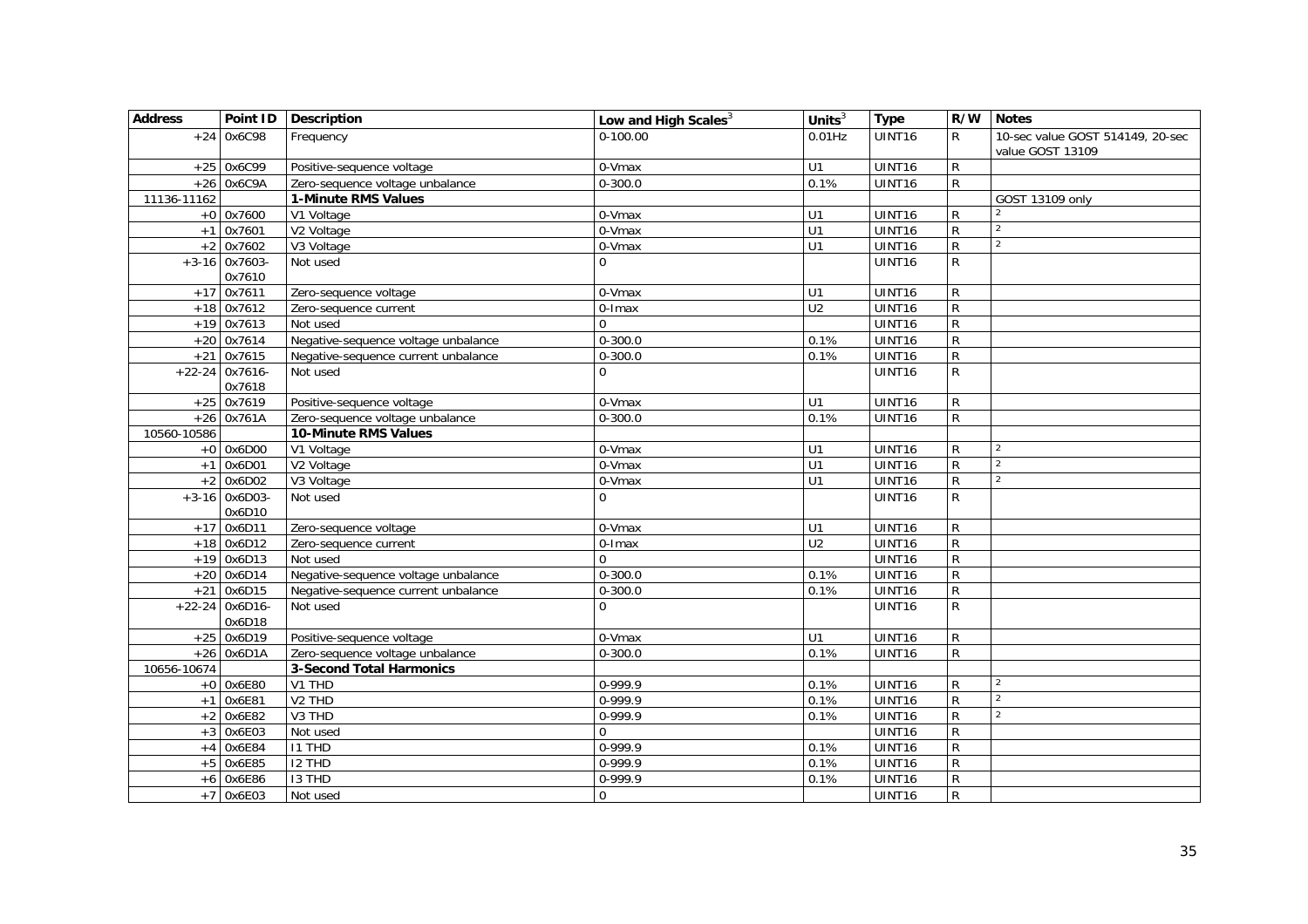| <b>Address</b>   | Point ID        | <b>Description</b>        | Low and High Scales $3$ | Units $3$ | <b>Type</b>        | R/W | <b>Notes</b>   |
|------------------|-----------------|---------------------------|-------------------------|-----------|--------------------|-----|----------------|
|                  | $+8-15$ 0x6E04- | Not used                  |                         |           | UINT <sub>16</sub> | R   |                |
|                  | 0x6E89          |                           |                         |           |                    |     |                |
|                  | $+16$ 0x6E90    | <b>I1 TDD</b>             | $0-100.0$               | 0.1%      | UINT16             | R   |                |
|                  | $+17$ 0x6E91    | <b>I2 TDD</b>             | $0-100.0$               | 0.1%      | UINT16             | R   |                |
|                  | $+18$ 0x6E92    | 13 TDD                    | $0-100.0$               | 0.1%      | UINT <sub>16</sub> | R   |                |
| 10688-10706      |                 | 10-Minute Total Harmonics |                         |           |                    |     |                |
|                  | $+0$ 0x6F00     | V1 THD                    | 0-999.9                 | 0.1%      | UINT <sub>16</sub> | R   | $\overline{2}$ |
| $+$ <sup>-</sup> | 0x6F01          | V <sub>2</sub> THD        | 0-999.9                 | 0.1%      | UINT <sub>16</sub> | R   | $\overline{2}$ |
|                  | $+2$ 0x6F02     | V3 THD                    | 0-999.9                 | 0.1%      | UINT <sub>16</sub> | R   |                |
|                  | $+3$ 0x6F03     | Not used                  | 0                       |           | UINT <sub>16</sub> | R   |                |
| $+4$             | 0x6F04          | <b>I1 THD</b>             | 0-999.9                 | 0.1%      | UINT16             | R   |                |
|                  | $+5$ 0x6F05     | <b>I2 THD</b>             | 0-999.9                 | 0.1%      | UINT <sub>16</sub> | R   |                |
|                  | $+6$ 0x6F06     | 13 THD                    | 0-999.9                 | 0.1%      | UINT16             | R   |                |
| $+7$             | 0x6F07          | Not used                  | 0                       |           | UINT16             | R   |                |
|                  | $+8$ 0x6F08     | V1 interharmonic THD      | 0-999.9                 | 0.1%      | UINT <sub>16</sub> | R   |                |
|                  | $+9$ 0x6F09     | V2 interharmonic THD      | 0-999.9                 | 0.1%      | UINT <sub>16</sub> | R   |                |
|                  | $+10$ 0x6F0A    | V3 interharmonic THD      | 0-999.9                 | 0.1%      | UINT <sub>16</sub> | R   |                |
|                  | $+11$ 0x6F0B    | Not used                  | 0                       |           | UINT <sub>16</sub> | R   |                |
|                  | $+12$ 0x6F0C    | 11 interharmonic THD      | 0-999.9                 | 0.1%      | UINT <sub>16</sub> | R   |                |
|                  | $+13$ 0x6F0D    | 12 interharmonic THD      | 0-999.9                 | 0.1%      | UINT16             | R   |                |
|                  | $+14$ Ox6FOE    | 13 interharmonic THD      | 0-999.9                 | 0.1%      | UINT <sub>16</sub> | R   |                |
|                  | $+15$ Ox6FOF    | Not used                  | 0                       |           | UINT <sub>16</sub> | R   |                |
|                  | $+16$ 0x6F10    | <b>I1 TDD</b>             | $0-100.0$               | 0.1%      | UINT16             | R   |                |
|                  | $+17$ 0x6F11    | <b>I2 TDD</b>             | $0-100.0$               | 0.1%      | UINT <sub>16</sub> | R   |                |
|                  | $+18$ 0x6F12    | 13 TDD                    | $0 - 100.0$             | 0.1%      | UINT <sub>16</sub> | R   |                |

**NOTES:** 

<sup>1</sup> When the 4LN3, 4LL3, 3LN3, 3LL3, 3BLN3 or 3BLL3 wiring mode is selected, the voltages will be line-to-neutral; for any other wiring mode, they will be line-to-line.

<sup>2</sup> When the 4LN3, 3LN3 or 3BLN3 wiring mode is selected, the voltages will be line-to-neutral; for any other wiring mode, they will be line-to-line voltages.

3 For volts, amps, power and frequency scales and units refer to Section 4 "Data Scales and Units". For analog data scaling formulas and examples, see Section 2.6.1, "16-bit Scaled Integer Format".

4 Harmonic angles are referenced to the fundamental voltage harmonic H01 on phase L1.

5 On a 16-cycle interval.

6 On a 3-s interval.

<span id="page-35-0"></span>7 16-cycle interval for GOST 13109, programmable 0.2-s, 3-s, 10-min interval for GOST 32144.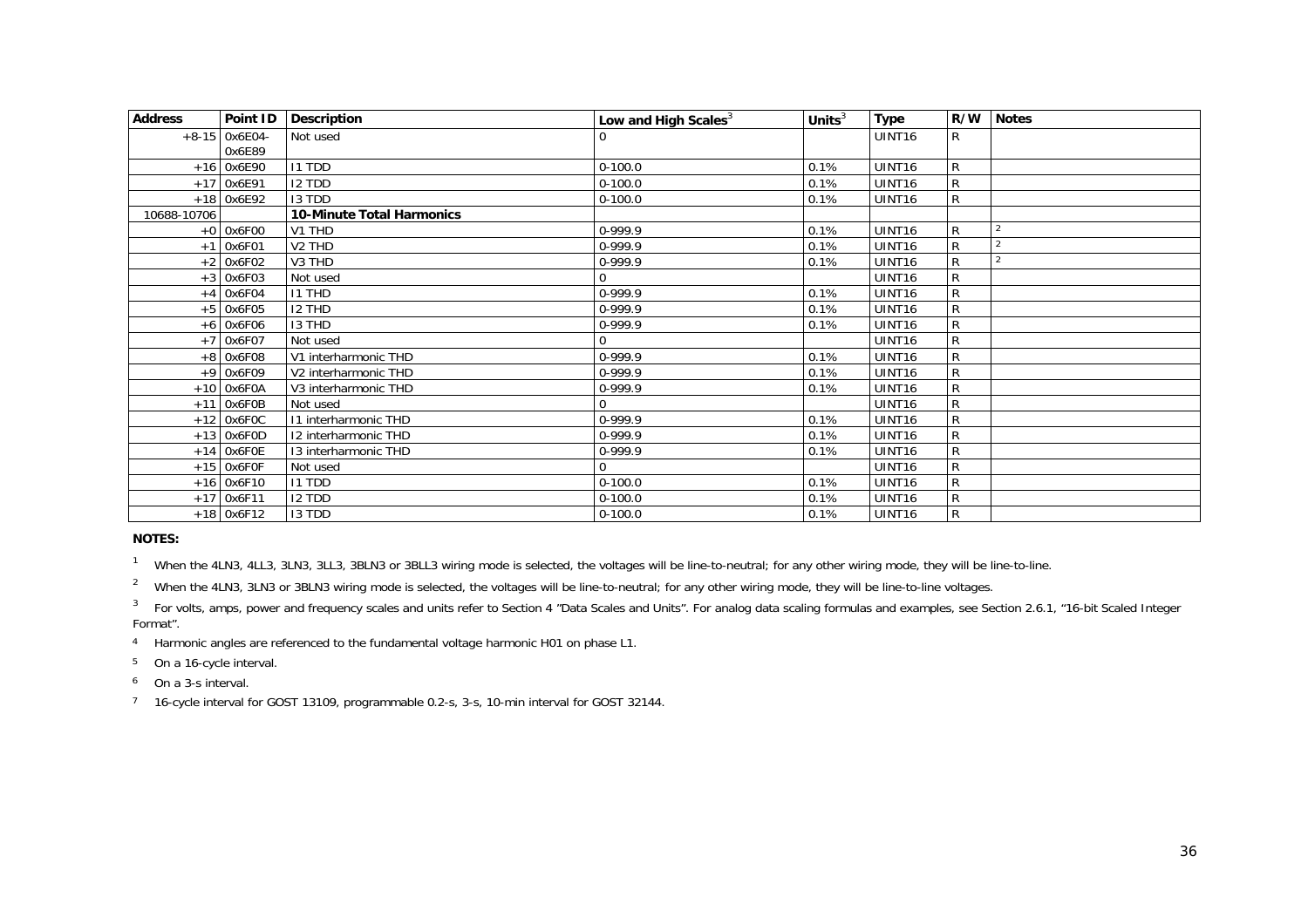# 3.4 32-bit Analog Registers, Binary Registers and Counters

| <b>Address</b>     |                 | Point ID   Description            | Options/Range <sup>3</sup>                              | Units $3$        | <b>Type</b>   |                | R/W Notes |
|--------------------|-----------------|-----------------------------------|---------------------------------------------------------|------------------|---------------|----------------|-----------|
| 11776-11777        | 0x0000          | <b>None</b>                       |                                                         |                  | UINT32        | $\mathsf{R}$   |           |
|                    | 11840 0x0080    | Setpoint Status SP1-SP16 (bitmap) | 0x00000000-0x0000FFFF                                   |                  | <b>UINT32</b> | $\mathsf{R}$   |           |
| 11904-11907        |                 | <b>Special Inputs</b>             |                                                         |                  |               |                |           |
|                    | $+0,1$ 0x0100   | Not used                          | $\Omega$                                                |                  | <b>UINT32</b> | R              |           |
|                    | $+2,3$ 0x0101   | Phase rotation order              | $0 = error$ , $1 = positive$ (ABC),<br>2=negative (CBA) |                  | UINT32        | $\mathsf{R}$   |           |
| 12160-12161 0x0300 |                 | Event Flags (bitmap)              | 0x00000000-0x000000FF                                   |                  | UINT32        | $\mathsf{R}$   |           |
| 12544-12545 0x0600 |                 | Digital Inputs (bitmap)           | 0x00000000-0x0000000F                                   |                  | UINT32        | $\overline{R}$ |           |
| 12800-12801 0x0800 |                 | <b>Relay Outputs (bitmap)</b>     | 0x00000000-0x0000000F                                   |                  | UINT32        | $\overline{R}$ |           |
| 13056-13063        |                 | <b>Counters</b>                   |                                                         |                  |               |                |           |
|                    | $+0,1$ 0x0A00   | Counter #1                        | 0-999,999                                               |                  | UINT32        | R/W            |           |
|                    | $+2,3$ 0x0A01   | Counter #2                        | 0-999,999                                               |                  | UINT32        | R/W            |           |
|                    | $+4,5$ 0x0A02   | Counter #3                        | 0-999,999                                               |                  | UINT32        | R/W            |           |
|                    | $+6,7$ 0x0A03   | Counter #4                        | 0-999.999                                               |                  | UINT32        | R/W            |           |
| 13248-13297        |                 | 1/2-Cycle Values                  |                                                         |                  |               |                |           |
|                    | $+0,1$ 0x0B80   | V1 Voltage                        | 0-Vmax                                                  | U1               | UINT32        | $\mathsf{R}$   |           |
|                    | $+2,3$ 0x0B81   | V2 Voltage                        | 0-Vmax                                                  | U1               | <b>UINT32</b> | ${\sf R}$      |           |
|                    | $+4,5$ 0x0B82   | V3 Voltage                        | 0-Vmax                                                  | U1               | <b>UINT32</b> | $\overline{R}$ |           |
|                    | $+6,7$ 0x0B83   | Not used                          | $\Omega$                                                |                  | <b>UINT32</b> | $\overline{R}$ |           |
|                    | $+8,9$ 0x0B84   | V12 Voltage                       | 0-Vmax                                                  | U1               | <b>UINT32</b> | $\overline{R}$ |           |
|                    | $+10,11$ 0x0B85 | V23 Voltage                       | 0-Vmax                                                  | U <sub>1</sub>   | <b>UINT32</b> | $\overline{R}$ |           |
|                    | +12,13 0x0B86   | V31 Voltage                       | 0-Vmax                                                  | $\overline{U}$   | UINT32        | $\overline{R}$ |           |
|                    | $+14,15$ 0x0B87 | <b>11 Current</b>                 | 0-Imax                                                  | U <sub>2</sub>   | UINT32        | $\overline{R}$ |           |
|                    | $+16,17$ 0x0B88 | <b>12 Current</b>                 | 0-Imax                                                  | U <sub>2</sub>   | UINT32        | $\overline{R}$ |           |
|                    | +18,19 0x0B89   | 13 Current                        | 0-Imax                                                  | U <sub>2</sub>   | UINT32        | $\overline{R}$ |           |
|                    | $+20,21$ 0x0B8A | Not used                          | $\mathbf 0$                                             |                  | UINT32        | ${\sf R}$      |           |
|                    | +22,23 0x0B8B   | In Current                        | 0-Imax                                                  | U <sub>2</sub>   | <b>UINT32</b> | $\overline{R}$ |           |
| 13312-13377        |                 | 1-Cycle Phase Values              |                                                         |                  |               |                |           |
|                    | $+0,1$ 0x0C00   | V1/V12 Voltage                    | 0-Vmax                                                  | U1               | UINT32        | $\mathsf{R}$   |           |
|                    | $+2,3$ 0x0C01   | V2/V23 Voltage                    | 0-Vmax                                                  | $\overline{U}$ 1 | <b>UINT32</b> | $\overline{R}$ |           |
|                    | $+4,5$ 0x0C02   | V3/V31 Voltage                    | 0-Vmax                                                  | U1               | <b>UINT32</b> | $\mathsf{R}$   |           |
|                    | $+6,7$ 0x0C03   | <b>11 Current</b>                 | 0-Imax                                                  | U <sub>2</sub>   | <b>UINT32</b> | $\mathsf{R}$   |           |
|                    | $+8,9$ 0x0C04   | <b>12 Current</b>                 | 0-Imax                                                  | U <sub>2</sub>   | UINT32        | $\mathsf{R}$   |           |
|                    | $+10,11$ 0x0C05 | 13 Current                        | 0-Imax                                                  | U <sub>2</sub>   | <b>UINT32</b> | $\overline{R}$ |           |
|                    | $+12,13$ 0x0C06 | kW <sub>L1</sub>                  | -Pmax-Pmax                                              | U <sub>3</sub>   | <b>INT32</b>  | $\mathsf{R}$   |           |
|                    | $+14,15$ 0x0C07 | kW <sub>L2</sub>                  | -Pmax-Pmax                                              | U3               | <b>INT32</b>  | $\overline{R}$ |           |
|                    | $+16,17$ 0x0C08 | kW <sub>L3</sub>                  | -Pmax-Pmax                                              | U <sub>3</sub>   | <b>INT32</b>  | ${\sf R}$      |           |
|                    | +18,19 0x0C09   | kvar L1                           | -Pmax-Pmax                                              | U <sub>3</sub>   | <b>INT32</b>  | $\overline{R}$ |           |
|                    | $+20,21$ 0x0C0A | kvar L2                           | -Pmax-Pmax                                              | U3               | <b>INT32</b>  | ${\sf R}$      |           |
|                    | $+22,23$ 0x0C0B | kvar L3                           | -Pmax-Pmax                                              | U3               | <b>INT32</b>  | R              |           |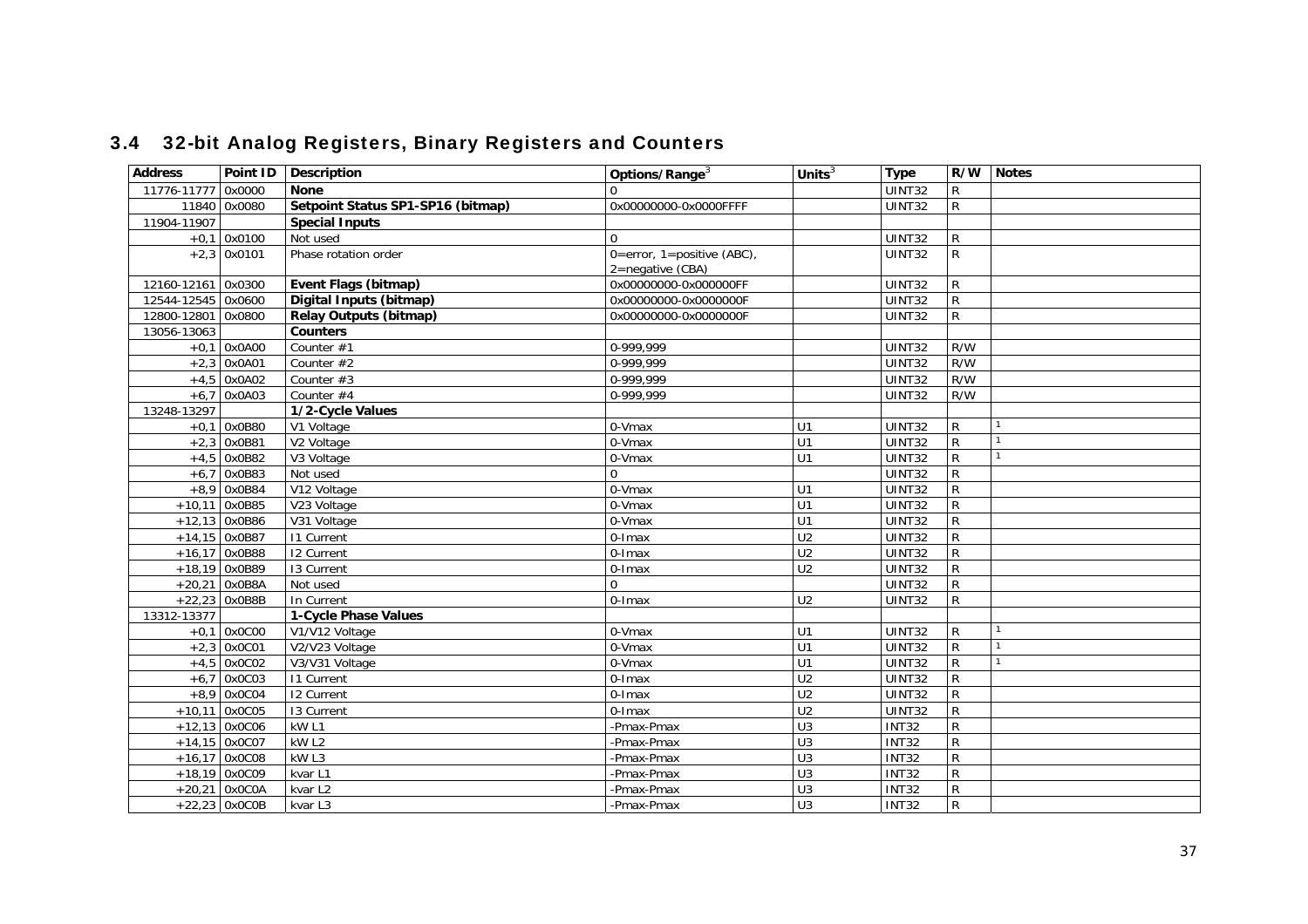| <b>Address</b> |                 | Point ID   Description          | Options/Range <sup>3</sup> | Units $3$        | <b>Type</b>         |                | R/W Notes      |
|----------------|-----------------|---------------------------------|----------------------------|------------------|---------------------|----------------|----------------|
|                | $+24,25$ 0x0C0C | kVA L1                          | 0-Pmax                     | U3               | UINT32              | R              |                |
|                | $+26,27$ 0x0C0D | kVA L2                          | 0-Pmax                     | $\overline{U}$ 3 | <b>UINT32</b>       | R              |                |
|                | +28,29 OxOCOE   | kVAL3                           | 0-Pmax                     | $\overline{U}$ 3 | UINT32              | R              |                |
|                | $+30,31$ OxOCOF | Power factor L1                 | $-1000 - 1000$             | $\times$ 0.001   | <b>INT32</b>        | $\overline{R}$ |                |
|                | $+32,33$ 0x0C10 | Power factor L2                 | $-1000 - 1000$             | $\times 0.001$   | INT32               | $\overline{R}$ |                |
|                | $+34,35$ 0x0C11 | Power factor L3                 | $-1000 - 1000$             | $\times$ 0.001   | <b>INT32</b>        | ${\sf R}$      |                |
|                | $+36,37$ 0x0C12 | V1/V12 Voltage THD              | 0-9999                     | $\times 0.1\%$   | UINT32              | $\overline{R}$ | 2, 5           |
|                | $+38,39$ 0x0C13 | V2/V23 Voltage THD              | 0-9999                     | $\times 0.1\%$   | UINT32              | R              | 2, 5           |
|                | $+40,41$ 0x0C14 | V3/V31 Voltage THD              | 0-9999                     | $\times 0.1\%$   | UINT32              | R              | 2, 5           |
|                | $+42,43$ 0x0C15 | <b>11 Current THD</b>           | 0-9999                     | $\times 0.1\%$   | UINT32              | $\mathsf{R}$   | 5              |
|                | $+44,45$ 0x0C16 | <b>I2 Current THD</b>           | 0-9999                     | $\times 0.1\%$   | $\overline{UINT32}$ | R              | $\overline{5}$ |
|                | $+46,47$ 0x0C17 | 13 Current THD                  | 0-9999                     | $\times$ 0.1%    | UINT32              | R              | 5              |
|                | $+48,49$ 0x0C18 | 11 K-Factor                     | 10-9999                    | $\times 0.1$     | UINT32              | ${\sf R}$      | 5              |
|                | +50,51 0x0C19   | 12 K-Factor                     | 10-9999                    | $\times 0.1$     | UINT32              | $\overline{R}$ | 5              |
|                | $+52,53$ 0x0C1A | 13 K-Factor                     | 10-9999                    | $\times 0.1$     | UINT32              | R              | 5              |
|                | $+54,55$ 0x0C1B | <b>11 Current TDD</b>           | $0 - 1000$                 | $\times 0.1\%$   | UINT32              | ${\sf R}$      | 5              |
|                | +56,57 0x0C1C   | <b>I2 Current TDD</b>           | $0 - 1000$                 | $\times 0.1\%$   | UINT32              | R              | 5              |
|                | $+58,59$ 0x0C1D | 13 Current TDD                  | $0 - 1000$                 | $\times 0.1\%$   | UINT32              | R              | $\overline{5}$ |
|                | $+60,61$ 0x0C1E | V12 Voltage                     | 0-Vmax                     | U1               | <b>UINT32</b>       | R              |                |
|                | $+62,63$ 0x0C1F | V23 Voltage                     | 0-Vmax                     | U1               | UINT32              | R              |                |
|                | $+64,65$ 0x0C20 | V31 Voltage                     | 0-Vmax                     | U1               | UINT32              | R.             |                |
| 13696-13703    |                 | 1-Cycle Total Values            |                            |                  |                     |                |                |
|                | $+0,1$ 0x0F00   | <b>Total kW</b>                 | -Pmax-Pmax                 | U <sub>3</sub>   | INT32               | R              |                |
|                | $+2,3$ 0x0F01   | Total kvar                      | -Pmax-Pmax                 | $\overline{U}$ 3 | INT32               | $\mathsf{R}$   |                |
|                | $+4,5$ 0x0F02   | <b>Total kVA</b>                | 0-Pmax                     | U3               | UINT32              | R              |                |
|                | $+6,7$ 0x0F03   | <b>Total PF</b>                 | $-1000 - 1000$             | $\times 0.001$   | <b>INT32</b>        | $\mathsf{R}$   |                |
|                | $+8,9$ 0x0F04   | Total PF lag                    | $0 - 1.000$                | $\times$ 0.001   | UINT16              | $\mathsf{R}$   |                |
|                | $+10,11$ 0x0F05 | <b>Total PF lead</b>            | $0-1.000$                  | $\times 0.001$   | UINT16              | R.             |                |
|                | $+12,13$ 0x0F06 | Total kW import                 | 0-Pmax                     | $\overline{U}$ 3 | UINT32              | ${\sf R}$      |                |
|                | $+14,15$ 0x0F07 | Total kW export                 | 0-Pmax                     | U <sub>3</sub>   | UINT32              | R              |                |
|                | $+16,17$ 0x0F08 | Total kvar import               | 0-Pmax                     | $\overline{U}$ 3 | UINT32              | R              |                |
|                | +18,19 0x0F09   | Total kvar export               | 0-Pmax                     | U <sub>3</sub>   | UINT32              | R              |                |
|                | $+20,21$ OxOFOA | 3-phase average L-N/L-L voltage | 0-Vmax                     | U1               | UINT32              | R              |                |
|                | $+22,23$ OxOFOB | 3-phase average L-L voltage     | 0-Vmax                     | U1               | $\overline{UINT32}$ | R              |                |
|                | $+24,25$ OxOFOC | 3-phase average current         | 0-Imax                     | U <sub>2</sub>   | UINT32              | $\mathsf{R}$   |                |
| 13824-13833    |                 | 1-Cycle Auxiliary Values        |                            |                  |                     |                |                |
|                | $+0,1$ 0x1000   | Not used                        |                            |                  | UINT32              | R              |                |
|                | $+2,3$ 0x1001   | In (neutral) Current            | $\overline{0}$ -Imax       | U <sub>2</sub>   | UINT32              | $\mathsf{R}$   |                |
|                | $+4,5$ 0x1002   | Frequency                       | 0-Fmax                     | $\times 0.01$ Hz | UINT32              | R              |                |
|                | $+6,7$ 0x1003   | Voltage unbalance               | 0-3000                     | $\times 0.1\%$   | UINT32              | $\mathsf{R}$   |                |
|                | $+8,9$ 0x1004   | Current unbalance               | $0 - 3000$                 | $\times 0.1\%$   | UINT32              | $\mathsf{R}$   |                |
| 13888-13919    |                 | Phasor                          |                            |                  |                     |                |                |
|                | $+0,1$ 0x1080   | V1/V12 Voltage magnitude        | 0-Vmax                     | U1               | UINT32              | $\mathsf{R}$   | $\overline{2}$ |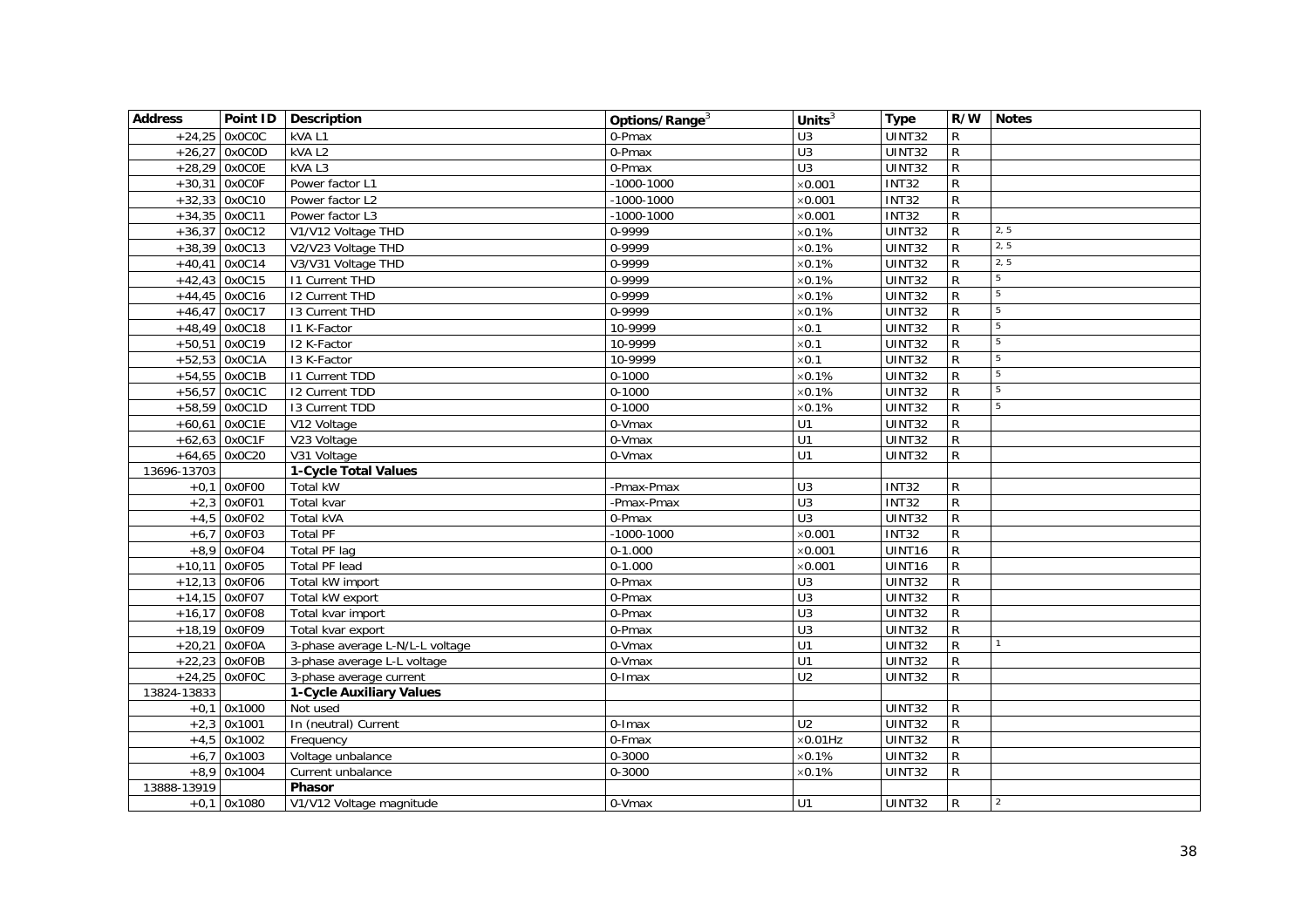| <b>Address</b> |                 | Point ID Description     | Options/Range <sup>3</sup> | Units $3$          | <b>Type</b>   |                | R/W Notes       |
|----------------|-----------------|--------------------------|----------------------------|--------------------|---------------|----------------|-----------------|
|                | $+2,3$ 0x1081   | V2/V23 Voltage magnitude | 0-Vmax                     | U1                 | UINT32        | $\mathsf{R}$   | $\overline{2}$  |
|                | $+4,5$ 0x1082   | V3/V31 Voltage magnitude | 0-Vmax                     | U1                 | <b>UINT32</b> | ${\sf R}$      | $\overline{2}$  |
|                | $+6,7$ 0x1083   | Not used                 |                            |                    | <b>UINT32</b> | $\mathsf{R}$   |                 |
|                | $+8,9$ 0x1084   | 11 Current magnitude     | 0-Imax                     | U <sub>2</sub>     | UINT32        | $\mathsf{R}$   |                 |
|                | $+10,11$ 0x1085 | 12 Current magnitude     | 0-Imax                     | U <sub>2</sub>     | <b>UINT32</b> | $\mathsf{R}$   |                 |
|                | $+12,13$ 0x1086 | 13 Current magnitude     | 0-Imax                     | U <sub>2</sub>     | UINT32        | $\mathsf{R}$   |                 |
|                | $+14,15$ 0x1087 | Not used                 |                            |                    | UINT32        | $\overline{R}$ |                 |
|                | $+16,17$ 0x1088 | V1/V12 Voltage angle     | $-1800 - 1800$             | $\times 0.1^\circ$ | <b>INT32</b>  | $\mathsf{R}$   | 2               |
|                | +18,19 0x1089   | V2/V23 Voltage angle     | $-1800 - 1800$             | $\times 0.1^\circ$ | <b>INT32</b>  | $\mathsf{R}$   | $\overline{2}$  |
|                | $+20,21$ 0x108A | V3/V31 Voltage angle     | $-1800 - 1800$             | $\times 0.1^\circ$ | <b>INT32</b>  | ${\sf R}$      | $\overline{2}$  |
|                | $+22,23$ 0x108B | Not used                 |                            |                    | <b>INT32</b>  | $\mathsf{R}$   |                 |
|                | $+24,25$ 0x108C | 11 Current angle         | $-1800 - 1800$             | $\times 0.1^\circ$ | INT32         | ${\sf R}$      |                 |
|                | $+26,27$ 0x108D | 12 Current angle         | $-1800 - 1800$             | $\times 0.1^\circ$ | INT32         | $\mathsf{R}$   |                 |
|                | $+28,29$ 0x108E | 13 Current angle         | $-1800 - 1800$             | $\times 0.1^\circ$ | INT32         | $\overline{R}$ |                 |
|                | $+30,31$ 0x108F | Not used                 |                            |                    | INT32         | $\mathsf{R}$   |                 |
| 13952-14017    |                 | 1-Second Phase Values    |                            |                    |               |                |                 |
|                | $+0,1$ 0x1100   | V1/V12 Voltage           | 0-Vmax                     | U1                 | UINT32        | R              |                 |
|                | $+2,3$ 0x1101   | V2/V23 Voltage           | 0-Vmax                     | U1                 | UINT32        | $\mathsf{R}$   |                 |
|                | $+4,5$ 0x1102   | V3/V31 Voltage           | 0-Vmax                     | U1                 | UINT32        | $\mathsf{R}$   | $\overline{1}$  |
|                | $+6,7$ 0x1103   | 11 Current               | 0-Imax                     | U <sub>2</sub>     | UINT32        | $\overline{R}$ |                 |
|                | $+8,9$ 0x1104   | 12 Current               | 0-Imax                     | U <sub>2</sub>     | <b>UINT32</b> | $\mathsf{R}$   |                 |
|                | $+10,11$ 0x1105 | 13 Current               | 0-Imax                     | $\overline{U2}$    | UINT32        | $\mathsf{R}$   |                 |
|                | $+12,13$ 0x1106 | kW L1                    | -Pmax-Pmax                 | $\overline{U}$ 3   | <b>INT32</b>  | $\overline{R}$ |                 |
|                | $+14,15$ 0x1107 | kW <sub>L2</sub>         | -Pmax-Pmax                 | U3                 | <b>INT32</b>  | $\overline{R}$ |                 |
|                | $+16,17$ 0x1108 | kWL3                     | -Pmax-Pmax                 | U <sub>3</sub>     | INT32         | ${\sf R}$      |                 |
|                | $+18,19$ 0x1109 | kvar L1                  | -Pmax-Pmax                 | U3                 | INT32         | ${\sf R}$      |                 |
|                | $+20,21$ 0x110A | kvar L2                  | -Pmax-Pmax                 | U3                 | INT32         | $\mathsf{R}$   |                 |
|                | $+22,23$ 0x110B | kvar L3                  | -Pmax-Pmax                 | U <sub>3</sub>     | <b>INT32</b>  | $\overline{R}$ |                 |
|                | $+24,25$ 0x110C | kVAL1                    | 0-Pmax                     | $\overline{U}$ 3   | <b>UINT32</b> | $\overline{R}$ |                 |
|                | $+26,27$ 0x110D | kVAL2                    | 0-Pmax                     | U <sub>3</sub>     | UINT32        | $\mathsf{R}$   |                 |
|                | $+28,29$ 0x110E | kVAL3                    | 0-Pmax                     | $\overline{U}$ 3   | UINT32        | ${\sf R}$      |                 |
|                | +30,31 0x110F   | Power factor L1          | $-1000 - 1000$             | $\times$ 0.001     | <b>INT32</b>  | $\overline{R}$ |                 |
|                | $+32,33$ 0x1110 | Power factor L2          | $-1000 - 1000$             | $\times$ 0.001     | INT32         | $\overline{R}$ |                 |
|                | $+34,35$ 0x1111 | Power factor L3          | $-1000 - 1000$             | $\times$ 0.001     | <b>INT32</b>  | $\mathsf{R}$   |                 |
|                | $+36,37$ 0x1112 | V1/V12 Voltage THD       | 0-9999                     | $\times 0.1\%$     | UINT32        | $\mathsf{R}$   | 2, 6            |
|                | $+38,39$ 0x1113 | V2/V23 Voltage THD       | 0-9999                     | $\times 0.1\%$     | UINT32        | ${\sf R}$      | 2, 6            |
|                | $+40,41$ 0x1114 | V3/V31 Voltage THD       | 0-9999                     | $\times 0.1\%$     | UINT32        | R              | 2, 6            |
|                | $+42,43$ 0x1115 | 11 Current THD           | 0-9999                     | $\times 0.1\%$     | UINT32        | $\mathsf{R}$   | $6\overline{6}$ |
|                | $+44,45$ 0x1116 | <b>12 Current THD</b>    | 0-9999                     | $\times 0.1\%$     | UINT32        | $\mathsf{R}$   | 6               |
|                | $+46,47$ 0x1117 | 13 Current THD           | 0-9999                     | $\times 0.1\%$     | <b>UINT32</b> | $\mathsf{R}$   | 6               |
|                | $+48,49$ 0x1118 | I1 K-Factor              | 10-9999                    | $\times 0.1$       | <b>UINT32</b> | $\mathsf{R}$   | 6               |
|                | +50,51 0x1119   | 12 K-Factor              | 10-9999                    | $\times 0.1$       | UINT32        | R              | 6               |
|                | $+52,53$ 0x111A | 13 K-Factor              | 10-9999                    | $\times 0.1$       | UINT32        | $\mathsf{R}$   | 6               |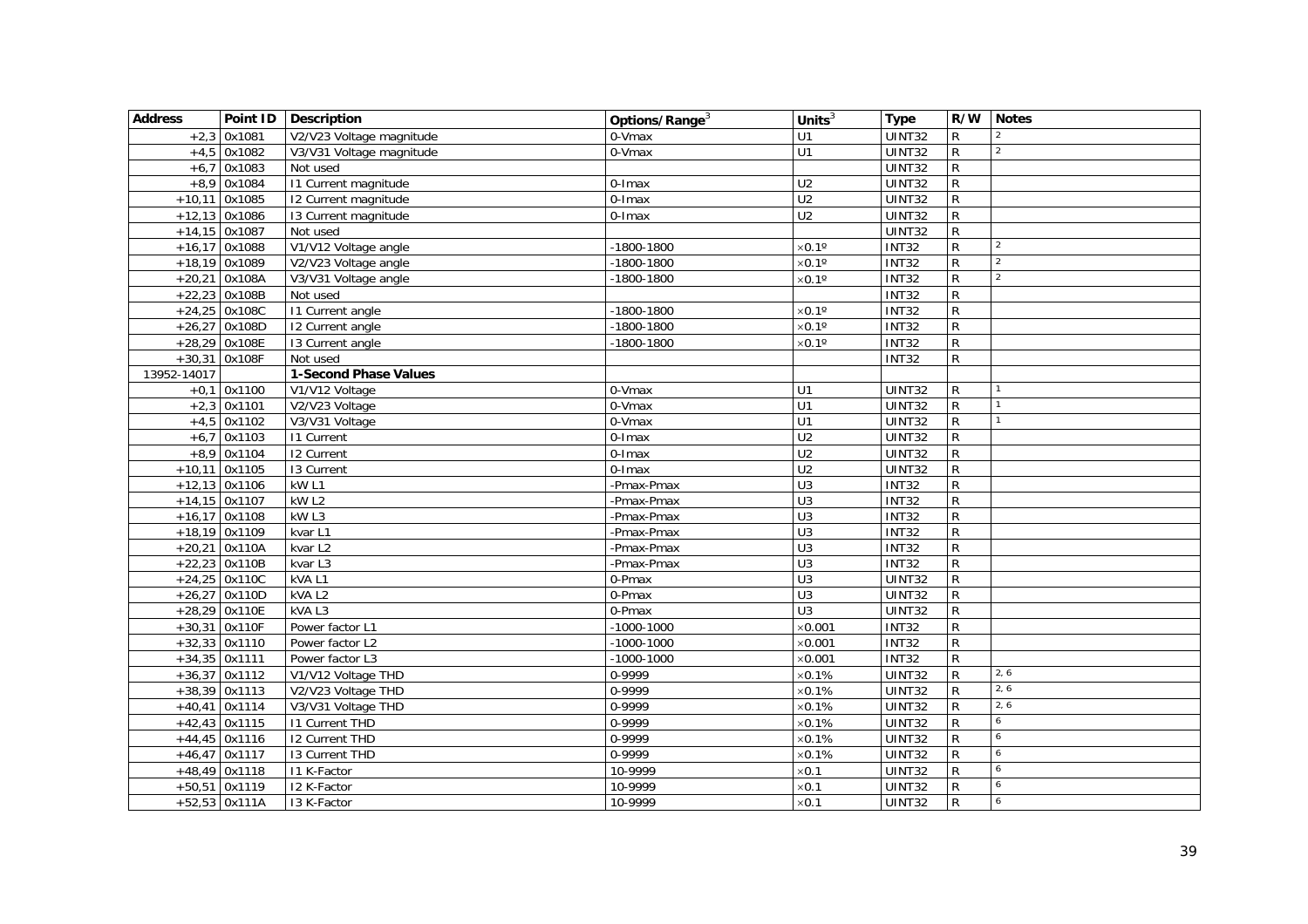| <b>Address</b> |                 | Point ID   Description           | Options/Range <sup>3</sup> | Units $3$        | <b>Type</b>   |                | R/W Notes |
|----------------|-----------------|----------------------------------|----------------------------|------------------|---------------|----------------|-----------|
|                | $+54,55$ 0x111B | <b>11 Current TDD</b>            | $0 - 1000$                 | $\times 0.1\%$   | UINT32        | R              |           |
|                | $+56,57$ 0x111C | 12 Current TDD                   | $0 - 1000$                 | $\times 0.1\%$   | <b>UINT32</b> | R              | 6         |
|                | $+58,59$ 0x111D | 13 Current TDD                   | $0 - 1000$                 | $\times 0.1\%$   | UINT32        | $\mathsf{R}$   | 6         |
|                | $+60,61$ 0x111E | V12 Voltage                      | 0-Vmax                     | U1               | UINT32        | $\mathsf{R}$   |           |
|                | $+62,63$ 0x111F | V23 Voltage                      | 0-Vmax                     | $\overline{U}$ 1 | <b>UINT32</b> | $\mathsf{R}$   |           |
|                | $+64,65$ 0x1120 | V31 Voltage                      | 0-Vmax                     | U1               | UINT32        | R              |           |
| 14144-14175    |                 | 3-Second Powers                  |                            |                  |               |                |           |
|                | $+0,1$ 0x1280   | kW <sub>L1</sub>                 | Pmax-Pmax                  | U3               | INT32         | R              |           |
|                | $+2,3$ 0x1281   | kW <sub>L2</sub>                 | Pmax-Pmax                  | $\overline{U}$   | INT32         | $\mathsf{R}$   |           |
|                | $+4,5$ 0x1282   | kW <sub>L3</sub>                 | Pmax-Pmax                  | $\overline{U}$ 3 | <b>INT32</b>  | $\mathsf{R}$   |           |
|                | $+6,7$ 0x1283   | kvar L1                          | Pmax-Pmax                  | U <sub>3</sub>   | <b>INT32</b>  | $\mathsf{R}$   |           |
|                | $+8,9$ 0x1284   | kvar L <sub>2</sub>              | Pmax-Pmax                  | $\overline{U}$   | <b>INT32</b>  | ${\sf R}$      |           |
|                | $+10,11$ 0x1285 | kvar L3                          | Pmax-Pmax                  | U <sub>3</sub>   | <b>INT32</b>  | $\mathsf{R}$   |           |
|                | $+12,13$ 0x1286 | kVAL1                            | 0-Pmax                     | U <sub>3</sub>   | UINT32        | $\mathsf{R}$   |           |
|                | $+14,15$ 0x1287 | kVAL <sub>2</sub>                | 0-Pmax                     | U <sub>3</sub>   | UINT32        | ${\sf R}$      |           |
|                | $+16,17$ 0x1288 | kVAL3                            | 0-Pmax                     | U <sub>3</sub>   | UINT32        | $\mathsf{R}$   |           |
|                | $+18,19$ 0x1289 | Power factor L1                  | $-1000 - 1000$             | $\times 0.001$   | <b>INT32</b>  | $\overline{R}$ |           |
|                | $+20,21$ 0x128A | Power factor L2                  | $-1000 - 1000$             | $\times 0.001$   | <b>INT32</b>  | $\overline{R}$ |           |
|                | $+22,23$ 0x128B | Power factor L3                  | $-1000 - 1000$             | $\times 0.001$   | <b>INT32</b>  | ${\sf R}$      |           |
|                | $+24,25$ 0x128C | Total kW                         | Pmax-Pmax                  | U <sub>3</sub>   | <b>INT32</b>  | $\mathsf{R}$   |           |
|                | $+26,27$ 0x128D | Total kvar                       | Pmax-Pmax                  | U <sub>3</sub>   | <b>INT32</b>  | $\overline{R}$ |           |
|                | +28,29 0x128E   | Total kVA                        | $0$ -Pmax                  | $\overline{U}$   | UINT32        | $\mathsf{R}$   |           |
|                | $+30,31$ 0x128F | Total PF                         | $-1000 - 1000$             | $\times$ 0.001   | <b>INT32</b>  | $\mathsf{R}$   |           |
| 14336-14343    |                 | 1-Second Total Values            |                            |                  |               |                |           |
|                | $+0,1$ 0x1400   | Total kW                         | Pmax-Pmax                  | U <sub>3</sub>   | <b>INT32</b>  | R              |           |
|                | $+2,3$ 0x1401   | Total kvar                       | Pmax-Pmax                  | $\overline{U}$   | <b>INT32</b>  | $\mathsf{R}$   |           |
|                | $+4,5$ 0x1402   | Total kVA                        | 0-Pmax                     | U <sub>3</sub>   | UINT32        | $\mathsf{R}$   |           |
|                | $+6,7$ 0x1403   | <b>Total PF</b>                  | $-1000 - 1000$             | $\times 0.001$   | <b>INT32</b>  | ${\sf R}$      |           |
|                | $+8,9$ 0x1404   | Total PF lag                     | $0-1.000$                  | $\times 0.001$   | UINT16        | ${\sf R}$      |           |
|                | $+10,11$ 0x1405 | <b>Total PF lead</b>             | $0-1.000$                  | $\times 0.001$   | UINT16        | $\overline{R}$ |           |
|                | $+12,13$ 0x1406 | Total kW import                  | 0-Pmax                     | U3               | UINT32        | $\overline{R}$ |           |
|                | $+14,15$ 0x1407 | Total kW export                  | 0-Pmax                     | U <sub>3</sub>   | UINT32        | ${\sf R}$      |           |
|                | $+16,17$ 0x1408 | Total kvar import                | 0-Pmax                     | $\overline{U}$ 3 | UINT32        | $\mathsf{R}$   |           |
|                | $+18,19$ 0x1409 | Total kvar export                | 0-Pmax                     | U <sub>3</sub>   | <b>UINT32</b> | $\overline{R}$ |           |
|                | $+20,21$ 0x140A | 3-phase average L-N/L-L voltage  | 0-Vmax                     | U1               | UINT32        | $\mathsf{R}$   |           |
|                | $+22,23$ 0x140B | 3-phase average L-L voltage      | 0-Vmax                     | U1               | <b>UINT32</b> | $\mathsf{R}$   |           |
|                | $+24,25$ 0x140C | 3-phase average current          | $0$ -Imax                  | U <sub>2</sub>   | <b>UINT32</b> | R.             |           |
| 14464-14473    |                 | <b>1-Second Auxiliary Values</b> |                            |                  |               |                |           |
|                | $+0,1$ 0x1500   | Not used                         |                            |                  | UINT32        | $\mathsf{R}$   |           |
|                | $+2,3$ 0x1501   | In (neutral) Current             | 0-Imax                     | U <sub>2</sub>   | UINT32        | $\mathsf{R}$   |           |
|                | $+4,5$ 0x1502   | Frequency                        | 0-Fmax                     | $\times$ 0.01Hz  | <b>UINT32</b> | ${\sf R}$      |           |
|                | $+6,7$ 0x1503   | Voltage unbalance                | $0 - 3000$                 | $\times 0.1\%$   | UINT32        | $\mathsf{R}$   |           |
|                | $+8,9$ 0x1504   | Current unbalance                | $0 - 3000$                 | $\times 0.1\%$   | UINT32        | $\mathsf{R}$   |           |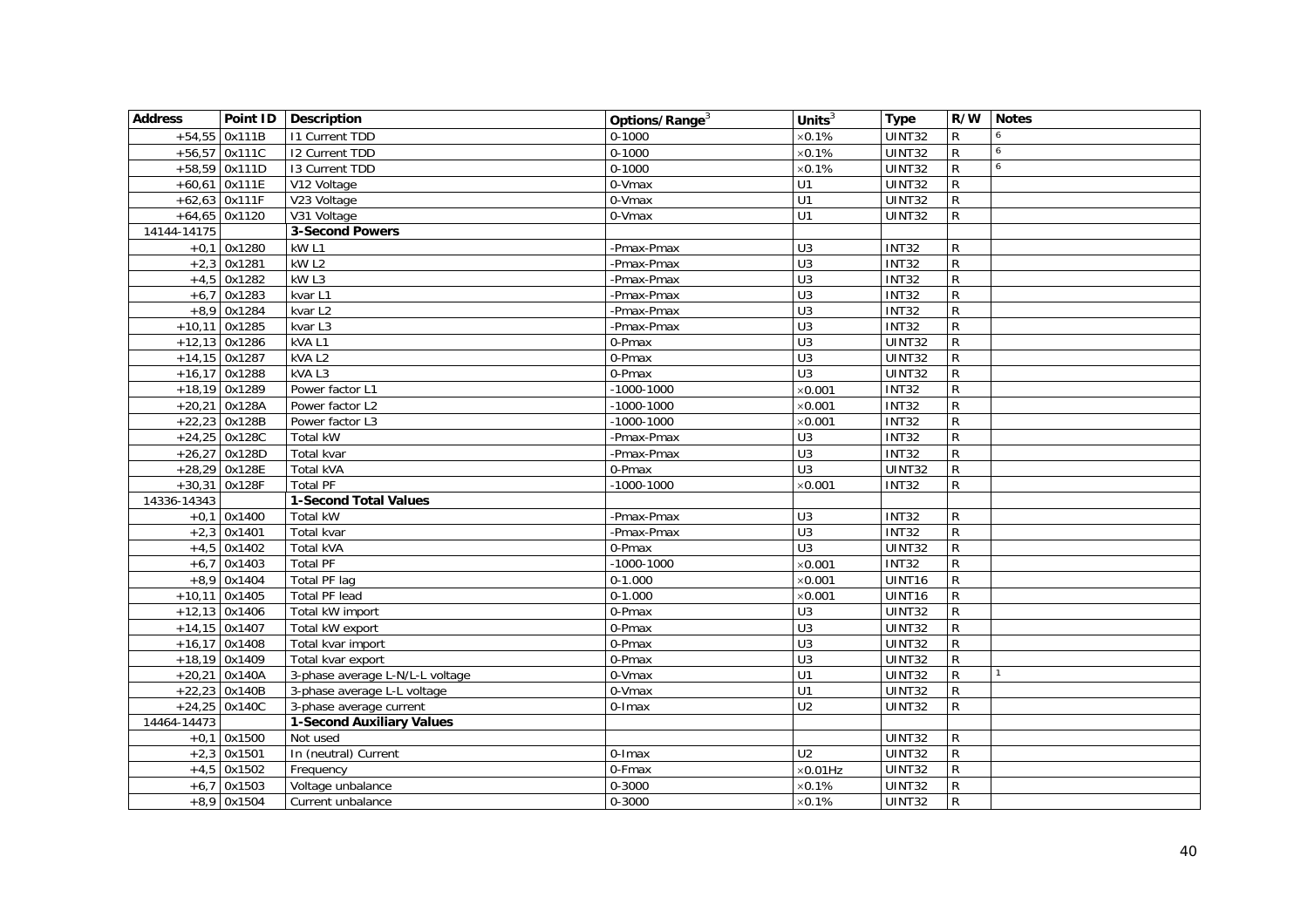| <b>Address</b> |                 | Point ID   Description                        | Options/Range <sup>3</sup> | Units $3$        | <b>Type</b>         |                | R/W Notes      |
|----------------|-----------------|-----------------------------------------------|----------------------------|------------------|---------------------|----------------|----------------|
| 14528-14551    |                 | <b>Present Harmonic Demands</b>               |                            |                  |                     |                |                |
| $+0,1$         | 0x1580          | V1/V12 THD demand                             | 0-9999                     | $\times$ 0.1%    | UINT32              | R              | 2              |
|                | $+2,3$ 0x1581   | V2/V23 THD demand                             | 0-9999                     | $\times 0.1\%$   | <b>UINT32</b>       | $\mathsf{R}$   | $\overline{2}$ |
|                | $+4,5$ 0x1582   | V3/V31 THD demand                             | 0-9999                     | $\times 0.1\%$   | UINT32              | R              | 2              |
| $+6,7$         | 0x1583          | Not used                                      |                            |                  | UINT32              | R              |                |
|                | $+8,9$ 0x1584   | I1 THD demand                                 | 0-9999                     | $\times 0.1\%$   | UINT32              | R              |                |
|                | $+10,11$ 0x1585 | I2 THD demand                                 | 0-9999                     | $\times 0.1\%$   | UINT32              | R              |                |
|                | $+12,13$ 0x1586 | <b>I3 THD demand</b>                          | 0-9999                     | $\times$ 0.1%    | $\overline{UINT32}$ | R              |                |
|                | $+14,15$ 0x1587 | Not used                                      |                            |                  | <b>UINT32</b>       | R              |                |
|                | $+16,17$ 0x1588 | I1 TDD demand                                 | $0 - 1000$                 | $\times 0.1\%$   | UINT32              | R              |                |
|                | $+18,19$ 0x1589 | <b>I2 TDD demand</b>                          | $0 - 1000$                 | $\times 0.1\%$   | UINT32              | R              |                |
|                | $+20,21$ 0x158A | 13 TDD demand                                 | $0 - 1000$                 | $\times 0.1\%$   | <b>UINT32</b>       | $\overline{R}$ |                |
|                | $+22,23$ 0x158B | Not used                                      |                            |                  | UINT32              | $\mathsf{R}$   |                |
| 14592-14651    |                 | Present Volt, Ampere and Power Demands        |                            |                  |                     |                |                |
|                | $+0,1$ 0x1600   | V1/V12 Volt demand                            | 0-Vmax                     | U <sub>1</sub>   | UINT32              | R.             | $\overline{2}$ |
|                | $+2,3$ 0x1601   | V2/V23 Volt demand                            | 0-Vmax                     | U <sub>1</sub>   | <b>UINT32</b>       | $\mathsf{R}$   | $\overline{2}$ |
|                | $+4,5$ 0x1602   | V3/V31 Volt demand                            | 0-Vmax                     | U1               | <b>UINT32</b>       | R.             | $\overline{2}$ |
|                | $+6,7$ 0x1603   | 11 Ampere demand                              | $0$ -Imax                  | U <sub>2</sub>   | UINT32              | $\mathsf{R}$   |                |
|                | $+8,9$ 0x1604   | 12 Ampere demand                              | 0-Imax                     | U <sub>2</sub>   | UINT32              | R              |                |
|                | $+10,11$ 0x1605 | 13 Ampere demand                              | 0-Imax                     | U <sub>2</sub>   | UINT32              | $\mathsf{R}$   |                |
|                | $+12,13$ 0x1606 | kW import block demand                        | 0-Pmax                     | U3               | UINT32              | $\overline{R}$ |                |
|                | $+14,15$ 0x1607 | kvar import block demand                      | 0-Pmax                     | U <sub>3</sub>   | UINT32              | R              |                |
|                | $+16,17$ 0x1608 | kVA block demand                              | 0-Pmax                     | U3               | UINT32              | R              |                |
|                | +18,19 0x1609   | kW import sliding window demand               | 0-Pmax                     | $\overline{U}$ 3 | UINT32              | R              |                |
|                | $+20,21$ 0x160A | kvar import sliding window demand             | 0-Pmax                     | U <sub>3</sub>   | UINT32              | R              |                |
|                | $+22,23$ 0x160B | kVA sliding window demand                     | 0-Pmax                     | U <sub>3</sub>   | UINT32              | R              |                |
|                | $+24,25$ 0x160C | Not used                                      |                            |                  | UINT32              | R              |                |
|                | $+26,27$ 0x160D | Not used                                      |                            |                  | <b>UINT32</b>       | R              |                |
|                | $+28,29$ 0x160E | Not used                                      |                            |                  | UINT32              | R              |                |
|                | $+30,31$ 0x160F | kW import accumulated demand                  | 0-Pmax                     | U3               | UINT32              | $\mathsf{R}$   |                |
|                | $+32,33$ 0x1610 | kvar import accumulated demand                | 0-Pmax                     | U3               | UINT32              | R              |                |
|                | $+34,35$ 0x1611 | kVA accumulated demand                        | 0-Pmax                     | U <sub>3</sub>   | UINT32              | $\mathsf{R}$   |                |
|                | $+36,37$ 0x1612 | kW import predicted sliding window demand     | 0-Pmax                     | U3               | UINT32              | R              |                |
|                | $+38,39$ 0x1613 | kvar import predicted sliding window demand   | 0-Pmax                     | $\overline{U}$ 3 | UINT32              | $\overline{R}$ |                |
|                | $+40,41$ 0x1614 | kVA predicted sliding window demand           | 0-Pmax                     | $\overline{U}$ 3 | UINT32              | R              |                |
|                | $+42,43$ 0x1615 | PF (import) at Max. kVA sliding window demand | $0 - 1000$                 | $\times$ 0.001   | UINT32              | R.             |                |
|                | $+44,45$ 0x1616 | kW export block demand                        | 0-Pmax                     | U <sub>3</sub>   | UINT32              | R              |                |
|                | $+46,47$ 0x1617 | kvar export block demand                      | 0-Pmax                     | U3               | UINT32              | R              |                |
|                | $+48,49$ 0x1618 | kW export sliding window demand               | 0-Pmax                     | U <sub>3</sub>   | UINT32              | $\mathsf{R}$   |                |
|                | $+50,51$ 0x1619 | kvar export sliding window demand             | 0-Pmax                     | U3               | UINT32              | $\mathsf{R}$   |                |
|                | $+52,53$ 0x161A | kW export accumulated demand                  | 0-Pmax                     | U <sub>3</sub>   | UINT32              | R.             |                |
|                | $+54,55$ 0x161B | kvar export accumulated demand                | 0-Pmax                     | $\overline{U}$ 3 | UINT32              | R              |                |
|                | $+56,57$ 0x161C | kW export predicted sliding window demand     | 0-Pmax                     | $\overline{U}$ 3 | UINT32              | $\mathsf{R}$   |                |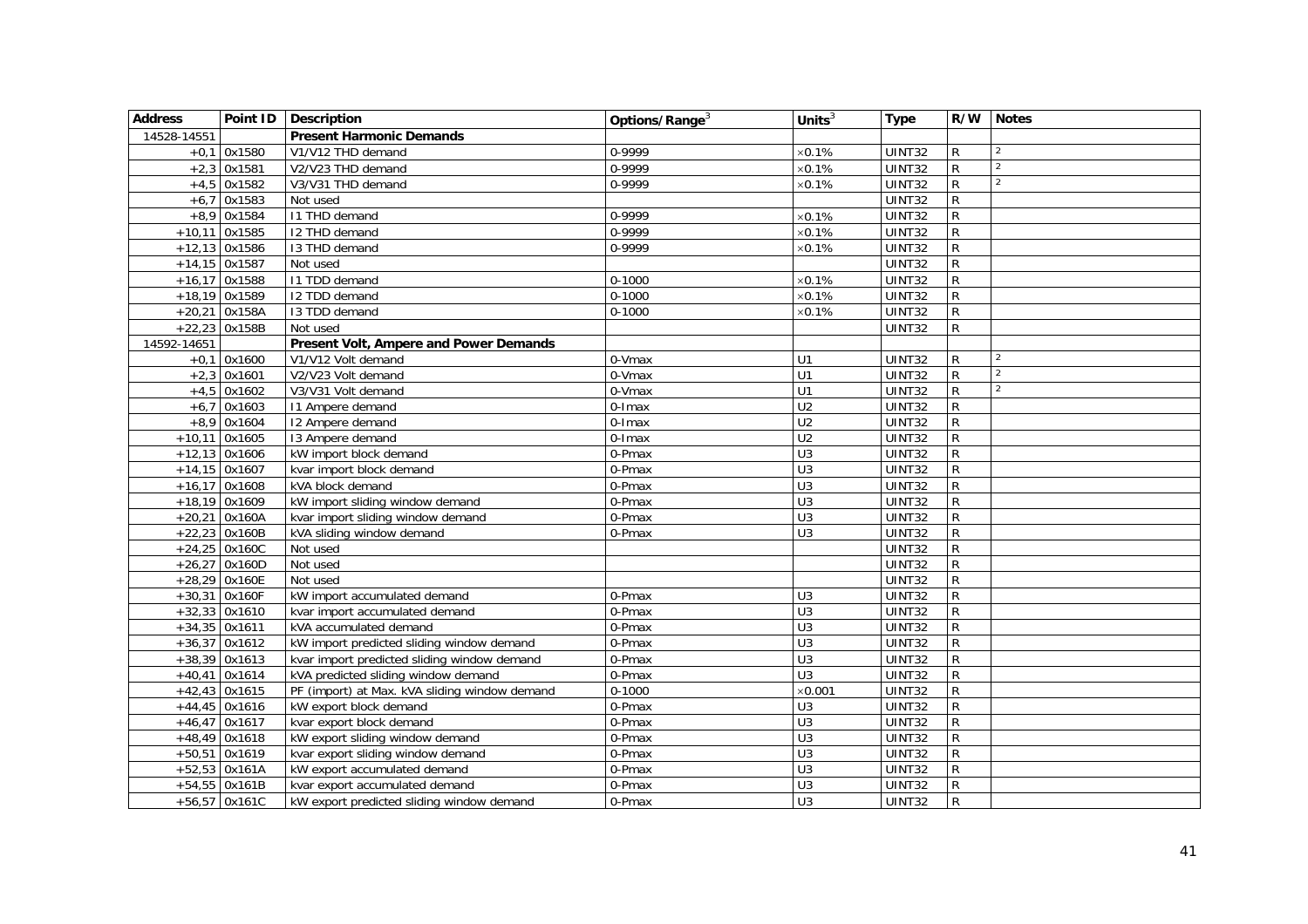| <b>Address</b> |                  | Point ID   Description                      | Options/Range <sup>3</sup> | Units $3$       | <b>Type</b>   |                | R/W Notes |
|----------------|------------------|---------------------------------------------|----------------------------|-----------------|---------------|----------------|-----------|
| $+58,59$       | 0x161D           | kvar export predicted sliding window demand | 0-Pmax                     | U <sub>3</sub>  | UINT32        | R              |           |
| 14720-14737    |                  | <b>Total Energies</b>                       |                            |                 |               |                |           |
|                | $+0,1$ 0x1700    | kWh import                                  | 0-999,999,999              | 1 kWh           | UINT32        | R              |           |
| $+2,3$         | 0x1701           | kWh export                                  | 0-999,999,999              | 1 kWh           | UINT32        | $\overline{R}$ |           |
| $+4,5$         | 0x1702           | Not used                                    |                            |                 | <b>INT32</b>  | $\mathsf{R}$   |           |
| $+6,7$         | 0x1703           | Not used                                    |                            |                 | UINT32        | ${\sf R}$      |           |
| $+8,9$         | 0x1704           | kvarh import                                | 0-999,999,999              | 1 kvarh         | UINT32        | $\overline{R}$ |           |
|                | $+10,11$ 0x1705  | kvarh export                                | 0-999,999,999              | 1 kvarh         | UINT32        | $\mathsf{R}$   |           |
|                | $+12,13$ 0x1706  | Not used                                    |                            |                 | <b>INT32</b>  | $\overline{R}$ |           |
|                | $+14,15$ 0x1707  | Not used                                    |                            |                 | <b>UINT32</b> | $\mathsf{R}$   |           |
|                | $+16,17$ 0x1708  | kVAh total                                  | 0-999,999,999              | 1 kVAh          | UINT32        | $\mathsf{R}$   |           |
| 14784-14799    |                  | <b>Summary Energy Registers</b>             |                            |                 |               |                |           |
|                | $+0,1$ 0x1780    | Summary energy register #1                  | 0-999,999,999              | 1 kWh           | UINT32        | $\mathsf{R}$   |           |
|                | $+2,3$ 0x1781    | Summary energy register #2                  | 0-999,999,999              | 1 kWh           | UINT32        | $\overline{R}$ |           |
|                |                  |                                             |                            |                 |               |                |           |
|                | $+14,15$ 0x1787  | Summary energy register #8                  | 0-999,999,999              | 1 kWh           | UINT32        | $\mathsf{R}$   |           |
| 14848-14865    |                  | <b>Phase Energies</b>                       |                            |                 |               |                |           |
|                | $+0,1$ 0x1800    | kWh import L1                               | 0-999,999,999              | 1 kWh           | UINT32        | R              |           |
|                | $+2,3$ 0x1801    | kWh import L2                               | 0-999,999,999              | 1 kWh           | UINT32        | $\mathsf{R}$   |           |
| $+4,5$         | 0x1802           | kWh import L3                               | 0-999,999,999              | 1 kWh           | UINT32        | $\overline{R}$ |           |
| $+6,7$         | 0x1803           | kvarh import L1                             | 0-999.999.999              | 1 kvarh         | UINT32        | $\overline{R}$ |           |
|                | $+8,9$ 0x1804    | kvarh import L2                             | 0-999,999,999              | 1 kvarh         | UINT32        | $\mathsf{R}$   |           |
|                | $+10,11$ 0x1805  | kvarh import L3                             | 0-999,999,999              | 1 kvarh         | UINT32        | $\mathsf{R}$   |           |
|                | $+12,13$ 0x1806  | kVAh total L1                               | 0-999,999,999              | 1 kVAh          | UINT32        | $\mathsf{R}$   |           |
|                | $+14,15$ 0x1807  | kVAh total L2                               | 0-999,999,999              | 1 kVAh          | UINT32        | ${\sf R}$      |           |
|                | $+16,17$ 0x1808  | kVAh total L3                               | 0-999,999,999              | 1 kVAh          | UINT32        | $\mathsf{R}$   |           |
| 14912-14931    |                  | <b>Symmetrical Components</b>               |                            |                 |               |                |           |
| $+0, 1$        | 0x1880           | Positive-sequence voltage                   | 0-Vmax                     | U1              | UINT32        | $\mathsf{R}$   |           |
| $+2, 3$        | 0x1881           | Negative-sequence voltage                   | 0-Vmax                     | U1              | UINT32        | $\mathsf{R}$   |           |
| $+4, 5$        | 0x1882           | Zero-sequence voltage                       | 0-Vmax                     | U1              | UINT32        | $\mathsf{R}$   |           |
| $+6, 7$        | 0x1883           | Negative-sequence voltage unbalance         | 0-3000                     | $\times 0.1\%$  | UINT32        | $\overline{R}$ |           |
| $+8, 9$        | 0x1884           | Zero-sequence voltage unbalance             | $0 - 3000$                 | $\times 0.1\%$  | UINT32        | ${\sf R}$      |           |
| $+10, 11$      | 0x1885           | Positive-sequence current                   | $0$ -Imax                  | U <sub>2</sub>  | UINT32        | ${\sf R}$      |           |
|                | $+12, 13$ 0x1886 | Negative-sequence current                   | 0-Imax                     | U <sub>2</sub>  | UINT32        | $\overline{R}$ |           |
|                | $+14, 15$ 0x1887 | Zero-sequence current                       | 0-Imax                     | U <sub>2</sub>  | UINT32        | $\mathsf{R}$   |           |
|                | $+16, 17$ 0x1888 | Negative-sequence current unbalance         | 0-3000                     | $\times 0.1\%$  | <b>UINT32</b> | ${\sf R}$      |           |
|                | $+18, 19$ 0x1889 | Zero-sequence current unbalance             | 0-3000                     | $\times 0.1\%$  | UINT32        | R              |           |
| 14976-15075    |                  | V1/V12 Harmonics                            |                            |                 |               |                | 2,7       |
|                | $+0,1$ 0x1900    | H01 Harmonic magnitude                      | 0-10000                    | $\times 0.01\%$ | UINT32        | R              |           |
|                | $+2,3$ 0x1901    | H02 Harmonic magnitude                      | $0-10000$                  | $\times 0.01\%$ | UINT32        | $\mathsf{R}$   |           |
|                |                  |                                             |                            |                 |               |                |           |
|                | +98,99 0x1931    | H50 Harmonic magnitude                      | 0-10000                    | $\times 0.01\%$ | <b>UINT32</b> | $\mathsf{R}$   |           |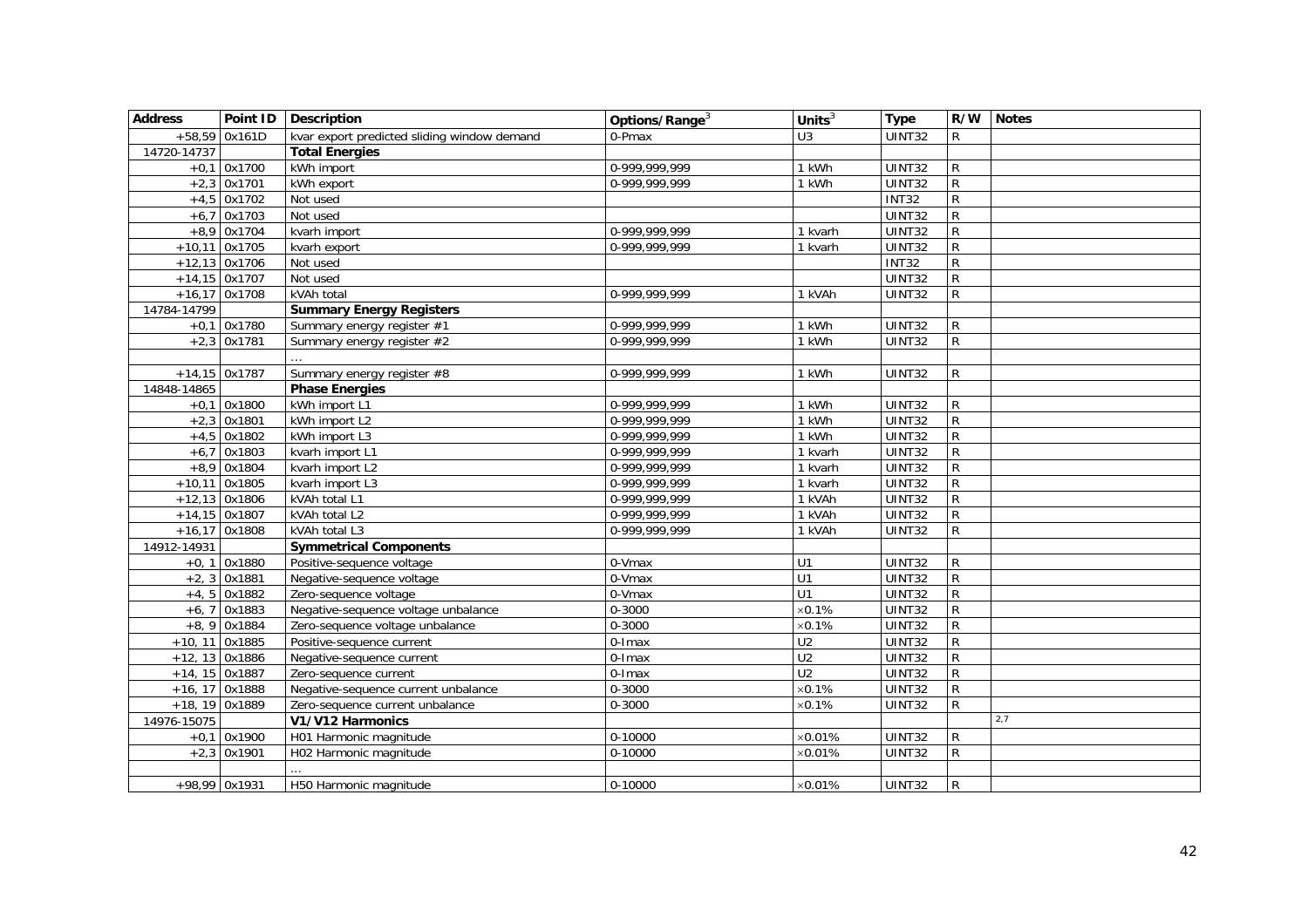| <b>Address</b> |                 | Point ID   Description          | Options/Range <sup>3</sup> | Units $3$       | <b>Type</b>  | R/W            | <b>Notes</b>   |
|----------------|-----------------|---------------------------------|----------------------------|-----------------|--------------|----------------|----------------|
| 15104-15203    |                 | V2/V23 Harmonics                |                            |                 |              |                | 2,7            |
| $+0,1$         | 0x1A00          | H01 Harmonic magnitude          | 0-10000                    | $\times$ 0.01%  | UINT32       | R              |                |
|                | $+2,3$ 0x1A01   | H02 Harmonic magnitude          | $0 - 10000$                | $\times 0.01\%$ | UINT32       | $\mathsf{R}$   |                |
|                |                 |                                 |                            |                 |              |                |                |
|                | +98,99 0x1A31   | H50 Harmonic magnitude          | 0-10000                    | $\times 0.01\%$ | UINT32       | $\mathsf{R}$   |                |
| 15232-15331    |                 | V3/V31 Harmonics                |                            |                 |              |                | 2,7            |
|                | $+0,1$ 0x1B00   | H01 Harmonic magnitude          | 0-10000                    | $\times 0.01\%$ | UINT32       | R              |                |
|                | $+2,3$ 0x1B01   | H02 Harmonic magnitude          | 0-10000                    | $\times 0.01\%$ | UINT32       | $\mathsf{R}$   |                |
|                |                 |                                 |                            |                 |              |                |                |
|                | +98,99 0x1B31   | H50 Harmonic magnitude          | $0 - 10000$                | $\times 0.01\%$ | UINT32       | R              |                |
| 15360-15459    |                 | <b>I1 Harmonics</b>             |                            |                 |              |                |                |
|                | $+0,1$ 0x1C00   | H01 Harmonic magnitude          | $0-10000$                  | $\times 0.01\%$ | UINT32       | $\mathsf{R}$   |                |
|                | $+2,3$ 0x1C01   | H02 Harmonic magnitude          | 0-10000                    | $\times 0.01\%$ | UINT32       | R              |                |
|                |                 |                                 |                            |                 |              |                |                |
|                | +98,99 0x1C31   | H50 Harmonic magnitude          | 0-10000                    | $\times 0.01\%$ | UINT32       | $\mathsf{R}$   |                |
| 15488-15587    |                 | <b>I2 Harmonics</b>             |                            |                 |              |                | $\overline{7}$ |
|                | $+0,1$ 0x1D00   | H01 Harmonic magnitude          | 0-10000                    | $\times 0.01\%$ | UINT32       | $\mathsf{R}$   |                |
|                | $+2,3$ 0x1D01   | H02 Harmonic magnitude          | $0 - 10000$                | $\times 0.01\%$ | UINT32       | $\mathsf{R}$   |                |
|                |                 |                                 |                            |                 |              |                |                |
|                | +98,99 0x1D31   | H50 Harmonic magnitude          | 0-10000                    | $\times 0.01\%$ | UINT32       | R              |                |
| 15616-15715    |                 | <b>13 Harmonics</b>             |                            |                 |              |                | $\overline{7}$ |
|                | $+0,1$ 0x1E00   | H01 Harmonic magnitude          | 0-10000                    | $\times 0.01\%$ | UINT32       | $\mathsf{R}$   |                |
|                | $+2,3$ 0x1E01   | H02 Harmonic magnitude          | 0-10000                    | $\times 0.01\%$ | UINT32       | $\mathsf{R}$   |                |
|                |                 |                                 |                            |                 |              |                |                |
|                | +98,99 0x1E31   | H50 Harmonic magnitude          | 0-10000                    | $\times 0.01\%$ | UINT32       | R              |                |
| 17024-17059    |                 | <b>Fundamental Phase Values</b> |                            |                 |              |                | 5              |
|                | $+0,1$ 0x2900   | V1/V12 Voltage                  | 0-Vmax                     | U1              | UINT32       | R              | 2              |
|                | $+2,3$ 0x2901   | V2/V23 Voltage                  | 0-Vmax                     | U1              | UINT32       | $\mathsf{R}$   | $\overline{2}$ |
|                | $+4,5$ 0x2902   | V3/V31 Voltage                  | 0-Vmax                     | U1              | UINT32       | $\mathsf{R}$   | $\overline{2}$ |
|                | $+6,7$ 0x2903   | <b>11 Current</b>               | 0-Imax                     | U <sub>2</sub>  | UINT32       | $\mathsf{R}$   |                |
|                | $+8,9$ 0x2904   | <b>I2 Current</b>               | 0-Imax                     | $\overline{U2}$ | UINT32       | $\overline{R}$ |                |
|                | $+10,11$ 0x2905 | 13 Current                      | 0-Imax                     | $\overline{U2}$ | UINT32       | R              |                |
|                | $+12,13$ 0x2906 | kW L1                           | Pmax-Pmax                  | $\overline{U}$  | <b>INT32</b> | R              |                |
|                | $+14,15$ 0x2907 | kWL2                            | Pmax-Pmax                  | U3              | <b>INT32</b> | R              |                |
|                | $+16,17$ 0x2908 | kW <sub>L3</sub>                | Pmax-Pmax                  | U <sub>3</sub>  | <b>INT32</b> | $\mathsf{R}$   |                |
|                | $+18,19$ 0x2909 | kvar L1                         | Pmax-Pmax                  | $\overline{U}$  | <b>INT32</b> | $\mathsf{R}$   |                |
|                | $+20,21$ 0x290A | kvar $L2$                       | -Pmax-Pmax                 | U3              | <b>INT32</b> | $\overline{R}$ |                |
|                | $+22,23$ 0x290B | kvar L3                         | -Pmax-Pmax                 | U <sub>3</sub>  | <b>INT32</b> | ${\sf R}$      |                |
|                | $+24,25$ 0x290C | kVA L1                          | 0-Pmax                     | $\overline{U}$  | UINT32       | $\mathsf{R}$   |                |
|                | $+26,27$ 0x290D | kVA L2                          | 0-Pmax                     | U3              | UINT32       | $\overline{R}$ |                |
|                | $+28,29$ 0x290E | kVAL3                           | 0-Pmax                     | U <sub>3</sub>  | UINT32       | $\mathsf{R}$   |                |
|                | +30,31 0x290F   | Power factor L1                 | $-1000 - 1000$             | $\times$ 0.001  | INT32        | $\mathsf{R}$   |                |
|                | $+32,33$ 0x2910 | Power factor L2                 | $-1000 - 1000$             | $\times 0.001$  | <b>INT32</b> | $\overline{R}$ |                |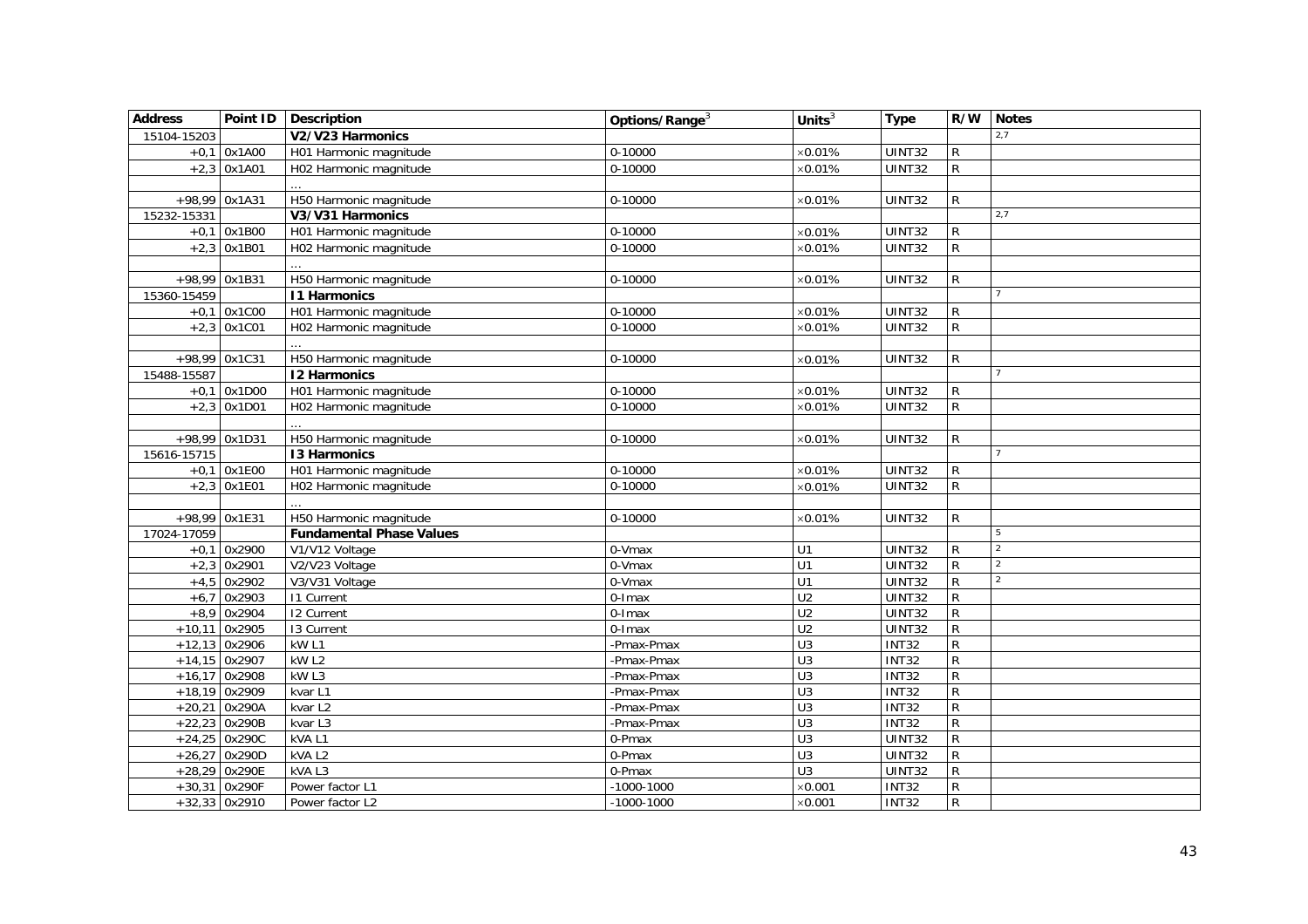| <b>Address</b> |                  | Point ID   Description           | Options/Range <sup>3</sup> | Units $3$       | <b>Type</b>   |                | R/W Notes       |
|----------------|------------------|----------------------------------|----------------------------|-----------------|---------------|----------------|-----------------|
| $+34,35$       | 0x2911           | Power factor L3                  | $-1000 - 1000$             | $\times$ 0.001  | <b>INT32</b>  | R              |                 |
| 17088-17099    |                  | <b>Flicker</b>                   |                            |                 |               |                | $\overline{2}$  |
|                | $+0,1$ 0x2980    | V1 Pst                           | $0 - 10000$                | $\times 0.01$   | <b>UINT32</b> | R              |                 |
|                | $+2,3$ 0x2981    | V <sub>2</sub> Pst               | $0 - 10000$                | $\times 0.01$   | <b>UINT32</b> | $\mathsf{R}$   |                 |
|                | $+4,5$ 0x2982    | V <sub>3</sub> Pst               | $0 - 10000$                | $\times 0.01$   | <b>UINT32</b> | $\overline{R}$ |                 |
|                | $+6,7$ 0x2983    | V1 Plt                           | 0-10000                    | $\times 0.01$   | UINT32        | R              |                 |
|                | $+8,9$ 0x2984    | V <sub>2</sub> Plt               | $0 - 10000$                | $\times 0.01$   | UINT32        | $\mathsf{R}$   |                 |
|                | $+10,11$ 0x2985  | V3 Plt                           | 0-10000                    | $\times 0.01$   | <b>UINT32</b> | $\mathsf{R}$   |                 |
| 17152-17159    |                  | <b>Fundamental Total Values</b>  |                            |                 |               |                | 5               |
|                | $+0,1$ 0x2A00    | Total fundamental kW             | -Pmax-Pmax                 | U <sub>3</sub>  | INT32         | ${\sf R}$      |                 |
|                | $+2,3$ 0x2A01    | Total fundamental kvar           | -Pmax-Pmax                 | $\overline{U}$  | <b>INT32</b>  | $\overline{R}$ |                 |
|                | $+4,5$ 0x2A02    | Total fundamental kVA            | 0-Pmax                     | U <sub>3</sub>  | <b>UINT32</b> | ${\sf R}$      |                 |
|                | $+6,7$ 0x2A03    | Total fundamental PF             | $-1000 - 1000$             | $\times$ 0.001  | INT32         | $\mathsf{R}$   |                 |
| 17408-17467    |                  | Minimum 1-Cycle Phase Values     |                            |                 |               |                |                 |
|                | $+0,1$ 0x2C00    | V1/V12 Voltage                   | 0-Vmax                     | U1              | UINT32        | $\mathsf{R}$   | $\overline{2}$  |
|                | $+2,3$ 0x2C01    | V2/V23 Voltage                   | 0-Vmax                     | U1              | <b>UINT32</b> | $\overline{R}$ | $\overline{2}$  |
|                | $+4,5$ 0x2C02    | V3/V31 Voltage                   | 0-Vmax                     | U1              | <b>UINT32</b> | $\mathsf{R}$   | $\overline{2}$  |
|                | $+6,7$ 0x2C03    | 11 Current                       | $0$ -Imax                  | U <sub>2</sub>  | <b>UINT32</b> | $\mathsf{R}$   |                 |
|                | $+8,9$ 0x2C04    | $\overline{12}$ Current          | 0-Imax                     | $\overline{U2}$ | UINT32        | $\mathsf{R}$   |                 |
|                | $+10,11$ 0x2C05  | 13 Current                       | $0$ -Imax                  | U <sub>2</sub>  | UINT32        | $\overline{R}$ |                 |
|                | $+12-35$ 0x2C06- | Not used                         | $\Omega$                   |                 | <b>INT32</b>  | $\mathsf{R}$   |                 |
|                | 0x2C11           |                                  |                            |                 |               |                |                 |
|                | $+36,37$ 0x2C12  | V1/V12 Voltage THD               | 0-9999                     | $\times 0.1\%$  | UINT32        | R              | 2, 5            |
|                | $+38,39$ 0x2C13  | V2/V23 Voltage THD               | 0-9999                     | $\times 0.1\%$  | <b>UINT32</b> | $\mathsf{R}$   | 2, 5            |
|                | $+40,41$ 0x2C14  | V3/V31 Voltage THD               | 0-9999                     | $\times 0.1\%$  | <b>UINT32</b> | $\mathsf{R}$   | 2, 5            |
|                | $+42,43$ 0x2C15  | <b>11 Current THD</b>            | 0-9999                     | $\times 0.1\%$  | <b>UINT32</b> | $\mathsf{R}$   | 5               |
|                | $+44,45$ 0x2C16  | <b>I2 Current THD</b>            | 0-9999                     | $\times 0.1\%$  | <b>UINT32</b> | $\overline{R}$ | $\overline{5}$  |
|                | $+46,47$ 0x2C17  | 13 Current THD                   | 0-9999                     | $\times 0.1\%$  | UINT32        | R              | $5\phantom{.0}$ |
|                | +48,49 0x2C18    | 11 K-Factor                      | 10-9999                    | $\times 0.1$    | UINT32        | $\mathsf{R}$   | $\overline{5}$  |
|                | $+50,51$ 0x2C19  | I2 K-Factor                      | 10-9999                    | $\times 0.1$    | <b>UINT32</b> | $\mathsf{R}$   | $\overline{5}$  |
|                | $+52,53$ 0x2C1A  | 13 K-Factor                      | 10-9999                    | $\times 0.1$    | <b>UINT32</b> | $\mathsf{R}$   | 5               |
|                | $+54,55$ 0x2C1B  | <b>11 Current TDD</b>            | $0 - 1000$                 | $\times 0.1\%$  | UINT32        | $\mathsf{R}$   | 5               |
|                | $+56,57$ 0x2C1C  | <b>I2 Current TDD</b>            | $0 - 1000$                 | $\times 0.1\%$  | UINT32        | $\mathsf{R}$   | 5               |
|                | $+58,59$ 0x2C1D  | 13 Current TDD                   | $0 - 1000$                 | $\times 0.1\%$  | UINT32        | $\mathsf{R}$   | 5               |
| 17536-17543    |                  | Minimum 1-Cycle Total Values     |                            |                 |               |                |                 |
|                | $+0,1$ 0x2D00    | Total kW                         | -Pmax-Pmax                 | U <sub>3</sub>  | <b>INT32</b>  | $\mathsf{R}$   |                 |
|                | $+2,3$ 0x2D01    | Total kvar                       | -Pmax-Pmax                 | $\overline{U}$  | <b>INT32</b>  | $\overline{R}$ |                 |
|                | $+4,5$ 0x2D02    | Total kVA                        | 0-Pmax                     | $\overline{U}$  | <b>UINT32</b> | ${\sf R}$      |                 |
|                | $+6,7$ 0x2D03    | <b>Total PF</b>                  | $0 - 1000$                 | $\times 0.001$  | UINT32        | R              | Absolute value  |
| 17664-17669    |                  | Minimum 1-Cycle Auxiliary Values |                            |                 |               |                |                 |
|                | $+0,1$ 0x2E00    | Not used                         |                            |                 | UINT32        | R              |                 |
|                | $+2,3$ 0x2E01    | In Current                       | 0-Imax                     | U <sub>2</sub>  | <b>UINT32</b> | $\mathsf{R}$   |                 |
|                | $+4,5$ 0x2E02    | Frequency                        | 0-Fmax                     | $\times$ 0.01Hz | <b>UINT32</b> | $\overline{R}$ |                 |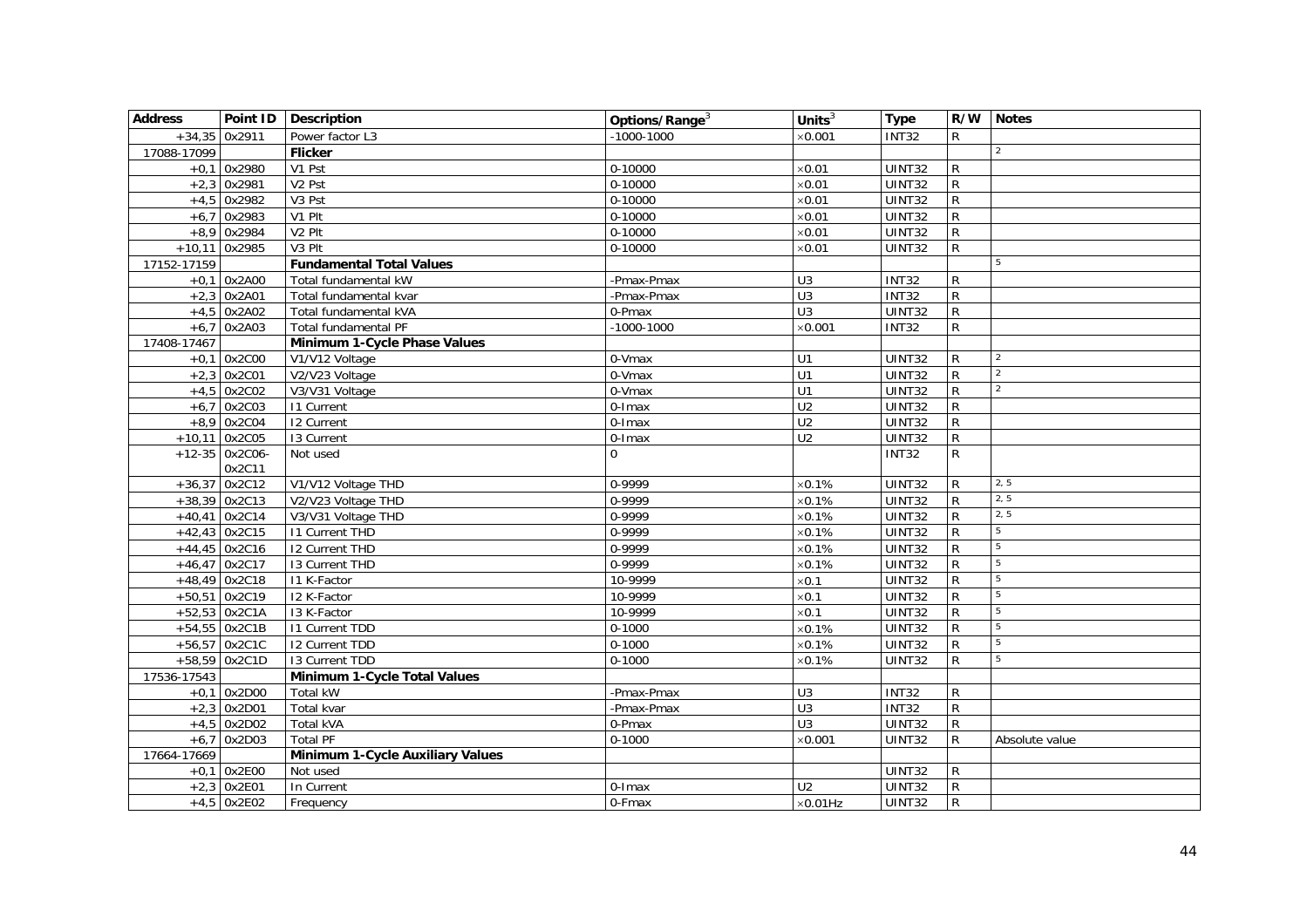| <b>Address</b> |                            | Point ID   Description                    | Options/Range <sup>3</sup> | Units $3$        | <b>Type</b>   |                | R/W Notes      |
|----------------|----------------------------|-------------------------------------------|----------------------------|------------------|---------------|----------------|----------------|
| 18432-18491    |                            | <b>Maximum 1-Cycle Phase Values</b>       |                            |                  |               |                |                |
|                | $+0,1$ 0x3400              | V1/V12 Voltage                            | 0-Vmax                     | U1               | <b>UINT32</b> | R              | $\overline{2}$ |
|                | $+2,3$ 0x3401              | V2/V23 Voltage                            | 0-Vmax                     | U <sub>1</sub>   | UINT32        | $\mathsf{R}$   | $\overline{2}$ |
|                | $+4,5$ 0x3402              | V3/V31 Voltage                            | $0-Vmax$                   | U <sub>1</sub>   | UINT32        | $\mathsf{R}$   | $\overline{2}$ |
| $+6,7$         | 0x3403                     | <b>11 Current</b>                         | 0-Imax                     | U <sub>2</sub>   | UINT32        | $\mathsf{R}$   |                |
|                | $+8,9$ 0x3404              | <b>12 Current</b>                         | 0-Imax                     | U <sub>2</sub>   | UINT32        | $\mathsf{R}$   |                |
|                | $+10,11$ 0x3405            | 13 Current                                | 0-Imax                     | U <sub>2</sub>   | UINT32        | $\overline{R}$ |                |
|                | $+12-35$ 0x3406-<br>0x3411 | Not used                                  | 0                          |                  | <b>INT32</b>  | $\overline{R}$ |                |
|                | $+36,37$ 0x3412            | V1/V12 Voltage THD                        | 0-9999                     | $\times 0.1\%$   | UINT32        | R              | 2, 5           |
|                | $+38,39$ 0x3413            | V2/V23 Voltage THD                        | 0-9999                     | $\times 0.1\%$   | UINT32        | $\mathsf{R}$   | 2, 5           |
|                | $+40,41$ 0x3414            | V3/V31 Voltage THD                        | 0-9999                     | $\times 0.1\%$   | UINT32        | R              | 2, 5           |
|                | $+42,43$ 0x3415            | <b>I1 Current THD</b>                     | 0-9999                     | $\times 0.1\%$   | UINT32        | $\mathsf{R}$   | 5              |
|                | $+44,45$ 0x3416            | <b>I2 Current THD</b>                     | 0-9999                     | $\times 0.1\%$   | UINT32        | $\mathsf{R}$   | 5              |
|                | $+46,47$ 0x3417            | <b>I3 Current THD</b>                     | 0-9999                     | $\times 0.1\%$   | UINT32        | $\mathsf{R}$   | 5              |
|                | $+48,49$ 0x3418            | 11 K-Factor                               | 10-9999                    | $\times 0.1$     | UINT32        | $\mathsf{R}$   | 5              |
|                | $+50,51$ 0x3419            | I2 K-Factor                               | 10-9999                    | $\times 0.1$     | UINT32        | $\overline{R}$ | 5              |
|                | $+52,53$ 0x341A            | 13 K-Factor                               | 10-9999                    | $\times$ 0.1     | UINT32        | $\mathsf{R}$   | 5              |
|                | $+54,55$ 0x341B            | <b>11 Current TDD</b>                     | $0 - 1000$                 | $\times 0.1\%$   | UINT32        | R              | 5              |
|                | +56,57 0x341C              | 12 Current TDD                            | $0 - 1000$                 | $\times 0.1\%$   | UINT32        | $\mathsf{R}$   | 5              |
|                | +58,59 0x341D              | 13 Current TDD                            | $0 - 1000$                 | $\times 0.1\%$   | UINT32        | R              | 5              |
| 18560-18567    |                            | <b>Maximum 1-Cycle Total Values</b>       |                            |                  |               |                |                |
|                | $+0,1$ 0x3500              | <b>Total kW</b>                           | Pmax-Pmax                  | U3               | INT32         | R              |                |
|                | $+2,3$ 0x3501              | Total kvar                                | Pmax-Pmax                  | U3               | <b>INT32</b>  | $\overline{R}$ |                |
|                | $+4,5$ 0x3502              | <b>Total kVA</b>                          | 0-Pmax                     | U <sub>3</sub>   | UINT32        | $\mathsf{R}$   |                |
|                | $+6,7$ 0x3503              | <b>Total PF</b>                           | $0 - 1000$                 | $\times 0.001$   | UINT32        | $\mathsf{R}$   | Absolute value |
| 18688-18693    |                            | <b>Maximum 1-Cycle Auxiliary Values</b>   |                            |                  |               |                |                |
|                | $+0,1$ 0x3600              | Not used                                  |                            |                  | UINT32        | R              |                |
|                | $+2,3$ 0x3601              | In Current                                | 0-Imax                     | U <sub>2</sub>   | UINT32        | $\mathsf{R}$   |                |
|                | $+4,5$ 0x3602              | Frequency                                 | 0-Fmax                     | $\times 0.01$ Hz | UINT32        | ${\sf R}$      |                |
| 18816-18849    |                            | <b>Maximum Demands</b>                    |                            |                  |               |                |                |
| $+0,1$         | 0x3700                     | V1/V12 Maximum volt demand                | 0-Vmax                     | U1               | UINT32        | R              | 2              |
|                | $+2,3$ 0x3701              | V2/V23 Maximum volt demand                | 0-Vmax                     | U1               | UINT32        | $\mathsf{R}$   | $\overline{2}$ |
|                | $+4,5$ 0x3702              | V3/V31 Maximum volt demand                | 0-Vmax                     | U1               | UINT32        | $\mathsf{R}$   | $\overline{2}$ |
| $+6,7$         | 0x3703                     | 11 Maximum ampere demand                  | $\overline{0}$ -Imax       | $\overline{U2}$  | UINT32        | ${\sf R}$      |                |
|                | $+8,9$ 0x3704              | 12 Maximum ampere demand                  | 0-Imax                     | $\overline{U2}$  | UINT32        | $\mathsf{R}$   |                |
|                | $+10,11$ 0x3705            | 13 Maximum ampere demand                  | 0-Imax                     | U <sub>2</sub>   | UINT32        | $\mathsf{R}$   |                |
|                | $+12,13$ 0x3706            | Not used                                  |                            |                  | UINT32        | R              |                |
|                | $+14,15$ 0x3707            | Not used                                  |                            |                  | UINT32        | R              |                |
|                | $+16,17$ 0x3708            | Not used                                  |                            |                  | UINT32        | $\overline{R}$ |                |
|                | $+18,19$ 0x3709            | Maximum kW import sliding window demand   | $0$ -Pmax                  | U <sub>3</sub>   | <b>UINT32</b> | $\mathsf{R}$   |                |
|                | $+20,21$ 0x370A            | Maximum kvar import sliding window demand | 0-Pmax                     | U <sub>3</sub>   | UINT32        | ${\sf R}$      |                |
|                | $+22,23$ 0x370B            | Maximum kVA sliding window demand         | 0-Pmax                     | U3               | UINT32        | $\mathsf{R}$   |                |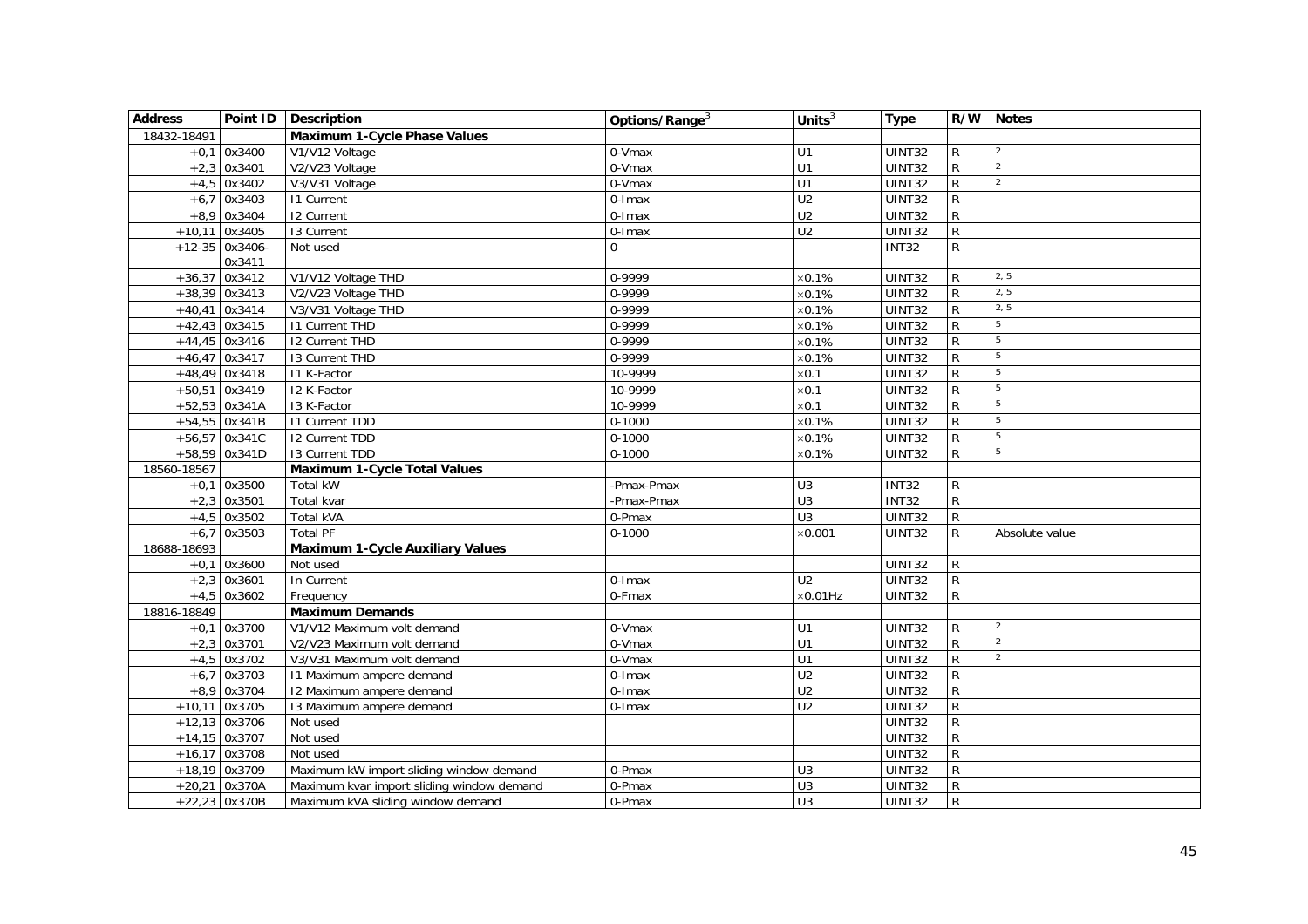| <b>Address</b> |                 | Point ID   Description                    | Options/Range <sup>3</sup>        | Units $3$      | <b>Type</b>         |                | R/W Notes      |
|----------------|-----------------|-------------------------------------------|-----------------------------------|----------------|---------------------|----------------|----------------|
|                | $+24,25$ 0x3737 | Not used                                  |                                   |                | UINT32              | $\mathsf{R}$   |                |
|                | $+26,27$ 0x370D | Not used                                  |                                   |                | UINT32              | $\mathsf{R}$   |                |
|                | $+28,29$ 0x370E | Not used                                  |                                   |                | UINT32              | $\mathsf{R}$   |                |
|                | $+30,31$ 0x370F | Maximum kW export sliding window demand   | 0-Pmax                            | U <sub>3</sub> | UINT32              | $\overline{R}$ |                |
|                | $+32,33$ 0x3710 | Maximum kvar export sliding window demand | 0-Pmax                            | U3             | UINT32              | $\mathsf{R}$   |                |
| 19008-19031    |                 | <b>Maximum Harmonic Demands</b>           |                                   |                |                     |                |                |
|                | $+0,1$ 0x3880   | V1/V12 THD demand                         | 0-9999                            | $\times 0.1\%$ | UINT32              | $\mathsf{R}$   | 2              |
|                | $+2,3$ 0x3881   | V2/V23 THD demand                         | 0-9999                            | $\times 0.1\%$ | UINT32              | $\mathsf{R}$   | $\overline{2}$ |
|                | $+4,5$ 0x3882   | V3/V31 THD demand                         | 0-9999                            | $\times 0.1\%$ | UINT32              | $\mathsf R$    | 2              |
|                | $+6,7$ 0x3883   | Not used                                  |                                   |                | UINT32              | R              |                |
|                | $+8,9$ 0x3884   | I1 THD demand                             | 0-9999                            | $\times 0.1\%$ | UINT32              | $\mathsf{R}$   |                |
|                | $+10,11$ 0x3885 | 12 THD demand                             | 0-9999                            | $\times 0.1\%$ | UINT32              | $\mathsf{R}$   |                |
|                | $+12,13$ 0x3886 | 13 THD demand                             | 0-9999                            | $\times 0.1\%$ | UINT32              | ${\sf R}$      |                |
|                | $+14,15$ 0x3887 | Not used                                  |                                   |                | UINT32              | ${\sf R}$      |                |
|                | $+16,17$ 0x3888 | I1 TDD demand                             | $0 - 1000$                        | $\times 0.1\%$ | UINT32              | $\mathsf{R}$   |                |
|                | $+18,19$ 0x3889 | I2 TDD demand                             | $0 - 1000$                        | $\times 0.1\%$ | UINT32              | ${\sf R}$      |                |
|                | $+20,21$ 0x388A | 13 TDD demand                             | $0 - 1000$                        | $\times 0.1\%$ | UINT32              | ${\sf R}$      |                |
|                | $+22,23$ 0x388B | Not used                                  |                                   |                | UINT32              | $\mathsf{R}$   |                |
| 19328-19359    |                 | <b>Scaled Analog Inputs</b>               |                                   |                |                     |                |                |
|                | $+0,1$ 0x3B00   | Analog input AI1                          | Al1min-Al1Max                     |                | $\overline{UN}$ T32 | R              |                |
|                | $+2,3$ 0x3B01   | Analog input AI2                          | Al2min-Al2Max                     |                | UINT32              | R              |                |
| 19392-19393    |                 | <b>Raw Analog Inputs</b>                  |                                   |                |                     |                |                |
|                | $+0,1$ 0x3B80   | Analog input AI1                          | $0 - 4095$                        |                | UINT32              | R              |                |
|                | $+2,3$ 0x3B81   | Analog input AI2                          | 0-4095                            |                | UINT32              | $\mathsf{R}$   |                |
| 19456-19459    |                 | <b>TOU Parameters</b>                     |                                   |                |                     |                |                |
| $+0,1$         | 0x3C00          | Active tariff                             | $0 - 7$                           |                | UINT32              | R              |                |
|                | $+2,3$ 0x3C01   | Active profile                            | $0 - 15:$                         |                | <b>UINT32</b>       | $\mathsf{R}$   |                |
|                |                 |                                           | $1-3$ = Season 1 Profile $#1-4$ . |                |                     |                |                |
|                |                 |                                           | $4-7$ = Season 2 Profile #1-4,    |                |                     |                |                |
|                |                 |                                           | 8-11 = Season 3 Profile $#1-4$ ,  |                |                     |                |                |
|                |                 |                                           | 12-15 = Season 4 Profile $#1-4$   |                |                     |                |                |
| 19520-19524    |                 | <b>Scaled Analog Outputs</b>              |                                   |                |                     |                |                |
|                | $+0,1$ 0x3C80   | Analog output AO1                         | 0-4095                            |                | UINT32              | R/W            |                |
|                | $+2,3$ 0x3C81   | Analog output AO2                         | 0-4095                            |                | UINT32              | R/W            |                |
| 19584-19599    |                 | TOU Energy Register #1                    |                                   |                |                     |                |                |
|                | $+0,1$ 0x3D00   | Tariff #1 register                        | 0-999,999,999                     | 1 kWh          | UINT32              | R              |                |
|                | $+2,3$ 0x3D01   | Tariff #2 register                        | 0-999,999,999                     | 1 kWh          | UINT32              | R              |                |
|                |                 |                                           |                                   |                |                     | ${\sf R}$      |                |
|                | $+14,15$ 0x3D07 | Tariff #8 register                        | 0-999,999,999                     | 1 kWh          | UINT32              | R              |                |
| 19712-19727    |                 | TOU Energy Register #2                    |                                   |                |                     |                |                |
|                | $+0,1$ 0x3E00   | Tariff #1 register                        | 0-999,999,999                     | 1 kWh          | UINT32              | R              |                |
|                | $+2,3$ 0x3E01   | Tariff #2 register                        | 0-999,999,999                     | 1 kWh          | UINT32              | R              |                |
|                |                 |                                           |                                   |                |                     | R              |                |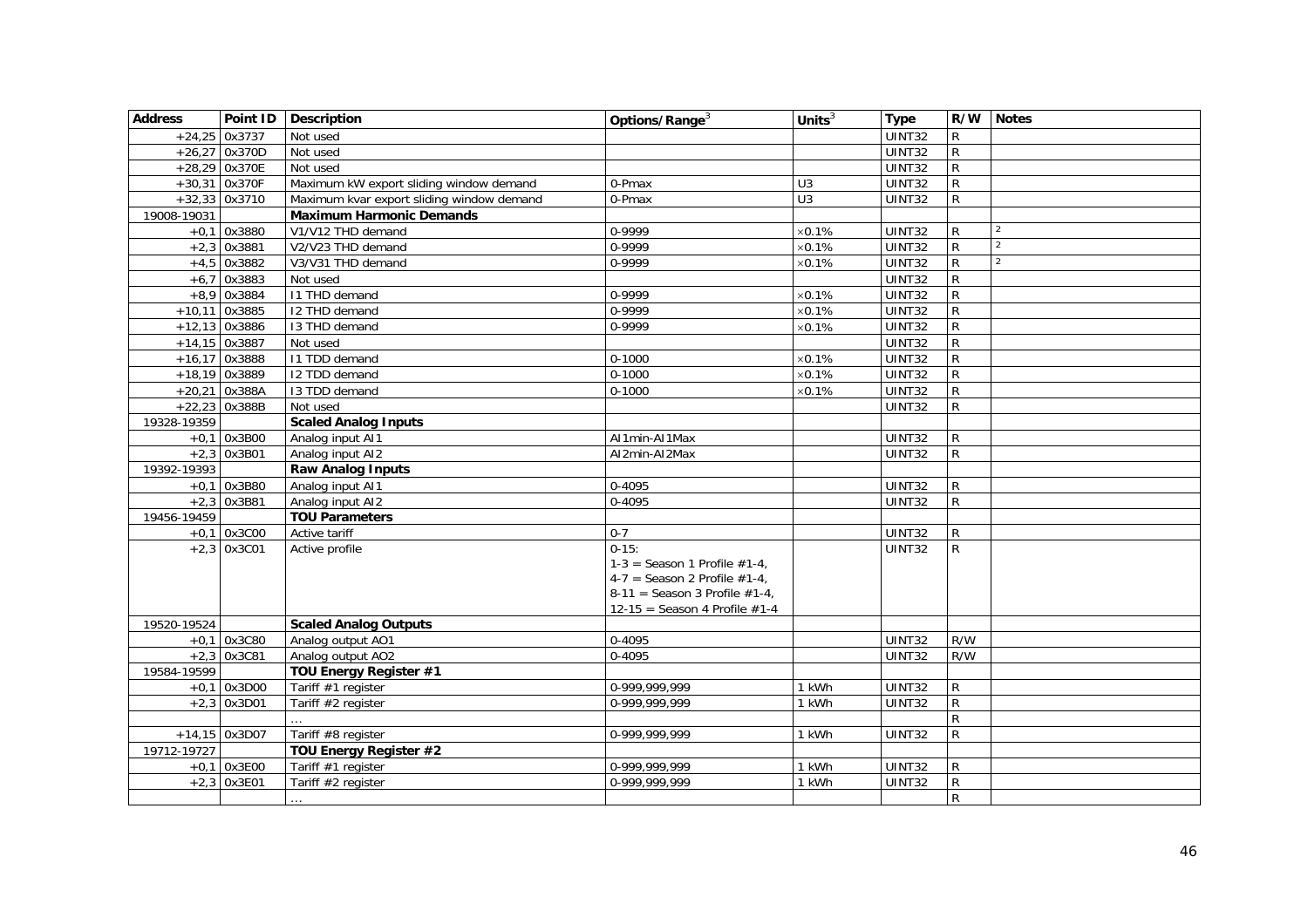| <b>Address</b> |                 | Point ID   Description                       | Options/Range <sup>3</sup> | Units $3$      | <b>Type</b>   |                | R/W Notes |
|----------------|-----------------|----------------------------------------------|----------------------------|----------------|---------------|----------------|-----------|
|                | $+14,15$ 0x3E07 | Tariff #8 register                           | 0-999.999.999              | 1 kWh          | UINT32        | R              |           |
| 19840-19855    |                 | TOU Energy Register #3                       |                            |                |               |                |           |
|                | $+0,1$ 0x3F00   | Tariff #1 register                           | 0-999,999,999              | 1 kWh          | UINT32        | R              |           |
|                | $+2,3$ 0x3F01   | Tariff #2 register                           | 0-999, 999, 999            | 1 kWh          | UINT32        | $\mathsf{R}$   |           |
|                |                 |                                              |                            |                |               | $\mathsf{R}$   |           |
|                | $+14,15$ 0x3F07 | Tariff #8 register                           | 0-999,999,999              | 1 kWh          | UINT32        | $\mathsf{R}$   |           |
| 19968-19983    |                 | TOU Energy Register #4                       |                            |                |               |                |           |
|                | $+0,1$ 0x4000   | Tariff #1 register                           | 0-999,999,999              | 1 kWh          | UINT32        | $\mathsf{R}$   |           |
|                | $+2,3$ 0x4001   | Tariff #2 register                           | 0-999,999,999              | 1 kWh          | <b>UINT32</b> | $\mathsf{R}$   |           |
|                |                 |                                              |                            |                |               | $\mathsf{R}$   |           |
|                | $+14,15$ 0x4007 | Tariff #8 register                           | 0-999,999,999              | 1 kWh          | UINT32        | R              |           |
| 20096-20111    |                 | TOU Energy Register #5                       |                            |                |               |                |           |
|                | $+0,1$ 0x4100   | Tariff #1 register                           | 0-999,999,999              | 1 kWh          | UINT32        | R              |           |
|                | $+2,3$ 0x4101   | Tariff #2 register                           | 0-999, 999, 999            | 1 kWh          | UINT32        | $\mathsf{R}$   |           |
|                |                 |                                              |                            |                |               | $\overline{R}$ |           |
|                | $+14,15$ 0x4107 | Tariff #8 register                           | 0-999,999,999              | 1 kWh          | UINT32        | $\mathsf{R}$   |           |
| 20224-20239    |                 | TOU Energy Register #6                       |                            |                |               |                |           |
|                | $+0,1$ 0x4200   | Tariff #1 register                           | 0-999,999,999              | 1 kWh          | UINT32        | $\mathsf{R}$   |           |
|                | $+2,3$ 0x4201   | Tariff #2 register                           | 0-999,999,999              | 1 kWh          | UINT32        | $\mathsf{R}$   |           |
|                |                 |                                              |                            |                |               | $\overline{R}$ |           |
|                | $+14,15$ 0x4207 | Tariff #8 register                           | 0-999,999,999              | 1 kWh          | UINT32        | $\mathsf{R}$   |           |
| 20352-20367    |                 | TOU Energy Register #7                       |                            |                |               |                |           |
|                | $+0,1$ 0x4300   | Tariff #1 register                           | 0-999,999,999              | 1 kWh          | UINT32        | R              |           |
|                | $+2,3$ 0x4301   | Tariff #2 register                           | 0-999,999,999              | 1 kWh          | UINT32        | $\overline{R}$ |           |
|                |                 |                                              |                            |                |               | $\mathsf{R}$   |           |
|                | $+14,15$ 0x4307 | Tariff #8 register                           | 0-999,999,999              | 1 kWh          | UINT32        | $\mathsf{R}$   |           |
| 20480-20495    |                 | TOU Energy Register #8                       |                            |                |               |                |           |
|                | $+0,1$ 0x4400   | Tariff #1 register                           | 0-999,999,999              | 1 kWh          | UINT32        | $\mathsf{R}$   |           |
|                | $+2,3$ 0x4401   | Tariff #2 register                           | 0-999,999,999              | 1 kWh          | UINT32        | $\mathsf{R}$   |           |
|                |                 |                                              |                            |                |               | $\mathsf{R}$   |           |
|                | $+14,15$ 0x4407 | Tariff #8 register                           | 0-999,999,999              | 1 kWh          | UINT32        | R              |           |
| 20608-20623    |                 | <b>Summary Energy Accumulated Demands</b>    |                            |                |               |                |           |
|                | $+0,1$ 0x4500   | Summary register #1 demand                   | 0-Pmax                     | U <sub>3</sub> | UINT32        | R              |           |
|                | $+2,3$ 0x4501   | Summary register #2 demand                   | 0-Pmax                     | U <sub>3</sub> | UINT32        | $\mathsf{R}$   |           |
|                |                 |                                              |                            |                |               |                |           |
|                | $+14,15$ 0x4507 | Summary register #8 demand                   | 0-Pmax                     | U <sub>3</sub> | UINT32        | R              |           |
| 20672-20687    |                 | <b>Summary Energy Block Demands</b>          |                            |                |               |                |           |
|                | $+0,1$ 0x4580   | Summary register #1 demand                   | 0-Pmax                     | U <sub>3</sub> | UINT32        | R              |           |
|                | $+2,3$ 0x4581   | Summary register #2 demand                   | $0$ -Pmax                  | U <sub>3</sub> | UINT32        | $\mathsf{R}$   |           |
|                |                 |                                              |                            |                |               |                |           |
|                | $+14,15$ 0x4587 | Summary register #8 demand                   | 0-Pmax                     | U <sub>3</sub> | UINT32        | $\mathsf{R}$   |           |
| 20736-20751    |                 | <b>Summary Energy Sliding Window Demands</b> |                            |                |               |                |           |
|                | $+0,1$ 0x4600   | Summary register #1 demand                   | 0-Pmax                     | U <sub>3</sub> | UINT32        | $\mathsf{R}$   |           |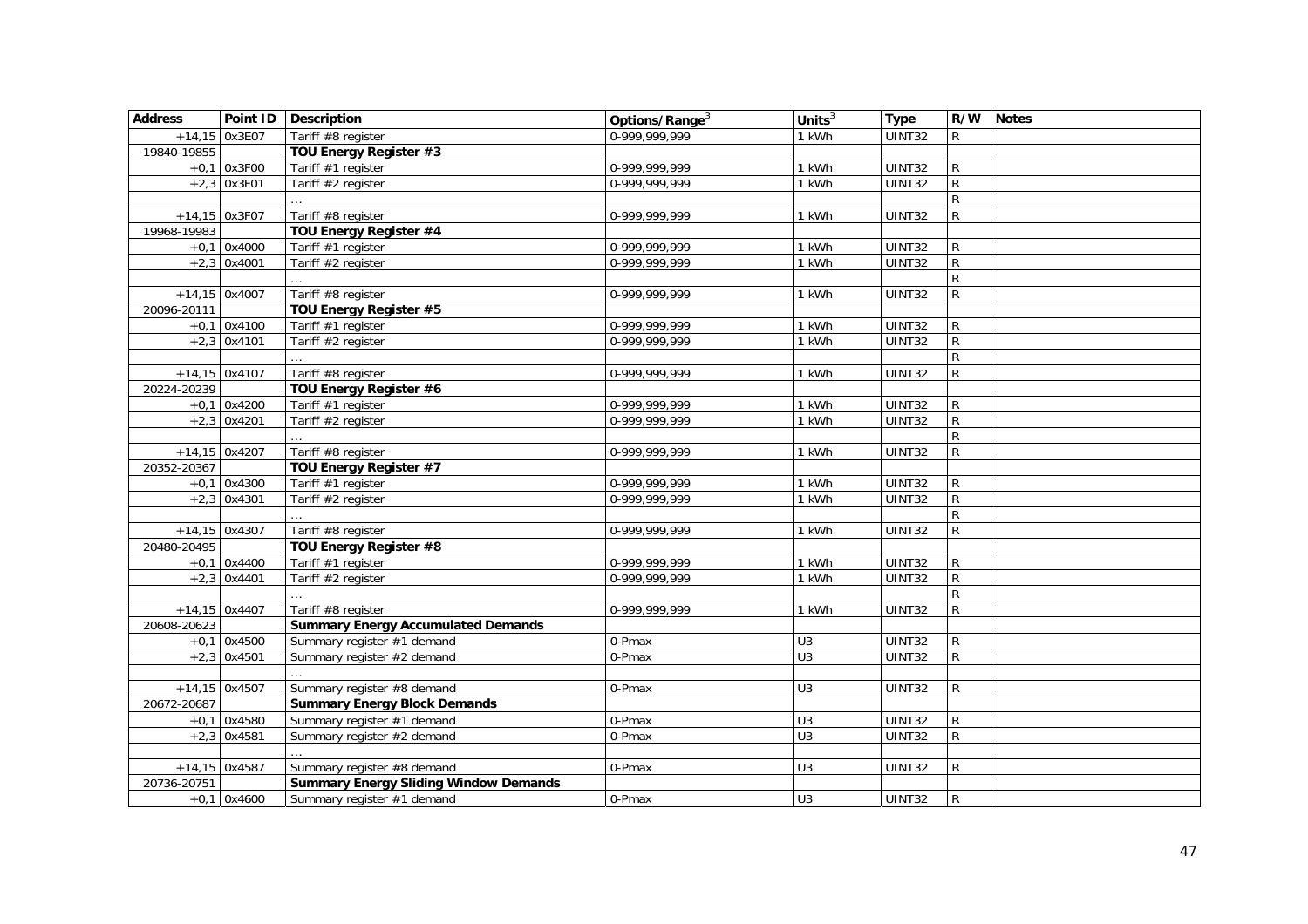| <b>Address</b> |                 | Point ID   Description                | Options/Range <sup>3</sup> | Units $3$      | <b>Type</b>   |                | R/W Notes |
|----------------|-----------------|---------------------------------------|----------------------------|----------------|---------------|----------------|-----------|
|                | $+2,3$ 0x4601   | Summary register #2 demand            | 0-Pmax                     | U <sub>3</sub> | UINT32        | R              |           |
|                |                 |                                       |                            |                |               |                |           |
|                | $+14,15$ 0x4607 | Summary register #8 demand            | 0-Pmax                     | U <sub>3</sub> | UINT32        | $\mathsf{R}$   |           |
| 20928-20943    |                 | <b>Summary Energy Maximum Demands</b> |                            |                |               |                |           |
|                | $+0,1$ 0x4780   | Summary register #1 maximum demand    | 0-Pmax                     | U <sub>3</sub> | UINT32        | R              |           |
|                | $+2,3$ 0x4781   | Summary register #2 maximum demand    | 0-Pmax                     | U3             | <b>UINT32</b> | $\mathsf{R}$   |           |
|                |                 |                                       |                            |                |               |                |           |
|                | $+14,15$ 0x4787 | Summary register #8 maximum demand    | 0-Pmax                     | U3             | UINT32        | $\mathsf{R}$   |           |
| 20992-21023    |                 | TOU Maximum Demand Register #1        |                            |                |               |                |           |
|                | $+0,1$ 0x4800   | Tariff #1 maximum demand              | 0-Pmax                     | U <sub>3</sub> | UINT32        | R              |           |
|                | $+2,3$ 0x4801   | Tariff #2 maximum demand              | 0-Pmax                     | U <sub>3</sub> | <b>UINT32</b> | $\overline{R}$ |           |
|                |                 |                                       |                            |                |               | $\mathsf{R}$   |           |
|                | $+14,15$ 0x4807 | Tariff #8 maximum demand              | 0-Pmax                     | U <sub>3</sub> | UINT32        | $\mathsf{R}$   |           |
| 21120-21135    |                 | TOU Maximum Demand Register #2        |                            |                |               |                |           |
|                | $+0,1$ 0x4900   | Tariff #1 maximum demand              | 0-Pmax                     | U3             | UINT32        | R.             |           |
|                | $+2,3$ 0x4901   | Tariff #2 maximum demand              | $0$ -Pmax                  | $\overline{U}$ | UINT32        | R              |           |
|                |                 |                                       |                            |                |               | $\mathsf{R}$   |           |
|                | $+14,15$ 0x4907 | Tariff #8 maximum demand              | 0-Pmax                     | U <sub>3</sub> | UINT32        | $\mathsf{R}$   |           |
| 21248-21263    |                 | TOU Maximum Demand Register #3        |                            |                |               |                |           |
|                | $+0,1$ 0x4A00   | Tariff #1 maximum demand              | 0-Pmax                     | U <sub>3</sub> | UINT32        | R              |           |
|                | $+2,3$ 0x4A01   | Tariff #2 maximum demand              | 0-Pmax                     | U <sub>3</sub> | UINT32        | $\mathsf{R}$   |           |
|                |                 |                                       |                            |                |               | $\mathsf{R}$   |           |
|                | $+14,15$ 0x4A07 | Tariff #8 maximum demand              | 0-Pmax                     | U3             | UINT32        | $\mathsf{R}$   |           |
| 21056-21071    |                 | TOU Maximum Demand Register #4        |                            |                |               |                |           |
|                | $+0,1$ 0x4880   | Tariff #1 maximum demand              | 0-Pmax                     | U <sub>3</sub> | UINT32        | $\mathsf{R}$   |           |
|                | $+2,3$ 0x4881   | Tariff #2 maximum demand              | 0-Pmax                     | U <sub>3</sub> | <b>UINT32</b> | $\mathsf{R}$   |           |
|                |                 |                                       |                            |                |               | $\overline{R}$ |           |
|                | $+14,15$ 0x4887 | Tariff #8 maximum demand              | $0$ -Pmax                  | U <sub>3</sub> | UINT32        | $\mathsf{R}$   |           |
| 21184-21199    |                 | TOU Maximum Demand Register #5        |                            |                |               |                |           |
|                | $+0,1$ 0x4980   | Tariff #1 maximum demand              | 0-Pmax                     | U3             | UINT32        | R              |           |
|                | $+2,3$ 0x4981   | Tariff #2 maximum demand              | 0-Pmax                     | U <sub>3</sub> | UINT32        | $\mathsf{R}$   |           |
|                |                 |                                       |                            |                |               | $\mathsf{R}$   |           |
|                | $+14,15$ 0x4987 | Tariff #8 maximum demand              | 0-Pmax                     | U <sub>3</sub> | UINT32        | $\mathsf{R}$   |           |
| 21312-21325    |                 | TOU Maximum Demand Register #6        |                            |                |               |                |           |
|                | $+0,1$ 0x4A80   | Tariff #1 maximum demand              | 0-Pmax                     | U <sub>3</sub> | UINT32        | $\mathsf{R}$   |           |
|                | $+2,3$ 0x4A81   | Tariff #2 maximum demand              | 0-Pmax                     | U <sub>3</sub> | UINT32        | $\mathsf{R}$   |           |
|                |                 |                                       |                            |                |               | $\mathsf{R}$   |           |
|                | $+14,15$ 0x4A87 | Tariff #8 maximum demand              | 0-Pmax                     | U <sub>3</sub> | UINT32        | $\overline{R}$ |           |
| 22400-22415    |                 | TOU Maximum Demand Register #7        |                            |                |               |                |           |
|                | $+0,1$ 0x5300   | Tariff #1 maximum demand              | 0-Pmax                     | U <sub>3</sub> | UINT32        | R              |           |
|                | $+2,3$ 0x5301   | Tariff #2 maximum demand              | 0-Pmax                     | U3             | UINT32        | $\mathsf{R}$   |           |
|                |                 |                                       |                            |                |               | R              |           |
|                | $+14,15$ 0x5307 | Tariff #8 maximum demand              | 0-Pmax                     | U <sub>3</sub> | UINT32        | $\mathsf{R}$   |           |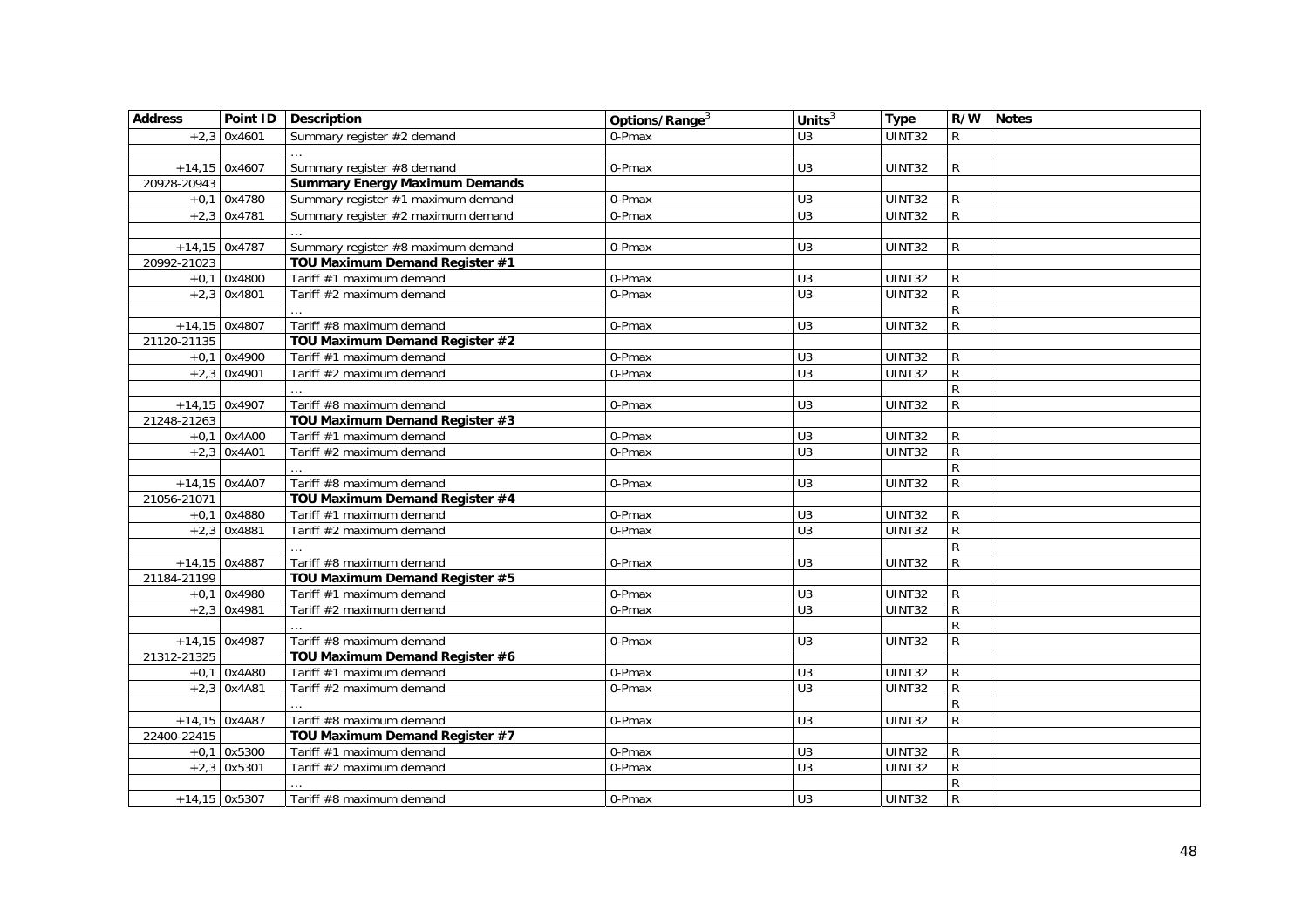| <b>Address</b> |                 | Point ID   Description         | Options/Range <sup>3</sup> | Units $3$          | <b>Type</b>         | R/W            | <b>Notes</b>   |
|----------------|-----------------|--------------------------------|----------------------------|--------------------|---------------------|----------------|----------------|
| 22464-22479    |                 | TOU Maximum Demand Register #8 |                            |                    |                     |                |                |
|                | $+0,1$ 0x5380   | Tariff #1 maximum demand       | 0-Pmax                     | U <sub>3</sub>     | UINT32              | R              |                |
|                | $+2,3$ 0x5381   | Tariff #2 maximum demand       | 0-Pmax                     | U <sub>3</sub>     | UINT32              | $\mathsf{R}$   |                |
|                |                 |                                |                            |                    |                     | ${\sf R}$      |                |
|                | $+14,15$ 0x5387 | Tariff #8 maximum demand       | 0-Pmax                     | U3                 | UINT32              | $\mathsf{R}$   |                |
| 24576-24675    |                 | V1/V12 Harmonic Angles         |                            |                    |                     |                | 2, 4           |
|                | $+0,1$ 0x6400   | H01 Harmonic angle             | $-1800 - 1800$             | $\times 0.1^\circ$ | <b>INT32</b>        | R              |                |
|                | $+2,3$ 0x6401   | H02 Harmonic angle             | $-1800 - 1800$             | $\times 0.1^\circ$ | <b>INT32</b>        | $\mathsf{R}$   |                |
|                |                 |                                |                            |                    |                     |                |                |
|                | +98,99 0x6431   | H50 Harmonic angle             | -1800-1800                 | $\times 0.1^\circ$ | INT32               | R              |                |
| 24704-24803    |                 | V2/V23 Harmonic Angles         |                            |                    |                     |                | 2, 4           |
|                | $+0,1$ 0x6500   | H01 Harmonic angle             | $-1800 - 1800$             | $\times 0.1^\circ$ | <b>INT32</b>        | R              |                |
|                | $+2,3$ 0x6501   | H02 Harmonic angle             | $-1800 - 1800$             | $\times 0.1^\circ$ | <b>INT32</b>        | $\mathsf{R}$   |                |
|                |                 |                                |                            |                    |                     |                |                |
|                | +98,99 0x6531   | H50 Harmonic angle             | $-1800 - 1800$             | $\times 0.1^\circ$ | <b>INT32</b>        | R              |                |
| 24832-24931    |                 | V3/V31 Harmonic Angles         |                            |                    |                     |                | 2, 4           |
|                | $+0,1$ 0x6600   | H01 Harmonic angle             | $-1800 - 1800$             | $\times 0.1^\circ$ | <b>INT32</b>        | R              |                |
|                | $+2,3$ 0x6601   | H02 Harmonic angle             | $-1800 - 1800$             | $\times 0.1^\circ$ | <b>INT32</b>        | $\mathsf{R}$   |                |
|                |                 |                                |                            |                    |                     |                |                |
|                | +98,99 0x6631   | H50 Harmonic angle             | -1800-1800                 | $\times 0.1^\circ$ | <b>INT32</b>        | R              |                |
| 25088-25187    |                 | <b>11 Harmonic Angles</b>      |                            |                    |                     |                |                |
|                | $+0,1$ 0x6800   | H01 Harmonic angle             | $-1800 - 1800$             | $\times 0.1^\circ$ | <b>INT32</b>        | $\mathsf{R}$   |                |
|                | $+2,3$ 0x6801   | H02 Harmonic angle             | $-1800 - 1800$             | $\times 0.1^\circ$ | <b>INT32</b>        | $\mathsf{R}$   |                |
|                |                 |                                |                            |                    |                     |                |                |
|                | +98,99 0x6831   | H50 Harmonic angle             | 1800-1800                  | $\times 0.1^\circ$ | <b>INT32</b>        | R              |                |
| 25216-25315    |                 | <b>12 Harmonic Angles</b>      |                            |                    |                     |                |                |
|                | $+0,1$ 0x6900   | H01 Harmonic angle             | $-1800 - 1800$             | $\times 0.1^\circ$ | <b>INT32</b>        | ${\sf R}$      |                |
|                | $+2,3$ 0x6901   | H02 Harmonic angle             | $-1800 - 1800$             | $\times 0.1^\circ$ | INT32               | $\mathsf{R}$   |                |
|                |                 |                                |                            |                    |                     |                |                |
|                | +98,99 0x6931   | H50 Harmonic angle             | -1800-1800                 | $\times 0.1^\circ$ | <b>INT32</b>        | R              |                |
| 25344-25443    |                 | <b>13 Harmonic Angles</b>      |                            |                    |                     |                |                |
| $+0,1$         | 0x6A00          | H01 Harmonic angle             | $-1800 - 1800$             | $\times 0.1^\circ$ | <b>INT32</b>        | R              |                |
|                | $+2,3$ 0x6A01   | H02 Harmonic angle             | -1800-1800                 | $\times 0.1^\circ$ | <b>INT32</b>        | $\mathsf{R}$   |                |
|                |                 |                                |                            |                    |                     |                |                |
|                | +98,99 0x6A31   | H50 Harmonic angle             | $-1800 - 1800$             | $\times 0.1^\circ$ | <b>INT32</b>        | R              |                |
| 25664-25713    |                 | <b>3-Second RMS Values</b>     |                            |                    |                     |                |                |
|                | $+0,1$ 0x6C80   | V1 voltage                     | 0-Vmax                     | U1                 | $\overline{UINT32}$ | $\mathsf{R}$   | 2              |
|                | $+2,3$ 0x6C81   | V2 voltage                     | 0-Vmax                     | U1                 | <b>UINT32</b>       | $\mathsf{R}$   | $\overline{2}$ |
|                | $+4,5$ 0x6C82   | V3 voltage                     | 0-Vmax                     | U1                 | <b>UINT32</b>       | $\mathsf{R}$   | $\overline{2}$ |
|                | $+6-33$ 0x6C83- | Not used                       | $\Omega$                   |                    | <b>UINT32</b>       | $\mathsf{R}$   |                |
|                | 0x6C90          |                                |                            |                    |                     |                |                |
|                | $+34,35$ 0x6C91 | Zero-sequence voltage          | 0-Vmax                     | U1                 | UINT32              | R              |                |
|                | $+36,37$ 0x6C92 | Zero-sequence current          | $0$ -Imax                  | U <sub>2</sub>     | UINT32              | $\overline{R}$ |                |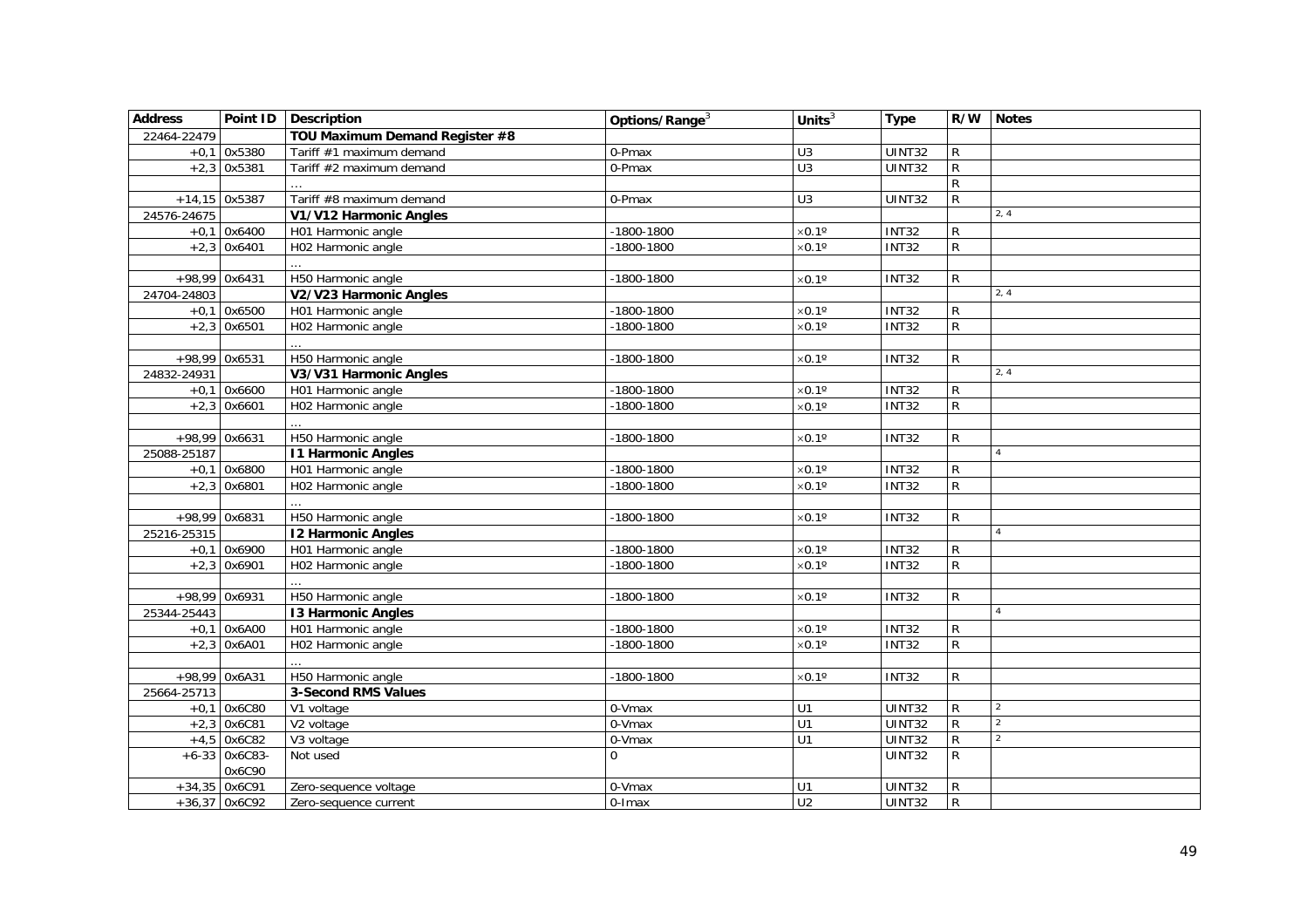| <b>Address</b> |                  | Point ID Description                | Options/Range <sup>3</sup> | Units $3$        | <b>Type</b>   |                | R/W Notes                        |
|----------------|------------------|-------------------------------------|----------------------------|------------------|---------------|----------------|----------------------------------|
|                | $+38,39$ 0x6C93  | Not used                            |                            |                  | UINT32        | R              |                                  |
|                | $+40,41$ 0x6C94  | Negative-sequence voltage unbalance | 0-3000                     | $\times$ 0.1%    | UINT32        | $\mathsf{R}$   |                                  |
|                | $+42,43$ 0x6C95  | Negative-sequence current unbalance | $0 - 3000$                 | $\times$ 0.1%    | <b>UINT32</b> | ${\sf R}$      |                                  |
|                | $+44-47$ 0x6C96- | Not used                            | $\overline{0}$             |                  | <b>UINT32</b> | $\mathsf{R}$   |                                  |
|                | 0x6C97           |                                     |                            |                  |               |                |                                  |
|                | $+48,49$ 0x6C98  | Frequency                           | 0-10000                    | $\times 0.01$ Hz | UINT32        | R.             | 10-sec value GOST 514149, 20-sec |
|                |                  |                                     |                            |                  |               |                | value GOST 13109                 |
|                | $+50,51$ 0x6C99  | Positive-sequence voltage           | $\overline{0}$ -Vmax       | U1               | <b>UINT32</b> | $\overline{R}$ |                                  |
|                | $+52,53$ 0x6C9A  | Zero-sequence voltage unbalance     | $0 - 300.0$                | $\times 0.1\%$   | UINT32        | $\mathsf{R}$   |                                  |
| 26880-26993    |                  | 1-Minute RMS Values                 |                            |                  |               |                |                                  |
|                | $+0,1$ 0x7600    | V1 Voltage                          | 0-Vmax                     | U1               | UINT32        | R              | $\mathcal{D}$                    |
|                | $+2,3$ 0x7601    | V2 Voltage                          | 0-Vmax                     | U <sub>1</sub>   | UINT32        | ${\sf R}$      | $\overline{2}$                   |
|                | $+4,5$ 0x7602    | V3 Voltage                          | 0-Vmax                     | U <sub>1</sub>   | UINT32        | $\mathsf{R}$   | 2                                |
|                | $+6-33$ 0x7603-  | Not used                            | $\Omega$                   |                  | UINT32        | $\mathsf{R}$   |                                  |
|                | 0x7610           |                                     |                            |                  |               |                |                                  |
|                | $+34,35$ 0x7611  | Zero-sequence voltage               | 0-Vmax                     | U1               | UINT32        | $\mathsf{R}$   |                                  |
|                | $+36,37$ 0x7612  | Zero-sequence current               | $0$ -Imax                  | U <sub>2</sub>   | UINT32        | ${\sf R}$      |                                  |
|                | $+38,39$ 0x7613  | Not used                            | $\Omega$                   |                  | UINT32        | ${\sf R}$      |                                  |
|                | $+40,41$ 0x7614  | Negative-sequence voltage unbalance | 0-3000                     | $\times 0.1\%$   | UINT32        | $\mathsf{R}$   |                                  |
|                | $+42,43$ 0x7615  | Negative-sequence current unbalance | $0 - 3000$                 | $\times 0.1\%$   | UINT32        | $\overline{R}$ |                                  |
|                | $+44-49$ 0x7616- | Not used                            | $\Omega$                   |                  | <b>UINT32</b> | $\overline{R}$ |                                  |
|                | 0x7618           |                                     |                            |                  |               |                |                                  |
|                | +50,51 0x7619    | Positive-sequence voltage           | 0-Vmax                     | U1               | UINT32        | $\mathsf{R}$   |                                  |
|                | $+52,53$ 0x761A  | Zero-sequence voltage unbalance     | $0 - 300.0$                | $\times 0.1\%$   | <b>UINT32</b> | $\mathsf{R}$   |                                  |
| 25728-25781    |                  | 10-Minute RMS Values                |                            |                  |               |                |                                  |
|                | $+0,1$ 0x6D00    | V1 Voltage                          | $0-Vmax$                   | U <sub>1</sub>   | UINT32        | $\mathsf{R}$   | $\overline{2}$                   |
|                | $+2,3$ 0x6D01    | V2 Voltage                          | 0-Vmax                     | U1               | UINT32        | $\mathsf{R}$   | $\mathfrak{D}$                   |
|                | $+4,5$ 0x6D02    | V3 Voltage                          | 0-Vmax                     | U1               | UINT32        | ${\sf R}$      | $\overline{2}$                   |
| $+6-33$        |                  | Not used                            | $\Omega$                   |                  | UINT32        | $\overline{R}$ |                                  |
|                | $+34,35$ 0x6D11  | Zero-sequence voltage               | 0-Vmax                     | U1               | UINT32        | R              |                                  |
|                | $+36,37$ 0x6D12  | Zero-sequence current               | $0$ -Imax                  | U <sub>2</sub>   | UINT32        | ${\sf R}$      |                                  |
|                | $+38,39$ 0x6D13  | Not used                            | $\mathbf 0$                |                  | UINT32        | ${\sf R}$      |                                  |
|                | $+40,41$ 0x6D14  | Negative-sequence voltage unbalance | $0 - 3000$                 | $\times 0.1\%$   | UINT32        | $\overline{R}$ |                                  |
|                | $+42,43$ 0x6D15  | Negative-sequence current unbalance | 0-3000                     | $\times 0.1\%$   | UINT32        | $\overline{R}$ |                                  |
|                | $+44-49$ 0x6D16- | Not used                            | $\Omega$                   |                  | UINT32        | $\mathsf{R}$   |                                  |
|                | 0x6D18           |                                     |                            |                  |               |                |                                  |
|                | $+50,51$ 0x6D19  | Positive-sequence voltage           | 0-Vmax                     | U1               | UINT32        | ${\sf R}$      |                                  |
|                | +52,53 0x6D1A    | Zero-sequence voltage unbalance     | $0 - 300.0$                | $\times 0.1\%$   | UINT32        | ${\sf R}$      |                                  |
| 25920-25957    |                  | 3-Sec Total Harmonics               |                            |                  |               |                |                                  |
|                | $+0,1$ 0x6E80    | V1 THD                              | 0-9999                     | $\times 0.1\%$   | UINT32        | ${\sf R}$      | $\overline{2}$                   |
|                | $+2,3$ 0x6E81    | V <sub>2</sub> THD                  | 0-9999                     | $\times 0.1\%$   | UINT32        | ${\sf R}$      | $\overline{2}$                   |
|                | $+4,5$ 0x6E82    | V3 THD                              | 0-9999                     | $\times 0.1\%$   | UINT32        | $\mathsf R$    | $\overline{2}$                   |
|                | $+6,7$ 0x6E83    | Not used                            | 0                          |                  | UINT32        | ${\sf R}$      |                                  |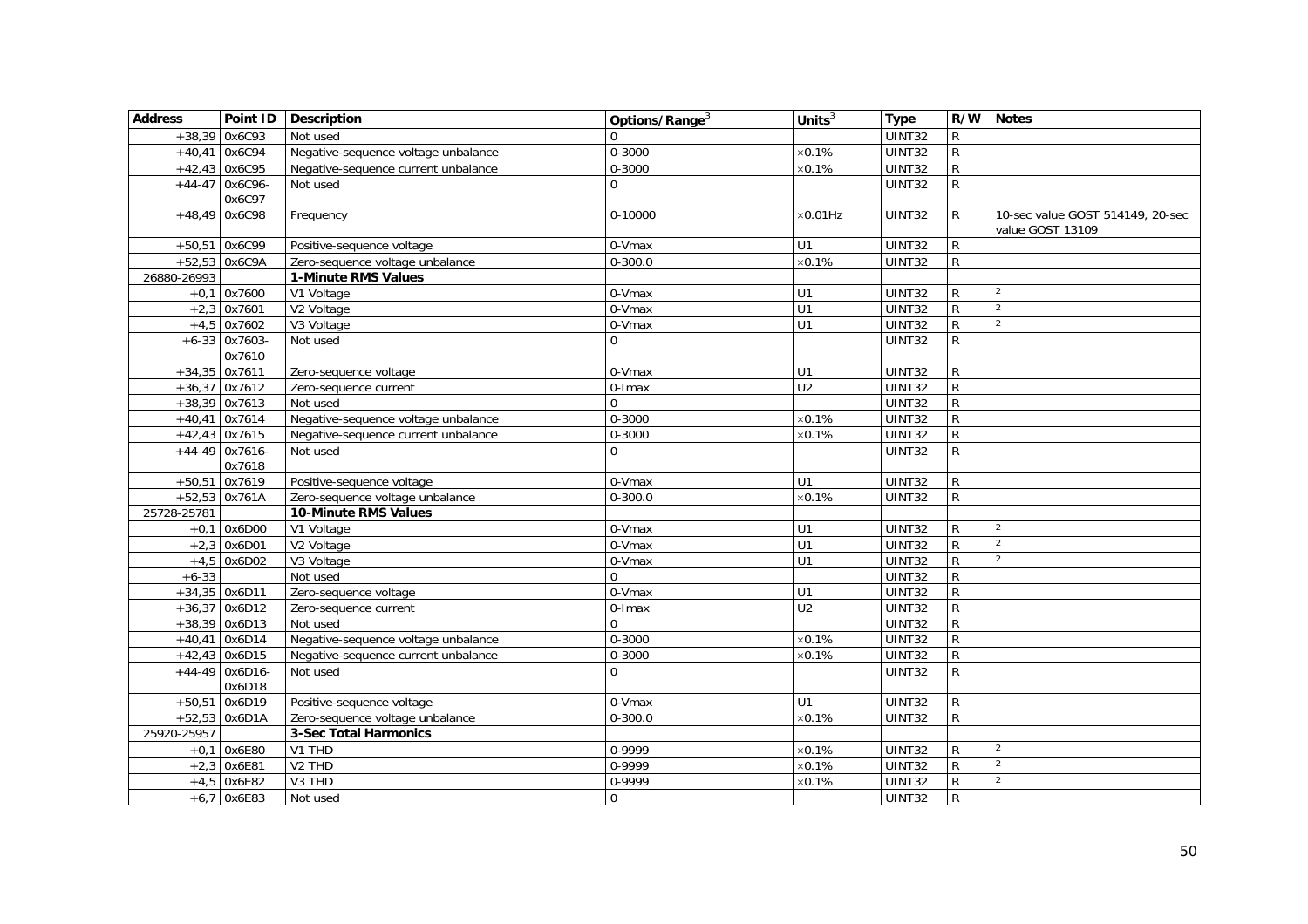| <b>Address</b> |                  | Point ID   Description                                | Options/Range <sup>3</sup> | Units $3$           | <b>Type</b>   |                | R/W Notes               |
|----------------|------------------|-------------------------------------------------------|----------------------------|---------------------|---------------|----------------|-------------------------|
|                | $+8,9$ 0x6E84    | <b>I1 THD</b>                                         | 0-9999                     | $\times 0.1\%$      | UINT32        | R              |                         |
|                | +10,11 0x6E85    | $I2$ THD                                              | 0-9999                     | $\times 0.1\%$      | <b>UINT32</b> | R              |                         |
|                | $+12,13$ 0x6E86  | <b>I3 THD</b>                                         | 0-9999                     | $\times 0.1\%$      | UINT32        | $\mathsf{R}$   |                         |
|                | $+14-31$ 0x6E87- | Not used                                              | 0                          |                     | UINT32        | $\mathsf{R}$   |                         |
|                | 0x6E8F           |                                                       |                            |                     |               |                |                         |
|                | $+32,33$ 0x6E90  | I1 TDD                                                | $0 - 1000$                 | $\times 0.1\%$      | UINT32        | R              |                         |
|                | $+34,35$ 0x6E91  | I2 TDD                                                | $0 - 1000$                 | $\times 0.1\%$      | UINT32        | $\mathsf{R}$   |                         |
|                | +36,37 0x6E92    | <b>I3 TDD</b>                                         | $0 - 1000$                 | $\times 0.1\%$      | UINT32        | $\mathsf{R}$   |                         |
| 25984-26021    |                  | <b>10-Minute Total Harmonics</b>                      |                            |                     |               |                |                         |
|                | $+0,1$ 0x6F00    | V1 THD                                                | 0-9999                     | $\times 0.1\%$      | UINT32        | R              | 2                       |
|                | $+2,3$ 0x6F01    | V <sub>2</sub> THD                                    | 0-9999                     | $\times 0.1\%$      | UINT32        | $\mathsf{R}$   | $\overline{2}$          |
|                | $+4,5$ 0x6F02    | V3 THD                                                | 0-9999                     | $\times 0.1\%$      | UINT32        | R              | 2                       |
|                | $+6,7$ 0x6F03    | Not used                                              | $\Omega$                   |                     | UINT32        | R              |                         |
|                | $+8,9$ 0x6F04    | <b>I1 THD</b>                                         | 0-9999                     | $\times 0.1\%$      | UINT32        | $\mathsf{R}$   |                         |
|                | $+10,11$ 0x6F05  | $I2$ THD                                              | 0-9999                     | $\times 0.1\%$      | <b>UINT32</b> | $\mathsf{R}$   |                         |
|                | $+12,13$ 0x6F06  | I3 THD                                                | 0-9999                     | $\times 0.1\%$      | UINT32        | R              |                         |
|                | $+14,15$ 0x6F07  | Not used                                              | $\Omega$                   |                     | <b>UINT32</b> | $\mathsf{R}$   |                         |
|                | $+16,17$ 0x6F08  | Not used                                              | 0-9999                     | $\times 0.1\%$      | UINT32        | $\mathsf{R}$   |                         |
|                | $+18,19$ 0x6F09  | Not used                                              | 0-9999                     | $\times 0.1\%$      | UINT32        | $\mathsf{R}$   |                         |
|                | $+20,21$ 0x6F0A  | Not used                                              | 0-9999                     | $\times$ 0.1%       | UINT32        | $\mathsf{R}$   |                         |
|                | $+22,23$ 0x6F0B  | Not used                                              | $\Omega$                   |                     | UINT32        | R              |                         |
|                | $+24,25$ 0x6F0C  | Not used                                              | 0-9999                     | $\times 0.1\%$      | UINT32        | R              |                         |
|                | $+26,27$ 0x6F0D  | Not used                                              | 0-9999                     | $\times 0.1\%$      | UINT32        | $\overline{R}$ |                         |
|                | +28,29 0x6F0E    | Not used                                              | 0-9999                     | $\times 0.1\%$      | UINT32        | $\mathsf{R}$   |                         |
|                | $+30,31$ 0x6F0F  | Not used                                              | $\mathbf 0$                |                     | UINT32        | R              |                         |
|                | $+32,33$ 0x6F10  | I1 TDD                                                | $0 - 1000$                 | $\times 0.1\%$      | UINT32        | $\mathsf{R}$   |                         |
|                | $+34,35$ 0x6F11  | <b>I2 TDD</b>                                         | $0 - 1000$                 | $\times 0.1\%$      | UINT32        | $\mathsf{R}$   |                         |
|                | $+36,37$ 0x6F12  | 13 TDD                                                | $0 - 1000$                 | $\times 0.1\%$      | UINT32        | R              |                         |
| 27136-27215    |                  | Present PQ Measurements (GOST 13109)                  |                            |                     |               |                |                         |
|                | $+0,1$ 0x7800    | Voltage variation (8Uy) on phase A/AB, +/-%Un         |                            | 0.01%               | <b>INT32</b>  | R              | Last 1-min measurement  |
|                | $+2,3$ 0x7801    | Voltage variation (8Uy) on phase B/BC, +/-%Un         |                            | 0.01%               | <b>INT32</b>  | $\mathsf{R}$   |                         |
|                | $+4,5$ 0x7802    | Voltage variation (8Uy) on phase C/CA, +/-%Un         |                            | 0.01%               | INT32         | R              |                         |
|                | $+6,7$ 0x7803    | Positive sequence voltage variation (8Uy), +/-%Un     |                            | 0.01%               | <b>INT32</b>  | $\mathsf{R}$   |                         |
|                | $+8,9$ 0x7804    | Voltage change (8Ut) on phase A/AB, %Un               |                            | 0.01%               | UINT32        | R              | Last 10-min measurement |
| $+10,11$       | 0x7805           | Repetition rate of voltage changes (F8Ut) A/AB, 1/min |                            | $1/min \times 0.01$ | UINT32        | $\mathsf{R}$   |                         |
|                | $+12,13$ 0x7806  | Voltage change (8Ut) on phase B/BC, %Un               |                            | 0.01%               | UINT32        | R              |                         |
|                | $+14,15$ 0x7807  | Repetition rate of voltage changes (F8Ut) B/BC, 1/min |                            | $1/min \times 0.01$ | UINT32        | $\mathsf{R}$   |                         |
|                | $+16,17$ 0x7808  | Voltage change (8Ut) on phase C/CA, %Un               |                            | 0.01%               | <b>UINT32</b> | R              |                         |
|                | $+18,19$ 0x7809  | Repetition rate of voltage changes (F8Ut) C/CA, 1/min |                            | $1/min \times 0.01$ | UINT32        | $\mathsf{R}$   |                         |
|                | $+20,21$ 0x780A  | Voltage Pst on phase A/AB                             |                            | 0.01                | UINT32        | R              | Last 10-min measurement |
|                | $+22,23$ 0x780B  | Voltage Pst on phase B/BC                             |                            | 0.01                | <b>UINT32</b> | $\mathsf{R}$   |                         |
|                | $+24,25$ 0x780C  | Voltage Pst on phase C/CA                             |                            | 0.01                | UINT32        | R              |                         |
|                | $+26,27$ 0x780D  | Voltage Plt on phase A/AB                             |                            | 0.01                | UINT32        | $\mathsf{R}$   | Last 2-hour measurement |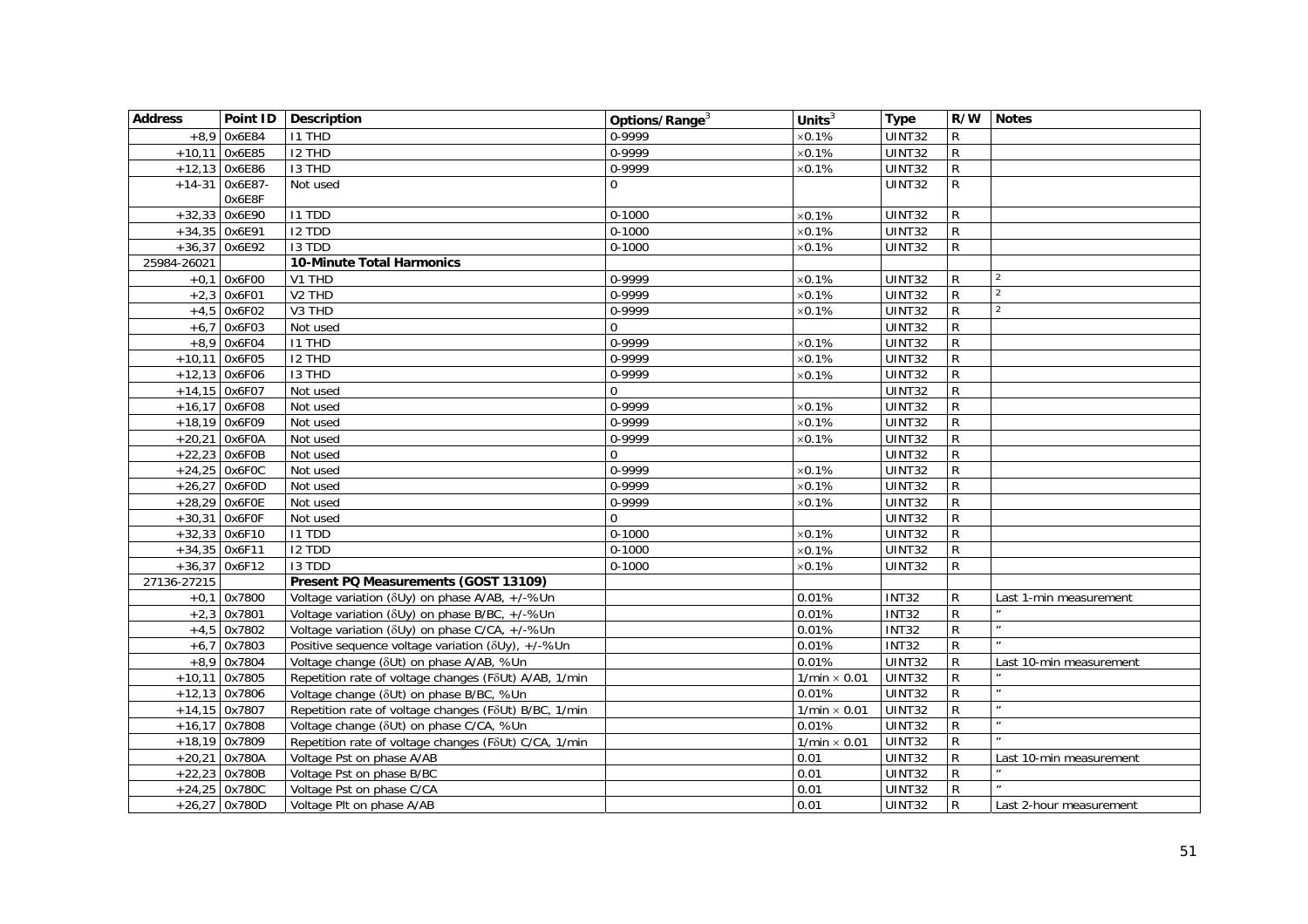| <b>Address</b> |                 | Point ID   Description                            | Options/Range <sup>3</sup> | Units $3$ | <b>Type</b>   |                | R/W Notes               |
|----------------|-----------------|---------------------------------------------------|----------------------------|-----------|---------------|----------------|-------------------------|
|                | $+28,29$ 0x780E | Voltage Plt on phase B/BC                         |                            | 0.01      | UINT32        | R              |                         |
|                | $+30,31$ 0x780F | Voltage Plt on phase C/CA                         |                            | 0.01      | UINT32        | $\mathsf{R}$   |                         |
|                | $+32,33$ 0x7810 | Voltage THD (KU) on phase A/AB, %                 |                            | 0.1%      | <b>UINT32</b> | $\mathsf{R}$   | Last 3-s measurement    |
|                | $+34,35$ 0x7811 | Voltage THD (KU) on phase B/BC, %                 |                            | 0.1%      | <b>UINT32</b> | $\mathsf{R}$   |                         |
|                | $+36,37$ 0x7812 | Voltage THD (KU) on phase C/CA, %                 |                            | 0.1%      | <b>UINT32</b> | $\mathsf{R}$   |                         |
|                | $+38,39$ 0x7813 | Negative-sequence voltage unbalance (K2u), %      |                            | 0.1%      | <b>UINT32</b> | $\mathsf{R}$   |                         |
|                | $+40,41$ 0x7814 | Zero-sequence voltage unbalance (KOu), %          |                            | 0.1%      | <b>UINT32</b> | $\mathsf{R}$   |                         |
|                | $+42,43$ 0x7815 | Frequency variation $(\Delta f)$ , +/-Hz          |                            | $0.01$ Hz | <b>INT32</b>  | R              | Last 20-s measurement   |
|                | $+44,45$ 0x7816 | Not used                                          |                            |           | <b>UINT32</b> | R              |                         |
|                | $+46,47$ 0x7817 | Not used                                          |                            |           | <b>UINT32</b> | $\mathsf{R}$   |                         |
|                | $+48,49$ 0x7818 | Not used                                          |                            |           | <b>UINT32</b> | $\mathsf{R}$   |                         |
|                | $+50,51$ 0x7819 | Not used                                          |                            |           | <b>UINT32</b> | $\mathsf{R}$   |                         |
|                | $+52,53$ 0x781A | Voltage dip, dip depth on phase A/AB, %Un         |                            | 0.01%     | UINT32        | $\mathsf{R}$   |                         |
|                | $+54,55$ 0x781B | Voltage dip, dip depth on phase B/BC, %Un         |                            | 0.01%     | <b>UINT32</b> | $\mathsf{R}$   |                         |
|                | $+56,57$ 0x781C | Voltage dip, dip depth on phase C/CA, %Un         |                            | 0.01%     | <b>UINT32</b> | $\overline{R}$ |                         |
|                | +58,59 0x781D   | Voltage dip, duration of a polyphase dip          |                            | ms        | UINT32        | $\mathsf{R}$   |                         |
|                | +60,61 0x781E   | Overvoltage, voltage magnitude on phase A/AB, %Un |                            | 0.01%     | <b>UINT32</b> | $\mathsf{R}$   |                         |
|                | $+62,63$ 0x781F | Overvoltage, voltage magnitude on phase B/BC, %Un |                            | 0.01%     | <b>UINT32</b> | $\mathsf{R}$   |                         |
|                | $+64,65$ 0x7820 | Overvoltage, voltage magnitude on phase C/CA, %Un |                            | 0.01%     | UINT32        | $\mathsf{R}$   |                         |
|                | $+66,67$ 0x7821 | Overvoltage, duration of a polyphase overvoltage  |                            | ms        | <b>UINT32</b> | $\mathsf{R}$   |                         |
|                | $+68,69$ 0x7822 | Impulsive voltage on phase A/AB, %Un peak         |                            | 0.01%     | UINT32        | $\overline{R}$ |                         |
|                | $+70,71$ 0x7823 | Impulsive voltage, impulse duration on phase A/AB |                            | <b>us</b> | <b>UINT32</b> | $\mathsf{R}$   |                         |
|                | $+72,73$ 0x7824 | Impulsive voltage on phase B/BC, %Un peak         |                            | 0.01%     | UINT32        | $\mathsf{R}$   |                         |
|                | $+74,75$ 0x7825 | Impulsive voltage, impulse duration on phase B/BC |                            | <b>us</b> | <b>UINT32</b> | $\mathsf{R}$   |                         |
|                | $+76,77$ 0x7826 | Impulsive voltage on phase C/CA, %Un peak         |                            | 0.01%     | UINT32        | $\mathsf{R}$   |                         |
|                | +78,79 0x7827   | Impulsive voltage, impulse duration on phase C/CA |                            | <b>us</b> | UINT32        | $\mathsf{R}$   |                         |
| 27136-27215    |                 | Present PQ Measurements (GOST 32144)              |                            |           |               |                |                         |
|                | $+0,1$ 0x7800   | Voltage variation on phase A/AB, +/-%Un           |                            | 0.01%     | <b>INT32</b>  | R              | Last 10-min measurement |
|                | $+2,3$ 0x7801   | Voltage variation on phase B/BC, +/-%Un           |                            | 0.01%     | <b>INT32</b>  | R              |                         |
|                | $+4,5$ 0x7802   | Voltage variation on phase C/CA, +/-%Un           |                            | 0.01%     | <b>INT32</b>  | $\mathsf{R}$   |                         |
|                | $+6,7$ 0x7803   | Not used                                          |                            |           | <b>INT32</b>  | $\mathsf{R}$   |                         |
|                | $+8,9$ 0x7804   | Rapid voltage change on phase A/AB, %Un           |                            | 0.01%     | UINT32        | R              | Last 3-sec measurement  |
|                | $+10,11$ 0x7805 | Not used                                          |                            |           | UINT32        | R.             |                         |
|                | $+12,13$ 0x7806 | Rapid voltage change on phase B/BC, %Un           |                            | 0.01%     | UINT32        | $\mathsf{R}$   |                         |
|                | $+14,15$ 0x7807 | Not used                                          |                            |           | <b>UINT32</b> | R              |                         |
|                | $+16,17$ 0x7808 | Rapid voltage change on phase C/CA, %Un           |                            | 0.01%     | UINT32        | R              |                         |
|                | $+18,19$ 0x7809 | Not used                                          |                            |           | <b>UINT32</b> | R              |                         |
|                | $+20,21$ 0x780A | Voltage Pst on phase A/AB                         |                            | 0.01      | UINT32        | R              | Last 10-min measurement |
|                | $+22,23$ 0x780B | Voltage Pst on phase B/BC                         |                            | 0.01      | UINT32        | R              |                         |
|                | $+24,25$ 0x780C | Voltage Pst on phase C/CA                         |                            | 0.01      | UINT32        | $\mathsf{R}$   |                         |
|                | $+26,27$ 0x780D | Voltage Plt on phase A/AB                         |                            | 0.01      | UINT32        | R              | Last 2-hour measurement |
|                | +28,29 0x780E   | Voltage Plt on phase B/BC                         |                            | 0.01      | <b>UINT32</b> | R.             |                         |
|                | +30,31 0x780F   | Voltage Plt on phase C/CA                         |                            | 0.01      | UINT32        | ${\sf R}$      |                         |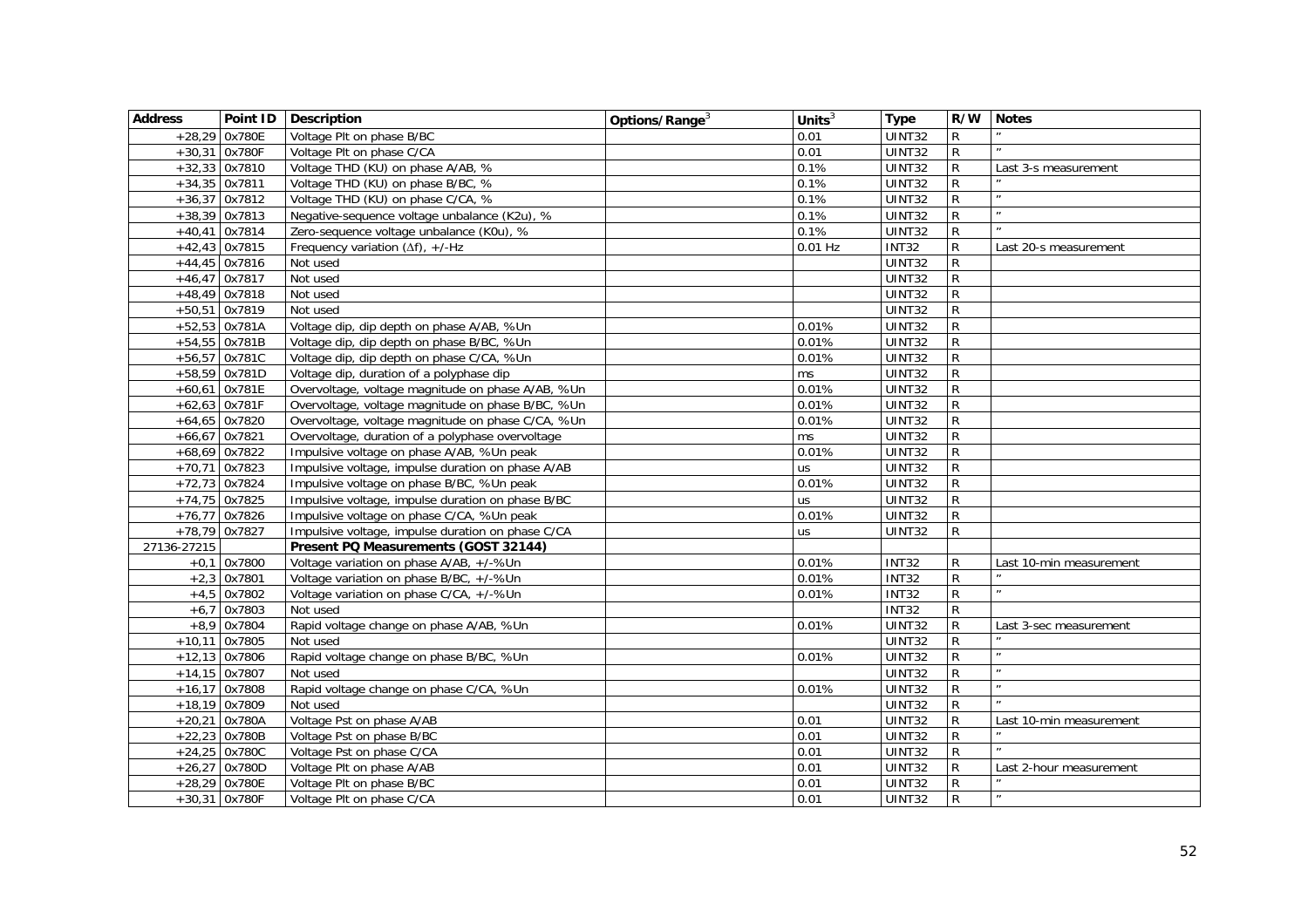| <b>Address</b> |                 | Point ID   Description                              | Options/Range <sup>3</sup> | Units $3$       | <b>Type</b>   | R/W            | <b>Notes</b>            |
|----------------|-----------------|-----------------------------------------------------|----------------------------|-----------------|---------------|----------------|-------------------------|
|                | $+32,33$ 0x7810 | Voltage THD (KU) on phase A/AB, %                   |                            | 0.1%            | <b>UINT32</b> | R              | Last 10-min measurement |
|                | $+34,35$ 0x7811 | Voltage THD (KU) on phase B/BC, %                   |                            | 0.1%            | <b>UINT32</b> | $\mathsf{R}$   |                         |
|                | $+36,37$ 0x7812 | Voltage THD (KU) on phase C/CA, %                   |                            | 0.1%            | UINT32        | $\mathsf{R}$   |                         |
|                | $+38,39$ 0x7813 | Negative-sequence voltage unbalance (K2u), %        |                            | 0.1%            | UINT32        | $\overline{R}$ |                         |
|                | $+40,41$ 0x7814 | Zero-sequence voltage unbalance (KOu), %            |                            | 0.1%            | UINT32        | $\overline{R}$ |                         |
|                | $+42,43$ 0x7815 | Frequency variation, +/-Hz                          |                            | $0.01$ Hz       | <b>INT32</b>  | $\mathsf{R}$   | Last 10-s measurement   |
|                | $+44,45$ 0x7816 | Voltage interruption, residual voltage A/AB, %Un    |                            | 0.01%           | UINT32        | $\overline{R}$ |                         |
|                | $+46,47$ 0x7817 | Voltage interruption, residual voltage B/BC, %Un    |                            | 0.01%           | UINT32        | $\overline{R}$ |                         |
|                | $+48,49$ 0x7818 | Voltage interruption, residual voltage C/CA, %Un    |                            | 0.01%           | UINT32        | $\overline{R}$ |                         |
|                | +50,51 0x7819   | Duration of a polyphase interruption                |                            | ms              | UINT32        | $\mathsf{R}$   |                         |
|                | $+52,53$ 0x781A | Voltage dip, residual voltage oh phase A/AB, %Un    |                            | 0.01%           | UINT32        | $\mathsf{R}$   |                         |
|                | $+54,55$ 0x781B | Voltage dip, residual voltage on phase B/BC, %Un    |                            | 0.01%           | UINT32        | $\overline{R}$ |                         |
|                | $+56,57$ 0x781C | Voltage dip, residual voltage on phase C/CA, %Un    |                            | 0.01%           | UINT32        | $\overline{R}$ |                         |
|                | +58,59 0x781D   | Voltage dip, duration of a polyphase dip            |                            | ms              | UINT32        | $\overline{R}$ |                         |
|                | $+60,61$ 0x781E | Voltage swell, voltage magnitude on phase A/AB, %Un |                            | 0.01%           | UINT32        | $\overline{R}$ |                         |
|                | $+62,63$ 0x781F | Voltage swell, voltage magnitude on phase B/BC, %Un |                            | 0.01%           | UINT32        | $\overline{R}$ |                         |
|                | $+64,65$ 0x7820 | Voltage swell, voltage magnitude on phase C/CA, %Un |                            | 0.01%           | UINT32        | ${\sf R}$      |                         |
|                | $+66,67$ 0x7821 | Voltage swell, duration of a polyphase swell        |                            | ms              | UINT32        | $\overline{R}$ |                         |
|                | $+68,69$ 0x7822 | Impulsive voltage on phase A/AB, %Un peak           |                            | 0.01%           | UINT32        | $\mathsf{R}$   |                         |
|                | $+70,71$ 0x7823 | Impulsive voltage, impulse duration on phase A/AB   |                            | us              | <b>UINT32</b> | $\overline{R}$ |                         |
|                | $+72,73$ 0x7824 | Impulsive voltage on phase B/BC, %Un peak           |                            | 0.01%           | UINT32        | $\overline{R}$ |                         |
|                | $+74,75$ 0x7825 | Impulsive voltage, impulse duration on phase B/BC   |                            | us              | <b>UINT32</b> | $\mathsf{R}$   |                         |
|                | $+76,77$ 0x7826 | Impulsive voltage on phase C/CA, %Un peak           |                            | 0.01%           | UINT32        | $\overline{R}$ |                         |
|                | $+78,79$ 0x7827 | Impulsive voltage, impulse duration on phase C/CA   |                            | <b>us</b>       | UINT32        | $\mathsf{R}$   |                         |
| 30208-30307    |                 | V1/V12 Voltage Interharmonics                       |                            |                 |               |                | 2,7                     |
|                | $+0.1$ 0x9000   | H01 Interharmonic magnitude                         | 0-10000                    | $\times 0.01\%$ | UINT32        | $\mathsf{R}$   |                         |
|                | $+2,3$ 0x9001   | H02 Interharmonic magnitude                         | 0-10000                    | $\times 0.01\%$ | <b>UINT32</b> | $\mathsf{R}$   |                         |
|                |                 |                                                     |                            |                 |               |                |                         |
|                | +98,99 0x9031   | H50 Interharmonic magnitude                         | 0-10000                    | $\times 0.01\%$ | UINT32        | $\mathsf{R}$   |                         |
| 30336-39435    |                 | V2/V23 Voltage Interharmonics                       |                            |                 |               |                | 2,7                     |
|                | $+0,1$ 0x9100   | H01 Interharmonic magnitude                         | 0-10000                    | $\times 0.01\%$ | UINT32        | $\mathsf{R}$   |                         |
|                | $+2,3$ 0x9101   | H02 Interharmonic magnitude                         | 0-10000                    | $\times 0.01\%$ | <b>UINT32</b> | $\mathsf{R}$   |                         |
|                |                 |                                                     |                            |                 |               |                |                         |
|                | +98,99 0x9131   | H50 Interharmonic magnitude                         | 0-10000                    | $\times 0.01\%$ | UINT32        | $\mathsf{R}$   |                         |
| 30464-30563    |                 | V3/V31 Voltage Interharmonics                       |                            |                 |               |                | 2,7                     |
|                | $+0,1$ 0x9200   | H01 Interharmonic magnitude                         | 0-10000                    | $\times 0.01\%$ | UINT32        | $\mathsf{R}$   |                         |
|                | $+2,3$ 0x9201   | H02 Interharmonic magnitude                         | 0-10000                    | $\times 0.01\%$ | UINT32        | $\mathsf{R}$   |                         |
|                |                 |                                                     |                            |                 |               |                |                         |
|                | +98,99 0x9231   | H50 Interharmonic magnitude                         | 0-10000                    | $\times 0.01\%$ | UINT32        | R              |                         |
|                |                 | <b>Generic TOU Energy Registers</b>                 |                            |                 |               |                | Point references        |
|                | 0x7000          | Tariff #1 register                                  | 0-999,999,999              | 1 kWh           | <b>UINT32</b> |                |                         |
|                | 0x7001          | Tariff #2 register                                  | 0-999, 999, 999            | 1 kWh           | <b>UINT32</b> |                |                         |
|                |                 |                                                     |                            |                 |               |                |                         |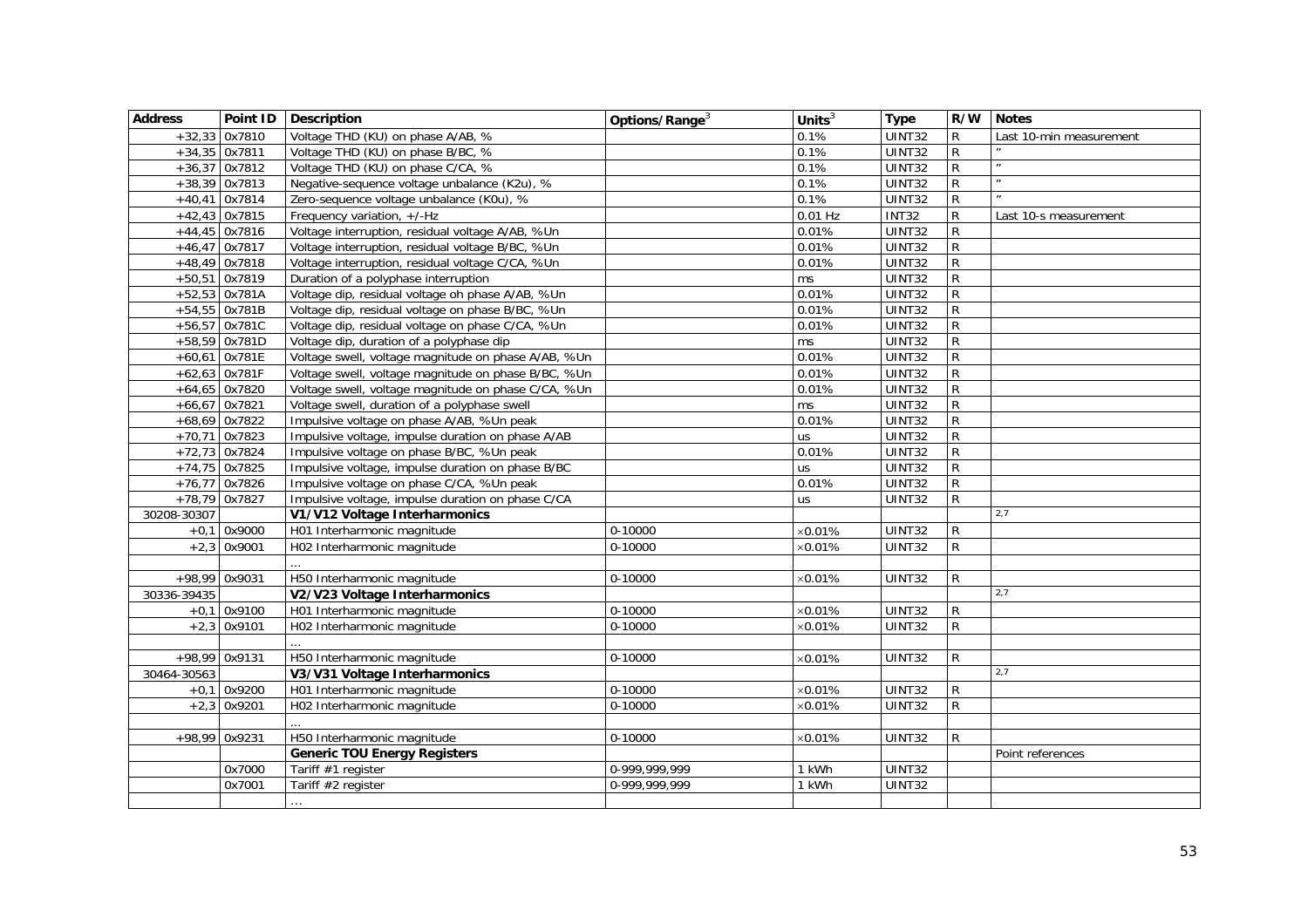| <b>Address</b> | Point ID | <b>Description</b>                          | Options/Range <sup>3</sup> | Units $3$        | <b>Type</b>   | $\overline{R/W}$ | <b>Notes</b>             |
|----------------|----------|---------------------------------------------|----------------------------|------------------|---------------|------------------|--------------------------|
|                | 0x7007   | Tariff #8 register                          | 0-999,999,999              | 1 kWh            | UINT32        |                  |                          |
|                |          | <b>Generic TOU Maximum Demand Registers</b> |                            |                  |               |                  | Point references         |
|                | 0x7100   | Tariff #1 register                          | 0-Pmax                     | U3               | <b>UINT32</b> |                  |                          |
|                | 0x7101   | Tariff $#2$ register                        | 0-Pmax                     | U3               | UINT32        |                  |                          |
|                |          |                                             |                            |                  |               |                  |                          |
|                | 0x7107   | Tariff #8 register                          | 0-Pmax                     | U <sub>3</sub>   | UINT32        |                  |                          |
|                |          | Generic Data                                |                            |                  |               |                  | Point references         |
|                | 0x7400   | V1 voltage                                  | 0-Vmax                     | U1               | UINT32        |                  |                          |
|                | 0x7401   | V <sub>2</sub> voltage                      | $0-Vmax$                   | U1               | <b>UINT32</b> |                  |                          |
|                | 0x7402   | V3 voltage                                  | 0-Vmax                     | U1               | UINT32        |                  |                          |
|                | 0x7404   | V12 voltage                                 | 0-Vmax                     | U1               | <b>UINT32</b> |                  |                          |
|                | 0x7405   | V23 voltage                                 | 0-Vmax                     | U1               | UINT32        |                  |                          |
|                | 0x7406   | V31 voltage                                 | 0-Vmax                     | U1               | UINT32        |                  |                          |
|                | 0x7407   | 11 current                                  | 0-Imax                     | U <sub>2</sub>   | UINT32        |                  |                          |
|                | 0x7408   | $\overline{12}$ current                     | 0-Imax                     | U <sub>2</sub>   | <b>UINT32</b> |                  |                          |
|                | 0x7409   | 13 current                                  | 0-Imax                     | U <sub>2</sub>   | UINT32        |                  |                          |
|                | 0x7414   | Voltage unbalance                           | $0 - 3000$                 | $\times$ 0.1%    | <b>UINT32</b> |                  |                          |
|                | 0x7418   | Frequency                                   | $0-10000$                  | $\times 0.01$ Hz | <b>UINT32</b> |                  |                          |
|                | 0x7419   | V1 THD                                      | 0-9999                     | $\times$ 0.1%    | UINT32        |                  | $\overline{2}$           |
|                | 0x741A   | V <sub>2</sub> THD                          | 0-9999                     | $\times 0.1\%$   | UINT32        |                  | $\overline{2}$           |
|                | 0x741B   | $V3$ THD                                    | 0-9999                     | $\times 0.1\%$   | UINT32        |                  | $\overline{2}$           |
|                | 0x7421   | V1 interharmonic THD                        | 0-9999                     | $\times 0.1\%$   | UINT32        |                  | $\overline{2}$           |
|                | 0x7422   | V2 interharmonic THD                        | 0-9999                     | $\times 0.1\%$   | <b>UINT32</b> |                  | 2                        |
|                | 0x7423   | V3 interharmonic THD                        | 0-9999                     | $\times 0.1\%$   | UINT32        |                  | $\mathfrak{D}$           |
|                | 0x7421   | Not used                                    | 0-9999                     | $\times 0.1\%$   | UINT32        |                  |                          |
|                | 0x7422   | Not used                                    | 0-9999                     | $\times 0.1\%$   | UINT32        |                  |                          |
|                | 0x7423   | Not used                                    | 0-9999                     | $\times 0.1\%$   | <b>UINT32</b> |                  |                          |
|                | 0x750A   | Positive-sequence voltage                   | 0-Vmax                     | U1               | UINT32        |                  | 2                        |
|                | 0x750B   | Negative-sequence voltage                   | 0-Vmax                     | U1               | UINT32        |                  | $\overline{2}$           |
|                | 0x750C   | Zero-sequence voltage                       | 0-Vmax                     | U1               | <b>UINT32</b> |                  | $\overline{\phantom{a}}$ |
|                | 0x750D   | Negative-sequence voltage unbalance         | $0 - 3000$                 | $\times$ 0.1%    | <b>UINT32</b> |                  | $\overline{2}$           |
|                | 0x750E   | Zero-sequence voltage unbalance             | $0 - 3000$                 | $\times 0.1\%$   | <b>UINT32</b> |                  | $\overline{2}$           |
|                | 0x1900   | V1 H01 harmonic voltage                     | 0-10000                    | $\times 0.01\%$  | UINT32        |                  | 2                        |
|                | 0x1901   | V1 H02 harmonic voltage                     | 0-10000                    | $\times$ 0.01%   | UINT32        |                  | $\overline{2}$           |
|                |          |                                             |                            |                  |               |                  |                          |
|                | 0x1931   | V1 H50 harmonic voltage                     | 0-10000                    | $\times 0.01\%$  | UINT32        |                  | $\overline{2}$           |
|                | 0x1A00   | V2 H01 harmonic voltage                     | 0-10000                    | $\times 0.01\%$  | UINT32        |                  | $\overline{2}$           |
|                | 0x1A01   | V2 H02 harmonic voltage                     | 0-10000                    | $\times 0.01\%$  | UINT32        |                  | $\overline{2}$           |
|                |          |                                             |                            |                  |               |                  |                          |
|                | 0x1A31   | V2 H50 harmonic voltage                     | 0-10000                    | $\times 0.01\%$  | UINT32        |                  | $\overline{2}$           |
|                | 0x1B00   | V3 H01 harmonic voltage                     | $0-10000$                  | $\times 0.01\%$  | UINT32        |                  | 2                        |
|                | 0x1B01   | V3 H02 harmonic voltage                     | 0-10000                    | $\times$ 0.01%   | UINT32        |                  | 2                        |
|                |          |                                             |                            |                  |               |                  |                          |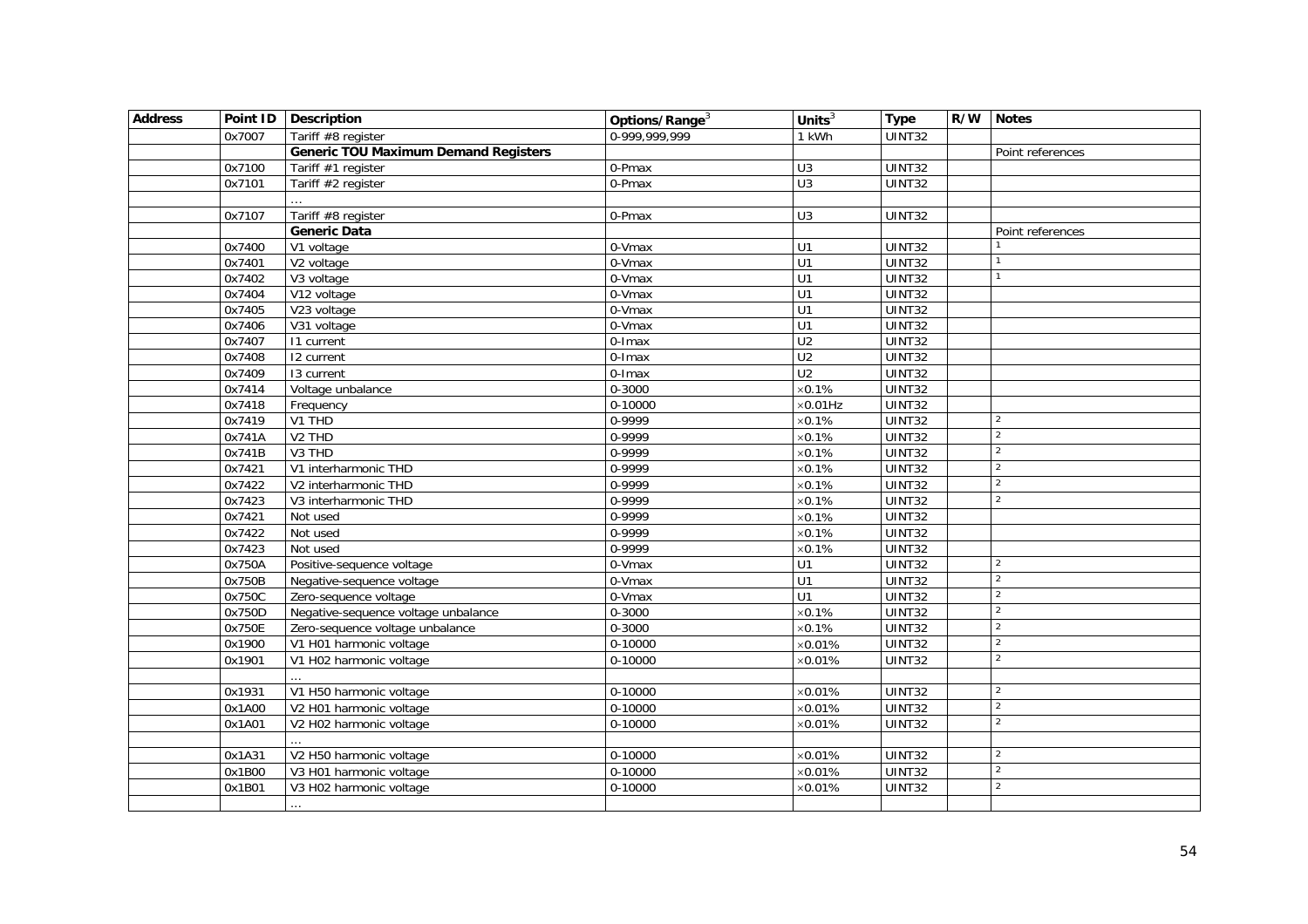| <b>Address</b> | Point ID | <b>Description</b>                                | Options/Range <sup>3</sup> | Units $3$       | <b>Type</b> | R/W | <b>Notes</b>            |
|----------------|----------|---------------------------------------------------|----------------------------|-----------------|-------------|-----|-------------------------|
|                | 0x1B31   | V3 H50 harmonic voltage                           | 0-10000                    | $\times 0.01\%$ | UINT32      |     |                         |
|                | 0x2980   | V1 Pst                                            | 0-10000                    | $\times$ 0.01   | UINT32      |     |                         |
|                | 0x2981   | V <sub>2</sub> Pst                                | 0-10000                    | $\times$ 0.01   | UINT32      |     | $\overline{2}$          |
|                | 0x2982   | V <sub>3</sub> Pst                                | 0-10000                    | $\times 0.01$   | UINT32      |     |                         |
|                | 0x2983   | V1 Plt                                            | 0-10000                    | $\times$ 0.01   | UINT32      |     | 2                       |
|                | 0x2984   | V <sub>2</sub> Plt                                | 0-10000                    | $\times 0.01$   | UINT32      |     | 2                       |
|                | 0x2985   | V <sub>3</sub> Plt                                | 0-10000                    | $\times$ 0.01   | UINT32      |     |                         |
|                | 0xC481   | Voltage change on phase A/AB, %Un                 | 0-10000                    | $\times 0.01\%$ | UINT32      |     | $\overline{2}$          |
|                | 0xC486   | Voltage change on phase B/BC, %Un                 | 0-10000                    | $\times 0.01\%$ | UINT32      |     |                         |
|                | 0xC48B   | Voltage change on phase C/CA, %Un                 | 0-10000                    | $\times 0.01\%$ | UINT32      |     | $\overline{a}$          |
|                | 0xCF02   | Rapid voltage change on phase A/AB, %Un           | 0-10000                    | $\times 0.01\%$ | UINT32      |     |                         |
|                | 0xCF04   | Rapid voltage change on phase B/BC, %Un           | 0-10000                    | $\times$ 0.01%  | UINT32      |     | 2                       |
|                | 0xCF06   | Rapid voltage change on phase C/CA, %Un           | 0-10000                    | $\times 0.01\%$ | UINT32      |     |                         |
|                | 0xD083   | Maximum 1st signaling voltage A/AB magnitude, %Un | 0-10000                    | $\times 0.01\%$ | UINT32      |     | 2                       |
|                | 0xD084   | Maximum 2nd signaling voltage A/AB magnitude, %Un | 0-10000                    | $\times 0.01\%$ | UINT32      |     | $\mathfrak{p}$          |
|                | 0xD085   | Maximum 3rd signaling voltage A/AB magnitude, %Un | 0-10000                    | $\times$ 0.01%  | UINT32      |     | 2                       |
|                | 0xD086   | Maximum 4th signaling voltage A/AB magnitude, %Un | 0-10000                    | $\times 0.01\%$ | UINT32      |     | 2                       |
|                | 0xD087   | Maximum 1st signaling voltage B/BC magnitude, %Un | 0-10000                    | $\times 0.01\%$ | UINT32      |     | 2                       |
|                | 0xD088   | Maximum 2nd signaling voltage B/BC magnitude, %Un | 0-10000                    | $\times 0.01\%$ | UINT32      |     | 2                       |
|                | 0xD089   | Maximum 3rd signaling voltage B/BC magnitude, %Un | 0-10000                    | $\times 0.01\%$ | UINT32      |     |                         |
|                | 0xD08A   | Maximum 4th signaling voltage B/BC magnitude, %Un | 0-10000                    | $\times 0.01\%$ | UINT32      |     | $\overline{2}$          |
|                | 0xD08B   | Maximum 1st signaling voltage C/CA magnitude, %Un | 0-10000                    | $\times$ 0.01%  | UINT32      |     | $\overline{2}$          |
|                | 0xD08C   | Maximum 2nd signaling voltage C/CA magnitude, %Un | 0-10000                    | $\times 0.01\%$ | UINT32      |     |                         |
|                | 0xD08D   | Maximum 3rd signaling voltage C/CA magnitude, %Un | 0-10000                    | $\times 0.01\%$ | UINT32      |     | $\overline{2}$          |
|                | 0xD08E   | Maximum 4th signaling voltage C/CA magnitude, %Un | 0-10000                    | $\times$ 0.01%  | UINT32      |     | $\overline{\mathbf{c}}$ |

## **NOTES:**

<sup>1</sup> When the 4LN3, 4LL3, 3LN3, 3LL3, 3BLN3 or 3BLL3 wiring mode is selected, the voltages will be line-to-neutral; for any other wiring mode, they will be line-to-line.

<sup>2</sup> When the 4LN3, 3LN3 or 3BLN3 wiring mode is selected, the voltages will be line-to-neutral; for any other wiring mode, they will be line-to-line voltages.

3For volts, amps, power and frequency scales and units, refer to Section 4 "Data Scales and Units".

4 Harmonic angles are referenced to the fundamental voltage harmonic H01 on phase L1.

5 On a 16-cycle interval GOST 13109, 200-ms interval GOST 32144.

- 6 On a 3-s interval.
- 7 16-cycle interval for GOST 13109, programmable 0.2-s, 3-s, 10-min interval for GOST 32144.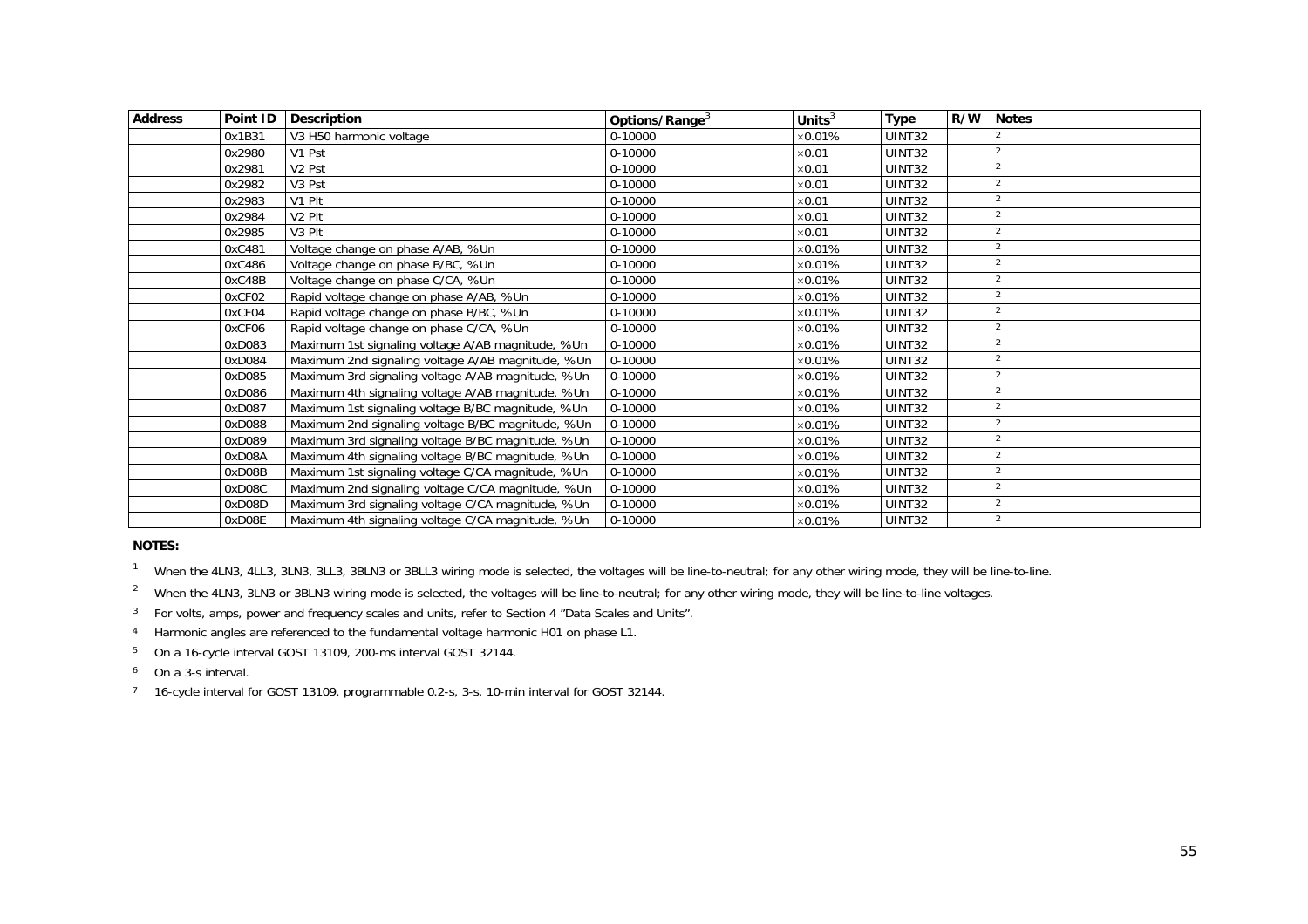# 3.5 Minimum/Maximum Log Registers

| <b>Address</b>    | Point ID         | <b>Description</b>          | Options/Range/Format <sup>2</sup> | Units $^2$     | <b>Type</b>   | R/W            | <b>Notes</b> |
|-------------------|------------------|-----------------------------|-----------------------------------|----------------|---------------|----------------|--------------|
| 35840-35959       |                  | <b>Minimum Phase Values</b> |                                   |                |               |                |              |
|                   | $+0,1$ 0x2C00    | Min. V1/V12 Voltage         | 0-Vmax                            | U1             | UINT32        | R              |              |
| $+2,3$            |                  | Timestamp                   | F <sub>1</sub>                    | sec            | <b>UINT32</b> | ${\sf R}$      |              |
|                   | $+4,5$ 0x2C01    | Min. V2/V23 Voltage         | 0-Vmax                            | U1             | <b>UINT32</b> | $\overline{R}$ | 1            |
| $+6,7$            |                  | Timestamp                   | F <sub>1</sub>                    | sec            | UINT32        | $\mathsf{R}$   |              |
|                   | $+8,9$ 0x2C02    | Min. V3/V31 Voltage         | 0-Vmax                            | U1             | <b>UINT32</b> | $\overline{R}$ |              |
| $+10,11$          |                  | Timestamp                   | F <sub>1</sub>                    | sec            | UINT32        | ${\sf R}$      |              |
|                   | $+12,13$ 0x2C03  | Min. I1 Current             | $0$ -Imax                         | U <sub>2</sub> | <b>UINT32</b> | $\mathsf R$    |              |
| $+14,15$          |                  | Timestamp                   | F <sub>1</sub>                    | sec            | UINT32        | ${\sf R}$      |              |
|                   | $+16,17$ 0x2C04  | Min. 12 Current             | 0-Imax                            | U <sub>2</sub> | UINT32        | ${\sf R}$      |              |
| $+18,19$          |                  | Timestamp                   |                                   | sec            | <b>UINT32</b> | $\mathsf R$    |              |
|                   | $+20,21$ 0x2C05  | Min. 13 Current             | $0$ -Imax                         | U <sub>2</sub> | <b>UINT32</b> | ${\sf R}$      |              |
| $+22,23$          |                  | Timestamp                   |                                   | sec            | UINT32        | ${\sf R}$      |              |
|                   | $+24-71$ 0x2C06- | Not used                    | $\Omega$                          |                | <b>INT32</b>  | ${\sf R}$      |              |
|                   | 0x2C11           |                             |                                   |                |               |                |              |
|                   | $+72,73$ 0x2C12  | Min. V1/V12 Voltage THD     | 0-9999                            | $\times$ 0.1%  | UINT32        | R              | 1, 3         |
| $+74,75$          |                  | Timestamp                   |                                   | sec            | UINT32        | ${\sf R}$      |              |
|                   | $+76,77$ 0x2C13  | Min. V2/V23 Voltage THD     | 0-9999                            | $\times 0.1\%$ | <b>UINT32</b> | $\overline{R}$ | 1, 3         |
| $+78,79$          |                  | Timestamp                   |                                   | sec            | <b>UINT32</b> | $\mathsf{R}$   |              |
|                   | $+80,81$ 0x2C14  | Min. V3/V31 Voltage THD     | 0-9999                            | $\times 0.1\%$ | <b>UINT32</b> | $\overline{R}$ | 1, 3         |
| $+82,83$          |                  | Timestamp                   |                                   | sec            | UINT32        | ${\sf R}$      |              |
|                   | $+84,85$ 0x2C15  | Min. I1 Current THD         | 0-9999                            | $\times 0.1\%$ | <b>UINT32</b> | $\mathsf{R}$   | 3            |
| $+86,87$          |                  | Timestamp                   |                                   | sec            | UINT32        | ${\sf R}$      |              |
|                   | $+88,89$ 0x2C16  | Min. I2 Current THD         | 0-9999                            | $\times 0.1\%$ | UINT32        | $\mathsf{R}$   |              |
| $+90,91$          |                  | Timestamp                   |                                   | sec            | UINT32        | $\mathsf{R}$   |              |
|                   | $+92,93$ 0x2C17  | Min. I3 Current THD         | 0-9999                            | $\times$ 0.1%  | UINT32        | $\mathsf R$    | 3            |
| $+94,95$          |                  | Timestamp                   |                                   | sec            | <b>UINT32</b> | ${\sf R}$      |              |
|                   | $+96,97$ 0x2C18  | Min. 11 K-Factor            | 10-9999                           | $\times$ 0.1   | UINT32        | $\mathsf{R}$   | 3            |
| $+98,99$          |                  | Timestamp                   |                                   | sec            | UINT32        | R              |              |
| $+100,101$ 0x2C19 |                  | Min. 12 K-Factor            | 10-9999                           | $\times$ 0.1   | <b>UINT32</b> | $\overline{R}$ |              |
| $+102,103$        |                  | Timestamp                   |                                   | sec            | UINT32        | $\mathsf{R}$   |              |
| $+104,105$ 0x2C1A |                  | Min. 13 K-Factor            | 10-9999                           | $\times$ 0.1   | UINT32        | $\overline{R}$ | 3            |
| $+106,107$        |                  | Timestamp                   |                                   | sec            | UINT32        | ${\sf R}$      |              |
| $+108,109$ 0x2C1B |                  | Min. I1 Current TDD         | $0 - 1000$                        | $\times$ 0.1%  | <b>UINT32</b> | $\overline{R}$ | 3            |
| $+110,111$        |                  | Timestamp                   |                                   | sec            | UINT32        | $\mathsf{R}$   |              |
| $+112,113$ 0x2C1C |                  | Min. I2 Current TDD         | $0 - 1000$                        | $\times 0.1\%$ | UINT32        | $\mathsf{R}$   | 3            |
| $+114,115$        |                  | Timestamp                   |                                   | sec            | <b>UINT32</b> | ${\sf R}$      |              |
| $+116,117$ 0x2C1D |                  | Min. I3 Current TDD         | $0 - 1000$                        | x0.1%          | <b>UINT32</b> | $\overline{R}$ | 3            |
| $+118,119$        |                  | Timestamp                   |                                   | sec            | UINT32        | $\mathsf{R}$   |              |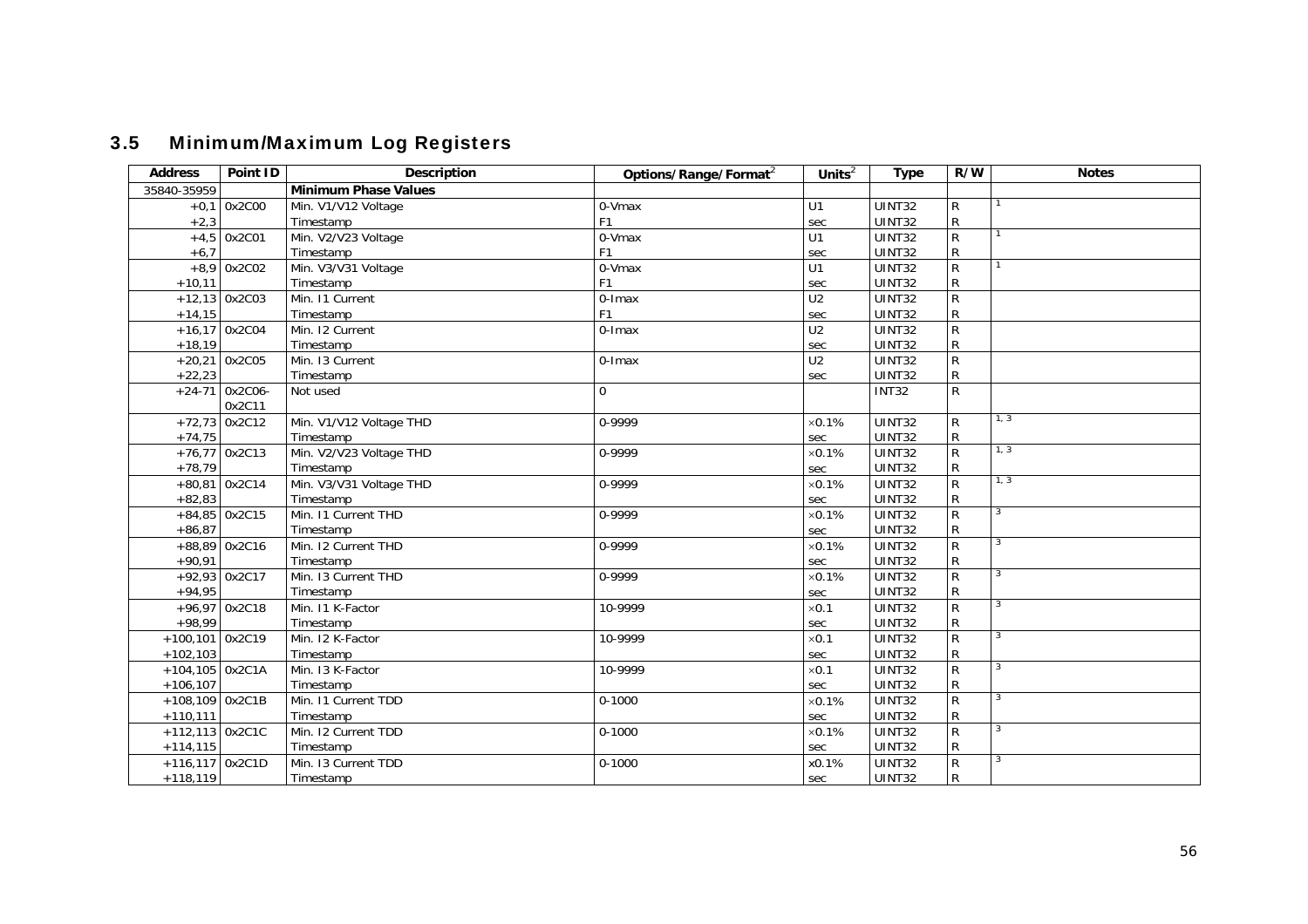| <b>Address</b> | Point ID         | <b>Description</b>              | Options/Range/Format <sup>2</sup> | Units $2$       | <b>Type</b>   | R/W            | <b>Notes</b> |
|----------------|------------------|---------------------------------|-----------------------------------|-----------------|---------------|----------------|--------------|
| 36096-36111    |                  | <b>Minimum Total Values</b>     |                                   |                 |               |                |              |
|                | $+0,1$ 0x2D00    | Min. Total kW                   | -Pmax-Pmax                        | $\overline{U}$  | <b>INT32</b>  | ${\sf R}$      |              |
| $+2,3$         |                  | Timestamp                       |                                   | sec             | UINT32        | ${\sf R}$      |              |
|                | $+4,5$ 0x2D01    | Min. Total kvar                 | -Pmax-Pmax                        | U3              | INT32         | $\overline{R}$ |              |
| $+6,7$         |                  | Timestamp                       |                                   | sec             | UINT32        | ${\sf R}$      |              |
|                | $+8,9$ 0x2D02    | Min. Total kVA                  | 0-Pmax                            | $\overline{U}$  | <b>UINT32</b> | $\overline{R}$ |              |
| $+10,11$       |                  | Timestamp                       |                                   | sec             | UINT32        | ${\sf R}$      |              |
|                | $+12,13$ 0x2D03  | Min. Total PF                   | $-1000 - 1000$                    | $\times 0.001$  | <b>INT32</b>  | $\overline{R}$ |              |
| $+14,15$       |                  | Timestamp                       |                                   | sec             | UINT32        | $\mathsf{R}$   |              |
| 36352-36362    |                  | <b>Minimum Auxiliary Values</b> |                                   |                 |               |                |              |
|                | $+0,1$ 0x2E00    | Not used                        |                                   |                 | UINT32        | ${\sf R}$      |              |
| $+2,3$         |                  |                                 |                                   |                 | UINT32        | ${\sf R}$      |              |
|                | $+4,5$ 0x2E01    | Min. In Current                 | $0$ -Imax                         | U <sub>2</sub>  | UINT32        | $\overline{R}$ |              |
| $+6,7$         |                  | Timestamp                       |                                   | sec             | UINT32        | ${\sf R}$      |              |
|                | $+8,9$ 0x2E02    | Min. Frequency                  | 0-Fmax                            | $\times$ 0.01Hz | UINT32        | $\overline{R}$ |              |
| $+10,11$       |                  | Timestamp                       |                                   | sec             | UINT32        | ${\sf R}$      |              |
| 36864-36983    |                  | <b>Maximum Phase Values</b>     |                                   |                 |               |                |              |
|                | $+0,1$ 0x3400    | Max. V1/V12 Voltage             | 0-Vmax                            | U1              | UINT32        | $\mathsf{R}$   |              |
| $+2,3$         |                  | Timestamp                       |                                   | sec             | UINT32        | ${\sf R}$      |              |
|                | $+4,5$ 0x3401    | Max. V2/V23 Voltage             | 0-Vmax                            | U1              | UINT32        | $\overline{R}$ |              |
| $+6,7$         |                  | Timestamp                       |                                   | sec             | UINT32        | ${\sf R}$      |              |
|                | $+8,9$ 0x3402    | Max. V3/V31 Voltage             | 0-Vmax                            | $\overline{U1}$ | <b>UINT32</b> | $\overline{R}$ |              |
| $+10,11$       |                  | Timestamp                       |                                   | sec             | UINT32        | ${\sf R}$      |              |
|                | $+12,13$ 0x3403  | Max. 11 Current                 | $0$ -Imax                         | U <sub>2</sub>  | UINT32        | $\overline{R}$ |              |
| $+14,15$       |                  | Timestamp                       |                                   | sec             | UINT32        | ${\sf R}$      |              |
|                | $+16,17$ 0x3404  | Max. 12 Current                 | $0$ -Imax                         | $\overline{U2}$ | UINT32        | $\overline{R}$ |              |
| $+18,19$       |                  | Timestamp                       |                                   | sec             | UINT32        | ${\sf R}$      |              |
|                | $+20,21$ 0x3405  | Max. 13 Current                 | 0-Imax                            | U <sub>2</sub>  | <b>UINT32</b> | $\overline{R}$ |              |
| $+22,23$       |                  | Timestamp                       |                                   | sec             | UINT32        | ${\sf R}$      |              |
|                | $+24-71$ 0x3406- | Not used                        | $\Omega$                          |                 | <b>INT32</b>  | $\overline{R}$ |              |
|                | 0x3411           |                                 |                                   |                 |               |                |              |
|                | $+72,73$ 0x3412  | Max. V1/V12 Voltage THD         | 0-9999                            | $\times$ 0.1%   | UINT32        | $\mathsf{R}$   | 1, 3         |
| $+74,75$       |                  | Timestamp                       |                                   | sec             | UINT32        | ${\sf R}$      |              |
|                | $+76,77$ 0x3413  | Max. V2/V23 Voltage THD         | 0-9999                            | $\times$ 0.1%   | UINT32        | $\overline{R}$ | 1, 3         |
| $+78,79$       |                  | Timestamp                       |                                   | sec             | UINT32        | ${\sf R}$      |              |
|                | $+80,81$ 0x3414  | Max. V3/V31 Voltage THD         | 0-9999                            | $\times$ 0.1%   | <b>UINT32</b> | $\overline{R}$ | 1, 3         |
| $+82,83$       |                  | Timestamp                       |                                   | sec             | UINT32        | ${\sf R}$      |              |
|                | $+84,85$ 0x3415  | Max. 11 Current THD             | 0-9999                            | $\times 0.1\%$  | UINT32        | $\overline{R}$ | 3            |
| $+86,87$       |                  | Timestamp                       |                                   | sec             | UINT32        | ${\sf R}$      |              |
|                | $+88,89$ 0x3416  | Max. I2 Current THD             | 0-9999                            | $\times 0.1\%$  | UINT32        | $\overline{R}$ | 3            |
| $+90,91$       |                  | Timestamp                       |                                   | sec             | UINT32        | ${\sf R}$      |              |
|                | $+92,93$ 0x3417  | Max. 13 Current THD             | $0-9999$                          | $\times$ 0.1%   | UINT32        | $\overline{R}$ | 3            |
| $+94,95$       |                  | Timestamp                       |                                   | sec             | UINT32        | ${\sf R}$      |              |
|                | $+96,97$ 0x3418  | Max. 11 K-Factor                | 10-9999                           | $\times$ 0.1    | UINT32        | $\overline{R}$ | 3            |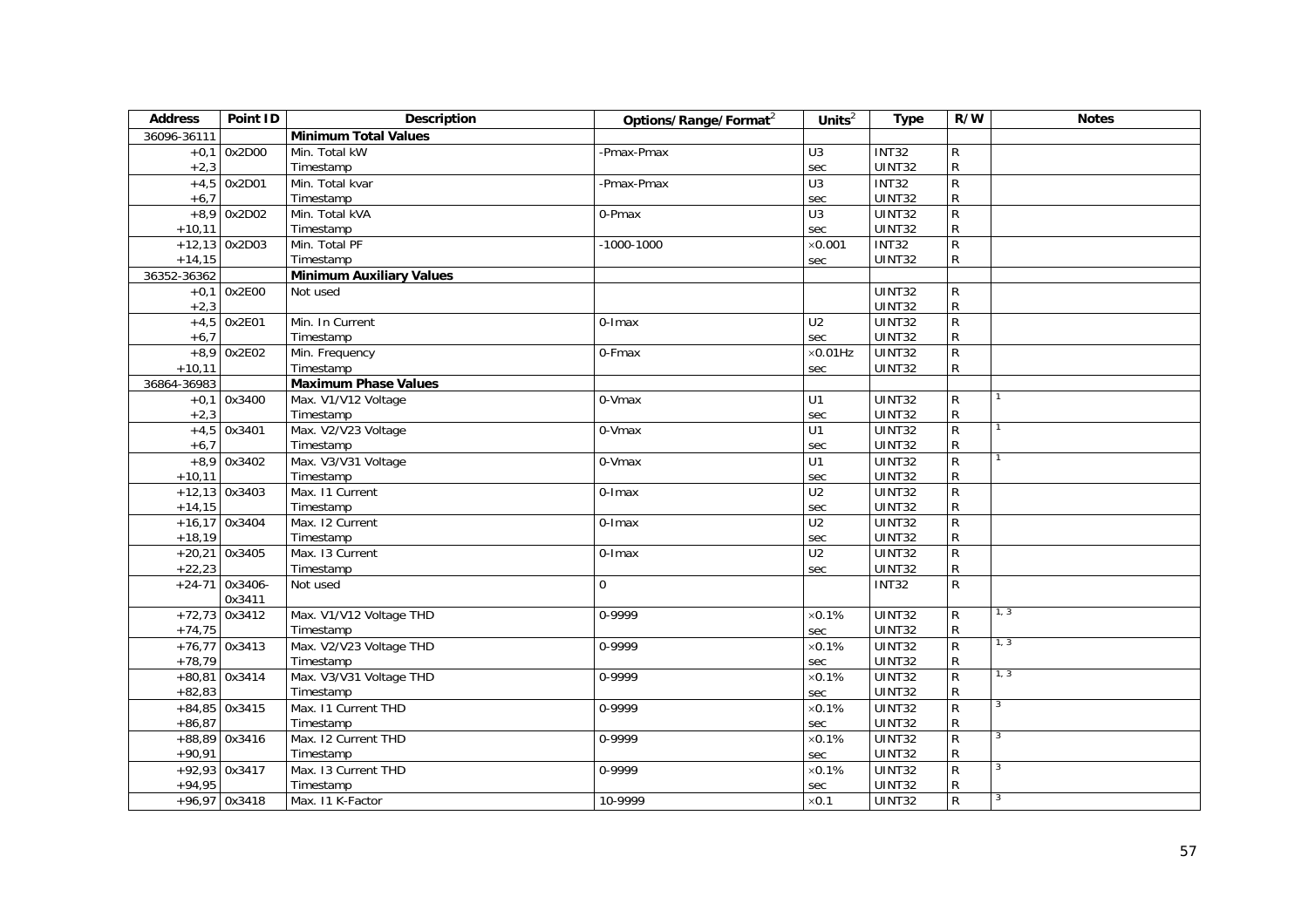| <b>Address</b>    | Point ID        | Description                             | Options/Range/Format <sup>2</sup> | Units $2$               | <b>Type</b>             | R/W                            | <b>Notes</b> |
|-------------------|-----------------|-----------------------------------------|-----------------------------------|-------------------------|-------------------------|--------------------------------|--------------|
| $+98,99$          |                 | Timestamp                               |                                   | sec                     | <b>UINT32</b>           | $\mathsf R$                    |              |
| +100,101 0x3419   |                 | Max. 12 K-Factor                        | 10-9999                           | $\times 0.1$            | UINT32                  | ${\sf R}$                      |              |
| $+102,103$        |                 | Timestamp                               |                                   | sec                     | UINT32                  | ${\sf R}$                      |              |
| $+104,105$ 0x341A |                 | Max. 13 K-Factor                        | 10-9999                           | $\times 0.1$            | <b>UINT32</b>           | $\overline{R}$                 | 3            |
| $+106,107$        |                 | Timestamp                               |                                   | sec                     | <b>UINT32</b>           | R                              |              |
| $+108,109$ 0x341B |                 | Max. 11 Current TDD                     | $0 - 1000$                        | $\times 0.1\%$          | <b>UINT32</b>           | $\mathsf{R}$                   | 3            |
| $+110,111$        |                 | Timestamp                               |                                   | sec                     | <b>UINT32</b>           | $\mathsf{R}$                   |              |
| $+112,113$ 0x341C |                 | Max. I2 Current TDD                     | $0 - 1000$                        | $\times$ 0.1%           | <b>UINT32</b>           | $\mathsf{R}$                   | 3            |
| $+114,115$        |                 | Timestamp                               |                                   | sec                     | UINT32                  | $\mathsf{R}$                   |              |
| $+116,117$ 0x341D |                 | Max. 13 Current TDD                     | $0 - 1000$                        | $\times 0.1\%$          | <b>UINT32</b>           | ${\sf R}$                      |              |
| $+118,119$        |                 | Timestamp                               |                                   | sec                     | UINT32                  | R                              |              |
| 37120-37135       |                 | <b>Maximum Total Values</b>             |                                   |                         |                         |                                |              |
|                   | $+0,1$ 0x3500   | Max. Total kW                           | -Pmax-Pmax                        | U3                      | <b>INT32</b>            | $\mathsf{R}$                   |              |
| $+2,3$            |                 | Timestamp                               |                                   | sec                     | UINT32                  | ${\sf R}$                      |              |
|                   | $+4,5$ 0x3501   | Max. Total kvar                         | -Pmax-Pmax                        | U3                      | <b>INT32</b>            | $\mathsf{R}$                   |              |
| $+6,7$            |                 | Timestamp                               |                                   | sec                     | UINT32                  | ${\sf R}$                      |              |
|                   | $+8,9$ 0x3502   | Max. Total kVA                          | 0-Pmax                            | U <sub>3</sub>          | <b>UINT32</b>           | $\overline{R}$                 |              |
| $+10,11$          |                 | Timestamp                               |                                   | sec                     | UINT32                  | $\mathsf{R}$                   |              |
|                   | $+12,13$ 0x3503 | Max. Total PF                           | $-1000 - 1000$                    | $\times$ 0.001          | INT32                   | $\overline{R}$                 |              |
| $+14,15$          |                 | Timestamp                               |                                   | sec                     | <b>UINT32</b>           | $\mathsf{R}$                   |              |
| 37376-37387       |                 | <b>Maximum Auxiliary Values</b>         |                                   |                         |                         |                                |              |
|                   | $+0,1$ 0x3600   | Not used                                |                                   |                         | <b>UINT32</b>           | $\mathsf{R}$                   |              |
| $+2,3$            |                 |                                         |                                   |                         | UINT32                  | ${\sf R}$                      |              |
|                   | $+4,5$ 0x3601   | Max. In Current                         | $0$ -Imax                         | U <sub>2</sub>          | UINT32                  | $\overline{R}$                 |              |
| $+6,7$            |                 | Timestamp                               |                                   | sec                     | <b>UINT32</b>           | R                              |              |
|                   | $+8,9$ 0x3602   | Max. Frequency                          | 0-Fmax                            | $\times$ 0.01Hz         | <b>UINT32</b>           | $\overline{R}$                 |              |
| $+10,11$          |                 | Timestamp                               |                                   | sec                     | <b>UINT32</b>           | $\mathsf{R}$                   |              |
| 37504-37535       |                 | <b>Summary Energy Maximum Demands</b>   |                                   |                         |                         |                                |              |
|                   | $+0,1$ 0x4780   | Summary register #1 Maximum Demand      | 0-Pmax                            | U <sub>3</sub>          | UINT32                  | $\mathsf{R}$                   |              |
| $+2,3$            |                 | Timestamp                               |                                   |                         |                         |                                |              |
|                   | $+4,5$ 0x4781   | Summary register #2 Maximum Demand      | 0-Pmax                            | U <sub>3</sub>          | <b>UINT32</b>           | R                              |              |
| $+6,7$            |                 | Timestamp                               |                                   |                         |                         |                                |              |
|                   |                 |                                         |                                   |                         |                         |                                |              |
|                   | $+28,29$ 0x4783 | Summary register #8 Maximum Demand      | 0-Pmax                            | U3                      | <b>UINT32</b>           | $\mathsf{R}$                   |              |
| $+30,31$          |                 | Timestamp                               |                                   |                         |                         |                                |              |
| 37632-37695       |                 | <b>Maximum Demands</b>                  |                                   |                         |                         |                                |              |
|                   | $+0,1$ 0x3700   | V1/V12 Maximum volt demand              | 0-Vmax                            | U1                      | UINT32                  | R                              |              |
| $+2,3$            |                 | Timestamp<br>V2/V23 Maximum volt demand |                                   | sec<br>$\overline{U}$ 1 | UINT32<br>UINT32        | $\mathsf{R}$<br>$\overline{R}$ |              |
|                   | $+4,5$ 0x3701   |                                         | 0-Vmax                            |                         |                         |                                |              |
| $+6,7$            |                 | Timestamp<br>V3/V31 Maximum volt demand |                                   | sec                     | <b>UINT32</b>           | $\mathsf{R}$                   |              |
|                   | $+8,9$ 0x3702   |                                         | 0-Vmax                            | $\overline{U}$ 1        | <b>UINT32</b><br>UINT32 | $\overline{R}$                 |              |
| $+10,11$          | $+12,13$ 0x3703 | Timestamp<br>11 Maximum ampere demand   | 0-Imax                            | sec<br>U <sub>2</sub>   | <b>UINT32</b>           | R<br>$\overline{R}$            |              |
| $+14,15$          |                 | Timestamp                               |                                   |                         | <b>UINT32</b>           | $\mathsf{R}$                   |              |
|                   |                 |                                         |                                   | sec                     |                         |                                |              |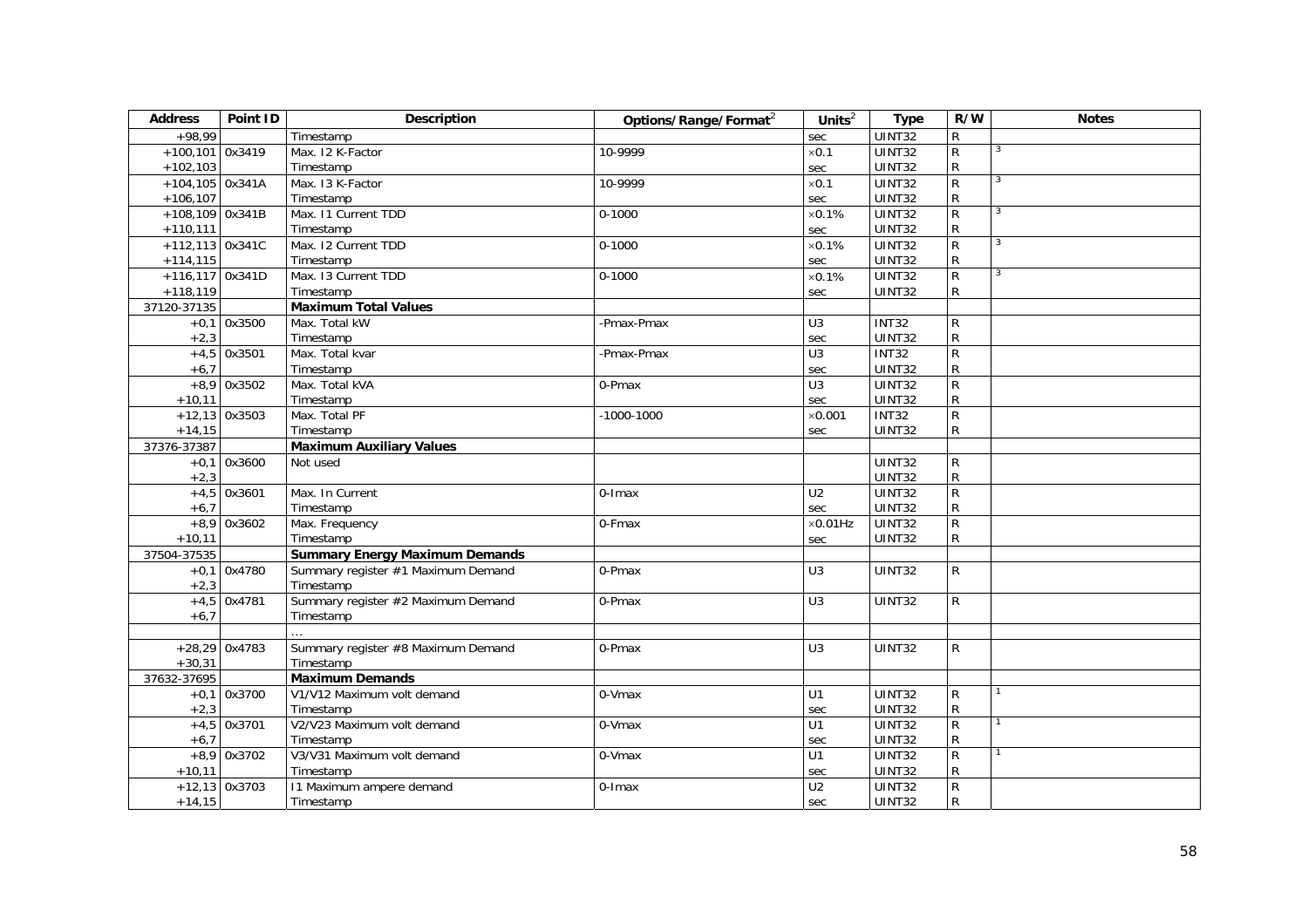| <b>Address</b> | Point ID        | <b>Description</b>                        | Options/Range/Format <sup>2</sup> | Units $2$       | <b>Type</b>   | R/W            | <b>Notes</b> |
|----------------|-----------------|-------------------------------------------|-----------------------------------|-----------------|---------------|----------------|--------------|
| $+16,17$       | 0x3704          | 12 Maximum ampere demand                  | $0$ -Imax                         | U <sub>2</sub>  | <b>UINT32</b> | $\mathsf{R}$   |              |
| $+18,19$       |                 | Timestamp                                 |                                   | sec             | <b>UINT32</b> | ${\sf R}$      |              |
|                | $+20,21$ 0x3705 | 13 Maximum ampere demand                  | 0-Imax                            | $\overline{U2}$ | <b>UINT32</b> | $\overline{R}$ |              |
| $+22,23$       |                 | Timestamp                                 |                                   | sec             | <b>UINT32</b> | ${\sf R}$      |              |
|                | $+24,25$ 0x3706 | Not used                                  |                                   |                 | UINT32        | $\overline{R}$ |              |
| $+26,27$       |                 | Timestamp                                 |                                   |                 | UINT32        | ${\sf R}$      |              |
|                | $+28,29$ 0x3707 | Not used                                  |                                   |                 | UINT32        | $\overline{R}$ |              |
| $+30,31$       |                 | Timestamp                                 |                                   |                 | UINT32        | ${\sf R}$      |              |
|                | $+32,33$ 0x3708 | Not used                                  |                                   |                 | UINT32        | $\overline{R}$ |              |
| $+34,35$       |                 | Timestamp                                 |                                   |                 | UINT32        | ${\sf R}$      |              |
|                | $+36,37$ 0x3709 | Maximum kW import sliding window demand   | 0-Pmax                            | U3              | <b>UINT32</b> | $\overline{R}$ |              |
| $+38,39$       |                 | Timestamp                                 |                                   | sec             | <b>UINT32</b> | ${\sf R}$      |              |
|                | $+40,41$ 0x370A | Maximum kvar import sliding window demand | 0-Pmax                            | U3              | <b>UINT32</b> | ${\sf R}$      |              |
| $+42,43$       |                 | Timestamp                                 |                                   | sec             | UINT32        | ${\sf R}$      |              |
|                | $+44,45$ 0x370B | Maximum kVA sliding window demand         | 0-Pmax                            | $\overline{U}$  | UINT32        | $\overline{R}$ |              |
| $+46,47$       |                 | Timestamp                                 |                                   | sec             | <b>UINT32</b> | ${\sf R}$      |              |
|                | $+48,49$ 0x3737 | Not used                                  |                                   |                 | UINT32        | $\overline{R}$ |              |
| $+50,51$       |                 | Timestamp                                 |                                   |                 | UINT32        | ${\sf R}$      |              |
|                | $+52,53$ 0x370D | Not used                                  |                                   |                 | <b>UINT32</b> | $\overline{R}$ |              |
| $+54,55$       |                 | Timestamp                                 |                                   |                 | UINT32        | $\mathsf R$    |              |
|                | $+56,57$ 0x370E | Not used                                  |                                   |                 | UINT32        | $\overline{R}$ |              |
| $+58,59$       |                 | Timestamp                                 |                                   |                 | UINT32        | ${\sf R}$      |              |
|                | $+60,61$ 0x370F | Maximum kW export sliding window demand   | 0-Pmax                            | U <sub>3</sub>  | UINT32        | ${\sf R}$      |              |
| $+62,63$       |                 | Timestamp                                 |                                   | sec             | UINT32        | ${\sf R}$      |              |
|                | $+64,65$ 0x3710 | Maximum kvar export sliding window demand | 0-Pmax                            | U3              | <b>UINT32</b> | $\overline{R}$ |              |
| $+66,67$       |                 | Timestamp                                 |                                   | sec             | UINT32        | ${\sf R}$      |              |
| 38016-38063    |                 | <b>Maximum Harmonic Demands</b>           |                                   |                 |               |                |              |
|                | $+0,1$ 0x3880   | V1/V12 THD demand                         | 0-9999                            | $\times 0.1\%$  | UINT32        | R              |              |
| $+2,3$         |                 | Timestamp                                 |                                   | sec             | UINT32        | ${\sf R}$      |              |
| $+4,5$         | 0x3881          | V2/V23 THD demand                         | 0-9999                            | $\times$ 0.1%   | <b>UINT32</b> | $\overline{R}$ |              |
| $+6,7$         |                 | Timestamp                                 |                                   | sec             | UINT32        | ${\sf R}$      |              |
| $+8,9$         | 0x3882          | V3/V31 THD demand                         | 0-9999                            | $\times 0.1\%$  | <b>UINT32</b> | ${\sf R}$      |              |
| $+10,11$       |                 | Timestamp                                 |                                   | sec             | UINT32        | ${\sf R}$      |              |
|                | $+12,13$ 0x3883 | Not used                                  |                                   |                 | <b>UINT32</b> | $\overline{R}$ |              |
| $+14,15$       |                 |                                           |                                   |                 | UINT32        | ${\sf R}$      |              |
|                | $+16,17$ 0x3884 | I1 THD demand                             | 0-9999                            | $\times$ 0.1%   | <b>UINT32</b> | $\overline{R}$ |              |
| $+18,19$       |                 | Timestamp                                 |                                   | sec             | <b>UINT32</b> | ${\sf R}$      |              |
|                | $+20,21$ 0x3885 | <b>I2 THD demand</b>                      | 0-9999                            | $\times 0.1\%$  | UINT32        | ${\sf R}$      |              |
| $+22,23$       |                 | Timestamp                                 |                                   | sec             | UINT32        | ${\sf R}$      |              |
|                | $+24,25$ 0x3886 | 13 THD demand                             | 0-9999                            | $\times 0.1\%$  | UINT32        | $\overline{R}$ |              |
| $+26,27$       |                 | Timestamp                                 |                                   | sec             | UINT32        | ${\sf R}$      |              |
|                | $+28,29$ 0x3887 | Not used                                  |                                   |                 | UINT32        | $\overline{R}$ |              |
| $+30,31$       |                 |                                           |                                   |                 | <b>UINT32</b> | ${\sf R}$      |              |
|                | $+32,33$ 0x3888 | 11 TDD demand                             | $0 - 1000$                        | $\times 0.1\%$  | UINT32        | $\mathsf{R}$   |              |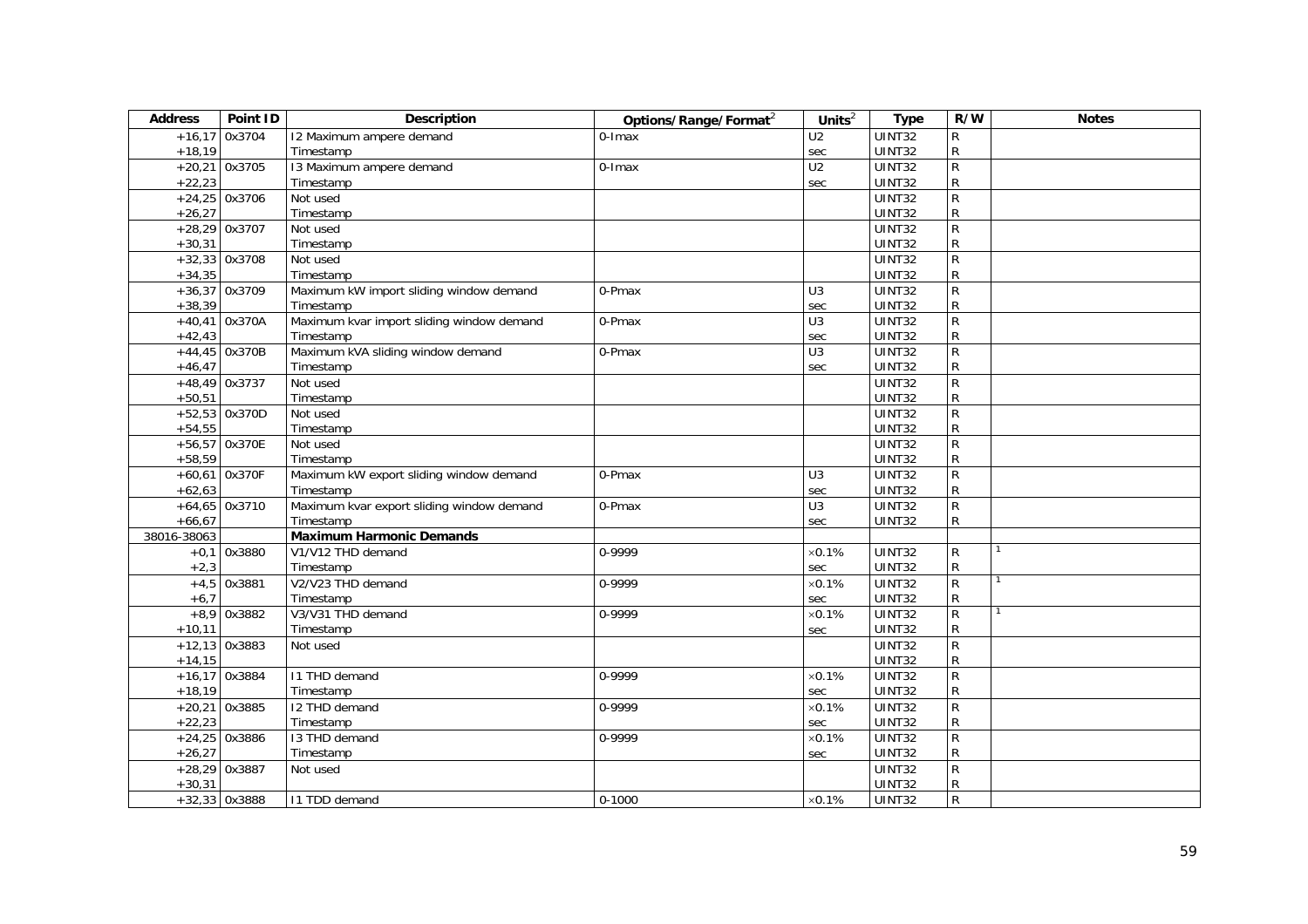| <b>Address</b> | Point ID        | <b>Description</b>             | Options/Range/Format <sup>2</sup> | Units $\sqrt{2}$ | <b>Type</b>   | R/W            | <b>Notes</b> |
|----------------|-----------------|--------------------------------|-----------------------------------|------------------|---------------|----------------|--------------|
| $+34,35$       |                 | Timestamp                      |                                   | sec              | UINT32        | R              |              |
|                | $+36,37$ 0x3889 | 12 TDD demand                  | $0 - 1000$                        | $\times$ 0.1%    | UINT32        | $\overline{R}$ |              |
| $+38,39$       |                 | Timestamp                      |                                   | sec              | UINT32        | ${\sf R}$      |              |
|                | $+40,41$ 0x388A | 13 TDD demand                  | $0 - 1000$                        | $\times 0.1\%$   | <b>UINT32</b> | $\overline{R}$ |              |
| $+42,43$       |                 | Timestamp                      |                                   | sec              | UINT32        | ${\sf R}$      |              |
|                | $+44,45$ 0x388B | Not used                       |                                   |                  | UINT32        | $\overline{R}$ |              |
| $+46,47$       |                 |                                |                                   |                  | UINT32        | $\mathsf{R}$   |              |
| 38144-38175    |                 | TOU Maximum Demand Register #1 |                                   |                  |               |                |              |
|                | $+0,1$ 0x4800   | Tariff #1 maximum demand       | 0-Pmax                            | U3               | UINT32        | R              |              |
| $+2,3$         |                 | Timestamp                      |                                   | sec              | UINT32        | ${\sf R}$      |              |
|                | $+4,5$ 0x4801   | Tariff #2 maximum demand       | 0-Pmax                            | $\overline{U}$   | UINT32        | $\overline{R}$ |              |
| $+6,7$         |                 | Timestamp                      |                                   | sec              | UINT32        | $\mathsf{R}$   |              |
|                |                 |                                |                                   |                  |               | $\overline{R}$ |              |
|                | $+28,29$ 0x4807 | Tariff #8 maximum demand       | 0-Pmax                            | U3               | UINT32        | $\overline{R}$ |              |
| $+30,31$       |                 | Timestamp                      |                                   | sec              | UINT32        | R              |              |
| 38400-38431    |                 | TOU Maximum Demand Register #2 |                                   |                  |               |                |              |
|                | $+0,1$ 0x4900   | Tariff #1 maximum demand       | 0-Pmax                            | U3               | UINT32        | R              |              |
| $+2,3$         |                 | Timestamp                      |                                   | sec              | UINT32        | ${\sf R}$      |              |
|                | $+4,5$ 0x4901   | Tariff #2 maximum demand       | 0-Pmax                            | U3               | UINT32        | $\overline{R}$ |              |
| $+6,7$         |                 | Timestamp                      |                                   | sec              | UINT32        | $\mathsf{R}$   |              |
|                |                 |                                |                                   |                  |               | $\overline{R}$ |              |
|                | $+28,29$ 0x4907 | Tariff #8 maximum demand       | 0-Pmax                            | U <sub>3</sub>   | UINT32        | $\overline{R}$ |              |
| $+30,31$       |                 | Timestamp                      |                                   | sec              | UINT32        | $\mathsf{R}$   |              |
| 38656-38687    |                 | TOU Maximum Demand Register #3 |                                   |                  |               |                |              |
|                | $+0,1$ 0x4A00   | Tariff #1 maximum demand       | 0-Pmax                            | U3               | UINT32        | ${\sf R}$      |              |
| $+2,3$         |                 | Timestamp                      |                                   | sec              | UINT32        | ${\sf R}$      |              |
|                | $+4,5$ 0x4A01   | Tariff #2 maximum demand       | 0-Pmax                            | U <sub>3</sub>   | UINT32        | $\overline{R}$ |              |
| $+6,7$         |                 | Timestamp                      |                                   | sec              | <b>UINT32</b> | $\mathsf{R}$   |              |
|                |                 |                                |                                   |                  |               | $\overline{R}$ |              |
|                | $+28,29$ 0x4A07 | Tariff #8 maximum demand       | 0-Pmax                            | U3               | <b>UINT32</b> | ${\sf R}$      |              |
| $+30,31$       |                 | Timestamp                      |                                   | sec              | UINT32        | $\mathsf{R}$   |              |
| 38272-38313    |                 | TOU Maximum Demand Register #4 |                                   |                  |               |                |              |
|                | $+0,1$ 0x4880   | Tariff #1 maximum demand       | 0-Pmax                            | U <sub>3</sub>   | UINT32        | $\mathsf{R}$   |              |
| $+2,3$         |                 | Timestamp                      |                                   | sec              | UINT32        | ${\sf R}$      |              |
|                | $+4,5$ 0x4881   | Tariff #2 maximum demand       | 0-Pmax                            | U3               | <b>UINT32</b> | $\mathsf{R}$   |              |
| $+6,7$         |                 | Timestamp                      |                                   | sec              | UINT32        | ${\sf R}$      |              |
|                |                 |                                |                                   |                  |               | ${\sf R}$      |              |
|                | $+28,29$ 0x4887 | Tariff #8 maximum demand       | 0-Pmax                            | U3               | UINT32        | $\overline{R}$ |              |
| $+30,31$       |                 | Timestamp                      |                                   | sec              | <b>UINT32</b> | ${\sf R}$      |              |
| 38528-38559    |                 | TOU Maximum Demand Register #5 |                                   |                  |               |                |              |
|                | $+0,1$ 0x4980   | Tariff #1 maximum demand       | 0-Pmax                            | U3               | <b>UINT32</b> | R              |              |
| $+2,3$         |                 | Timestamp                      |                                   | sec              | <b>UINT32</b> | ${\sf R}$      |              |
|                | $+4,5$ 0x4981   | Tariff #2 maximum demand       | 0-Pmax                            | U3               | <b>UINT32</b> | $\overline{R}$ |              |
| $+6,7$         |                 | Timestamp                      |                                   | sec              | <b>UINT32</b> | $\mathsf{R}$   |              |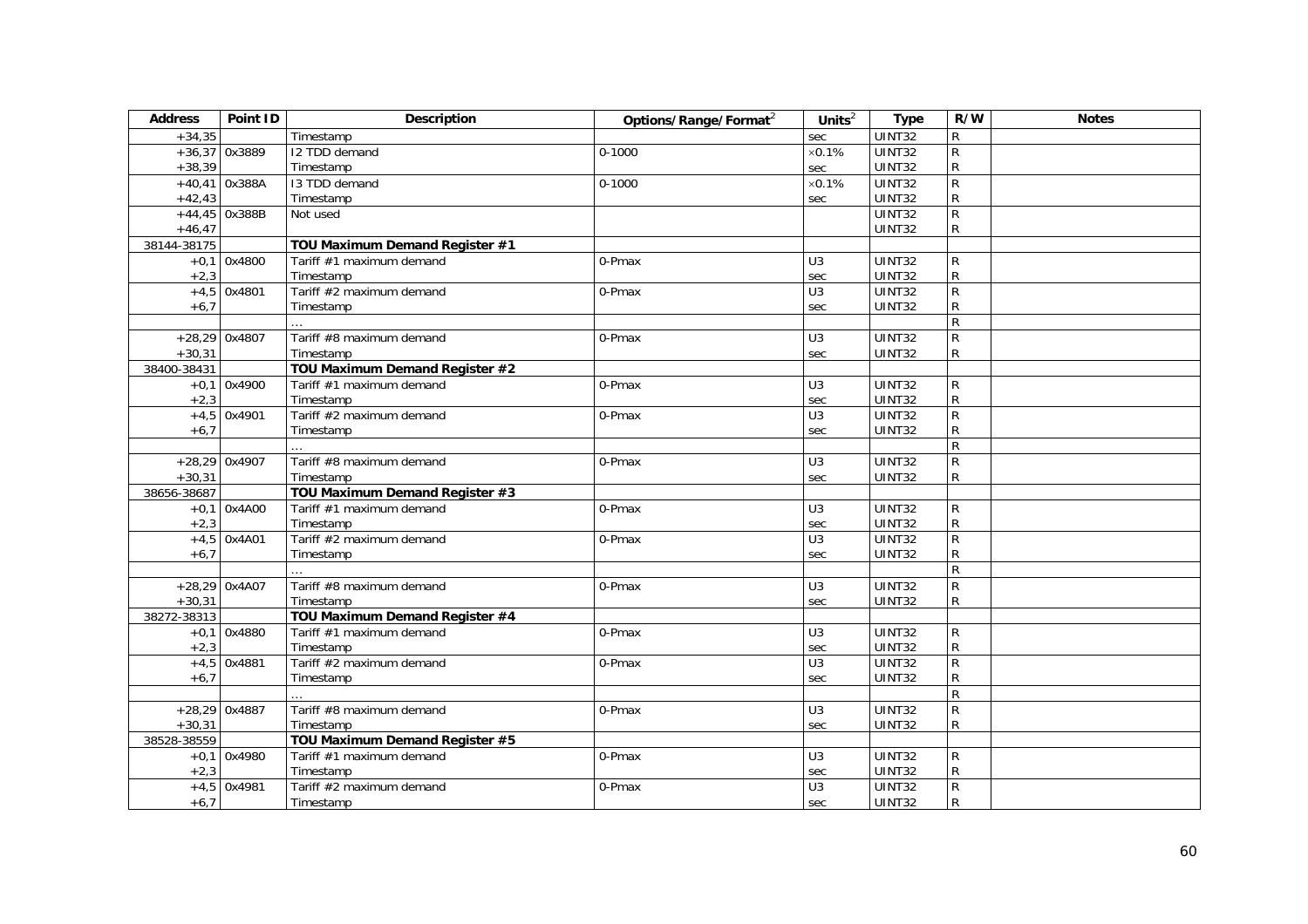| <b>Address</b> | Point ID        | <b>Description</b>             | Options/Range/Format <sup>2</sup> | Units $2$      | <b>Type</b>   | R/W          | <b>Notes</b> |
|----------------|-----------------|--------------------------------|-----------------------------------|----------------|---------------|--------------|--------------|
|                |                 |                                |                                   |                |               | R            |              |
|                | $+28,29$ 0x4987 | Tariff #8 maximum demand       | 0-Pmax                            | U <sub>3</sub> | UINT32        | $\mathsf{R}$ |              |
| $+30,31$       |                 | Timestamp                      |                                   | sec            | UINT32        | ${\sf R}$    |              |
| 38784-38815    |                 | TOU Maximum Demand Register #6 |                                   |                |               |              |              |
|                | $+0,1$ 0x4A80   | Tariff #1 maximum demand       | 0-Pmax                            | U <sub>3</sub> | UINT32        | $\mathsf{R}$ |              |
| $+2,3$         |                 | Timestamp                      |                                   | sec            | UINT32        | ${\sf R}$    |              |
|                | $+4,5$ 0x4A81   | Tariff #2 maximum demand       | 0-Pmax                            | U <sub>3</sub> | <b>UINT32</b> | $\mathsf{R}$ |              |
| $+6,7$         |                 | Timestamp                      |                                   | sec            | UINT32        | ${\sf R}$    |              |
|                |                 |                                |                                   |                |               | $\mathsf{R}$ |              |
|                | +28,29 0x4A87   | Tariff #8 maximum demand       | 0-Pmax                            | U <sub>3</sub> | UINT32        | $\mathsf{R}$ |              |
| $+30,31$       |                 | Timestamp                      |                                   | sec            | UINT32        | ${\sf R}$    |              |
| 38912-38943    |                 | TOU Maximum Demand Register #7 |                                   |                |               |              |              |
|                | $+0,1$ 0x5300   | Tariff #1 maximum demand       | 0-Pmax                            | U <sub>3</sub> | UINT32        | R            |              |
| $+2,3$         |                 | Timestamp                      |                                   | sec            | UINT32        | ${\sf R}$    |              |
| $+4,5$         | 0x5301          | Tariff #2 maximum demand       | 0-Pmax                            | U <sub>3</sub> | <b>UINT32</b> | R            |              |
| $+6,7$         |                 | Timestamp                      |                                   | sec            | UINT32        | ${\sf R}$    |              |
|                |                 |                                |                                   |                |               | $\mathsf{R}$ |              |
|                | +28,29 0x5307   | Tariff #8 maximum demand       | 0-Pmax                            | U <sub>3</sub> | UINT32        | $\mathsf{R}$ |              |
| $+30,31$       |                 | Timestamp                      |                                   | sec            | UINT32        | ${\sf R}$    |              |
| 39040-39071    |                 | TOU Maximum Demand Register #8 |                                   |                |               |              |              |
|                | $+0.1$ 0x5380   | Tariff #1 maximum demand       | 0-Pmax                            | U <sub>3</sub> | UINT32        | R            |              |
| $+2,3$         |                 | Timestamp                      |                                   | sec            | UINT32        | ${\sf R}$    |              |
| $+4,5$         | 0x5381          | Tariff #2 maximum demand       | 0-Pmax                            | U <sub>3</sub> | <b>UINT32</b> | ${\sf R}$    |              |
| $+6,7$         |                 | Timestamp                      |                                   | sec            | UINT32        | $\mathsf{R}$ |              |
|                |                 |                                |                                   |                |               | $\mathsf{R}$ |              |
|                | $+28,29$ 0x5387 | Tariff #8 maximum demand       | 0-Pmax                            | U <sub>3</sub> | UINT32        | R            |              |
| $+30,31$       |                 | Timestamp                      |                                   | sec            | UINT32        | $\mathsf{R}$ |              |

**NOTES:** 

<sup>1</sup> When the 4LN3, 3LN3 or 3BLN3 wiring mode is selected, the voltages will be line-to-neutral; for any other wiring mode, they will be line-to-line voltages.

<sup>2</sup> For volts, amps, power and frequency scales and units, refer to Section 4 "Data Scales and Units".

3 On a 16-cycle interval.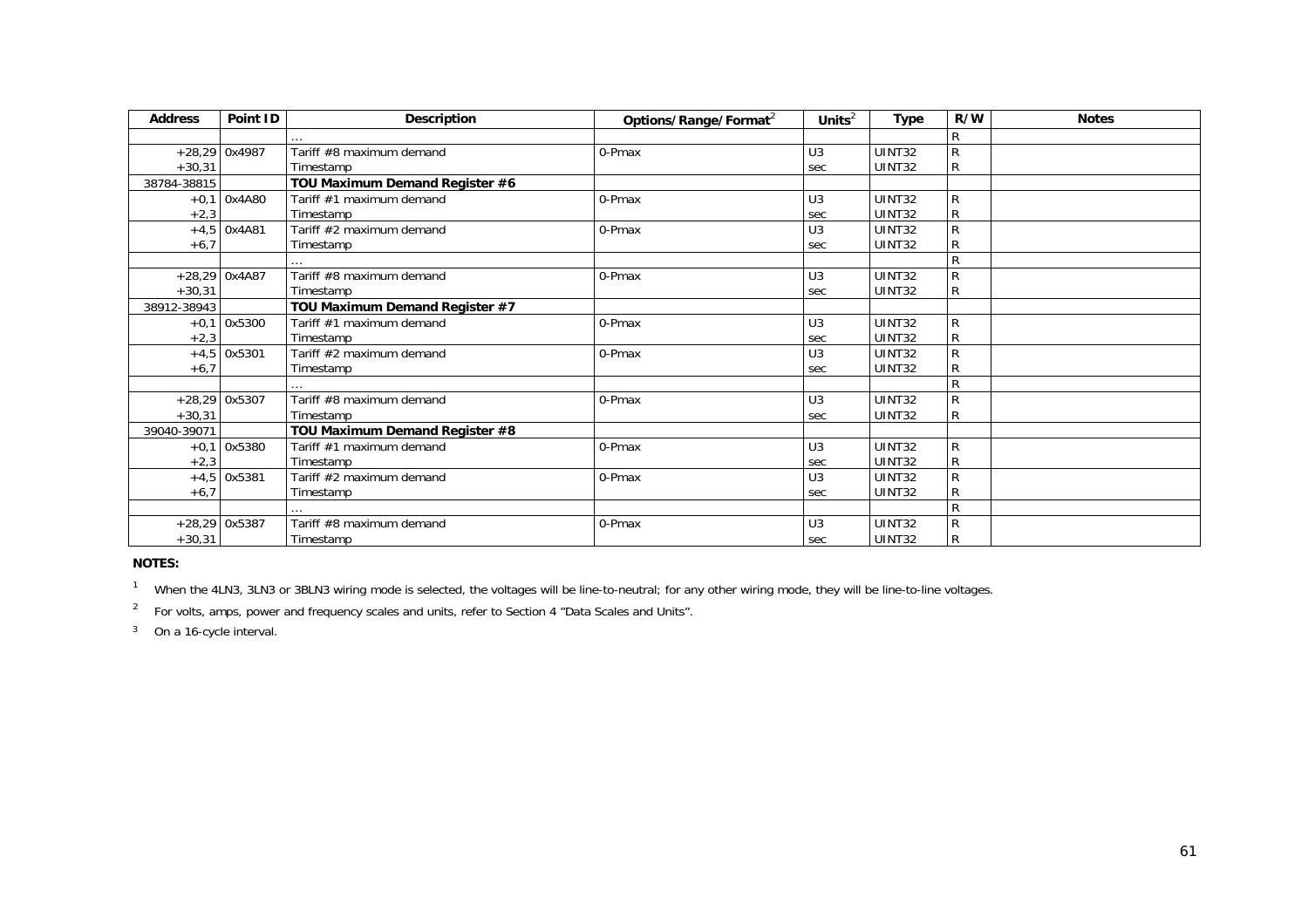# 3.6 Device Control and Status Registers

| <b>Address</b>                        | Point ID   Description |                                                                                                       | Options/Range                                                 | <b>Units</b> | <b>Type</b>        |                | R/W Notes                                                                                                   |
|---------------------------------------|------------------------|-------------------------------------------------------------------------------------------------------|---------------------------------------------------------------|--------------|--------------------|----------------|-------------------------------------------------------------------------------------------------------------|
| <b>Device Restart Register</b>        |                        |                                                                                                       |                                                               |              |                    |                |                                                                                                             |
| 2560                                  |                        | Warm restart of the device                                                                            | 0 when read.<br>OxFFFF when written $=$ restart the<br>device |              | UINT <sub>16</sub> | R/W            |                                                                                                             |
| <b>Device Identification</b>          |                        |                                                                                                       |                                                               |              |                    |                |                                                                                                             |
| 2561-2562                             |                        | Not used                                                                                              | $\Omega$                                                      |              | UINT16             | R              |                                                                                                             |
| 2563                                  |                        | Firmware build number                                                                                 | $1 - 99$                                                      |              | UINT16             | $\overline{R}$ |                                                                                                             |
| 2564                                  |                        | Not used                                                                                              | $\Omega$                                                      |              | UINT16             | ${\sf R}$      |                                                                                                             |
| 2565                                  |                        | Firmware version number                                                                               | 2500-2599                                                     |              | UINT <sub>16</sub> | R              | Two higher decimal digits $=$ major<br>version number, two lower decimal<br>$digits = minor version number$ |
| 2566,2567                             |                        | Instrument options                                                                                    | F28                                                           |              | UINT32             | ${\sf R}$      |                                                                                                             |
| <b>Device Authorization Registers</b> |                        |                                                                                                       |                                                               |              |                    |                |                                                                                                             |
| 2575                                  |                        | Write: 4-digit password. Read: $0 =$ access permitted,<br>-1 = authorization required.                | 0-9999 (write)<br>$0/-1$ (read)                               |              | <b>INT16</b>       | R/W            |                                                                                                             |
| 44378-44379                           |                        | Write: 8-digit password. Read: $0 =$ access permitted,<br>$-1$ = authorization required.              | 0 - 99999999 (write)<br>$0/-1$ (read)                         |              | <b>INT32</b>       | R/W            |                                                                                                             |
| User Event Flags Registers (bit map)  |                        |                                                                                                       |                                                               |              |                    |                |                                                                                                             |
| 44032                                 |                        | Event flags set register ( $0 =$ no effect, $1 =$ set)                                                | 0x0000 - 0x00FF                                               |              | UINT16             | W              |                                                                                                             |
| 44034                                 |                        | Event flags clear register (0=clear, $1 =$ no effect)                                                 | 0x0000 - 0x00FF                                               |              | UINT <sub>16</sub> | $\overline{W}$ |                                                                                                             |
| 44036                                 |                        | Event flags status ( $0 =$ cleared, $1 =$ set)                                                        | 0x0000 - 0x00FF                                               |              | UINT16             | $\mathsf{R}$   |                                                                                                             |
|                                       |                        | Remote Relay Control Registers (bit map)                                                              |                                                               |              |                    |                |                                                                                                             |
| 44038-44045                           |                        | Not used                                                                                              |                                                               |              | UINT16             |                |                                                                                                             |
| 44046                                 |                        | Force relay operate register<br>$(0 = no effect, 1 = operate)$                                        | 0x0000 - 0x000F                                               |              | UINT16             | W              |                                                                                                             |
| 44050                                 |                        | Force relay release register<br>$(0 = no effect, 1 = release)$                                        | 0x0000 - 0x000F                                               |              | UINT16             | W              |                                                                                                             |
| 44054                                 |                        | Locally latched relays status<br>$(0 = \text{unlatched}, 1 = \text{locally latched})$                 | 0x0000 - 0x000F                                               |              | UINT <sub>16</sub> | $\mathsf{R}$   |                                                                                                             |
| 44058                                 |                        | Remote latched relays status<br>$(0 = \text{unlatched}, 1 = \text{remote latched})$                   | 0x0000 - 0x000F                                               |              | UINT <sub>16</sub> | $\mathsf{R}$   |                                                                                                             |
| 44062                                 |                        | Remote relay control disabled status $(0 =$ remote<br>control enabled, $1 =$ remote control disabled) | 0x0000 - 0x000F                                               |              | UINT16             | R              | Remote relay control is disabled if<br>the internal pulse source is linked to<br>the relay                  |
| 44066                                 |                        | Relay status ( $0 =$ open, $1 =$ closed)                                                              | 0x0000 - 0x000F                                               |              | UINT16             | ${\sf R}$      |                                                                                                             |
| 44070                                 |                        | Latch relays $(0 = not \text{ latched mode}, 1 = \text{latched})$<br>mode)                            | 0x0000 - 0x000F                                               |              | UINT <sub>16</sub> | $\mathsf{R}$   |                                                                                                             |
| 44074                                 |                        | Pulse relays $(0 = not pulse mode, 1 = pulse mode)$                                                   | 0x0000 - 0x000F                                               |              | UINT <sub>16</sub> | R              |                                                                                                             |
| 44078                                 |                        | KYZ relays ( $0 = not$ KYZ mode, $1 =$ KYZ mode)                                                      | 0x0000 - 0x000F                                               |              | UINT16             | $\overline{R}$ |                                                                                                             |
| 44082                                 |                        | Relay polarity ( $0 =$ normal mode, $1 =$ inverting mode)                                             | 0x0000 - 0x000F                                               |              | UINT <sub>16</sub> | ${\sf R}$      |                                                                                                             |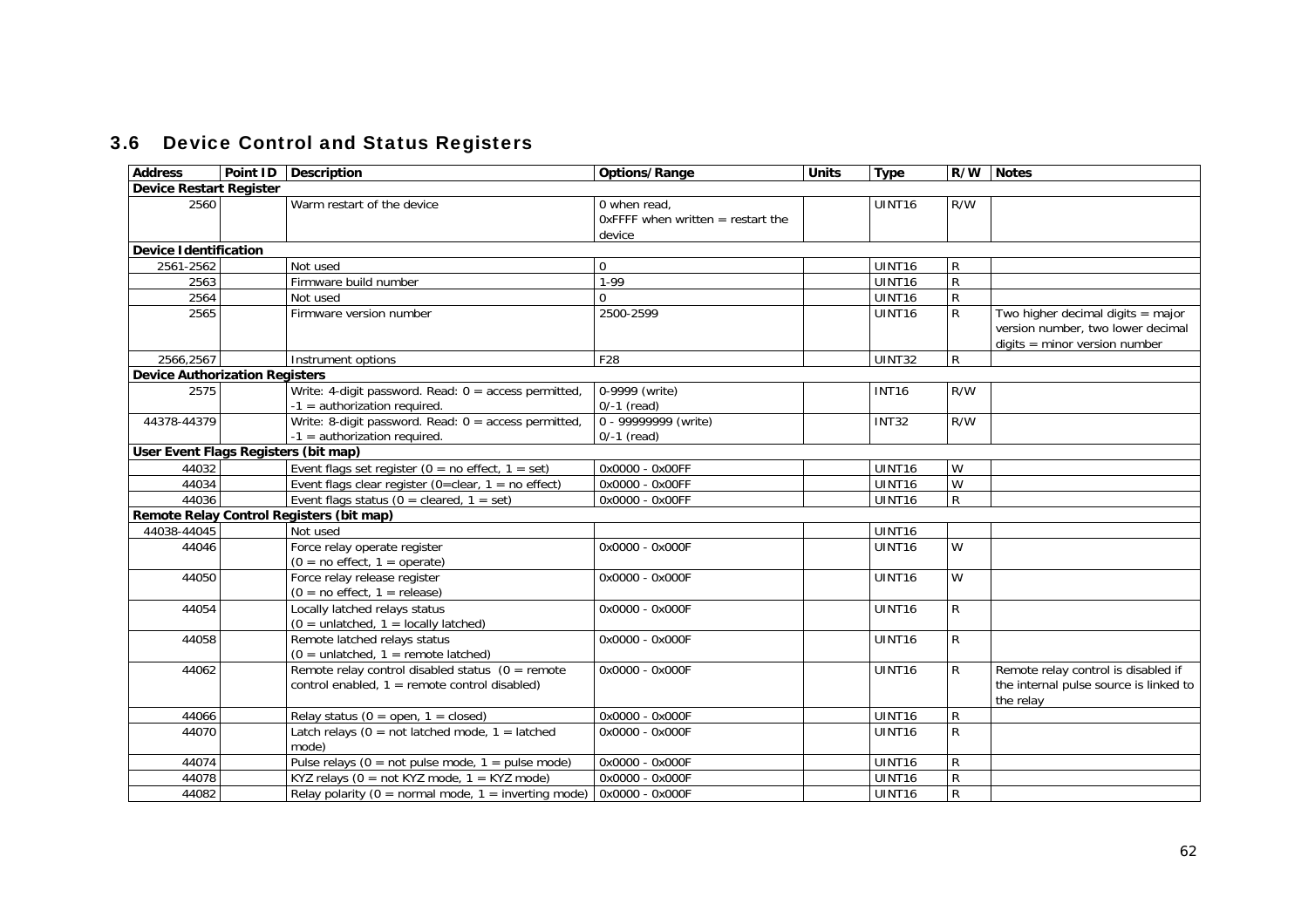| <b>Address</b>                        | Point ID   Description                                     | Options/Range                     | <b>Units</b> | <b>Type</b>        | R/W          | <b>Notes</b> |
|---------------------------------------|------------------------------------------------------------|-----------------------------------|--------------|--------------------|--------------|--------------|
| 44086-44101                           | Reserved                                                   |                                   |              | UINT16             |              |              |
| <b>Reset/Clear Registers</b>          |                                                            |                                   |              |                    |              |              |
| 44102                                 | Clear energies                                             | $\Omega$                          |              | UINT16             | W            |              |
| 44103                                 | Clear maximum demands                                      | $0 =$ clear all maximum demands   |              | UINT <sub>16</sub> | W            |              |
|                                       |                                                            | $1 =$ clear power demands         |              |                    |              |              |
|                                       |                                                            | $2 =$ clear volt, ampere and      |              |                    |              |              |
|                                       |                                                            | harmonic demands                  |              |                    |              |              |
| 44104                                 | Clear summary and TOU energy registers                     | $\Omega$                          |              | UINT <sub>16</sub> | W            |              |
| 44105                                 | Clear summary and TOU maximum demands                      | $\Omega$                          |              | UINT16             | W            |              |
| 44106                                 | Clear counters                                             | $0 =$ clear all counters.         |              | UINT16             | W            |              |
|                                       |                                                            | $1-4$ = clear counter #1-#4       |              |                    |              |              |
| 44107                                 | Clear Min/Max log                                          | $\Omega$                          |              | UINT16             | W            |              |
| 44108                                 | Clear operation/event counters                             | $0 =$ clear GOST 13109 statistics |              | <b>UINT16</b>      | W            |              |
|                                       |                                                            | 1 = clear communication counters  |              |                    |              |              |
| 44109-44133                           | Reserved                                                   |                                   |              | UINT16             |              |              |
| <b>Device Mode Control Registers</b>  |                                                            |                                   |              |                    |              |              |
| 44134-44135                           | Reserved                                                   |                                   |              | UINT16             |              |              |
| 44136                                 | PQ recorder                                                | $0 =$ disabled, $1 =$ enabled     |              | UINT16             | R/W          |              |
| 44137-44165                           | Reserved                                                   |                                   |              | UINT16             |              |              |
| <b>Memory Status Registers</b>        |                                                            |                                   |              |                    |              |              |
| 44262-44263                           | Memory size, bytes                                         |                                   |              | <b>UINT32</b>      | R            |              |
| 44264-44265                           | Free memory, bytes                                         |                                   |              | UINT32             | ${\sf R}$    |              |
| 44266-44277                           | Reserved                                                   |                                   |              | UINT32             | $\mathsf{R}$ |              |
| Log Notification Registers (bit map)  |                                                            |                                   |              |                    |              |              |
| 44278-44279                           | Files $0-31$ ( $0 =$ no new logs, $1 =$ new record logged) | 0x00000000 - 0xFFFFFFFF           |              | UINT32             | $\mathsf{R}$ |              |
| 44280-44293                           | Reserved                                                   | $\mathbf 0$                       |              | UINT32             | $\mathsf{R}$ |              |
| Setpoint Status Registers (bit map)   |                                                            |                                   |              |                    |              |              |
| 44294-44295                           | Setpoints 1-16 status ( $0 =$ released, $1 =$ operated)    | 0x00000000 - 0x0000FFFF           |              | UINT32             | $\mathsf{R}$ |              |
| 44296-44309                           | Reserved                                                   |                                   |              | UINT32             | $\mathsf{R}$ |              |
|                                       | Setpoint Alarm Latch Registers (bit map)                   |                                   |              |                    |              |              |
| 44310-44311                           | Setpoints 1-16 alarm status. When read: $0 = no$           | 0x00000000 - 0x0000FFFF           |              | UINT32             | R/W          |              |
|                                       | setpoint operations logged, 1 = setpoint has been          |                                   |              |                    |              |              |
|                                       | operated at least once since the last alarm bit reset.     |                                   |              |                    |              |              |
|                                       | When written: $0 =$ clear setpoint alarm bit, $1 =$ no     |                                   |              |                    |              |              |
|                                       | effect.                                                    |                                   |              |                    |              |              |
| 44312-44325                           | Reserved                                                   |                                   |              |                    |              |              |
| Device Diagnostics Register (bit map) |                                                            |                                   |              |                    |              |              |
| 44326-44327                           | Device self-diagnostics flags.                             | F23                               |              | UINT32             | R/W          |              |
|                                       | When read: $0 =$ no faults logged, $1 =$ a fault bit has   |                                   |              |                    |              |              |
|                                       | been set at least once since the last reset.               |                                   |              |                    |              |              |
|                                       | When written: $0 =$ clear a fault bit, $1 =$ no effect.    |                                   |              |                    |              |              |
| 44328-44341                           | Reserved                                                   |                                   |              |                    |              |              |
| <b>Current Port Number</b>            |                                                            |                                   |              |                    |              |              |
| 44342                                 | Active port number                                         | $0-1$ = serial port COM1-COM2     |              | UINT <sub>16</sub> | R            |              |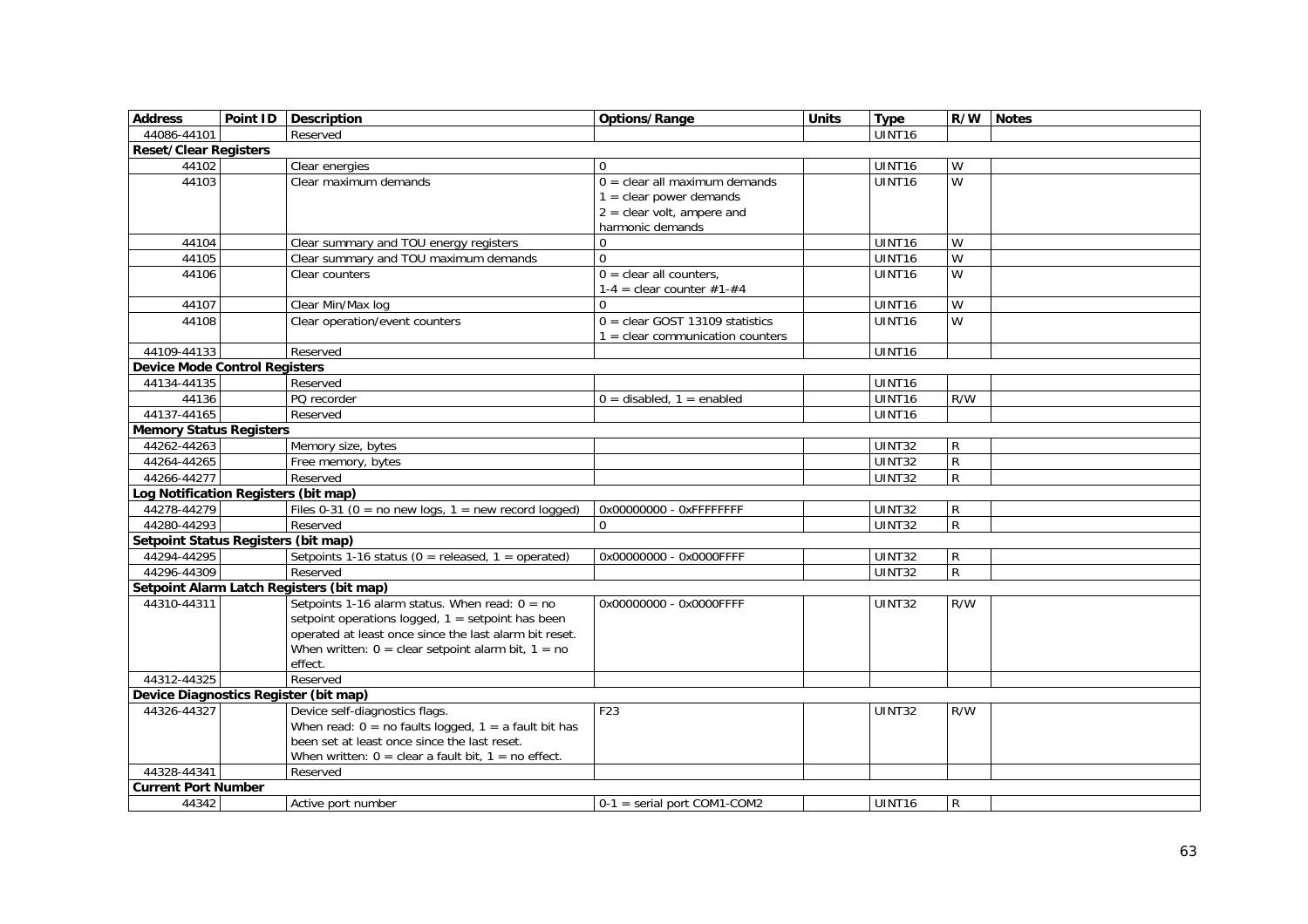| <b>Address</b>                  | Point ID | <b>Description</b>                             | Options/Range                                                                | <b>Units</b> | Type               | R/W          | <b>Notes</b>       |
|---------------------------------|----------|------------------------------------------------|------------------------------------------------------------------------------|--------------|--------------------|--------------|--------------------|
| 44343-44345                     |          | Reserved                                       |                                                                              |              |                    |              |                    |
| <b>Current Network Settings</b> |          |                                                |                                                                              |              |                    |              |                    |
| 44346-44377                     |          |                                                |                                                                              |              |                    |              |                    |
| $+0, 1$                         |          | Active device IP Address                       |                                                                              |              | <b>UINT32</b>      | R            | Network byte order |
| $+2, 3$                         |          | Active network subnet mask                     |                                                                              |              | UINT32             | R            | Network byte order |
| $+4, 5$                         |          | Active network default gateway                 |                                                                              |              | <b>UINT32</b>      | R            | Network byte order |
| 44352-44377                     |          | Reserved                                       |                                                                              |              |                    |              |                    |
| <b>Communication Status</b>     |          |                                                |                                                                              |              |                    |              |                    |
| 44394                           |          | RSSI (received signal strength)                | $=$ not known or not detectable,<br>$\Omega$<br>$51-113 = -51$ to $-113$ dBm |              | UINT <sub>16</sub> | R            |                    |
| 44395                           |          | <b>GPRS status</b>                             | $0 = not connected$ ,<br>$=$ not registered,<br>$2 =$ registered             |              | UINT <sub>16</sub> | R            |                    |
| 44396-44409                     |          | Reserved                                       |                                                                              |              | UINT <sub>16</sub> | R            | $65535 = N/A$      |
| <b>Communication Counters</b>   |          |                                                |                                                                              |              |                    |              |                    |
| 44410                           |          | Successful eXpertPower client connections      | 0-65534                                                                      |              | UINT <sub>16</sub> | $\mathsf{R}$ |                    |
| 44411                           |          | Failed eXpertPower client connections          | 0-65534                                                                      |              | UINT <sub>16</sub> | R            |                    |
| 44412                           |          | Successful TCP notification client connections | 0-65534                                                                      |              | UINT <sub>16</sub> | R            |                    |
| 44413                           |          | Failed TCP notification client connections     | 0-65534                                                                      |              | UINT <sub>16</sub> | R            |                    |
| 44414-44441                     |          | Reserved                                       |                                                                              |              | UINT <sub>16</sub> | R            | $65535 = N/A$      |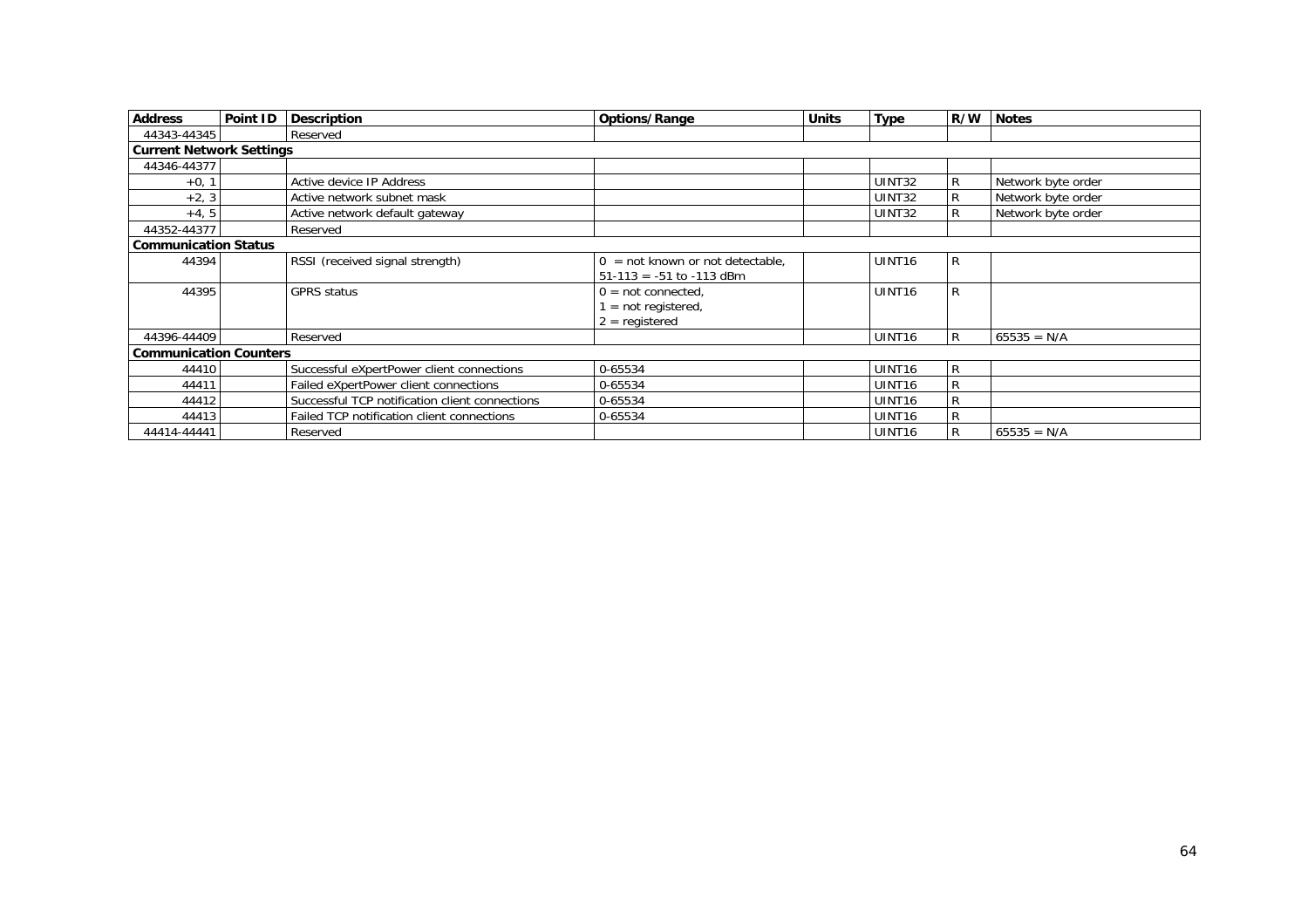# 3.7 Device Setup Registers

| <b>Address</b>                 | Point ID | <b>Description</b>             | Options/Range |                                                                 | <b>Units</b> | <b>Type</b>        | R/W            | <b>Notes</b>                                                                                                                                                                        |
|--------------------------------|----------|--------------------------------|---------------|-----------------------------------------------------------------|--------------|--------------------|----------------|-------------------------------------------------------------------------------------------------------------------------------------------------------------------------------------|
| <b>Device Identification</b>   |          |                                |               |                                                                 |              |                    |                |                                                                                                                                                                                     |
| 46080-46111                    |          |                                |               |                                                                 |              |                    |                |                                                                                                                                                                                     |
| $+0,1$                         |          | Device serial number           | 0-999999      |                                                                 |              | UINT32             | R              |                                                                                                                                                                                     |
| $+2,3$                         |          | Device model ID                | 17500         |                                                                 |              | <b>UINT32</b>      | $\overline{R}$ |                                                                                                                                                                                     |
| $+4-11$                        |          | Device model name              | "PM175"       |                                                                 |              | CHAR16             | $\mathsf{R}$   | Null-terminated string                                                                                                                                                              |
| $+12-13$                       |          | Device options (bitmap)        | $\mathbf 0$   |                                                                 |              | <b>UINT32</b>      | $\overline{R}$ |                                                                                                                                                                                     |
| $+14-19$                       |          | Not used                       |               |                                                                 |              | UINT16             | $\mathsf{R}$   |                                                                                                                                                                                     |
| $+20$                          |          | Device firmware version number | 2500-2599     |                                                                 |              | UINT16             | $\mathsf{R}$   | Two higher decimal digits $=$ major<br>version number, two lower decimal<br>$digits = minor version number$                                                                         |
| $+21$                          |          | Device firmware build number   | $1-99$        |                                                                 |              | UINT <sub>16</sub> | $\mathsf{R}$   |                                                                                                                                                                                     |
| $+22,23$                       |          | Not used                       |               |                                                                 |              | UINT16             | $\overline{R}$ |                                                                                                                                                                                     |
| $+24$                          |          | Boot loader version number     |               |                                                                 |              | UINT16             | $\mathsf{R}$   | Two higher decimal digits $=$ major<br>version number, two lower decimal<br>$digits = minor version number$                                                                         |
| $+25$                          |          | Boot loader build number       | $1-99$        |                                                                 |              | UINT <sub>16</sub> | R              |                                                                                                                                                                                     |
| $+26-31$                       |          | Reserved                       |               |                                                                 |              | UINT16             | $\overline{R}$ |                                                                                                                                                                                     |
| <b>Factory Device Settings</b> |          |                                |               |                                                                 |              |                    |                |                                                                                                                                                                                     |
| 46112-46178                    |          |                                |               |                                                                 |              |                    |                |                                                                                                                                                                                     |
| $+0$                           |          | V1-V3 input range              |               | 690, 120 (option U)                                             | V            | UINT <sub>16</sub> | $\mathsf{R}$   | Does not limit the 690V input range                                                                                                                                                 |
| $+1$                           |          | V1-V3 input overload           | 120           |                                                                 | %            | UINT16             | $\overline{R}$ |                                                                                                                                                                                     |
| $+2,3$                         |          | Not used                       |               |                                                                 |              | UINT16             | ${\sf R}$      |                                                                                                                                                                                     |
| $+4$                           |          | 11-13 input range              | 1, 5          |                                                                 | А            | UINT16             | $\overline{R}$ |                                                                                                                                                                                     |
| $+5$                           |          | I1-I3 input overload           | 200           |                                                                 | $\%$         | UINT16             | ${\sf R}$      |                                                                                                                                                                                     |
| $+6-13$                        |          | Not used                       |               |                                                                 |              | UINT16             | ${\sf R}$      |                                                                                                                                                                                     |
| $+13-63$                       |          | Not used                       |               |                                                                 |              | UINT16             |                |                                                                                                                                                                                     |
| $+64$                          |          | Ethernet MAC address 0-1       | 0x0500        |                                                                 |              | UINT16             | $\mathsf{R}$   |                                                                                                                                                                                     |
| $+65$                          |          | Ethernet MAC address 2-3       | 0x00F0        |                                                                 |              | UINT16             | ${\sf R}$      |                                                                                                                                                                                     |
| $+66$                          |          | Ethernet MAC address 4-5       | 0x0000-0xFFFF |                                                                 |              | UINT16             | ${\sf R}$      |                                                                                                                                                                                     |
| <b>Basic Setup</b>             |          |                                |               |                                                                 |              |                    |                |                                                                                                                                                                                     |
| 2304-2324                      |          |                                |               |                                                                 |              |                    |                |                                                                                                                                                                                     |
| $+0$                           |          | Wiring mode                    | F26           |                                                                 |              | UINT16             | R/W            |                                                                                                                                                                                     |
| $+1$                           |          | PT ratio                       | 10 to 65000   |                                                                 | $\times 0.1$ | UINT <sub>16</sub> | R/W            |                                                                                                                                                                                     |
| $\pm 2$                        |          | CT primary current             | 1 to 50,000   |                                                                 | A            | UINT16             | R/W            |                                                                                                                                                                                     |
| $+3$                           |          | Power block demand period      |               | 1,2,3,5,10,15,20,30,60 min,<br>$255 =$ external synchronization | min          | UINT16             | R/W            | If the external synchronization is<br>selected, the DI1 input is<br>considered a pulse or KYZ input.<br>The pulse edge restarts the power<br>demand block accumulation<br>interval. |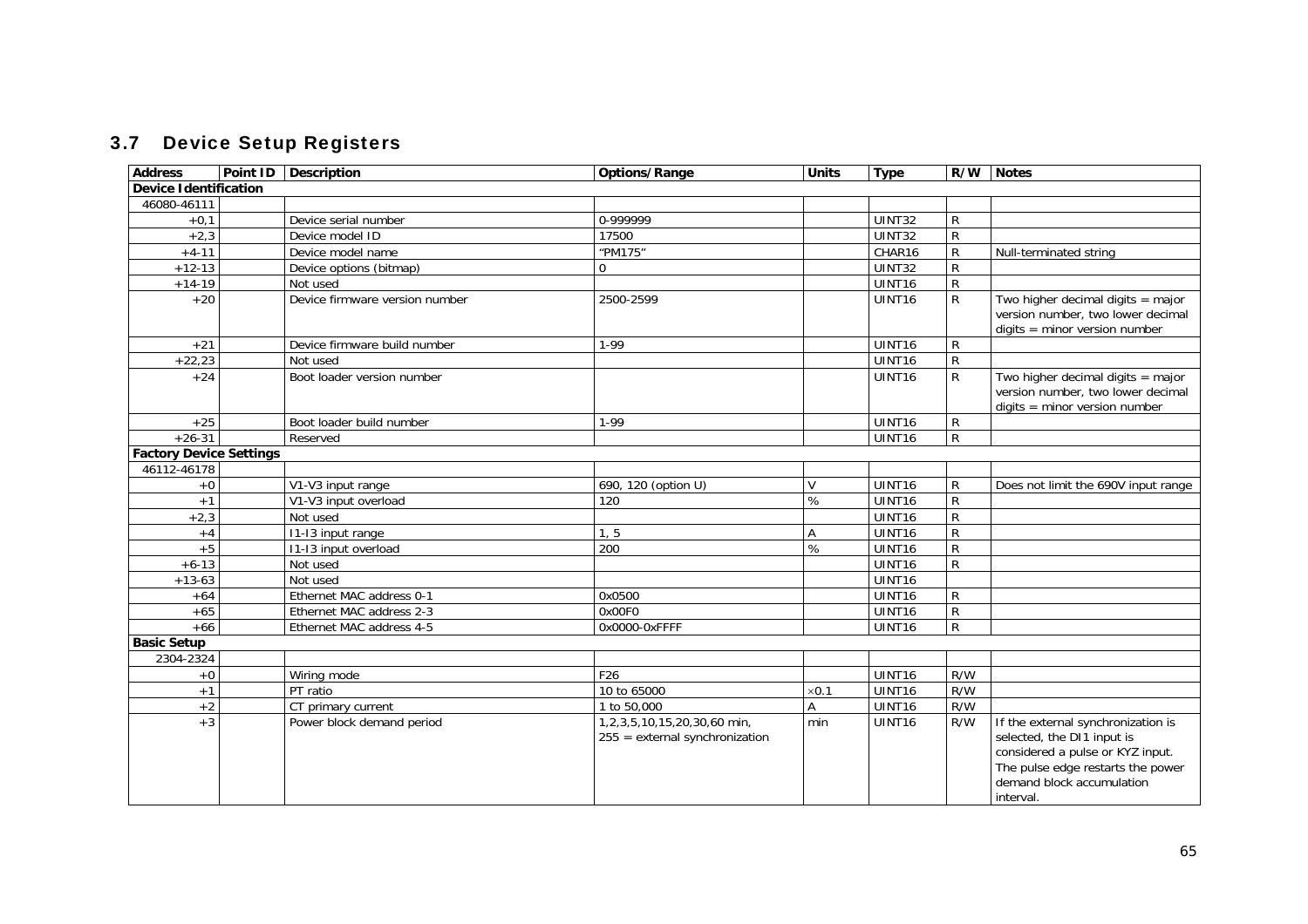| Volt/ampere/harmonic demand period<br>UINT16<br>R/W<br>$+4$<br>0 to 1800<br>sec<br>$+5-7$<br>UINT16<br>$\mathsf{R}$<br>Reserved<br>Read as 65535<br>R/W<br>$+8$<br>Number of blocks in a sliding window<br>1 to 15<br>UINT16<br>$+9-10$<br><b>UINT16</b><br>$\mathsf{R}$<br>Reserved<br>Read as 65535<br>R/W<br>50,60<br>UINT <sub>16</sub><br>$+11$<br>Nominal line frequency<br>Hz<br>Maximum demand load current<br>R/W<br>$+12$<br>0 to 50,000 (0 = $CT$ primary<br>$\mathsf{A}$<br><b>UINT16</b><br>current)<br>500 to 7000, 65535 = N/A<br>UINT16<br>R/W<br>$+13$<br>Nominal secondary voltage (alternative register)<br>$\times 0.1V$<br>$+14-17$<br>UINT <sub>16</sub><br>$\mathsf{R}$<br>Reserved<br>Read as 65535<br>50 to 700<br>UINT16<br>R/W<br>Nominal secondary voltage<br>V<br>$+18$<br>UINT16<br>$\mathsf{R}$<br>$+19$<br>Reserved<br>Read as 65535<br>R/W<br>$+20$<br>PT ratio multiplication factor<br>$\times$ 1, $\times$ 10<br>UINT16<br><b>Communication Ports Setup</b><br>2344-2359<br>R/W<br>COM1: 0=Modbus RTU, 1=Modbus<br>UINT <sub>16</sub><br>$+0$<br>Communication protocol<br>ASCII, 2=DNP3.0, 5=Profibus DP<br>COM2: 0=Modbus RTU, 1=Modbus<br>ASCII, $2 = DNP3.0$<br>COM1: $0 = RS-232$ , $1 = RS-422$ ,<br><b>UINT16</b><br>R/W<br>$+1$<br>Interface<br>$2 = RS - 485$ , $4 = Dial-up Modem$ ,<br>6=Ethernet, 7=Profibus,<br>8=GSM/GPRS<br>COM2: $1 = RS-422$ , $2 = RS-485$<br>$+2$<br>Modbus: 1-247<br>UINT16<br>R/W<br>Device address<br>DNP3.0: 0-65532<br>Profibus DP: 0-126<br>$1=300$ bps, $2=600$ bps, $3=1200$<br>R/W<br>$+3$<br><b>UINT16</b><br>Baud rate<br>bps, $4=2400$ bps, $5=4800$ bps,<br>$6 = 9600$ bps, $7 = 19200$ bps,<br>$8 = 38400$ bps, $9 = 57600$ bps,<br>$10 = 115200$ bps<br>$0=7$ bits/even parity,<br><b>UINT16</b><br>R/W<br>$+4$<br>Data format<br>$1=8$ bits/no parity,<br>$2=8$ bits/even parity<br>Flow control<br>$0 = no$ flow control<br><b>UINT16</b><br>R/W<br>$+5$<br>N/A for COM2 (read as 65535)<br>1=software (XON/XOFF)<br>2=hardware (CTS)<br><b>UINT16</b><br>R/W<br>RTS mode<br>$0 = not used$ ,<br>N/A for COM2 (read as 65535)<br>$+6$<br>1=RTS is permanently asserted<br>2=RTS is asserted during the<br>transmission<br>2344-2351<br><b>COM1 Setup</b><br>2352-2359<br><b>COM2 Setup</b> | <b>Address</b> | Point ID | <b>Description</b> | Options/Range | <b>Units</b> | <b>Type</b> | R/W | <b>Notes</b> |
|------------------------------------------------------------------------------------------------------------------------------------------------------------------------------------------------------------------------------------------------------------------------------------------------------------------------------------------------------------------------------------------------------------------------------------------------------------------------------------------------------------------------------------------------------------------------------------------------------------------------------------------------------------------------------------------------------------------------------------------------------------------------------------------------------------------------------------------------------------------------------------------------------------------------------------------------------------------------------------------------------------------------------------------------------------------------------------------------------------------------------------------------------------------------------------------------------------------------------------------------------------------------------------------------------------------------------------------------------------------------------------------------------------------------------------------------------------------------------------------------------------------------------------------------------------------------------------------------------------------------------------------------------------------------------------------------------------------------------------------------------------------------------------------------------------------------------------------------------------------------------------------------------------------------------------------------------------------------------------------------------------------------------------------------------------------------------------------------------------------------------------------------------------------------------------------------------------------------------------------------------------------------------------|----------------|----------|--------------------|---------------|--------------|-------------|-----|--------------|
|                                                                                                                                                                                                                                                                                                                                                                                                                                                                                                                                                                                                                                                                                                                                                                                                                                                                                                                                                                                                                                                                                                                                                                                                                                                                                                                                                                                                                                                                                                                                                                                                                                                                                                                                                                                                                                                                                                                                                                                                                                                                                                                                                                                                                                                                                    |                |          |                    |               |              |             |     |              |
|                                                                                                                                                                                                                                                                                                                                                                                                                                                                                                                                                                                                                                                                                                                                                                                                                                                                                                                                                                                                                                                                                                                                                                                                                                                                                                                                                                                                                                                                                                                                                                                                                                                                                                                                                                                                                                                                                                                                                                                                                                                                                                                                                                                                                                                                                    |                |          |                    |               |              |             |     |              |
|                                                                                                                                                                                                                                                                                                                                                                                                                                                                                                                                                                                                                                                                                                                                                                                                                                                                                                                                                                                                                                                                                                                                                                                                                                                                                                                                                                                                                                                                                                                                                                                                                                                                                                                                                                                                                                                                                                                                                                                                                                                                                                                                                                                                                                                                                    |                |          |                    |               |              |             |     |              |
|                                                                                                                                                                                                                                                                                                                                                                                                                                                                                                                                                                                                                                                                                                                                                                                                                                                                                                                                                                                                                                                                                                                                                                                                                                                                                                                                                                                                                                                                                                                                                                                                                                                                                                                                                                                                                                                                                                                                                                                                                                                                                                                                                                                                                                                                                    |                |          |                    |               |              |             |     |              |
|                                                                                                                                                                                                                                                                                                                                                                                                                                                                                                                                                                                                                                                                                                                                                                                                                                                                                                                                                                                                                                                                                                                                                                                                                                                                                                                                                                                                                                                                                                                                                                                                                                                                                                                                                                                                                                                                                                                                                                                                                                                                                                                                                                                                                                                                                    |                |          |                    |               |              |             |     |              |
|                                                                                                                                                                                                                                                                                                                                                                                                                                                                                                                                                                                                                                                                                                                                                                                                                                                                                                                                                                                                                                                                                                                                                                                                                                                                                                                                                                                                                                                                                                                                                                                                                                                                                                                                                                                                                                                                                                                                                                                                                                                                                                                                                                                                                                                                                    |                |          |                    |               |              |             |     |              |
|                                                                                                                                                                                                                                                                                                                                                                                                                                                                                                                                                                                                                                                                                                                                                                                                                                                                                                                                                                                                                                                                                                                                                                                                                                                                                                                                                                                                                                                                                                                                                                                                                                                                                                                                                                                                                                                                                                                                                                                                                                                                                                                                                                                                                                                                                    |                |          |                    |               |              |             |     |              |
|                                                                                                                                                                                                                                                                                                                                                                                                                                                                                                                                                                                                                                                                                                                                                                                                                                                                                                                                                                                                                                                                                                                                                                                                                                                                                                                                                                                                                                                                                                                                                                                                                                                                                                                                                                                                                                                                                                                                                                                                                                                                                                                                                                                                                                                                                    |                |          |                    |               |              |             |     |              |
|                                                                                                                                                                                                                                                                                                                                                                                                                                                                                                                                                                                                                                                                                                                                                                                                                                                                                                                                                                                                                                                                                                                                                                                                                                                                                                                                                                                                                                                                                                                                                                                                                                                                                                                                                                                                                                                                                                                                                                                                                                                                                                                                                                                                                                                                                    |                |          |                    |               |              |             |     |              |
|                                                                                                                                                                                                                                                                                                                                                                                                                                                                                                                                                                                                                                                                                                                                                                                                                                                                                                                                                                                                                                                                                                                                                                                                                                                                                                                                                                                                                                                                                                                                                                                                                                                                                                                                                                                                                                                                                                                                                                                                                                                                                                                                                                                                                                                                                    |                |          |                    |               |              |             |     |              |
|                                                                                                                                                                                                                                                                                                                                                                                                                                                                                                                                                                                                                                                                                                                                                                                                                                                                                                                                                                                                                                                                                                                                                                                                                                                                                                                                                                                                                                                                                                                                                                                                                                                                                                                                                                                                                                                                                                                                                                                                                                                                                                                                                                                                                                                                                    |                |          |                    |               |              |             |     |              |
|                                                                                                                                                                                                                                                                                                                                                                                                                                                                                                                                                                                                                                                                                                                                                                                                                                                                                                                                                                                                                                                                                                                                                                                                                                                                                                                                                                                                                                                                                                                                                                                                                                                                                                                                                                                                                                                                                                                                                                                                                                                                                                                                                                                                                                                                                    |                |          |                    |               |              |             |     |              |
|                                                                                                                                                                                                                                                                                                                                                                                                                                                                                                                                                                                                                                                                                                                                                                                                                                                                                                                                                                                                                                                                                                                                                                                                                                                                                                                                                                                                                                                                                                                                                                                                                                                                                                                                                                                                                                                                                                                                                                                                                                                                                                                                                                                                                                                                                    |                |          |                    |               |              |             |     |              |
|                                                                                                                                                                                                                                                                                                                                                                                                                                                                                                                                                                                                                                                                                                                                                                                                                                                                                                                                                                                                                                                                                                                                                                                                                                                                                                                                                                                                                                                                                                                                                                                                                                                                                                                                                                                                                                                                                                                                                                                                                                                                                                                                                                                                                                                                                    |                |          |                    |               |              |             |     |              |
|                                                                                                                                                                                                                                                                                                                                                                                                                                                                                                                                                                                                                                                                                                                                                                                                                                                                                                                                                                                                                                                                                                                                                                                                                                                                                                                                                                                                                                                                                                                                                                                                                                                                                                                                                                                                                                                                                                                                                                                                                                                                                                                                                                                                                                                                                    |                |          |                    |               |              |             |     |              |
|                                                                                                                                                                                                                                                                                                                                                                                                                                                                                                                                                                                                                                                                                                                                                                                                                                                                                                                                                                                                                                                                                                                                                                                                                                                                                                                                                                                                                                                                                                                                                                                                                                                                                                                                                                                                                                                                                                                                                                                                                                                                                                                                                                                                                                                                                    |                |          |                    |               |              |             |     |              |
|                                                                                                                                                                                                                                                                                                                                                                                                                                                                                                                                                                                                                                                                                                                                                                                                                                                                                                                                                                                                                                                                                                                                                                                                                                                                                                                                                                                                                                                                                                                                                                                                                                                                                                                                                                                                                                                                                                                                                                                                                                                                                                                                                                                                                                                                                    |                |          |                    |               |              |             |     |              |
|                                                                                                                                                                                                                                                                                                                                                                                                                                                                                                                                                                                                                                                                                                                                                                                                                                                                                                                                                                                                                                                                                                                                                                                                                                                                                                                                                                                                                                                                                                                                                                                                                                                                                                                                                                                                                                                                                                                                                                                                                                                                                                                                                                                                                                                                                    |                |          |                    |               |              |             |     |              |
|                                                                                                                                                                                                                                                                                                                                                                                                                                                                                                                                                                                                                                                                                                                                                                                                                                                                                                                                                                                                                                                                                                                                                                                                                                                                                                                                                                                                                                                                                                                                                                                                                                                                                                                                                                                                                                                                                                                                                                                                                                                                                                                                                                                                                                                                                    |                |          |                    |               |              |             |     |              |
|                                                                                                                                                                                                                                                                                                                                                                                                                                                                                                                                                                                                                                                                                                                                                                                                                                                                                                                                                                                                                                                                                                                                                                                                                                                                                                                                                                                                                                                                                                                                                                                                                                                                                                                                                                                                                                                                                                                                                                                                                                                                                                                                                                                                                                                                                    |                |          |                    |               |              |             |     |              |
|                                                                                                                                                                                                                                                                                                                                                                                                                                                                                                                                                                                                                                                                                                                                                                                                                                                                                                                                                                                                                                                                                                                                                                                                                                                                                                                                                                                                                                                                                                                                                                                                                                                                                                                                                                                                                                                                                                                                                                                                                                                                                                                                                                                                                                                                                    |                |          |                    |               |              |             |     |              |
|                                                                                                                                                                                                                                                                                                                                                                                                                                                                                                                                                                                                                                                                                                                                                                                                                                                                                                                                                                                                                                                                                                                                                                                                                                                                                                                                                                                                                                                                                                                                                                                                                                                                                                                                                                                                                                                                                                                                                                                                                                                                                                                                                                                                                                                                                    |                |          |                    |               |              |             |     |              |
|                                                                                                                                                                                                                                                                                                                                                                                                                                                                                                                                                                                                                                                                                                                                                                                                                                                                                                                                                                                                                                                                                                                                                                                                                                                                                                                                                                                                                                                                                                                                                                                                                                                                                                                                                                                                                                                                                                                                                                                                                                                                                                                                                                                                                                                                                    |                |          |                    |               |              |             |     |              |
|                                                                                                                                                                                                                                                                                                                                                                                                                                                                                                                                                                                                                                                                                                                                                                                                                                                                                                                                                                                                                                                                                                                                                                                                                                                                                                                                                                                                                                                                                                                                                                                                                                                                                                                                                                                                                                                                                                                                                                                                                                                                                                                                                                                                                                                                                    |                |          |                    |               |              |             |     |              |
|                                                                                                                                                                                                                                                                                                                                                                                                                                                                                                                                                                                                                                                                                                                                                                                                                                                                                                                                                                                                                                                                                                                                                                                                                                                                                                                                                                                                                                                                                                                                                                                                                                                                                                                                                                                                                                                                                                                                                                                                                                                                                                                                                                                                                                                                                    |                |          |                    |               |              |             |     |              |
|                                                                                                                                                                                                                                                                                                                                                                                                                                                                                                                                                                                                                                                                                                                                                                                                                                                                                                                                                                                                                                                                                                                                                                                                                                                                                                                                                                                                                                                                                                                                                                                                                                                                                                                                                                                                                                                                                                                                                                                                                                                                                                                                                                                                                                                                                    |                |          |                    |               |              |             |     |              |
|                                                                                                                                                                                                                                                                                                                                                                                                                                                                                                                                                                                                                                                                                                                                                                                                                                                                                                                                                                                                                                                                                                                                                                                                                                                                                                                                                                                                                                                                                                                                                                                                                                                                                                                                                                                                                                                                                                                                                                                                                                                                                                                                                                                                                                                                                    |                |          |                    |               |              |             |     |              |
|                                                                                                                                                                                                                                                                                                                                                                                                                                                                                                                                                                                                                                                                                                                                                                                                                                                                                                                                                                                                                                                                                                                                                                                                                                                                                                                                                                                                                                                                                                                                                                                                                                                                                                                                                                                                                                                                                                                                                                                                                                                                                                                                                                                                                                                                                    |                |          |                    |               |              |             |     |              |
|                                                                                                                                                                                                                                                                                                                                                                                                                                                                                                                                                                                                                                                                                                                                                                                                                                                                                                                                                                                                                                                                                                                                                                                                                                                                                                                                                                                                                                                                                                                                                                                                                                                                                                                                                                                                                                                                                                                                                                                                                                                                                                                                                                                                                                                                                    |                |          |                    |               |              |             |     |              |
|                                                                                                                                                                                                                                                                                                                                                                                                                                                                                                                                                                                                                                                                                                                                                                                                                                                                                                                                                                                                                                                                                                                                                                                                                                                                                                                                                                                                                                                                                                                                                                                                                                                                                                                                                                                                                                                                                                                                                                                                                                                                                                                                                                                                                                                                                    |                |          |                    |               |              |             |     |              |
|                                                                                                                                                                                                                                                                                                                                                                                                                                                                                                                                                                                                                                                                                                                                                                                                                                                                                                                                                                                                                                                                                                                                                                                                                                                                                                                                                                                                                                                                                                                                                                                                                                                                                                                                                                                                                                                                                                                                                                                                                                                                                                                                                                                                                                                                                    |                |          |                    |               |              |             |     |              |
|                                                                                                                                                                                                                                                                                                                                                                                                                                                                                                                                                                                                                                                                                                                                                                                                                                                                                                                                                                                                                                                                                                                                                                                                                                                                                                                                                                                                                                                                                                                                                                                                                                                                                                                                                                                                                                                                                                                                                                                                                                                                                                                                                                                                                                                                                    |                |          |                    |               |              |             |     |              |
|                                                                                                                                                                                                                                                                                                                                                                                                                                                                                                                                                                                                                                                                                                                                                                                                                                                                                                                                                                                                                                                                                                                                                                                                                                                                                                                                                                                                                                                                                                                                                                                                                                                                                                                                                                                                                                                                                                                                                                                                                                                                                                                                                                                                                                                                                    |                |          |                    |               |              |             |     |              |
|                                                                                                                                                                                                                                                                                                                                                                                                                                                                                                                                                                                                                                                                                                                                                                                                                                                                                                                                                                                                                                                                                                                                                                                                                                                                                                                                                                                                                                                                                                                                                                                                                                                                                                                                                                                                                                                                                                                                                                                                                                                                                                                                                                                                                                                                                    |                |          |                    |               |              |             |     |              |
|                                                                                                                                                                                                                                                                                                                                                                                                                                                                                                                                                                                                                                                                                                                                                                                                                                                                                                                                                                                                                                                                                                                                                                                                                                                                                                                                                                                                                                                                                                                                                                                                                                                                                                                                                                                                                                                                                                                                                                                                                                                                                                                                                                                                                                                                                    |                |          |                    |               |              |             |     |              |
|                                                                                                                                                                                                                                                                                                                                                                                                                                                                                                                                                                                                                                                                                                                                                                                                                                                                                                                                                                                                                                                                                                                                                                                                                                                                                                                                                                                                                                                                                                                                                                                                                                                                                                                                                                                                                                                                                                                                                                                                                                                                                                                                                                                                                                                                                    |                |          |                    |               |              |             |     |              |
|                                                                                                                                                                                                                                                                                                                                                                                                                                                                                                                                                                                                                                                                                                                                                                                                                                                                                                                                                                                                                                                                                                                                                                                                                                                                                                                                                                                                                                                                                                                                                                                                                                                                                                                                                                                                                                                                                                                                                                                                                                                                                                                                                                                                                                                                                    |                |          |                    |               |              |             |     |              |
|                                                                                                                                                                                                                                                                                                                                                                                                                                                                                                                                                                                                                                                                                                                                                                                                                                                                                                                                                                                                                                                                                                                                                                                                                                                                                                                                                                                                                                                                                                                                                                                                                                                                                                                                                                                                                                                                                                                                                                                                                                                                                                                                                                                                                                                                                    |                |          |                    |               |              |             |     |              |
|                                                                                                                                                                                                                                                                                                                                                                                                                                                                                                                                                                                                                                                                                                                                                                                                                                                                                                                                                                                                                                                                                                                                                                                                                                                                                                                                                                                                                                                                                                                                                                                                                                                                                                                                                                                                                                                                                                                                                                                                                                                                                                                                                                                                                                                                                    |                |          |                    |               |              |             |     |              |
|                                                                                                                                                                                                                                                                                                                                                                                                                                                                                                                                                                                                                                                                                                                                                                                                                                                                                                                                                                                                                                                                                                                                                                                                                                                                                                                                                                                                                                                                                                                                                                                                                                                                                                                                                                                                                                                                                                                                                                                                                                                                                                                                                                                                                                                                                    |                |          |                    |               |              |             |     |              |
|                                                                                                                                                                                                                                                                                                                                                                                                                                                                                                                                                                                                                                                                                                                                                                                                                                                                                                                                                                                                                                                                                                                                                                                                                                                                                                                                                                                                                                                                                                                                                                                                                                                                                                                                                                                                                                                                                                                                                                                                                                                                                                                                                                                                                                                                                    |                |          |                    |               |              |             |     |              |
|                                                                                                                                                                                                                                                                                                                                                                                                                                                                                                                                                                                                                                                                                                                                                                                                                                                                                                                                                                                                                                                                                                                                                                                                                                                                                                                                                                                                                                                                                                                                                                                                                                                                                                                                                                                                                                                                                                                                                                                                                                                                                                                                                                                                                                                                                    |                |          |                    |               |              |             |     |              |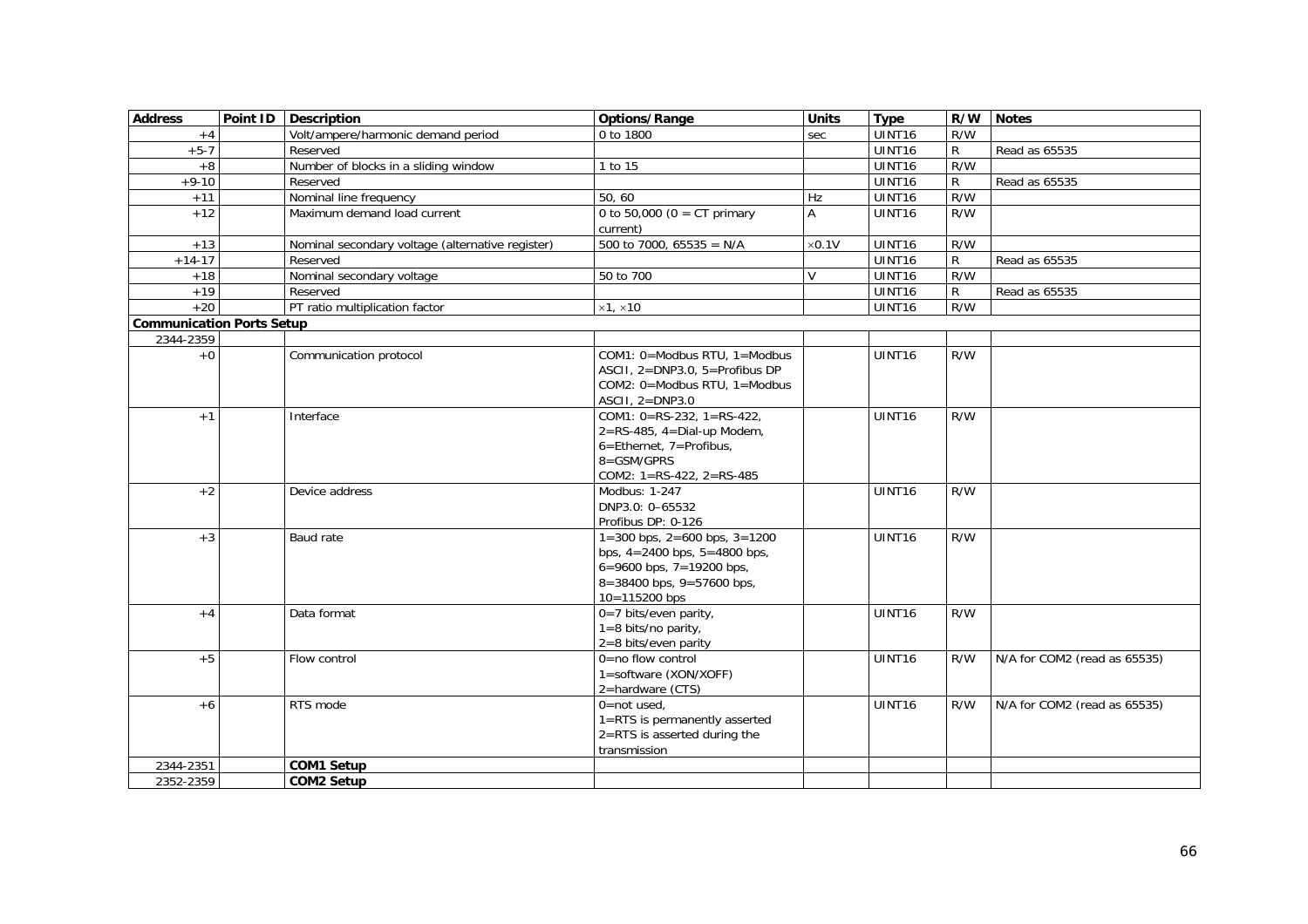| <b>Address</b>                     | Point ID Description               | Options/Range                                         | <b>Units</b> | <b>Type</b>        |     | R/W Notes                |
|------------------------------------|------------------------------------|-------------------------------------------------------|--------------|--------------------|-----|--------------------------|
| Device Options Setup               |                                    |                                                       |              |                    |     |                          |
| 2376-2386                          |                                    |                                                       |              |                    |     |                          |
| $+0$                               | Power calculation mode             | 0=using reactive power: $S = f(P,Q)$ ,                |              | UINT <sub>16</sub> | R/W |                          |
|                                    |                                    | $1 =$ using non-active power:                         |              |                    |     |                          |
|                                    |                                    | $Q = f(S, P)$                                         |              |                    |     |                          |
| $+1$                               | Energy roll value                  | $0=1\times10^4$ , $1=1\times10^5$ , $2=1\times10^6$ , |              | UINT16             | R/W |                          |
|                                    |                                    | $3=1\times10^7$ , $4=1\times10^8$ , $5=1\times10^9$   |              |                    |     |                          |
| $+2$                               | Phase energy calculation mode      | $0 =$ disabled, $1 =$ enabled                         |              | UINT <sub>16</sub> | R/W |                          |
| $+3$                               | Reserved                           |                                                       |              | UINT16             | R/W | Read as 65535            |
| $+4$                               | Analog expander output option      | $0 = none$                                            |              | UINT16             | R/W |                          |
|                                    |                                    | $1 = 0 - 20$ mA                                       |              |                    |     |                          |
|                                    |                                    | $2 = 4 - 20$ mA                                       |              |                    |     |                          |
|                                    |                                    | $3=0-1$ mA                                            |              |                    |     |                          |
|                                    |                                    | $4=\pm 1$ mA                                          |              |                    |     |                          |
| $+5$                               | Battery mode                       | $0 =$ battery is OFF, $1 =$ battery is                |              | UINT16             | R/W |                          |
|                                    |                                    | <b>ON</b>                                             |              |                    |     |                          |
| $+6-9$                             | Reserved                           |                                                       |              | UINT16             | R/W | Read as 65535            |
| $+10$                              | Energy LED test mode               | 0=disabled, $1=Wh$ test, $2=varh$ test                |              | <b>UINT16</b>      | R/W | LED pulse rate is 10,000 |
|                                    |                                    |                                                       |              |                    |     | pulses/kWh               |
| <b>Alarm/Event Setpoints Setup</b> |                                    |                                                       |              |                    |     |                          |
| 352-1055                           |                                    |                                                       |              |                    |     |                          |
| $\bf +0$                           | Condition #1: Logical operator     | $0 = OR, 1 = AND$                                     |              | UINT16             | R/W |                          |
| $+1$                               | Condition #1: Trigger parameter ID | F12                                                   |              | UINT16             | R/W |                          |
| $+2$                               | Condition #1: Not used             | $\Omega$                                              |              | UINT16             | R/W |                          |
| $+3$                               | Condition #1: Not used             | $\Omega$                                              |              | UINT16             | R/W |                          |
| $+4,5$                             | Condition #1: Operate limit        | See Section 3.3                                       |              | UINT32             | R/W | Scaled value             |
| $+6,7$                             | Condition #1: Release limit        | See Section 3.3                                       |              | <b>UINT32</b>      | R/W | Scaled value             |
| $\bf +8$                           | Condition #2: Logical operator     | $0 = OR, 1 = AND$                                     |              | UINT16             | R/W |                          |
| $+9$                               | Condition #2: Trigger parameter ID | F <sub>12</sub>                                       |              | UINT <sub>16</sub> | R/W |                          |
| $+10$                              | Condition #2: Not used             | $\Omega$                                              |              | UINT16             | R/W |                          |
| $+11$                              | Condition #2: Not used             | $\Omega$                                              |              | UINT16             | R/W |                          |
| $+12,13$                           | Condition #2: Operate limit        | See Section 3.3                                       |              | <b>UINT32</b>      | R/W | Scaled value             |
| $+14,15$                           | Condition #2: Release limit        | See Section 3.3                                       |              | <b>UINT32</b>      | R/W | Scaled value             |
| $+16$                              | Condition #3: Logical operator     | $0 = OR, 1 = AND$                                     |              | UINT16             | R/W |                          |
| $+17$                              | Condition #3: Trigger parameter ID | F12                                                   |              | UINT16             | R/W |                          |
| $+18$                              | Condition #3: Not used             | $\Omega$                                              |              | UINT16             | R/W |                          |
| $+19$                              | Condition #3: Not used             | $\Omega$                                              |              | UINT16             | R/W |                          |
| $+20,21$                           | Condition #3: Operate limit        | See Section 3.3                                       |              | <b>UINT32</b>      | R/W | Scaled value             |
| $+22,23$                           | Condition #3: Release limit        | See Section 3.3                                       |              | <b>UINT32</b>      | R/W | Scaled value             |
| $+24$                              | Condition #4: Logical operator     | $0 = \overline{OR}$ , 1 = AND                         |              | UINT16             | R/W |                          |
| $+25$                              | Condition #4: Trigger parameter ID | F12                                                   |              | UINT16             | R/W |                          |
| $+26$                              | Condition #4: Not used             | $\Omega$                                              |              | UINT16             | R/W |                          |
| $+27$                              | Condition #4: Not used             | $\Omega$                                              |              | UINT16             | R/W |                          |
| $+28,29$                           | Condition #4: Operate limit        | See Section 3.3                                       |              | <b>UINT32</b>      | R/W | Scaled value             |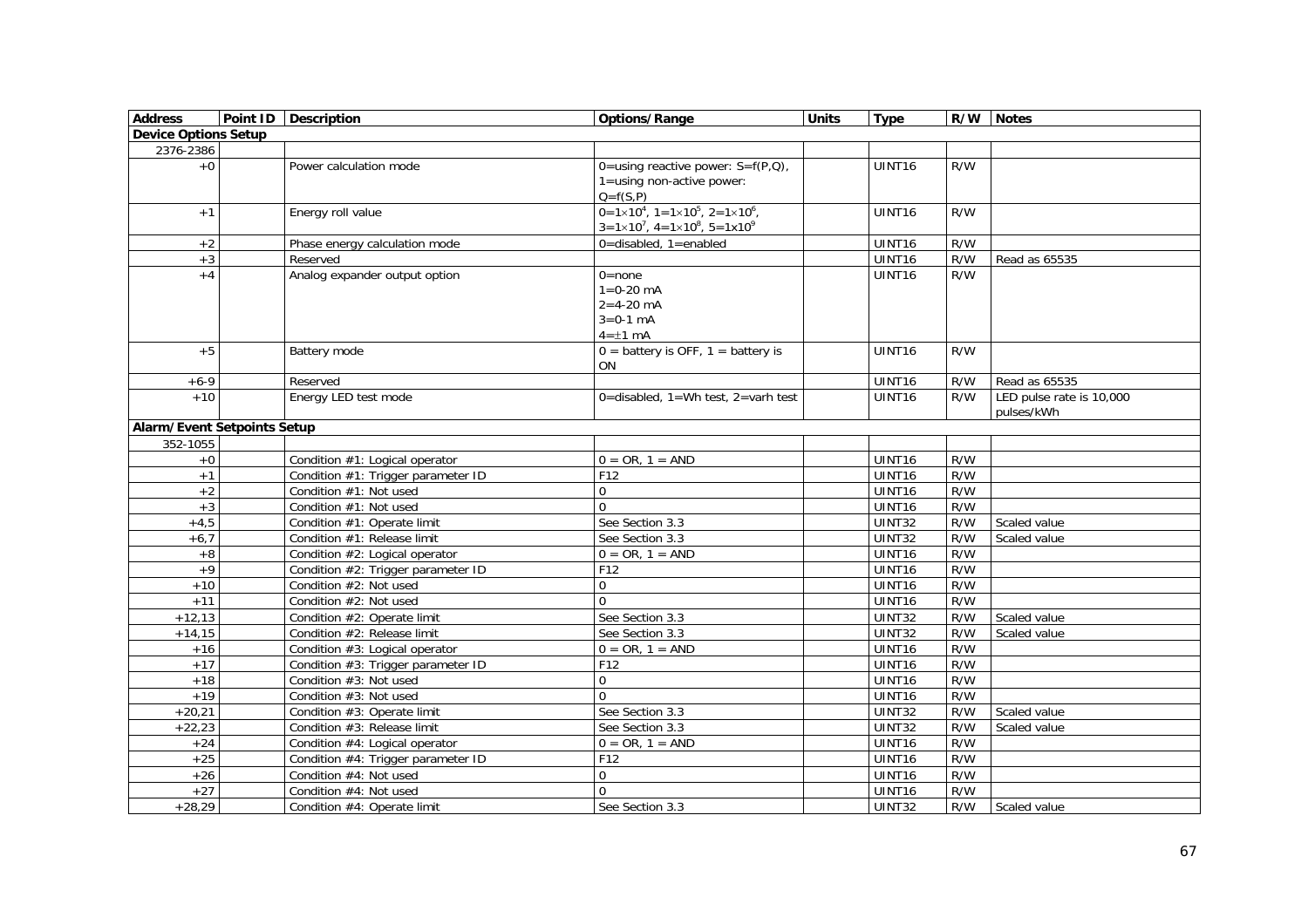| <b>Address</b>              | Point ID   Description             | Options/Range                 | <b>Units</b>     | <b>Type</b>   |     | R/W Notes    |
|-----------------------------|------------------------------------|-------------------------------|------------------|---------------|-----|--------------|
| $+30,31$                    | Condition #4: Release limit        | See Section 3.3               |                  | <b>UINT32</b> | R/W | Scaled value |
| $+32$                       | Action #1: Action type             | F14                           |                  | UINT16        | R/W |              |
| $+33$                       | Action #1: Action target           | F14                           |                  | UINT16        | R/W |              |
| $+34$                       | Action #2: Action type             | F14                           |                  | UINT16        | R/W |              |
| $+35$                       | Action #2: Action target           | F14                           |                  | UINT16        | R/W |              |
| $+36$                       | Action #3: Action type             | F14                           |                  | UINT16        | R/W |              |
| $+37$                       | Action #3: Action target           | F14                           |                  | UINT16        | R/W |              |
| $+38$                       | Action #4: Action type             | F14                           |                  | UINT16        | R/W |              |
| $+39$                       | Action #4: Action target           | F14                           |                  | UINT16        | R/W |              |
| $+40$                       | Not used                           | $\Omega$                      |                  | UINT16        | R/W |              |
| $+41$                       | Operate delay                      | 0-9999                        | $\times 0.1$ sec | UINT16        | R/W |              |
| $+42$                       | Release delay                      | 0-9999                        | $\times 0.1$ sec | UINT16        | R/W |              |
| $+43$                       | Not used                           | 0                             |                  | UINT16        | R/W |              |
| 352-395                     | Setpoint #1                        |                               |                  |               |     |              |
| 396-439                     | Setpoint #2                        |                               |                  |               |     |              |
| 440-483                     | Setpoint #3                        |                               |                  |               |     |              |
| 484-527                     | Setpoint #4                        |                               |                  |               |     |              |
| 528-571                     | Setpoint #5                        |                               |                  |               |     |              |
| 572-615                     | Setpoint #6                        |                               |                  |               |     |              |
| 616-659                     | Setpoint #7                        |                               |                  |               |     |              |
| 660-703                     | Setpoint #8                        |                               |                  |               |     |              |
| 704-747                     | Setpoint #9                        |                               |                  |               |     |              |
| 748-791                     | Setpoint #10                       |                               |                  |               |     |              |
| 792-835                     | Setpoint #11                       |                               |                  |               |     |              |
| 836-879                     | Setpoint #12                       |                               |                  |               |     |              |
| 880-923                     | Setpoint #13                       |                               |                  |               |     |              |
| 924-967                     | Setpoint #14                       |                               |                  |               |     |              |
| 968-1011                    | Setpoint #15                       |                               |                  |               |     |              |
| 1012-1055                   | Setpoint #16                       |                               |                  |               |     |              |
| <b>Pulse Counters Setup</b> |                                    |                               |                  |               |     |              |
| 2940-2947                   |                                    |                               |                  |               |     |              |
| $+0$                        | Source digital input ID            | 0=not assigned, 1-4=DI1-DI4   |                  | UINT16        | R/W |              |
| $+1$                        | Multiplier                         | 0-9999                        |                  | UINT16        | R/W |              |
| 2940-2941                   | Counter #1 Setup                   |                               |                  |               |     |              |
| 2942-2943                   | Counter #2 Setup                   |                               |                  |               |     |              |
| 2944-2945                   | Counter #3 Setup                   |                               |                  |               |     |              |
| 2946-2947                   | Counter #4 Setup                   |                               |                  |               |     |              |
| <b>Local Settings</b>       |                                    |                               |                  |               |     |              |
| 46400-46415                 |                                    |                               |                  |               |     |              |
| $+0$                        | Reserved                           |                               |                  | <b>INT16</b>  | R/W |              |
| $+1$                        | Daylight savings time (DST) option | 0=DST disabled (standard time |                  | UINT16        | R/W |              |
|                             |                                    | only), 1=DST enabled          |                  |               |     |              |
| $\pm 2$                     | DST start month                    | $1 - 12$                      |                  | UINT16        | R/W |              |
|                             |                                    |                               |                  |               |     |              |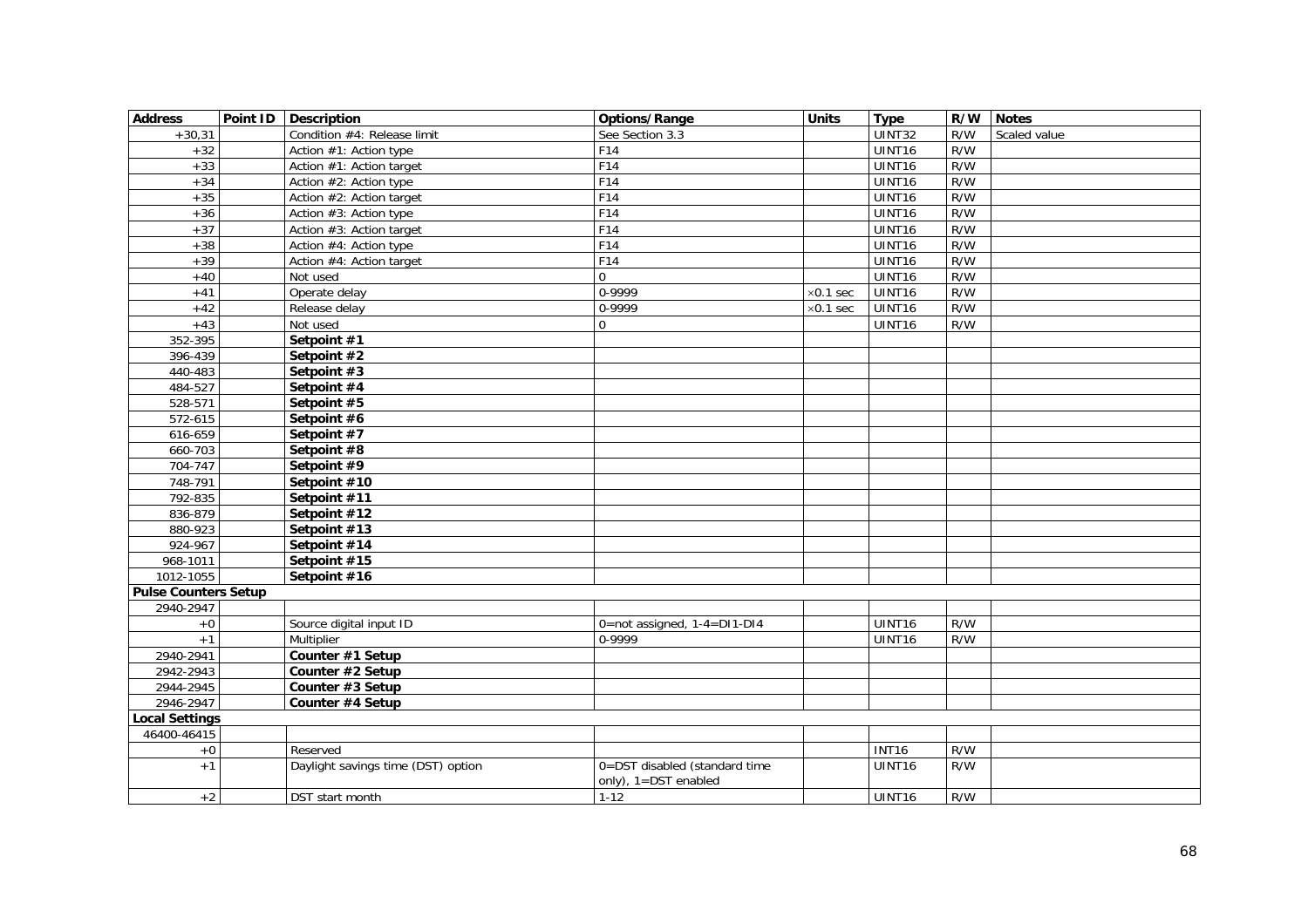| <b>Address</b>                    | Point ID | Description                               | Options/Range                     | <b>Units</b> | <b>Type</b>        | R/W            | <b>Notes</b>                                                                   |
|-----------------------------------|----------|-------------------------------------------|-----------------------------------|--------------|--------------------|----------------|--------------------------------------------------------------------------------|
| $+3$                              |          | DST start week of the month               | 1=1st, 2=2nd, 3=3rd, 4=4th week,  |              | UINT <sub>16</sub> | R/W            |                                                                                |
|                                   |          |                                           | 5=the last week of the month      |              |                    |                |                                                                                |
| $+4$                              |          | DST start weekday                         | 1-7 $(1 = Sun, 7 = Sat)$          |              | UINT16             | R/W            |                                                                                |
| $+5$                              |          | DST end month                             | $1 - 12$                          |              | UINT16             | R/W            |                                                                                |
| $+6$                              |          | DST end week of the month                 | 1=1st, 2=2nd, 3=3rd, 4=4th week,  |              | UINT16             | R/W            |                                                                                |
|                                   |          |                                           | 5=the last week of the month      |              |                    |                |                                                                                |
| $+7$                              |          | DST end weekday                           | $1-7$ (1=Sun, 7=Sat)              |              | UINT16             | R/W            |                                                                                |
| $+8$                              |          | Clock synchronization source              | $1-4 = D11-D14$ , $32767 = meter$ |              | UINT <sub>16</sub> | R/W            | A DI input is considered a pulse or                                            |
|                                   |          |                                           | clock                             |              |                    |                | KYZ input. The pulse edge adjusts<br>the clock at the nearest whole<br>minute. |
| $+9$                              |          | Country code                              | ITU country calling code          |              | UINT16             | R/W            |                                                                                |
| $+10$                             |          | DST start hour                            | $1-6$                             |              | UINT <sub>16</sub> | R/W            |                                                                                |
| $+11$                             |          | DST end hour                              | $1-6$                             |              | UINT16             | R/W            |                                                                                |
| $+12-15$                          |          | Reserved                                  |                                   |              | UINT16             | R/W            |                                                                                |
| <b>Clock Indication and Setup</b> |          |                                           |                                   |              |                    |                |                                                                                |
| 46416-46447                       |          |                                           |                                   |              |                    |                |                                                                                |
| $+0,1$                            |          | Local time, in seconds, since Jan 1, 1970 | F <sub>1</sub>                    | sec          | UINT32             | R/W            |                                                                                |
| $+2,3$                            |          | Fractional seconds, usec                  |                                   | usec         | <b>UINT32</b>      | R/W            |                                                                                |
| $+4$                              |          | Fractional seconds, milliseconds          | 0-999                             | ms           | UINT16             | R/W            |                                                                                |
| $+5$                              |          | Seconds                                   | $0 - 59$                          |              | UINT16             | R/W            |                                                                                |
| $+6$                              |          | Minutes                                   | $0 - 59$                          |              | UINT16             | R/W            |                                                                                |
| $+7$                              |          | Hour                                      | $0 - 23$                          |              | UINT16             | R/W            |                                                                                |
| $+8$                              |          | Day of month                              | $1 - 31$                          |              | UINT16             | R/W            |                                                                                |
| $+9$                              |          | Month                                     | $1 - 12$                          |              | UINT16             | R/W            |                                                                                |
| $+10$                             |          | Year (calendar year minus 2000)           | $0-99$                            |              | UINT16             | R/W            |                                                                                |
| $+11$                             |          | Weekdav                                   | $1-7$ (1=Sun, 7=Sat)              |              | UINT16             | $\overline{R}$ |                                                                                |
| $+12$                             |          | Daylight savings time status              | 0=standard time is active,        |              | UINT16             | $\mathsf{R}$   |                                                                                |
|                                   |          |                                           | 1=daylight savings time is active |              |                    |                |                                                                                |
| $+13-31$                          |          | Reserved                                  |                                   |              | UINT16             |                |                                                                                |
| <b>Network Setup</b>              |          |                                           |                                   |              |                    |                |                                                                                |
| 46576-46703                       |          |                                           |                                   |              |                    |                |                                                                                |
| $+0,1$                            |          | Device IP Address                         | 0x01000000-0xFFFFFFFF             |              | <b>UINT32</b>      | R/W            | Network byte order                                                             |
| $+2,3$                            |          | Network subnet mask                       | 0x00000001-0xFFFFFFFF             |              | UINT32             | R/W            | Network byte order                                                             |
| $+4,5$                            |          | Network default gateway                   | 0x00000000-0xFFFFFFFF             |              | UINT32             | R/W            | Network byte order                                                             |
| $+6,7$                            |          | Use DHCP                                  | $0 = NO, 1 = YES$                 |              | <b>UINT32</b>      | R/W            |                                                                                |
| $+8,9$                            |          | TCP service port                          | $502 = Modbus/TCP,$               |              | UINT32             | R/W            |                                                                                |
|                                   |          |                                           | $20000 = DNP3.0/TCP$              |              |                    |                |                                                                                |
| $+10-127$                         |          | Reserved                                  |                                   |              |                    | R/W            |                                                                                |
| <b>Password Setup</b>             |          |                                           |                                   |              |                    |                |                                                                                |
| 46704-46707                       |          |                                           |                                   |              |                    |                |                                                                                |
| $+0,1$                            |          | Communications password (4 digits)        | 0-9999                            |              | UINT32             | R/W            | Read as 0                                                                      |
| $+2$                              |          | Password protection enabled               | $0 =$ disabled, $1 =$ enabled     |              | UINT16             | R/W            |                                                                                |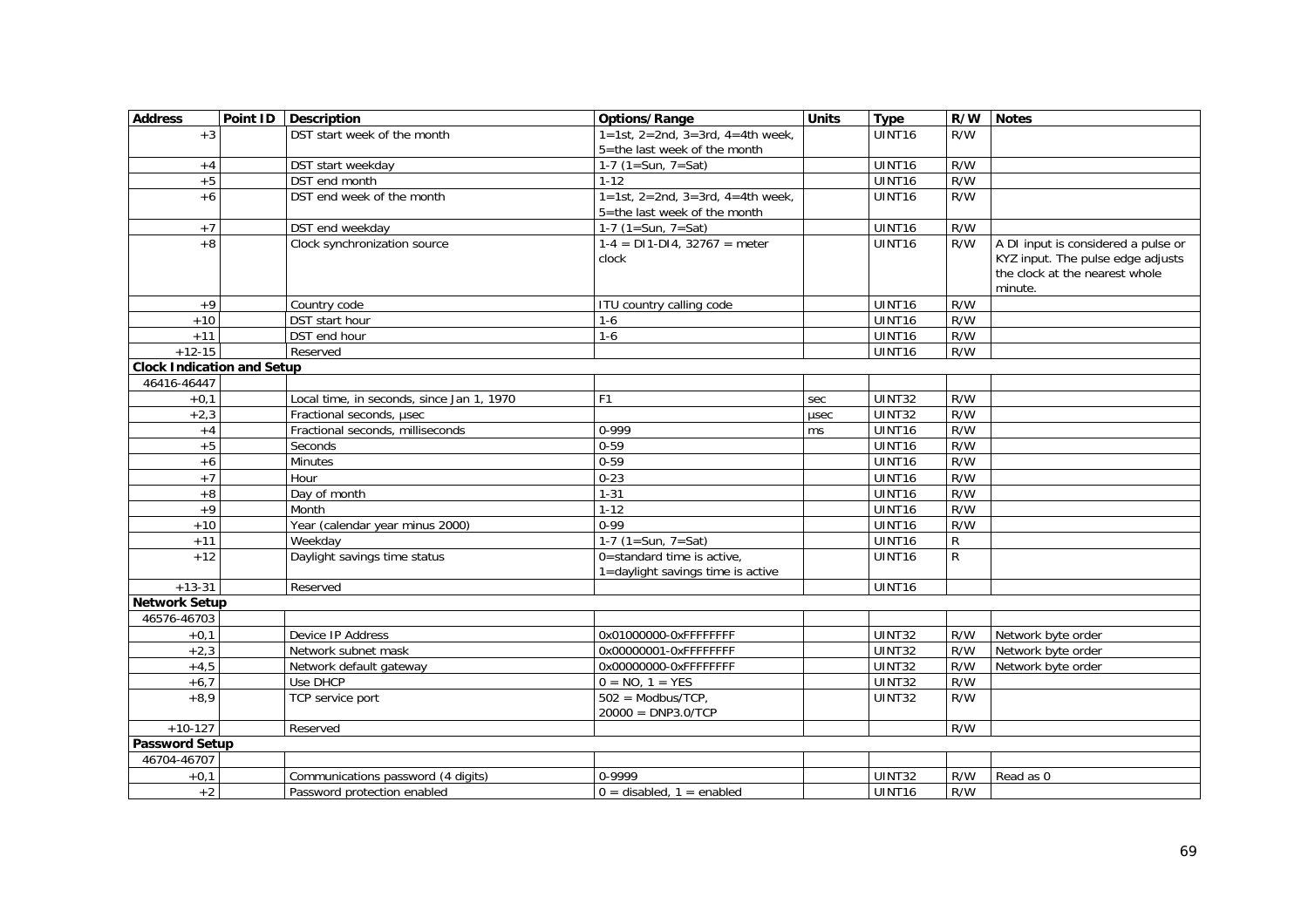| <b>Address</b>                       | Point ID   Description                               | Options/Range                                                     | <b>Units</b> | <b>Type</b>         |              | R/W Notes                 |
|--------------------------------------|------------------------------------------------------|-------------------------------------------------------------------|--------------|---------------------|--------------|---------------------------|
| $+3$                                 | Reserved                                             |                                                                   |              | UINT16              | R/W          |                           |
| <b>Expert Power Service Setup</b>    |                                                      |                                                                   |              |                     |              |                           |
| 46768-46783                          |                                                      |                                                                   |              |                     |              |                           |
| $+0,1$                               | Expert Power server IP Address                       | 0x01000000-0xFFFFFFFF                                             |              | UINT32              | R/W          | Default = $207.232.60.18$ |
| $+2,3$                               | Expert Power server TCP service port                 | 0-65535                                                           |              | <b>UINT32</b>       | R/W          | Default = $5001$          |
| $+4.5$                               | Expert Power client enabled                          | $0 =$ client disabled, $1 =$ client                               |              | <b>UINT32</b>       | R/W          |                           |
|                                      |                                                      | enabled                                                           |              |                     |              |                           |
| $+6,7$                               | Time to next session                                 | 1-99999                                                           | min          | UINT32              | R/W          |                           |
| $+8,9$                               | Time to next session                                 | 1-99999                                                           | min          | UINT32              | $\mathsf{R}$ | Same as previous          |
| $+10-15$                             | Reserved                                             |                                                                   |              |                     |              |                           |
|                                      | <b>Internet Service Provider (ISP) accounts</b>      |                                                                   |              |                     |              |                           |
| 46784-46831                          |                                                      |                                                                   |              |                     |              |                           |
| $+0-15$                              | ISP telephone number                                 |                                                                   |              | CHAR32              | R/W          |                           |
| $+16-31$                             | Login name                                           |                                                                   |              | CHAR32              | R/W          |                           |
| $+32-47$                             | Login password                                       |                                                                   |              | CHAR32              | R/W          |                           |
| <b>GPRS Setup</b>                    |                                                      |                                                                   |              |                     |              |                           |
| 46832-46879                          |                                                      |                                                                   |              |                     |              |                           |
| $+0-15$                              | Access Point Name (APN)                              |                                                                   |              | CHAR32              | R/W          |                           |
| $+16-31$                             | User name                                            |                                                                   |              | CHAR32              | R/W          |                           |
| $+32-39$                             | Password                                             |                                                                   |              | CHAR16              | R/W          |                           |
| $+40-47$                             | Reserved                                             |                                                                   |              | CHAR16              | R/W          |                           |
| <b>TCP Notification Client Setup</b> |                                                      |                                                                   |              |                     |              |                           |
| 46896-46991                          |                                                      |                                                                   |              |                     |              |                           |
| $+0,1$                               | Client enabled                                       | $0 =$ disabled, $1 =$ enabled                                     |              | <b>UINT32</b>       | R/W          |                           |
| $+2,3$                               | Server address                                       | 0x01000000-0xFFFFFFFF                                             |              | $\overline{UINT32}$ | R/W          |                           |
| $+4,5$                               | Server port                                          | 0-65535                                                           |              | UINT32              | R/W          |                           |
| $+6,7$                               | Message exchange address                             | 0-65535                                                           |              | UINT32              | R/W          |                           |
| $+8-15$                              | Reserved                                             |                                                                   |              |                     |              |                           |
| <b>DNP Options Setup</b>             |                                                      |                                                                   |              |                     |              |                           |
| 51158-51183                          |                                                      |                                                                   |              |                     |              |                           |
| $\bf +0$                             | Default Binary Input static object variation         | F24 (default 0)                                                   |              | UINT16              | R/W          |                           |
| $+1$                                 | Default Binary Input Change object variation         | F24 (default 1)                                                   |              | UINT16              | R/W          |                           |
| $+2$                                 | Default Binary Counter object variation              | F24 (default 3)                                                   |              | UINT16              | R/W          |                           |
| $+3$                                 | Default Frozen Binary Counter object variation       | F24 (default 4)                                                   |              | UINT16              | R/W          |                           |
| $+4$                                 | Reserved                                             |                                                                   |              | UINT <sub>16</sub>  | R/W          |                           |
| $+5$                                 | Default Binary Counter Change Event object variation | F24 (default 2)                                                   |              | UINT16              | R/W          |                           |
| $+6$                                 | Default Analog Input object variation                | F24 (default 3)                                                   |              | UINT16              | R/W          |                           |
| $+7$                                 | Reserved                                             |                                                                   |              | UINT16              | R/W          |                           |
| $\bf +8$                             | Reserved                                             |                                                                   |              | UINT16              | R/W          |                           |
| $+9$                                 | Default Analog Input Change Event object variation   | F24 (default 2)                                                   |              | UINT16              | R/W          |                           |
| $+10$                                | Re-mapping static point indices for event objects    | 0=disabled (default), 1=enabled                                   |              | UINT16              | R/W          |                           |
| $+11$                                | 16-bit BC Scaling                                    | $0 = x1$ (default), $1 = x10$ , $2 = x100$ ,<br>$3 = \times 1000$ |              | UINT16              | R/W          |                           |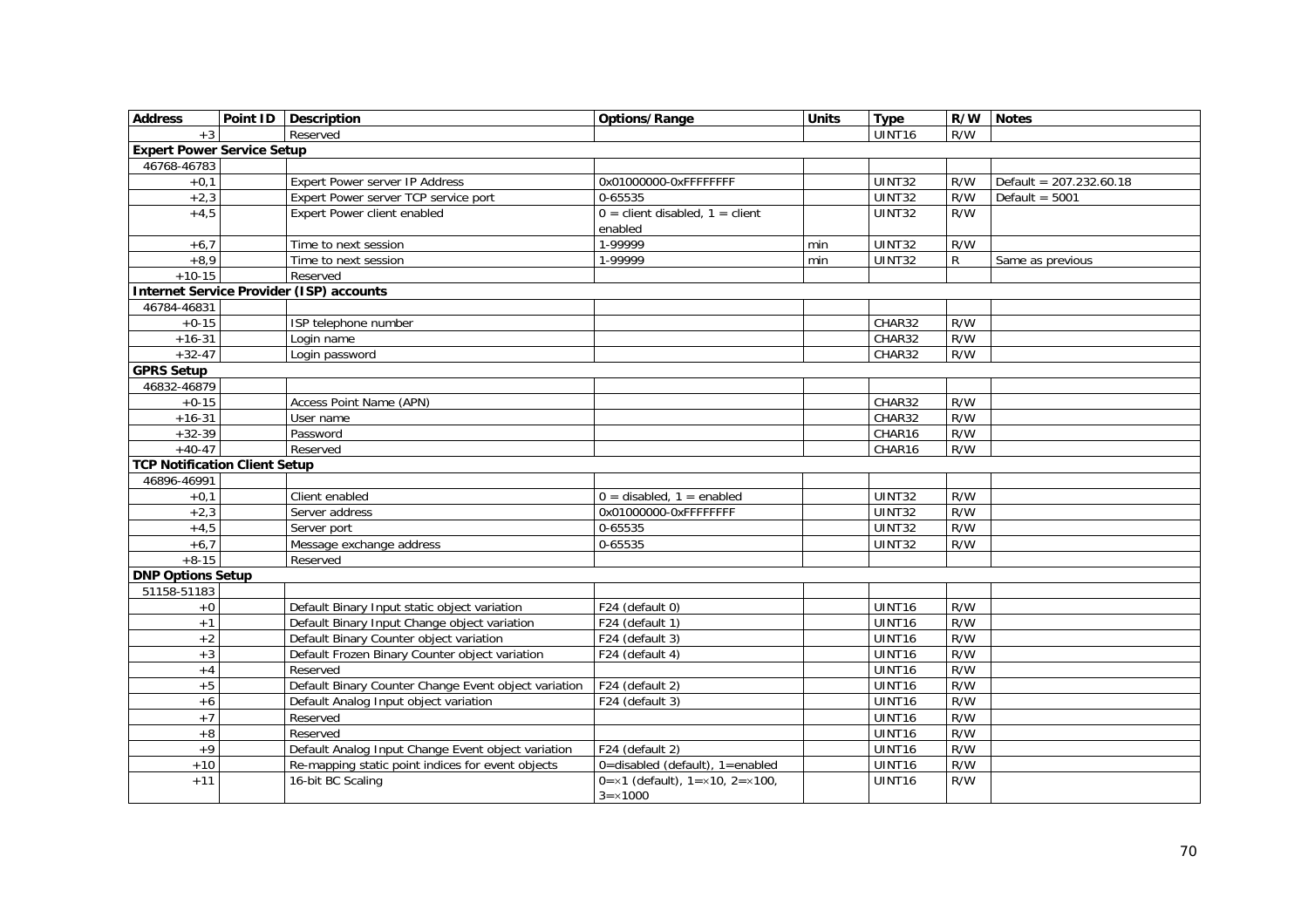| <b>Address</b>                       | Point ID | <b>Description</b>                                             | Options/Range                                                                                                                                                                                                                                                                                                                                                                                                      | <b>Units</b>  | <b>Type</b>        | R/W | Notes                                                                                                                                |
|--------------------------------------|----------|----------------------------------------------------------------|--------------------------------------------------------------------------------------------------------------------------------------------------------------------------------------------------------------------------------------------------------------------------------------------------------------------------------------------------------------------------------------------------------------------|---------------|--------------------|-----|--------------------------------------------------------------------------------------------------------------------------------------|
| $+12$                                |          | 16-bit AI Scaling                                              | 0=disabled, 1=enabled (default)                                                                                                                                                                                                                                                                                                                                                                                    |               | UINT16             | R/W |                                                                                                                                      |
| $+13$                                |          | Number of points allocated for Analog Input change<br>events   | 0 to 64 (default 32)                                                                                                                                                                                                                                                                                                                                                                                               |               | UINT16             | R/W |                                                                                                                                      |
| $+14$                                |          | Number of points allocated for Binary Input change<br>events   | 0 to 32 (default $0$ )                                                                                                                                                                                                                                                                                                                                                                                             |               | UINT16             | R/W |                                                                                                                                      |
| $+15$                                |          | Number of points allocated for Binary Counter change<br>events | 0 to $64$ (default 0)                                                                                                                                                                                                                                                                                                                                                                                              |               | UINT16             | R/W |                                                                                                                                      |
| $+16$                                |          | Select/Operate Timeout                                         | 2 to 30 seconds (default 10 sec)                                                                                                                                                                                                                                                                                                                                                                                   |               | UINT16             | R/W |                                                                                                                                      |
| $+17$                                |          | Multi Fragment Interval                                        | 50 to 500 ms (default 50 ms)                                                                                                                                                                                                                                                                                                                                                                                       |               | UINT16             | R/W |                                                                                                                                      |
| $+18-21$                             |          | Reserved                                                       | Read as 65535                                                                                                                                                                                                                                                                                                                                                                                                      |               | <b>UINT16</b>      | R/W |                                                                                                                                      |
| $+22,23$                             |          | Time Sync Period                                               | 1 to 86400 seconds (default 86400<br>sec)                                                                                                                                                                                                                                                                                                                                                                          |               | <b>UINT32</b>      | R/W |                                                                                                                                      |
| $+24$                                |          | Voltage scale, volts secondary                                 | 60 to 828V (default 144V)                                                                                                                                                                                                                                                                                                                                                                                          | V             | UINT16             | R/W |                                                                                                                                      |
| $+25$                                |          | Current scale, amps secondary                                  | 100                                                                                                                                                                                                                                                                                                                                                                                                                | $\times 0.1A$ | UINT16             | R/W |                                                                                                                                      |
| 51184-51189                          |          | Reserved                                                       |                                                                                                                                                                                                                                                                                                                                                                                                                    |               |                    |     |                                                                                                                                      |
| <b>DNP Events Setup</b>              |          |                                                                |                                                                                                                                                                                                                                                                                                                                                                                                                    |               |                    |     |                                                                                                                                      |
| 51190-51445                          |          |                                                                |                                                                                                                                                                                                                                                                                                                                                                                                                    |               |                    |     |                                                                                                                                      |
| $+0,1$                               |          | Threshold/Deadband                                             | 0 to $4.3 \times 10^9$                                                                                                                                                                                                                                                                                                                                                                                             |               | UINT32             | R/W | A hysteresis for the point return<br>threshold is 0.05Hz for frequency<br>and 2% of the operating threshold<br>for other points      |
| $+2$                                 |          | DNP point number                                               | DNP point number available for the<br>selected object                                                                                                                                                                                                                                                                                                                                                              |               | UINT16             | R/W |                                                                                                                                      |
| $+3$                                 |          | Event scan control field (bitmap)                              | Bits 0-1 - DNP Object:<br>$0 = none, 1 = AI, 2 = BI, 3 = BC$<br>Bit 2 - Object change event scan:<br>$0=$ event disabled, 1=enabled<br>Bits 5-6 - DNP event poll class:<br>$0 = Class 1$ , 1=Class 2, 2=Class 3<br>Bit 7 - Event log on an event:<br>$0 =$ disabled, 1=enabled<br>Bits 8-9 - Threshold/Deadband<br>relation:<br>$0 =$ Delta, $1 =$ more than (over<br>threshold), 2=less than (under<br>threshold) |               | UINT16             | R/W | If Event log is enabled, the source<br>of a DNP event will be recorded to<br>the device Event log file as a<br>general Setpoint #17. |
| 51190-51193                          |          | DNP Event #1                                                   |                                                                                                                                                                                                                                                                                                                                                                                                                    |               |                    |     |                                                                                                                                      |
| 51194-51197                          |          | DNP Event #2                                                   |                                                                                                                                                                                                                                                                                                                                                                                                                    |               |                    |     |                                                                                                                                      |
|                                      |          |                                                                |                                                                                                                                                                                                                                                                                                                                                                                                                    |               |                    |     |                                                                                                                                      |
| 51442-51445                          |          | DNP Event #64                                                  |                                                                                                                                                                                                                                                                                                                                                                                                                    |               |                    |     |                                                                                                                                      |
| 51446-51701                          |          | Reserved                                                       |                                                                                                                                                                                                                                                                                                                                                                                                                    |               |                    |     |                                                                                                                                      |
| <b>DNP Class 0 Point Assignments</b> |          |                                                                |                                                                                                                                                                                                                                                                                                                                                                                                                    |               |                    |     |                                                                                                                                      |
| 51702-51797                          |          |                                                                |                                                                                                                                                                                                                                                                                                                                                                                                                    |               |                    |     |                                                                                                                                      |
| $+0$                                 |          | DNP object and variation                                       | F25                                                                                                                                                                                                                                                                                                                                                                                                                |               | UINT <sub>16</sub> | R/W |                                                                                                                                      |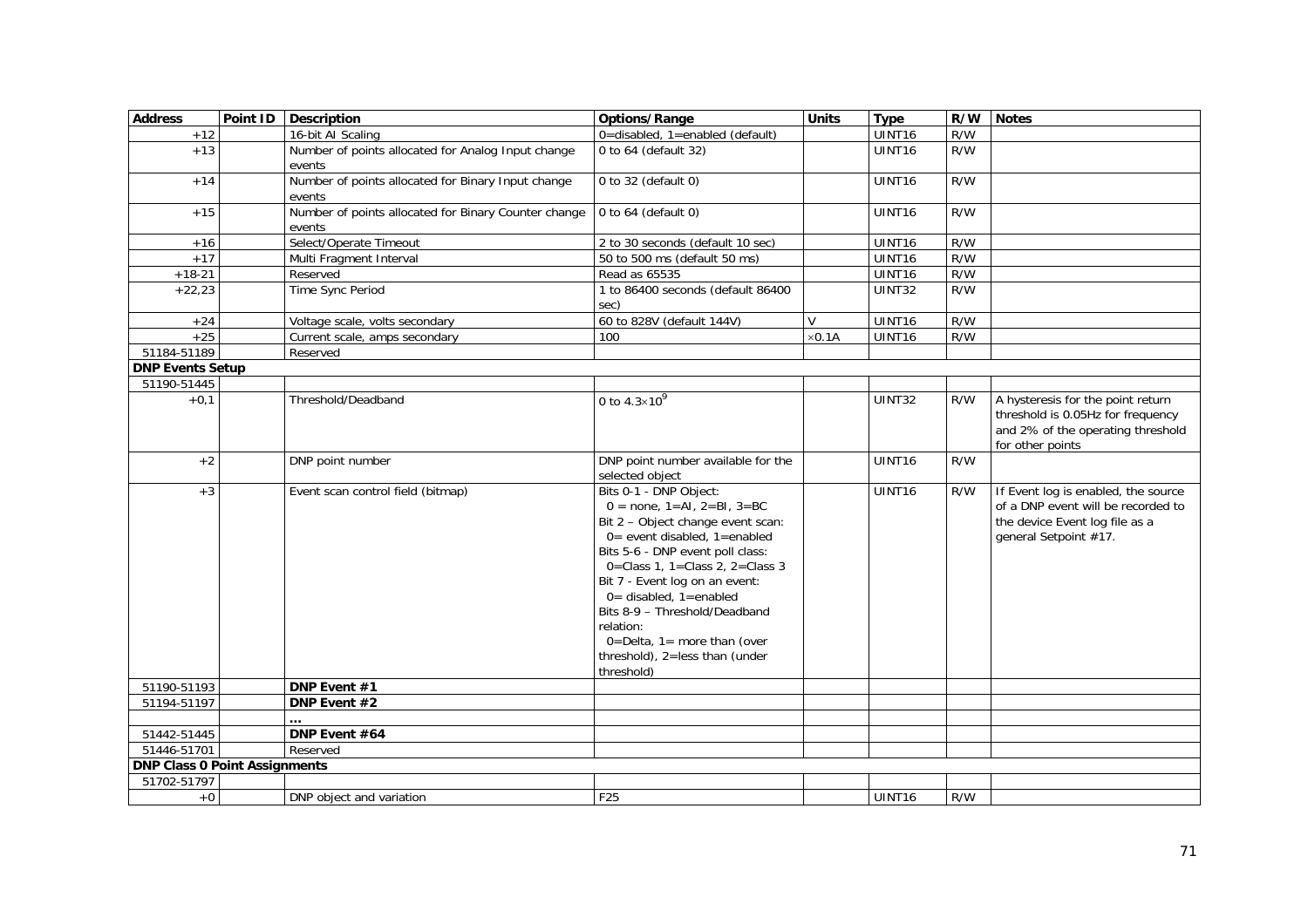| <b>Address</b>            | Point ID | Description                               | Options/Range                        | <b>Units</b>    | <b>Type</b>        | R/W | <b>Notes</b> |
|---------------------------|----------|-------------------------------------------|--------------------------------------|-----------------|--------------------|-----|--------------|
| $+1$                      |          | Start point number                        | Point number for the selected        |                 | UINT <sub>16</sub> | R/W |              |
|                           |          |                                           | object                               |                 |                    |     |              |
| $+2$                      |          | Number of points in a range               | $0 - 128$                            |                 | UINT <sub>16</sub> | R/W |              |
| 51702-51704               |          | <b>DNP Class 0 Points Range 1</b>         |                                      |                 |                    |     |              |
| 51705-51707               |          | <b>DNP Class 0 Points Range 2</b>         |                                      |                 |                    |     |              |
|                           |          |                                           |                                      |                 |                    |     |              |
| 51795-51797               |          | <b>DNP Class 0 Points Range 32</b>        |                                      |                 |                    |     |              |
| 51798-51893               |          | Reserved                                  |                                      |                 |                    |     |              |
|                           |          | GOST 13109 PQ Recorder Triggers Setup     |                                      |                 |                    |     |              |
| 50134-50453               |          |                                           |                                      |                 |                    |     |              |
| $+0$                      |          | High normally permissible limit, %        | $-2000 - 20000$                      | $\times 0.01\%$ | <b>INT16</b>       | R/W |              |
| $+1$                      |          | Hysteresis, % of threshold                | $0 - 500$                            | $\times$ 0.1%   | UINT16             | R/W |              |
| $+2$                      |          | Log options, bitmap                       | Bit 0 - waveform log on event start: |                 | UINT16             | R/W |              |
|                           |          |                                           | $0 =$ disabled, $1 =$ enabled;       |                 |                    |     |              |
|                           |          |                                           | Bit 1 - waveform log on event end:   |                 |                    |     |              |
|                           |          |                                           | $0 =$ disabled, $1 =$ enabled;       |                 |                    |     |              |
|                           |          |                                           | Bit 2 - PQ log on normally           |                 |                    |     |              |
|                           |          |                                           | permissible limit:                   |                 |                    |     |              |
|                           |          |                                           | $0 =$ enabled, $1 =$ disabled.       |                 |                    |     |              |
|                           |          |                                           | Bit 3 - PQ log on maximum            |                 |                    |     |              |
|                           |          |                                           | permissible limit:                   |                 |                    |     |              |
|                           |          |                                           | $0 =$ enabled, $1 =$ disabled.       |                 |                    |     |              |
| $+3$                      |          | Waveform log number                       | $0-1 = \log #1 - #2$                 |                 | UINT16             | R/W |              |
| $+4-11$                   |          | Not used                                  | $\Omega$                             |                 | UINT16             | R/W |              |
| $+12$                     |          | High maximum permissible limit, %         | $-2000 - 20000$                      | $\times 0.01\%$ | <b>INT16</b>       | R/W |              |
| $+13$                     |          | Low normally permissible limit, %         | $-2000 - 20000$                      | $\times 0.01\%$ | <b>INT16</b>       | R/W |              |
| $+14$                     |          | Low maximum permissible limit, %          | $-2000 - 20000$                      | $\times 0.01\%$ | <b>INT16</b>       | R/W |              |
| $+15$                     |          | Not used                                  | $\Omega$                             |                 | UINT16             | R/W |              |
| 50134-50149               |          | Voltage variation, peak load, +/-dU, %Un  |                                      |                 |                    |     |              |
| 50150-50165               |          | Voltage variation, light load, +/-dU, %Un |                                      |                 |                    |     |              |
| 50166-50181               |          | Voltage change, +/-dU, %Un                |                                      |                 |                    |     |              |
| 50182-50197               |          | Short-term flicker, Pst                   |                                      |                 |                    |     |              |
| 50198-50213               |          | Long-term flicker, Plt                    |                                      |                 |                    |     |              |
| 50214-50229               |          | Voltage THD, %                            |                                      |                 |                    |     |              |
| 50230-50245               |          | Voltage harmonic components, %            |                                      |                 |                    |     |              |
| 50246-50261               |          | Negative-sequence voltage unbalance, %    |                                      |                 |                    |     |              |
| 50262-50277               |          | Zero-sequence voltage unbalance, %        |                                      |                 |                    |     |              |
| 50278-50293               |          | Frequency variation, +/-dF, %Fn           |                                      |                 |                    |     |              |
| 50294-50309               |          | Voltage dip, %Un                          |                                      |                 |                    |     |              |
| 50310-50325               |          | Impulsive voltage, %Un peak               |                                      |                 |                    |     |              |
| 50326-50341               |          | Temporary overvoltage, %Un                |                                      |                 |                    |     |              |
| 50342-50453               |          | Reserved                                  |                                      |                 |                    |     |              |
| GOST 13109 Advanced Setup |          |                                           |                                      |                 |                    |     |              |
| 50838-50879               |          |                                           |                                      |                 |                    |     |              |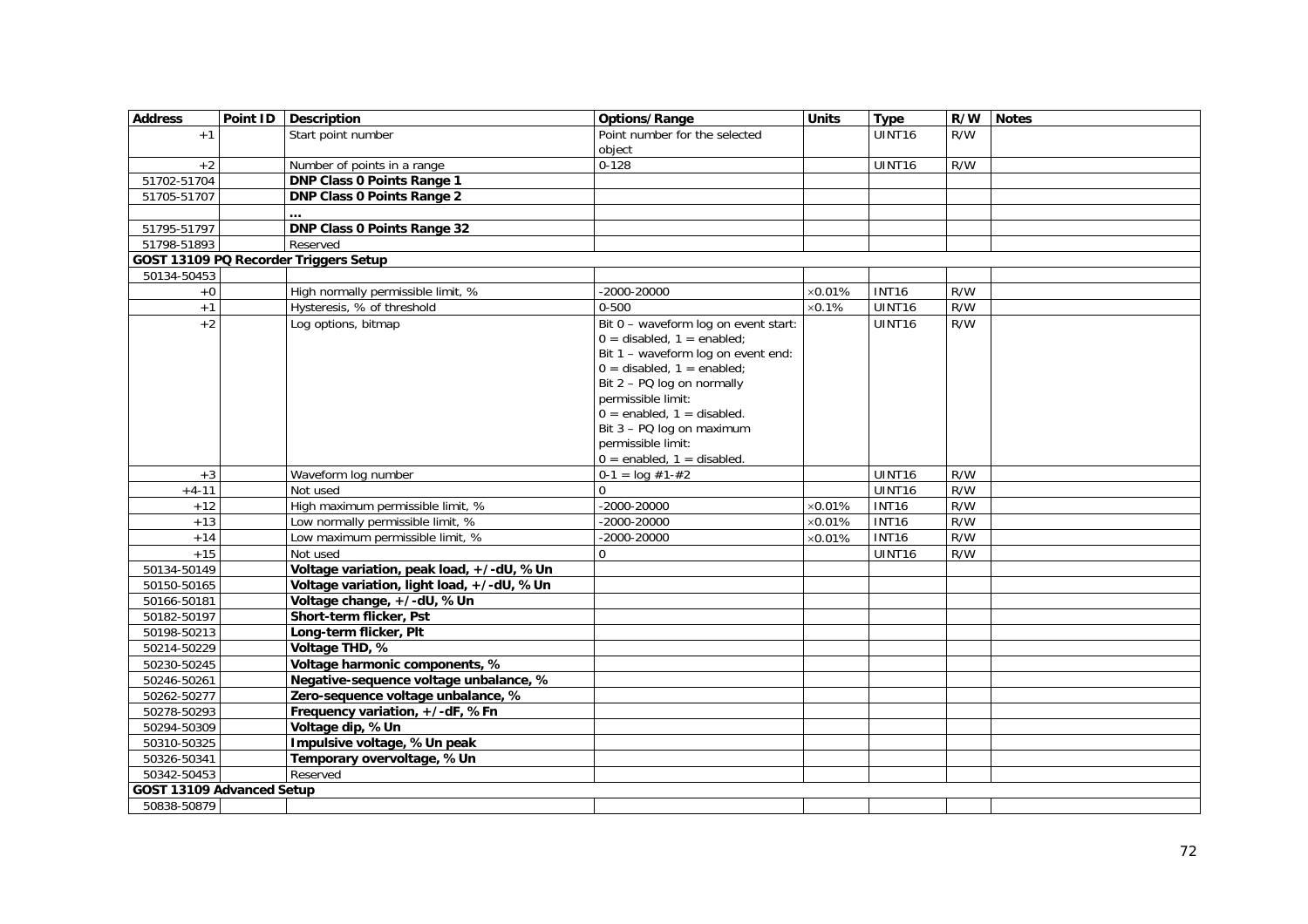| <b>Address</b> | Point ID Description                    | Options/Range                        | <b>Units</b>    | <b>Type</b>        |     | R/W Notes |
|----------------|-----------------------------------------|--------------------------------------|-----------------|--------------------|-----|-----------|
|                | <b>GOST 13109 Compliance Statistics</b> |                                      |                 |                    |     |           |
| $+0$           | Evaluation                              | 0=disabled, 1=enabled                |                 | UINT16             | R/W |           |
| $+1$           | Evaluation period                       | $0 = \text{d}$ aily                  |                 | UINT16             | R/W |           |
| $+2$           | Start time                              | $0-1439$                             | min             | UINT16             | R/W |           |
| $+3$           | Not used                                | $\Omega$                             |                 | UINT16             | R/W |           |
|                | <b>GOST 13109 Harmonic Statistics</b>   |                                      |                 |                    |     |           |
| $+4$           | Evaluation                              | 0=disabled, 1=enabled                |                 | UINT16             | R/W |           |
| $+5$           | Evaluation period                       | $0 =$ daily                          |                 | UINT16             | R/W |           |
| $+6-8$         | Not used                                | $\Omega$                             |                 | UINT16             | R/W |           |
|                | <b>Voltage Change</b>                   |                                      |                 |                    |     |           |
| $+9$           | GOST 13109-97 limit curve               | $0$ =curve 1, 1 = curve 2            |                 | UINT16             | R/W |           |
|                | <b>Flicker</b>                          |                                      |                 |                    |     |           |
| $+10$          | Pst period                              | $1 - 10$                             | min             | UINT16             | R/W |           |
| $+11-13$       | Not used                                | $\mathbf 0$                          |                 | UINT16             | R/W |           |
|                | <b>Harmonic Voltage</b>                 |                                      |                 |                    |     |           |
| $+14$          | IEC 61000-4-7 harmonics grouping        | 0=disabled, 1=enabled                |                 | UINT <sub>16</sub> | R/W |           |
| $+15-35$       | Not used                                | $\Omega$                             |                 | UINT16             | R/W |           |
|                | <b>Peak Load Time Intervals</b>         |                                      |                 |                    |     |           |
| $+36$          | Start weekday                           | 0=disabled, 1-7 - Sunday-Saturday    |                 | UINT16             | R/W |           |
| $+37$          | End weekday                             | 0=disabled, 1-7 - Sunday-Saturday    |                 | UINT16             | R/W |           |
| $+38$          | Interval 1 start time                   | $0 - 1439$                           | min             | UINT16             | R/W |           |
| $+39$          | Interval 1 end time                     | $0-1439$                             | min             | UINT16             | R/W |           |
| $+40$          | Interval 2 start time                   | 0-1439                               | min             | UINT16             | R/W |           |
| $+41$          | Interval 2 end time                     | $0-1439$                             | min             | UINT16             | R/W |           |
| 50880-50901    | Reserved                                | $\mathbf 0$                          |                 | UINT16             | R/W |           |
|                | GOST 13109 Harmonic Voltage Limits      |                                      |                 |                    |     |           |
| 50902-50965    |                                         |                                      |                 |                    |     |           |
| $+0$           | H02 limit                               | 1-10000                              | $\times$ 0.01%  | UINT16             | R/W |           |
| $+1$           | H03 limit                               | $1-10000$                            | $\times 0.01\%$ | UINT16             | R/W |           |
| $+2$           | H04 limit                               | 1-10000                              | $\times 0.01\%$ | UINT16             | R/W |           |
|                |                                         |                                      |                 |                    |     |           |
| $+38$          | H40 limit                               | 1-10000                              | $\times 0.01\%$ | UINT16             | R/W |           |
| $+39-63$       | Reserved                                |                                      |                 |                    |     |           |
|                | GOST 32144 PQ Recorder Triggers Setup   |                                      |                 |                    |     |           |
| 50134-50373    |                                         |                                      |                 |                    |     |           |
| $\rm ^{+0}$    | High 95% permissible limit, %           | $-2000 - 20000$                      | $\times 0.01\%$ | <b>INT16</b>       | R/W |           |
| $+1$           | Hysteresis, % of threshold              | $0 - 500$                            | $\times$ 0.1%   | UINT16             | R/W |           |
| $+2$           | Log options, bitmap                     | Bit 0 - waveform log on event start: |                 | UINT16             | R/W |           |
|                |                                         | $0 =$ disabled, $1 =$ enabled;       |                 |                    |     |           |
|                |                                         | Bit 1 - waveform log on event end:   |                 |                    |     |           |
|                |                                         | $0 =$ disabled, $1 =$ enabled;       |                 |                    |     |           |
|                |                                         | Bit 2 - PQ log on 95% permissible    |                 |                    |     |           |
|                |                                         | limit:                               |                 |                    |     |           |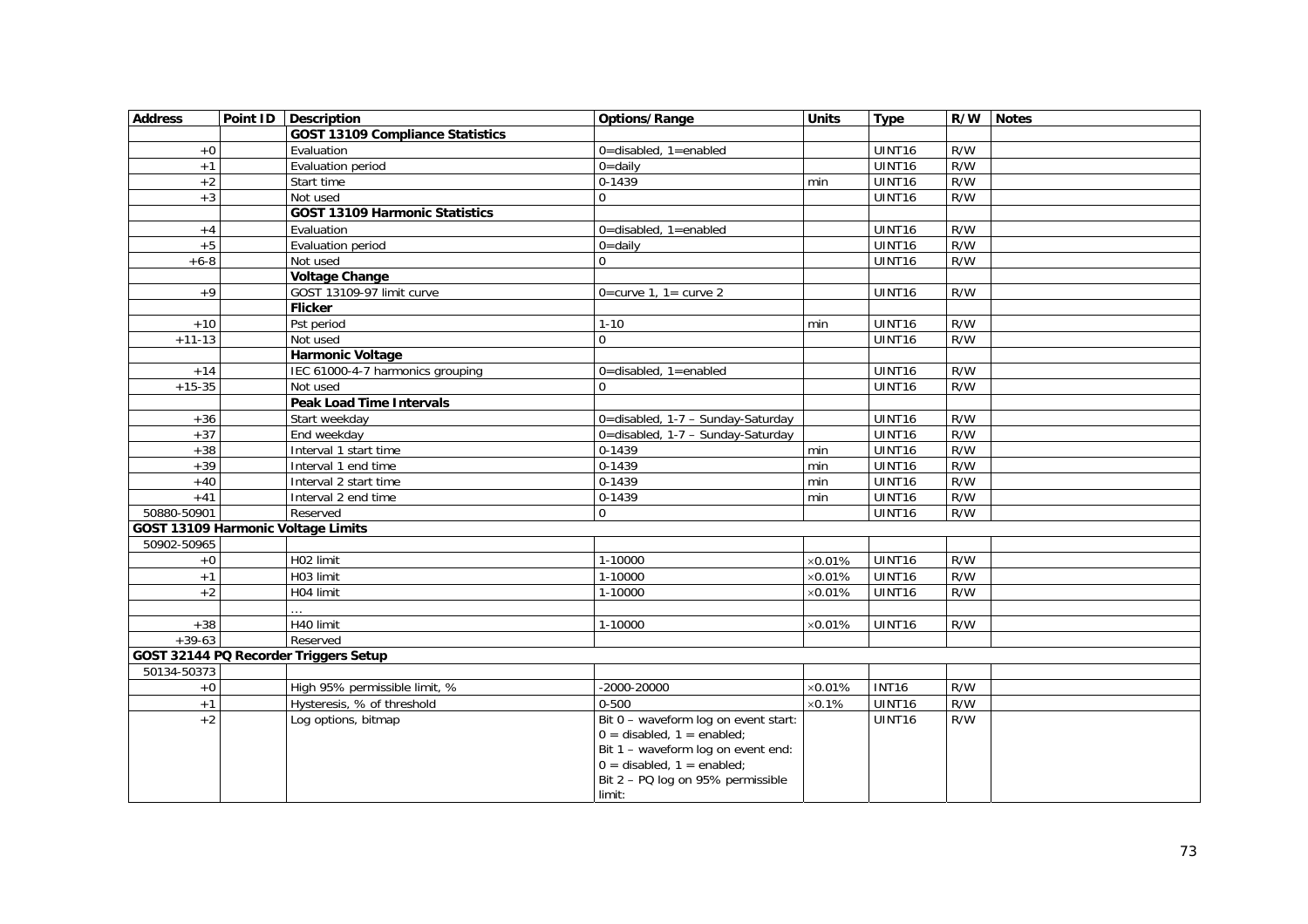| <b>Address</b>            | Point ID | Description                              | Options/Range                      | <b>Units</b>    | <b>Type</b>        | R/W | <b>Notes</b> |
|---------------------------|----------|------------------------------------------|------------------------------------|-----------------|--------------------|-----|--------------|
|                           |          |                                          | $0 =$ enabled, $1 =$ disabled.     |                 |                    |     |              |
|                           |          |                                          | Bit 3 - PQ log on 100% permissible |                 |                    |     |              |
|                           |          |                                          | limit:                             |                 |                    |     |              |
|                           |          |                                          | $0 =$ enabled, $1 =$ disabled.     |                 |                    |     |              |
| $+3$                      |          | Waveform log number                      | $0-1 = log #1-#2$                  |                 | UINT16             | R/W |              |
| $+4-11$                   |          | Not used                                 | $\Omega$                           |                 | UINT16             | R/W |              |
| $+12$                     |          | High 100% permissible limit, %           | $-2000 - 20000$                    | $\times 0.01\%$ | <b>INT16</b>       | R/W |              |
| $+13$                     |          | Low 95% permissible limit, %             | $-2000 - 20000$                    | $\times 0.01\%$ | <b>INT16</b>       | R/W |              |
| $+14$                     |          | Low 100% permissible limit, %            | $-2000 - 20000$                    | $\times 0.01\%$ | <b>INT16</b>       | R/W |              |
| $+15$                     |          | Not used                                 | 0                                  |                 | UINT16             | R/W |              |
| 50134-50149               |          | Frequency variation, +/-dF, %Fn          |                                    |                 |                    |     |              |
| 50150-50165               |          | Voltage variation, +/-dU, %Un            |                                    |                 |                    |     |              |
| 50166-50181               |          | Rapid voltage changes, +/-dU, %Un        |                                    |                 |                    |     |              |
| 50182-50197               |          | Short-term flicker, Pst                  |                                    |                 |                    |     |              |
| 50198-50213               |          | Long-term flicker, Plt                   |                                    |                 |                    |     |              |
| 50214-50229               |          | Voltage THD, %                           |                                    |                 |                    |     |              |
| 50230-50245               |          | Voltage harmonic components, %           |                                    |                 |                    |     |              |
| 50246-50261               |          | Voltage interharmonic components, %      |                                    |                 |                    |     |              |
| 50262-50277               |          | Signaling voltage, %Un                   |                                    |                 |                    |     |              |
| 50278-50293               |          | Voltage unbalance, %                     |                                    |                 |                    |     |              |
| 50294-50309               |          | <b>Voltage interruptions</b>             |                                    |                 |                    |     |              |
| 50310-50325               |          | Voltage dips, %Un                        |                                    |                 |                    |     |              |
| 50326-50341               |          | Voltage swells, %Un                      |                                    |                 |                    |     |              |
| 50342-50357               |          | Impulsive voltage, %Un peak              |                                    |                 |                    |     |              |
| 50358-50373               |          | Voltage variation, light load +/-dU, %Un |                                    |                 |                    |     |              |
| 50373-50453               |          | Reserved                                 |                                    |                 |                    |     |              |
| GOST 32144 Advanced Setup |          |                                          |                                    |                 |                    |     |              |
| 50838-50879               |          |                                          |                                    |                 |                    |     |              |
|                           |          | <b>GOST 32144 Compliance Statistics</b>  |                                    |                 |                    |     |              |
| $+0$                      |          | Evaluation                               | $0 =$ disabled, $1 =$ enabled      |                 | UINT <sub>16</sub> | R/W |              |
| $+1$                      |          | Evaluation period                        | $0 =$ daily, $1 =$ weekly          |                 | UINT16             | R/W |              |
| $+2$                      |          | First day of the week                    | 1=Sunday, 7=Saturday               |                 | UINT <sub>16</sub> | R/W |              |
| $+3$                      |          | Start time                               | 0-1439                             | min             | UINT16             | R/W |              |
| $+4-7$                    |          | Not used                                 |                                    |                 | UINT16             | R/W |              |
|                           |          | <b>Rapid Voltage Changes</b>             |                                    |                 |                    |     |              |
| $+8$                      |          | Repetition rate, per hour, maximum       | $1 - 10$                           |                 | UINT16             | R/W |              |
| $+9$                      |          | Not used                                 |                                    |                 | UINT16             | R/W |              |
|                           |          | <b>Flicker</b>                           |                                    |                 |                    |     |              |
| $+10$                     |          | Pst period                               | $1 - 10$                           | min             | UINT16             | R/W |              |
| $+11$                     |          | Not used                                 |                                    |                 | UINT16             | R/W |              |
|                           |          | <b>Harmonic Voltage</b>                  |                                    |                 |                    |     |              |
| $+12$                     |          | THD, up to order                         | 25-50                              |                 | UINT <sub>16</sub> | R/W |              |
| $+13$                     |          | Harmonics, up to order                   | 25-50                              |                 | UINT16             | R/W |              |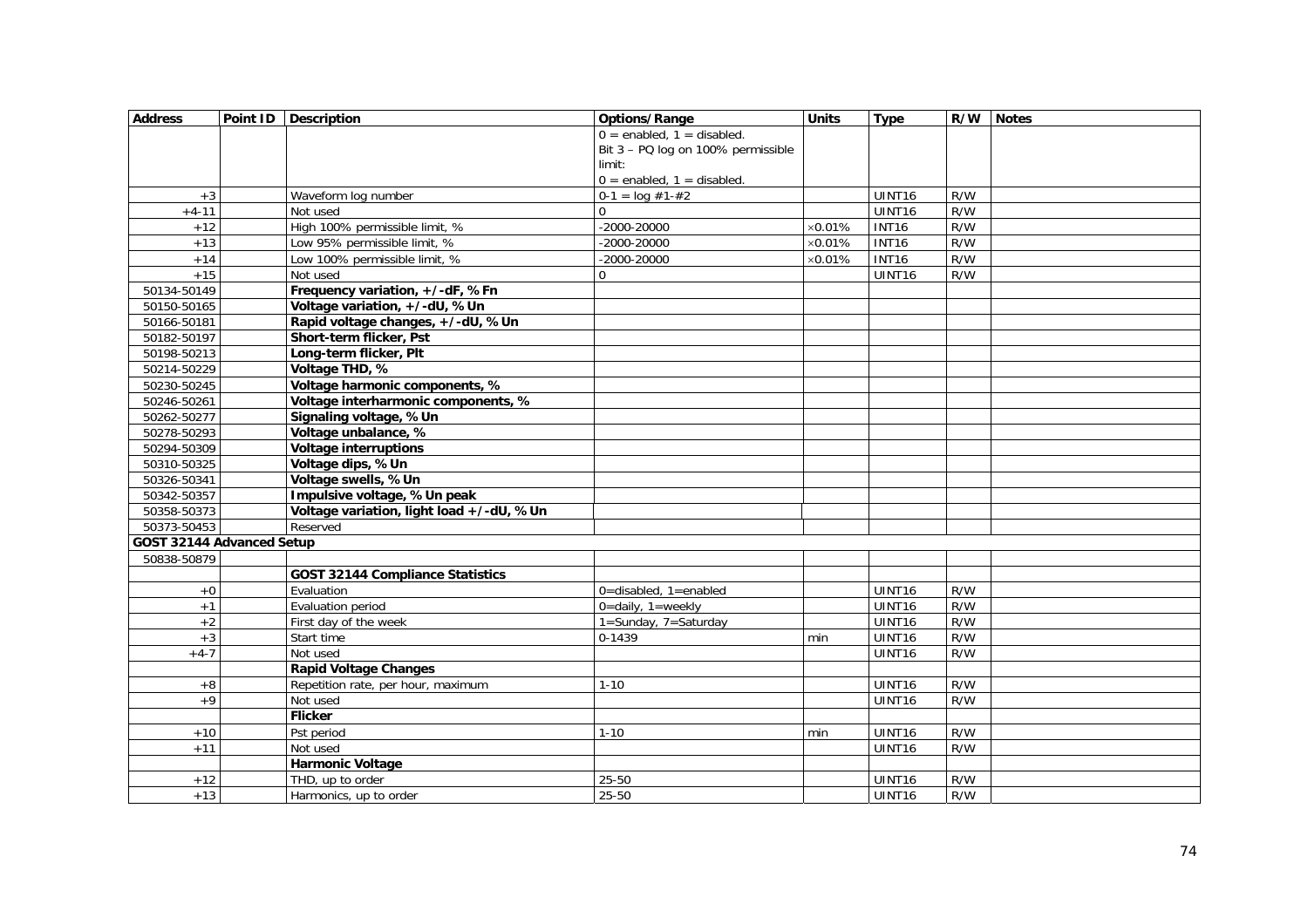| <b>Address</b>                     | Point ID | <b>Description</b>                      | Options/Range                       | <b>Units</b>    | <b>Type</b>   |     | R/W Notes |
|------------------------------------|----------|-----------------------------------------|-------------------------------------|-----------------|---------------|-----|-----------|
| $+14-15$                           |          | Not used                                |                                     |                 | <b>UINT16</b> | R/W |           |
|                                    |          | <b>Interharmonic Voltage</b>            |                                     |                 |               |     |           |
| $+16$                              |          | Evaluation                              | 0=disabled, 1=enabled               |                 | UINT16        | R/W |           |
| $+17$                              |          | THD, up to order                        | 25-50                               |                 | UINT16        | R/W |           |
| $+18$                              |          | Interharmonics, up to order             | 25-50                               |                 | UINT16        | R/W |           |
| $+19$                              |          | Not used                                |                                     |                 | UINT16        | R/W |           |
|                                    |          | <b>Mains Signaling Voltage</b>          |                                     |                 |               |     |           |
| $+20$                              |          | Evaluation                              | 0=disabled, 1=enabled               |                 | UINT16        | R/W |           |
| $+21$                              |          | 1st signaling frequency                 | 1100-30000                          | $\times$ 0.1Hz  | UINT16        | R/W |           |
| $+22$                              |          | 2nd signaling frequency                 | 1100-30000                          | $\times$ 0.1Hz  | UINT16        | R/W |           |
| $+23$                              |          | 3rd signaling frequency                 | 1100-30000                          | $\times$ 0.1Hz  | <b>UINT16</b> | R/W |           |
| $+24$                              |          | 4th signaling frequency                 | 1100-30000                          | $\times$ 0.1Hz  | <b>UINT16</b> | R/W |           |
| $+25-34$                           |          | Not used                                | 0                                   |                 | UINT16        | R/W |           |
|                                    |          | <b>Data Monitoring Options</b>          |                                     |                 |               |     |           |
| $+35$                              |          | Harmonics aggregation interval          | $0=0.2$ s, $1=3$ s, $2=10$ min      |                 | UINT16        | R/W |           |
|                                    |          | <b>Peak Load Time Intervals</b>         |                                     |                 |               |     |           |
| $+36$                              |          | Start weekday                           | 0=disabled, $1-7$ = Sunday-Saturday |                 | UINT16        | R/W |           |
| $+37$                              |          | End weekday                             | 0=disabled, $1-7$ = Sunday-Saturday |                 | UINT16        | R/W |           |
| $+38$                              |          | Interval 1 start time                   | 0-1439                              | min             | <b>UINT16</b> | R/W |           |
| $+39$                              |          | Interval 1 end time                     | $0 - 1439$                          | min             | UINT16        | R/W |           |
| $+40$                              |          | Interval 2 start time                   | 0-1439                              | min             | UINT16        | R/W |           |
| $+41$                              |          | Interval 2 end time                     | 0-1439                              | min             | <b>UINT16</b> | R/W |           |
| 50880-50901                        |          | Reserved                                | $\mathbf 0$                         |                 | UINT16        | R/W |           |
| GOST 32144 Harmonic Voltage Limits |          |                                         |                                     |                 |               |     |           |
| 50902-50965                        |          |                                         |                                     |                 |               |     |           |
| $+0$                               |          | H02 limit                               | $1-10000$                           | $\times 0.01\%$ | UINT16        | R/W |           |
| $+1$                               |          | H03 limit                               | 1-10000                             | $\times 0.01\%$ | <b>UINT16</b> | R/W |           |
| $+2$                               |          | H04 limit                               | 1-10000                             | $\times 0.01\%$ | UINT16        | R/W |           |
|                                    |          |                                         |                                     |                 |               |     |           |
| $+48$                              |          | H50 limit                               | 1-10000                             | $\times 0.01\%$ | UINT16        | R/W |           |
| $+49-63$                           |          | Reserved                                |                                     |                 |               |     |           |
|                                    |          | GOST 32144 Interharmonic Voltage Limits |                                     |                 |               |     |           |
| 50966-51029                        |          |                                         |                                     |                 |               |     |           |
| $+0$                               |          | H02 limit                               | 1-10000                             | $\times 0.01\%$ | <b>UINT16</b> | R/W |           |
| $+1$                               |          | H03 limit                               | $1-10000$                           | $\times 0.01\%$ | UINT16        | R/W |           |
| $+2$                               |          | H04 limit                               | 1-10000                             | $\times 0.01\%$ | UINT16        | R/W |           |
|                                    |          |                                         |                                     |                 |               |     |           |
| $+48$                              |          | H50 limit                               | 1-10000                             | $\times 0.01\%$ | UINT16        | R/W |           |
| $+49-63$                           |          | Reserved                                |                                     |                 |               |     |           |
| <b>File Setup</b>                  |          |                                         |                                     |                 |               |     |           |
| 52598-53877                        |          |                                         |                                     |                 |               |     |           |
| $\rm ^{+0}$                        |          | File type                               | $\mathbf 0$                         |                 | <b>UINT16</b> | R/W |           |
| $+1$                               |          | File attributes (bitmap)                | F <sub>3</sub>                      |                 | <b>UINT16</b> | R/W |           |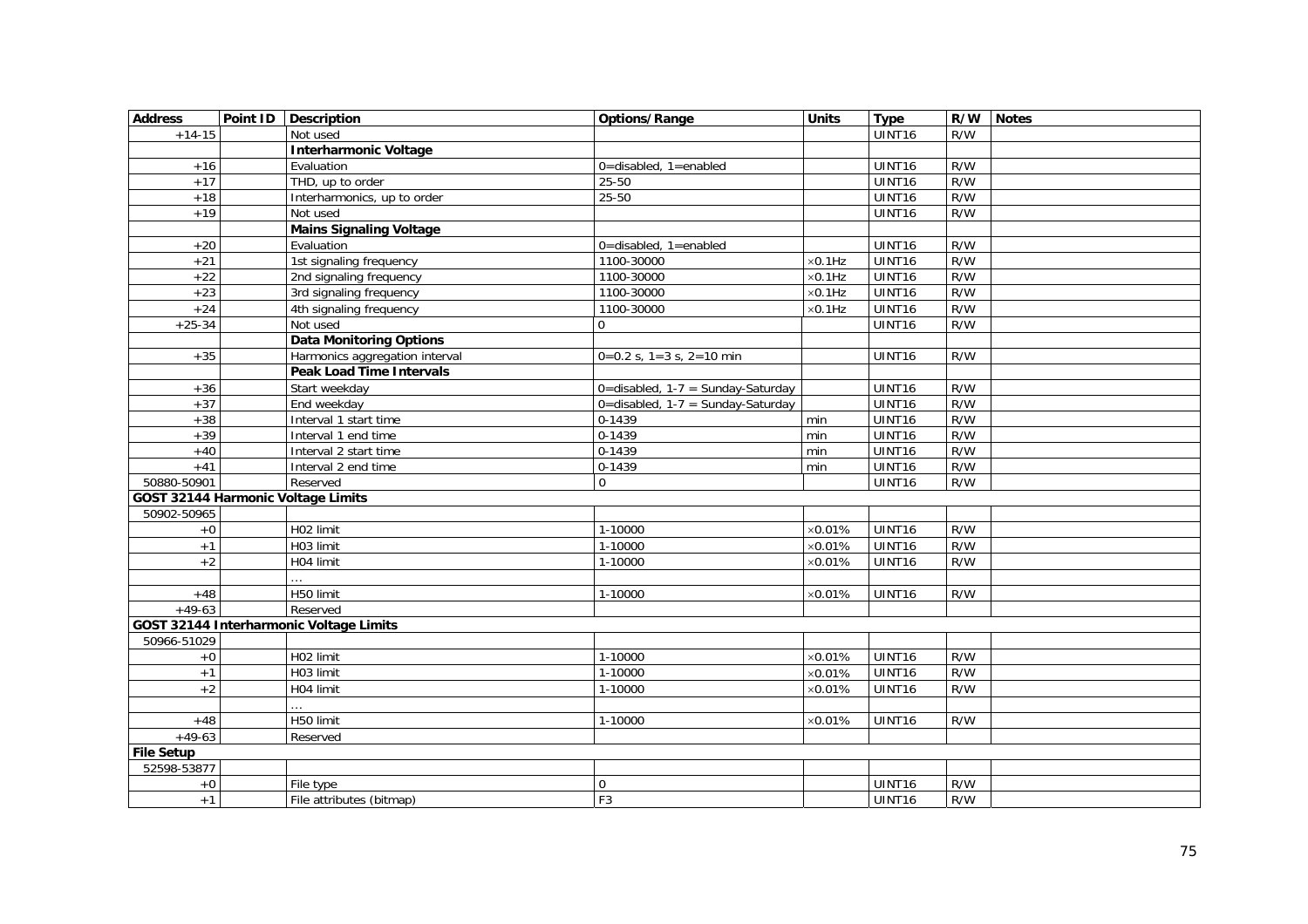| <b>Address</b>                 | Point ID Description                       | Options/Range                     | <b>Units</b> | <b>Type</b> | R/W            | <b>Notes</b>                     |
|--------------------------------|--------------------------------------------|-----------------------------------|--------------|-------------|----------------|----------------------------------|
| $+2$                           | Number of records in the file              | $0-65535$ (0 = delete file)       |              | UINT16      | R/W            |                                  |
| $+\sqrt{3}$                    | Number of sections/channels in the file    | $0 - 32$                          |              | UINT16      | R/W            | $0 =$ non-partitioned file       |
| $+4$                           | Number of parameters per section record    | 1-16 for conventional data files, |              | UINT16      | R/W            | Not changeable for non-          |
|                                |                                            | 40 for GOST 13109 Statistics log, |              |             |                | conventional files               |
|                                |                                            | 80 for GOST 13109 Harmonics log   |              |             |                |                                  |
|                                |                                            | 42 for GOST 32144 Statistics log, |              |             |                |                                  |
|                                |                                            | 80 for GOST 32144 Harmonics log   |              |             |                |                                  |
| $+5$                           | Not used                                   | $\mathbf 0$                       |              | UINT16      | R/W            |                                  |
| $+6$                           | Section record size, bytes (for info only) |                                   |              | UINT16      | R              |                                  |
| $+7$                           | File record size, bytes (for info only)    |                                   |              | UINT16      | $\overline{R}$ |                                  |
| $+8, 9$                        | Allocated file size, bytes (for info only) |                                   |              | UINT32      | $\mathsf{R}$   |                                  |
| 52598-52607                    | <b>Event Log File Setup</b>                |                                   |              |             |                |                                  |
| 52608-52617                    | Data Log #1 File Setup                     |                                   |              |             |                |                                  |
| 52618-52627                    | Data Log #2 File Setup                     |                                   |              |             |                |                                  |
| 52628-52637                    | Data Log #3 File Setup                     |                                   |              |             |                |                                  |
| 52638-52647                    | Data Log #4 File Setup                     |                                   |              |             |                |                                  |
| 52648-52657                    | Data Log #5 File Setup                     |                                   |              |             |                |                                  |
| 52658-52667                    | Data Log #6 File Setup                     |                                   |              |             |                |                                  |
| 52668-52677                    | Data Log #7 File Setup                     |                                   |              |             |                |                                  |
| 52678-52687                    | Data Log #8 File Setup                     |                                   |              |             |                |                                  |
| 52688-52697                    | Data Log #9 File Setup                     |                                   |              |             |                | GOST 13109 compliance statistics |
| 52698-52707                    | Data Log #10 File Setup                    |                                   |              |             |                | GOST 13109 harmonic statistics   |
| 52708-52717                    | Data Log #11 File Setup                    |                                   |              |             |                |                                  |
| 52718-52727                    | Data Log #12 File Setup                    |                                   |              |             |                |                                  |
| 52728-52737                    | Data Log #13 File Setup                    |                                   |              |             |                |                                  |
| 52738-52747                    | Data Log #14 File Setup                    |                                   |              |             |                |                                  |
| 52748-52757                    | Data Log #15 File Setup                    |                                   |              |             |                |                                  |
| 52758-52767                    | Data Log #16 File Setup                    |                                   |              |             |                |                                  |
| 52768-52777                    | Waveform Log #1 File Setup                 |                                   |              |             |                |                                  |
| 52778-52787                    | Waveform Log #2 File Setup                 |                                   |              |             |                |                                  |
| 52788-52857                    | <b>Reserved</b>                            |                                   |              |             |                |                                  |
| 52858-52867                    | GOST 13109/32144 PQ Log File Setup         |                                   |              |             |                |                                  |
| 52868-53877                    | Reserved                                   |                                   |              |             |                |                                  |
| <b>Waveform Recorder Setup</b> |                                            |                                   |              |             |                |                                  |
| 53878-53949                    |                                            |                                   |              |             |                |                                  |
| $+0$                           | Sampling rate, samples per cycle           | 32, 64, 128                       |              | UINT16      | R/W            | Ignored when written             |
| $+1$                           | Number of cycles per series                | 16-2560 (32 samples/cycle),       |              | UINT16      | R/W            |                                  |
|                                |                                            | 8-1280 (64 samples/cycle),        |              |             |                |                                  |
|                                |                                            | 4-640 (128 samples/cycle)         |              |             |                |                                  |
| $+3$                           | Not used                                   | $\Omega$                          |              | UINT16      | R/W            |                                  |
| $+4$                           | Number of cycles before a trigger          | $1 - 20$                          |              | UINT16      | R/W            |                                  |
| $+4,5$                         | File channel mask, bitmap                  | F9, 0x00000033                    |              | UINT32      | R/W            | Ignored when written             |
| $+6,7$                         | Not used                                   | $\mathbf 0$                       |              | UINT32      | R/W            |                                  |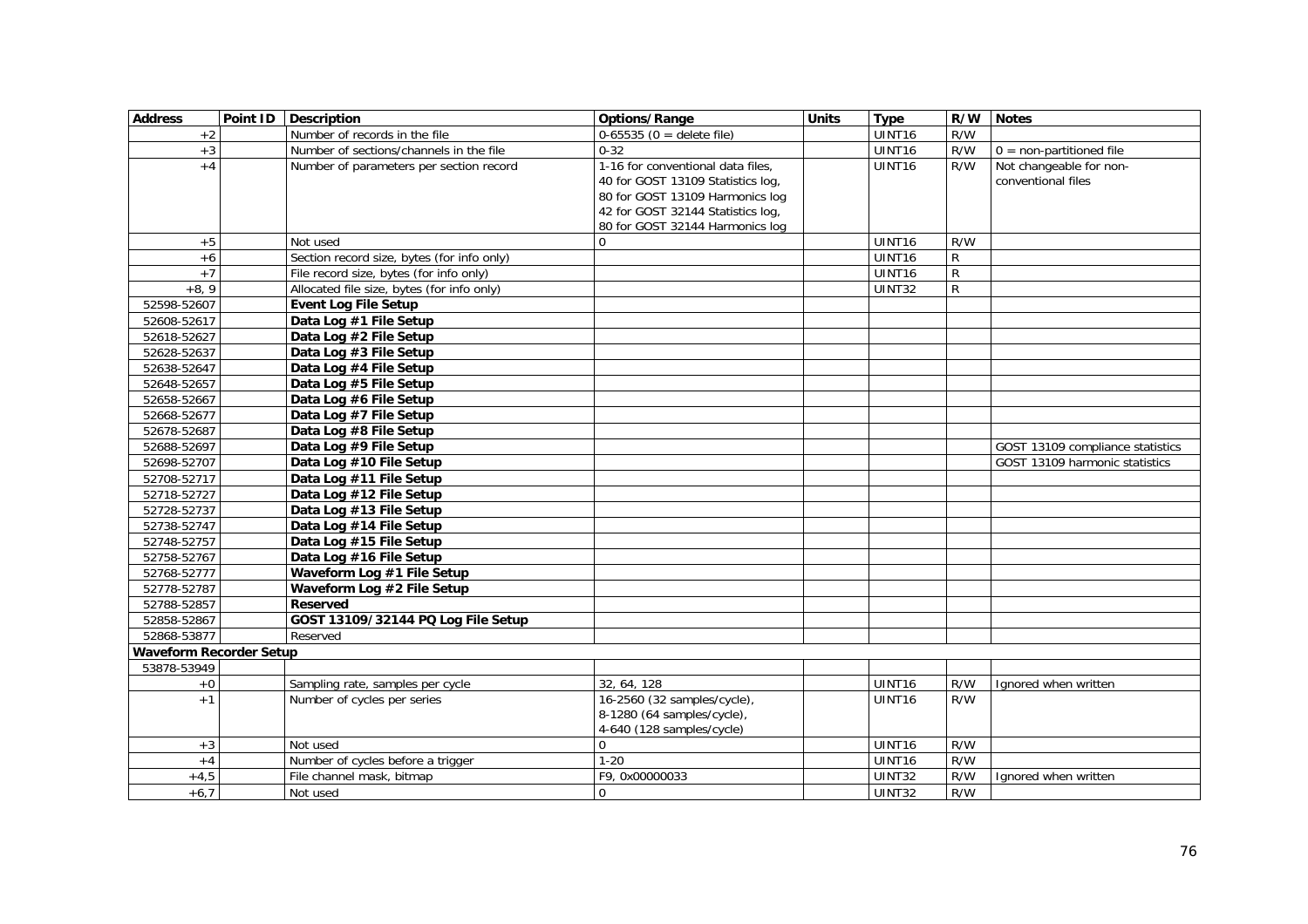| <b>Address</b>                 | Point ID | <b>Description</b>            | Options/Range | <b>Units</b> | <b>Type</b>        | R/W | <b>Notes</b>                   |
|--------------------------------|----------|-------------------------------|---------------|--------------|--------------------|-----|--------------------------------|
| 53878-53885                    |          | Waveform Log #1 Setup         |               |              |                    |     |                                |
| 53886-53893                    |          | Waveform Log #2 Setup         |               |              |                    |     |                                |
| Data Log Setup                 |          |                               |               |              |                    |     |                                |
| 54006-55541                    |          |                               |               |              |                    |     |                                |
| $+0$                           |          | Data log parameter #1 ID      | 0x0000-0xFFFF |              | UINT16             | R/W |                                |
| $+1$                           |          | Data log parameter #2 ID      | 0x0000-0xFFFF |              | UINT16             | R/W |                                |
| $+2$                           |          | Data log parameter #3 ID      | 0x0000-0xFFFF |              | UINT16             | R/W |                                |
| $+3$                           |          | Data log parameter #4 ID      | 0x0000-0xFFFF |              | UINT16             | R/W |                                |
| $+4$                           |          | Data log parameter #5 ID      | 0x0000-0xFFFF |              | UINT16             | R/W |                                |
| $+5$                           |          | Data log parameter #6 ID      | 0x0000-0xFFFF |              | UINT16             | R/W |                                |
| $+6$                           |          | Data log parameter #7 ID      | 0x0000-0xFFFF |              | UINT16             | R/W |                                |
| $+7$                           |          | Data log parameter #8 ID      | 0x0000-0xFFFF |              | UINT16             | R/W |                                |
| $\bf +8$                       |          | Data log parameter #9 ID      | 0x0000-0xFFFF |              | UINT16             | R/W |                                |
| $+9$                           |          | Data log parameter #10 ID     | 0x0000-0xFFFF |              | UINT16             | R/W |                                |
| $+10$                          |          | Data log parameter #11 ID     | 0x0000-0xFFFF |              | UINT16             | R/W |                                |
| $+11$                          |          | Data log parameter #12 ID     | 0x0000-0xFFFF |              | UINT16             | R/W |                                |
| $+12$                          |          | Data log parameter #13 ID     | 0x0000-0xFFFF |              | UINT16             | R/W |                                |
| $+13$                          |          | Data log parameter #14 ID     | 0x0000-0xFFFF |              | UINT16             | R/W |                                |
| $+14$                          |          | Data log parameter #15 ID     | 0x0000-0xFFFF |              | UINT16             | R/W |                                |
| $+15$                          |          | Data log parameter #16 ID     | 0x0000-0xFFFF |              | UINT <sub>16</sub> | R/W |                                |
| $+16-31$                       |          | Reserved                      |               |              | UINT16             | R/W |                                |
| 54006-54037                    |          | Data log #1 Setup             |               |              |                    |     |                                |
| 54038-54069                    |          | Data log #2 Setup             |               |              |                    |     |                                |
| 54070-54101                    |          | Data log #3 Setup             |               |              |                    |     |                                |
| 54102-54133                    |          | Data log #4 Setup             |               |              |                    |     |                                |
| 54134-54165                    |          | Data log #5 Setup             |               |              |                    |     |                                |
| 54166-54197                    |          | Data log #6 Setup             |               |              |                    |     |                                |
| 54198-54229                    |          | Data log #7 Setup             |               |              |                    |     |                                |
| 54230-54261                    |          | Data log #8 Setup             |               |              |                    |     |                                |
| 54262-54293                    |          | Data log #9 Setup             |               |              |                    |     | Auto-configured. Read as NONE. |
| 54294-54325                    |          | Data log #10 Setup            |               |              |                    |     | Auto-configured. Read as NONE. |
| 54326-54357                    |          | Data log #11 Setup            |               |              |                    |     |                                |
| 54358-54389                    |          | Data log #12 Setup            |               |              |                    |     |                                |
| 54390-54421                    |          | Data log #13 Setup            |               |              |                    |     |                                |
| 54422-54453                    |          | Data log #14 Setup            |               |              |                    |     |                                |
| 54454-54485                    |          | Data log #15 Setup            |               |              |                    |     |                                |
| 54486-54517                    |          | Data log #16 Setup            |               |              |                    |     |                                |
| <b>TOU Daily Profile Setup</b> |          |                               |               |              |                    |     |                                |
| 55574-55701                    |          |                               |               |              |                    |     |                                |
| $+0$                           |          | 1 <sup>st</sup> tariff change | F10           |              | UINT16             | R/W |                                |
| $+1$                           |          | 2 <sup>nd</sup> tariff change | F10           |              | UINT16             | R/W |                                |
| $+2$                           |          | 3rd tariff change             | F10           |              | UINT16             | R/W |                                |
| $+3$                           |          | 4 <sup>th</sup> tariff change | F10           |              | UINT16             | R/W |                                |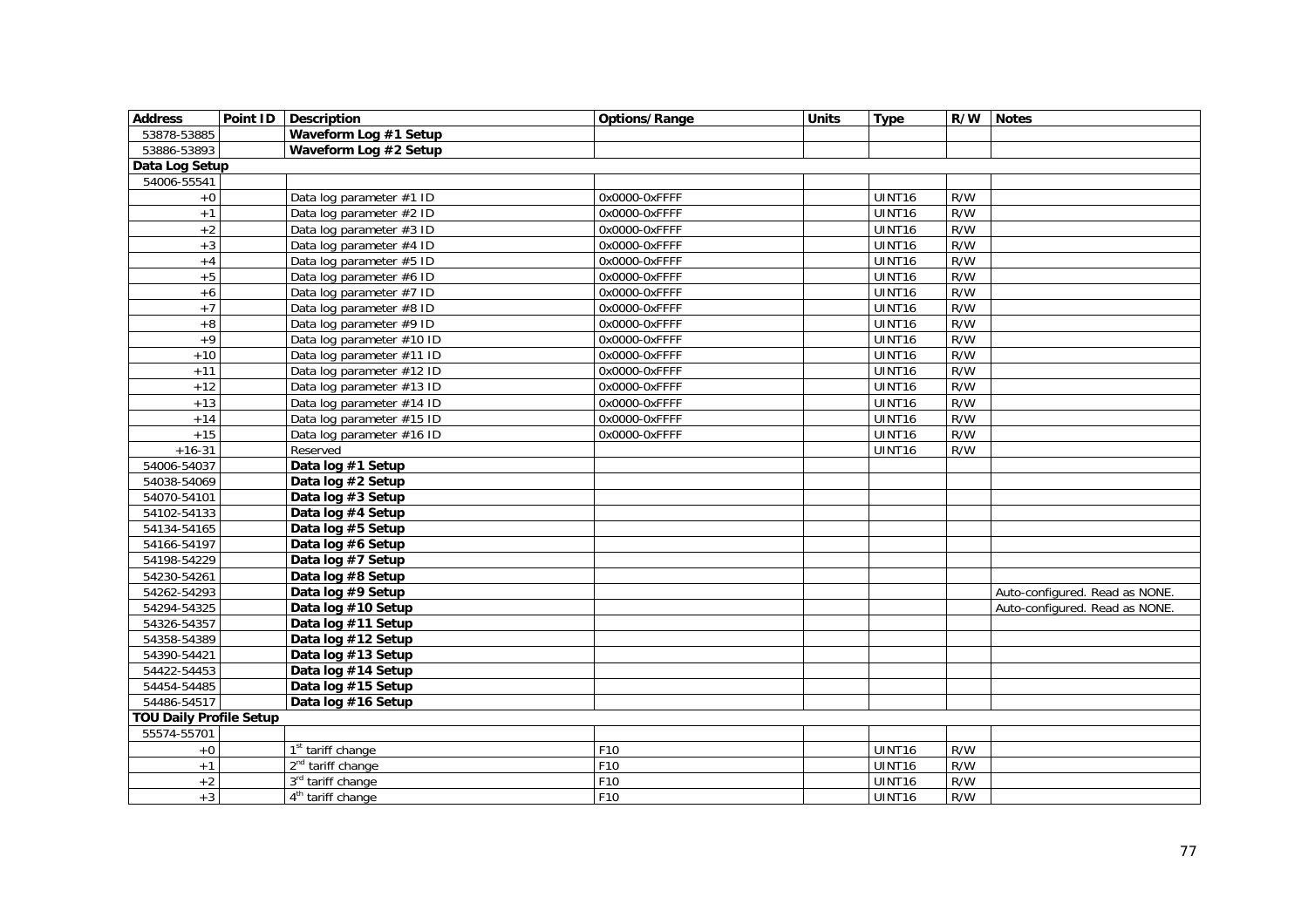| <b>Address</b>            | Point ID   Description                  | Options/Range                                   | <b>Units</b> | <b>Type</b> | R/W | <b>Notes</b> |
|---------------------------|-----------------------------------------|-------------------------------------------------|--------------|-------------|-----|--------------|
| $+4$                      | 5 <sup>th</sup> tariff change           | F10                                             |              | UINT16      | R/W |              |
| $+5$                      | 6 <sup>th</sup> tariff change           | F10                                             |              | UINT16      | R/W |              |
| $+6$                      | $7th$ tariff change                     | F10                                             |              | UINT16      | R/W |              |
| $+7$                      | 8 <sup>th</sup> tariff change           | F10                                             |              | UINT16      | R/W |              |
| 55574-55581               | Daily profile #1: Season 1, Day type 1  |                                                 |              |             |     |              |
| 55582-55589               | Daily profile #2: Season 1, Day type 2  |                                                 |              |             |     |              |
| 55590-55597               | Daily profile #3: Season 1, Day type 3  |                                                 |              |             |     |              |
| 55598-55605               | Daily profile #4: Season 1, Day type 4  |                                                 |              |             |     |              |
| 55606-55613               | Daily profile #5: Season 2, Day type 1  |                                                 |              |             |     |              |
| 55614-55621               | Daily profile #6: Season 2, Day type 2  |                                                 |              |             |     |              |
| 55622-55629               | Daily profile #7: Season 2, Day type 3  |                                                 |              |             |     |              |
| 55630-55637               | Daily profile #8: Season 2, Day type 4  |                                                 |              |             |     |              |
| 55638-55645               | Daily profile #9: Season 3, Day type 1  |                                                 |              |             |     |              |
| 55646-55653               | Daily profile #10: Season 3, Day type 2 |                                                 |              |             |     |              |
| 55654-55661               | Daily profile #11: Season 3, Day type 3 |                                                 |              |             |     |              |
| 55662-55669               | Daily profile #12: Season 3, Day type 4 |                                                 |              |             |     |              |
| 55670-55677               | Daily profile #13: Season 4, Day type 1 |                                                 |              |             |     |              |
| 55678-55685               | Daily profile #14: Season 4, Day type 2 |                                                 |              |             |     |              |
| 55686-55693               | Daily profile #15: Season 4, Day type 3 |                                                 |              |             |     |              |
| 55694-55701               | Daily profile #16: Season 4, Day type 4 |                                                 |              |             |     |              |
| 55702-55711               | Reserved                                |                                                 |              |             |     |              |
| <b>TOU Calendar Setup</b> |                                         |                                                 |              |             |     |              |
| 55712-56031               |                                         |                                                 |              |             |     |              |
| $+0-9$                    | Calendar entry record                   |                                                 |              |             | R/W |              |
| $+0$                      | Daily profile                           | $0-3$ = Season 1, Day types 0-3                 |              | UINT16      | R/W |              |
|                           |                                         | $4-7$ = Season 2, Day types 0-3                 |              |             |     |              |
|                           |                                         | $8-11 =$ Season 3, Day types 0-3                |              |             |     |              |
|                           |                                         | $12-15 =$ Season 4, Day types 0-3               |              |             |     |              |
| $+1$                      | Week of month                           | 0=all, 1=1st, 2=2nd, 3=3 <sup>rd</sup> , 4=4th, |              | UINT16      | R/W |              |
|                           |                                         | 5=last week of the month                        |              |             |     |              |
| $+2$                      | Weekday                                 | $0 = all, 1 - 7$ (Sun=1, Sat=7)                 |              | UINT16      | R/W |              |
| $+3$                      | <b>Till Weekday</b>                     | 0=all, 1-7 (Sun=1, Sat=7)                       |              | UINT16      | R/W |              |
| $+4$                      | Month                                   | 0=all, 1-12=January - December                  |              | UINT16      | R/W |              |
| $+5$                      | Day of month                            | $0 = all, 1 - 31 = day 1 - 31$                  |              | UINT16      | R/W |              |
| $+6$                      | <b>Till Month</b>                       | 0=all, 1-12=January - December                  |              | UINT16      | R/W |              |
| $+7$                      | Till Day of month                       | $0 = all$ , $1 - 31 = day 1 - 31$               |              | UINT16      | R/W |              |
| $+8-9$                    | Not used                                |                                                 |              | UINT16      | R/W |              |
| 55712-55721               | Calendar entry #1                       |                                                 |              |             |     |              |
| 55722-55731               | Calendar entry #2                       |                                                 |              |             |     |              |
| 55732-55741               | Calendar entry $#3$                     |                                                 |              |             |     |              |
|                           |                                         |                                                 |              |             |     |              |
| 56022-56031               | Calendar entry #32                      |                                                 |              |             |     |              |
| 56032-56191               | Reserved                                |                                                 |              |             |     |              |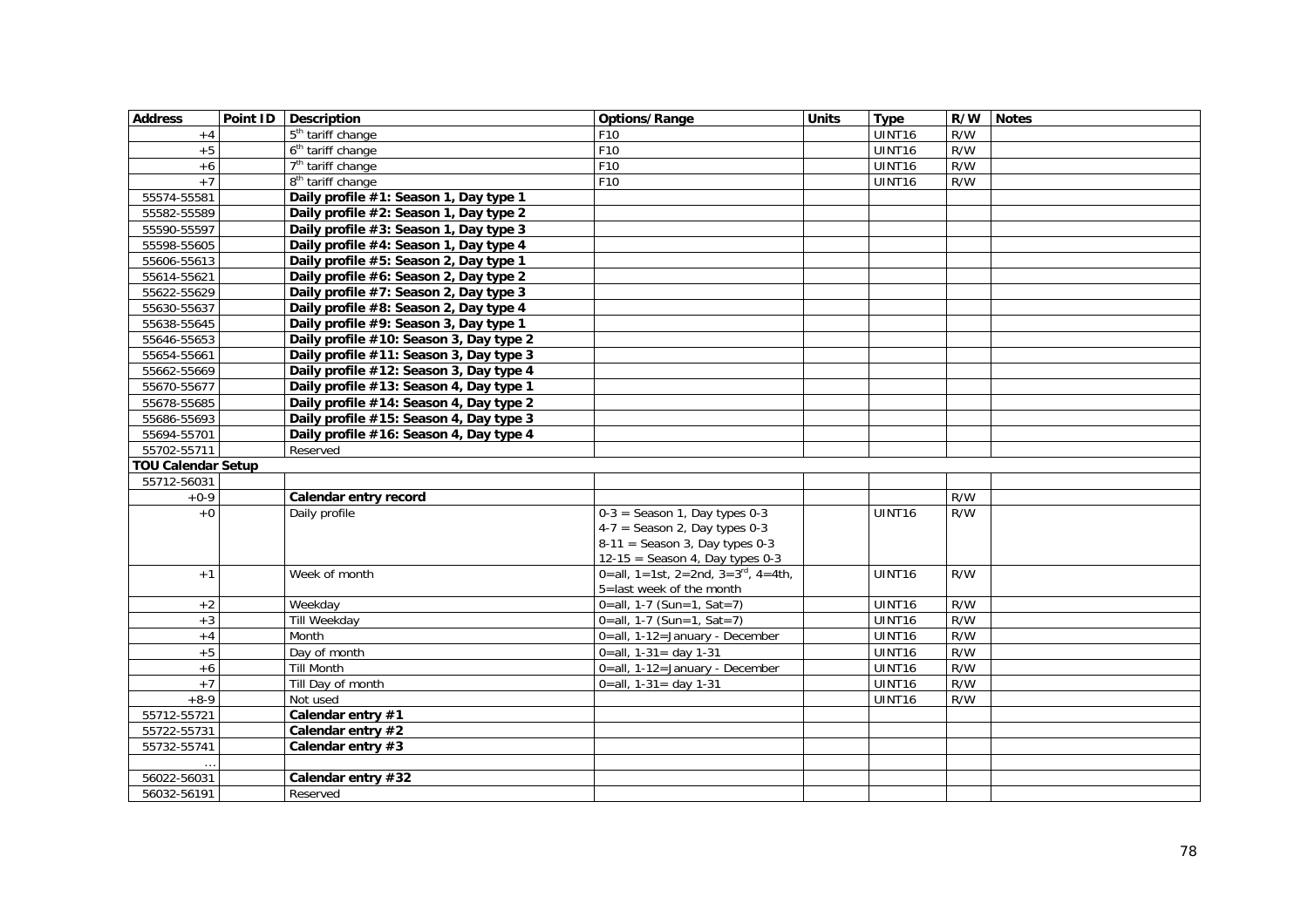| <b>Address</b>               | Point ID Description                             | Options/Range                                       | <b>Units</b>   | <b>Type</b>   | R/W | <b>Notes</b> |
|------------------------------|--------------------------------------------------|-----------------------------------------------------|----------------|---------------|-----|--------------|
|                              | <b>Summary Energy/TOU Registers Setup</b>        |                                                     |                |               |     |              |
| 56672-56703                  |                                                  |                                                     |                |               |     |              |
| $+0$                         | Not used                                         |                                                     |                | UINT16        | R/W |              |
| $+1$                         | Units of measurement                             | $0 = none$ , $1 = kWh$ , $2 = kvark$ , $3 = kVAh$ , |                | UINT16        | R/W |              |
|                              |                                                  | $4=m^3$ , 5=CF (cubic feet), 6=CCF                  |                |               |     |              |
|                              |                                                  | (hundred cubic feet)                                |                |               |     |              |
| $+2$                         | Flags (bitmap)                                   | Bit $0=1$ - TOU enabled                             |                | UINT16        | R/W |              |
|                              |                                                  | Bit 1=1 - Use profile enabled                       |                |               |     |              |
|                              |                                                  | Bit 2=1 - Max. Demand profile                       |                |               |     |              |
|                              |                                                  | enabled                                             |                |               |     |              |
|                              |                                                  | Bit 3=1 - Summary (total) profile                   |                |               |     |              |
|                              |                                                  | enabled                                             |                |               |     |              |
| $+3$                         | Not used                                         | $\Omega$                                            |                | UINT16        | R/W |              |
| 56672-56675                  | Register #1 Setup                                |                                                     |                |               |     |              |
| 56676-56679                  | Register #2 Setup                                |                                                     |                |               |     |              |
| 56680-56683                  | Register #3 Setup                                |                                                     |                |               |     |              |
| 56684-56687                  | Register #4 Setup                                |                                                     |                |               |     |              |
| 56688-56691                  | Register #5 Setup                                |                                                     |                |               |     |              |
| 56692-56695                  | Register #6 Setup                                |                                                     |                |               |     |              |
| 56696-56699                  | Register #7 Setup                                |                                                     |                |               |     |              |
| 56700-56703                  | Register #8 Setup                                |                                                     |                |               |     |              |
|                              | <b>Summary Energy/TOU Registers Source Setup</b> |                                                     |                |               |     |              |
| 56928-57183                  |                                                  |                                                     |                |               |     |              |
| $+0$                         | Energy source ID                                 | F11                                                 |                | UINT16        | R/W |              |
| $+1$                         | Target summary register number                   | $0-7$ = register #1-#8                              |                | UINT16        | R/W |              |
| $+2,3$                       | Multiplier                                       | 0-1000000                                           | $\times 0.001$ | INT32         | R/W |              |
| 56928-56931                  | Energy Source #1                                 |                                                     |                |               |     |              |
| 56932-56935                  | Energy Source #2                                 |                                                     |                |               |     |              |
| 56936-56939                  | Energy Source #3                                 |                                                     |                |               |     |              |
| 56940-56943                  | Energy Source #4                                 |                                                     |                |               |     |              |
| 56944-56947                  | Energy Source #5                                 |                                                     |                |               |     |              |
| 56948-56951<br>56952-56955   | Energy Source #6                                 |                                                     |                |               |     |              |
| 56956-56959                  | Energy Source #7<br>Energy Source #8             |                                                     |                |               |     |              |
| <b>Periodic Timers Setup</b> |                                                  |                                                     |                |               |     |              |
| 61024-61031                  |                                                  |                                                     |                |               |     |              |
| $+0, 1$                      | Time interval, in seconds                        | 0=timer disabled, 1,000-9999,000                    | 0.001 s        | <b>UINT32</b> | R/W |              |
|                              |                                                  | ms (1-9999 sec)                                     |                |               |     |              |
| 61024-61025                  | Timer #1 Setup                                   |                                                     | 0.001 s        | UINT32        | R/W |              |
| 61026-61027                  | Timer #2 Setup                                   |                                                     | 0.001 s        | <b>UINT32</b> | R/W |              |
| 61028-61029                  | Timer #3 Setup                                   |                                                     | 0.001 s        | UINT32        | R/W |              |
| 61030-61031                  | Timer #4 Setup                                   |                                                     | 0.001 s        | UINT32        | R/W |              |
|                              |                                                  |                                                     |                |               |     |              |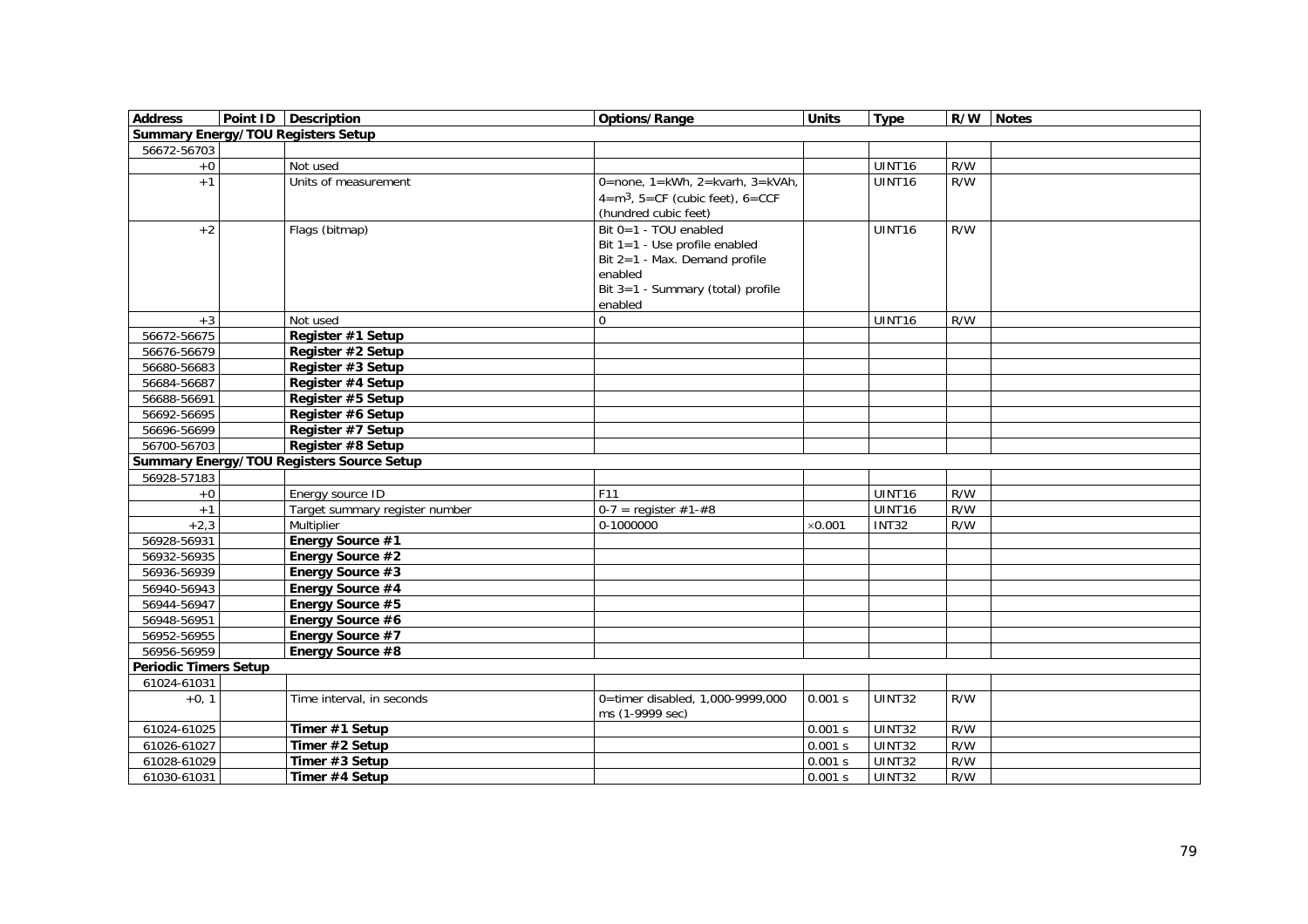| <b>Address</b>              | Point ID Description       |          | Options/Range                                                                                                     | <b>Units</b> | Type               | R/W | <b>Notes</b>                                      |
|-----------------------------|----------------------------|----------|-------------------------------------------------------------------------------------------------------------------|--------------|--------------------|-----|---------------------------------------------------|
| Digital Inputs Setup        |                            |          |                                                                                                                   |              |                    |     |                                                   |
| 61728-61743                 |                            |          |                                                                                                                   |              |                    |     |                                                   |
| $+0$                        | Pulse mode                 |          | $0 = pulse, 1 = KYZ$                                                                                              |              | UINT16             | R/W |                                                   |
| $+1$                        | Polarity                   |          | $0 = normal, 1 = inverting$                                                                                       |              | UINT16             | R/W |                                                   |
| $+2$                        | De-bounce time, ms         |          | $1 - 1000$                                                                                                        |              | UINT16             | R/W | Debounce time will be the same for<br>both inputs |
| $+3$                        | Not used                   |          |                                                                                                                   |              | UINT16             | R/W |                                                   |
| 61728-61731                 | DI1 Setup                  |          |                                                                                                                   |              |                    |     |                                                   |
| 61732-61735                 | DI2 Setup                  |          |                                                                                                                   |              |                    |     |                                                   |
| 61736-61739                 | DI3 Setup                  |          |                                                                                                                   |              |                    |     |                                                   |
| 61740-61743                 | DI4 Setup                  |          |                                                                                                                   |              |                    |     |                                                   |
| <b>Relay Outputs Setup</b>  |                            |          |                                                                                                                   |              |                    |     |                                                   |
| 61984-62007                 |                            |          |                                                                                                                   |              |                    |     |                                                   |
| $+0$                        | <b>Operation Mode</b>      |          | 0=latched, $1=$ unlatched,<br>$2 = pulse, 3 = KYZ$                                                                |              | UINT16             | R/W |                                                   |
| $+1$                        | Polarity                   |          | Bit 0 - Polarity:<br>$0 = normal$ , $1 = inverting$ ,<br>Bit 1 - Retentive mode:<br>$0 =$ disabled, $1 =$ enabled |              | UINT16             | R/W |                                                   |
| $+2$                        | Pulse width, ms            |          | $1-1000$                                                                                                          |              | UINT <sub>16</sub> | R/W |                                                   |
| $+3$                        | Pulse source ID            |          | F17                                                                                                               |              | UINT16             | R/W |                                                   |
| $+4$                        | Units per pulse            |          | 1-10000                                                                                                           | x0.1         | UINT16             | R/W |                                                   |
| $+5$                        | Not used                   |          |                                                                                                                   |              | UINT16             | R/W |                                                   |
| 61984-61989                 | RO1 Setup                  |          |                                                                                                                   |              |                    |     |                                                   |
| 61990-61995                 | RO2 Setup                  |          |                                                                                                                   |              |                    |     |                                                   |
| 61996-62001                 | RO3 Setup                  |          |                                                                                                                   |              |                    |     |                                                   |
| 62002-62007                 | RO4 Setup                  |          |                                                                                                                   |              |                    |     |                                                   |
| <b>Analog Inputs Setup</b>  |                            |          |                                                                                                                   |              |                    |     |                                                   |
| 62368-62379                 |                            |          |                                                                                                                   |              |                    |     |                                                   |
| $+0$                        | Input parameter ID         |          | $\overline{0}$ = input not assigned                                                                               |              | UINT16             | R/W |                                                   |
| $+1$                        | Not used                   | $\Omega$ |                                                                                                                   |              | <b>UINT16</b>      | R/W |                                                   |
| $+2,3$                      | Zero scale value (0/4 mA)  |          |                                                                                                                   |              | <b>INT32</b>       | R/W |                                                   |
| $+4,5$                      | Full scale value (20/1 mA) |          |                                                                                                                   |              | <b>INT32</b>       | R/W |                                                   |
| 62368-62373                 | AI1 Setup                  |          |                                                                                                                   |              |                    |     |                                                   |
| 62374-62379                 | AI2 Setup                  |          |                                                                                                                   |              |                    |     |                                                   |
| <b>Analog Outputs Setup</b> |                            |          |                                                                                                                   |              |                    |     |                                                   |
| 62560-62571                 |                            |          |                                                                                                                   |              |                    |     |                                                   |
| $+0$                        | Output parameter ID        |          | F18                                                                                                               |              | UINT16             | R/W |                                                   |
| $+1$                        | Not used                   | $\Omega$ |                                                                                                                   |              | UINT16             | R/W |                                                   |
| $+2,3$                      | Zero scale value (0/4 mA)  |          | See Section 3.4                                                                                                   |              | <b>INT32</b>       | R/W |                                                   |
| $+4,5$                      | Full scale value (20/1 mA) |          | See Section 3.4                                                                                                   |              | <b>INT32</b>       | R/W |                                                   |
| 62560-62565                 | AO1 Setup                  |          |                                                                                                                   |              |                    |     |                                                   |
| 62566-62571                 | AO2 Setup                  |          |                                                                                                                   |              |                    |     |                                                   |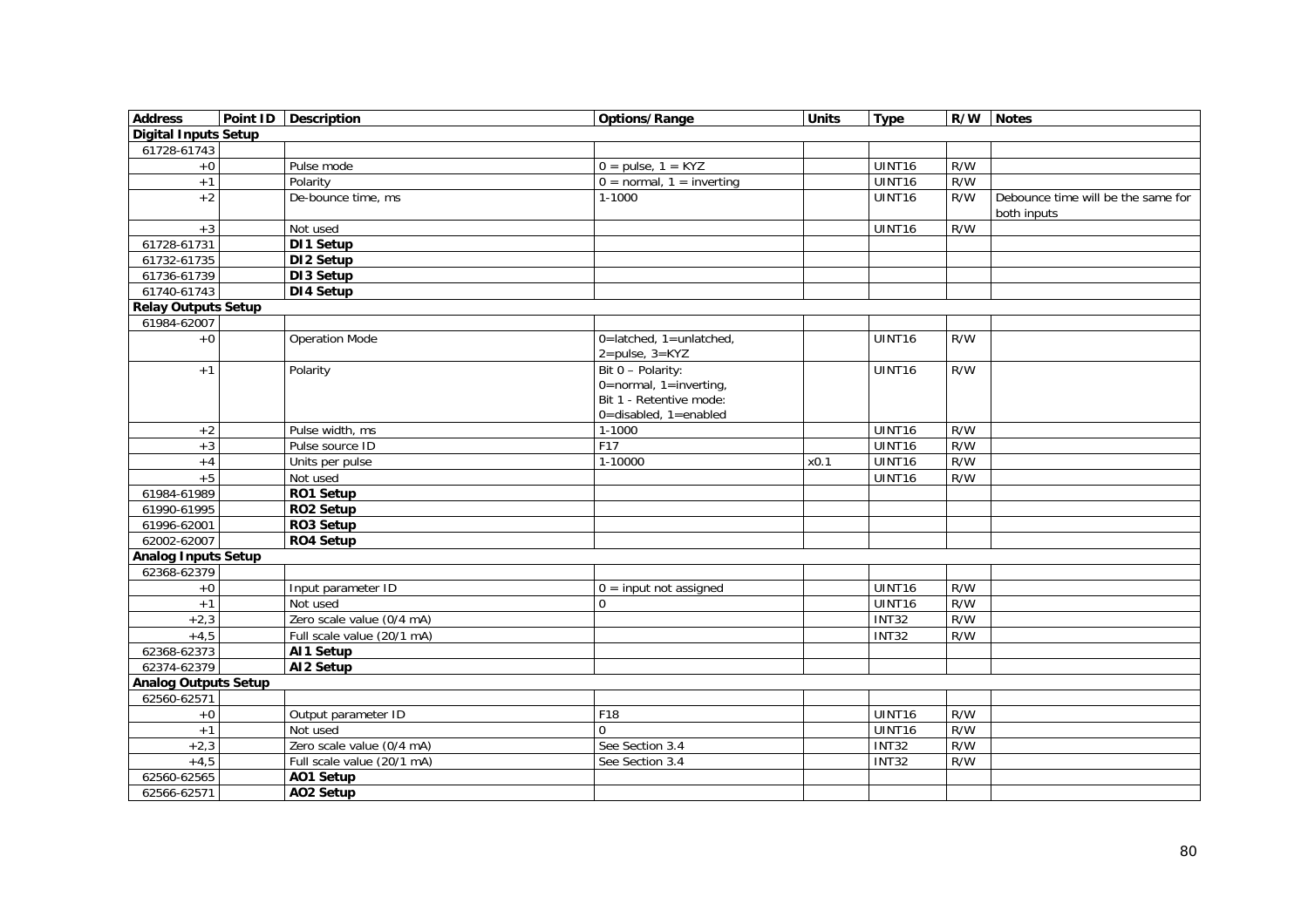| <b>Address</b>               | Point ID Description       | <b>Options/Range</b> | <b>Units</b> | <b>Type</b>        | R/W | <b>Notes</b>                           |
|------------------------------|----------------------------|----------------------|--------------|--------------------|-----|----------------------------------------|
| <b>Analog Expander Setup</b> |                            |                      |              |                    |     |                                        |
| 62752-62847                  |                            |                      |              |                    |     | Analog expander outputs settings       |
|                              |                            |                      |              |                    |     | will not be in effect until the analog |
|                              |                            |                      |              |                    |     | expander output is globally enabled    |
|                              |                            |                      |              |                    |     | through the Device Options setup       |
| $+0$                         | Output parameter ID        | F18                  |              | UINT <sub>16</sub> | R/W |                                        |
| $+1$                         | Not used                   |                      |              | UINT <sub>16</sub> | R/W |                                        |
| $+2,3$                       | Zero scale value (0/4 mA)  | See Section 3.4      |              | INT32              | R/W |                                        |
| $+4,5$                       | Full scale value (20/1 mA) | See Section 3.4      |              | INT32              | R/W |                                        |
| 62752-62757                  | AX8 #1 Channel 1 Setup     |                      |              |                    |     |                                        |
| 62758-62763                  | AX8 #1 Channel 2 Setup     |                      |              |                    |     |                                        |
|                              |                            |                      |              |                    |     |                                        |
| 62794-62799                  | AX8 #1 Channel 8 Setup     |                      |              |                    |     |                                        |
| 62800-62805                  | AX8 #2 Channel 1 Setup     |                      |              |                    |     |                                        |
| 62806-62811                  | AX8 #2 Channel 2 Setup     |                      |              |                    |     |                                        |
|                              | $\cdots$                   |                      |              |                    |     |                                        |
| 62842-62847                  | AX8 #2 Channel 8 Setup     |                      |              |                    |     |                                        |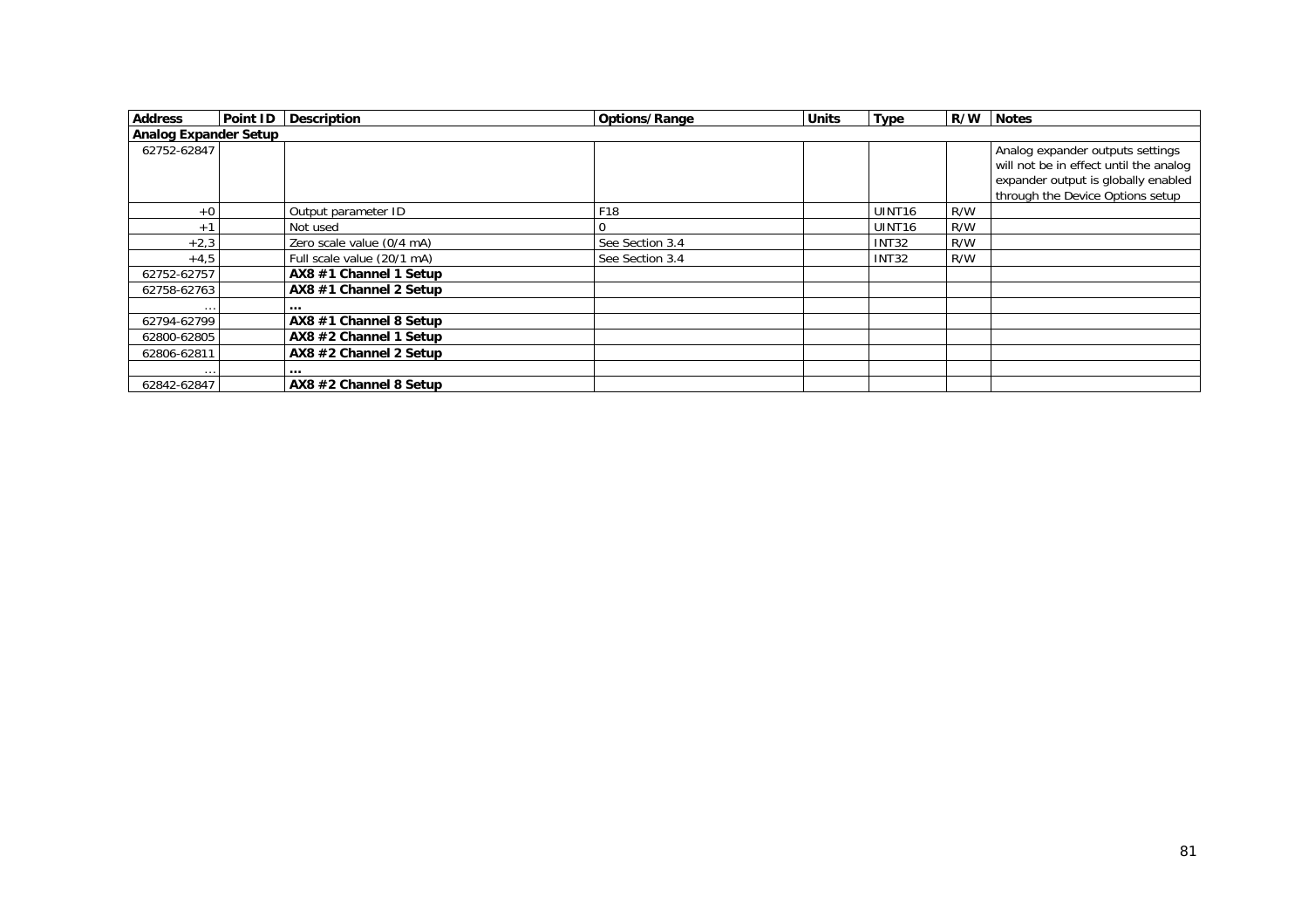# 3.8 Analog and Digital I/O Configuration

| <b>Address</b>               | Point ID Description               | <b>Options/Range</b> | <b>Units</b> | <b>Type</b>        | R/W          | <b>Notes</b> |
|------------------------------|------------------------------------|----------------------|--------------|--------------------|--------------|--------------|
| I/O Slots Configuration Info |                                    |                      |              |                    |              |              |
| 63008-63055                  |                                    |                      |              |                    |              |              |
| $+0$                         | I/O type                           | F29                  |              | UINT <sub>16</sub> | R            |              |
| $+$ <sup>-</sup>             | Number of I/Os on the slot         | $0 - 4$              |              | UINT <sub>16</sub> | $\mathsf{R}$ |              |
| $+2$                         | First I/O number on the slot       |                      |              | UINT <sub>16</sub> | R            |              |
| $+3$                         | Last I/O number on the slot        | $0 - 3$              |              | UINT <sub>16</sub> | $\mathsf{R}$ |              |
| 63008-63011                  | <b>DI Slot Configuration</b>       |                      |              |                    |              |              |
| 63012-63015                  | <b>RO Slot Configuration</b>       |                      |              |                    |              |              |
| 63016-63019                  | AI/AO Slot Configuration           |                      |              |                    |              |              |
| 63020-63055                  | Reserved                           |                      |              |                    |              |              |
| I/O Type Info                |                                    |                      |              |                    |              |              |
| 63056-63119                  |                                    |                      |              |                    |              |              |
| $+0$                         | Number of I/O slots of this type   | $0 - 1$              |              | UINT <sub>16</sub> | R            |              |
| $+$                          | Total number of I/O's of this type | $0 - 4$              |              | UINT <sub>16</sub> | $\mathsf{R}$ |              |
| $+2$                         | Number of I/O's in the slot        | $0 - 4$              |              | UINT <sub>16</sub> | $\mathsf{R}$ |              |
| $+3$                         | Not used                           |                      |              | UINT <sub>16</sub> | R            |              |
| 63056-63059                  | DI Type Info                       |                      |              |                    |              |              |
| 63060-63063                  | RO Type Info                       |                      |              |                    |              |              |
| 63064-63067                  | Al Type Info                       |                      |              |                    |              |              |
| 63068-63071                  | AO Type Info                       |                      |              |                    |              |              |
| 63076-63119                  | Reserved                           |                      |              |                    |              |              |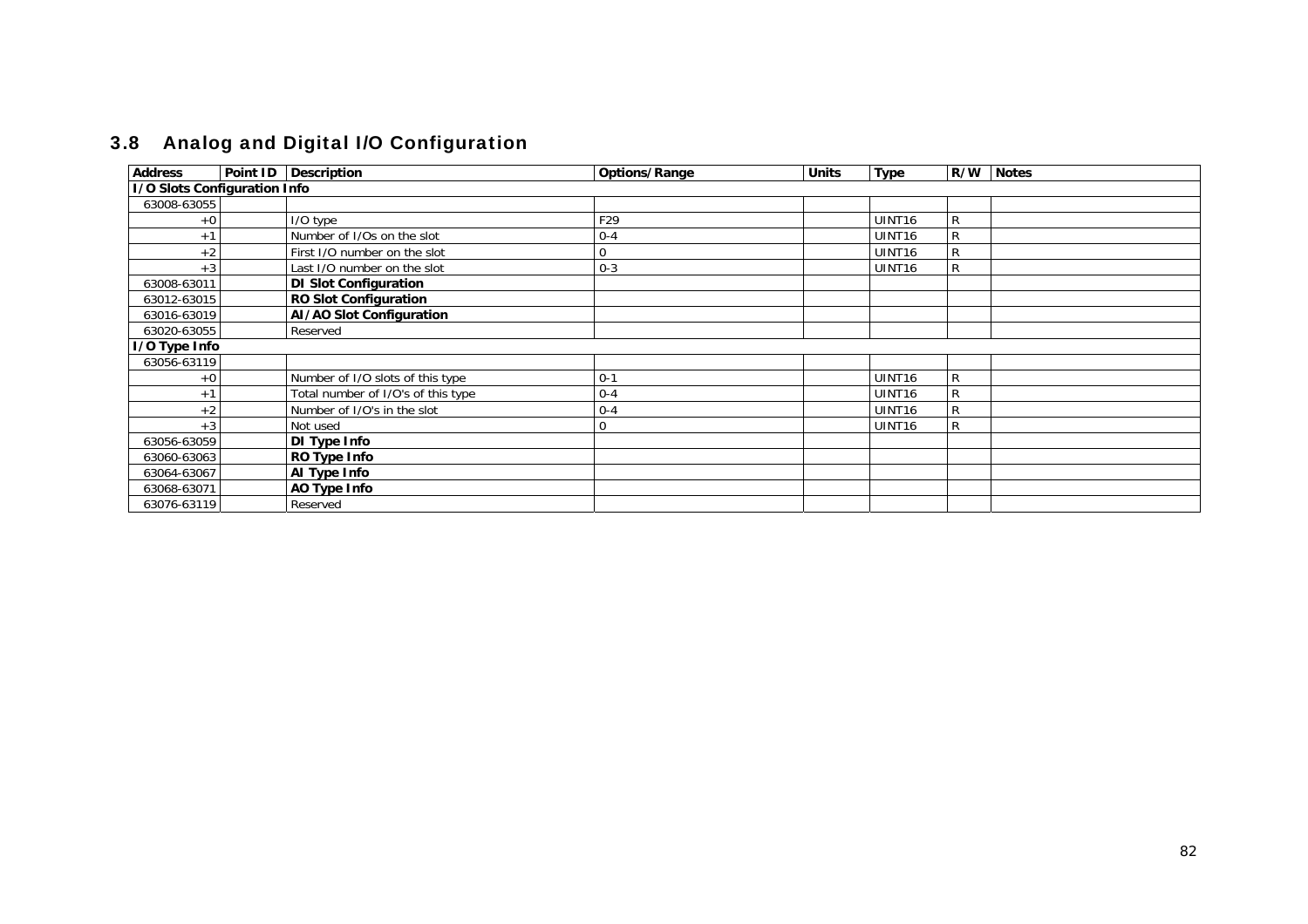## 3.9 File Transfer Registers

| <b>Address</b>                      | Point ID   Description                           | Options/Range                                                                                                                              | <b>Units</b> | <b>Type</b>        | R/W          | <b>Notes</b>                                                                                                                                                                                                                                                               |
|-------------------------------------|--------------------------------------------------|--------------------------------------------------------------------------------------------------------------------------------------------|--------------|--------------------|--------------|----------------------------------------------------------------------------------------------------------------------------------------------------------------------------------------------------------------------------------------------------------------------------|
| <b>File Transfer Control Blocks</b> |                                                  |                                                                                                                                            |              |                    |              |                                                                                                                                                                                                                                                                            |
| 63120-63151                         | <b>File Request Block</b>                        |                                                                                                                                            |              |                    |              |                                                                                                                                                                                                                                                                            |
| $+0$                                | File function                                    | $1 = ACK - acknowledgment$<br>$3 = set file position$<br>$5 =$ reset file position<br>$7 = find$<br>$11 = read file$<br>$127$ = erase file |              | UINT16             | R/W          | 1 - clears the file transfer block<br>3 - changes the file position<br>5 - sets the file position at the first<br>(oldest) record<br>7 - finds a record matching an event<br>or/and time (see Note 3)<br>11 - opens the file for reading from<br>the present file position |
| $+1$                                | File ID                                          | F <sub>2</sub>                                                                                                                             |              | UINT <sub>16</sub> | R/W          |                                                                                                                                                                                                                                                                            |
| $+2$                                | Section number (functions 3, 5, 11)              | $0-31$ , OxFFFF = use channel ID                                                                                                           |              | UINT16             | R/W          |                                                                                                                                                                                                                                                                            |
| $+3$                                | Section channel ID (functions 3, 5, 11)          | F6, F7                                                                                                                                     |              | UINT16             | R/W          |                                                                                                                                                                                                                                                                            |
| $+4$                                | Record sequence number (functions 3, 11)         | 0-65535                                                                                                                                    |              | UINT <sub>16</sub> | R/W          | The record sequence number with<br>function 11 does not change the file<br>position (see Note 2).                                                                                                                                                                          |
| $+5$                                | Request variation (function 11)                  | 0, 4                                                                                                                                       |              | UINT <sub>16</sub> | R/W          | See file response headings                                                                                                                                                                                                                                                 |
| $+6$                                | Find key: Event type                             | F <sub>22</sub>                                                                                                                            |              | UINT16             | R/W          |                                                                                                                                                                                                                                                                            |
| $+7$                                | Find key: Event number                           | 1-65535                                                                                                                                    |              | UINT16             | R/W          |                                                                                                                                                                                                                                                                            |
| $+8.9$                              | Find key: Start time, seconds since 1/1/1970     | F1                                                                                                                                         | sec          | UINT32             | R/W          | Note 3                                                                                                                                                                                                                                                                     |
| $+10, 11$                           | Find key: Start time, fractional seconds in usec |                                                                                                                                            | usec         | UINT32             | R/W          | Note 3                                                                                                                                                                                                                                                                     |
| $+12, 13$                           | Find key: End time, seconds since 1/1/1970       | F <sub>1</sub>                                                                                                                             | sec          | UINT32             | R/W          | Note 3                                                                                                                                                                                                                                                                     |
| $+14, 15$                           | Find key: End time, fractional seconds in usec   |                                                                                                                                            | usec         | UINT32             | R/W          | Note 3                                                                                                                                                                                                                                                                     |
| $+16-31$                            | Not used                                         |                                                                                                                                            |              | UINT <sub>16</sub> | R/W          |                                                                                                                                                                                                                                                                            |
| 63152-64943                         | <b>File Response Block</b>                       |                                                                                                                                            |              |                    |              |                                                                                                                                                                                                                                                                            |
|                                     | Data transfer area [0 - 1791]                    |                                                                                                                                            |              | UINT <sub>16</sub> | $\mathsf{R}$ |                                                                                                                                                                                                                                                                            |
| 64944-64951                         | <b>File Info Request Block</b>                   |                                                                                                                                            |              |                    |              |                                                                                                                                                                                                                                                                            |
| $+0$                                | File function                                    | $9 = read file info$                                                                                                                       |              | UINT <sub>16</sub> | R/W          |                                                                                                                                                                                                                                                                            |
| $+1$                                | File ID                                          | F <sub>2</sub>                                                                                                                             |              | UINT16             | R/W          |                                                                                                                                                                                                                                                                            |
| $+2$                                | Section number                                   | $0-31$ . OxFFFF = use channel ID                                                                                                           |              | UINT16             | R/W          |                                                                                                                                                                                                                                                                            |
| $+3$                                | Section channel ID                               | F6, F7                                                                                                                                     |              | UINT16             | R/W          |                                                                                                                                                                                                                                                                            |
| $+4$                                | Not used                                         | $\Omega$                                                                                                                                   |              | UINT <sub>16</sub> | R/W          |                                                                                                                                                                                                                                                                            |
| $+5$                                | Request variation                                | 0.1.2                                                                                                                                      |              | UINT16             | R/W          |                                                                                                                                                                                                                                                                            |
| $+6-7$                              | Not used                                         |                                                                                                                                            |              | UINT <sub>16</sub> | R/W          |                                                                                                                                                                                                                                                                            |
| 64952-65151                         | <b>File Info Response Block</b>                  |                                                                                                                                            |              |                    |              |                                                                                                                                                                                                                                                                            |
|                                     | Data transfer area [0 - 199]                     |                                                                                                                                            |              | UINT16             | R            |                                                                                                                                                                                                                                                                            |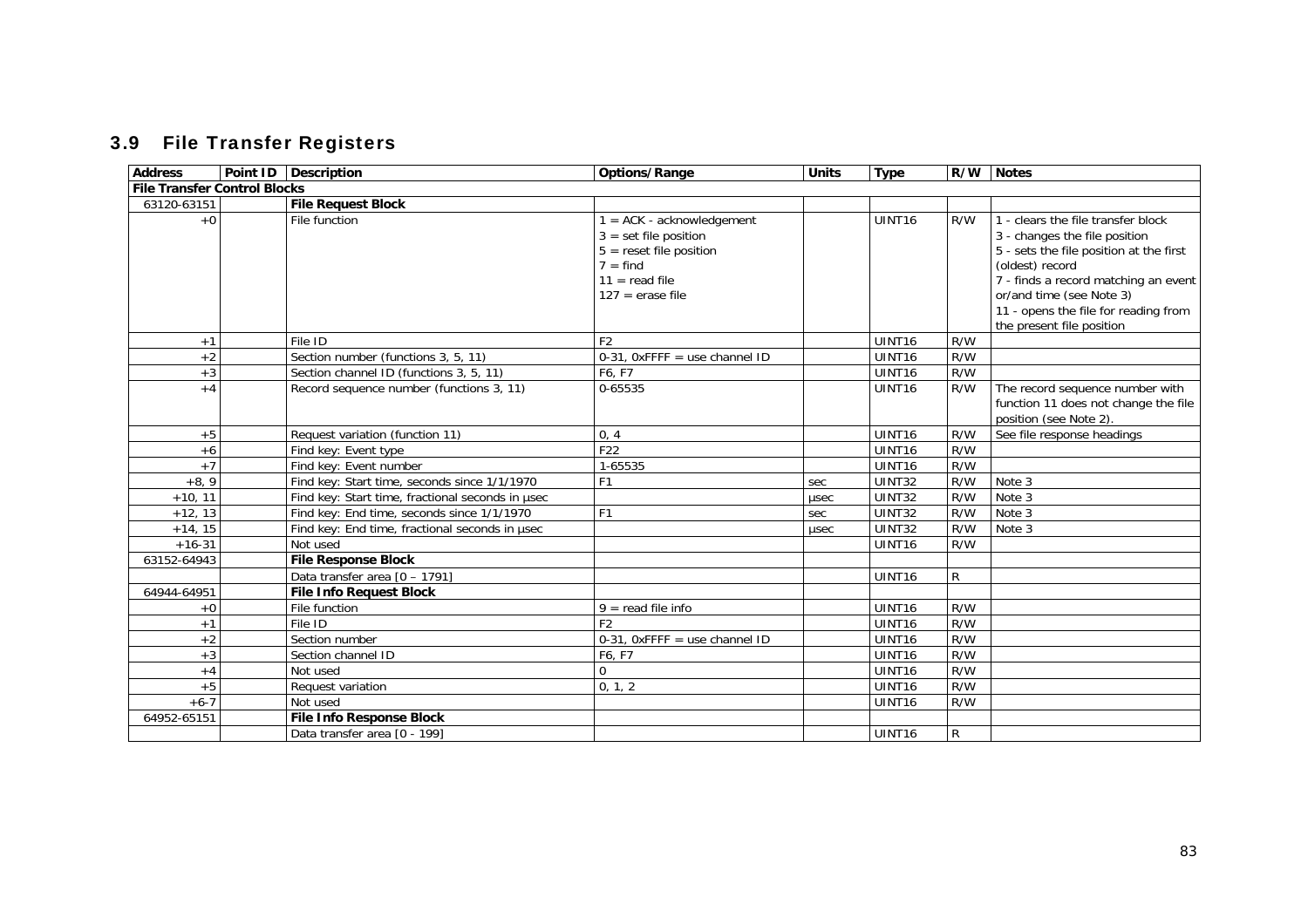#### **NOTES:**

- 1. File sections for partitioned (multi-section) files, like Billing/TOU profile log files, can be requested either by a section number, or by a section channel ID. If a section number is set to 0xFFFF, the section channel ID will be used to identify the section. The section number will be returned in the response block. If a section number is written, then the corresponding channel ID will be returned in the file response block.
- 2. The record sequence number with function 11 (Read-File) does not change the file position and is used only as a reference to track the order of records. The file transfer block will continue to hold the same data until it is acknowledged, or until the file position is explicitly moved to another record. For multi-section, the Read-File request, which addresses a different file section, will refill the transfer block with data of the record from the requested file section with the identical sequence number. After acknowledgment, the file position will be moved to the next record.
- 3. Function 7 (Find) puts into the file request block the sequence number of the first record in the file that matches the event time. Any one of the find keys can be omitted by setting it to 0. If one or a number of find keys are omitted, the device will use the remaining keys to locate the matching record. If the record could not be found, the device responds to the write request with the exception code 3 (illegal data). The status of the operation can be read through the file status word in the file info block.

| <b>Address</b> | Point ID   Description                             | Options/Range  | <b>Units</b> | Type               |              | R/W Notes                  |
|----------------|----------------------------------------------------|----------------|--------------|--------------------|--------------|----------------------------|
|                | File Info Response Block (Variation 0 - File info) |                |              |                    |              |                            |
| 64952-64959    | <b>Block Heading</b>                               |                |              |                    |              |                            |
| $+0$           | File function                                      | Q              |              | UINT <sub>16</sub> | $\mathsf{R}$ |                            |
| $+1$           | File ID                                            | 16             |              | UINT <sub>16</sub> | R            |                            |
| $+2$           | Section number                                     | $0 - 31$       |              | UINT <sub>16</sub> | $\mathsf{R}$ |                            |
| $+3$           | Section channel ID                                 | F6, F7         |              | UINT <sub>16</sub> | $\mathsf{R}$ |                            |
| $+4$           | Number of records in the block                     |                |              | UINT <sub>16</sub> | R            |                            |
| $+5$           | Record size, words                                 | 36             |              | UINT <sub>16</sub> | R            |                            |
| $+6$           | Request variation                                  |                |              | UINT <sub>16</sub> | $\mathsf{R}$ |                            |
| $+7$           | Not used                                           |                |              | UINT16             | R            |                            |
| 64960-64997    | <b>File Info</b>                                   |                |              |                    |              |                            |
| $+0$           | File type                                          |                |              | UINT <sub>16</sub> | R            |                            |
| $+1$           | File attributes                                    | F3             |              | UINT <sub>16</sub> | R            |                            |
| $+2$           | File (section) status                              | F <sub>4</sub> |              | UNT <sub>16</sub>  | R            |                            |
| $+3$           | Number of sections in the file                     | $0 - 32$       |              | UINT <sub>16</sub> | R            | $0 =$ non-partitioned file |
| $+4, 5$        | File channel mask (channels 1-32), bitmap          | F8, F9         |              | <b>UINT32</b>      | $\mathsf{R}$ |                            |
| $+6, 7$        | File channel mask (channels 33-64), bitmap         | F8, F9         |              | <b>UINT32</b>      | R            |                            |
| $+8$           | Number of records in the file                      | 0-65535        |              | UINT16             | R            |                            |
| $+9$           | Number of records until the end of the file        | 0-65535        |              | UINT <sub>16</sub> | R            |                            |
| $+10$          | Current record (read position) sequence number     | 0-65535        |              | UINT <sub>16</sub> | R            |                            |
| $+11$          | Current write position sequence number             | 0-65535        |              | UINT <sub>16</sub> | $\mathsf{R}$ |                            |
| $+12$          | First (oldest) record sequence number              | 0-65535        |              | UINT <sub>16</sub> | R            |                            |
| $+13$          | Last (newest) record sequence number               | 0-65535        |              | UINT <sub>16</sub> | $\mathsf{R}$ |                            |
| $+14, 15$      | Last record time, seconds since 1/1/1970           |                | sec          | <b>UINT32</b>      | R            |                            |
| $+16, 17$      | Last record time, fractional seconds               |                | usec         | <b>UINT32</b>      | $\mathsf{R}$ |                            |
| $+18, 19$      | First record time, seconds since 1/1/1970          | F <sub>1</sub> | sec          | <b>UINT32</b>      | R            |                            |
| $+20, 21$      | First record time, fractional seconds              |                | usec         | UINT32             | R            |                            |
| $+22, 23$      | Null                                               | 0              |              | UINT32             | $\mathsf{R}$ |                            |

### **File Response Blocks**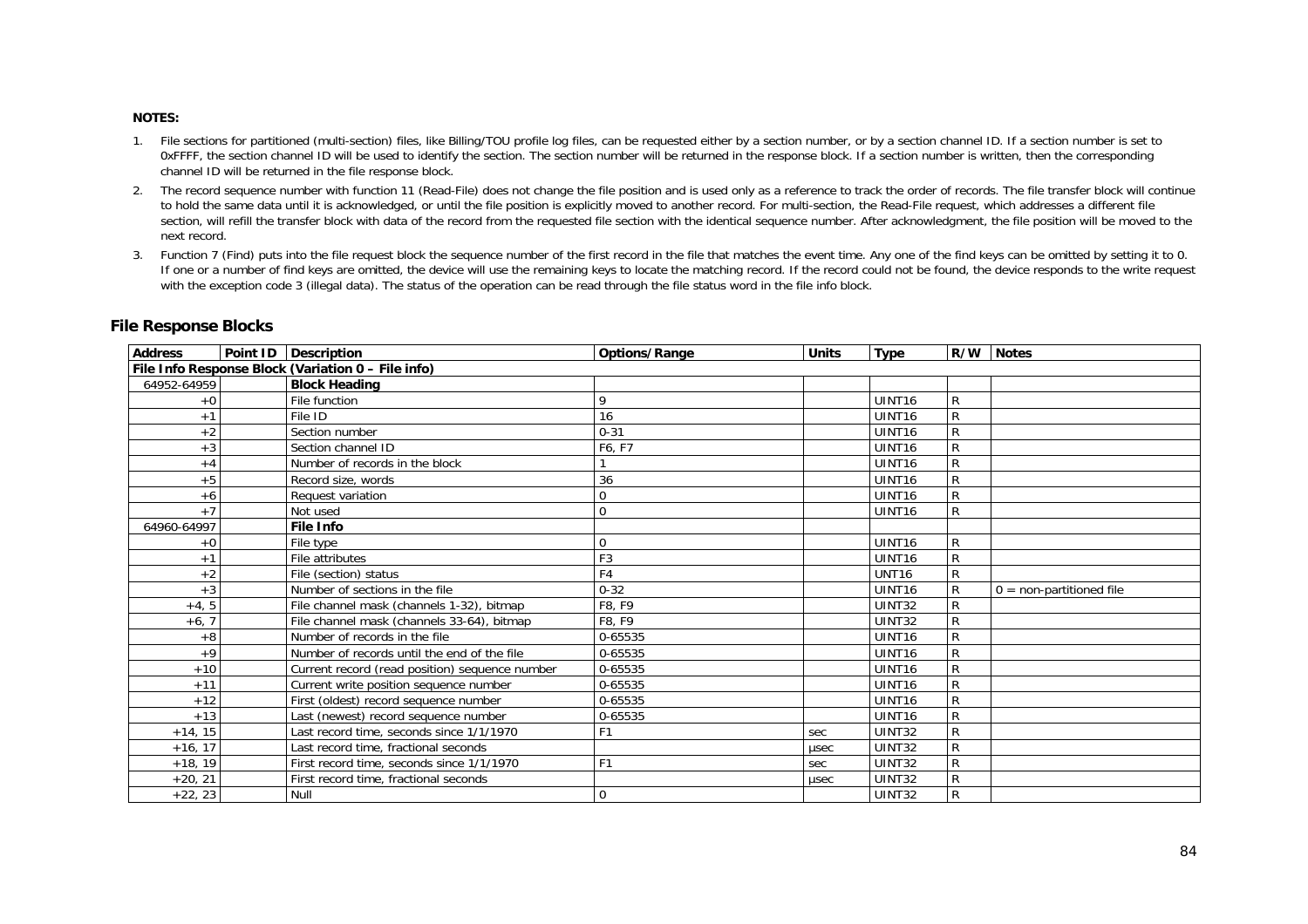| <b>Address</b> | Point ID   Description                                             | Options/Range                                                     | <b>Units</b> | <b>Type</b>        |                | R/W Notes |
|----------------|--------------------------------------------------------------------|-------------------------------------------------------------------|--------------|--------------------|----------------|-----------|
| $+24, 25$      | Null                                                               | $\Omega$                                                          | usec         | UINT32             | R              |           |
| $+26, 27$      | Null                                                               | $\Omega$                                                          | sec          | <b>UINT32</b>      | R              |           |
| $+28, 29$      | Null                                                               | $\Omega$                                                          | usec         | UINT32             | ${\sf R}$      |           |
| $+30$          | Maximum number of records                                          | 0-65535                                                           |              | UINT16             | $\mathsf{R}$   |           |
| $+31$          | Number of parameters per data section record                       | $0 - 16$                                                          |              | UINT16             | R              |           |
| $+32$          | Section record size, bytes                                         |                                                                   | Byte         | UINT <sub>16</sub> | $\mathsf{R}$   |           |
| $+33$          | File record size, bytes                                            |                                                                   | Byte         | UINT16             | R              |           |
| $+34, 35$      | Allocated file size, bytes                                         |                                                                   | Byte         | UINT32             | ${\sf R}$      |           |
|                | File Info Response Block (Variation 1 - Current record info)       |                                                                   |              |                    |                |           |
| 64952-64959    | <b>Block Heading</b>                                               |                                                                   |              |                    |                |           |
| $+0$           | File function                                                      | 9                                                                 |              | UINT16             | R              |           |
| $+1$           | File ID                                                            | F <sub>2</sub>                                                    |              | UINT <sub>16</sub> | ${\sf R}$      |           |
| $+2$           | Section number                                                     | $0 - 31$                                                          |              | UINT <sub>16</sub> | ${\sf R}$      |           |
| $+3$           | Section channel ID                                                 | F6, F7                                                            |              | UINT <sub>16</sub> | $\mathsf{R}$   |           |
| $+4$           | Number of records in the block                                     |                                                                   |              | UINT16             | ${\sf R}$      |           |
| $+5$           | Record size, words                                                 | 8                                                                 |              | UINT16             | $\overline{R}$ |           |
| $+6$           | Request variation                                                  |                                                                   |              | UINT16             | R              |           |
| $+7$           | Not used                                                           | $\Omega$                                                          |              | UINT16             | R              |           |
| 64960-64997    | <b>File Info</b>                                                   |                                                                   |              |                    |                |           |
| $+0$           | File (section) status                                              | F <sub>4</sub>                                                    |              | <b>UNT16</b>       | $\mathsf{R}$   |           |
| $+1$           | Number of records in the file                                      | $0 - 65535$                                                       |              | UINT16             | $\mathsf{R}$   |           |
| $+2$           | Number of records until the end of the file                        | $0 - 65535$                                                       |              | UINT16             | $\overline{R}$ |           |
| $+3$           | Current record (read position) sequence number                     | 0-65535                                                           |              | UINT16             | $\mathsf{R}$   |           |
| $+4.5$         | Current record time, seconds since 1/1/1970                        | F <sub>1</sub>                                                    | sec          | <b>UINT32</b>      | R              |           |
| $+6.7$         | Current record time, fractional seconds                            |                                                                   | usec         | UINT32             | R.             |           |
|                | File Info Response Block (Variation 2 - Data log record structure) |                                                                   |              |                    |                |           |
| 64952-64959    | <b>Block Heading</b>                                               |                                                                   |              |                    |                |           |
| $+0$           | File function                                                      | 9                                                                 |              | UINT16             | R              |           |
| $+1$           | File ID                                                            | $1 - 16$                                                          |              | UINT16             | $\mathsf{R}$   |           |
| $+2$           | Section number                                                     | $0 - 15$                                                          |              | UINT16             | R              |           |
| $+3$           | Section channel ID                                                 | F6, F7                                                            |              | UINT16             | ${\sf R}$      |           |
| $+4$           | Number of records in the block                                     |                                                                   |              | UINT <sub>16</sub> | ${\sf R}$      |           |
| $+5$           | Record size, words                                                 | 2 + Number of parameters                                          |              | UINT16             | ${\sf R}$      |           |
| $+6$           | Request variation                                                  | $\mathfrak{D}$                                                    |              | UINT16             | $\overline{R}$ |           |
| $+7$           | Not used                                                           | $\Omega$                                                          |              | UINT16             | R              |           |
| 64960-64997    | <b>File Info</b>                                                   |                                                                   |              |                    |                |           |
| $+0$           | Not used                                                           | $\Omega$                                                          |              | UINT16             | $\mathsf{R}$   |           |
| $+1$           | Number of fields in a data record                                  | 1-16 for conventional files,<br>40 for GOST 13109 Compliance log, |              | UINT <sub>16</sub> | $\mathsf{R}$   |           |
|                |                                                                    | 80 for GOST 13109 Harmonics log,                                  |              |                    |                |           |
|                |                                                                    | 42 for GOST 32144 Compliance log,                                 |              |                    |                |           |
|                |                                                                    | 80 for GOST 32144 Harmonics log                                   |              |                    |                |           |
| $+2$           | Field 1 parameter ID                                               | $0-0\times$ FFFF                                                  |              | UINT <sub>16</sub> | R              |           |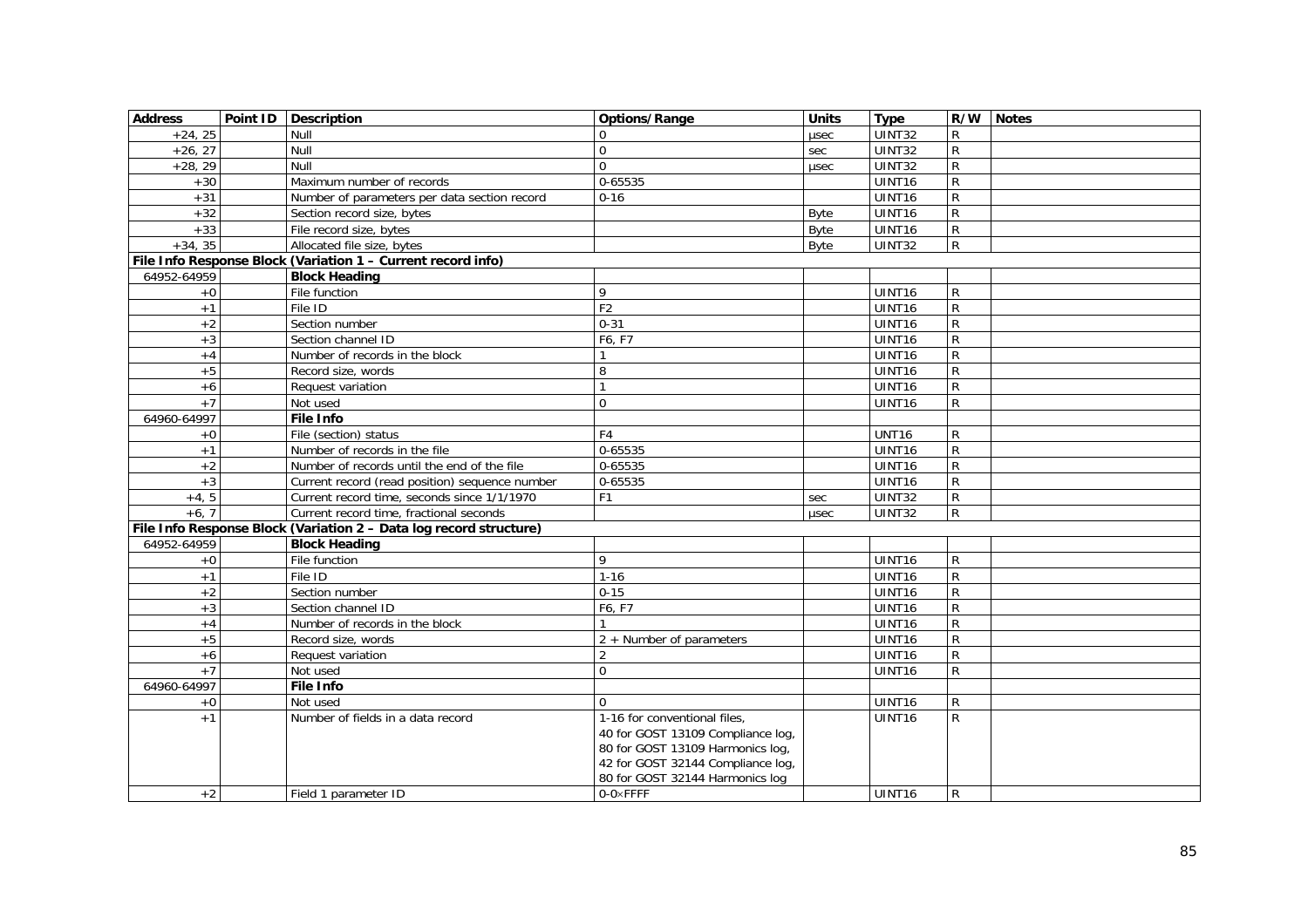| <b>Address</b>                  |  | Point ID Description                     | Options/Range                                                              | <b>Units</b> | <b>Type</b>        |                | R/W Notes |
|---------------------------------|--|------------------------------------------|----------------------------------------------------------------------------|--------------|--------------------|----------------|-----------|
| $+3$                            |  | Field 2 parameter ID                     | $0-0\times$ FFFF                                                           |              | UINT16             | R              |           |
|                                 |  |                                          |                                                                            |              |                    |                |           |
| <b>Event Log Response Block</b> |  |                                          |                                                                            |              |                    |                |           |
| 63152-63159                     |  | <b>Block Heading</b>                     |                                                                            |              |                    |                |           |
| $+0$                            |  | Last file function                       | 1, 3, 5, 11                                                                |              | UINT <sub>16</sub> | R.             |           |
| $+1$                            |  | File ID                                  | $\Omega$                                                                   |              | UINT16             | $\mathsf{R}$   |           |
| $+2$                            |  | Section number                           | $\Omega$                                                                   |              | UINT <sub>16</sub> | R              |           |
| $+3$                            |  | Section channel ID                       | $\Omega$                                                                   |              | UINT16             | $\overline{R}$ |           |
| $+4$                            |  | Number of records in the block           | $1-32$                                                                     |              | UINT16             | $\mathsf{R}$   |           |
| $+5$                            |  | Record size, words                       | $\overline{12}$                                                            |              | UINT16             | R              |           |
| $+6$                            |  | Request variation                        | $\Omega$                                                                   |              | UINT16             | $\overline{R}$ |           |
| $+7$                            |  | Not used                                 | $\Omega$                                                                   |              | UINT16             | $\mathsf{R}$   |           |
| 63160-63543                     |  | <b>Event Log Records</b>                 |                                                                            |              |                    |                |           |
| $+0$                            |  | Record status                            | F <sub>5</sub>                                                             |              | <b>INT16</b>       | R              |           |
| $+1$                            |  | Record sequence number                   | 0-65535                                                                    |              | UINT16             | R              |           |
| $+2, 3$                         |  | Trigger time, seconds since 1/1/1970     | F <sub>1</sub>                                                             | sec          | UINT32             | R              |           |
| $+4, 5$                         |  | Trigger time, fractional seconds in usec |                                                                            | usec         | UINT32             | R              |           |
| $+6$                            |  | Event number                             | 1-65535                                                                    |              | UINT16             | R              |           |
| $+7$                            |  | Event point/source ID                    | F19                                                                        |              | UINT16             | R              |           |
| $+8$                            |  | Event effect                             | F20                                                                        |              | UINT16             | $\overline{R}$ |           |
| $+9$                            |  | Not used                                 | $\Omega$                                                                   |              | UINT16             | $\overline{R}$ |           |
| $+10, 11$                       |  | Value triggered                          |                                                                            |              | <b>INT32</b>       | $\mathsf{R}$   |           |
| 63160-63171                     |  | Record #1                                |                                                                            |              |                    |                |           |
|                                 |  |                                          |                                                                            |              |                    |                |           |
| 63532-63543                     |  | Record #32                               |                                                                            |              |                    |                |           |
| Data Log Response Block         |  |                                          |                                                                            |              |                    |                |           |
| 63152-63159                     |  | <b>Block Heading</b>                     |                                                                            |              |                    |                |           |
| $+0$                            |  | Last file function                       | 1, 3, 5, 11                                                                |              | UINT16             | R              |           |
| $+1$                            |  | File ID                                  | $1 - 16$                                                                   |              | UINT16             | R              |           |
| $+2$                            |  | Section number                           | $0 - 7$                                                                    |              | UINT16             | R.             |           |
| $+3$                            |  | Section channel ID                       | F6                                                                         |              | UINT16             | R              |           |
| $+4$                            |  | Number of records in the block           | $1 - 16$                                                                   |              | UINT16             | R              |           |
| $+5$                            |  | Record size, words                       | 8 + 2×Number of parameters                                                 |              | <b>UINT16</b>      | $\overline{R}$ |           |
| $+6$                            |  | Request variation                        | $0 =$ regular log, $4 =$ GOST 13109/<br>GOST 32144 online statistics (with |              | UINT16             | $\overline{R}$ |           |
|                                 |  |                                          | file $ID = 9, 10$                                                          |              |                    |                |           |
| $+7$                            |  | Not used                                 | $\mathbf 0$                                                                |              | UINT16             | R              |           |
| 63160-64439                     |  | Data Log Records                         |                                                                            |              |                    |                |           |
| $+0$                            |  | Record status                            | F <sub>5</sub>                                                             |              | <b>INT16</b>       | R              |           |
| $+1$                            |  | Record sequence number                   | 0-65535                                                                    |              | UINT16             | R              |           |
| $+2, 3$                         |  | Record time, seconds since 1/1/1970      | F <sub>1</sub>                                                             | sec          | UINT32             | R              |           |
| $+4, 5$                         |  | Record time, fractional seconds in usec  |                                                                            | usec         | UINT32             | R              |           |
| $+6$                            |  | Trigger event type                       | F22                                                                        |              | <b>INT16</b>       | R              |           |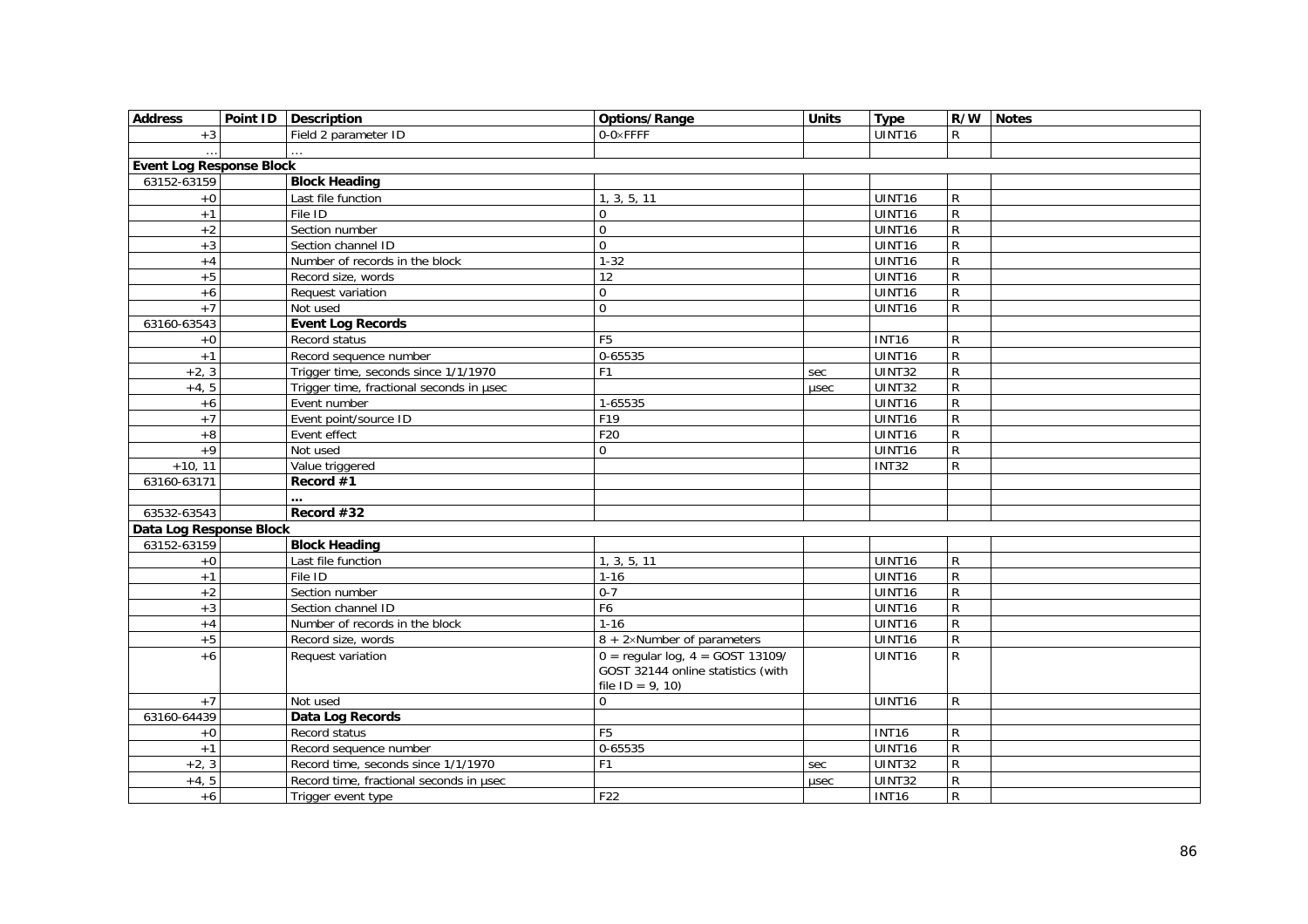| <b>Address</b>                     | Point ID   Description                 | Options/Range                   | <b>Units</b>      | <b>Type</b>        |                | R/W Notes |
|------------------------------------|----------------------------------------|---------------------------------|-------------------|--------------------|----------------|-----------|
| $+7$                               | Trigger event number                   | 0-65535                         |                   | UINT16             | R              |           |
| $+8, 9$                            | Log value $#1$                         |                                 |                   | <b>INT32</b>       | R              |           |
| $+10, 11$                          | Log value $#2$                         |                                 |                   | <b>INT32</b>       | R.             |           |
|                                    |                                        |                                 |                   |                    | $\mathsf{R}$   |           |
| 63160-.                            | Record #1 (variable length)            |                                 |                   |                    |                |           |
|                                    |                                        |                                 |                   |                    |                |           |
|                                    | Record #16 (variable length)           |                                 |                   |                    |                |           |
| <b>Waveform Log Response Block</b> |                                        |                                 |                   |                    |                |           |
| 63152-63159                        | <b>Block Heading</b>                   |                                 |                   |                    |                |           |
| $+0$                               | Last file function                     | 1, 3, 5, 11                     |                   | UINT16             | R              |           |
| $+1$                               | File ID                                | 17-18, 128 (F2)                 |                   | UINT16             | R.             |           |
| $+2$                               | Section number                         | $0 - 9$                         |                   | UINT <sub>16</sub> | $\mathsf{R}$   |           |
| $+3$                               | Section channel ID                     | F7                              |                   | UINT16             | $\mathsf{R}$   |           |
| $+4$                               | Number of records in the block         |                                 |                   | UINT16             | R              |           |
| $+5$                               | Record size, words                     | 640                             |                   | UINT16             | R              |           |
| $+6$                               | Request variation                      | $\mathbf 0$                     |                   | UINT16             | $\mathsf{R}$   |           |
| $+7$                               | Not used                               | $\Omega$                        |                   | UINT16             | R.             |           |
| 63160-63799                        | <b>Waveform Log Record</b>             |                                 |                   |                    |                |           |
| $+0$                               | Record status                          | F <sub>5</sub>                  |                   | <b>INT16</b>       | R              |           |
| $+1$                               | Record sequence number                 | $0 - 65535$                     |                   | UINT16             | R.             |           |
| $+2, 3$                            | Start time, seconds since 1/1/1970     | F <sub>1</sub>                  | sec               | UINT32             | R              |           |
| $+4, 5$                            | Start time, fractional seconds         |                                 | usec              | UINT32             | $\mathsf{R}$   |           |
| $+6, 7$                            | Trigger time, seconds since 1/1/1970   | F <sub>1</sub>                  | sec               | UINT32             | $\overline{R}$ |           |
| $+8, \overline{9}$                 | Trigger time, fractional seconds       |                                 | usec              | <b>UINT32</b>      | $\mathsf{R}$   |           |
| $+10$                              | Record series number                   | 1-65535                         |                   | UINT16             | $\mathsf{R}$   |           |
| $+11$                              | Record serial number in a series       | 0-65535                         |                   | UINT16             | R              |           |
| $+12$                              | Trigger event type                     | F <sub>22</sub>                 |                   | UINT16             | R              |           |
| $+13$                              | Trigger event number                   | $1 - 65535$                     |                   | UINT16             | $\mathsf{R}$   |           |
| $+14$                              | Source point ID (generic)              | See Generic Data in Section 3.4 |                   | UINT16             | $\overline{R}$ |           |
| $+15$                              | Trigger reference sample index         | $0 - 511$                       |                   | UINT16             | R              |           |
| $+16$                              | Sampling rate, usec/sample             | 600-27000                       | $\times$ 0.1 µsec | UINT16             | R              |           |
| $+17$                              | Sampling rate, samples/cycle           | 32, 64, 128                     |                   | UINT16             | $\mathsf{R}$   |           |
| $+18$                              | Sampling frequency                     | 4500-6500                       | $\times 0.01$ Hz  | UINT16             | ${\sf R}$      |           |
| $+19$                              | Channel offset, sampling units         | $\Omega$                        |                   | <b>INT16</b>       | $\mathsf{R}$   |           |
| $+20, 21$                          | Channel multiplier, primary units      | See Generic Data in Section 3.4 |                   | UINT32             | $\mathsf{R}$   |           |
| $+22$                              | Channel divisor, sampling units        | 32767                           |                   | UINT16             | R              |           |
| $+23$                              | Length of a sample series, data points | 512                             |                   | UINT16             | $\mathsf{R}$   |           |
| $+24-127$                          | Not used                               | $\Omega$                        |                   | UINT16             | $\mathsf{R}$   |           |
| $+128$                             | <b>Sample Series</b>                   |                                 |                   |                    |                |           |
| $+128-639$                         | Sample data series points [0511]       | $-32768 - 32767$                |                   | <b>INT16</b>       | R.             |           |
|                                    | Power Quality (PQ) Log Response Block  |                                 |                   |                    |                |           |
| 63152-63159                        | <b>Block Heading</b>                   |                                 |                   |                    |                |           |
| $+0$                               | Last file function                     | 1, 3, 5, 11                     |                   | UINT16             | R              |           |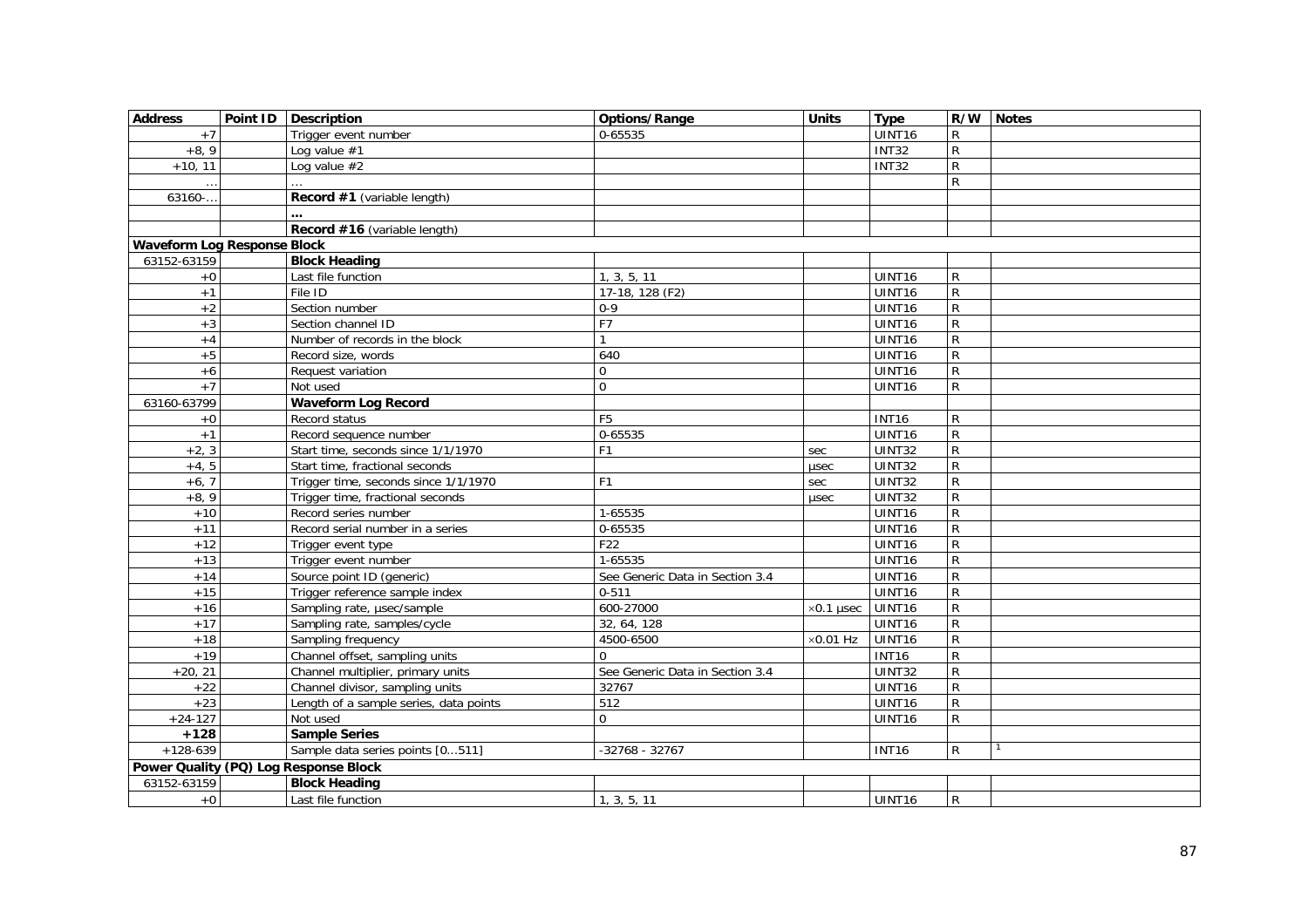| <b>Address</b>   | Point ID | <b>Description</b>                     | Options/Range                   | <b>Units</b> | <b>Type</b>        | R/W          | <b>Notes</b> |
|------------------|----------|----------------------------------------|---------------------------------|--------------|--------------------|--------------|--------------|
|                  |          | File ID                                | 26                              |              | UINT <sub>16</sub> | R            |              |
| $+2$             |          | Section number                         |                                 |              | UINT <sub>16</sub> | $\mathsf{R}$ |              |
| $+3$             |          | Section channel ID                     |                                 |              | UINT <sub>16</sub> | $\mathsf{R}$ |              |
| $+4$             |          | Number of records in the block         | $1 - 16$                        |              | UINT <sub>16</sub> | R            |              |
| $+5$             |          | Record size, words                     | 18                              |              | UINT <sub>16</sub> | R            |              |
| $+6$             |          | Request variation                      |                                 |              | UINT <sub>16</sub> | R            |              |
| $+7$             |          | Not used                               |                                 |              | UINT <sub>16</sub> | R            |              |
| 63160-63799      |          | PQ Log Records                         |                                 |              |                    |              |              |
| $+0$             |          | Record status                          | F <sub>5</sub>                  |              | <b>INT16</b>       | R            |              |
| $+$ <sup>-</sup> |          | Record sequence number                 | 0-65535                         |              | UINT <sub>16</sub> | R            |              |
| $+2, 3$          |          | Start time, seconds since 1/1/1970     |                                 | sec          | UINT32             | $\mathsf{R}$ |              |
| $+4, 5$          |          | Start time, fractional seconds in usec |                                 | usec         | <b>UINT32</b>      | R            |              |
| $+6, 7$          |          | End time, seconds since 1/1/1970       | F <sub>1</sub>                  | sec          | UINT32             | R            |              |
| $+8, 9$          |          | End time, fractional seconds in usec   |                                 | usec         | UINT32             | R            |              |
| $+10$            |          | PQ event type                          | F <sub>22</sub>                 |              | UINT <sub>16</sub> | R            |              |
| $+11$            |          | PQ event number                        | $1 - 65535$                     |              | UINT <sub>16</sub> | $\mathsf R$  |              |
| $+12$            |          | Point ID (generic)                     | See Generic Data in Section 3.4 |              | UINT <sub>16</sub> | R            |              |
| $+13$            |          | Not used                               |                                 |              | UINT <sub>16</sub> | $\mathsf R$  |              |
| $+14, 15$        |          | Value reference (base), primary units  | See Generic Data in Section 3.4 |              | <b>INT32</b>       | R            |              |
| $+16, 17$        |          | Value magnitude, primary units         | See Generic Data in Section 3.4 |              | <b>INT32</b>       | $\mathsf{R}$ |              |
| 63160-63179      |          | Record $#1$                            |                                 |              |                    |              |              |
|                  |          |                                        |                                 |              |                    |              |              |
| 63430-63447      |          | Record $#16$                           |                                 |              |                    |              |              |

 $1$  To restore the original sampled data in the channel units (e.g., Volts, Amps), the following conversion should be applied:

Sampled Data [primary units] =  $\frac{\text{(Data Sample - Channel Offset)} \times \text{Channel Multiplier}}{\text{Channel Division}}$ 

#### **NOTES:**

1. If a file is read through a TCP connection, your assignments for the transfer will be effective only within the current connection socket. Since the device cannot guarantee that your next connection will be made through the same socket, you should not make any assumptions regarding the present block settings. When you open a new connection, always check the file status and pointers before reading file records.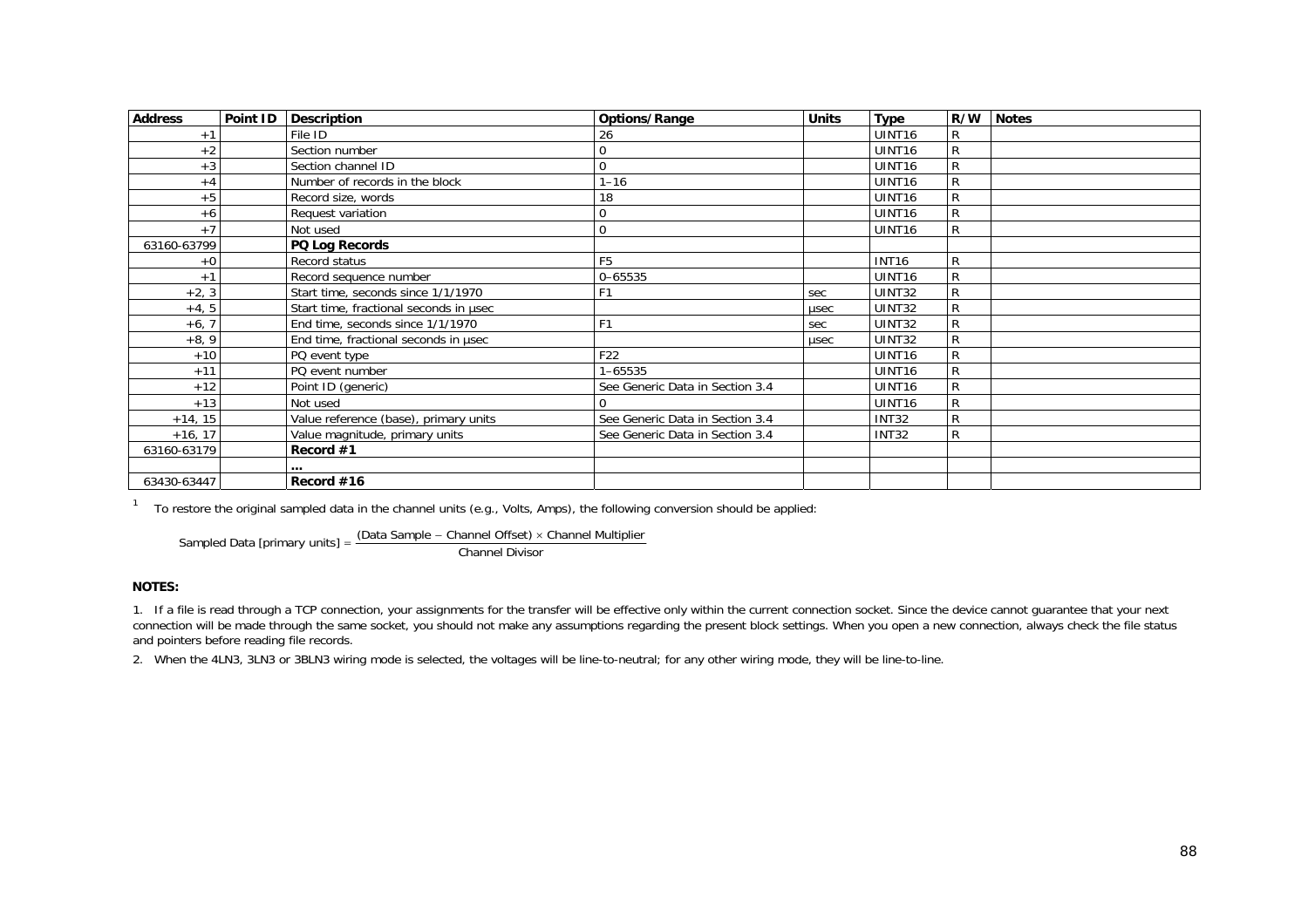| File     | Record    | <b>Point Label</b>                | Point ID | Description <sup>1</sup>                                               | Range | <b>Units</b> | <b>Type</b>               | <b>Notes</b> |
|----------|-----------|-----------------------------------|----------|------------------------------------------------------------------------|-------|--------------|---------------------------|--------------|
| Channel/ | Field No. |                                   |          |                                                                        |       |              |                           |              |
| Section  |           |                                   |          |                                                                        |       |              |                           |              |
| 0/0      |           |                                   |          | Voltage Variation, peak load                                           |       |              |                           |              |
|          |           | 1 Nnv                             | 0xC400   | Number of non-valid 1-min intervals                                    |       |              | UINT32                    |              |
|          |           | 2 N                               | 0xC401   | Number of valid 1-min intervals                                        |       |              | <b>UINT32</b>             |              |
|          |           | 3 V1 N1                           | 0xC402   | Number of values exceeded normally permissible limit on phase A/AB     |       |              | <b>UINT32</b>             |              |
|          |           | $4$ V <sub>1</sub> N <sub>2</sub> | 0xC403   | Number of values exceeded maximum permissible limit on phase A/AB      |       |              | <b>UINT32</b>             |              |
|          |           | $5$ V1 dU min1                    | 0xC404   | Minimum 95% probability daily variation on phase A/AB, +/-%Un          |       | 0.01%        | $\overline{\text{INT32}}$ |              |
|          |           | 6 V1 dU max1                      | 0xC405   | Maximum 95% probability daily variation on phase A/AB, +/-%Un          |       | 0.01%        | <b>INT32</b>              |              |
|          |           | 7 V1 dU min2                      | 0xC406   | Minimum daily variation on phase A/AB, +/-%Un                          |       | 0.01%        | INT32                     |              |
|          |           | 8 V1 dU max2                      | 0xC407   | Maximum daily variation on phase A/AB, +/-%Un                          |       | 0.01%        | <b>INT32</b>              |              |
|          |           | 9 V <sub>2</sub> N <sub>1</sub>   | 0xC408   | Number of values exceeded normally permissible limit on phase B/BC     |       |              | UINT32                    |              |
|          |           | 10 V2 N2                          | 0xC409   | Number of values exceeded maximum permissible limit on phase B/BC      |       |              | UINT32                    |              |
|          |           | 11 V2 dU min1                     | 0xC40A   | Minimum 95% probability daily variation on phase B/BC, +/-%Un          |       | 0.01%        | <b>INT32</b>              |              |
|          |           | 12 V2 dU max1                     | 0xC40B   | Maximum 95% probability daily variation on phase B/BC, +/-%Un          |       | 0.01%        | <b>INT32</b>              |              |
|          |           | 13 V2 dU min2                     | 0xC40C   | Minimum daily variation on phase B/BC, +/-%Un                          |       | 0.01%        | <b>INT32</b>              |              |
|          |           | 14 V2 dU max2                     | 0xC40D   | Maximum daily variation on phase B/BC, +/-%Un                          |       | 0.01%        | <b>INT32</b>              |              |
|          |           | 15 V3 N1                          | 0xC40E   | Number of values exceeded normally permissible limit on phase C/CA     |       |              | <b>UINT32</b>             |              |
|          |           | 16 V3 N2                          | 0xC40F   | Number of values exceeded maximum permissible limit on phase C/CA      |       |              | UINT32                    |              |
|          |           | 17 V3 dU min1                     | 0xC410   | Minimum 95% probability daily variation on phase C/CA, +/-%Un          |       | 0.01%        | <b>INT32</b>              |              |
|          |           | 18 V3 dU max1                     | 0xC411   | Maximum 95% probability daily variation on phase C/CA, +/-%Un          |       | 0.01%        | INT32                     |              |
|          |           | 19 V3 dU min2                     | 0xC412   | Minimum daily variation on phase C/CA, +/-%Un                          |       | 0.01%        | <b>INT32</b>              |              |
|          |           | 20 V3 dU max2                     | 0xC413   | Maximum daily variation on phase C/CA, +/-%Un                          |       | 0.01%        | INT32                     |              |
|          |           | 21 Vp N1                          | 0xC414   | Number of positive sequence values exceeded normally permissible limit |       |              | UINT32                    |              |
|          |           | $22$ Vp N <sub>2</sub>            | 0xC415   | Number of positive sequence values exceeded maximum permissible limit  |       |              | UINT32                    |              |
|          |           | 23 Vp dU min1                     | 0xC416   | Minimum positive sequence 95% probability daily variation, +/-%Un      |       | 0.01%        | INT32                     |              |
|          |           | 24 Vp dU max1                     | 0xC417   | Maximum positive sequence 95% probability daily variation, +/-%Un      |       | 0.01%        | <b>INT32</b>              |              |
|          |           | 25 Vp dU min2                     | 0xC418   | Minimum positive sequence daily variation, +/-%Un                      |       | 0.01%        | <b>INT32</b>              |              |
|          |           | 26 Vp dU max2                     | 0xC419   | Maximum positive sequence daily variation, +/-%Un                      |       | 0.01%        | <b>INT32</b>              |              |
|          |           | 27 dU lim1 high                   | 0xC41A   | High normally permissible limit of voltage variation, %Un              |       | 0.01%        | UINT32                    |              |
|          |           | 28 dU lim2 high                   | 0xC41B   | High maximum permissible limit of voltage variation, %Un               |       | 0.01%        | <b>UINT32</b>             |              |
|          |           | 29 dU lim1 low                    | 0xC41C   | Low normally permissible limit of voltage variation, %Un               |       | 0.01%        | UINT32                    |              |
|          |           | 30 dU lim2 low                    | 0xC41D   | Low maximum permissible limit of voltage variation, %Un                |       | 0.01%        | <b>UINT32</b>             |              |
| 1/1      |           |                                   |          | Voltage Variation, light load                                          |       |              |                           |              |
|          |           | 1 Nnv                             | 0xC400   | Number of non-valid 1-min intervals                                    |       |              | <b>UINT32</b>             |              |
|          |           | 2 N                               | 0xC401   | Number of valid 1-min intervals                                        |       |              | <b>UINT32</b>             |              |
|          |           | 3 V1 N1                           | 0xC402   | Number of values exceeded normally permissible limit on phase A/AB     |       |              | UINT32                    |              |
|          |           | $4$ V <sub>1</sub> N <sub>2</sub> | 0xC403   | Number of values exceeded maximum permissible limit on phase A/AB      |       |              | UINT32                    |              |
|          |           | 5 V1 dU min1                      | 0xC404   | Minimum 95% probability daily variation on phase A/AB, +/-%Un          |       | 0.01%        | <b>INT32</b>              |              |
|          |           | 6 V1 dU max1                      | 0xC405   | Maximum 95% probability daily variation on phase A/AB, +/-%Un          |       | 0.01%        | <b>INT32</b>              |              |

## 3.10 GOST 13109 Compliance Statistics Data Log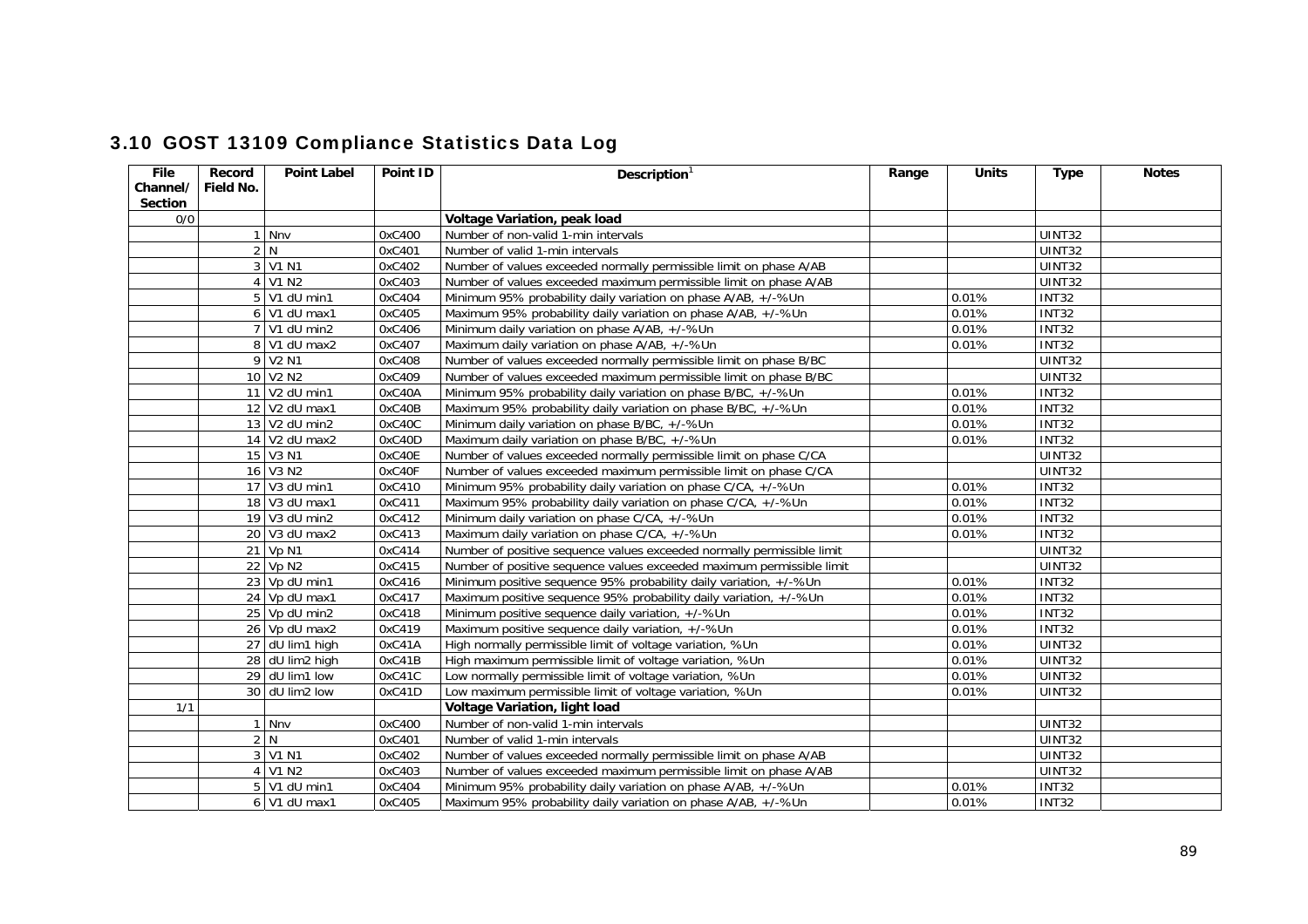| File     | Record    | <b>Point Label</b>         | Point ID | Description $1$                                                        | Range | <b>Units</b> | <b>Type</b>         | <b>Notes</b> |
|----------|-----------|----------------------------|----------|------------------------------------------------------------------------|-------|--------------|---------------------|--------------|
| Channel/ | Field No. |                            |          |                                                                        |       |              |                     |              |
| Section  |           |                            |          |                                                                        |       |              |                     |              |
|          |           | $7$ V1 dU min2             | 0xC406   | Minimum daily variation on phase A/AB, +/-%Un                          |       | 0.01%        | <b>INT32</b>        |              |
|          |           | 8 V1 dU max2               | 0xC407   | Maximum daily variation on phase A/AB, +/-%Un                          |       | 0.01%        | <b>INT32</b>        |              |
|          |           | 9 V2 N1                    | 0xC408   | Number of values exceeded normally permissible limit on phase B/BC     |       |              | <b>UINT32</b>       |              |
|          |           | 10 V2 N2                   | 0xC409   | Number of values exceeded maximum permissible limit on phase B/BC      |       |              | <b>UINT32</b>       |              |
|          |           | 11 V2 dU min1              | 0xC40A   | Minimum 95% probability daily variation on phase B/BC, +/-%Un          |       | 0.01%        | INT32               |              |
|          |           | 12 V2 dU max1              | 0xC40B   | Maximum 95% probability daily variation on phase B/BC, +/-%Un          |       | 0.01%        | <b>INT32</b>        |              |
|          |           | 13 V2 dU min2              | 0xC40C   | Minimum daily variation on phase B/BC, +/-%Un                          |       | 0.01%        | <b>INT32</b>        |              |
|          |           | $14$ V2 dU max2            | 0xC40D   | Maximum daily variation on phase B/BC, +/-%Un                          |       | 0.01%        | <b>INT32</b>        |              |
|          |           | 15 V3 N1                   | 0xC40E   | Number of values exceeded normally permissible limit on phase C/CA     |       |              | <b>UINT32</b>       |              |
|          |           | 16 V3 N2                   | 0xC40F   | Number of values exceeded maximum permissible limit on phase C/CA      |       |              | UINT32              |              |
|          |           | 17 V3 dU min1              | 0xC410   | Minimum 95% probability daily variation on phase C/CA, +/-%Un          |       | 0.01%        | <b>INT32</b>        |              |
|          |           | 18 V3 dU max1              | 0xC411   | Maximum 95% probability daily variation on phase C/CA, +/-%Un          |       | 0.01%        | <b>INT32</b>        |              |
|          |           | 19 V3 dU min2              | 0xC412   | Minimum daily variation on phase C/CA, +/-%Un                          |       | 0.01%        | <b>INT32</b>        |              |
|          |           | 20 V3 dU max2              | 0xC413   | Maximum daily variation on phase C/CA, +/-%Un                          |       | 0.01%        | INT32               |              |
|          |           | 21 Vp N1                   | 0xC414   | Number of positive sequence values exceeded normally permissible limit |       |              | UINT32              |              |
|          |           | 22 Vp N2                   | 0xC415   | Number of positive sequence values exceeded maximum permissible limit  |       |              | <b>UINT32</b>       |              |
|          |           | 23 Vp dU min1              | 0xC416   | Minimum positive sequence 95% probability daily variation, +/-%Un      |       | 0.01%        | INT32               |              |
|          |           | $\overline{24}$ Vp dU max1 | 0xC417   | Maximum positive sequence 95% probability daily variation, +/-%Un      |       | 0.01%        | <b>INT32</b>        |              |
|          |           | 25 Vp dU min2              | 0xC418   | Minimum positive sequence daily variation, +/-%Un                      |       | 0.01%        | <b>INT32</b>        |              |
|          |           | 26 Vp dU max2              | 0xC419   | Maximum positive sequence daily variation, +/-%Un                      |       | 0.01%        | <b>INT32</b>        |              |
|          |           | 27 dU lim1 high            | 0xC41A   | High normally permissible limit of voltage variation, %Un              |       | 0.01%        | <b>UINT32</b>       |              |
|          |           | 28 dU lim2 high            | 0xC41B   | High maximum permissible limit of voltage variation, %Un               |       | 0.01%        | <b>UINT32</b>       |              |
|          |           | 29 dU lim1 low             | 0xC41C   | Low normally permissible limit of voltage variation, %Un               |       | 0.01%        | <b>UINT32</b>       |              |
|          |           | 30 dU lim2 low             | 0xC41D   | Low maximum permissible limit of voltage variation, %Un                |       | 0.01%        | UINT32              |              |
| 2/2      |           |                            |          | Voltage Variation, daily load                                          |       |              |                     |              |
|          |           | 1 Nnv                      | 0xC400   | Number of non-valid 1-min intervals                                    |       |              | $\overline{UINT32}$ |              |
|          |           | 2N                         | 0xC401   | Number of valid 1-min intervals                                        |       |              | <b>UINT32</b>       |              |
|          |           | 3 V1 N1                    | 0xC402   | Number of values exceeded normally permissible limit on phase A/AB     |       |              | <b>UINT32</b>       |              |
|          |           | 4 V1 N2                    | 0xC403   | Number of values exceeded maximum permissible limit on phase A/AB      |       |              | <b>UINT32</b>       |              |
|          |           | 5 V1 dU min1               | 0xC404   | Minimum 95% probability daily variation on phase A/AB, +/-%Un          |       | 0.01%        | <b>INT32</b>        |              |
|          |           | 6 V1 dU max1               | 0xC405   | Maximum 95% probability daily variation on phase A/AB, +/-%Un          |       | 0.01%        | <b>INT32</b>        |              |
|          |           | 7 V1 dU min2               | 0xC406   | Minimum daily variation on phase A/AB, +/-%Un                          |       | 0.01%        | <b>INT32</b>        |              |
|          |           | 8 V1 dU max2               | 0xC407   | Maximum daily variation on phase A/AB, +/-%Un                          |       | 0.01%        | <b>INT32</b>        |              |
|          |           | 9 V2 N1                    | 0xC408   | Number of values exceeded normally permissible limit on phase B/BC     |       |              | UINT32              |              |
|          |           | $10$ $V2 N2$               | 0xC409   | Number of values exceeded maximum permissible limit on phase B/BC      |       |              | UINT32              |              |
|          |           | 11 V2 dU min1              | 0xC40A   | Minimum 95% probability daily variation on phase B/BC, +/-%Un          |       | 0.01%        | <b>INT32</b>        |              |
|          |           | 12 V2 dU max1              | 0xC40B   | Maximum 95% probability daily variation on phase B/BC, +/-%Un          |       | 0.01%        | <b>INT32</b>        |              |
|          |           | 13 V2 dU min2              | 0xC40C   | Minimum daily variation on phase B/BC, +/-%Un                          |       | 0.01%        | <b>INT32</b>        |              |
|          |           | 14 V2 dU max2              | 0xC40D   | Maximum daily variation on phase B/BC, +/-%Un                          |       | 0.01%        | <b>INT32</b>        |              |
|          |           | 15 V3 N1                   | 0xC40E   | Number of values exceeded normally permissible limit on phase C/CA     |       |              | UINT32              |              |
|          |           | 16 V3 N2                   | 0xC40F   | Number of values exceeded maximum permissible limit on phase C/CA      |       |              | UINT32              |              |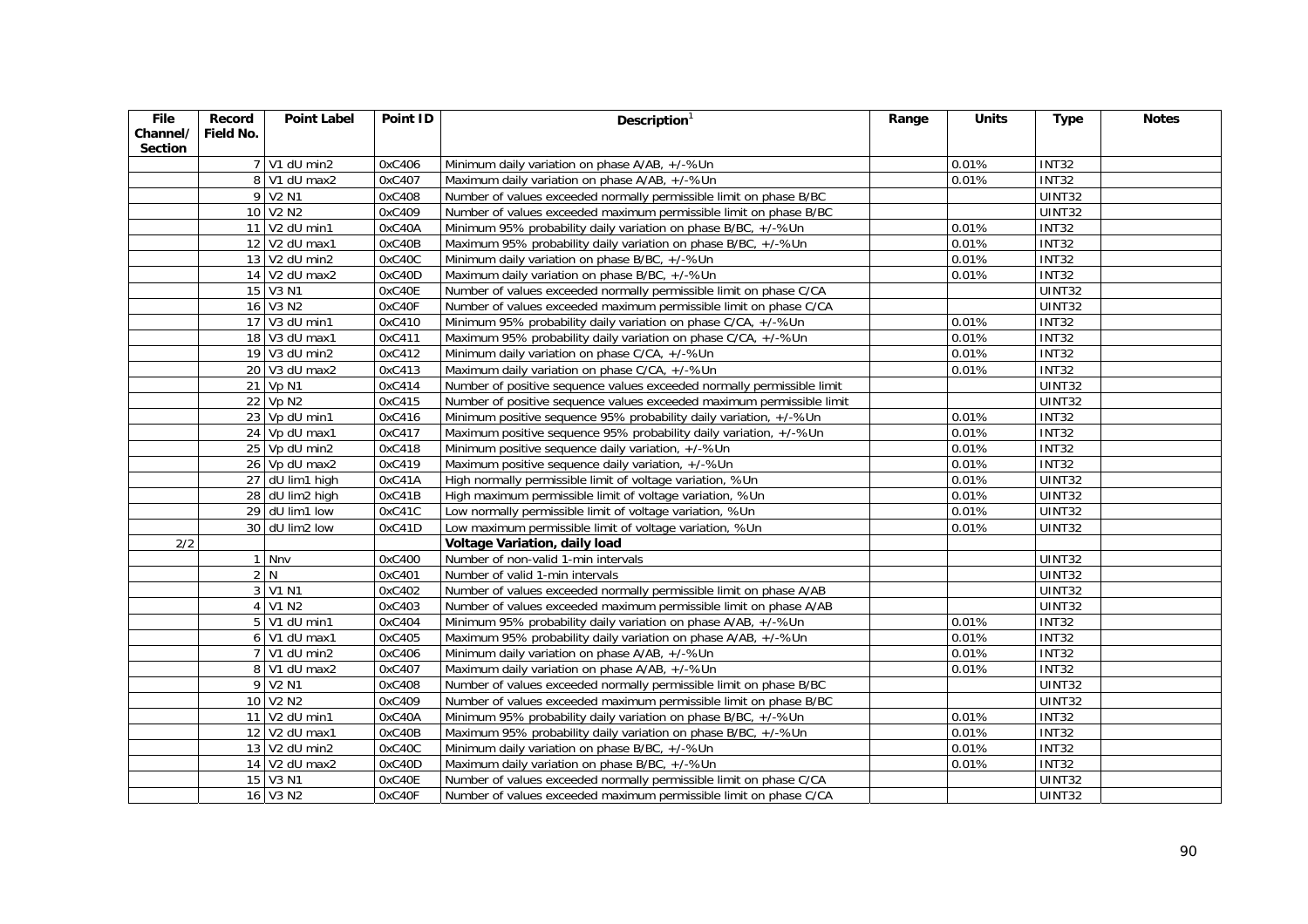| <b>File</b> | Record    | <b>Point Label</b>     | Point ID | Description $1$                                                        | Range | <b>Units</b>                          | <b>Type</b>         | <b>Notes</b> |
|-------------|-----------|------------------------|----------|------------------------------------------------------------------------|-------|---------------------------------------|---------------------|--------------|
| Channel/    | Field No. |                        |          |                                                                        |       |                                       |                     |              |
| Section     |           | 17 V3 dU min1          | 0xC410   | Minimum 95% probability daily variation on phase C/CA, +/-%Un          |       | 0.01%                                 | INT32               |              |
|             |           | 18 V3 dU max1          | 0xC411   | Maximum 95% probability daily variation on phase C/CA, +/-%Un          |       | 0.01%                                 | <b>INT32</b>        |              |
|             |           | 19 V3 dU min2          | 0xC412   | Minimum daily variation on phase C/CA, +/-%Un                          |       | 0.01%                                 | <b>INT32</b>        |              |
|             |           | $20$ V3 dU max2        | 0xC413   | Maximum daily variation on phase C/CA, +/-%Un                          |       | 0.01%                                 | <b>INT32</b>        |              |
|             |           | 21 Vp N1               | 0xC414   | Number of positive sequence values exceeded normally permissible limit |       |                                       | UINT32              |              |
|             |           | 22 Vp N2               | 0xC415   | Number of positive sequence values exceeded maximum permissible limit  |       |                                       | <b>UINT32</b>       |              |
|             |           | 23 Vp dU min1          | 0xC416   | Minimum positive sequence 95% probability daily variation, +/-%Un      |       | 0.01%                                 | <b>INT32</b>        |              |
|             |           | 24 Vp dU max1          | 0xC417   | Maximum positive sequence 95% probability daily variation, +/-%Un      |       | 0.01%                                 | <b>INT32</b>        |              |
|             |           | 25 Vp dU min2          | 0xC418   | Minimum positive sequence daily variation, +/-%Un                      |       | 0.01%                                 | <b>INT32</b>        |              |
|             |           | 26 Vp dU max2          | 0xC419   | Maximum positive sequence daily variation, +/-%Un                      |       | 0.01%                                 | <b>INT32</b>        |              |
|             |           | 27 dU lim1 high        | 0xC41A   | High normally permissible limit of voltage variation, %Un              |       | 0.01%                                 | <b>UINT32</b>       |              |
|             |           | 28 dU lim2 high        | 0xC41B   | High maximum permissible limit of voltage variation, %Un               |       | 0.01%                                 | <b>UINT32</b>       |              |
|             |           | 29 dU lim1 low         | 0xC41C   | Low normally permissible limit of voltage variation, %Un               |       | 0.01%                                 | UINT32              |              |
|             |           | 30 dU lim2 low         | 0xC41D   | Low maximum permissible limit of voltage variation, %Un                |       | 0.01%                                 | UINT32              |              |
| 3/3         |           |                        |          | <b>Voltage Change</b>                                                  |       |                                       |                     |              |
|             |           | 1 V1 N1                | 0xC480   | Number of incidents on phase A/AB                                      |       |                                       | UINT32              |              |
|             |           | $2$ V1 dUt             | 0xC481   | Maximum voltage change on phase A/AB, %Un                              |       | 0.01%                                 | UINT32              |              |
|             |           | 3 V1 FdUt              | 0xC482   | Repetition rate of voltage changes on phase A/AB, 1/min                |       | $1/min \times 0.01$                   | UINT32              |              |
|             |           | 4 V1 dUt lim           | 0xC483   | Exceeded voltage change limit on phase A/AB, Un%                       |       | 0.01%                                 | UINT32              |              |
|             |           | 5 V1 FdUt lim          | 0xC484   | Exceeded repetition rate of voltage changes on phase A/AB, 1/min       |       |                                       | <b>UINT32</b>       |              |
|             |           | 6 V2 N1                | 0xC485   | Number of incidents on phase B/BC                                      |       |                                       | <b>UINT32</b>       |              |
|             |           | $7$ V <sub>2</sub> dUt | 0xC486   | Maximum voltage change on phase B/BC, %Un                              |       | 0.01%                                 | UINT32              |              |
|             |           | 8 V <sub>2</sub> FdUt  | 0xC487   | Repetition rate of voltage changes on phase B/BC, 1/min                |       | $\overline{1/\text{min}} \times 0.01$ | UINT32              |              |
|             |           | 9 V2 dUt lim           | 0xC488   | Exceeded voltage change limit on phase B/BC, Un%                       |       | 0.01%                                 | <b>UINT32</b>       |              |
|             |           | 10 V2 FdUt lim         | 0xC489   | Exceeded repetition rate of voltage changes on phase B/BC, 1/min       |       |                                       | <b>UINT32</b>       |              |
|             |           | 11 V3 N1               | 0xC48A   | Number of incidents on phase C/CA                                      |       |                                       | UINT32              |              |
|             |           | 12 V3 dUt              | 0xC48B   | Maximum voltage change on phase C/CA, %Un                              |       | 0.01%                                 | UINT32              |              |
|             |           | 13 V3 FdUt             | 0xC48C   | Repetition rate of voltage changes on phase C/CA, 1/min                |       | $1/min \times 0.01$                   | <b>UINT32</b>       |              |
|             |           | 14 V3 dUt lim          | 0xC48D   | Exceeded voltage change limit on phase C/CA, Un%                       |       | 0.01%                                 | $\overline{UINT32}$ |              |
|             |           | 15 V3 FdUt lim         | 0xC48E   | Exceeded repetition rate of voltage changes on phase C/CA, 1/min       |       |                                       | UINT32              |              |
| 4/4         |           |                        |          | <b>Flicker</b>                                                         |       |                                       |                     |              |
|             |           | 1 Pst Nnv              | 0xC500   | Number of non-valid 10-min intervals                                   |       |                                       | <b>UINT32</b>       |              |
|             |           | 2 Pst N                | 0xC501   | Number of valid 10-min intervals                                       |       |                                       | UINT32              |              |
|             |           | 3 V1 Pst N1            | 0xC502   | Number of Pst values exceeded maximum permissible limit on phase A/AB  |       |                                       | <b>UINT32</b>       |              |
|             |           | 4 V1 Pst Max           | 0xC503   | Maximum Pst on phase A/AB                                              |       | 0.01                                  | <b>UINT32</b>       |              |
|             |           | 5 V2 Pst N1            | 0xC504   | Number of Pst values exceeded maximum permissible limit on phase B/BC  |       |                                       | <b>UINT32</b>       |              |
|             |           | 6 V2 Pst Max           | 0xC505   | Maximum Pst on phase B/BC                                              |       | 0.01                                  | <b>UINT32</b>       |              |
|             |           | 7 V3 Pst N1            | 0xC506   | Number of Pst values exceeded maximum permissible limit on phase C/CA  |       |                                       | <b>UINT32</b>       |              |
|             |           | 8 V3 Pst Max           | 0xC507   | Maximum Pst on phase C/CA                                              |       | 0.01                                  | <b>UINT32</b>       |              |
|             |           | 9 Pst lim              | 0xC508   | Maximum permissible limit for Pst                                      |       | 0.01                                  | <b>UINT32</b>       |              |
|             |           | 10 Plt Nnv             | 0xC509   | Number of non-valid 2-hour intervals                                   |       |                                       | <b>UINT32</b>       |              |
|             |           |                        |          |                                                                        |       |                                       |                     |              |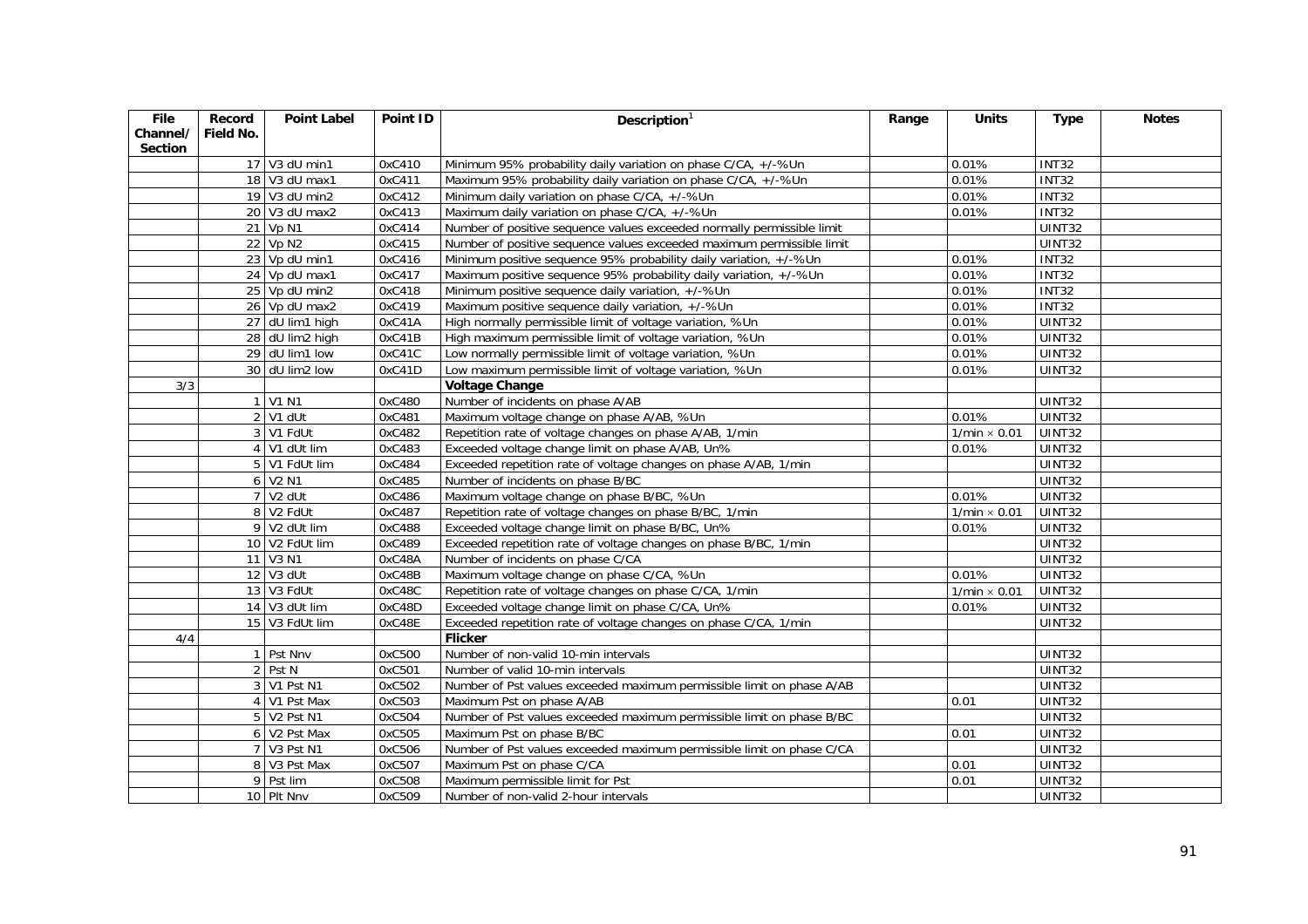| File     | Record    | <b>Point Label</b>                   | Point ID | Description $1$                                                        | Range | <b>Units</b> | <b>Type</b>   | <b>Notes</b> |
|----------|-----------|--------------------------------------|----------|------------------------------------------------------------------------|-------|--------------|---------------|--------------|
| Channel/ | Field No. |                                      |          |                                                                        |       |              |               |              |
| Section  |           |                                      |          |                                                                        |       |              |               |              |
|          |           | $11$ PIt N                           | 0xC50A   | Number of valid 2-hour intervals                                       |       |              | UINT32        |              |
|          |           | 12 V1 Plt N1                         | 0xC50B   | Number of Plt values exceeded maximum permissible limit on phase A/AB  |       |              | <b>UINT32</b> |              |
|          |           | 13 V1 Plt Max                        | 0xC50C   | Maximum Plt on phase A/AB                                              |       | 0.01         | UINT32        |              |
|          |           | 14 V2 PIt N1                         | 0xC50D   | Number of Plt values exceeded maximum permissible limit on phase B/BC  |       |              | <b>UINT32</b> |              |
|          |           | 15 V2 Plt Max                        | 0xC50E   | Maximum Plt on phase B/BC                                              |       | 0.01         | UINT32        |              |
|          |           | 16 V3 Plt N1                         | 0xC50F   | Number of Plt values exceeded maximum permissible limit on phase C/CA  |       |              | <b>UINT32</b> |              |
|          |           | 17 V3 Plt Max                        | 0xC510   | Maximum Plt on phase C/CA                                              |       | 0.01         | UINT32        |              |
|          |           | 18 Plt lim                           | 0xC511   | Maximum permissible limit for Plt                                      |       | 0.01         | UINT32        |              |
| 5/5      |           |                                      |          | <b>Voltage THD</b>                                                     |       |              |               |              |
|          |           | 1 Nnv                                | 0xC580   | Number of non-valid 3-sec intervals                                    |       |              | <b>UINT32</b> |              |
|          |           | 2 N                                  | 0xC581   | Number of valid 3-sec intervals                                        |       |              | <b>UINT32</b> |              |
|          |           | 3 V1 N1                              | 0xC582   | Number of THD values exceeded normally permissible limit on phase A/AB |       |              | <b>UINT32</b> |              |
|          |           | 4 V1 N2                              | 0xC583   | Number of THD values exceeded maximum permissible limit on phase A/AB  |       |              | UINT32        |              |
|          |           | 5 V1 THD max1                        | 0xC584   | Maximum 95% probability daily THD on phase A/AB, %                     |       | 0.1%         | UINT32        |              |
|          |           | 6 V1 THD max2                        | 0xC585   | Maximum daily THD on phase A/AB, %                                     |       | 0.1%         | UINT32        |              |
|          |           | 7 V2 N1                              | 0xC586   | Number of THD values exceeded normally permissible limit on phase B/BC |       |              | UINT32        |              |
|          |           | 8 V2 N2                              | 0xC587   | Number of THD values exceeded maximum permissible limit on phase B/BC  |       |              | UINT32        |              |
|          |           | 9 V2 THD max1                        | 0xC588   | Maximum 95% probability daily THD on phase B/BC, %                     |       | 0.1%         | <b>UINT32</b> |              |
|          |           | 10 V2 THD max2                       | 0xC589   | Maximum daily THD on phase B/BC, %                                     |       | 0.1%         | <b>UINT32</b> |              |
|          |           | 11 V3 N1                             | 0xC58A   | Number of THD values exceeded normally permissible limit on phase C/CA |       |              | UINT32        |              |
|          |           | 12 V3 N2                             | 0xC58B   | Number of THD values exceeded maximum permissible limit on phase C/CA  |       |              | UINT32        |              |
|          |           | 13 V3 THD max1                       | 0xC58C   | Maximum 95% probability daily THD on phase C/CA, %                     |       | 0.1%         | UINT32        |              |
|          |           | 14 V3 THD max2                       | 0xC58D   | Maximum daily THD on phase C/CA, %                                     |       | 0.1%         | UINT32        |              |
|          |           | 15 THD lim1                          | 0xC58E   | Normally permissible limit of THD, %                                   |       | 0.1%         | UINT32        |              |
|          |           | 16 THD lim2                          | 0xC58F   | Maximum permissible limit of THD, %                                    |       | 0.1%         | UINT32        |              |
| 6/6      |           |                                      |          | <b>Voltage Unbalance</b>                                               |       |              |               |              |
|          |           | Nnv                                  | 0xC600   | Number of non-valid 3-sec intervals                                    |       |              | <b>UINT32</b> |              |
|          |           | 2N                                   | 0xC601   | Number of valid 3-sec intervals                                        |       |              | UINT32        |              |
|          |           | 3 K2u N1                             | 0xC602   | Number of negative-sequence values exceeded normally permissible limit |       |              | <b>UINT32</b> |              |
|          |           | 4 K2u N2                             | 0xC603   | Number of negative-sequence values exceeded maximum permissible limit  |       |              | <b>UINT32</b> |              |
|          |           | $5$ K <sub>2u</sub> max <sub>1</sub> | 0xC604   | Maximum 95% probability daily negative-sequence unbalance, %           |       | 0.1%         | <b>UINT32</b> |              |
|          |           | $6$ K2u max2                         | 0xC605   | Maximum daily negative-sequence unbalance, %                           |       | 0.1%         | UINT32        |              |
|          |           | 7 K2u lim1                           | 0xC606   | Normally permissible limit of negative-sequence unbalance, %           |       | 0.1%         | <b>UINT32</b> |              |
|          |           | 8 K2u lim2                           | 0xC607   | Maximum permissible limit of negative-sequence unbalance, %            |       | 0.1%         | <b>UINT32</b> |              |
|          |           | 9 K0u N1                             | 0xC608   | Number of zero-sequence values exceeded normally permissible limit     |       |              | UINT32        |              |
|          |           | 10 KOu N2                            | 0xC609   | Number of zero-sequence values exceeded maximum permissible limit      |       |              | <b>UINT32</b> |              |
|          |           | 11 KOu max1                          | 0xC60A   | Maximum 95% probability daily zero-sequence unbalance, %               |       | 0.1%         | UINT32        |              |
|          |           | 12 KOu max2                          | 0xC60B   | Maximum daily zero-sequence unbalance, %                               |       | 0.1%         | UINT32        |              |
|          |           | 13 KOu lim1                          | 0xC60C   | Normally permissible limit of zero-sequence unbalance, %               |       | 0.1%         | UINT32        |              |
|          |           | 14 KOu lim2                          | 0xC60D   | Maximum permissible limit of zero-sequence unbalance, %                |       | 0.1%         | UINT32        |              |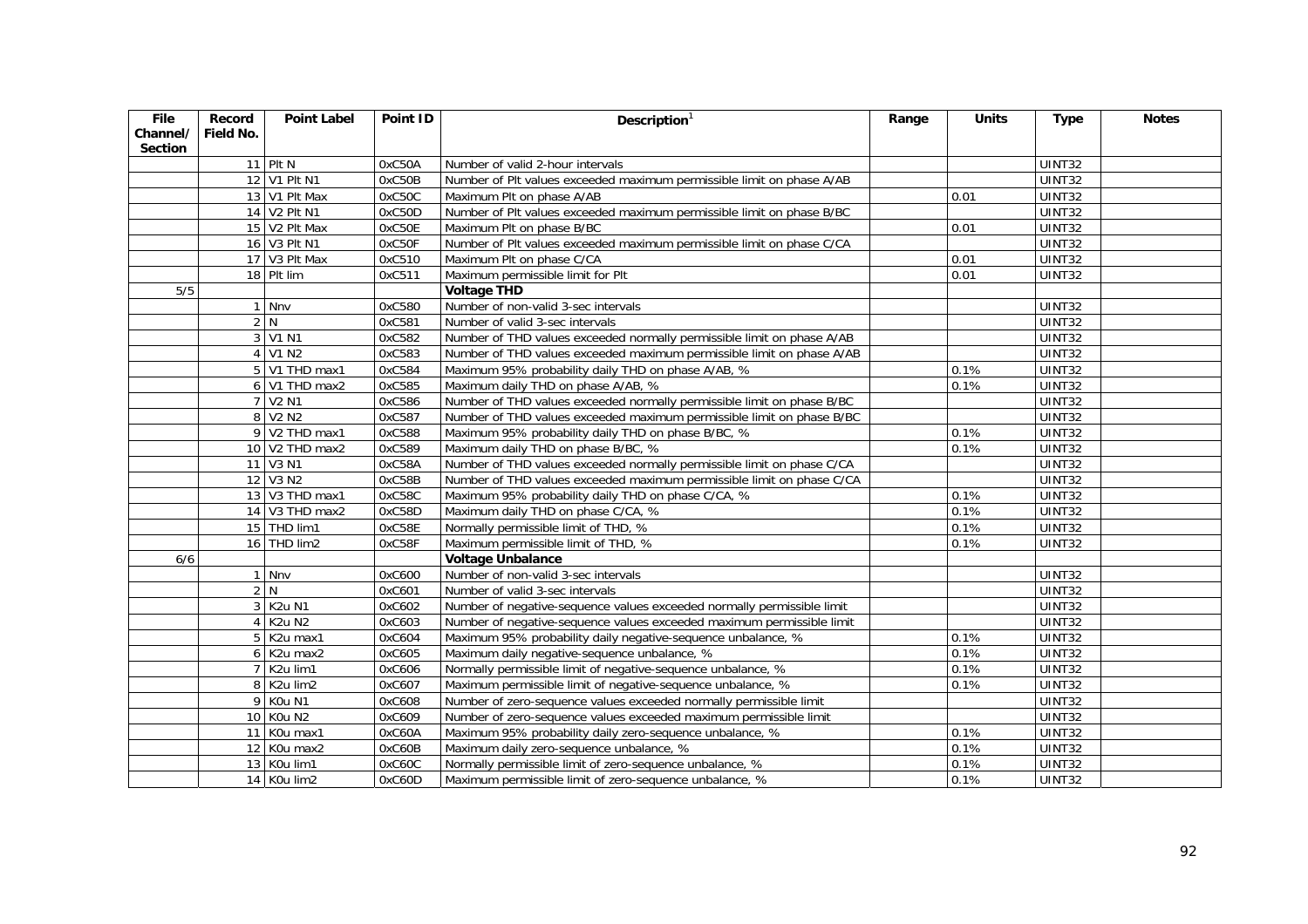| <b>File</b> | Record         | <b>Point Label</b> | Point ID | Description $1$                                                         | Range | <b>Units</b> | <b>Type</b>          | <b>Notes</b> |
|-------------|----------------|--------------------|----------|-------------------------------------------------------------------------|-------|--------------|----------------------|--------------|
| Channel/    | Field No.      |                    |          |                                                                         |       |              |                      |              |
| Section     |                |                    |          |                                                                         |       |              |                      |              |
| 7/7         |                |                    |          | <b>Frequency Variation</b>                                              |       |              |                      |              |
|             |                | 1 Nnv              | 0xC680   | Number of non-valid 20-sec intervals                                    |       |              | $\overline{UINT}$ 32 |              |
|             | $\overline{2}$ | ${\sf N}$          | 0xC681   | Number of valid 20-sec intervals                                        |       |              | <b>UINT32</b>        |              |
|             |                | $3$ $N1$           | 0xC682   | Number of values exceeded normally permissible limit                    |       |              | UINT32               |              |
|             |                | 4 N2               | 0xC683   | Number of values exceeded maximum permissible limit                     |       |              | <b>UINT32</b>        |              |
|             |                | $5$ df min1        | 0xC684   | Minimum 95% probability daily frequency variation, +/-Hz                |       | $0.01$ Hz    | <b>INT32</b>         |              |
|             |                | $6$ df max1        | 0xC685   | Maximum 95% probability daily frequency variation, +/-Hz                |       | $0.01$ Hz    | <b>INT32</b>         |              |
|             |                | $7$ df min2        | 0xC686   | Minimum daily frequency variation, +/-Hz                                |       | $0.01$ Hz    | <b>INT32</b>         |              |
|             |                | $8$ df max2        | 0xC687   | Maximum daily frequency variation, +/-Hz                                |       | $0.01$ Hz    | INT32                |              |
|             |                | 9 df lim1 high     | 0xC688   | High normally permissible limit of frequency variation, Hz              |       | $0.01$ Hz    | <b>UINT32</b>        |              |
|             |                | 10 df lim2 high    | 0xC689   | High maximum permissible limit of frequency variation, Hz               |       | $0.01$ Hz    | UINT32               |              |
|             |                | 11 df lim1 low     | 0xC68A   | Low normally permissible limit of frequency variation, Hz               |       | $0.01$ Hz    | UINT32               |              |
|             |                | 12 df lim2 low     | OxC68B   | Low maximum permissible limit of frequency variation, Hz                |       | $0.01$ Hz    | UINT32               |              |
| 8/8         |                |                    |          | Voltage Dips (indicative statistics)                                    |       |              |                      |              |
|             |                | 1 N11 10%/0.2s     | 0xC700   | Number of polyphase dips with depth $>10\%$ and duration $<-0.2$ s      |       |              | UINT32               |              |
|             |                | 2 N12 35%/0,2s     | 0xC701   | Number of polyphase dips with depth $>35\%$ and duration $<=0.2$ s      |       |              | UINT32               |              |
|             |                | 3 N13 99%/0,2s     | 0xC702   | Number of polyphase dips with depth >99% and duration <= 0.2 s          |       |              | UINT32               |              |
|             |                | 4 N21 10%/0.5s     | 0xC703   | Number of polyphase dips with depth >10% and duration <= 0.5 s          |       |              | UINT32               |              |
|             |                | 5 N22 35%/0,5s     | 0xC704   | Number of polyphase dips with depth > 35% and duration <= 0.5 s         |       |              | UINT32               |              |
|             |                | 6 N23 99%/0,5s     | 0xC705   | Number of polyphase dips with depth >99% and duration $\epsilon$ =0.5 s |       |              | UINT32               |              |
|             |                | 7 N31 10%/0.7s     | 0xC706   | Number of polyphase dips with depth $>10\%$ and duration $<=0.7$ s      |       |              | <b>UINT32</b>        |              |
|             |                | 8 N32 35%/0,7s     | 0xC707   | Number of polyphase dips with depth $>35\%$ and duration $<=0.7$ s      |       |              | <b>UINT32</b>        |              |
|             |                | 9 N33 99%/0,7s     | 0xC708   | Number of polyphase dips with depth >99% and duration $\epsilon$ =0.7 s |       |              | UINT32               |              |
|             |                | 10 N41 10%/1.5s    | 0xC709   | Number of polyphase dips with depth >10% and duration <= 1.5 s          |       |              | UINT32               |              |
|             |                | 11 N42 35%/1,5s    | 0xC70A   | Number of polyphase dips with depth $>35\%$ and duration $\lt=1.5$ s    |       |              | <b>UINT32</b>        |              |
|             |                | 12 N43 99%/1,5s    | 0xC70B   | Number of polyphase dips with depth >99% and duration $\epsilon$ =1.5 s |       |              | <b>UINT32</b>        |              |
|             |                | 13 N51 10%/3.0s    | 0xC70C   | Number of polyphase dips with depth $>10\%$ and duration $\lt =3.0$ s   |       |              | <b>UINT32</b>        |              |
|             |                | 14 N52 35%/3,0s    | 0xC70D   | Number of polyphase dips with depth >35% and duration <= 3.0 s          |       |              | UINT32               |              |
|             |                | 15 N53 99%/3,0s    | 0xC70E   | Number of polyphase dips with depth >99% and duration $\epsilon$ =3.0 s |       |              | <b>UINT32</b>        |              |
|             |                | 16 N61 10%/30s     | 0xC70F   | Number of polyphase dips with depth $>10\%$ and duration $\lt$ =30 s    |       |              | UINT32               |              |
|             |                | 17 N62 35%/30s     | 0xC710   | Number of polyphase dips with depth $>35\%$ and duration $\lt$ =30 s    |       |              | UINT32               |              |
|             |                | 18 N63 99%/30s     | 0xC711   | Number of polyphase dips with depth >99% and duration <= 30 s           |       |              | UINT32               |              |
|             |                | 19 N71 10%/>30s    | 0xC712   | Number of polyphase dips with depth >10% and duration >30 s             |       |              | <b>UINT32</b>        |              |
|             |                | 20 N72 35%/>30s    | 0xC713   | Number of polyphase dips with depth >35% and duration >30 s             |       |              | UINT32               |              |
|             |                | 21 N73 99%/>30s    | 0xC714   | Number of polyphase dips with depth >99% and duration >30 s             |       |              | UINT32               |              |
|             |                | 22 dt max 10%      | 0xC715   | Maximum duration of polyphase dips with depth >10%                      |       | ms           | UINT32               |              |
|             |                | 23 dt max 35%      | 0xC716   | Maximum duration of polyphase dips with depth >35%                      |       | ms           | <b>UINT32</b>        |              |
|             |                | 24 dt max 99%      | 0xC717   | Maximum duration of polyphase dips with depth >99%                      |       | ms           | <b>UINT32</b>        |              |
|             |                | 25 dU 0.2s         | 0xC718   | Maximum depth of polyphase dips with duration <= 0.2 s, %Un             |       | 0.01%        | <b>UINT32</b>        |              |
|             |                | 26 dU 0.5s         | 0xC719   | Maximum depth of polyphase dips with duration $\epsilon$ =0.5 s, %Un    |       | 0.01%        | UINT32               |              |
|             |                | 27 dU 0.7s         | 0xC71A   | Maximum depth of polyphase dips with duration $\epsilon$ =0.7 s, %Un    |       | 0.01%        | UINT32               |              |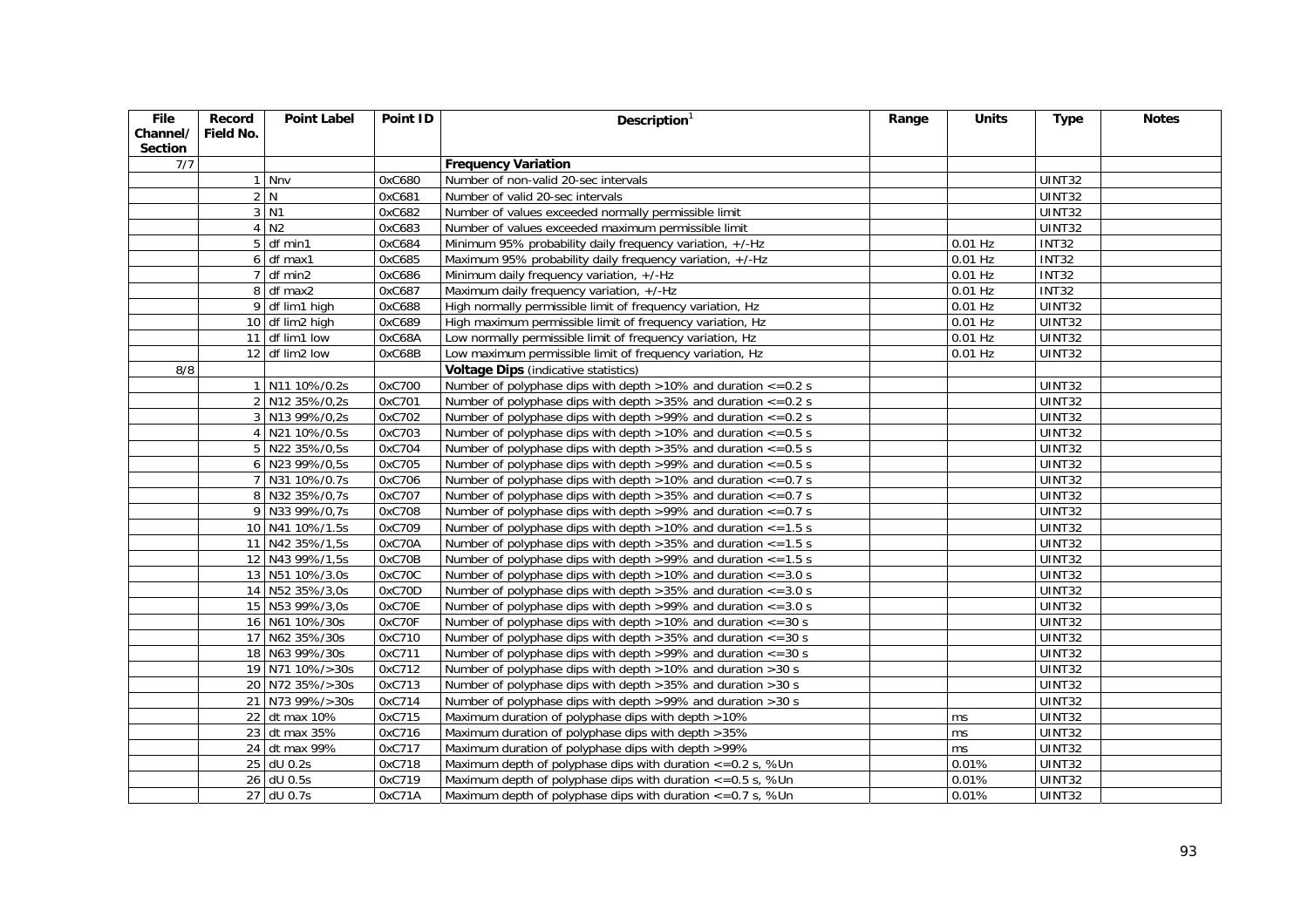| <b>File</b> | Record    | <b>Point Label</b>       | Point ID         | Description $1$                                                      | Range | <b>Units</b>   | <b>Type</b>                    | <b>Notes</b> |
|-------------|-----------|--------------------------|------------------|----------------------------------------------------------------------|-------|----------------|--------------------------------|--------------|
| Channel/    | Field No. |                          |                  |                                                                      |       |                |                                |              |
| Section     |           |                          |                  |                                                                      |       |                |                                |              |
|             |           | 28 dU 1.5s<br>29 dU 3.0s | 0xC71B<br>0xC71C | Maximum depth of polyphase dips with duration $\epsilon$ =1.5 s, %Un |       | 0.01%<br>0.01% | <b>UINT32</b><br><b>UINT32</b> |              |
|             |           | 30 dU 30s                | 0xC71D           | Maximum depth of polyphase dips with duration $\epsilon$ =3.0 s, %Un |       | 0.01%          | <b>UINT32</b>                  |              |
|             |           |                          |                  | Maximum depth of polyphase dips with duration $\epsilon$ =30 s, %Un  |       |                |                                |              |
|             |           | $31$ dU $>30s$           | 0xC71E           | Maximum depth of polyphase dips with duration > 30 s, %Un            |       | 0.01%          | UINT32                         |              |
|             |           | $32$ dt tot              | 0xC71F           | Total duration of polyphase dips                                     |       | ms             | <b>UINT32</b>                  |              |
|             |           | 33 V1 N1                 | 0xC720           | Number of dips on phase A/AB                                         |       |                | <b>UINT32</b>                  |              |
|             |           | 34 V1 dU max             | 0xC721           | Maximum depth of dips on phase A/AB, %Un                             |       | 0.01%          | <b>UINT32</b>                  |              |
|             |           | 35 V2 N1                 | 0xC722           | Number of dips on phase B/BC                                         |       |                | UINT32                         |              |
|             |           | 36 V2 dU max             | 0xC723           | Maximum depth of dips on phase B/BC, %Un                             |       | 0.01%          | <b>UINT32</b>                  |              |
|             |           | 37 V3 N1                 | 0xC724           | Number of dips on phase C/CA                                         |       |                | UINT32                         |              |
|             |           | 38 V3 dU max             | 0xC725           | Maximum depth of dips on phase C/CA, %Un                             |       | 0.01%          | <b>UINT32</b>                  |              |
| 9/9         |           |                          |                  | <b>Impulsive Voltages (indicative statistics)</b>                    |       |                |                                |              |
|             |           | 1 N1 20%                 | 0xC780           | Number of polyphase impulses with amplitude >20%                     |       |                | <b>UINT32</b>                  |              |
|             |           | 2 N2 100%                | 0xC781           | Number of polyphase impulses with amplitude >100%                    |       |                | UINT32                         |              |
|             |           | 3 N3 200%                | 0xC782           | Number of polyphase impulses with amplitude >200%                    |       |                | <b>UINT32</b>                  |              |
|             |           | 4 N4 300%                | 0xC783           | Number of polyphase impulses with amplitude >300%                    |       |                | <b>UINT32</b>                  |              |
|             |           | 5 N5 400%                | 0xC784           | Number of polyphase impulses with amplitude >400%                    |       |                | <b>UINT32</b>                  |              |
|             |           | 6 V1 N1 20%              | 0xC785           | Number of impulses on phase A/AB with amplitude >20%                 |       |                | UINT32                         |              |
|             |           | 7 V1 N2 100%             | 0xC786           | Number of impulses on phase A/AB with amplitude >100%                |       |                | <b>UINT32</b>                  |              |
|             |           | 8 V1 N3 200%             | 0xC787           | Number of impulses on phase A/AB with amplitude >200%                |       |                | <b>UINT32</b>                  |              |
|             |           | 9 V1 N4 300%             | 0xC788           | Number of impulses on phase A/AB with amplitude >300%                |       |                | UINT32                         |              |
|             |           | 10 V1 N5 400%            | 0xC789           | Number of impulses on phase A/AB with amplitude >400%                |       |                | <b>UINT32</b>                  |              |
|             |           | 11 V2 N1 20%             | 0xC78A           | Number of impulses on phase B/BC with amplitude >20%                 |       |                | UINT32                         |              |
|             |           | 12 V2 N2 100%            | 0xC78B           | Number of impulses on phase B/BC with amplitude >100%                |       |                | UINT32                         |              |
|             |           | 13 V2 N3 200%            | 0xC78C           | Number of impulses on phase B/BC with amplitude >200%                |       |                | <b>UINT32</b>                  |              |
|             |           | 14 V2 N4 300%            | 0xC78D           | Number of impulses on phase B/BC with amplitude > 300%               |       |                | <b>UINT32</b>                  |              |
|             |           | 15 V2 N5 400%            | 0xC78E           | Number of impulses on phase B/BC with amplitude >400%                |       |                | UINT32                         |              |
|             |           | 16 V3 N1 20%             | 0xC78F           | Number of impulses on phase C/CA with amplitude >20%                 |       |                | UINT32                         |              |
|             |           | 17 V3 N2 100%            | 0xC790           | Number of impulses on phase C/CA with amplitude >100%                |       |                | UINT32                         |              |
|             |           | 18 V3 N3 200%            | 0xC791           | Number of impulses on phase C/CA with amplitude >200%                |       |                | UINT32                         |              |
|             |           | 19 V3 N4 300%            | 0xC792           | Number of impulses on phase C/CA with amplitude >300%                |       |                | UINT32                         |              |
|             |           | 20 V3 N5 400%            | 0xC793           | Number of impulses on phase C/CA with amplitude >400%                |       |                | <b>UINT32</b>                  |              |
|             |           | 21 V1 max                | 0xC794           | Maximum impulsive voltage on phase A/AB                              |       | U1             | UINT32                         |              |
|             |           | 22 V1 dt                 | 0xC795           | Duration of the maximum voltage impulse on phase A/AB                |       | us             | UINT32                         |              |
|             |           | 23 V2 max                | 0xC796           | Maximum impulsive voltage on phase B/BC                              |       | U1             | UINT32                         |              |
|             |           | 24 V2 dt                 | 0xC797           | Duration of the maximum voltage impulse on phase B/BC                |       | us             | UINT32                         |              |
|             |           | 25 V3 max                | 0xC798           | Maximum impulsive voltage on phase C/CA                              |       | U1             | UINT32                         |              |
|             |           | 26 V4 dt                 | 0xC799           | Duration of the maximum voltage impulse on phase C/CA                |       | us             | UINT32                         |              |
| 10/10       |           |                          |                  | Temporary Overvoltages (indicative statistics)                       |       |                |                                |              |
|             |           | 1 N11 110%/1s            | 0xC800           | Number of polyphase overvoltages with Ua >110% and duration <= 1 s   |       |                | UINT32                         |              |
|             |           | 2 N12 120%/1s            | 0xC801           | Number of polyphase overvoltages with Ua >120% and duration <= 1 s   |       |                | UINT32                         |              |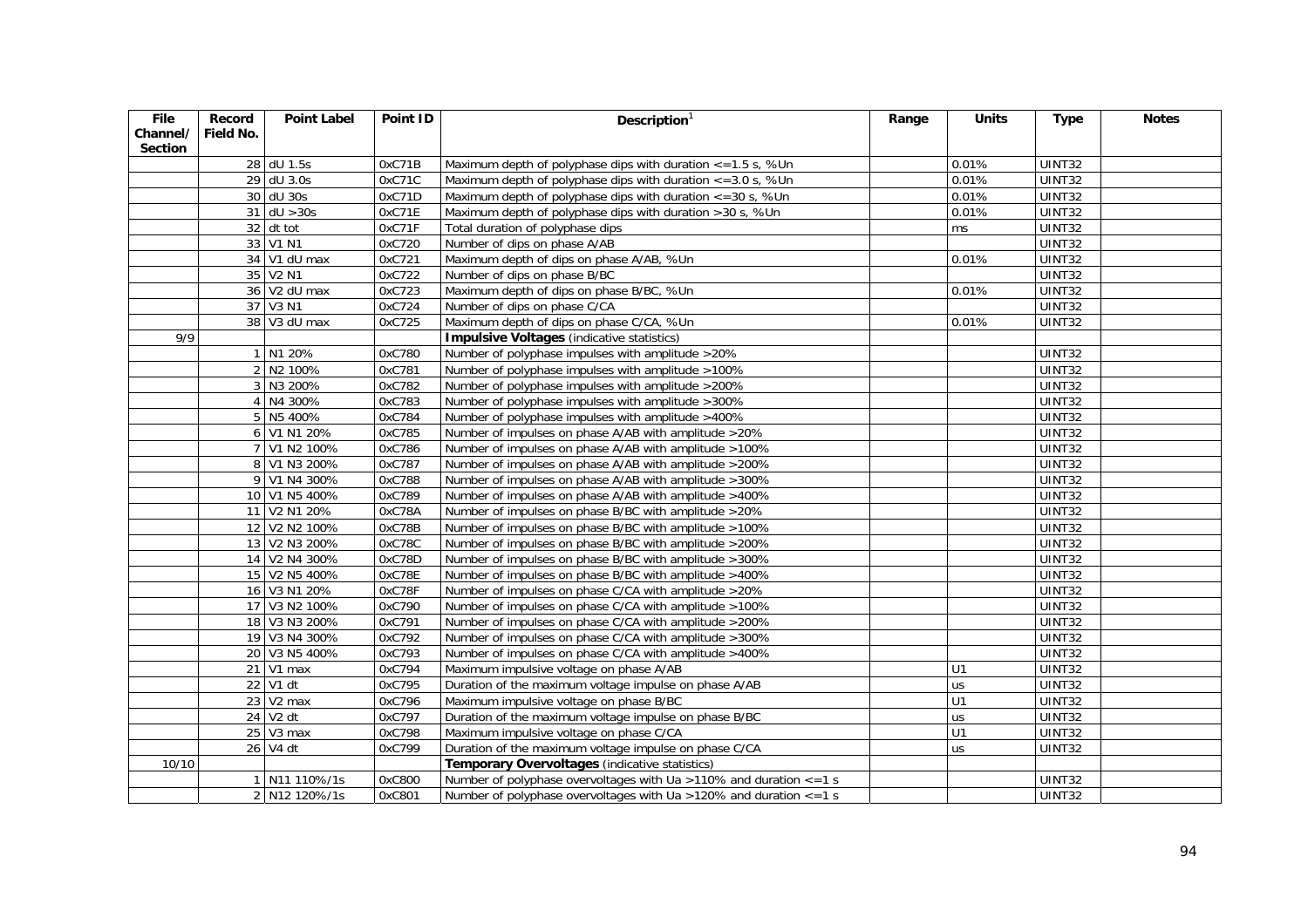| File           | Record    | <b>Point Label</b> | Point ID | Description $1$                                                              | Range | <b>Units</b> | <b>Type</b>   | <b>Notes</b> |
|----------------|-----------|--------------------|----------|------------------------------------------------------------------------------|-------|--------------|---------------|--------------|
| Channel/       | Field No. |                    |          |                                                                              |       |              |               |              |
| <b>Section</b> |           |                    |          |                                                                              |       |              |               |              |
|                |           | 3 N13 140%/1s      | 0xC802   | Number of polyphase overvoltages with Ua > 140% and duration $\epsilon$ =1 s |       |              | <b>UINT32</b> |              |
|                |           | 4 N14 160%/1s      | 0xC803   | Number of polyphase overvoltages with Ua > 160% and duration $\leq 1$ s      |       |              | <b>UINT32</b> |              |
|                |           | 5 N15 200%/1s      | 0xC804   | Number of polyphase overvoltages with Ua $>$ 200% and duration $\lt$ = 1 s   |       |              | UINT32        |              |
|                |           | 6 N21 110%/20s     | 0xC805   | Number of polyphase overvoltages with Ua $>110\%$ and duration $<=20s$       |       |              | UINT32        |              |
|                |           | 7 N22 120%/20s     | 0xC806   | Number of polyphase overvoltages with Ua >120% and duration <= 20 s          |       |              | <b>UINT32</b> |              |
|                |           | 8 N23 140%/20s     | 0xC807   | Number of polyphase overvoltages with Ua $>140\%$ and duration $<-20$ s      |       |              | <b>UINT32</b> |              |
|                |           | 9 N24 160%/20s     | 0xC808   | Number of polyphase overvoltages with Ua $>160\%$ and duration $\lt = 20$ s  |       |              | UINT32        |              |
|                |           | 10 N25 200%/20s    | 0xC809   | Number of polyphase overvoltages with Ua $>$ 200% and duration $\lt$ = 20 s  |       |              | UINT32        |              |
|                |           | 11 N31 110%/60s    | 0xC80A   | Number of polyphase overvoltages with Ua $>110\%$ and duration $<=60$ s      |       |              | UINT32        |              |
|                |           | 12 N31 120%/60s    | 0xC80B   | Number of polyphase overvoltages with Ua $>120\%$ and duration $\lt$ =60 s   |       |              | <b>UINT32</b> |              |
|                |           | 13 N33 140%/60s    | 0xC80C   | Number of polyphase overvoltages with Ua $>140\%$ and duration $\lt$ =60 s   |       |              | <b>UINT32</b> |              |
|                |           | 14 N34 160%/60s    | 0xC80D   | Number of polyphase overvoltages with Ua $>160\%$ and duration $<=60$ s      |       |              | <b>UINT32</b> |              |
|                |           | 15 N35 200%/60s    | 0xC80E   | Number of polyphase overvoltages with Ua $>$ 200% and duration $\lt$ = 60 s  |       |              | UINT32        |              |
|                |           | 16 N41 110%/>60s   | 0xC80F   | Number of polyphase overvoltages with Ua > 110% and duration > 60 s          |       |              | <b>UINT32</b> |              |
|                |           | 17 N42 120%/>60s   | 0xC810   | Number of polyphase overvoltages with Ua >120% and duration >60 s            |       |              | UINT32        |              |
|                |           | 18 N43 140%/>60s   | 0xC811   | Number of polyphase overvoltages with Ua >140% and duration >60 s            |       |              | UINT32        |              |
|                |           | 19 N44 160%/>60s   | 0xC812   | Number of polyphase overvoltages with Ua >160% and duration >60 s            |       |              | <b>UINT32</b> |              |
|                |           | 20 N45 200%/>60s   | 0xC813   | Number of polyphase overvoltages with Ua > 200% and duration >60 s           |       |              | <b>UINT32</b> |              |
|                |           | 21 dt max 110%     | 0xC814   | Maximum duration of polyphase overvoltages with Ua >110%                     |       | ms           | <b>UINT32</b> |              |
|                |           | 22 dt max 120%     | 0xC815   | Maximum duration of polyphase overvoltages with Ua >120%                     |       | ms           | UINT32        |              |
|                |           | 23 dt max 140%     | 0xC816   | Maximum duration of polyphase overvoltages with Ua >140%                     |       | ms           | UINT32        |              |
|                |           | 24 dt max 160%     | 0xC817   | Maximum duration of polyphase overvoltages with Ua >160%                     |       | ms           | UINT32        |              |
|                |           | 25 dt max 200%     | 0xC818   | Maximum duration of polyphase overvoltages with Ua >200%                     |       | ms           | <b>UINT32</b> |              |
|                |           | 26 Vpu max 1s      | 0xC819   | Maximum polyphase overvoltage factor with duration $\epsilon$ =1 s           |       | 0.01         | <b>UINT32</b> |              |
|                |           | 27 Vpu max 20s     | 0xC81A   | Maximum polyphase overvoltage factor with duration <= 20 s                   |       | 0.01         | UINT32        |              |
|                |           | 28 Vpu max 60s     | 0xC81B   | Maximum polyphase overvoltage factor with duration $\epsilon$ =60 s          |       | 0.01         | UINT32        |              |
|                |           | 29 Vpu max $>60s$  | 0xC81C   | Maximum polyphase overvoltage factor with duration >60 s                     |       | 0.01         | UINT32        |              |
|                |           | $30$ dt tot        | 0xC81D   | Total duration of polyphase overvoltages                                     |       | ms           | UINT32        |              |
|                |           | 31 V1 N1           | 0xC81E   | Number of overvoltages on phase A/AB                                         |       |              | UINT32        |              |
|                |           | 32 V1pu max        | 0xC81F   | Maximum overvoltage factor on phase A/AB                                     |       | 0.01         | UINT32        |              |
|                |           | 33 V2 N1           | 0xC820   | Number of overvoltages on phase B/BC                                         |       |              | UINT32        |              |
|                |           | 34 V2pu max        | 0xC821   | Maximum overvoltage factor on phase B/BC                                     |       | 0.01         | UINT32        |              |
|                |           | 35 V3 N1           | 0xC822   | Number of overvoltages on phase C/CA                                         |       |              | UINT32        |              |
|                |           | 36 V3pu max        | 0xC823   | Maximum overvoltage factor on phase C/CA                                     |       | 0.01         | <b>UINT32</b> |              |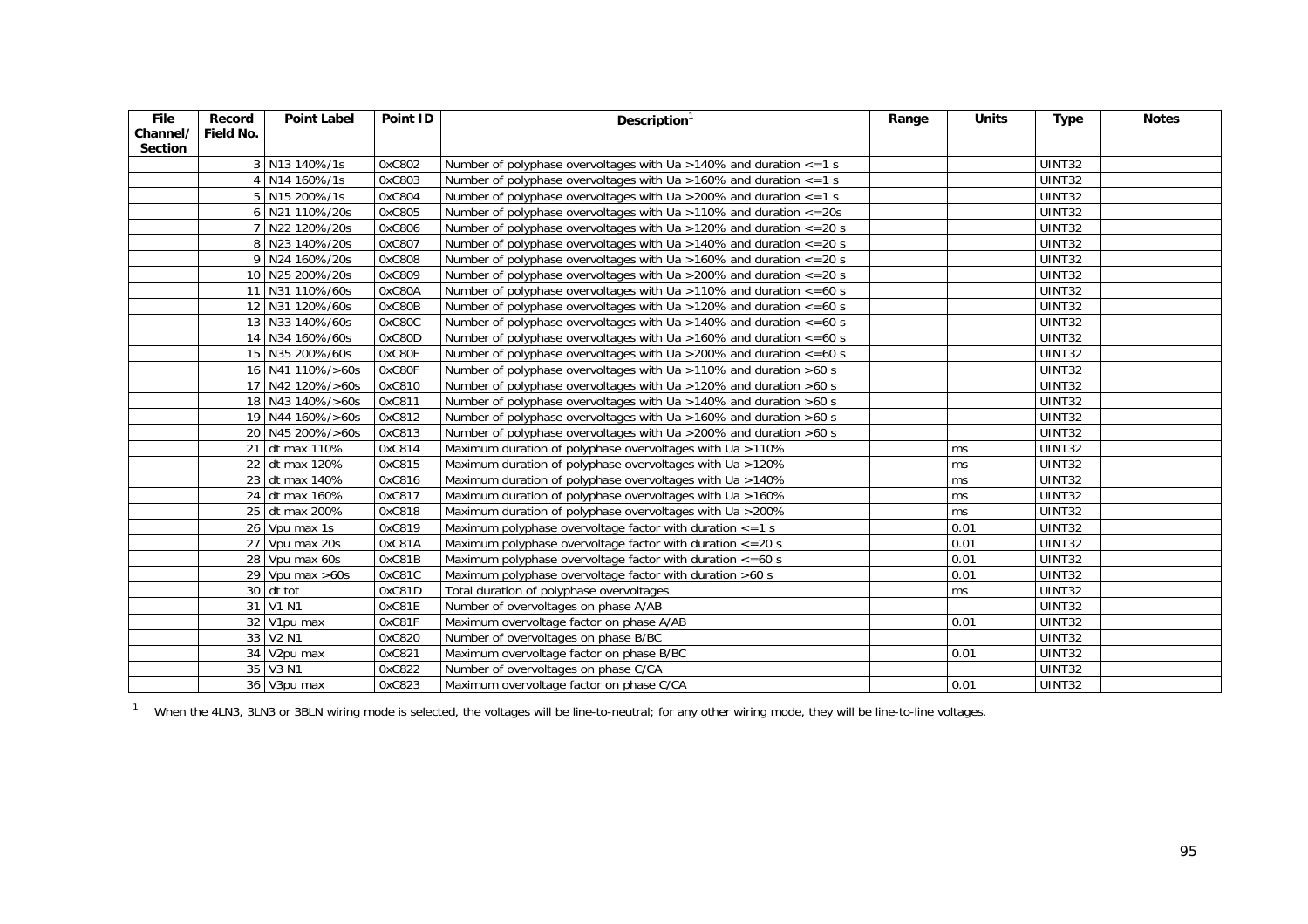| <b>File</b>    |           | Record Point Label                | Point ID | Description <sup>1</sup>                                               | Range | <b>Units</b> | <b>Type</b>   | <b>Notes</b> |
|----------------|-----------|-----------------------------------|----------|------------------------------------------------------------------------|-------|--------------|---------------|--------------|
| Channel/       | Field No. |                                   |          |                                                                        |       |              |               |              |
| <b>Section</b> |           |                                   |          |                                                                        |       |              |               |              |
| 0/0            |           |                                   |          | V1 Harmonic Compliance                                                 |       |              | <b>UINT32</b> |              |
|                |           | 1 Nnv                             | 0xCC00   | Number of non-valid 3-sec intervals                                    |       |              | <b>UINT32</b> |              |
|                |           | 2 N                               | 0xCC01   | Number of valid 3-sec intervals                                        |       |              | UINT32        |              |
|                |           | 3 H <sub>02</sub> N <sub>1</sub>  | 0xCC02   | Number of H02 values exceeded normally permissible limit on phase A/AB |       |              | <b>UINT32</b> |              |
|                |           | 4 H03 N1                          | 0xCC03   | Number of H03 values exceeded normally permissible limit on phase A/AB |       |              | UINT32        |              |
|                |           |                                   |          |                                                                        |       |              | UINT32        |              |
|                |           | 41 H40 N1                         | 0xCC28   | Number of H40 values exceeded normally permissible limit on phase A/AB |       |              | UINT32        |              |
|                |           | 42 H02 N2                         | 0xCC29   | Number of H02 values exceeded maximum permissible limit on phase A/AB  |       |              | <b>UINT32</b> |              |
|                |           | 43 H03 N2                         | 0xCC2A   | Number of H03 values exceeded maximum permissible limit on phase A/AB  |       |              | <b>UINT32</b> |              |
|                |           |                                   |          |                                                                        |       |              | UINT32        |              |
|                |           | 80 H40 N2                         | 0xCC4F   | Number of H40 values exceeded maximum permissible limit on phase A/AB  |       |              | UINT32        |              |
| 1/1            |           |                                   |          | <b>V2 Harmonic Compliance</b>                                          |       |              | UINT32        |              |
|                |           | $1$ Nnv                           | 0xCC00   | Number of non-valid 3-sec intervals                                    |       |              | <b>UINT32</b> |              |
|                |           | 2 N                               | 0xCC01   | Number of valid 3-sec intervals                                        |       |              | <b>UINT32</b> |              |
|                |           | 3 H <sub>02</sub> N <sub>1</sub>  | 0xCC02   | Number of H02 values exceeded normally permissible limit on phase B/BC |       |              | UINT32        |              |
|                |           | 4 H03 N1                          | 0xCC03   | Number of H03 values exceeded normally permissible limit on phase B/BC |       |              | <b>UINT32</b> |              |
|                |           |                                   |          |                                                                        |       |              | UINT32        |              |
|                |           | 41 H40 N1                         | 0xCC28   | Number of H40 values exceeded normally permissible limit on phase B/BC |       |              | <b>UINT32</b> |              |
|                |           | 42 H <sub>02</sub> N <sub>2</sub> | 0xCC29   | Number of H02 values exceeded maximum permissible limit on phase B/BC  |       |              | UINT32        |              |
|                |           | 43 H03 N2                         | 0xCC2A   | Number of H03 values exceeded maximum permissible limit on phase B/BC  |       |              | UINT32        |              |
|                |           |                                   |          |                                                                        |       |              | UINT32        |              |
|                |           | 80 H40 N2                         | 0xCC4F   | Number of H40 values exceeded maximum permissible limit on phase B/BC  |       |              | <b>UINT32</b> |              |
| 2/2            |           |                                   |          | V3 Harmonic Compliance                                                 |       |              | <b>UINT32</b> |              |
|                |           | 1 Nnv                             | 0xCC00   | Number of non-valid 3-sec intervals                                    |       |              | <b>UINT32</b> |              |
|                |           | 2 N                               | 0xCC01   | Number of valid 3-sec intervals                                        |       |              | UINT32        |              |
|                |           | 3 H <sub>02</sub> N <sub>1</sub>  | 0xCC02   | Number of H02 values exceeded normally permissible limit on phase C/CA |       |              | UINT32        |              |
|                |           | 4 H03 N1                          | 0xCC03   | Number of H03 values exceeded normally permissible limit on phase C/CA |       |              | UINT32        |              |
|                |           |                                   |          |                                                                        |       |              | <b>UINT32</b> |              |
|                |           | 41 H40 N1                         | 0xCC28   | Number of H40 values exceeded normally permissible limit on phase C/CA |       |              | UINT32        |              |
|                |           | 42 H02 N2                         | 0xCC29   | Number of H02 values exceeded maximum permissible limit on phase C/CA  |       |              | <b>UINT32</b> |              |
|                |           | 43 H03 N2                         | 0xCC2A   | Number of H03 values exceeded maximum permissible limit on phase C/CA  |       |              | UINT32        |              |
|                |           |                                   |          |                                                                        |       |              | <b>UINT32</b> |              |
|                |           | 80 H40 N2                         | 0xCC4F   | Number of H40 values exceeded maximum permissible limit on phase C/CA  |       |              | UINT32        |              |
| 3/3            |           |                                   |          | <b>V1 Harmonic Components</b>                                          |       |              | UINT32        |              |
|                |           | 1 %H02 max1                       | 0xCC80   | Maximum 95% probability daily value of H02 on phase A/AB, %            |       | 0.01%        | <b>UINT32</b> |              |
|                |           | 2 %H03 max1                       | OxCC81   | Maximum 95% probability daily value of H03 on phase A/AB, %            |       | 0.01%        | <b>UINT32</b> |              |
|                |           |                                   |          |                                                                        |       |              | <b>UINT32</b> |              |
|                |           | 39 %H40 max1                      | 0xCCA6   | Maximum 95% probability daily value of H40 on phase A/AB, %            |       | 0.01%        | UINT32        |              |
|                |           | 40 %H02 max2                      | OxCCA7   | Maximum daily value of H02 on phase A/AB, %                            |       | 0.01%        | UINT32        |              |
|                |           |                                   |          |                                                                        |       |              |               |              |

### 3.11 GOST 13109 Harmonic Statistics Data Log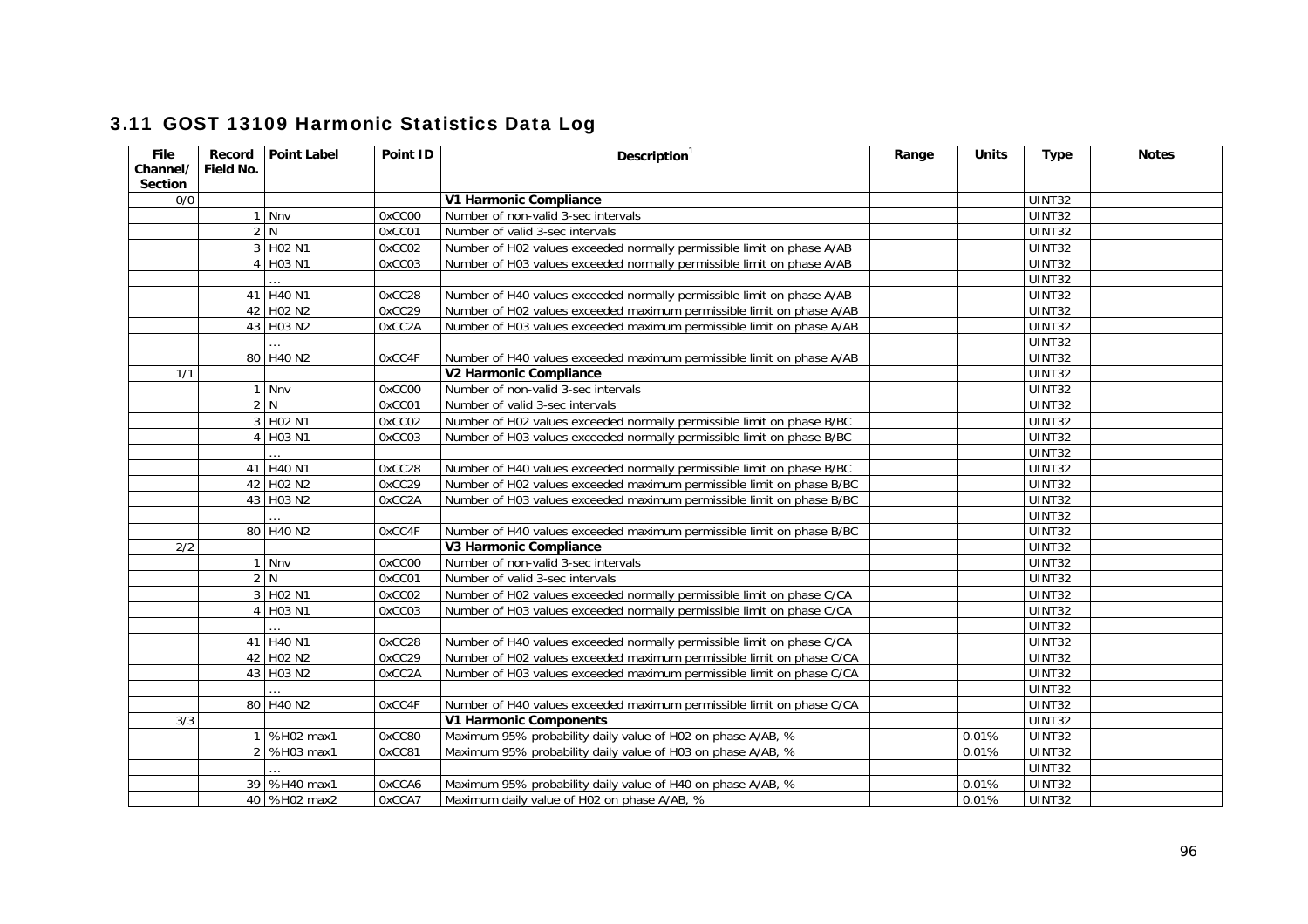| <b>File</b>    | Record    | <b>Point Label</b> | Point ID      | Description $1$                                             | Range | <b>Units</b> | Type          | <b>Notes</b> |
|----------------|-----------|--------------------|---------------|-------------------------------------------------------------|-------|--------------|---------------|--------------|
| Channel/       | Field No. |                    |               |                                                             |       |              |               |              |
| <b>Section</b> |           |                    |               |                                                             |       |              |               |              |
|                |           | 41 %H03 max2       | 0xCCA8        | Maximum daily value of H03 on phase A/AB, %                 |       | 0.01%        | UINT32        |              |
|                |           |                    |               |                                                             |       |              | UINT32        |              |
|                |           | 78 %H40 max2       | <b>OxCCCD</b> | Maximum daily value of H40 on phase A/AB, %                 |       | 0.01%        | UINT32        |              |
| 4/4            |           |                    |               | <b>V2 Harmonic Components</b>                               |       |              | UINT32        |              |
|                |           | %H02 max1          | 0xCC80        | Maximum 95% probability daily value of H02 on phase B/BC, % |       | 0.01%        | UINT32        |              |
|                |           | %H03 max1          | 0xCC81        | Maximum 95% probability daily value of H03 on phase B/BC, % |       | 0.01%        | UINT32        |              |
|                |           |                    |               |                                                             |       |              | UINT32        |              |
|                |           | 39 %H40 max1       | 0xCCA6        | Maximum 95% probability daily value of H40 on phase B/BC, % |       | 0.01%        | UINT32        |              |
|                |           | 40 %H02 max2       | 0xCCA7        | Maximum daily value of H02 on phase B/BC, %                 |       | 0.01%        | UINT32        |              |
|                |           | 41   %H03 max2     | 0xCCA8        | Maximum daily value of H03 on phase B/BC, %                 |       | 0.01%        | UINT32        |              |
|                |           |                    |               |                                                             |       |              | UINT32        |              |
|                |           | 78 %H40 max2       | <b>OxCCCD</b> | Maximum daily value of H40 on phase B/BC, %                 |       | 0.01%        | UINT32        |              |
| 5/5            |           |                    |               | <b>V3 Harmonic Components</b>                               |       |              | UINT32        |              |
|                |           | %H02 max1          | 0xCC80        | Maximum 95% probability daily value of H02 on phase C/CA, % |       | 0.01%        | UINT32        |              |
|                |           | %H03 max1          | 0xCC81        | Maximum 95% probability daily value of H03 on phase C/CA, % |       | 0.01%        | UINT32        |              |
|                |           |                    |               |                                                             |       |              | UINT32        |              |
|                |           | 39 %H40 max1       | 0xCCA6        | Maximum 95% probability daily value of H40 on phase C/CA, % |       | 0.01%        | <b>UINT32</b> |              |
|                |           | 40 %H02 max2       | 0xCCA7        | Maximum daily value of H02 on phase C/CA, %                 |       | 0.01%        | UINT32        |              |
|                |           | 41 %H03 max2       | 0xCCA8        | Maximum daily value of H03 on phase C/CA, %                 |       | 0.01%        | UINT32        |              |
|                |           |                    |               |                                                             |       |              | UINT32        |              |
|                |           | 78 %H40 max2       | <b>OxCCCD</b> | Maximum daily value of H40 on phase C/CA, %                 |       | 0.01%        | UINT32        |              |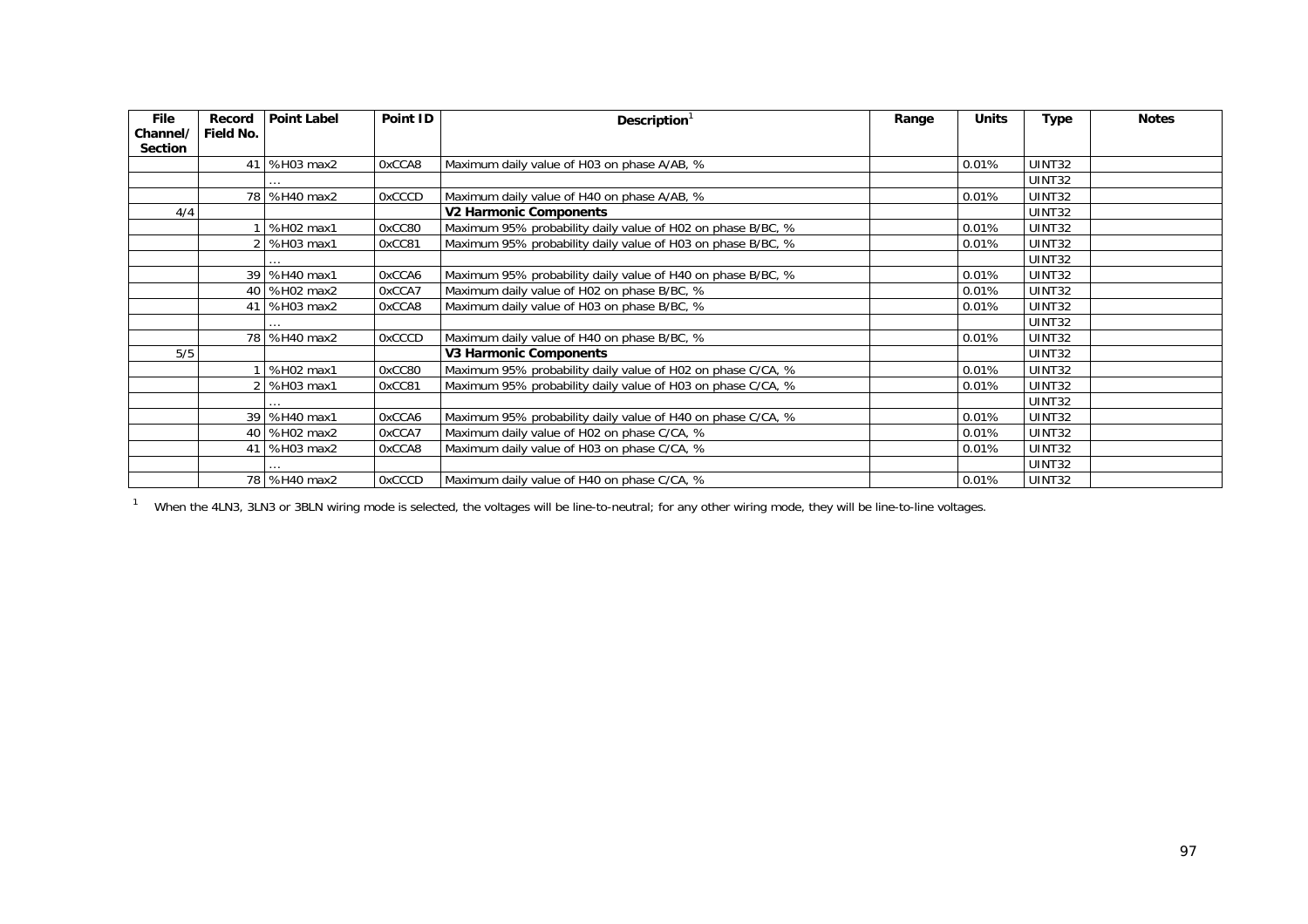| File     | Record    | <b>Point Label</b>       | Point ID      | Description <sup>1</sup>                                          | Range | <b>Units</b> | <b>Type</b>   | <b>Notes</b> |
|----------|-----------|--------------------------|---------------|-------------------------------------------------------------------|-------|--------------|---------------|--------------|
| Channel/ | Field No. |                          |               |                                                                   |       |              |               |              |
| Section  |           |                          |               |                                                                   |       |              |               |              |
| 0/0      |           |                          |               | <b>Frequency Variation</b>                                        |       |              |               |              |
|          |           | 1 Nnv                    | 0xCE00        | Number of non-valid 10-sec intervals                              |       |              | <b>UINT32</b> |              |
|          |           | 2 N                      | 0xCE01        | Number of valid 10-sec intervals                                  |       |              | UINT32        |              |
|          |           | 3 N1                     | 0xCE02        | Number of values exceeded 95% permissible limit                   |       |              | <b>UINT32</b> |              |
|          |           | 4 N2                     | 0xCE03        | Number of values exceeded maximum permissible limit               |       |              | UINT32        |              |
|          |           | $5$ df min1              | 0xCE04        | Minimum 95% probability weekly frequency variation, +/-Hz         |       | 0.01 Hz      | <b>INT32</b>  |              |
|          |           | $6$ df max1              | 0xCE05        | Maximum 95% probability weekly frequency variation, +/-Hz         |       | $0.01$ Hz    | <b>INT32</b>  |              |
|          |           | 7 df min2                | 0xCE06        | Minimum weekly frequency variation, +/-Hz                         |       | $0.01$ Hz    | <b>INT32</b>  |              |
|          |           | 8 df max2                | 0xCE07        | Maximum weekly frequency variation, +/-Hz                         |       | $0.01$ Hz    | INT32         |              |
|          |           | 9 df lim1 high           | 0xCE08        | High 95% permissible limit of frequency variation, Hz             |       | $0.01$ Hz    | <b>INT32</b>  |              |
|          |           | 10 df lim2 high          | 0xCE09        | High maximum permissible limit of frequency variation, Hz         |       | $0.01$ Hz    | <b>INT32</b>  |              |
|          |           | 11 $df$ lim1 low         | <b>OxCEOA</b> | Low 95% permissible limit of frequency variation, Hz              |       | $0.01$ Hz    | <b>INT32</b>  |              |
|          |           | 12 df lim2 low           | <b>OxCEOB</b> | Low maximum permissible limit of frequency variation, Hz          |       | $0.01$ Hz    | <b>INT32</b>  |              |
| 1/1      |           |                          |               | <b>Voltage Variation, peak load</b>                               |       |              |               |              |
|          |           | 1 Nnv                    | 0xCE80        | Number of non-valid 10-min intervals                              |       |              | UINT32        |              |
|          |           | 2 N                      | 0xCE81        | Number of valid 10-min intervals                                  |       |              | UINT32        |              |
|          |           | 3 V1 N1                  | 0xCE82        | Number of values exceeded maximum permissible limit on phase A/AB |       |              | <b>UINT32</b> |              |
|          |           | $4$ V1 dU min            | 0xCE83        | Minimum weekly variation on phase A/AB, +/-%Un                    |       | 0.01%        | <b>INT32</b>  |              |
|          |           | 5 V1 dU max              | 0xCE84        | Maximum weekly variation on phase A/AB, +/-%Un                    |       | 0.01%        | <b>INT32</b>  |              |
|          |           | 6 V2 N1                  | 0xCE85        | Number of values exceeded maximum permissible limit on phase B/BC |       |              | UINT32        |              |
|          |           | $\overline{7}$ V2 dU min | 0xCE86        | Minimum weekly variation on phase B/BC, +/-%Un                    |       | 0.01%        | INT32         |              |
|          |           | 8 V2 dU max              | 0xCE87        | Maximum weekly variation on phase B/BC, +/-%Un                    |       | 0.01%        | <b>INT32</b>  |              |
|          |           | 9 V3 N1                  | 0xCE88        | Number of values exceeded maximum permissible limit on phase C/CA |       |              | UINT32        |              |
|          |           | 10 V3 dU min             | 0xCE89        | Minimum weekly variation on phase C/CA, +/-%Un                    |       | 0.01%        | <b>INT32</b>  |              |
|          |           | 11 V3 dU max             | OxCE8A        | Maximum weekly variation on phase C/CA, +/-%Un                    |       | 0.01%        | INT32         |              |
|          |           | 12 dU lim high           | 0xCE8B        | High maximum permissible limit of voltage variation, %Un          |       | 0.01%        | <b>INT32</b>  |              |
|          |           | 13 dU lim low            | 0xCE8C        | Low maximum permissible limit of voltage variation, %Un           |       | 0.01%        | <b>INT32</b>  |              |
| 2/2      |           |                          |               | <b>Rapid Voltage Changes</b>                                      |       |              |               |              |
|          |           | 1 N1                     | 0xCF00        | Number of polyphase incidents                                     |       |              | UINT32        |              |
|          |           | 2 V1 N1                  | 0xCF01        | Number of incidents on phase A/AB                                 |       |              | <b>UINT32</b> |              |
|          |           | $3$ V1 dU                | 0xCF02        | Maximum voltage change on phase A/AB, %Un                         |       | 0.01%        | <b>UINT32</b> |              |
|          |           | 4 V2 N1                  | 0xCF03        | Number of incidents on phase B/BC                                 |       |              | UINT32        |              |
|          |           | 5 V2 dU                  | 0xCF04        | Maximum voltage change on phase B/BC, %Un                         |       | 0.01%        | UINT32        |              |
|          |           | 6 V3 N1                  | 0xCF05        | Number of incidents on phase C/CA                                 |       |              | <b>UINT32</b> |              |
|          |           | 7 V3 dU                  | 0xCF06        | Maximum voltage change on phase C/CA, %Un                         |       | 0.01%        | UINT32        |              |
|          |           | 8 dU lim                 | 0xCF07        | Maximum permissible limit of voltage changes, Un%                 |       | 0.01%        | <b>UINT32</b> |              |
| 3/3      |           |                          |               | <b>Flicker</b>                                                    |       |              |               |              |
|          |           | 1 Pst Nnv                | 0xCF80        | Number of non-valid 10-min intervals                              |       |              | UINT32        |              |

## 3.12 GOST 32144 Compliance Statistics Data Log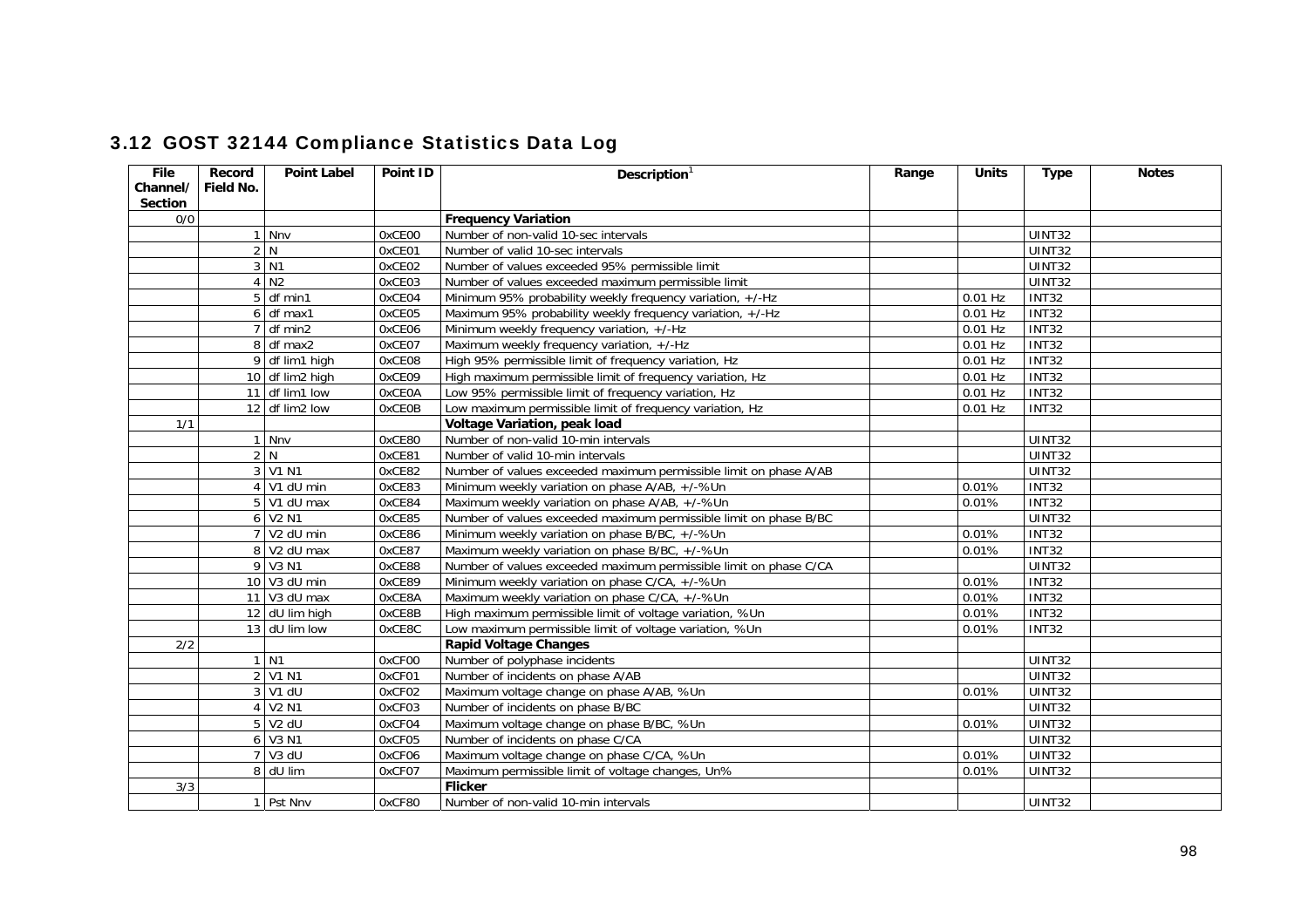| <b>File</b>    | Record    | <b>Point Label</b>                   | Point ID | Description $1$                                                       | Range | <b>Units</b> | <b>Type</b>   | <b>Notes</b> |
|----------------|-----------|--------------------------------------|----------|-----------------------------------------------------------------------|-------|--------------|---------------|--------------|
| Channel/       | Field No. |                                      |          |                                                                       |       |              |               |              |
| <b>Section</b> |           |                                      |          |                                                                       |       |              |               |              |
|                |           | 2 Pst N                              | 0xCF81   | Number of valid 10-min intervals                                      |       |              | UINT32        |              |
|                |           | 3 V1 Pst N1                          | 0xCF82   | Number of Pst values exceeded maximum permissible limit on phase A/AB |       |              | <b>UINT32</b> |              |
|                |           | $\overline{4}$ V1 Pst max            | 0xCF83   | Maximum Pst on phase A/AB                                             |       | 0.01         | <b>UINT32</b> |              |
|                |           | 5 V2 Pst N1                          | 0xCF84   | Number of Pst values exceeded maximum permissible limit on phase B/BC |       |              | UINT32        |              |
|                |           | 6 V2 Pst max                         | 0xCF85   | Maximum Pst on phase B/BC                                             |       | 0.01         | <b>UINT32</b> |              |
|                |           | 7 V3 Pst N1                          | 0xCF86   | Number of Pst values exceeded maximum permissible limit on phase C/CA |       |              | <b>UINT32</b> |              |
|                |           | 8 V3 Pst max                         | 0xCF87   | Maximum Pst on phase C/CA                                             |       | 0.01         | UINT32        |              |
|                |           | 9 Pst lim                            | 0xCF88   | Maximum permissible limit for Pst                                     |       | 0.01         | UINT32        |              |
|                |           | 10 Plt Nnv                           | 0xCF89   | Number of non-valid 2-hour intervals                                  |       |              | <b>UINT32</b> |              |
|                |           | 11 Plt N                             | 0xCF8A   | Number of valid 2-hour intervals                                      |       |              | <b>UINT32</b> |              |
|                |           | 12 V1 Plt N1                         | 0xCF8B   | Number of Plt values exceeded maximum permissible limit on phase A/AB |       |              | UINT32        |              |
|                |           | 13 V1 Plt max                        | 0xCF8C   | Maximum Plt on phase A/AB                                             |       | 0.01         | <b>UINT32</b> |              |
|                |           | 14 V2 Plt N1                         | 0xCF8D   | Number of Plt values exceeded maximum permissible limit on phase B/BC |       |              | <b>UINT32</b> |              |
|                |           | 15 V2 Plt max                        | 0xCF8E   | Maximum Plt on phase B/BC                                             |       | 0.01         | UINT32        |              |
|                |           | 16 V3 Plt N1                         | 0xCF8F   | Number of Plt values exceeded maximum permissible limit on phase C/CA |       |              | <b>UINT32</b> |              |
|                |           | 17 V3 Plt max                        | 0xCF90   | Maximum Plt on phase C/CA                                             |       | 0.01         | <b>UINT32</b> |              |
|                |           | 18 Plt lim                           | 0xCF91   | Maximum permissible limit for Plt                                     |       | 0.01         | UINT32        |              |
| 4/4            |           |                                      |          | <b>Voltage THD</b>                                                    |       |              |               |              |
|                |           | 1 Nnv                                | 0xD000   | Number of non-valid 10-min intervals                                  |       |              | <b>UINT32</b> |              |
|                |           | 2 N                                  | 0xD001   | Number of valid 10-min intervals                                      |       |              | UINT32        |              |
|                |           | 3 V1 N1                              | 0xD002   | Number of THD values exceeded 95% permissible limit on phase A/AB     |       |              | <b>UINT32</b> |              |
|                |           | 4 V1 N2                              | 0xD003   | Number of THD values exceeded maximum permissible limit on phase A/AB |       |              | UINT32        |              |
|                |           | 5 V1 THD max1                        | 0xD004   | Maximum 95% probability weekly THD on phase A/AB, %                   |       | 0.1%         | <b>UINT32</b> |              |
|                |           | 6 V1 THD max2                        | 0xD005   | Maximum weekly THD on phase A/AB, %                                   |       | 0.1%         | UINT32        |              |
|                |           | 7 V2 N1                              | 0xD006   | Number of THD values exceeded 95% permissible limit on phase B/BC     |       |              | <b>UINT32</b> |              |
|                |           | 8 V <sub>2</sub> N <sub>2</sub>      | 0xD007   | Number of THD values exceeded maximum permissible limit on phase B/BC |       |              | <b>UINT32</b> |              |
|                |           | 9 V2 THD max1                        | 0xD008   | Maximum 95% probability weekly THD on phase B/BC, %                   |       | 0.1%         | UINT32        |              |
|                |           | 10 V2 THD max2                       | 0xD009   | Maximum weekly THD on phase B/BC, %                                   |       | 0.1%         | UINT32        |              |
|                |           | 11 V3 N1                             | 0xD00A   | Number of THD values exceeded 95% permissible limit on phase C/CA     |       |              | UINT32        |              |
|                |           | 12 V3 N2                             | 0xD00B   | Number of THD values exceeded maximum permissible limit on phase C/CA |       |              | UINT32        |              |
|                |           | 13 V3 THD max1                       | 0xD00C   | Maximum 95% probability weekly THD on phase C/CA, %                   |       | 0.1%         | <b>UINT32</b> |              |
|                |           | 14 V3 THD max2                       | 0xD00D   | Maximum weekly THD on phase C/CA, %                                   |       | 0.1%         | UINT32        |              |
|                |           | 15 THD lim1                          | 0xD00E   | 95% permissible limit of THD, %                                       |       | 0.1%         | <b>UINT32</b> |              |
|                |           | 16 THD lim2                          | 0xD00F   | Maximum permissible limit of THD, %                                   |       | 0.1%         | UINT32        |              |
| 5/5            |           |                                      |          | <b>Voltage Unbalance</b>                                              |       |              |               |              |
|                |           | 1 Nnv                                | 0xD100   | Number of non-valid 10-min intervals                                  |       |              | <b>UINT32</b> |              |
|                |           | 2 N                                  | 0xD101   | Number of valid 10-min intervals                                      |       |              | UINT32        |              |
|                |           | 3 K2u N1                             | 0xD102   | Number of negative-sequence values exceeded 95% permissible limit     |       |              | <b>UINT32</b> |              |
|                |           | 4 K2u N2                             | 0xD103   | Number of negative-sequence values exceeded maximum permissible limit |       |              | <b>UINT32</b> |              |
|                |           | 5 K2u max1                           | 0xD104   | Maximum 95% probability weekly negative-sequence unbalance, %         |       | 0.1%         | UINT32        |              |
|                |           | $6$ K <sub>2u</sub> max <sub>2</sub> | 0xD105   | Maximum weekly negative-sequence unbalance, %                         |       | 0.1%         | UINT32        |              |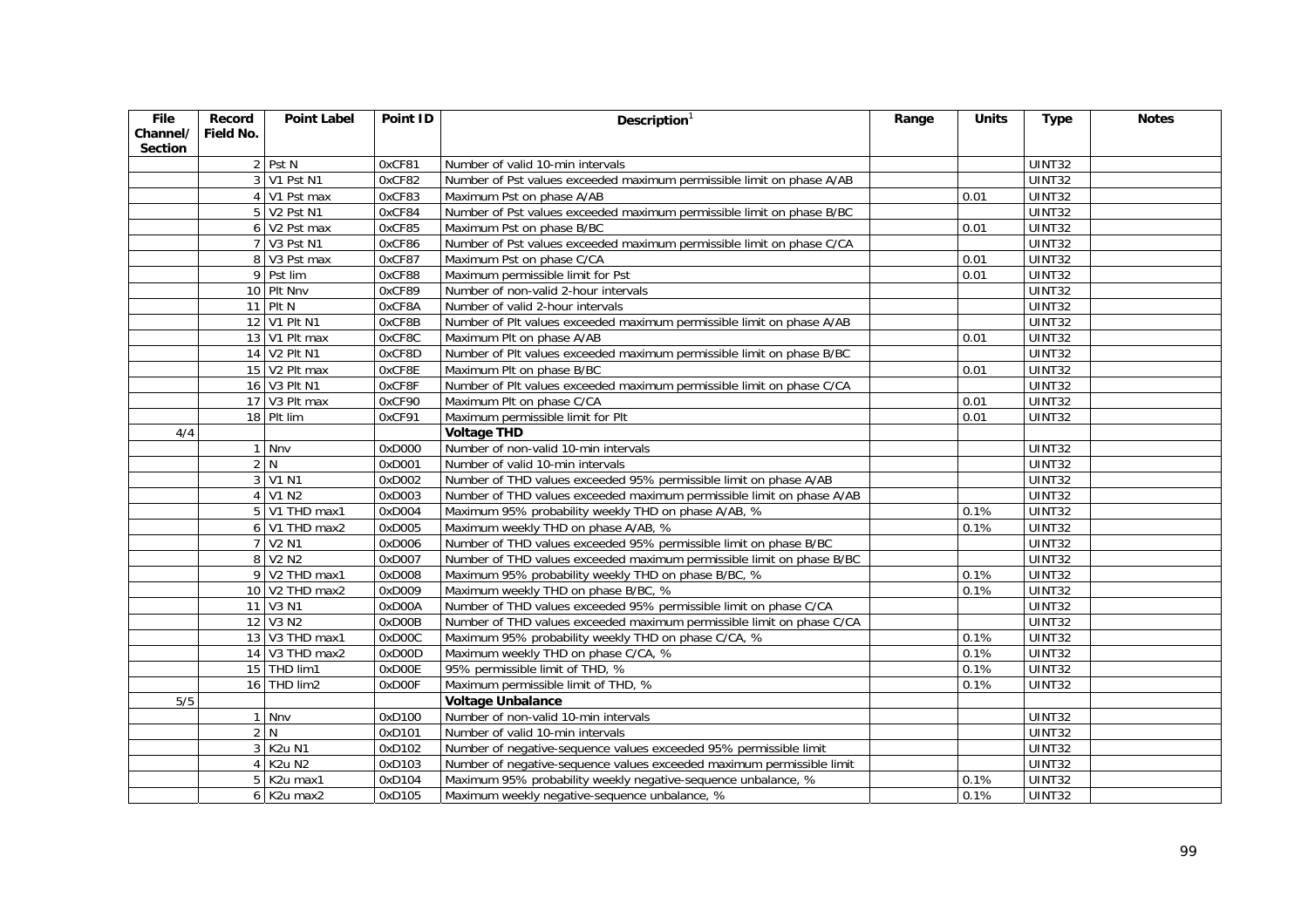| <b>File</b>         | Record    | <b>Point Label</b>                  | Point ID         | Description $1$                                                                                                | Range | <b>Units</b>   | <b>Type</b>             | <b>Notes</b> |
|---------------------|-----------|-------------------------------------|------------------|----------------------------------------------------------------------------------------------------------------|-------|----------------|-------------------------|--------------|
| Channel/<br>Section | Field No. |                                     |                  |                                                                                                                |       |                |                         |              |
|                     |           | 7 K2u lim1                          | 0xD106           | 95% permissible limit of negative-sequence unbalance, %                                                        |       | 0.1%           | UINT32                  |              |
|                     |           | 8 K2u lim2                          | 0xD107           | Maximum permissible limit of negative-sequence unbalance, %                                                    |       | 0.1%           | <b>UINT32</b>           |              |
|                     |           | 9 K0u N1                            | 0xD108           | Number of zero-sequence values exceeded 95% permissible limit                                                  |       |                | $\overline{UINT32}$     |              |
|                     |           | 10 KOu N2                           | 0xD109           | Number of zero-sequence values exceeded maximum permissible limit                                              |       |                | <b>UINT32</b>           |              |
|                     |           | 11 KOu max1                         | 0xD10A           | Maximum 95% probability weekly zero-sequence unbalance, %                                                      |       | 0.1%           | <b>UINT32</b>           |              |
|                     |           | 12 KOu max2                         | 0xD10B           | Maximum weekly zero-sequence unbalance, %                                                                      |       | 0.1%           | <b>UINT32</b>           |              |
|                     |           | 13 KOu lim1                         | 0xD10C           |                                                                                                                |       |                |                         |              |
|                     |           | 14 KOu lim2                         | 0xD10D           | 95% permissible limit of zero-sequence unbalance, %<br>Maximum permissible limit of zero-sequence unbalance, % |       | 0.1%<br>0.1%   | <b>UINT32</b><br>UINT32 |              |
| 6/6                 |           |                                     |                  | <b>Signaling Voltage</b>                                                                                       |       |                |                         |              |
|                     |           | 1 Nnv                               | 0xD080           | Number of non-valid 3-sec intervals                                                                            |       |                | UINT32                  |              |
|                     |           | 2 N                                 | 0xD081           | Number of valid 3-sec intervals                                                                                |       |                | UINT32                  |              |
|                     |           | $3$ N <sub>1</sub>                  | 0xD082           | Number of polyphase incidents, N1                                                                              |       |                | <b>UINT32</b>           |              |
|                     |           | 4 V1 Sig1                           | 0xD083           |                                                                                                                |       | 0.01%          | <b>UINT32</b>           |              |
|                     |           | 5 V1 Sig2                           | 0xD084           | Maximum 1st signaling voltage magnitude on phase V1, %Un                                                       |       | 0.01%          | UINT32                  |              |
|                     |           | $6$ V1 Sig3                         | 0xD085           | Maximum 2nd signaling voltage magnitude on phase V1, %Un                                                       |       | 0.01%          | <b>UINT32</b>           |              |
|                     |           |                                     |                  | Maximum 3rd signaling voltage magnitude on phase V1, %Un                                                       |       |                | <b>UINT32</b>           |              |
|                     |           | 7 V1 Sig4                           | 0xD086           | Maximum 4th signaling voltage magnitude on phase V1, %Un                                                       |       | 0.01%<br>0.01% |                         |              |
|                     |           | 8 V2 Sig1                           | 0xD087           | Maximum 1st signaling voltage magnitude on phase V2, %Un                                                       |       |                | UINT32                  |              |
|                     |           | $9$ V <sub>2</sub> Sig <sub>2</sub> | 0xD088           | Maximum 2nd signaling voltage magnitude on phase V2, %Un                                                       |       | 0.01%          | UINT32                  |              |
|                     |           | 10 V2 Sig3                          | 0xD089           | Maximum 3rd signaling voltage magnitude on phase V2, %Un                                                       |       | 0.01%          | UINT32                  |              |
|                     |           | 11 V2 Sig4                          | 0xD08A           | Maximum 4th signaling voltage magnitude on phase V2, %Un                                                       |       | 0.01%          | UINT32                  |              |
|                     |           | 12 V3 Sig1                          | 0xD08B           | Maximum 1st signaling voltage magnitude on phase V3, %Un                                                       |       | 0.01%          | UINT32<br>UINT32        |              |
|                     |           | 13 V3 Sig2                          | 0xD08C<br>0xD08D | Maximum 2nd signaling voltage magnitude on phase V3, %Un                                                       |       | 0.01%          |                         |              |
|                     |           | 14 V3 Sig3                          |                  | Maximum 3rd signaling voltage magnitude on phase V3, %Un                                                       |       | 0.01%          | UINT32                  |              |
|                     |           | 15 V3 Sig4                          | 0xD08E           | Maximum 4th signaling voltage magnitude on phase V3, %Un                                                       |       | 0.01%          | UINT32<br><b>UINT32</b> |              |
|                     |           | 16 Sig1 frq                         | 0xD08F           | 1st signaling frequency                                                                                        |       | $0.01$ Hz      |                         |              |
|                     |           | 17 Sig2 frq                         | 0xD090           | 2nd signaling frequency                                                                                        |       | $0.01$ Hz      | <b>UINT32</b>           |              |
|                     |           | 18 Sig3 frq                         | 0xD091           | 3rd signaling frequency                                                                                        |       | $0.01$ Hz      | <b>UINT32</b>           |              |
|                     |           | 19 Sig4 frq                         | 0xD092           | 4th signaling frequency                                                                                        |       | $0.01$ Hz      | UINT32                  |              |
|                     |           | 20 V Sig1 lim                       | 0xD093           | Maximum permissible 1st signaling voltage magnitude, %Un                                                       |       | 0.01%          | UINT32                  |              |
|                     |           | 21 V Sig2 lim                       | 0xD094           | Maximum permissible 2nd signaling voltage magnitude, %Un                                                       |       | 0.01%          | UINT32                  |              |
|                     |           | 22 V Sig3 lim                       | 0xD095           | Maximum permissible 3rd signaling voltage magnitude, %Un                                                       |       | 0.01%          | UINT32                  |              |
|                     |           | 23 V Sig4 lim                       | 0xD096           | Maximum permissible 4th signaling voltage magnitude, %Un                                                       |       | 0.01%          | <b>UINT32</b>           |              |
| 7/7                 |           |                                     |                  | Voltage Interruptions (indicative statistics)                                                                  |       |                |                         |              |
|                     |           | $1$ N1 0,5s                         | 0xD180           | Number of polyphase interruptions <= 500ms                                                                     |       |                | UINT32                  |              |
|                     |           | $2$ N <sub>2</sub> 1s               | 0xD181           | Number of polyphase interruptions <= 1s                                                                        |       |                | <b>UINT32</b>           |              |
|                     |           | 3 N3 5s                             | 0xD182           | Number of polyphase interruptions <= 5s                                                                        |       |                | UINT32                  |              |
|                     |           | 4 N4 20s                            | 0xD183           | Number of polyphase interruptions $\leq$ = 20s                                                                 |       |                | UINT32                  |              |
|                     |           | 5 N <sub>5</sub> 60s                | 0xD184           | Number of polyphase interruptions <= 60s                                                                       |       |                | UINT32                  |              |
|                     |           | 6 N6 180s                           | 0xD185           | Number of polyphase interruptions <= 180s                                                                      |       |                | UINT32                  |              |
|                     |           | $7$ N7 $>180s$                      | 0xD186           | Number of polyphase interruptions >180s                                                                        |       |                | UINT32                  |              |
|                     |           | 8 V min                             | 0xD187           | Minimum residual voltage, %Un                                                                                  |       | 0.01%          | UINT32                  |              |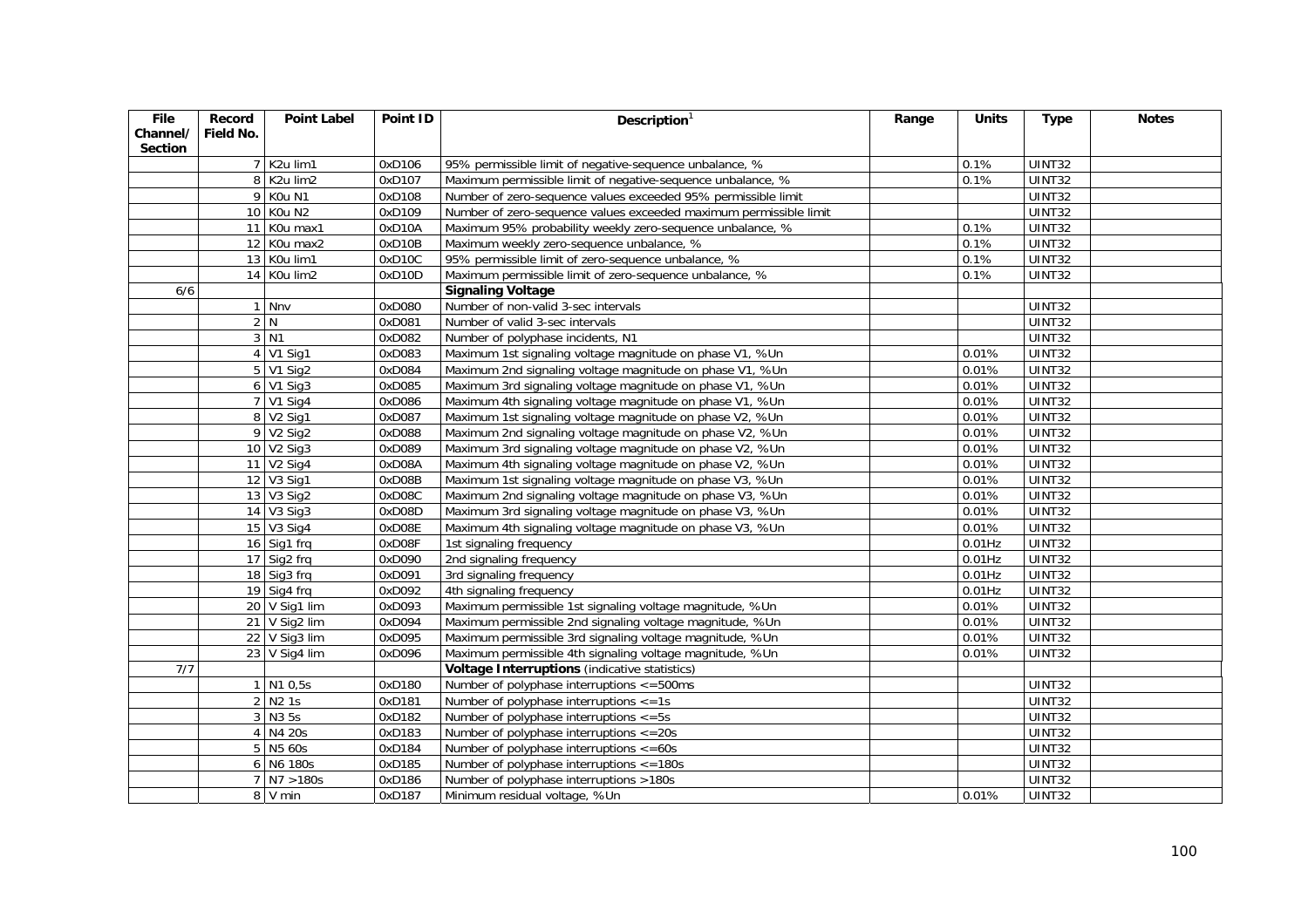| <b>File</b>    | Record    | <b>Point Label</b> | Point ID | Description $1$                                                                 | Range | <b>Units</b> | <b>Type</b>   | <b>Notes</b> |
|----------------|-----------|--------------------|----------|---------------------------------------------------------------------------------|-------|--------------|---------------|--------------|
| Channel/       | Field No. |                    |          |                                                                                 |       |              |               |              |
| <b>Section</b> |           |                    |          |                                                                                 |       |              |               |              |
|                |           | $9$ dt max         | 0xD188   | Maximum duration of a polyphase interruption                                    |       | ms           | UINT32        |              |
|                |           | $10$ dt tot        | 0xD189   | Total duration of polyphase interruptions                                       |       | ms           | <b>UINT32</b> |              |
| 8/8            |           |                    |          | Voltage Dips (indicative statistics)                                            |       |              |               |              |
|                |           | 1 N11 90%/0,2s     | 0xD200   | Number of polyphase dips <90% and duration $\epsilon$ =0.2 s                    |       |              | UINT32        |              |
|                |           | 2 N12 90%/0,5s     | 0xD205   | Number of polyphase dips <90% and duration $\epsilon$ =0.5 s                    |       |              | <b>UINT32</b> |              |
|                |           | 3 N13 90%/1s       | 0xD20A   | Number of polyphase dips <90% and duration $\epsilon$ =1 s                      |       |              | <b>UINT32</b> |              |
|                |           | 4 N14 90%/5s       | 0xD20F   | Number of polyphase dips $<90\%$ and duration $<=5$ s                           |       |              | <b>UINT32</b> |              |
|                |           | 5 N15 90%/20s      | 0xD214   | Number of polyphase dips $< 90\%$ and duration $<= 20$ s                        |       |              | <b>UINT32</b> |              |
|                |           | 6 N16 90%/60s      | 0xD219   | Number of polyphase dips <90% and duration $\epsilon$ =60 s                     |       |              | UINT32        |              |
|                |           | 7 N21 85%/0,2s     | 0xD201   | Number of polyphase dips $<85\%$ and duration $<=0.2$ s                         |       |              | UINT32        |              |
|                |           | 8 N22 85%/0,5s     | 0xD206   | Number of polyphase dips <85% and duration $\epsilon$ =0.5 s                    |       |              | UINT32        |              |
|                |           | 9 N23 85%/1s       | 0xD20B   | Number of polyphase dips $<85\%$ and duration $<=1$ s                           |       |              | <b>UINT32</b> |              |
|                |           | 10 N24 85%/5s      | 0xD210   | Number of polyphase dips <85% and duration $\epsilon$ =5 s                      |       |              | <b>UINT32</b> |              |
|                |           | 11 N25 85%/20s     | 0xD215   | Number of polyphase dips $<85\%$ and duration $<=20$ s                          |       |              | UINT32        |              |
|                |           | 12 N26 85%/60s     | 0xD21A   | Number of polyphase dips $<85\%$ and duration $<=60$ s                          |       |              | <b>UINT32</b> |              |
|                |           | 13 N31 70%/0,2s    | 0xD202   | Number of polyphase dips $<$ 70% and duration $<$ =0.2 s                        |       |              | UINT32        |              |
|                |           | 14 N32 70%/0,5s    | 0xD207   | Number of polyphase dips <70% and duration $\epsilon$ =0.5 s                    |       |              | UINT32        |              |
|                |           | 15 N33 70%/1s      | 0xD20C   | Number of polyphase dips $<$ 70% and duration $<$ =1 s                          |       |              | UINT32        |              |
|                |           | 16 N34 70%/5s      | 0xD211   | Number of polyphase dips $<$ 70% and duration $<$ = 5 s                         |       |              | UINT32        |              |
|                |           | 17 N35 70%/20s     | 0xD216   | Number of polyphase dips $<70\%$ and duration $<=20$ s                          |       |              | <b>UINT32</b> |              |
|                |           | 18 N36 70%/60s     | 0xD21B   | Number of polyphase dips $<70\%$ and duration $<=60$ s                          |       |              | <b>UINT32</b> |              |
|                |           | 19 N41 40%/0,2s    | 0xD203   | Number of polyphase dips $<$ 40% and duration $<=$ 0.2 s                        |       |              | UINT32        |              |
|                |           | 20 N42 40%/0,5s    | 0xD208   | Number of polyphase dips <40% and duration $\epsilon$ =0.5 s                    |       |              | <b>UINT32</b> |              |
|                |           | 21 N43 40%/1s      | 0xD20D   | Number of polyphase dips $<$ 40% and duration $<=1$ s                           |       |              | UINT32        |              |
|                |           | 22 N44 40%/5s      | 0xD212   | Number of polyphase dips $<$ 40% and duration $<=$ 5 s                          |       |              | <b>UINT32</b> |              |
|                |           | 23 N45 40%/20s     | 0xD217   | Number of polyphase dips $<$ 40% and duration $<=$ 20 s                         |       |              | <b>UINT32</b> |              |
|                |           | 24 N46 40%/60s     | 0xD21C   | Number of polyphase dips $<$ 40% and duration $<=$ 60 s                         |       |              | UINT32        |              |
|                |           | 25 N51 10%/0,2s    | 0xD204   | Number of polyphase dips $<$ 10% and duration $<$ =0.2 s                        |       |              | <b>UINT32</b> |              |
|                |           | 26 N52 10%/0,5s    | 0xD209   | Number of polyphase dips $<10\%$ and duration $<=0.5$ s                         |       |              | <b>UINT32</b> |              |
|                |           | 27 N53 10%/1s      | 0xD20E   | Number of polyphase dips $<$ 10% and duration $<=1$ s                           |       |              | UINT32        |              |
|                |           | 28 N54 10%/5s      | 0xD213   | Number of polyphase dips $<10\%$ and duration $<=5$ s                           |       |              | <b>UINT32</b> |              |
|                |           | 29 N55 10%/20s     | 0xD218   | Number of polyphase dips $<10\%$ and duration $<=20$ s                          |       |              | UINT32        |              |
|                |           | 30 N56 10%/60s     | 0xD21D   | Number of polyphase dips $<10\%$ and duration $<=60$ s                          |       |              | UINT32        |              |
|                |           | 31 dt max 90%      | 0xD21E   | Maximum duration of a polyphase dip < 90%                                       |       | ms           | UINT32        |              |
|                |           | 32 dt max 85%      | 0xD21F   | Maximum duration of a polyphase dip < 85%                                       |       | ms           | <b>UINT32</b> |              |
|                |           | 33 dt max 70%      | 0xD220   | Maximum duration of a polyphase dip < 70%                                       |       | ms           | UINT32        |              |
|                |           | 34 dt max 40%      | 0xD221   | Maximum duration of a polyphase dip < 40%                                       |       | ms           | UINT32        |              |
|                |           | 35 dt max 10%      | 0xD222   | Maximum duration of a polyphase dip < 10%                                       |       | ms           | <b>UINT32</b> |              |
|                |           | 36 V min 0.2s      | 0xD223   | Minimum residual voltage of polyphase dips with duration $\epsilon$ =0.2 s, %Un |       | 0.01%        | <b>UINT32</b> |              |
|                |           | 37 V min 0.5s      | 0xD224   | Minimum residual voltage of polyphase dips with duration $\epsilon$ =0.5 s, %Un |       | 0.01%        | UINT32        |              |
|                |           | 38 V min 1s        | 0xD225   | Minimum residual voltage of polyphase dips with duration $\epsilon$ =1 s, %Un   |       | 0.01%        | UINT32        |              |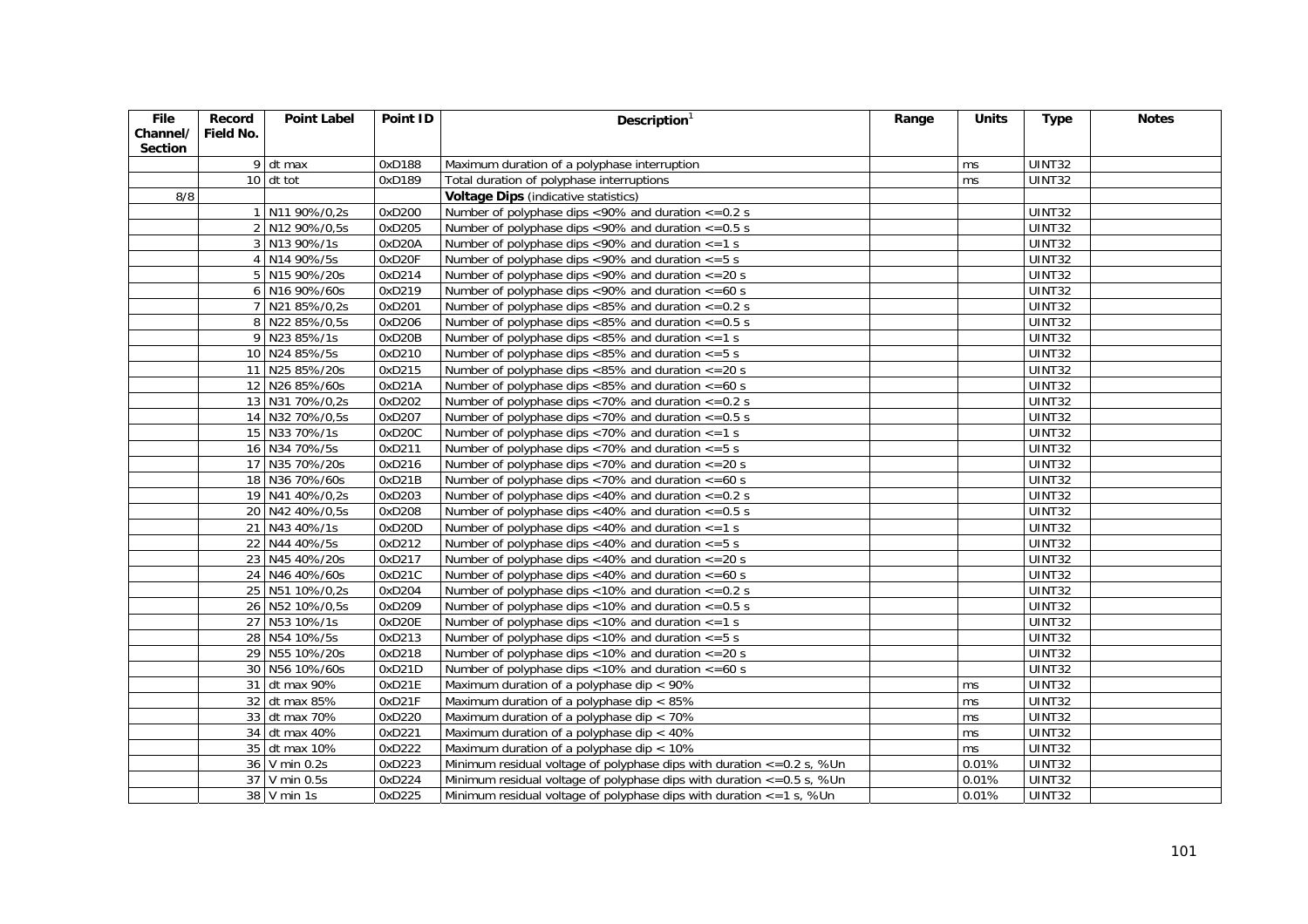| File     | Record    | <b>Point Label</b>       | Point ID | Description $1$                                                                | Range | <b>Units</b> | <b>Type</b>   | <b>Notes</b> |
|----------|-----------|--------------------------|----------|--------------------------------------------------------------------------------|-------|--------------|---------------|--------------|
| Channel/ | Field No. |                          |          |                                                                                |       |              |               |              |
| Section  |           |                          |          |                                                                                |       |              |               |              |
|          |           | 39 V min 5s              | 0xD226   | Minimum residual voltage of polyphase dips with duration $\epsilon = 5$ s, %Un |       | 0.01%        | UINT32        |              |
|          |           | 40 V min 20s             | 0xD227   | Minimum residual voltage of polyphase dips with duration $\epsilon$ =20 s, %Un |       | 0.01%        | UINT32        |              |
|          |           | 41 V min 60s             | 0xD228   | Minimum residual voltage of polyphase dips with duration <= 60 s, %Un          |       | 0.01%        | <b>UINT32</b> |              |
|          |           | $42$ dt tot              | 0xD229   | Total duration of polyphase dips                                               |       | ms           | UINT32        |              |
| 9/9      |           |                          |          | <b>Voltage Swells (indicative statistics)</b>                                  |       |              |               |              |
|          |           | 1 N11 110%/0,2s          | 0xD280   | Number of polyphase swells >110% and duration <= 0.2 s                         |       |              | UINT32        |              |
|          |           | 2 N12 110%/0,5s          | 0xD284   | Number of polyphase swells $>110\%$ and duration $<-0.5$ s                     |       |              | UINT32        |              |
|          |           | 3 N13 110%/1s            | 0xD288   | Number of polyphase swells $>110\%$ and duration $\leq 1$ s                    |       |              | UINT32        |              |
|          |           | 4 N14 110%/5s            | 0xD28C   | Number of polyphase swells $>110\%$ and duration $\lt=5$ s                     |       |              | <b>UINT32</b> |              |
|          |           | 5 N15 110%/20s           | 0xD290   | Number of polyphase swells >110% and duration <= 20 s                          |       |              | UINT32        |              |
|          |           | 6 N16 110%/60s           | 0xD294   | Number of polyphase swells >110% and duration <= 60 s                          |       |              | UINT32        |              |
|          |           | 7 N21 120%/0,2s          | 0xD281   | Number of polyphase swells $>120\%$ and duration $\lt=0.2$ s                   |       |              | UINT32        |              |
|          |           | 8 N22 120%/0,5s          | 0xD285   | Number of polyphase swells $>120\%$ and duration $\lt =0.5$ s                  |       |              | UINT32        |              |
|          |           | 9 N23 120%/1s            | 0xD289   | Number of polyphase swells >120% and duration <= 1 s                           |       |              | <b>UINT32</b> |              |
|          |           | 10 N24 120%/5s           | 0xD28D   | Number of polyphase swells >120% and duration $\epsilon$ =5 s                  |       |              | UINT32        |              |
|          |           | 11 N25 120%/20s          | 0xD291   | Number of polyphase swells >120% and duration <= 20 s                          |       |              | UINT32        |              |
|          |           | 12 N26 120%/60s          | 0xD295   | Number of polyphase swells >120% and duration <= 60 s                          |       |              | UINT32        |              |
|          |           | 13 N31 140%/0,2s         | 0xD282   | Number of polyphase swells $>140\%$ and duration $<-0.2$ s                     |       |              | UINT32        |              |
|          |           | 14 N32 140%/0,5s         | 0xD286   | Number of polyphase swells $>140\%$ and duration $<-0.5$ s                     |       |              | UINT32        |              |
|          |           | 15 N33 140%/1s           | 0xD28A   | Number of polyphase swells $>140\%$ and duration $\leq 1$ s                    |       |              | UINT32        |              |
|          |           | 16 N34 140%/5s           | 0xD28E   | Number of polyphase swells $>140\%$ and duration $\lt=5$ s                     |       |              | UINT32        |              |
|          |           | 17 N35 140%/20s          | 0xD292   | Number of polyphase swells >140% and duration <= 20 s                          |       |              | UINT32        |              |
|          |           | 18 N36 140%/60s          | 0xD296   | Number of polyphase swells $>140\%$ and duration $<=60$ s                      |       |              | UINT32        |              |
|          |           | 19 N41 160%/0,2s         | 0xD283   | Number of polyphase swells >160% and duration <= 0.2 s                         |       |              | UINT32        |              |
|          |           | 20 N42 160%/0,5s         | 0xD287   | Number of polyphase swells >160% and duration $\epsilon$ =0.5 s                |       |              | UINT32        |              |
|          |           | 21 N43 160%/1s           | 0xD28B   | Number of polyphase swells $>160\%$ and duration $\lt=1$ s                     |       |              | <b>UINT32</b> |              |
|          |           | 22 N44 160%/5s           | 0xD28F   | Number of polyphase swells $>160\%$ and duration $<=5$ s                       |       |              | UINT32        |              |
|          |           | 23 N45 160%/20s          | 0xD293   | Number of polyphase swells >160% and duration <= 20 s                          |       |              | UINT32        |              |
|          |           | 24 N46 160%/60s          | 0xD297   | Number of polyphase swells $>160\%$ and duration $<=60$ s                      |       |              | <b>UINT32</b> |              |
|          |           | 25 dt max 110%           | 0xD298   | Maximum duration of polyphase swells with >110%                                |       | ms           | <b>UINT32</b> |              |
|          |           | 26 dt max 120%           | 0xD299   | Maximum duration of polyphase swells with >120%                                |       | ms           | UINT32        |              |
|          |           | 27 dt max 140%           | 0xD29A   | Maximum duration of polyphase swells with >140%                                |       | ms           | UINT32        |              |
|          |           | 28 dt max 160%           | 0xD29B   | Maximum duration of polyphase swells with >160%                                |       | ms           | <b>UINT32</b> |              |
|          |           | 29 V max 0,2s            | 0xD29C   | Maximum polyphase swell voltage with duration $\epsilon$ =0.2 s, %Un           |       | 0.01%        | UINT32        |              |
|          |           | 30 V max 0,5s            | 0xD29D   | Maximum polyphase swell voltage with duration $\epsilon$ =0.5 s, %Un           |       | 0.01%        | UINT32        |              |
|          |           | $\overline{31}$ V max 1s | 0xD29E   | Maximum polyphase swell voltage with duration $\epsilon$ =1 s, %Un             |       | 0.01%        | UINT32        |              |
|          |           | 32 V max 5s              | 0xD29F   | Maximum polyphase swell voltage with duration $\epsilon = 5$ s, %Un            |       | 0.01%        | UINT32        |              |
|          |           | 33 V max 20s             | 0xD2A0   | Maximum polyphase swell voltage with duration $\epsilon$ =20 s, %Un            |       | 0.01%        | UINT32        |              |
|          |           | 34 V max 60s             | 0xD2A1   | Maximum polyphase swell voltage with duration <= 60 s, %Un                     |       | 0.01%        | UINT32        |              |
|          |           | 35 dt tot                | 0xD2A2   | Total duration of polyphase swells                                             |       | ms           | UINT32        |              |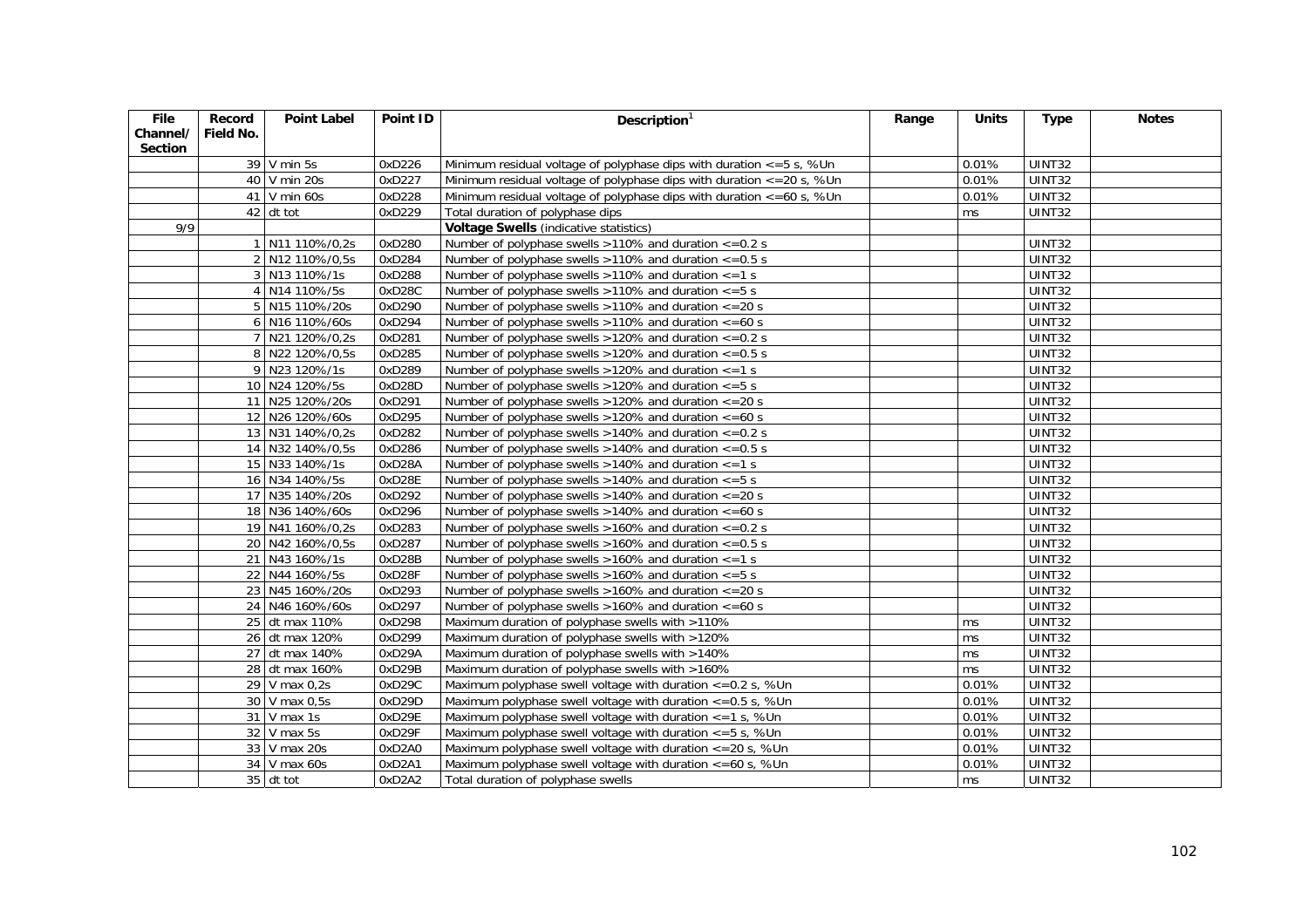| <b>File</b> | Record    | <b>Point Label</b>       | Point ID | Description $1$                                                          | Range | <b>Units</b> | <b>Type</b>   | <b>Notes</b> |
|-------------|-----------|--------------------------|----------|--------------------------------------------------------------------------|-------|--------------|---------------|--------------|
| Channel/    | Field No. |                          |          |                                                                          |       |              |               |              |
| Section     |           |                          |          |                                                                          |       |              |               |              |
| 10/10       |           |                          |          | <b>Impulsive Voltages (indicative statistics)</b>                        |       |              |               |              |
|             |           | 1 N11 20%/0,1ms          | 0xD300   | Number of polyphase impulses $>20\%$ and duration $<-0.1$ ms             |       |              | UINT32        |              |
|             |           | 2 N12 20%/0,2ms          | 0xD301   | Number of polyphase impulses $>20\%$ and duration $<=0.2$ ms             |       |              | <b>UINT32</b> |              |
|             |           | 3 N13 20%/0,5ms          | 0xD302   | Number of polyphase impulses $>20\%$ and duration $<=0.5$ ms             |       |              | UINT32        |              |
|             |           | 4 N14 20%/1ms            | 0xD303   | Number of polyphase impulses $>20\%$ and duration $\lt=1$ ms             |       |              | <b>UINT32</b> |              |
|             |           | 5 N15 20%/5ms            | 0xD304   | Number of polyphase impulses $>20\%$ and duration $<=5$ ms               |       |              | UINT32        |              |
|             |           | 6 N16 20%/10ms           | 0xD305   | Number of polyphase impulses $>20\%$ and duration $\lt$ =10 ms           |       |              | <b>UINT32</b> |              |
|             |           | 7 N21 100%/0,1ms         | 0xD306   | Number of polyphase impulses $>100\%$ and duration $<=0.1$ ms            |       |              | UINT32        |              |
|             |           | 8 N22 100%/0,2ms         | 0xD307   | Number of polyphase impulses $>100\%$ and duration $<=0.2$ ms            |       |              | UINT32        |              |
|             |           | 9 N23 100%/0,5ms         | 0xD308   | Number of polyphase impulses $>100\%$ and duration $<=0.5$ ms            |       |              | UINT32        |              |
|             |           | 10 N24 100%/1ms          | 0xD309   | Number of polyphase impulses $>100\%$ and duration $<=1$ ms              |       |              | UINT32        |              |
|             |           | 11 N25 100%/5ms          | 0xD30A   | Number of polyphase impulses $>100\%$ and duration $<=5$ ms              |       |              | <b>UINT32</b> |              |
|             |           | 12 N26 100%/10ms         | 0xD30B   | Number of polyphase impulses $>100\%$ and duration $\lt$ =10 ms          |       |              | UINT32        |              |
|             |           | 13 N31 200%/0,1ms        | 0xD30C   | Number of polyphase impulses $>$ 200% and duration $<=$ 0.1 ms           |       |              | UINT32        |              |
|             |           | 14 N32 200%/0,2ms 0xD30D |          | Number of polyphase impulses $>$ 200% and duration $<$ =0.2 ms           |       |              | UINT32        |              |
|             |           | 15 N33 200%/0,5ms        | 0xD30E   | Number of polyphase impulses $>$ 200% and duration $<$ =0.5 ms           |       |              | UINT32        |              |
|             |           | 16 N34 200%/1ms          | 0xD30F   | Number of polyphase impulses $>$ 200% and duration $\lt$ = 1 ms          |       |              | UINT32        |              |
|             |           | 17 N35 200%/5ms          | 0xD310   | Number of polyphase impulses $>$ 200% and duration $\lt$ =5 ms           |       |              | <b>UINT32</b> |              |
|             |           | 18 N36 200%/10ms         | 0xD311   | Number of polyphase impulses >200% and duration <= 10 ms                 |       |              | UINT32        |              |
|             |           | 19 N41 300%/0,1ms        | 0xD312   | Number of polyphase impulses $>300\%$ and duration $<-0.1$ ms            |       |              | <b>UINT32</b> |              |
|             |           | 20 N42 300%/0,2ms        | 0xD313   | Number of polyphase impulses $>300\%$ and duration $<=0.2$ ms            |       |              | UINT32        |              |
|             |           | 21 N43 300%/0.5ms        | 0xD314   | Number of polyphase impulses $>$ 300% and duration $\overline{<=}0.5$ ms |       |              | <b>UINT32</b> |              |
|             |           | 22 N44 300%/1ms          | 0xD315   | Number of polyphase impulses $>300\%$ and duration $<=1$ ms              |       |              | UINT32        |              |
|             |           | 23 N45 300%/5ms          | 0xD316   | Number of polyphase impulses $>300\%$ and duration $<=5$ ms              |       |              | UINT32        |              |
|             |           | 24 N46 300%/10ms         | 0xD317   | Number of polyphase impulses $>300\%$ and duration $\lt$ =10 ms          |       |              | UINT32        |              |
|             |           | 25 N51 400%/0,1ms        | 0xD318   | Number of polyphase impulses $>400\%$ and duration $<=0.1$ ms            |       |              | UINT32        |              |
|             |           | 26 N52 400%/0,2ms        | 0xD319   | Number of polyphase impulses $>400\%$ and duration $<=0.2$ ms            |       |              | UINT32        |              |
|             |           | 27 N53 400%/0.5ms        | 0xD31A   | Number of polyphase impulses $>400\%$ and duration $<=0.5$ ms            |       |              | <b>UINT32</b> |              |
|             |           | 28 N54 400%/1ms          | 0xD31B   | Number of polyphase impulses $>400\%$ and duration $\lt=1$ ms            |       |              | UINT32        |              |
|             |           | 29 N55 400%/5ms          | 0xD31C   | Number of polyphase impulses $>400\%$ and duration $<=5$ ms              |       |              | UINT32        |              |
|             |           | 30 N56 400%/10ms         | 0xD31D   | Number of polyphase impulses $>400\%$ and duration $\lt$ =10 ms          |       |              | UINT32        |              |
|             |           | $31$ V max 0,1ms         | 0xD31E   | Maximum impulsive voltage with duration $\epsilon$ =0.1 ms, %Un peak     |       | 0.01%        | <b>UINT32</b> |              |
|             |           | 32 V max 0,2ms           | 0xD31F   | Maximum impulsive voltage with duration $\epsilon$ =0.2 ms, %Un peak     |       | 0.01%        | UINT32        |              |
|             |           | 33 V max 0,5ms           | 0xD320   | Maximum impulsive voltage with duration <= 0.5 ms, %Un peak              |       | 0.01%        | UINT32        |              |
|             |           | $34$ V max 1ms           | 0xD321   | Maximum impulsive voltage with duration $\epsilon$ =1 ms, %Un peak       |       | 0.01%        | <b>UINT32</b> |              |
|             |           | 35 V max 5ms             | 0xD322   | Maximum impulsive voltage with duration $\epsilon$ =5 ms, %Un peak       |       | 0.01%        | UINT32        |              |
|             |           | 36 V max 10ms            | 0xD323   | Maximum impulsive voltage with duration <= 10 ms, %Un peak               |       | 0.01%        | UINT32        |              |
| 11/11       |           |                          |          | Voltage Variation, light load                                            |       |              |               |              |
|             |           | 1 Nnv                    | 0xD380   | Number of non-valid 10-min intervals                                     |       |              | UINT32        |              |
|             |           | 2N                       | 0xD381   | Number of valid 10-min intervals                                         |       |              | UINT32        |              |
|             |           | 3 V1 N1                  | 0xD382   | Number of values exceeded maximum permissible limit on phase A/AB        |       |              | UINT32        |              |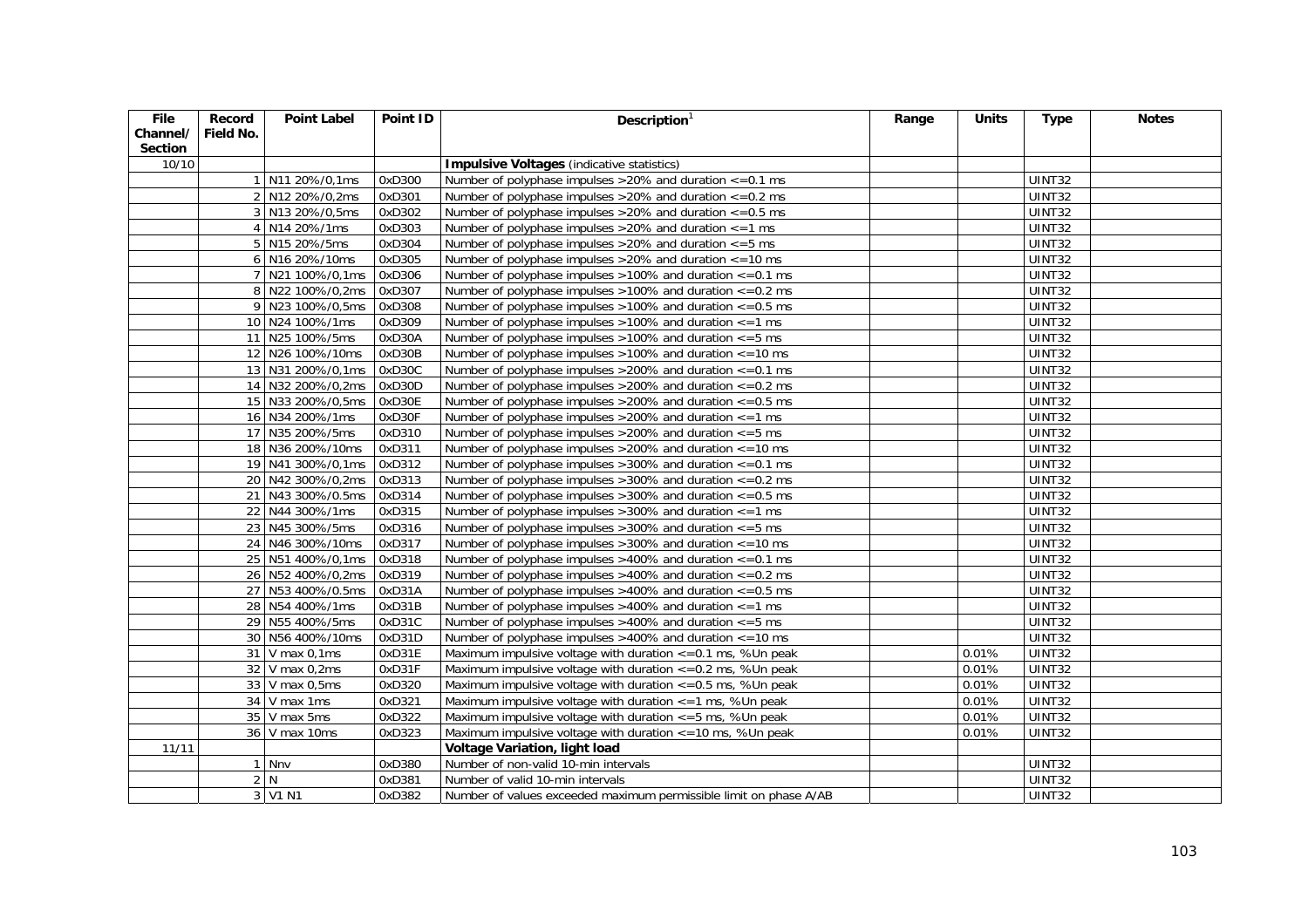| <b>File</b> | Record    | <b>Point Label</b>     | Point ID | Description $1$                                                   | Range          | <b>Units</b> | <b>Type</b>        | <b>Notes</b> |
|-------------|-----------|------------------------|----------|-------------------------------------------------------------------|----------------|--------------|--------------------|--------------|
| Channel/    | Field No. |                        |          |                                                                   |                |              |                    |              |
| Section     |           |                        |          |                                                                   |                |              |                    |              |
|             |           | 4 V1 dU min            | 0xD383   | Minimum weekly variation on phase A/AB, +/-%Un                    |                | 0.01%        | $\overline{INT32}$ |              |
|             |           | $5$ V1 dU max          | 0xD384   | Maximum weekly variation on phase A/AB, +/-%Un                    |                | 0.01%        | INT32              |              |
|             |           | 6 V2 N1                | 0xD385   | Number of values exceeded maximum permissible limit on phase B/BC |                |              | UINT32             |              |
|             |           | 7 V2 dU min            | 0xD386   | Minimum weekly variation on phase B/BC, +/-%Un                    |                | 0.01%        | <b>INT32</b>       |              |
|             |           | 8 V2 dU max            | 0xD387   | Maximum weekly variation on phase B/BC, +/-%Un                    |                | 0.01%        | INT32              |              |
|             |           | 9 V3 N1                | 0xD388   | Number of values exceeded maximum permissible limit on phase C/CA |                |              | UINT32             |              |
|             |           | 10 V3 dU min           | 0xD389   | Minimum weekly variation on phase C/CA, +/-%Un                    |                | 0.01%        | <b>INT32</b>       |              |
|             |           | $11$ V3 dU max         | 0xD38A   | Maximum weekly variation on phase C/CA, +/-%Un                    |                | 0.01%        | <b>INT32</b>       |              |
|             |           | 12 dU lim high         | 0xD38B   | High maximum permissible limit of voltage variation, %Un          |                | 0.01%        | <b>INT32</b>       |              |
|             |           | 13 dU lim low          | 0xD38C   | Low maximum permissible limit of voltage variation, %Un           |                | 0.01%        | <b>INT32</b>       |              |
| 12/12       |           |                        |          | <b>Flagged Data (daily)</b>                                       |                |              |                    |              |
|             |           | 1 BegTm1               | 0xD400   | 1st weekday: beginning time                                       | F <sub>1</sub> |              | UINT32             |              |
|             |           | $2$ EndTm1             | 0xD401   | 1st weekday: end time                                             | F1             |              | <b>UINT32</b>      |              |
|             |           | $3$ N <sub>1</sub>     | 0xD402   | 1st weekday: total number of 10-min measurement intervals         |                |              | UINT32             |              |
|             |           | 4 Nnv1                 | 0xD403   | 1st weekday: number of non-valid (flagged) 10-min intervals       |                |              | UINT32             |              |
|             |           | $5$ BegTm2             | 0xD404   | 2nd weekday: beginning time                                       | F <sub>1</sub> |              | UINT32             |              |
|             |           | 6 EndTm2               | 0xD405   | 2nd weekday: end time                                             | F <sub>1</sub> |              | UINT32             |              |
|             |           | $7$ N <sub>2</sub>     | 0xD406   | 2nd weekday: total number of 10-min measurement intervals         |                |              | <b>UINT32</b>      |              |
|             |           | $8$ Nnv2               | 0xD407   | 2nd weekday: number of non-valid (flagged) 10-min intervals       |                |              | <b>UINT32</b>      |              |
|             |           | 9 BegTm3               | 0xD408   | 3rd weekday: beginning time                                       | F <sub>1</sub> |              | UINT32             |              |
|             |           | 10 EndTm3              | 0xD409   | 3rd weekday: end time                                             | F <sub>1</sub> |              | UINT32             |              |
|             |           | $11$ N <sub>3</sub>    | 0xD40A   | 3rd weekday: total number of 10-min measurement intervals         |                |              | UINT32             |              |
|             |           | $12$ Nnv3              | 0xD40B   | 3rd weekday: number of non-valid (flagged) 10-min intervals       |                |              | <b>UINT32</b>      |              |
|             |           | 13 BegTm4              | 0xD40C   | 4th weekday: beginning time                                       | F <sub>1</sub> |              | UINT32             |              |
|             |           | 14 EndTm4              | 0xD40D   | 4th weekday: end time                                             | F <sub>1</sub> |              | UINT32             |              |
|             |           | 15 N4                  | 0xD40E   | 4th weekday: total number of 10-min measurement intervals         |                |              | <b>UINT32</b>      |              |
|             |           | <b>16 Nnv4</b>         | 0xD40F   | 4th weekday: number of non-valid (flagged) 10-min intervals       |                |              | UINT32             |              |
|             |           | 17 BegTm5              | 0xD410   | 5th weekday: beginning time                                       | F <sub>1</sub> |              | UINT32             |              |
|             |           | $18$ EndTm5            | 0xD411   | 5th weekday: end time                                             | F <sub>1</sub> |              | UINT32             |              |
|             |           | 19 N <sub>5</sub>      | 0xD412   | 5th weekday: total number of 10-min measurement intervals         |                |              | <b>UINT32</b>      |              |
|             |           | $20$ Nnv5              | 0xD413   | 5th weekday: number of non-valid (flagged) 10-min intervals       |                |              | <b>UINT32</b>      |              |
|             |           | 21 BegTm6              | 0xD414   | 6th weekday: beginning time                                       | F <sub>1</sub> |              | UINT32             |              |
|             |           | $\overline{22}$ EndTm6 | 0xD415   | 6th weekday: end time                                             | F <sub>1</sub> |              | UINT32             |              |
|             |           | $23$ N <sub>6</sub>    | 0xD416   | 6th weekday: total number of 10-min measurement intervals         |                |              | <b>UINT32</b>      |              |
|             |           | $24$ Nnv6              | 0xD417   | 6th weekday: number of non-valid (flagged) 10-min intervals       |                |              | <b>UINT32</b>      |              |
|             |           | 25 BegTm7              | 0xD418   | 7th weekday: beginning time                                       | F <sub>1</sub> |              | UINT32             |              |
|             |           | $\overline{26}$ EndTm7 | 0xD419   | 7th weekday: end time                                             | F1             |              | <b>UINT32</b>      |              |
|             |           | $27$ N7                | 0xD41A   | 7th weekday: total number of 10-min measurement intervals         |                |              | UINT32             |              |
|             |           | 28 Nnv7                | 0xD41B   | 7th weekday: number of non-valid (flagged) 10-min intervals       |                |              | <b>UINT32</b>      |              |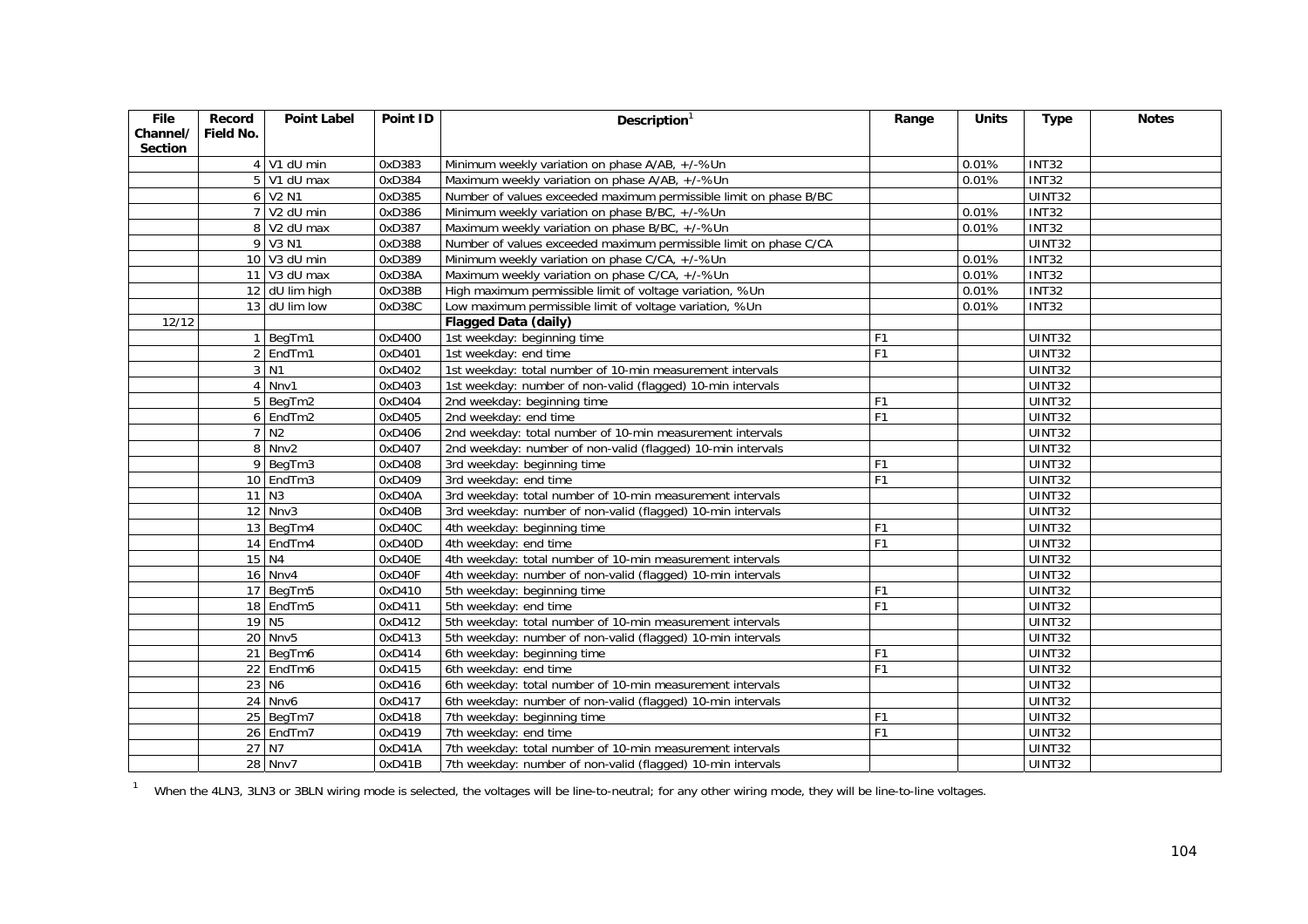|  |  |  |  | 3.13 GOST 32144 Harmonic Statistics Data Log |  |  |
|--|--|--|--|----------------------------------------------|--|--|
|--|--|--|--|----------------------------------------------|--|--|

| <b>File</b> | Record    | <b>Point Label</b>               | Point ID | Description <sup>1</sup>                                               | Range | <b>Units</b> | <b>Type</b>         | <b>Notes</b> |
|-------------|-----------|----------------------------------|----------|------------------------------------------------------------------------|-------|--------------|---------------------|--------------|
| Channel/    | Field No. |                                  |          |                                                                        |       |              |                     |              |
| Section     |           |                                  |          |                                                                        |       |              |                     |              |
| 0/0         |           |                                  |          | V1 Harmonic Compliance                                                 |       |              | UINT32              |              |
|             |           | 1 Nnv                            | 0xCC00   | Number of non-valid 10-min intervals                                   |       |              | UINT32              |              |
|             |           | 2 N                              | 0xCC01   | Number of valid 10-min intervals                                       |       |              | <b>UINT32</b>       |              |
|             |           | 3 H <sub>02</sub> N <sub>1</sub> | 0xCC02   | Number of H02 values exceeded normally permissible limit on phase A/AB |       |              | UINT32              |              |
|             |           | 4 H03 N1                         | 0xCC03   | Number of H03 values exceeded normally permissible limit on phase A/AB |       |              | UINT32              |              |
|             |           |                                  |          |                                                                        |       |              | UINT32              |              |
|             |           | 41 H40 N1                        | 0xCC28   | Number of H40 values exceeded normally permissible limit on phase A/AB |       |              | <b>UINT32</b>       |              |
|             |           | 42 H02 N2                        | 0xCC29   | Number of H02 values exceeded maximum permissible limit on phase A/AB  |       |              | <b>UINT32</b>       |              |
|             |           | 43 H03 N2                        | 0xCC2A   | Number of H03 values exceeded maximum permissible limit on phase A/AB  |       |              | $\overline{UINT32}$ |              |
|             |           |                                  |          |                                                                        |       |              | UINT32              |              |
|             |           | 80 H40 N2                        | 0xCC4F   | Number of H40 values exceeded maximum permissible limit on phase A/AB  |       |              | <b>UINT32</b>       |              |
| 1/1         |           |                                  |          | <b>V2 Harmonic Compliance</b>                                          |       |              | <b>UINT32</b>       |              |
|             |           | 1 Nnv                            | 0xCC00   | Number of non-valid 10-min intervals                                   |       |              | UINT32              |              |
|             |           | 2 N                              | 0xCC01   | Number of valid 10-min intervals                                       |       |              | <b>UINT32</b>       |              |
|             |           | 3 H02 N1                         | 0xCC02   | Number of H02 values exceeded normally permissible limit on phase B/BC |       |              | UINT32              |              |
|             |           | 4 H03 N1                         | 0xCC03   | Number of H03 values exceeded normally permissible limit on phase B/BC |       |              | UINT32              |              |
|             |           |                                  |          |                                                                        |       |              | <b>UINT32</b>       |              |
|             |           | 41 H40 N1                        | 0xCC28   | Number of H40 values exceeded normally permissible limit on phase B/BC |       |              | <b>UINT32</b>       |              |
|             |           | 42 H02 N2                        | 0xCC29   | Number of H02 values exceeded maximum permissible limit on phase B/BC  |       |              | UINT32              |              |
|             |           | 43 H03 N2                        | 0xCC2A   | Number of H03 values exceeded maximum permissible limit on phase B/BC  |       |              | UINT32              |              |
|             |           |                                  |          |                                                                        |       |              | <b>UINT32</b>       |              |
|             |           | 80 H40 N2                        | 0xCC4F   | Number of H40 values exceeded maximum permissible limit on phase B/BC  |       |              | UINT32              |              |
| 2/2         |           |                                  |          | V3 Harmonic Compliance                                                 |       |              | <b>UINT32</b>       |              |
|             |           | 1 Nnv                            | 0xCC00   | Number of non-valid 10-min intervals                                   |       |              | UINT32              |              |
|             |           | 2 N                              | 0xCC01   | Number of valid 10-min intervals                                       |       |              | UINT32              |              |
|             |           | 3 H <sub>02</sub> N <sub>1</sub> | 0xCC02   | Number of H02 values exceeded normally permissible limit on phase C/CA |       |              | UINT32              |              |
|             |           | 4 H03 N1                         | 0xCC03   | Number of H03 values exceeded normally permissible limit on phase C/CA |       |              | UINT32              |              |
|             |           |                                  |          |                                                                        |       |              | UINT32              |              |
|             |           | 41 H40 N1                        | 0xCC28   | Number of H40 values exceeded normally permissible limit on phase C/CA |       |              | UINT32              |              |
|             |           | 42 H02 N2                        | 0xCC29   | Number of H02 values exceeded maximum permissible limit on phase C/CA  |       |              | <b>UINT32</b>       |              |
|             |           | 43 H03 N2                        | 0xCC2A   | Number of H03 values exceeded maximum permissible limit on phase C/CA  |       |              | UINT32              |              |
|             |           |                                  |          |                                                                        |       |              | <b>UINT32</b>       |              |
|             |           | 80 H40 N2                        | 0xCC4F   | Number of H40 values exceeded maximum permissible limit on phase C/CA  |       |              | UINT32              |              |
| 3/3         |           |                                  |          | <b>V1 Harmonic Components</b>                                          |       |              | UINT32              |              |
|             |           | %H02 max1                        | 0xCC80   | Maximum 95% probability weekly value of H02 on phase A/AB, %           |       | 0.01%        | UINT32              |              |
|             |           | 2 %H03 max1                      | 0xCC81   | Maximum 95% probability weekly value of H03 on phase A/AB, %           |       | 0.01%        | UINT32              |              |
|             |           |                                  |          |                                                                        |       |              | <b>UINT32</b>       |              |
|             |           | 39 %H40 max1                     | 0xCCA6   | Maximum 95% probability weekly value of H40 on phase A/AB, %           |       | 0.01%        | <b>UINT32</b>       |              |
|             |           | 40 %H02 max2                     | 0xCCA7   | Maximum weekly value of H02 on phase A/AB, %                           |       | 0.01%        | UINT32              |              |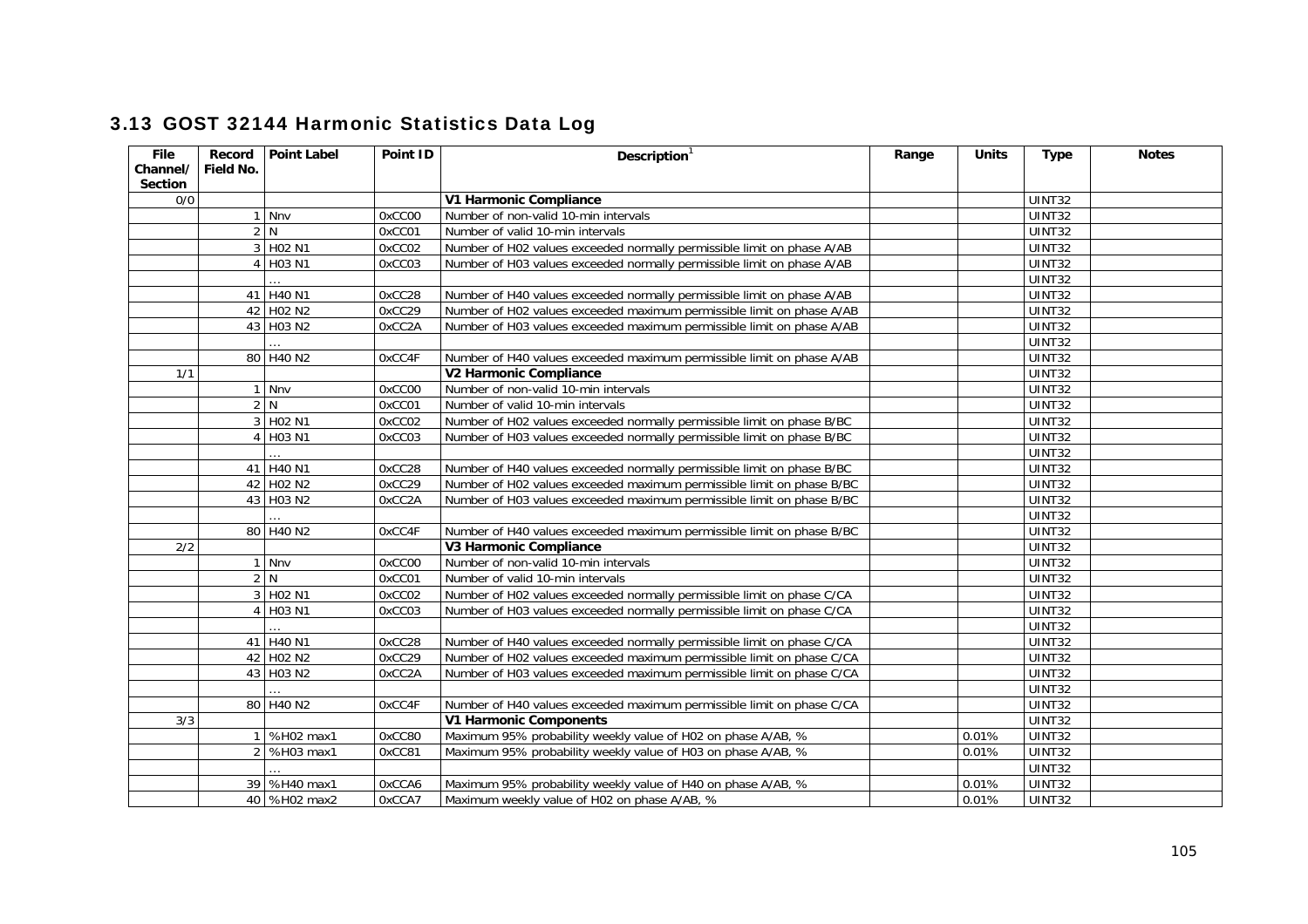| <b>File</b>         |              | Record Point Label               | Point ID      | Description $1$                                                        | Range | <b>Units</b> | <b>Type</b>         | <b>Notes</b> |
|---------------------|--------------|----------------------------------|---------------|------------------------------------------------------------------------|-------|--------------|---------------------|--------------|
| Channel/<br>Section | Field No.    |                                  |               |                                                                        |       |              |                     |              |
|                     |              | 41 %H03 max2                     | 0xCCA8        | Maximum weekly value of H03 on phase A/AB, %                           |       | 0.01%        | UINT32              |              |
|                     |              |                                  |               |                                                                        |       |              | <b>UINT32</b>       |              |
|                     |              | 78 %H40 max2                     | <b>OxCCCD</b> | Maximum weekly value of H40 on phase A/AB, %                           |       | 0.01%        | <b>UINT32</b>       |              |
| 4/4                 |              |                                  |               | <b>V2 Harmonic Components</b>                                          |       |              | UINT32              |              |
|                     | $\mathbf{1}$ | %H02 max1                        | 0xCC80        | Maximum 95% probability weekly value of H02 on phase B/BC, %           |       | 0.01%        | <b>UINT32</b>       |              |
|                     |              | 2 %H03 max1                      | 0xCC81        | Maximum 95% probability weekly value of H03 on phase B/BC, %           |       | 0.01%        | <b>UINT32</b>       |              |
|                     |              |                                  |               |                                                                        |       |              | UINT32              |              |
|                     |              | 39 %H40 max1                     | 0xCCA6        | Maximum 95% probability weekly value of H40 on phase B/BC, %           |       | 0.01%        | <b>UINT32</b>       |              |
|                     |              | 40 %H02 max2                     | 0xCCA7        | Maximum weekly value of H02 on phase B/BC, %                           |       | 0.01%        | <b>UINT32</b>       |              |
|                     |              | 41 %H03 max2                     | 0xCCA8        | Maximum weekly value of H03 on phase B/BC, %                           |       | 0.01%        | <b>UINT32</b>       |              |
|                     |              |                                  |               |                                                                        |       |              | <b>UINT32</b>       |              |
|                     |              | 78 %H40 max2                     | <b>OxCCCD</b> | Maximum weekly value of H40 on phase B/BC, %                           |       | 0.01%        | <b>UINT32</b>       |              |
| 5/5                 |              |                                  |               | <b>V3 Harmonic Components</b>                                          |       |              | <b>UINT32</b>       |              |
|                     |              | %H02 max1                        | 0xCC80        | Maximum 95% probability weekly value of H02 on phase C/CA, %           |       | 0.01%        | UINT32              |              |
|                     |              | 2 %H03 max1                      | 0xCC81        | Maximum 95% probability weekly value of H03 on phase C/CA, %           |       | 0.01%        | <b>UINT32</b>       |              |
|                     |              |                                  |               |                                                                        |       |              | <b>UINT32</b>       |              |
|                     |              | 39 %H40 max1                     | 0xCCA6        | Maximum 95% probability weekly value of H40 on phase C/CA, %           |       | 0.01%        | UINT32              |              |
|                     |              | 40 %H02 max2                     | 0xCCA7        | Maximum weekly value of H02 on phase C/CA, %                           |       | 0.01%        | UINT32              |              |
|                     |              | 41 %H03 max2                     | 0xCCA8        | Maximum weekly value of H03 on phase C/CA, %                           |       | 0.01%        | <b>UINT32</b>       |              |
|                     |              |                                  |               |                                                                        |       |              | <b>UINT32</b>       |              |
|                     |              | 78 %H40 max2                     | <b>OxCCCD</b> | Maximum weekly value of H40 on phase C/CA, %                           |       | 0.01%        | <b>UINT32</b>       |              |
| $6/-$               |              |                                  |               | V1 Interharmonic Compliance (reserved)                                 |       |              | <b>UINT32</b>       |              |
|                     |              | 1 Nnv                            | 0xCC00        | Number of non-valid 10-min intervals                                   |       |              | UINT32              |              |
|                     |              | 2 N                              | 0xCC01        | Number of valid 10-min intervals                                       |       |              | UINT32              |              |
|                     |              | 3 H02 N1                         | 0xCC02        | Number of H02 values exceeded normally permissible limit on phase A/AB |       |              | <b>UINT32</b>       |              |
|                     |              | 4 H03 N1                         | 0xCC03        | Number of H03 values exceeded normally permissible limit on phase A/AB |       |              | <b>UINT32</b>       |              |
|                     |              |                                  |               |                                                                        |       |              | UINT32              |              |
|                     |              | 41 H40 N1                        | 0xCC28        | Number of H40 values exceeded normally permissible limit on phase A/AB |       |              | UINT32              |              |
|                     |              | 42 H02 N2                        | 0xCC29        | Number of H02 values exceeded maximum permissible limit on phase A/AB  |       |              | <b>UINT32</b>       |              |
|                     |              | 43 H03 N2                        | 0xCC2A        | Number of H03 values exceeded maximum permissible limit on phase A/AB  |       |              | UINT32              |              |
|                     |              |                                  |               |                                                                        |       |              | <b>UINT32</b>       |              |
|                     |              | 80 H40 N2                        | 0xCC4F        | Number of H40 values exceeded maximum permissible limit on phase A/AB  |       |              | <b>UINT32</b>       |              |
| $7/-$               |              |                                  |               | V2 Interharmonic Compliance (reserved)                                 |       |              | UINT32              |              |
|                     |              | $1$ Nnv                          | 0xCC00        | Number of non-valid 10-min intervals                                   |       |              | UINT32              |              |
|                     |              | 2 N                              | 0xCC01        | Number of valid 10-min intervals                                       |       |              | UINT32              |              |
|                     |              | 3 H <sub>02</sub> N <sub>1</sub> | 0xCC02        | Number of H02 values exceeded normally permissible limit on phase B/BC |       |              | $\overline{UINT32}$ |              |
|                     |              | 4 H03 N1                         | 0xCC03        | Number of H03 values exceeded normally permissible limit on phase B/BC |       |              | UINT32              |              |
|                     |              |                                  |               |                                                                        |       |              | <b>UINT32</b>       |              |
|                     |              | 41 H40 N1                        | 0xCC28        | Number of H40 values exceeded normally permissible limit on phase B/BC |       |              | UINT32              |              |
|                     |              | 42 H02 N2                        | 0xCC29        | Number of H02 values exceeded maximum permissible limit on phase B/BC  |       |              | UINT32              |              |
|                     |              | 43 H03 N2                        | 0xCC2A        | Number of H03 values exceeded maximum permissible limit on phase B/BC  |       |              | UINT32              |              |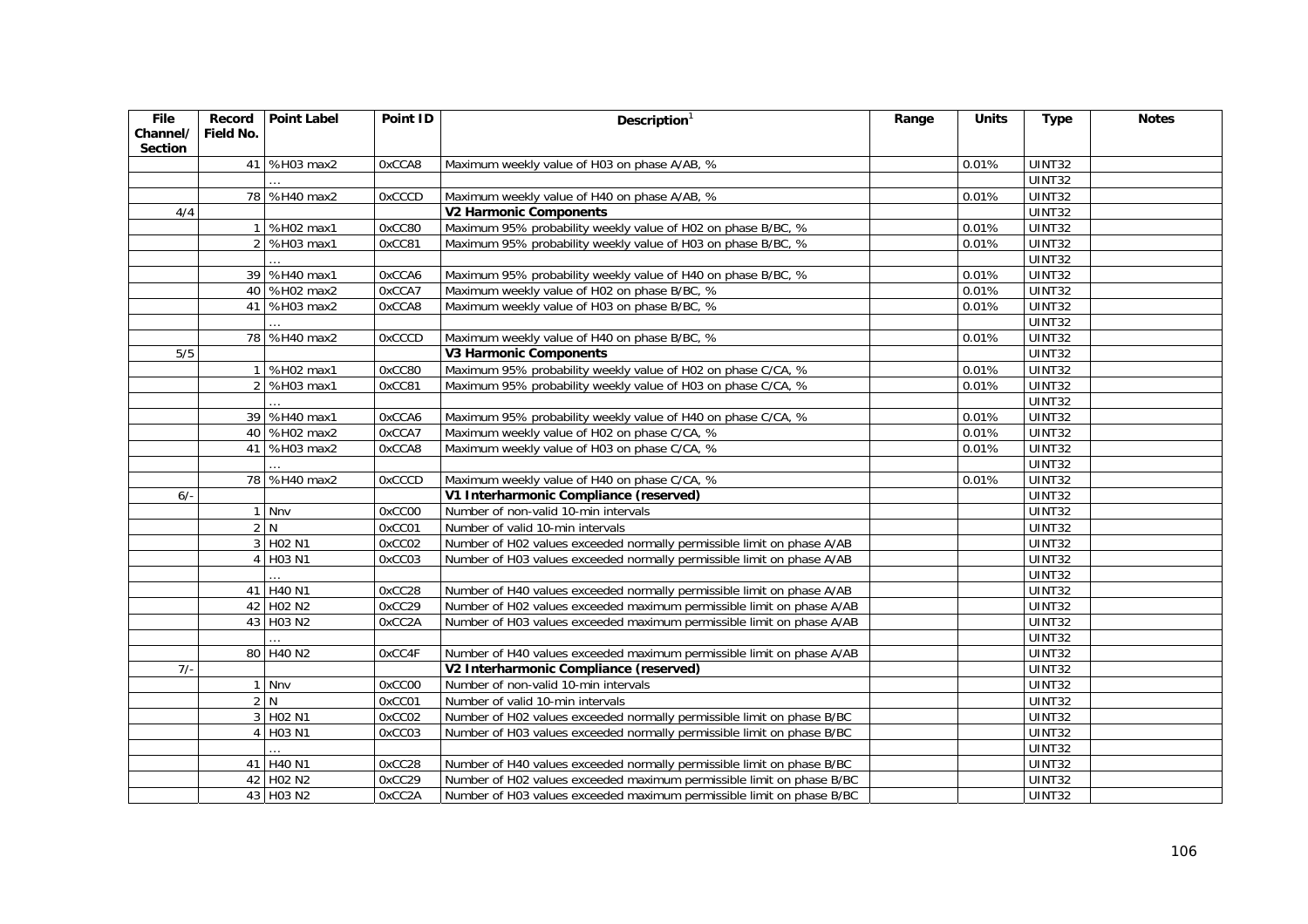| File<br>Channel/<br><b>Section</b> | Field No. | Record   Point Label             | Point ID      | Description $1$                                                        | Range | <b>Units</b> | <b>Type</b>         | <b>Notes</b> |
|------------------------------------|-----------|----------------------------------|---------------|------------------------------------------------------------------------|-------|--------------|---------------------|--------------|
|                                    |           |                                  |               |                                                                        |       |              | UINT32              |              |
|                                    |           | 80 H40 N2                        | 0xCC4F        | Number of H40 values exceeded maximum permissible limit on phase B/BC  |       |              | <b>UINT32</b>       |              |
| $8/-$                              |           |                                  |               | V3 Interharmonic Compliance (reserved)                                 |       |              | UINT32              |              |
|                                    |           | 1 Nnv                            | 0xCC00        | Number of non-valid 10-min intervals                                   |       |              | $\overline{UINT32}$ |              |
|                                    |           | 2 N                              | 0xCC01        | Number of valid 10-min intervals                                       |       |              | UINT32              |              |
|                                    |           | 3 H <sub>02</sub> N <sub>1</sub> | 0xCC02        | Number of H02 values exceeded normally permissible limit on phase C/CA |       |              | UINT32              |              |
|                                    |           | 4 H03 N1                         | 0xCC03        | Number of H03 values exceeded normally permissible limit on phase C/CA |       |              | <b>UINT32</b>       |              |
|                                    |           |                                  |               |                                                                        |       |              | <b>UINT32</b>       |              |
|                                    |           | 41 H40 N1                        | 0xCC28        | Number of H40 values exceeded normally permissible limit on phase C/CA |       |              | UINT32              |              |
|                                    |           | 42 H02 N2                        | 0xCC29        | Number of H02 values exceeded maximum permissible limit on phase C/CA  |       |              | <b>UINT32</b>       |              |
|                                    |           | 43 H03 N2                        | 0xCC2A        | Number of H03 values exceeded maximum permissible limit on phase C/CA  |       |              | UINT32              |              |
|                                    |           |                                  |               |                                                                        |       |              | UINT32              |              |
|                                    |           | 80 H40 N2                        | 0xCC4F        | Number of H40 values exceeded maximum permissible limit on phase C/CA  |       |              | UINT32              |              |
| 9/6                                |           |                                  |               | V1 Interharmonic Components                                            |       |              | <b>UINT32</b>       |              |
|                                    |           | 1 %H02 max1                      | 0xCC80        | Maximum 95% probability weekly value of H02 on phase A/AB, %           |       | 0.01%        | UINT32              |              |
|                                    |           | 2 %H03 max1                      | 0xCC81        | Maximum 95% probability weekly value of H03 on phase A/AB, %           |       | 0.01%        | UINT32              |              |
|                                    |           |                                  |               |                                                                        |       |              | UINT32              |              |
|                                    |           | 39 %H40 max1                     | 0xCCA6        | Maximum 95% probability weekly value of H40 on phase A/AB, %           |       | 0.01%        | <b>UINT32</b>       |              |
|                                    |           | 40 %H02 max2                     | 0xCCA7        | Maximum weekly value of H02 on phase A/AB, %                           |       | 0.01%        | UINT32              |              |
|                                    |           | 41 %H03 max2                     | 0xCCA8        | Maximum weekly value of H03 on phase A/AB, %                           |       | 0.01%        | UINT32              |              |
|                                    |           |                                  |               |                                                                        |       |              | UINT32              |              |
|                                    |           | 78 %H40 max2                     | 0xCCCD        | Maximum weekly value of H40 on phase A/AB, %                           |       | 0.01%        | UINT32              |              |
| 10/7                               |           |                                  |               | <b>V2 Interharmonic Components</b>                                     |       |              | $\overline{UINT32}$ |              |
|                                    |           | 1 %H02 max1                      | 0xCC80        | Maximum 95% probability weekly value of H02 on phase B/BC, %           |       | 0.01%        | UINT32              |              |
|                                    |           | 2 %H03 max1                      | 0xCC81        | Maximum 95% probability weekly value of H03 on phase B/BC, %           |       | 0.01%        | UINT32              |              |
|                                    |           |                                  |               |                                                                        |       |              | <b>UINT32</b>       |              |
|                                    |           | 39 %H40 max1                     | 0xCCA6        | Maximum 95% probability weekly value of H40 on phase B/BC, %           |       | 0.01%        | $\overline{UINT32}$ |              |
|                                    |           | 40 %H02 max2                     | 0xCCA7        | Maximum weekly value of H02 on phase B/BC, %                           |       | 0.01%        | UINT32              |              |
|                                    |           | 41 %H03 max2                     | 0xCCA8        | Maximum weekly value of H03 on phase B/BC, %                           |       | 0.01%        | UINT32              |              |
|                                    |           |                                  |               |                                                                        |       |              | <b>UINT32</b>       |              |
|                                    |           | 78 %H40 max2                     | <b>OxCCCD</b> | Maximum weekly value of H40 on phase B/BC, %                           |       | 0.01%        | UINT32              |              |
| 11/8                               |           |                                  |               | V3 Interharmonic Components                                            |       |              | UINT32              |              |
|                                    |           | 1 %H02 max1                      | 0xCC80        | Maximum 95% probability weekly value of H02 on phase C/CA, %           |       | 0.01%        | <b>UINT32</b>       |              |
|                                    |           | 2 %H03 max1                      | 0xCC81        | Maximum 95% probability weekly value of H03 on phase C/CA, %           |       | 0.01%        | <b>UINT32</b>       |              |
|                                    |           |                                  |               |                                                                        |       |              | UINT32              |              |
|                                    |           | 39 %H40 max1                     | 0xCCA6        | Maximum 95% probability weekly value of H40 on phase C/CA, %           |       | 0.01%        | UINT32              |              |
|                                    |           | 40 %H02 max2                     | 0xCCA7        | Maximum weekly value of H02 on phase C/CA, %                           |       | 0.01%        | <b>UINT32</b>       |              |
|                                    |           | 41 %H03 max2                     | 0xCCA8        | Maximum weekly value of H03 on phase C/CA, %                           |       | 0.01%        | UINT32              |              |
|                                    |           |                                  |               |                                                                        |       |              | UINT32              |              |
|                                    |           | 78 %H40 max2                     | <b>OxCCCD</b> | Maximum weekly value of H40 on phase C/CA, %                           |       | 0.01%        | UINT32              |              |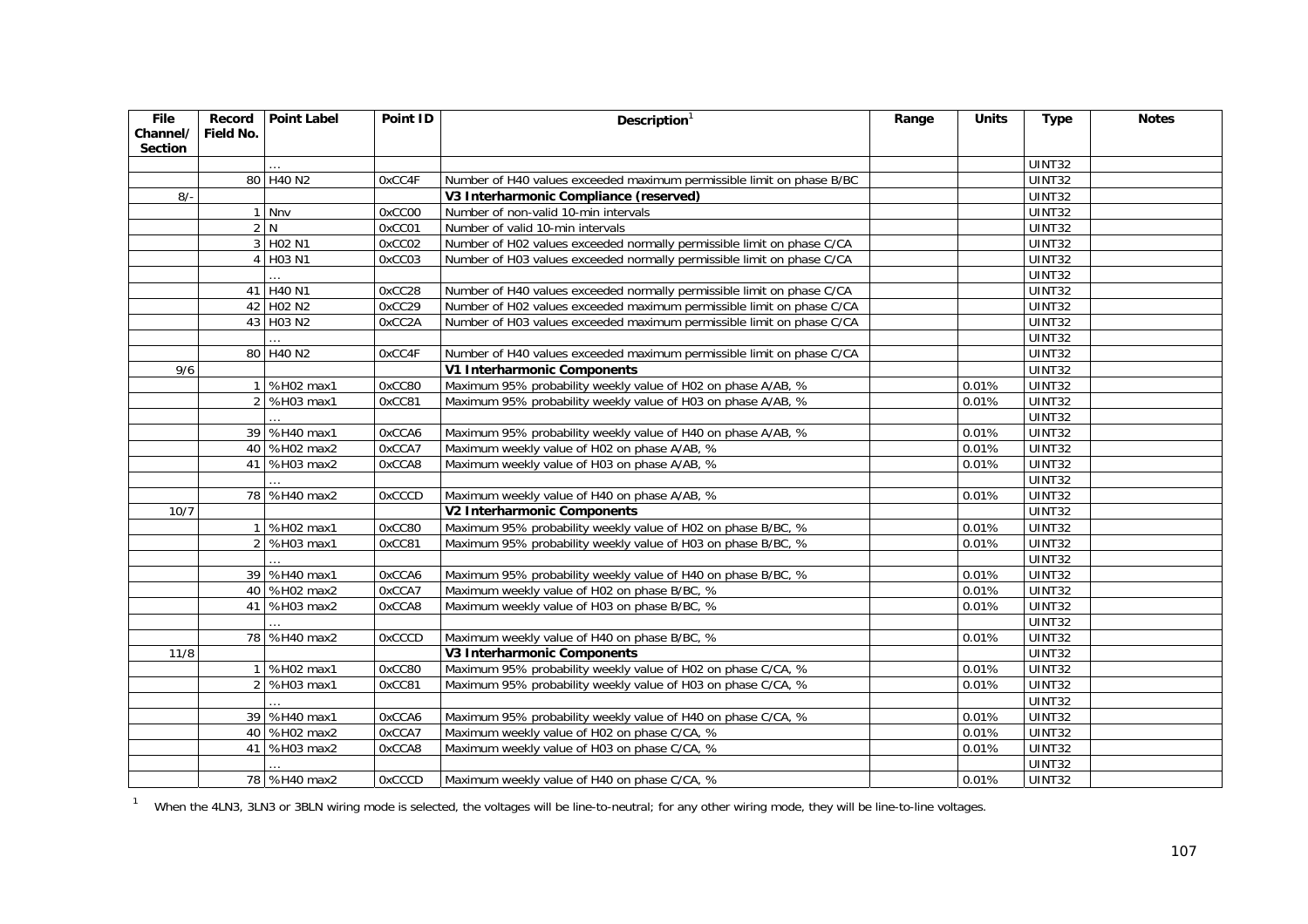## 3.14 Billing/TOU Daily Profile Data Log

| File                 | Record                 | <b>Point Label</b> | Point  | Description                         | Range           | Units $3$        | <b>Type</b>         | <b>Notes</b> |
|----------------------|------------------------|--------------------|--------|-------------------------------------|-----------------|------------------|---------------------|--------------|
| Channel/             | Field No. <sup>2</sup> |                    | ID     |                                     |                 |                  |                     |              |
| Section <sup>1</sup> |                        |                    |        |                                     |                 |                  |                     |              |
| 0/0                  |                        |                    |        | Energy Register #1                  |                 |                  |                     |              |
|                      |                        | REG1               | 0x1780 | Summary (total) energy reading      | 0-999,999,999   | 1 kWh            | UINT32              |              |
|                      |                        | 2 TRF1             | 0x7000 | Tariff #1 energy reading            | 0-999,999,999   | 1 kWh            | <b>UINT32</b>       |              |
|                      | 3                      | TRF2               | 0x7001 | Tariff #2 energy reading            | 0-999,999,999   | 1 kWh            | <b>UINT32</b>       |              |
|                      |                        | TRF3               | 0x7002 | Tariff #3 energy reading            | 0-999,999,999   | 1 kWh            | UINT32              |              |
|                      | 5                      | TRF4               | 0x7003 | Tariff #4 energy reading            | 0-999,999,999   | 1 kWh            | <b>UINT32</b>       |              |
|                      | 6 <sup>1</sup>         | TRF5               | 0x7004 | Tariff #5 energy reading            | 0-999, 999, 999 | 1 kWh            | <b>UINT32</b>       |              |
|                      |                        | TRF6               | 0x7005 | Tariff #6 energy reading            | 0-999,999,999   | 1 kWh            | <b>UINT32</b>       |              |
|                      | 8                      | TRF7               | 0x7006 | Tariff #7 energy reading            | 0-999, 999, 999 | 1 kWh            | $\overline{UINT32}$ |              |
|                      |                        | 9 TRF8             | 0x7007 | Tariff #8 energy reading            | 0-999,999,999   | 1 kWh            | UINT32              |              |
|                      |                        |                    |        |                                     |                 |                  |                     |              |
| 7/7                  |                        |                    |        | Energy Register #8                  |                 |                  |                     |              |
|                      |                        | REG8               | 0x1787 | Summary (total) energy reading      | 0-999.999.999   | 1 kWh            | UINT32              |              |
|                      | $\overline{2}$         | TRF1               | 0x7000 | Tariff #1 energy reading            | 0-999,999,999   | 1 kWh            | <b>UINT32</b>       |              |
|                      | 3                      | TRF <sub>2</sub>   | 0x7001 | Tariff #2 energy reading            | 0-999,999,999   | 1 kWh            | UINT32              |              |
|                      |                        | TRF3               | 0x7002 | Tariff #3 energy reading            | 0-999, 999, 999 | 1 kWh            | <b>UINT32</b>       |              |
|                      | 5 <sup>1</sup>         | TRF4               | 0x7003 | Tariff #4 energy reading            | 0-999, 999, 999 | 1 kWh            | <b>UINT32</b>       |              |
|                      | 6                      | TRF5               | 0x7004 | Tariff #5 energy reading            | 0-999, 999, 999 | 1 kWh            | <b>UINT32</b>       |              |
|                      | 7                      | TRF6               | 0x7005 | Tariff #6 energy reading            | 0-999,999,999   | 1 kWh            | <b>UINT32</b>       |              |
|                      |                        | 8 TRF7             | 0x7006 | Tariff #7 energy reading            | 0-999,999,999   | 1 kWh            | UINT32              |              |
|                      |                        | 9 TRF8             | 0x7007 | Tariff #8 energy reading            | 0-999,999,999   | 1 kWh            | <b>UINT32</b>       |              |
| 16/8                 |                        |                    |        | Daily Maximum Demand Register #1    |                 |                  |                     |              |
|                      |                        | REG1 MD            | 0x4780 | Summary (total) max. demand reading | 0-Pmax          | U <sub>3</sub>   | UINT32              |              |
|                      | $\overline{2}$         | TRF1 MD            | 0x7100 | Tariff #1 max. demand reading       | 0-Pmax          | U3               | <b>UINT32</b>       |              |
|                      | $\overline{3}$         | TRF2 MD            | 0x7101 | Tariff #2 max. demand reading       | 0-Pmax          | U3               | <b>UINT32</b>       |              |
|                      |                        | 4 TRF3 MD          | 0x7102 | Tariff #3 max. demand reading       | $0$ -Pmax       | $\overline{U}$   | UINT32              |              |
|                      | 5 <sup>1</sup>         | TRF4 MD            | 0x7103 | Tariff #4 max. demand reading       | $0$ -Pmax       | $\overline{U}$ 3 | <b>UINT32</b>       |              |
|                      | 6                      | TRF5 MD            | 0x7104 | Tariff #5 max. demand reading       | 0-Pmax          | $\overline{U}$   | UINT32              |              |
|                      | $\overline{7}$         | TRF6 MD            | 0x7105 | Tariff #6 max. demand reading       | 0-Pmax          | U3               | UINT32              |              |
|                      |                        | 8 TRF7 MD          | 0x7106 | Tariff #7 max. demand reading       | 0-Pmax          | $\overline{U}$ 3 | UINT32              |              |
|                      |                        | 9 TRF8 MD          | 0x7107 | Tariff #8 max. demand reading       | 0-Pmax          | U <sub>3</sub>   | UINT32              |              |
|                      |                        |                    |        |                                     |                 |                  |                     |              |
| 23/15                |                        |                    |        | Daily Maximum Demand Register #8    |                 |                  |                     |              |
|                      |                        | REG8 MD            | 0x4787 | Summary (total) max. demand reading | 0-Pmax          | U <sub>3</sub>   | UINT32              |              |
|                      |                        | 2 TRF1 MD          | 0x7100 | Tariff #1 max. demand reading       | $0$ -Pmax       | U3               | UINT32              |              |
|                      | 3 <sup>1</sup>         | TRF2 MD            | 0x7101 | Tariff #2 max. demand reading       | 0-Pmax          | $\overline{U}$   | <b>UINT32</b>       |              |
|                      |                        | 4 TRF3 MD          | 0x7102 | Tariff #3 max. demand reading       | 0-Pmax          | $\overline{U}$   | UINT32              |              |
|                      | 5.                     | TRF4 MD            | 0x7103 | Tariff #4 max. demand reading       | 0-Pmax          | U3               | UINT32              |              |
|                      |                        | 6 TRF5 MD          | 0x7104 | Tariff #5 max. demand reading       | 0-Pmax          | $\overline{U}$   | UINT32              |              |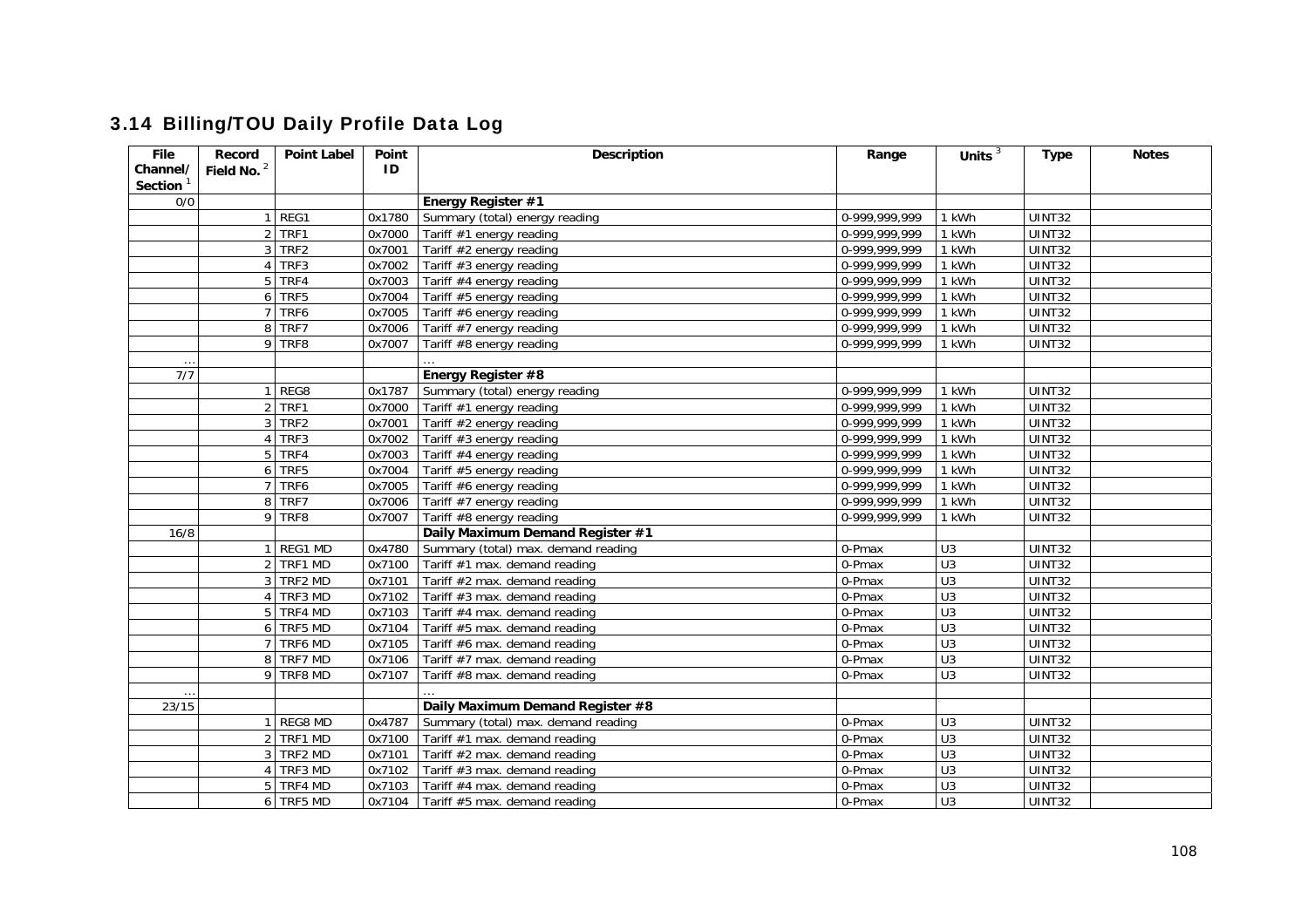| File<br>Channel/ | Record<br>Field No. | <b>Point Label</b> | Point<br>ID | <b>Description</b>            | Range  | <b>Units</b> | Type   | <b>Notes</b> |
|------------------|---------------------|--------------------|-------------|-------------------------------|--------|--------------|--------|--------------|
| <b>Section</b>   |                     |                    |             |                               |        |              |        |              |
|                  |                     | <b>TRF6 MD</b>     | 0x7105      | Tariff #6 max. demand reading | 0-Pmax | U3           | UINT32 |              |
|                  |                     | 8 TRF7 MD          | 0x7106      | Tariff #7 max. demand reading | 0-Pmax | U3           | UINT32 |              |
|                  |                     | 9 TRF8 MD          | 0x7107      | Tariff #8 max. demand reading | 0-Pmax | U3           | UINT32 |              |

<sup>1</sup> An energy use profile section is allocated for registers for which a source input is selected in the Billing/TOU Register setup and for which energy use profile is enabled. A maximum demand profile section is allocated for registers for which maximum demand profile is enabled in the Billing/TOU Register setup. Not configured sections/channels are not available for download. Refer to the file channel mask in the file info for configured channels.

<sup>2</sup> The number of parameters in a section is automatically configured depending on the number of actually used tariffs selected in the TOU Daily Profiles.

3 For power scale and units, refer to Section 4 "Data Scales and Units".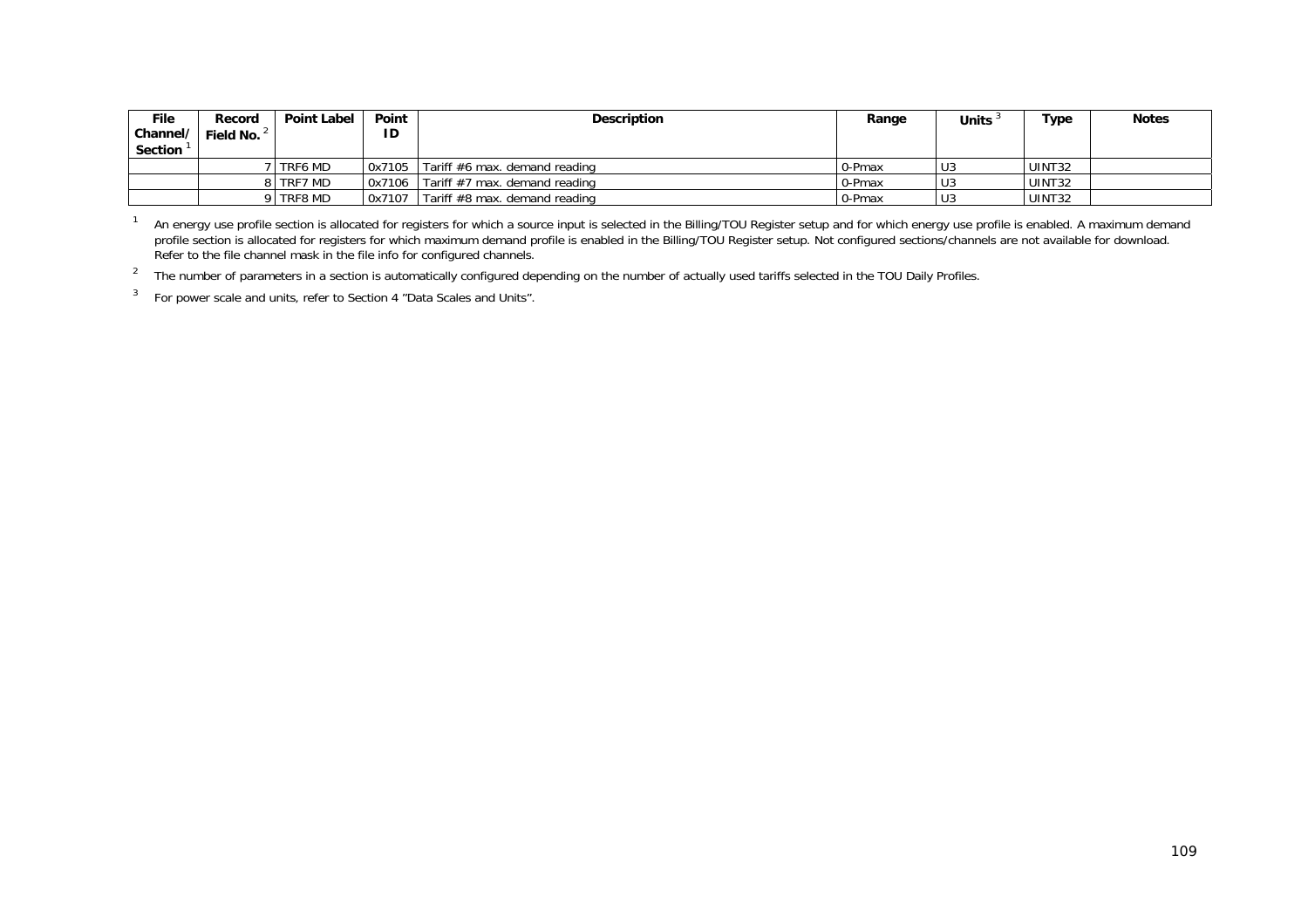## 4 Data Scales and Units

| Code               | Condition                                      | Value/Range                                                                 | <b>Notes</b>   |
|--------------------|------------------------------------------------|-----------------------------------------------------------------------------|----------------|
| <b>Data Scales</b> |                                                |                                                                             |                |
| Vmax               |                                                | Voltage scale $\times$ PT Ratio, V                                          | $\overline{2}$ |
| Imax               |                                                | Current scale (2A/10A) $\times$ CT Ratio = CT Primary current $\times$ 2, A | 1, 3           |
| Pmax               | Wiring 4LN3, 3LN3, 3BLN3                       | Vmax $\times$ Imax $\times$ 3, W                                            | 4              |
|                    | Wiring 4LL3, 3LL3, 3BLL3,<br>30P2, 30P3, 3DIR2 | Vmax $\times$ Imax $\times$ 2, W                                            |                |
| Fmax               | Nominal frequency 50 or 60<br>Hz               | 100 Hz                                                                      |                |
| Almin              | $+/-1mA$                                       | Almin = -Al full scale $\times$ 2                                           |                |
| Almax              |                                                | Almax = Al full scale $\times$ 2                                            |                |
|                    | $0-20mA$                                       | $Almin = Al$ zero scale                                                     |                |
|                    |                                                | $Almax = Al full scale$                                                     |                |
|                    | 4-20 <sub>m</sub> A                            | $Almin = Al$ zero scale                                                     |                |
|                    |                                                | $Almax = Al full scale$                                                     |                |
|                    | $0-1mA$                                        | $Almin = Al$ zero scale                                                     |                |
|                    |                                                | $Almax = Al full scale$                                                     |                |
| <b>Data Units</b>  |                                                |                                                                             |                |
| U1                 | PT Ratio $= 1$                                 | 0.1V                                                                        |                |
|                    | PT Ratio $> 1$                                 | 1 <sub>V</sub>                                                              |                |
| U <sub>2</sub>     |                                                | 0.01A                                                                       |                |
| U3                 | PT Ratio $= 1$                                 | 0.001 kW/kvar/kVA                                                           |                |
|                    | PT Ratio $> 1$                                 | 1 kW/kvar/kVA                                                               |                |

1 CT Ratio = CT primary current/CT secondary current

<sup>2</sup> The default Voltage scale is 144V (120V +20%). You can change it via the Device Data Scale setup (see Section 3.1) or via the Device Options setup in PAS.

<sup>3</sup> The default Current scale is  $2 \times CT$  secondary current ( $2 \times 1$ A or  $2 \times 5$ A depending on the order).

4 Pmax is rounded to whole kilowatts. With PT=1.0, if Pmax is greater than 9,999,000 W, it is truncated to 9,999,000 W.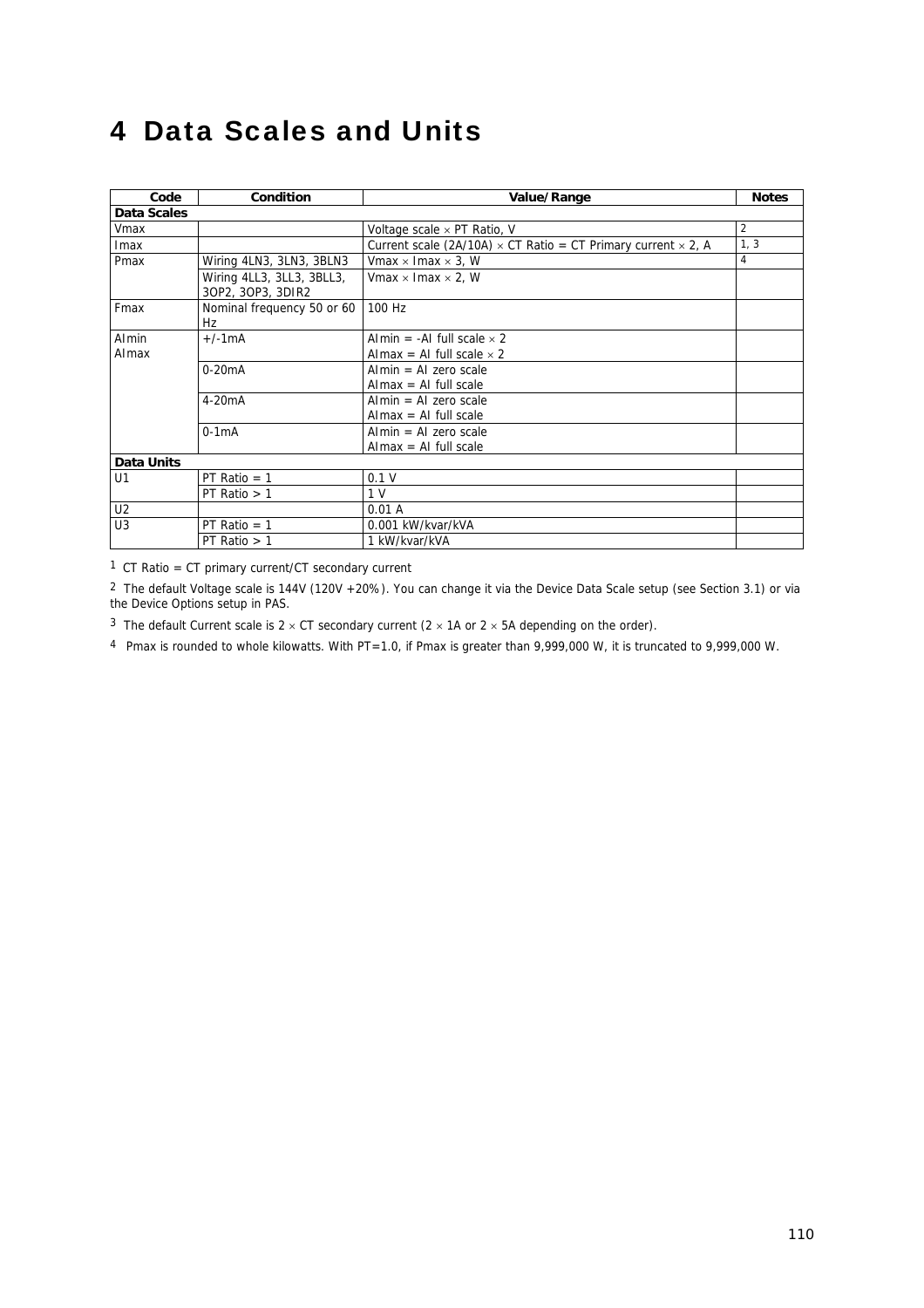# 5 Data Formats

| <b>Format Code</b>               | Value                            | <b>Description</b>                                           | <b>Notes</b>       |
|----------------------------------|----------------------------------|--------------------------------------------------------------|--------------------|
| Timestamp                        |                                  |                                                              |                    |
| F1                               |                                  | Local time in a UNIX-style format. Represents the number of  |                    |
|                                  |                                  | seconds since midnight (00:00:00), January 1, 1970. The time |                    |
|                                  |                                  | is valid after January 1, 2000.                              |                    |
| File ID                          |                                  |                                                              |                    |
| F <sub>2</sub>                   | 0                                | Event log                                                    |                    |
|                                  | $1-8, 11-16$                     | Data log #1-8, #11-16                                        |                    |
|                                  | 9                                | Data log #9 - GOST 13109/32144 Compliance Statistics         |                    |
|                                  | 10                               | Data log #10 - GOST 13109/32144 Harmonic Statistics          |                    |
|                                  | $17 - 18$                        | Waveform log #1-2                                            |                    |
|                                  | 26                               | Power quality (PQ) log                                       |                    |
|                                  | 128                              | Real time waveform capture                                   |                    |
| <b>File Attributes</b>           |                                  |                                                              |                    |
| F3                               | Bit $0 = 0$                      | Non-wrap file (stop when full)                               |                    |
|                                  | Bit $0 = 1$                      | Wrap-around (circular) file                                  |                    |
|                                  | Bit $1 = 1$                      | Fixed (non-changeable) file attributes                       |                    |
|                                  | Bits $4:7 =$                     | Multi-section data log file attributes:                      |                    |
|                                  | 0                                | Regular file                                                 |                    |
|                                  | $\overline{2}$                   | TOU daily profile log                                        | Multi-section file |
|                                  | 5                                | GOST 13109 Compliance Statistics                             | Multi-section file |
|                                  | 6                                | GOST 13109 Harmonic Statistics                               | Multi-section file |
|                                  | $\overline{7}$                   | GOST 32144 Compliance Statistics                             | Multi-section file |
|                                  | 8                                | GOST 32144 Harmonic Statistics                               | Multi-section file |
| File Status Word (bitmap)        |                                  |                                                              |                    |
| F4                               | Bit $0 = 1$                      | The last record of the file is being read                    |                    |
|                                  | Bit $8 = 1$                      | File is empty                                                |                    |
|                                  | Bit $9 = 1$                      | Reading after EOF                                            |                    |
|                                  | Bit $10 = 1$                     | Corrupted record (CRC error)                                 |                    |
|                                  | Bit $11 = 1$                     | No file section found for the requested channel              |                    |
|                                  | Bit $12 = 1$                     | Reading after the end of a data block                        |                    |
|                                  | Bit $13 = 1$                     | File is not accessible                                       |                    |
|                                  | Bit $14 = 1$                     | Record not found                                             |                    |
|                                  | Bit $15 = 1$                     | Generic read error (with one of the bits 8-14)               |                    |
|                                  | File Record Status Word (bitmap) |                                                              |                    |
| F <sub>5</sub>                   | Bit $0 = 1$                      | The last record of the file is being read                    |                    |
|                                  | Bit $8 = 1$                      | File is empty                                                |                    |
|                                  | Bit $9 = 1$                      | Reading after EOF                                            |                    |
|                                  | $\overline{Bit}$ 10 = 1          | Corrupted record (CRC error)                                 |                    |
|                                  | Bit $11 = 1$                     | No file section found for the requested channel              |                    |
|                                  | Bit $12 = 1$                     | Reading after the end of a data block                        |                    |
|                                  | Bit $13 = 1$                     | File is not accessible                                       |                    |
|                                  | Bit $14 = 1$                     | Record not found                                             |                    |
|                                  | Bit $15 = 1$                     | Generic read error (with one of the bits 8-14)               |                    |
| TOU Profile Log Channel ID       |                                  |                                                              |                    |
| F6                               | $0 - 7$                          | Billing/TOU energy usage registers #1-#8                     |                    |
|                                  | $16 - 23$                        | Billing/TOU maximum demand registers #1-#8                   |                    |
| <b>Waveform Log Channel ID</b>   |                                  |                                                              |                    |
| F7                               | 0                                | V1/V12                                                       | $\mathbf{1}$       |
|                                  | 1                                | V2/V23                                                       | $\mathbf{1}$       |
|                                  | 2                                | V3/V31                                                       | $\mathbf{1}$       |
|                                  | 4                                | $\mathsf{I}$                                                 |                    |
|                                  | 5                                | 12                                                           |                    |
|                                  | 6                                | 13                                                           |                    |
| <b>Profile Log Sections Mask</b> |                                  |                                                              |                    |
| F8                               | Bit $0:7 = 1$                    | Billing/TOU energy usage registers #1-#8                     |                    |
|                                  | Bit $16:23 = 1$                  | Billing/TOU maximum demand registers #1-#8                   |                    |
| <b>Waveform Log Channel Mask</b> |                                  |                                                              |                    |
| F9                               | Bit $0 = 1$                      | Channel V1/V12                                               |                    |
|                                  | Bit $1 = 1$                      | Channel V2/V23                                               | $\mathbf{1}$       |
|                                  | Bit $2 = 1$                      | Channel V3/V31                                               | $\mathbf{1}$       |
|                                  | Bit $3 = 1$                      | N/A                                                          |                    |
|                                  | Bit $4 = 1$                      | Channel 11                                                   |                    |
|                                  | Bit $5 = 1$                      | Channel 12                                                   |                    |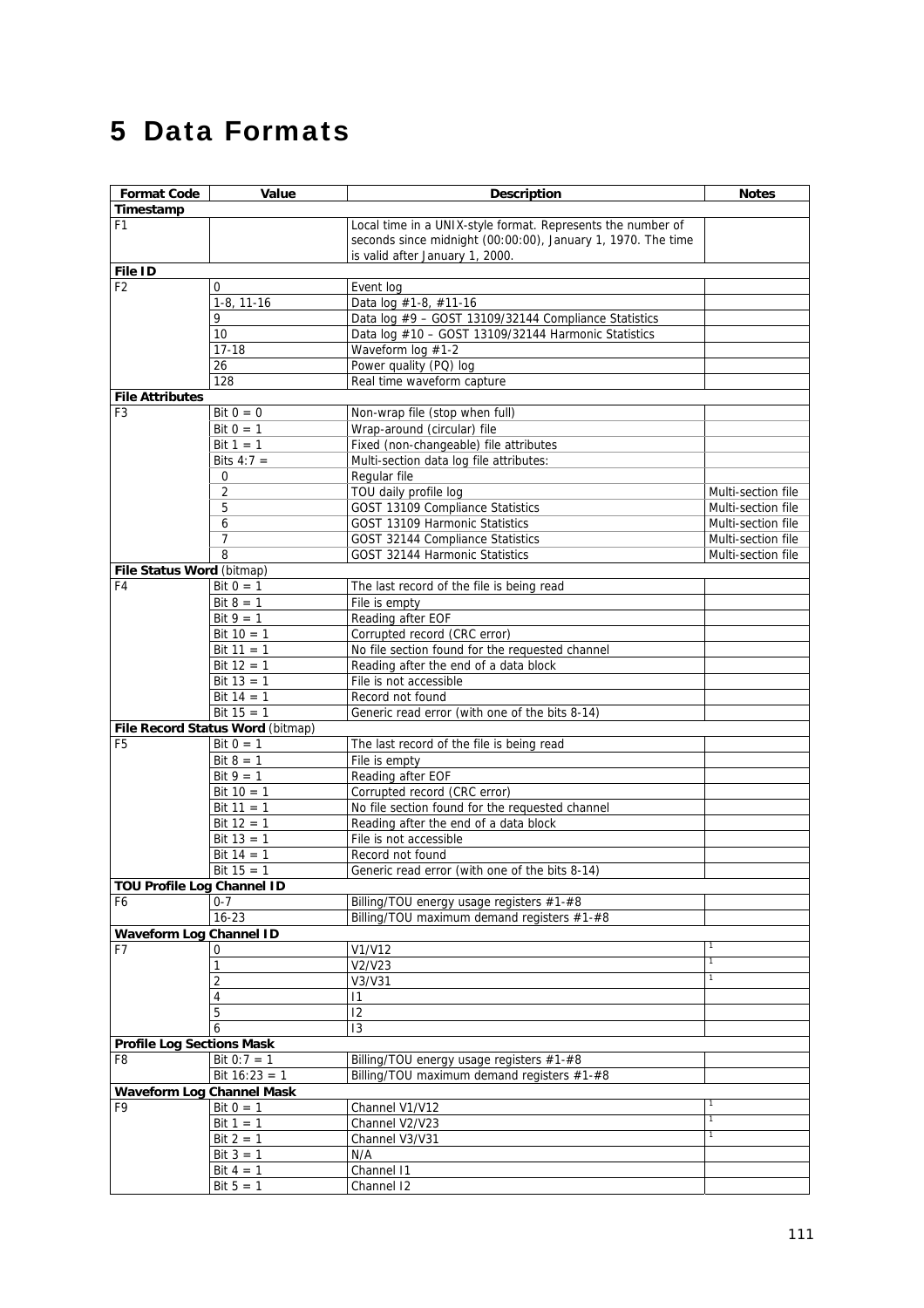| <b>Format Code</b>            | Value                                        | <b>Description</b>                       | <b>Notes</b> |
|-------------------------------|----------------------------------------------|------------------------------------------|--------------|
|                               | Bit $6 = 1$                                  | Channel 13                               |              |
| <b>TOU Tariff Change Time</b> |                                              |                                          |              |
| F <sub>10</sub>               | Bits $8:15 = 0-7$                            | Tariff number #1-#8                      |              |
|                               | Bits $2:7 = 0-23$                            | Tariff start hour                        |              |
|                               | Bits $0:1 = 0-3$                             | Tariff start quarter of an hour          |              |
|                               | <b>Billing/TOU Energy Register Source ID</b> |                                          |              |
| F11                           | 0x0000                                       | None                                     |              |
|                               | 0x0700-0x0703                                | Pulse input DI1-DI4                      |              |
|                               | 0x1700                                       | kWh import                               |              |
|                               | 0x1701                                       | kWh export                               |              |
|                               | 0x1704                                       | kvarh import                             |              |
|                               | 0x1705                                       | kvarh export                             |              |
|                               | 0x1708                                       | kVAh total                               |              |
|                               | <b>Setpoint Trigger Parameters ID</b>        |                                          |              |
| F <sub>12</sub>               | 0x0000                                       | None (condition is not active)           |              |
|                               |                                              | <b>Setpoint Status</b>                   |              |
|                               | 0x0080-0x008F                                | Setpoint #1-#16 ON                       |              |
|                               |                                              | <b>Event Flags</b>                       |              |
|                               | 0x0300-0x0307                                | Event flag $#1-#8$ ON                    |              |
|                               | 0x8300-0x8307                                | Event flag #1-#8 OFF                     |              |
|                               |                                              | <b>Internal Events</b>                   |              |
|                               | 0x0400                                       | kWh import pulse                         |              |
|                               | 0x0401                                       | kWh export pulse                         |              |
|                               | 0x0403                                       | kvarh import pulse                       |              |
|                               | 0x0404                                       | kvarh export pulse                       |              |
|                               | 0x0405                                       | kvarh total pulse                        |              |
|                               | 0x0406                                       | kVAh total pulse                         |              |
|                               | 0x0407                                       | Start new demand interval                |              |
|                               | 0x0408                                       | Start new tariff interval                |              |
|                               | 0x0409                                       | Start new volt/ampere demand interval    |              |
|                               | 0x040A                                       | Start new sliding window demand interval |              |
|                               |                                              | <b>Timers</b>                            |              |
|                               | 0x0500                                       | Timer $#1$                               |              |
|                               | 0x0501                                       | Timer $#2$                               |              |
|                               |                                              | <b>Status Inputs</b>                     |              |
|                               | 0x0600                                       | Status input #1 ON                       |              |
|                               | 0x0601                                       | Status input #2 ON                       |              |
|                               | 0x0602                                       | Status input #3 ON                       |              |
|                               | 0x0603                                       | Status input #4 ON                       |              |
|                               | 0x8600                                       | Status input #1 OFF                      |              |
|                               | 0x8601                                       | Status input #2 OFF                      |              |
|                               | 0x8602                                       | Status input #3 OFF                      |              |
|                               | 0x8603                                       | Status input #4 OFF                      |              |
|                               |                                              | <b>Pulse Inputs</b>                      |              |
|                               | 0x0700                                       | Pulse input #1                           |              |
|                               | 0x0701                                       | Pulse input #2                           |              |
|                               | 0x0702                                       | Pulse input #3                           |              |
|                               | 0x0703                                       | Pulse input #4                           |              |
|                               |                                              | <b>Relays</b>                            |              |
|                               | 0x0800                                       | Relay #1 ON<br>Relay #2 ON               |              |
|                               | 0x0801<br>0x0802                             |                                          |              |
|                               |                                              | Relay #3 ON<br>Relay #4 ON               |              |
|                               | 0x0803                                       |                                          |              |
|                               | 0x8800<br>0x8801                             | Relay #1 OFF<br>Relay #2 OFF             |              |
|                               |                                              |                                          |              |
|                               | 0x8802<br>0x8803                             | Relay #3 OFF<br>Relay #4 OFF             |              |
|                               |                                              | <b>Static Events</b>                     |              |
|                               | 0x8901                                       | Positive phase rotation reversal         | 3            |
|                               | 0x8902                                       | Negative phase rotation reversal         | 3            |
|                               | 0x0903                                       | GOST13109/32144 PQ event                 |              |
|                               |                                              | <b>Pulse Counters</b>                    |              |
|                               | 0x0A00                                       | High pulse counter #1                    |              |
|                               | 0x0A01                                       | High pulse counter $#2$                  |              |
|                               | 0x0A02                                       | High pulse counter #3                    |              |
|                               | 0x0A03                                       | High pulse counter $#4$                  |              |
|                               |                                              | <b>Time and Date Parameters</b>          |              |
|                               |                                              |                                          |              |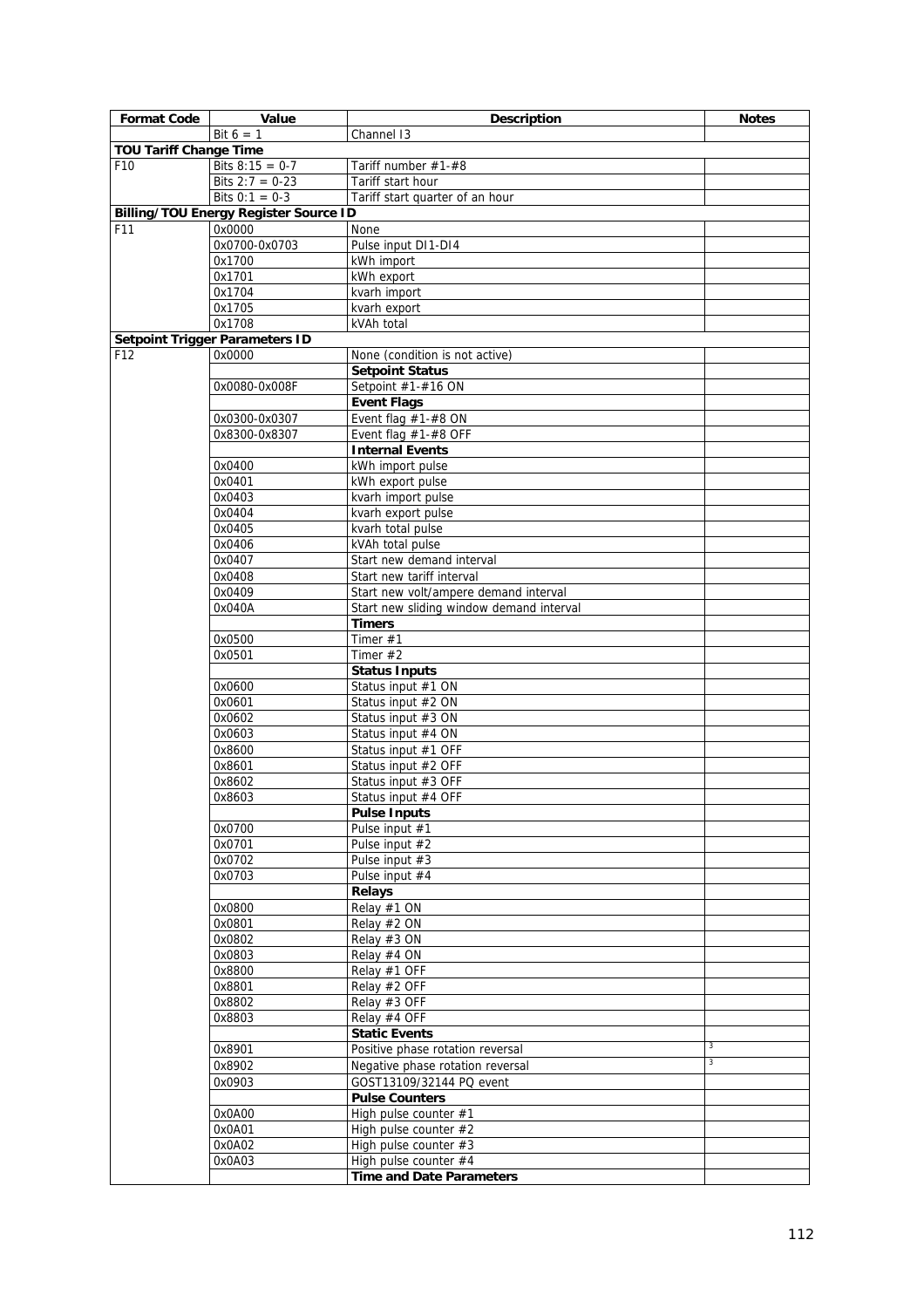| <b>Format Code</b> | Value            | <b>Description</b>                             | <b>Notes</b>   |
|--------------------|------------------|------------------------------------------------|----------------|
|                    | 0x0B02           | Day of week                                    |                |
|                    | 0x0B03           | Year                                           |                |
|                    | 0x0B04           | Month                                          |                |
|                    | 0x0B05           | Day of month                                   |                |
|                    | 0x0B06           | Hour                                           |                |
|                    | 0x0B07           | <b>Minutes</b>                                 |                |
|                    | 0x0B08           | Seconds                                        |                |
|                    | 0x0B09           | Minute interval (1,2,3,4,5,10,15,20,30,60 min) |                |
|                    |                  | 1-Cycle Phase Values                           |                |
|                    | 0x0C03           | High 11 current                                |                |
|                    | 0x0C04           | High 12 current                                |                |
|                    | 0x0C05           | High 13 current                                |                |
|                    | 0x8C03           | Low 11 current                                 |                |
|                    | 0x8C04           | Low 12 current                                 |                |
|                    | 0x8C05           | Low 13 current                                 |                |
|                    |                  | 1-Cycle Values on any Phase                    |                |
|                    | 0x0E00           | High voltage                                   | 1              |
|                    | 0x8D00           | Low voltage                                    | $\overline{1}$ |
|                    | 0x0E01           | <b>High current</b>                            |                |
|                    | 0x8D01           | Low current                                    |                |
|                    | 0x0E07           | High voltage THD                               | T              |
|                    | 0x0E08           | High current THD                               |                |
|                    | 0x0E09           | High K-Factor                                  |                |
|                    | 0x0E0A           | High current TDD                               |                |
|                    |                  | 1-Cycle Auxiliary Values                       |                |
|                    | 0x1002           | High frequency                                 |                |
|                    | 0x9002           | Low frequency                                  |                |
|                    | 0x1003           | High voltage unbalance                         | $\mathbf{1}$   |
|                    | 0x1004           | High current unbalance                         |                |
|                    |                  | 1-Sec Phase Values                             |                |
|                    | 0x1103           | High 11 current                                |                |
|                    | 0x1104           | High 12 current                                |                |
|                    | 0x1105           | High 13 current                                |                |
|                    | 0x9103           | Low 11 current                                 |                |
|                    | 0x9104           | Low 12 current                                 |                |
|                    | 0x9105           | Low 13 current                                 |                |
|                    |                  | 1-Sec Values on any Phase                      | 1              |
|                    | 0x1300<br>0x9200 | High voltage                                   | $\overline{1}$ |
|                    | 0x1301           | Low voltage<br>High current                    |                |
|                    | 0x9201           | Low current                                    |                |
|                    |                  | 1-Sec Total Values                             |                |
|                    | 0x1406           | High total kW import                           |                |
|                    | 0x1407           | High total kW export                           |                |
|                    | 0x1408           | High total kvar import                         |                |
|                    | 0x1409           | High total kvar export                         |                |
|                    | 0x1402           | High total kVA                                 |                |
|                    | 0x9404           | Low total PF Lag                               |                |
|                    | 0x9405           | Low total PF Lead                              |                |
|                    |                  | <b>1-Sec Auxiliary Values</b>                  |                |
|                    | 0x1501           | High neutral current                           |                |
|                    | 0x1502           | High frequency                                 |                |
|                    | 0x9502           | Low frequency                                  |                |
|                    | 0x1503           | High voltage unbalance                         |                |
|                    | 0x1504           | High current unbalance                         |                |
|                    |                  | <b>Present Demands</b>                         |                |
|                    | 0x1600           | High V1/V12 Volt demand                        | 1              |
|                    | 0x1601           | High V2/V23 Volt demand                        | $\mathbf{1}$   |
|                    | 0x1602           | High V3/V31 Volt demand                        | 1              |
|                    | 0x1603           | High I1 Ampere demand                          |                |
|                    | 0x1604           | High I2 Ampere demand                          |                |
|                    | 0x1605           | High 13 Ampere demand                          |                |
|                    | 0x1606           | High block kW import demand                    |                |
|                    | 0x1607           | High block kvar import demand                  |                |
|                    | 0x1608           | High block kVA demand                          |                |
|                    | 0x1609           | High sliding window kW import demand           |                |
|                    | 0x160A           | High sliding window kvar import demand         |                |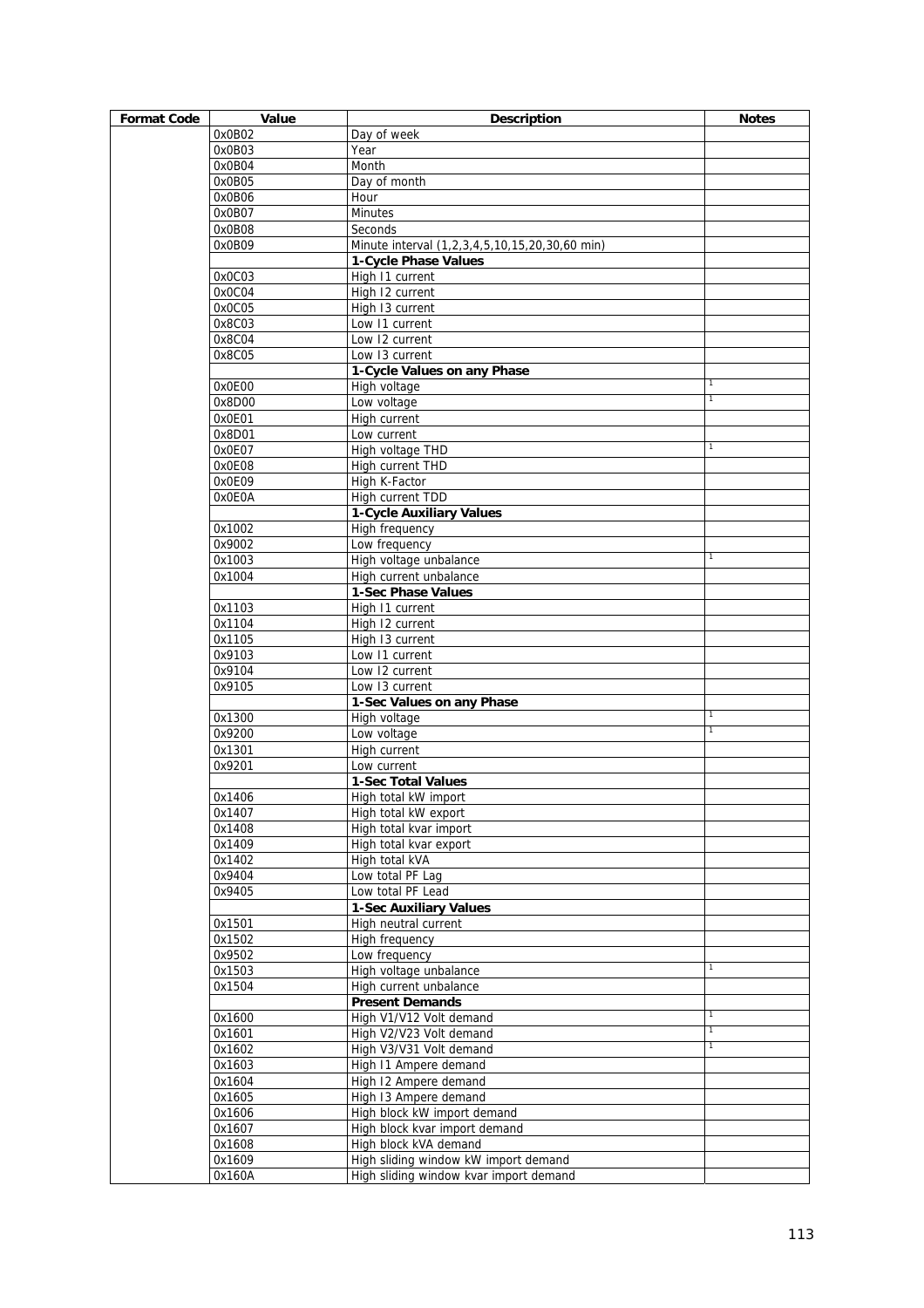| <b>Format Code</b>        | Value              |               | <b>Description</b>                                           | <b>Notes</b> |
|---------------------------|--------------------|---------------|--------------------------------------------------------------|--------------|
|                           | 0x160B             |               | High sliding window kVA demand                               |              |
|                           | 0x160F             |               | High accumulated kW import demand                            |              |
|                           | 0x1610             |               | High accumulated kvar import demand                          |              |
|                           | 0x1611             |               | High accumulated kVA demand                                  |              |
|                           | 0x1612             |               | High predicted kW import demand                              |              |
|                           | 0x1613             |               | High predicted kvar import demand                            |              |
|                           | 0x1614             |               | High predicted kVA demand                                    |              |
|                           | 0x1616<br>0x1617   |               | High block kW export demand<br>High block kvar export demand |              |
|                           | 0x1618             |               | High sliding window kW export demand                         |              |
|                           | 0x1619             |               | High sliding window kvar export demand                       |              |
|                           | 0x161A             |               | High accumulated kW export demand                            |              |
|                           | 0x161B             |               | High accumulated kvar export demand                          |              |
|                           | 0x161C             |               | High predicted kW export demand                              |              |
|                           | 0x161D             |               | High predicted kvar export demand                            |              |
| <b>Setpoint Action ID</b> |                    |               |                                                              |              |
| F14                       | <b>Action type</b> | <b>Target</b> |                                                              |              |
|                           | 0x00               | 0x00          | No action                                                    |              |
|                           | 0x20               | 0x00          | Set Event flag #1                                            |              |
|                           | 0x20               | 0x01          | Set Event flag #2                                            |              |
|                           | 0x20               | 0x02          | Set Event flag #3                                            |              |
|                           | 0x20               | 0x03          | Set Event flag #4                                            |              |
|                           | 0x21               | 0x00          | Clear Event flag #1                                          |              |
|                           | 0x21               | 0x01          | Clear Event flag #2                                          |              |
|                           | 0x21<br>0x21       | 0x02<br>0x03  | Clear Event flag $#3$<br>Clear Event flag #4                 |              |
|                           | 0x30               | 0x00          | Operate Relay #1                                             |              |
|                           | 0x30               | 0x01          | Operate Relay #2                                             |              |
|                           | 0x30               | 0x02          | Operate Relay #3                                             |              |
|                           | 0x30               | 0x03          | Operate Relay #4                                             |              |
|                           | 0x31               | 0x00          | Release latched Relay #1                                     |              |
|                           | 0x31               | 0x01          | Release latched Relay #2                                     |              |
|                           | 0x31               | 0x02          | Release latched Relay #3                                     |              |
|                           | 0x31               | 0x03          | Release latched Relay #4                                     |              |
|                           | 0x40               | 0x00          | Increment counter #1                                         |              |
|                           | 0x40               | 0x01          | Increment counter #2                                         |              |
|                           | 0x40               | 0x02          | Increment counter #3                                         |              |
|                           | 0x40               | 0x03          | Increment counter #4                                         |              |
|                           | 0x41               | 0x00          | Clear counter $#1$                                           |              |
|                           | 0x41<br>0x41       | 0x01<br>0x02  | Clear counter #2<br>Clear counter $#3$                       |              |
|                           | 0x41               | 0x03          | Clear counter #4                                             |              |
|                           | 0x64               | 0x00          | Clear all counters                                           |              |
|                           | 0x51               | 0x00          | Send event notification                                      |              |
|                           | 0x60               | 0x00          | Reset total energy                                           |              |
|                           | 0x61               | 0x00          | Reset all total maximum demands                              |              |
|                           | 0x61               | 0x01          | Reset power maximum demands                                  |              |
|                           | 0x61               | 0x02          | Reset volt/ampere/harmonic maximum demands                   |              |
|                           | 0x62               | 0x00          | Reset TOU energy                                             |              |
|                           | 0x63               | 0x00          | Reset TOU maximum demands                                    |              |
|                           | 0x65               | 0x00          | Clear Min/Max registers                                      |              |
|                           | 0x70               | 0x00          | Event log                                                    |              |
|                           | 0x71               | 0x00          | Data log #1                                                  |              |
|                           | 0x71               | 0x01          | Data log #2                                                  |              |
|                           | 0x71               | 0x02          | Data log $#3$                                                |              |
|                           | 0x71<br>0x71       | 0x03<br>0x04  | Data log $#4$                                                |              |
|                           | 0x71               | 0x05          | Data log #5<br>Data log $#6$                                 |              |
|                           | 0x71               | 0x06          | Data $log #7$                                                |              |
|                           | 0x71               | 0x07          | Data log #8                                                  |              |
|                           | 0x71               | 0x0A          | Data log #11                                                 |              |
|                           | 0x71               | 0x0B          | Data log #12                                                 |              |
|                           | 0x71               | 0x0C          | Data log #13                                                 |              |
|                           | 0x71               | 0x0D          | Data log #14                                                 |              |
|                           | 0x71               | 0x0E          | Data log #15                                                 |              |
|                           | 0x71               | 0x0F          | Data log $#16$                                               |              |
|                           | 0x72               | 0x00          | Waveform log #1                                              |              |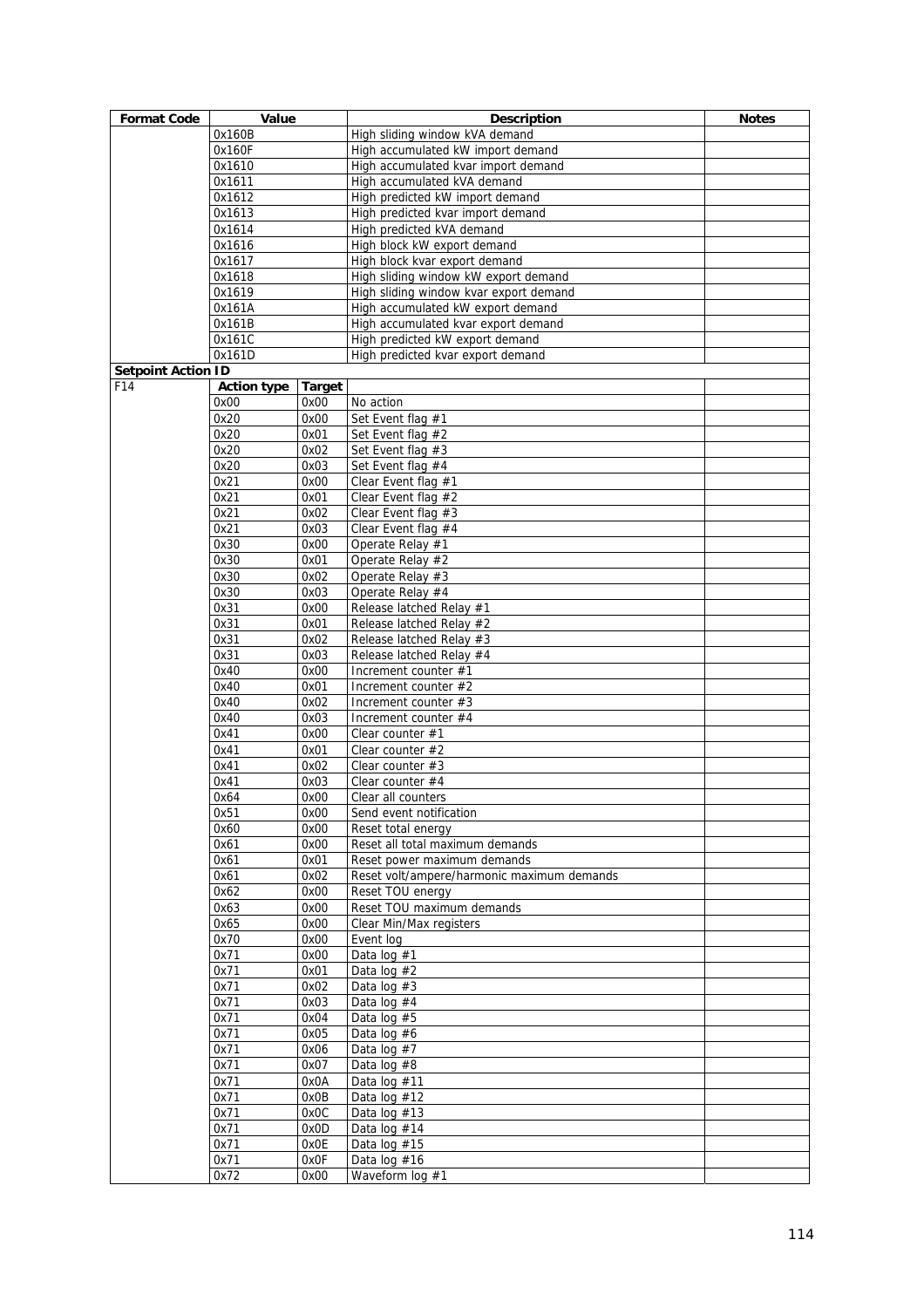| <b>Format Code</b>                  | Value                                   | <b>Description</b>              | <b>Notes</b>   |
|-------------------------------------|-----------------------------------------|---------------------------------|----------------|
|                                     | 0x00<br>0x73                            | Waveform log #2                 |                |
| <b>Counter Source ID</b>            |                                         |                                 |                |
| F <sub>16</sub>                     | 0x0000                                  | None                            |                |
|                                     | 0x0001-0x0004                           | Pulse input DI1-DI4             |                |
| <b>Relay Output Pulse Source ID</b> |                                         |                                 |                |
| F <sub>17</sub>                     | 0x0000                                  | None                            |                |
|                                     | 0x0400                                  | kWh import pulse                |                |
|                                     | 0x0401                                  | kWh export pulse                |                |
|                                     | 0x0403                                  | kvarh import pulse              |                |
|                                     | 0x0404                                  | kvarh export pulse              |                |
|                                     | 0x0405                                  | kvarh total pulse               |                |
|                                     | 0x0406                                  | kVAh pulse                      |                |
|                                     | AO Output/Analog Expander Parameters ID |                                 |                |
| F18                                 | 0x0000                                  | None (output disabled)          | $\overline{2}$ |
|                                     |                                         | 1-Cycle Phase Values            |                |
|                                     | 0x0C00                                  | V1/V12 Voltage                  |                |
|                                     | 0x0C01                                  | V2/V23 Voltage                  |                |
|                                     | 0x0C02                                  | V3/V31 Voltage                  |                |
|                                     | 0x0C03                                  | <b>11 Current</b>               |                |
|                                     | 0x0C04                                  | <b>12 Current</b>               |                |
|                                     | 0x0C05                                  | 13 Current                      |                |
|                                     | 0x0C1E                                  | V12 Voltage                     |                |
|                                     | 0x0C1F                                  | V23 Voltage                     |                |
|                                     | 0x0C20                                  | V31 Voltage                     |                |
|                                     |                                         | 1-Cycle Total Values            |                |
|                                     | 0x0F00                                  | <b>Total kW</b>                 |                |
|                                     | 0x0F01                                  | Total kvar                      |                |
|                                     | 0x0F02                                  | <b>Total kVA</b>                |                |
|                                     | 0x0F03                                  | <b>Total PF</b>                 |                |
|                                     | 0x0F04                                  | <b>Total PF Lag</b>             |                |
|                                     | 0x0F05                                  | <b>Total PF Lead</b>            |                |
|                                     | 0x0F0A                                  | 3-phase average L-N/L-L voltage |                |
|                                     | 0x0F0B                                  | 3-phase average L-L voltage     |                |
|                                     | 0x0F0C                                  | 3-phase average current         |                |
|                                     |                                         | 1-Cycle Auxiliary Values        |                |
|                                     | 0x1001                                  | In Current                      |                |
|                                     | 0x1002                                  | Frequency                       |                |
|                                     |                                         | 1-Sec Phase Values              |                |
|                                     | 0x1100                                  | V1/V12 Voltage                  |                |
|                                     | 0x1101                                  | V2/V23 Voltage                  |                |
|                                     | 0x1102                                  | V3/V31 Voltage                  |                |
|                                     | 0x1103                                  | <b>11 Current</b>               |                |
|                                     | 0x1104                                  | <b>12 Current</b>               |                |
|                                     | 0x1105                                  | 13 Current                      |                |
|                                     | 0x111E                                  | V12 Voltage                     |                |
|                                     | 0x111F                                  | V23 Voltage                     |                |
|                                     | 0x1120                                  | V31 Voltage                     |                |
|                                     |                                         | 1-Sec Total Values              |                |
|                                     | 0x1400                                  | Total kW                        |                |
|                                     | 0x1401                                  | Total kvar                      |                |
|                                     | 0x1402                                  | Total kVA                       |                |
|                                     | 0x1403                                  | <b>Total PF</b>                 |                |
|                                     | 0x1404                                  | Total PF Lag                    |                |
|                                     | 0x1405                                  | <b>Total PF Lead</b>            |                |
|                                     | 0x140A                                  | 3-phase average L-N/L-L voltage |                |
|                                     | 0x140B                                  | 3-phase average L-L voltage     |                |
|                                     | 0x140C                                  | 3-phase average current         |                |
|                                     |                                         | 1-Sec Auxiliary Values          |                |
|                                     | 0x1501                                  | In Current                      |                |
|                                     | 0x1502                                  | Frequency                       |                |
|                                     |                                         | <b>Present Demands</b>          |                |
|                                     | 0x160F                                  | Accumulated kW import demand    |                |
|                                     | 0x1610                                  | Accumulated kvar import demand  |                |
|                                     | 0x1611                                  | Accumulated kVA demand          |                |
|                                     | 0x161A                                  | Accumulated kW export demand    |                |
|                                     |                                         |                                 |                |
|                                     | 0x161B                                  | Accumulated kvar export demand  |                |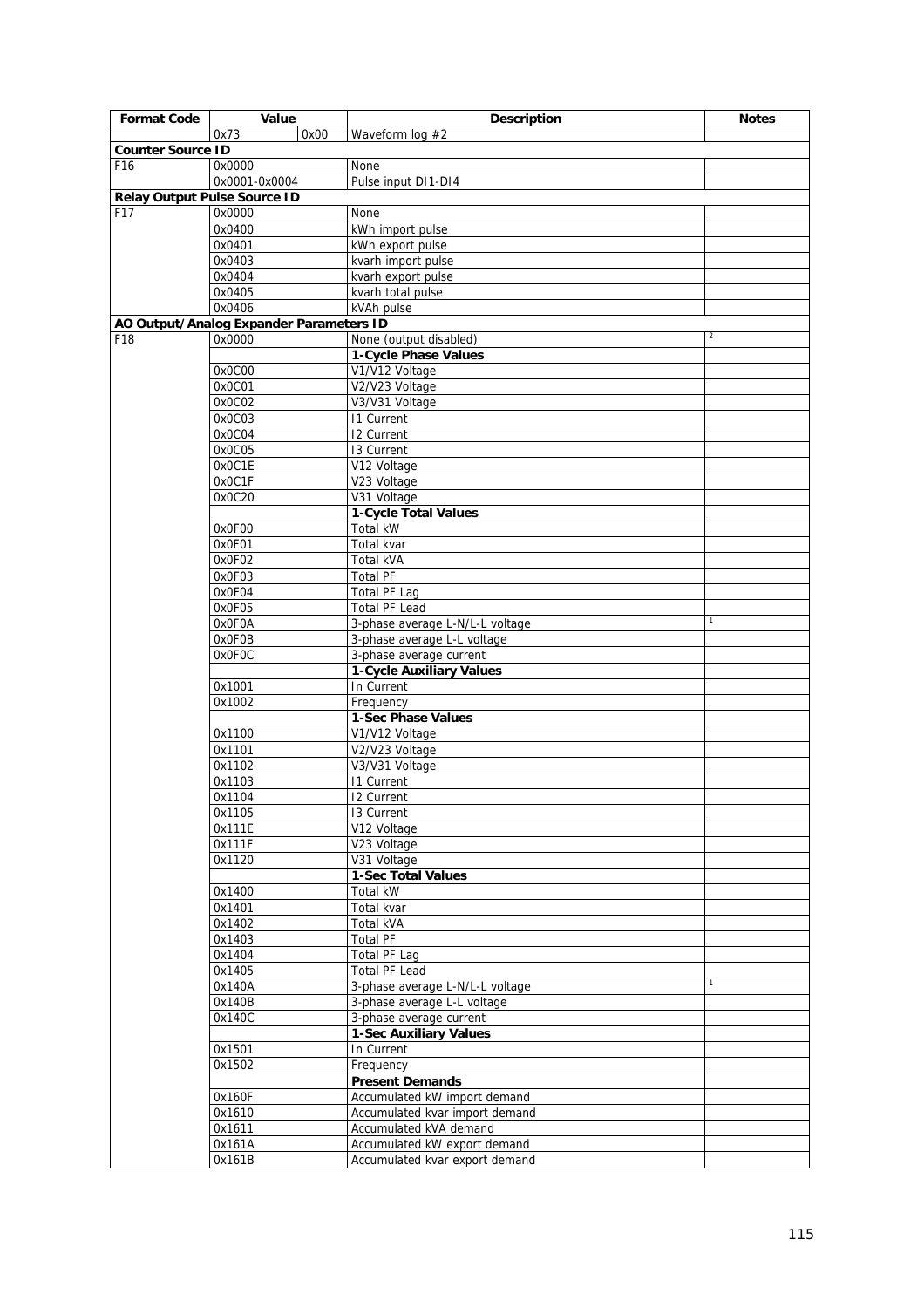| <b>Format Code</b>          | Value                   | <b>Description</b>                                           | <b>Notes</b>   |
|-----------------------------|-------------------------|--------------------------------------------------------------|----------------|
| <b>Event Cause/Point ID</b> |                         |                                                              |                |
| F <sub>19</sub>             |                         | <b>Setpoint Operation Events</b>                             |                |
|                             | 0x0000-0x59FF           | Trigger parameter ID                                         |                |
|                             | 0x6400-0xFFFF           | Trigger parameter ID                                         |                |
|                             |                         | <b>Setpoint Action Events</b>                                |                |
|                             | 0x5A00-0x5A0F           | Setpoint #1-#16<br><b>Communications Events</b>              |                |
|                             | 0x5B00-0x5BFF           | Point ID (low byte, see F21)                                 |                |
|                             |                         | <b>Front Panel Operations</b>                                |                |
|                             | 0x5C00-0x5CFF           | Point ID (low byte, see F21)                                 |                |
|                             |                         | <b>Self-Check Diagnostics Events</b>                         |                |
|                             | 0x5D00-0x5DFF           | Point ID (low byte, see F21)                                 |                |
|                             |                         | <b>Self-Update Events</b>                                    |                |
|                             | 0x5E08                  | RTC DST/Standard time update                                 | $\overline{4}$ |
|                             |                         | <b>Hardware Diagnostics Events</b>                           |                |
|                             | 0x6202                  | RAM/Data error                                               |                |
|                             | 0x6203                  | Hardware watchdog reset                                      |                |
|                             | 0x6204                  | Sampling fault                                               |                |
|                             | 0x6205                  | CPU exception                                                |                |
|                             | 0x6206                  | Reserved                                                     |                |
|                             | 0x6207                  | Software watchdog reset                                      |                |
|                             | 0x620D                  | Low battery                                                  |                |
|                             | 0x620F                  | <b>EEPROM</b> fault<br><b>External Events</b>                |                |
|                             |                         |                                                              |                |
|                             | 0x6300<br>0x6308        | Power down<br>Power up                                       |                |
|                             | 0x6309                  | <b>External reset</b>                                        |                |
| <b>Event Effect ID</b>      |                         |                                                              |                |
| F <sub>20</sub>             |                         | Communications/Self-check/Front Panel Events                 |                |
|                             | 0x0000                  | None                                                         |                |
|                             | 0x6000                  | Total energy registers cleared                               |                |
|                             | 0x6100                  | All total maximum demands cleared                            |                |
|                             | 0x6101                  | Power maximum demands cleared                                |                |
|                             | 0x6102                  | Volt/Ampere/Harmonic maximum demands cleared                 |                |
|                             | 0x6200                  | Billing/TOU energy registers cleared                         |                |
|                             | 0x6300                  | Billing/TOU maximum demand registers cleared                 |                |
|                             | 0x6400                  | All counters cleared                                         |                |
|                             | 0x6401-0x6403           | Counter cleared (low byte = counter ID)                      |                |
|                             | 0x6500<br>0x6A00-0x6A1A | Min/Max log cleared<br>Log file cleared (low byte = File ID) |                |
|                             | 0x6B00                  | GOST 13109/32144 statistics cleared                          |                |
|                             | 0xF100-0xF10F           | Setpoint cleared (low byte = setpoint ID)                    |                |
|                             | 0xF200                  | Setup/Data cleared                                           |                |
|                             | 0xF300                  | Setup reset (set by default)                                 |                |
|                             | 0xF400                  | Setup changed                                                |                |
|                             | 0xF500                  | RTC set                                                      |                |
|                             |                         | <b>Setpoint Operation Events</b>                             |                |
|                             | 0xE100-0xE10F           | Setpoint operated (low byte = setpoint ID)                   |                |
|                             | 0xE200-0xE20F           | Setpoint released (low byte = setpoint ID)                   |                |
|                             |                         | <b>Setpoint Action Events</b>                                |                |
|                             | See F14                 | Setpoint action ID                                           |                |
| Data Point ID               |                         |                                                              |                |
| F21                         |                         | <b>Data Locations</b>                                        |                |
|                             | 0x03                    | Data memory                                                  |                |
|                             | 0x04<br>0x05            | Factory setup<br>Access/Password setup                       |                |
|                             | 0x06                    | Basic setup                                                  |                |
|                             | 0x07                    | Communications setup                                         |                |
|                             | 0x08                    | Real-time clock                                              | 4              |
|                             | 0x09                    | Digital inputs setup                                         |                |
|                             | 0x0A                    | Pulse counters setup                                         |                |
|                             | 0x0B                    | AO setup                                                     |                |
|                             | 0x0E                    | Timers setup                                                 |                |
|                             | 0x10                    | Event/alarm setpoints                                        |                |
|                             | 0x11                    | Pulsing setup                                                |                |
|                             | 0x12                    | User assignable register map                                 |                |
|                             | 0x13                    | Programmable Min/Max log setup                               |                |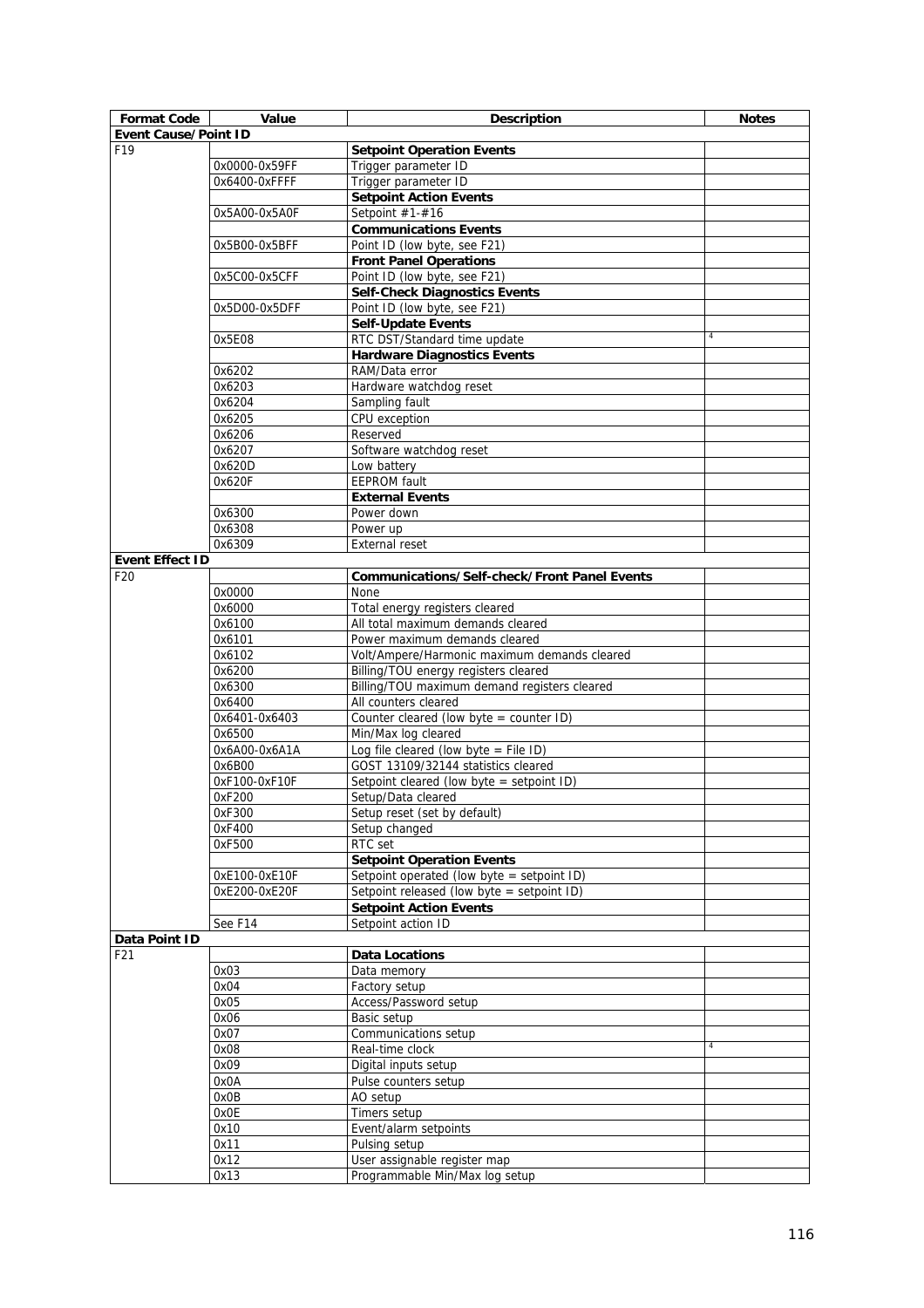| <b>Format Code</b>        | Value            | <b>Description</b>                     | <b>Notes</b> |
|---------------------------|------------------|----------------------------------------|--------------|
|                           | 0x14             | Data log setup                         |              |
|                           | 0x15             | File/Memory setup                      |              |
|                           | 0x16             | TOU energy registers setup             |              |
|                           | 0x18             | TOU daily profiles                     |              |
|                           | 0x19             | TOU calendar                           |              |
|                           | 0x1B             | RO Setup                               |              |
|                           | 0x1C             | User selectable options                |              |
|                           | 0x1F             | DNP 3.0 class 0 map                    |              |
|                           | 0x20             | DNP 3.0 options setup                  |              |
|                           | 0x21             | DNP 3.0 events setup                   |              |
|                           | 0x22             | DNP 3.0 event setpoints                |              |
|                           | 0x23             | <b>Calibration registers</b>           |              |
|                           | 0x24             | Date/Time Setup                        |              |
|                           | 0x25             | Net setup                              |              |
|                           | 0x26             | AI setup                               |              |
|                           | 0x27             | Waveform log setup                     |              |
|                           | 0x2B-0x4E        | Reserved                               |              |
|                           | 0x4F             | Tampering attempt                      |              |
| <b>Event Type ID</b>      |                  |                                        |              |
| F22                       |                  | <b>Setpoint Events</b>                 |              |
|                           | 0x0000           | SP: Generic setpoint event             |              |
|                           | 0x0001-0x0010    | SP1-SP16: Setpoint #1-#16 event        |              |
|                           |                  | PQ Events (GOST 13109 categories)      |              |
|                           | 0x0600           | PQE: Generic PQ event                  |              |
|                           | 0x0601           | PQE1: Voltage variation                |              |
|                           | 0x0602           | PQE2: Voltage change                   |              |
|                           | 0x0603           | PQE3: Flicker                          |              |
|                           | 0x0604           | PQE4: Voltage THD                      |              |
|                           | 0x0605           | PQE5: Voltage harmonic components      |              |
|                           | 0x0606           | PQE6: Voltage unbalance                |              |
|                           | 0x0607           | PQE7: Frequency variation              |              |
|                           | 0x0608           | PQE8: Voltage dips                     |              |
|                           | 0x0609           | PQE9: Impulsive voltage                |              |
|                           | 0x060A           | PQE10: Temporary overvoltages          |              |
|                           |                  | PQ Events (GOST 32144 categories)      |              |
|                           | 0x0700           | PQE: Generic PQ event                  |              |
|                           | 0x0701           | PQE1: Frequency variation              |              |
|                           | 0x0702           | PQE2: Voltage variation                |              |
|                           | 0x0703           | PQE3: Rapid voltage change             |              |
|                           | 0x0704           | PQE4: Flicker                          |              |
|                           | 0x0705           | PQE5: Voltage THD                      |              |
|                           |                  | PQE6: Voltage harmonic components      |              |
|                           | 0x0706<br>0x0707 |                                        |              |
|                           |                  | PQE7: Voltage interharmonic components |              |
|                           | 0x0708           | PQE8: Signaling voltage                |              |
|                           | 0x0709           | PQE9: Voltage unbalance                |              |
|                           | 0x070A           | PQE10: Voltage interruptions           |              |
|                           | 0x070B           | PQE11: Voltage dips                    |              |
|                           | 0x070C           | PQE12: Voltage swells                  |              |
|                           | 0x070D           | PQE13: Impulsive voltage               |              |
|                           |                  | Data Log Events                        |              |
|                           | 0x0900           | Online PQ statistics                   |              |
| <b>Device Diagnostics</b> |                  |                                        |              |
| F23                       | Bit 0            | Reserved                               |              |
|                           | Bit 1            | Reserved                               |              |
|                           | Bit $2 = 1$      | RAM/Data error                         |              |
|                           | Bit $3 = 1$      | CPU watchdog reset                     |              |
|                           | Bit $4 = 1$      | Sampling fault                         |              |
|                           | Bit $5 = 1$      | CPU exception                          |              |
|                           | Bit 6            | Reserved                               |              |
|                           | Bit $7 = 1$      | Software watchdog reset                |              |
|                           | Bit $8 = 1$      | Power down                             |              |
|                           | Bit $9 = 1$      | Device reset                           |              |
|                           | Bit $10 = 1$     | Configuration reset                    |              |
|                           | Bit $11 = 1$     | RTC fault                              |              |
|                           | <b>Bit 12</b>    | Reserved                               |              |
|                           | Bit $13 = 1$     | Low battery                            |              |
|                           | <b>Bit 14</b>    | Reserved                               |              |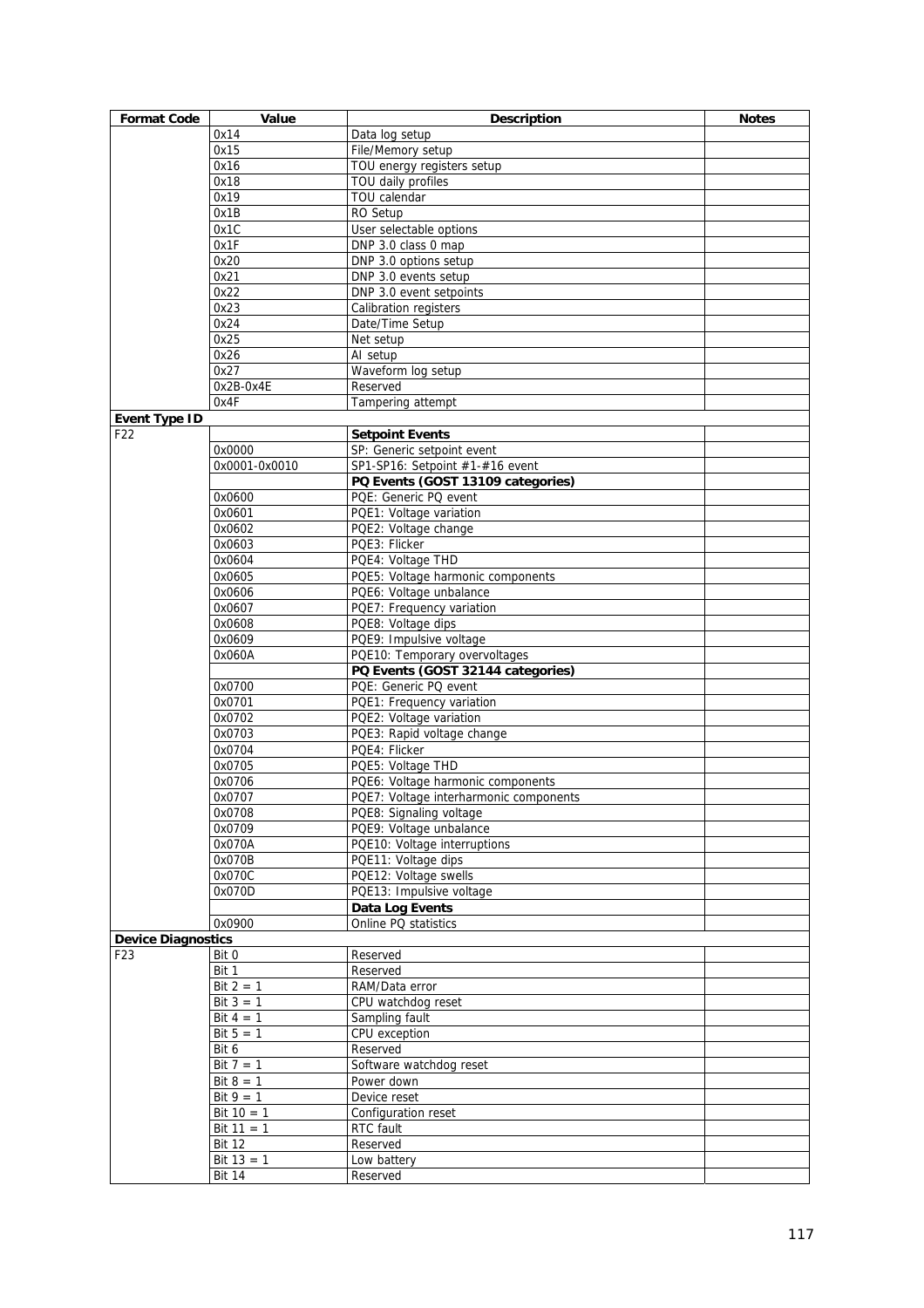| <b>Format Code</b>         | Value             | <b>Description</b>                                                                                           | <b>Notes</b> |
|----------------------------|-------------------|--------------------------------------------------------------------------------------------------------------|--------------|
|                            | Bit $15 = 1$      | <b>EEPROM</b> fault                                                                                          |              |
| <b>DNP Object Types</b>    |                   |                                                                                                              |              |
| F <sub>24</sub>            |                   | <b>Static Binary Input Objects</b>                                                                           |              |
|                            | 0                 | Single-Bit Binary Input                                                                                      |              |
|                            | 1                 | <b>Binary Input With Status</b>                                                                              |              |
|                            | 0                 | <b>Binary Input Change Event Objects</b><br>Binary Input Change Without Time                                 |              |
|                            | 1                 | Binary Input Change With Time                                                                                |              |
|                            |                   | <b>Static Binary Counters</b>                                                                                |              |
|                            | 0                 | 32-bit Binary Counter                                                                                        |              |
|                            | 1                 | 32-bit Binary Counter Without Flag                                                                           |              |
|                            | 2                 | 16-bit Binary Counter                                                                                        |              |
|                            | 3                 | 16-bit Binary Counter Without Flag                                                                           |              |
|                            |                   | <b>Binary Counter Change Events</b>                                                                          |              |
|                            | 0                 | 32-bit Counter Change Event Without Time                                                                     |              |
|                            | 1                 | 32-bit Counter Change Event With Time                                                                        |              |
|                            | 2                 | 16-bit Counter Change Event Without Time                                                                     |              |
|                            | 3                 | 16-bit Counter Change Event With Time                                                                        |              |
|                            |                   | <b>Frozen Binary Counters</b>                                                                                |              |
|                            | 0                 | 32-bit Frozen Counter                                                                                        |              |
|                            | 1                 | 32-bit Frozen Counter Without Flag                                                                           |              |
|                            | 2                 | 32-bit Frozen Counter With Time of Freeze                                                                    |              |
|                            | 3                 | 16-bit Frozen Counter                                                                                        |              |
|                            | 4<br>5            | 16-bit Frozen Counter Without Flag<br>16-bit Frozen Counter With Time of Freeze                              |              |
|                            |                   | <b>Static Analog Input Objects</b>                                                                           |              |
|                            | 0                 | 32-bit Analog Input                                                                                          |              |
|                            | 1                 | 32-bit Analog Input Without Flag                                                                             |              |
|                            | $\overline{2}$    | 16-bit Analog Input                                                                                          |              |
|                            | 3                 | 16-bit Analog Input Without Flag                                                                             |              |
|                            |                   | <b>Analog Input Change Events</b>                                                                            |              |
|                            | 0                 | 32-bit Analog Change Event Without Time                                                                      |              |
|                            | 1                 | 32-bit Analog Change Event With Time                                                                         |              |
|                            | $\overline{2}$    | 16-bit Analog Change Event Without Time                                                                      |              |
|                            | 3                 | 16-bit Analog Change Event With Time                                                                         |              |
| <b>DNP Class 0 Objects</b> |                   |                                                                                                              |              |
| F <sub>25</sub>            | 0x1E01            | Analog Input 30:01                                                                                           |              |
|                            | 0x1E02            | Analog Input 30:02                                                                                           |              |
|                            | 0x1E03<br>0x1E04  | Analog Input 30:03                                                                                           |              |
|                            | 0x2801            | Analog Input 30:04<br>Analog Output 40:01                                                                    |              |
|                            | 0x2802            | Analog Output 40:02                                                                                          |              |
|                            | 0x0101            | Binary Input 01:01                                                                                           |              |
|                            | 0x0102            | Binary Input 01:02                                                                                           |              |
|                            | 0x1401            | Binary Counter 20:01                                                                                         |              |
|                            | 0x1402            | Binary Counter 20:02                                                                                         |              |
|                            | 0x1405            | Binary Counter 20:05                                                                                         |              |
|                            | 0x1406            | Binary Counter 20:06                                                                                         |              |
|                            | 0x1501            | Frozen Counter 21:01                                                                                         |              |
|                            | 0x1502            | Frozen Counter 21:02                                                                                         |              |
|                            | 0x1505            | Frozen Counter 21:05                                                                                         |              |
|                            | 0x1506            | Frozen Counter 21:06                                                                                         |              |
|                            | 0x1509            | Frozen Counter 21:09                                                                                         |              |
|                            | 0x150A            | Frozen Counter 21:10                                                                                         |              |
| <b>Wiring Mode</b>         |                   |                                                                                                              |              |
| F <sub>26</sub>            | 0<br>$\mathbf{1}$ | 3OP2 - 3-wire open delta with 2 CTs (2 element)<br>4LN3 - 4-wire WYE with 3 PTs (3 element), line-to-neutral |              |
|                            |                   | voltage readings                                                                                             |              |
|                            | 2                 | 3DIR2 - 3-wire direct connection with 2 CTs (2 element)                                                      |              |
|                            | 3                 | 4LL3 - 4-wire WYE with 3 PTs (3 element), line-to-line voltage                                               |              |
|                            |                   | readings                                                                                                     |              |
|                            | 4                 | 3OP3 - 3-wire open delta with 3 CTs (2 1/2 element)                                                          |              |
|                            | 5                 | 3LN3 - 4-wire WYE with 2 PTs (2 1/2 element), line-to-neutral                                                |              |
|                            |                   | voltage readings                                                                                             |              |
|                            | 6                 | 3LL3 - 4-wire WYE with 2 PTs (2 1/2 element), line-to-line                                                   |              |
|                            |                   | voltage readings                                                                                             |              |
|                            | 8                 | 3BLN3 - 3-wire broken delta with 2 PTs (2 1/2 element), line-                                                |              |
|                            |                   | to-neutral voltage readings                                                                                  |              |